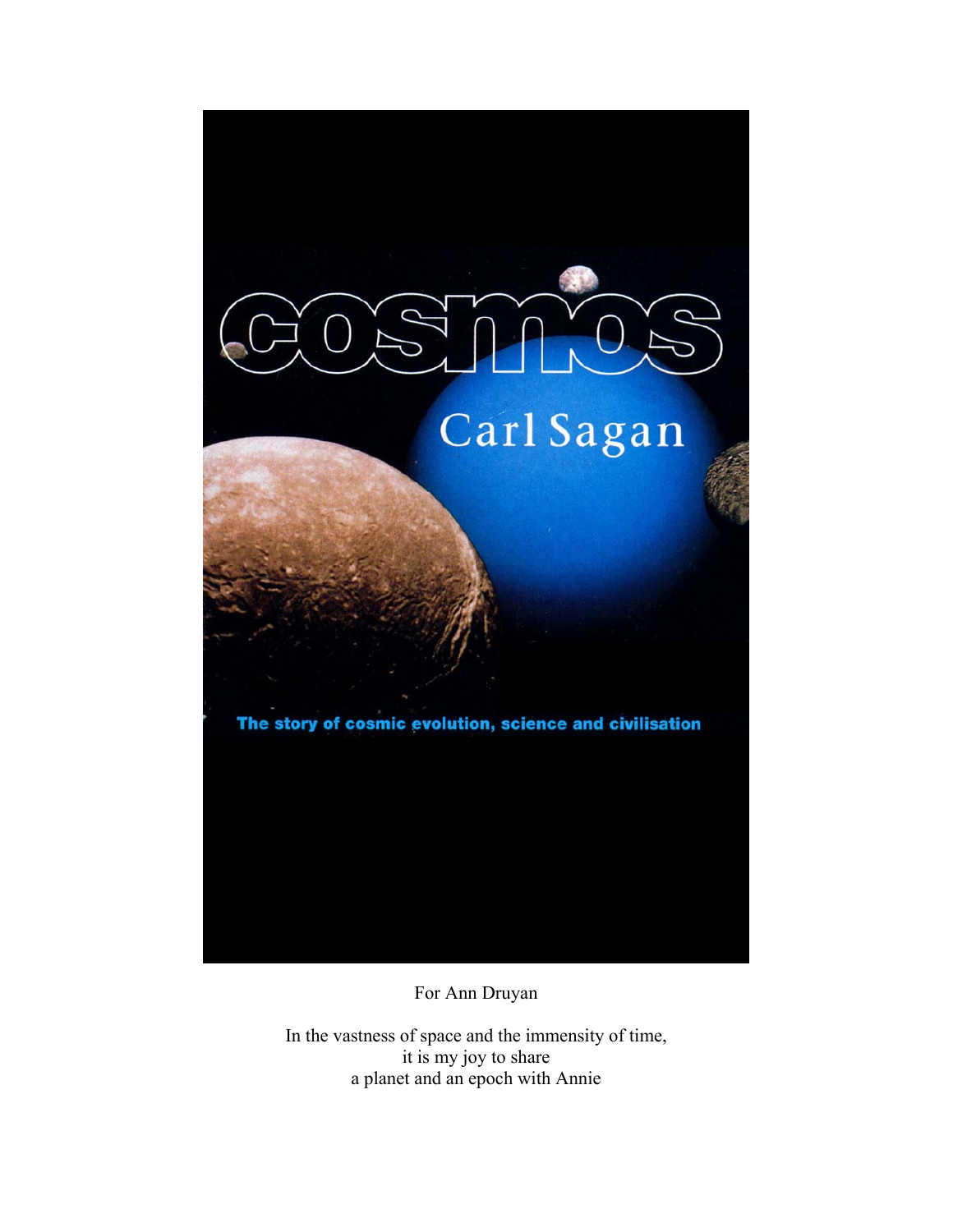**Carl Sagan** was the Director of the Laboratory for Planetary studies and David Duncan Professor of Astronomy and Space Sciences at Cornell University. He played a leading role in the Mariner, Viking and Voyager expeditions to the planets, for which he received the NASA medals for Exceptional Scientific Achievement and for Distinguished Public Service, and the international astronautics prize, the Prix Galabert.

He served as Chairman of the Division for Planetary Sciences of the American Astronomical Society, as Chairman of the Astronomy Section of the American Association for the Advancement of Science, and as President of the Planetology Section of the American Geophysical Union. For twelve years, he was Editor-in-Chief of *Icarus*, the leading professional journal devoted to planetary research. In addition to four hundred published scientific and popular articles, Dr Sagan was the author, co-author or editor of more than a dozen books, including *Intelligent Life in the Universe*, *The Cosmic Connection*, *The Dragons of Eden*, *Murmurs of Earth*, *Broca's Brain* and the bestselling science fiction novel, *Contact*.

He was a recipient of the Joseph Priestly Award 'for distinguished contributions to the welfare of mankind', and the Pulitzer Prize for literature.

Carl Sagan died in December 1996.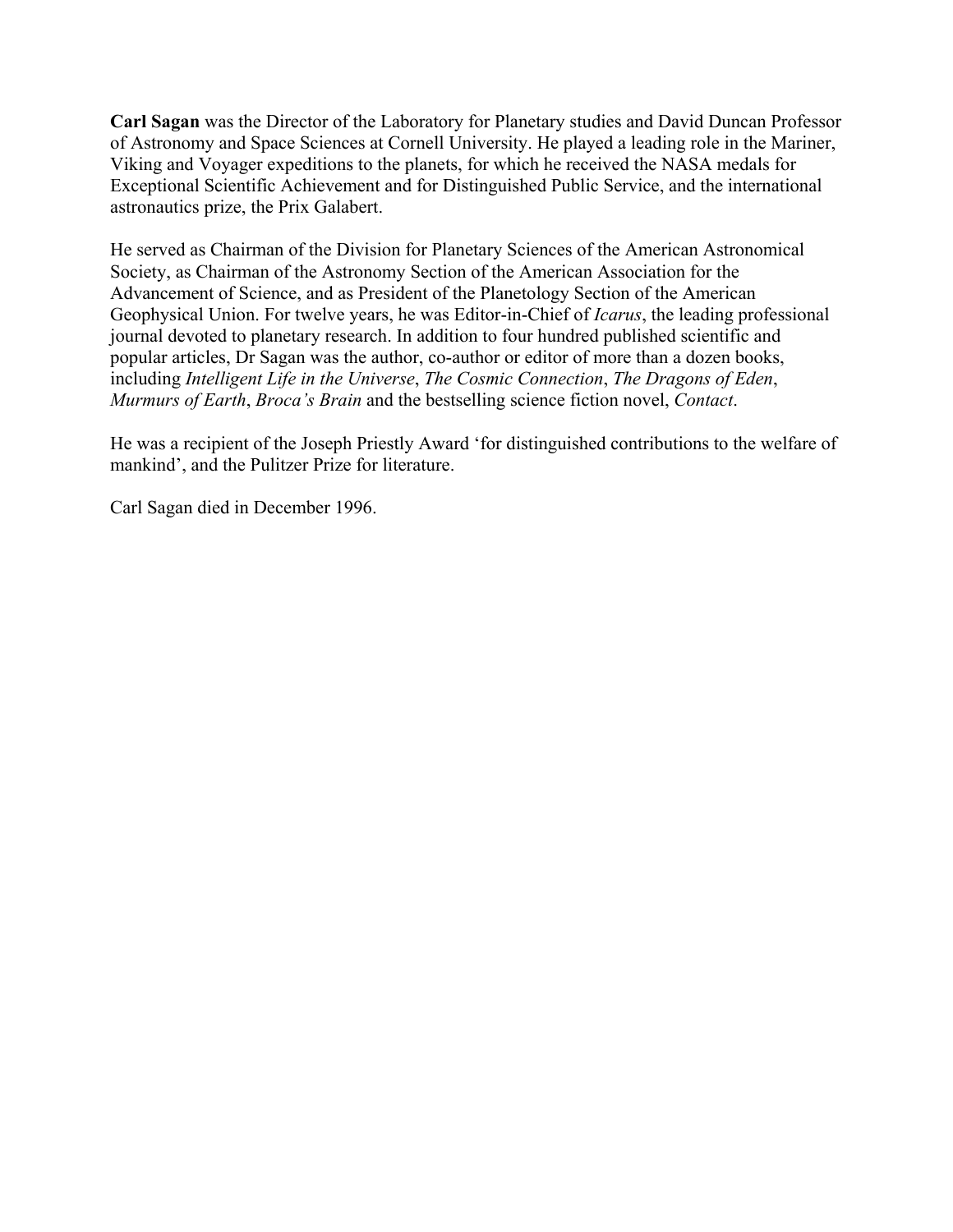# CARL SAGAN

## *Cosmos*

## **CONTENTS**

## Introduction

- 1 The Shores of the Cosmic Ocean
- 2 One Voice in the Cosmic Fugue
- 3 The Harmony of Worlds
- 4 Heaven and Hell
- 5 Blues for a Red Planet
- 6 Travelers' Tales
- 7 The Backbone of Night
- 8 Travels in Space and Time
- 9 The Lives of the Stars
- 10 The Edge of Forever
- 11 The Persistence of Memory
- 12 Encyclopaedia Galactica
- 13 Who Speaks for Earth?

Appendix 1: *Reductio ad Absurdum* and the Square Root of Two

Appendix 2: The Five Pythagorean Solids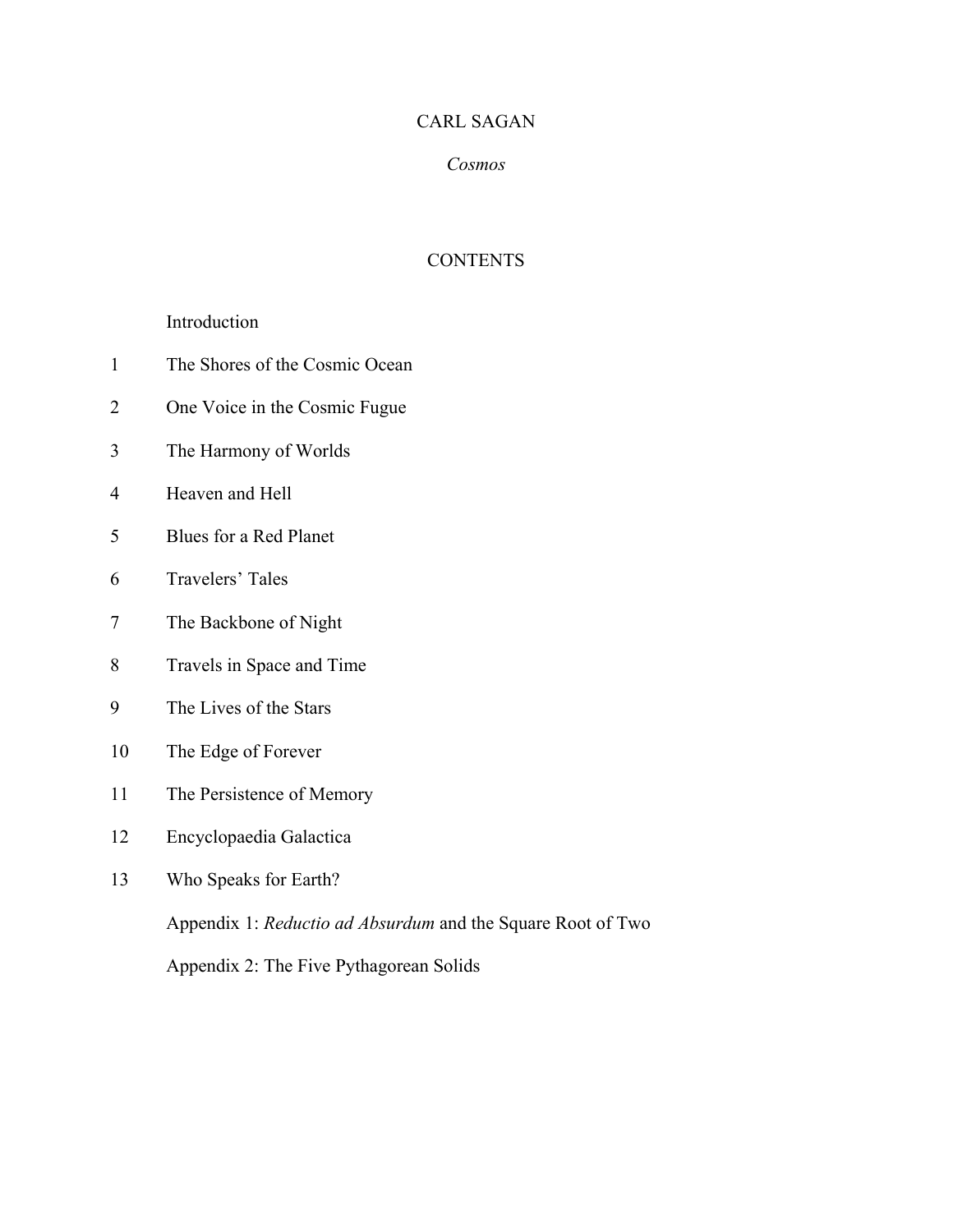### **INTRODUCTION**

The time will come when diligent research over long periods will bring to light things which now lie hidden. A single lifetime, even though entirely devoted to the sky, would not be enough for the investigation of so vast a subject . . . And so this knowledge will be unfolded only through long successive ages. There will come a time when our descendants will be amazed that we did not know things that are so plain to them . . . Many discoveries are reserved for ages still to come, when memory of us will have been effaced. Our universe is a sorry little affair unless it has in it something for every age to investigate . . . Nature does not reveal her mysteries once and for all.

- Seneca, *Natural Questions*, Book 7, first century

In ancient times, in everyday speech and custom, the most mundane happenings were connected with the grandest cosmic events. A charming example is an incantation against the worm which the Assyrians of 1000 B.C. imagined to cause toothaches. It begins with the origin of the universe and ends with a cure for toothache:

After Anu had created the heaven, And the heaven had created the earth, And the earth had created the rivers, And the rivers had created the canals, And the canals had created the morass, And the morass had created the worm, The worm went before Shamash, weeping, His tears flowing before Ea: 'What wilt thou give me for my food, What wilt thou give me for my drink?' 'I will give thee the dried fig And the apricot.' 'What are these to me? The dried fig And the apricot! Lift me up, and among the teeth And the gums let me dwell! . . Because thou hast said this, O worm, May Ea smite thee with the might of His hand! (Incantation against toothache.)

Its treatment: Second-grade beer . . . and oil thou shalt mix together; The incantation thou shalt recite three times thereon and shalt put the medicine upon the tooth.

Our ancestors were eager to understand the world but had not quite stumbled upon the method. They imagined a small, quaint, tidy universe in which the dominant forces were gods like Anu, Ea, and Shamash. In that universe humans played an important if not a central role. We were intimately bound up with the rest of nature. The treatment of toothache with second-rate beer was tied to the deepest cosmological mysteries.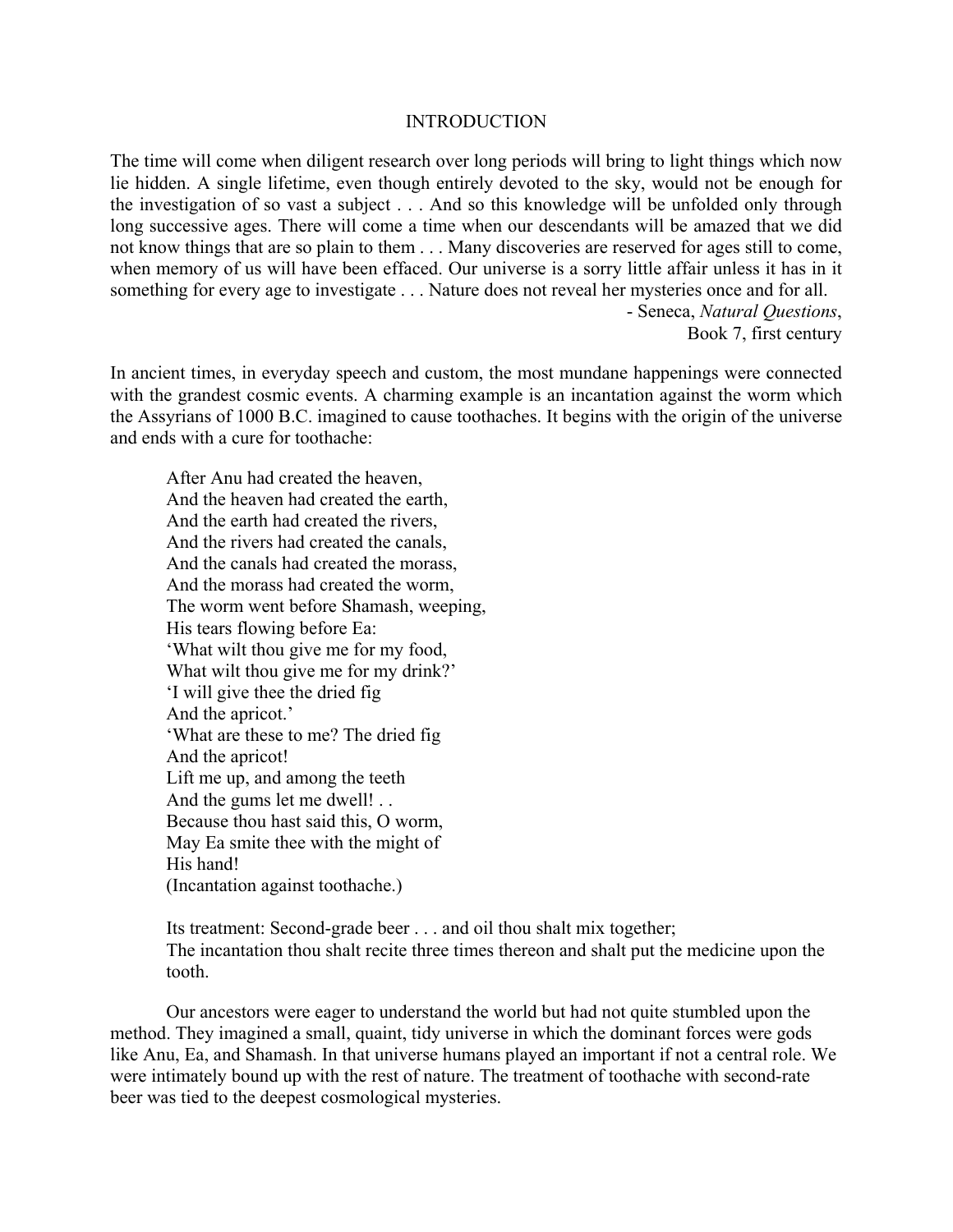Today we have discovered a powerful and elegant way to understand the universe, a method called science; it has revealed to us a universe so ancient and so vast that human affairs seem at first sight to be of little consequence. We have grown distant from the Cosmos. It has seemed remote and irrelevant to everyday concerns. But science has found not only that the universe has a reeling and ecstatic grandeur, not only that it is accessible to human understanding, but also that we are, in a very real and profound sense, a part of that Cosmos, born from it, our fate deeply connected with it. The most basic human events and the most trivial trace back to the universe and its origins. This book is devoted to the exploration of that cosmic perspective.

In the summer and fall of 1976, as a member of the Viking Lander Imaging Flight Team, I was engaged, with a hundred of my scientific colleagues, in the exploration of the planet Mars. For the first time in human history we had landed two space vehicles on the surface of another world. The results, described more fully in Chapter 5, were spectacular, the historical significance of the mission utterly apparent. And yet the general public was learning almost nothing of these great happenings. The press was largely inattentive; television ignored the mission almost altogether. When it became clear that a definitive answer on whether there is life on Mars would not be forthcoming, interest dwindled still further. There was little tolerance for ambiguity. When we found the sky of Mars to be a kind of pinkish-yellow rather than the blue which had erroneously first been reported, the announcement was greeted by a chorus of good-natured boos from the assembled reporters - they wanted Mars to be, even in this respect, like the Earth. They believed that their audiences would be progressively disinterested as Mars was revealed to be less and less like the Earth. And yet the Martian landscapes are staggering, the vistas breathtaking. I was positive from my own experience that an enormous global interest exists in the exploration of the planets and in many kindred scientific topics - the origin of life, the Earth, and the Cosmos, the search for extraterrestrial intelligence, our connection with the universe. And I was certain that this interest could be excited through that most powerful communications medium, television.

My feelings were shared by B. Gentry Lee, the Viking Data Analysis and Mission Planning Director, a man of extraordinary organizational abilities. We decided, gamely, to do something about the problem ourselves. Lee proposed that we form a production company devoted to the communication of science in an engaging and accessible way. In the following months we were approached on a number of projects. But by far the most interesting was an inquiry tendered by KCET, the Public Broadcasting Service's outlet in Los Angeles. Eventually, we jointly agreed to produce a thirteen-part television series oriented toward astronomy but with a very broad human perspective. It was to be aimed at popular audiences, to be visually and musically stunning, and to engage the heart as well as the mind. We talked with underwriters, hired an executive producer, and found ourselves embarked on a three-year project called *Cosmos*. At this writing it has an estimated worldwide audience of 140 million people, or 3 percent of the human population of the planet Earth. It is dedicated to the proposition that the public is far more intelligent than it has generally been given credit for; that the deepest scientific questions on the nature and origin of the world excite the interests and passions of enormous numbers of people. The present epoch is a major crossroads for our civilization and perhaps for our species. Whatever road we take, our fate is indissolubly bound up with science. It is essential as a matter of simple survival for us to understand science. In addition, science is a delight; evolution has arranged that we take pleasure in understanding - those who understand are more likely to survive. The *Cosmos* television series and this book represent a hopeful experiment in communicating some of the ideas, methods and joys of science.

The book and the television series evolved together. In some sense each is based on the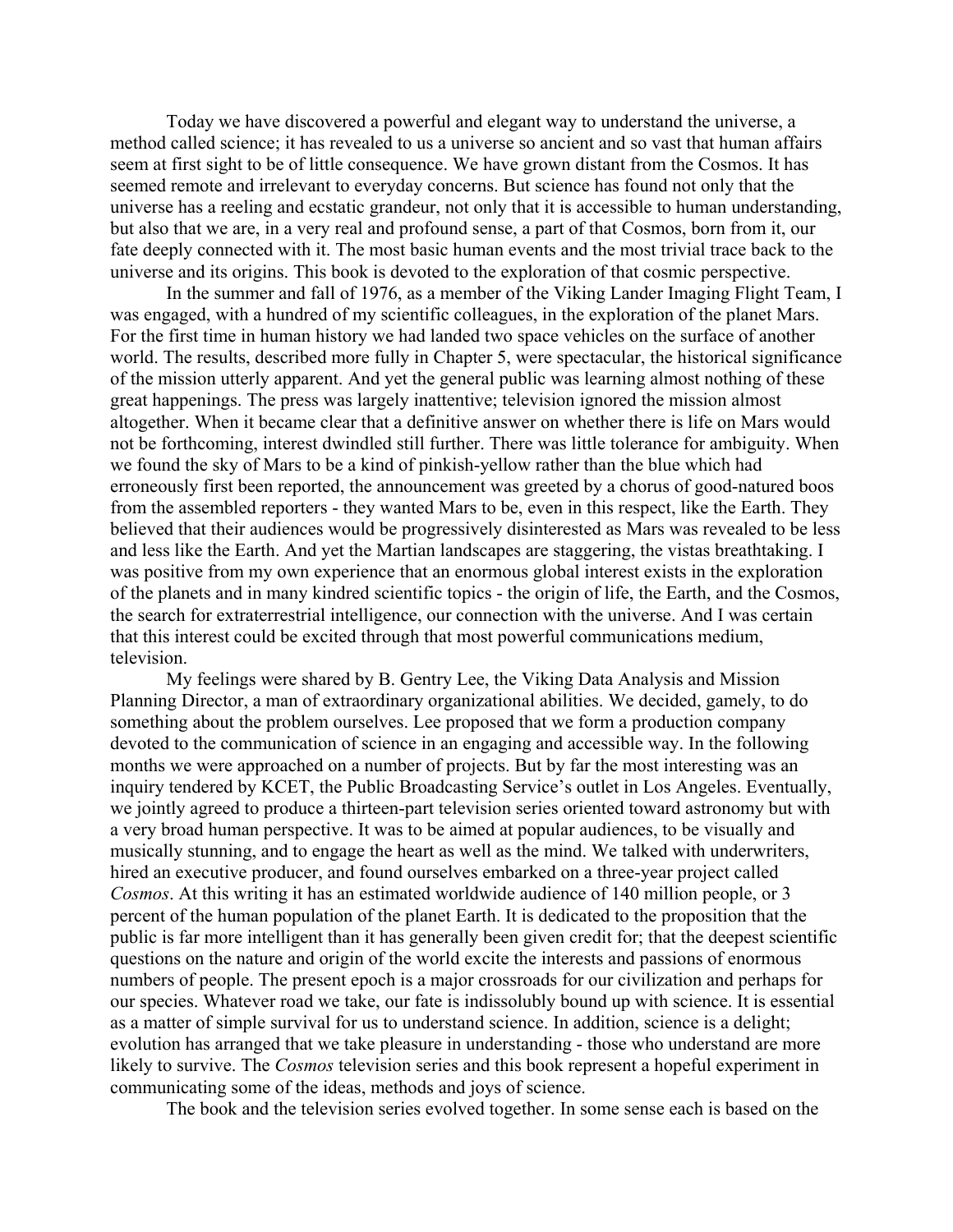other. But books and television series have somewhat different audiences and admit differing approaches. One of the great virtues of a book is that it is possible for the reader to return repeatedly to obscure or difficult passages; this is only beginning to become possible, with the development of videotape and video-disc technology, for television. There is much more freedom for the author in choosing the range and depth of topics for a chapter in a book than for the procrustean fifty-eight minutes, thirty seconds of a noncommercial television program. This book goes more deeply into many topics than does the television series. There are topics discussed in the book which are not treated in the television series and vice versa. Explicit representations of the Cosmic Calendar, featured in the television series, do not appear here - in part because the Cosmic Calendar is discussed in my book *The Dragons of Eden*; likewise, I do not here discuss the life of Robert Goddard in much detail, because there is a chapter in *Broca's Brain* devoted to him. But each episode of the television series follows fairly closely the corresponding chapter of this book; and I like to think that the pleasure of each will be enhanced by reference to the other.

For clarity, I have in a number of cases introduced an idea more than once - the first time lightly, and with deeper passes on subsequent appearances. This occurs, for example, in the introduction to cosmic objects in Chapter 1, which are examined in greater detail later on; or in the discussion of mutations, enzymes and nucleic acids in Chapter 2. In a few cases, concepts are presented out of historical order. For example, the ideas of the ancient Greek scientists are presented in Chapter 7, well after the discussion of Johannes Kepler in Chapter 3. But I believe an appreciation of the Greeks can best be provided after we see what they barely missed achieving.

Because science is inseparable from the rest of the human endeavor, it cannot be discussed without making contact, sometimes glancing, sometimes head-on, with a number of social, political, religious and philosophical issues. Even in the filming of a television series on science, the worldwide devotion to military activities becomes intrusive. Simulating the exploration of Mars in the Mohave Desert with a full-scale version of the Viking Lander, we were repeatedly interrupted by the United States Air Force, performing bombing runs in a nearby test range. In Alexandria, Egypt, from nine to eleven A.M. every morning, our hotel was the subject of practice strafing runs by the Egyptian Air Force. In Samos, Greece, permission to film anywhere was withheld until the very last moment because of NATO maneuvers and what was clearly the construction of a warren of underground and hillside emplacements for artillery and tanks. In Czechoslovakia the use of walkie-talkies for organizing the filming logistics on a rural road attracted the attention of a Czech Air Force fighter, which circled overhead until reassured in Czech that no threat to national security was being perpetrated. In Greece, Egypt and Czechoslovakia our film crews were accompanied everywhere by agents of the state security apparatus. Preliminary inquiries about filming in Kaluga, U.S.S.R., for a proposed discussion of the life of the Russian pioneer of astronautics Konstantin Tsiolkovsky were discouraged because, as we later discovered, trials of dissidents were to be conducted there. Our camera crews met innumerable kindnesses in every country we visited; but the global military presence, the fear in the hearts of the nations, was everywhere. The experience confirmed my resolve to treat, when relevant, social questions both in the series and in the book.

The essence of science is that it is self-correcting. New experimental results and novel ideas are continually resolving old mysteries. For example, in Chapter 9 we discuss the fact that the Sun seems to be generating too few of the elusive particles called neutrinos. Some proposed explanations are listed. In Chapter 10 we wonder whether there is enough matter in the universe eventually to stop the recession of distant galaxies, and whether the universe is infinitely old and therefore uncreated. Some light on both these questions may since have been cast in experiments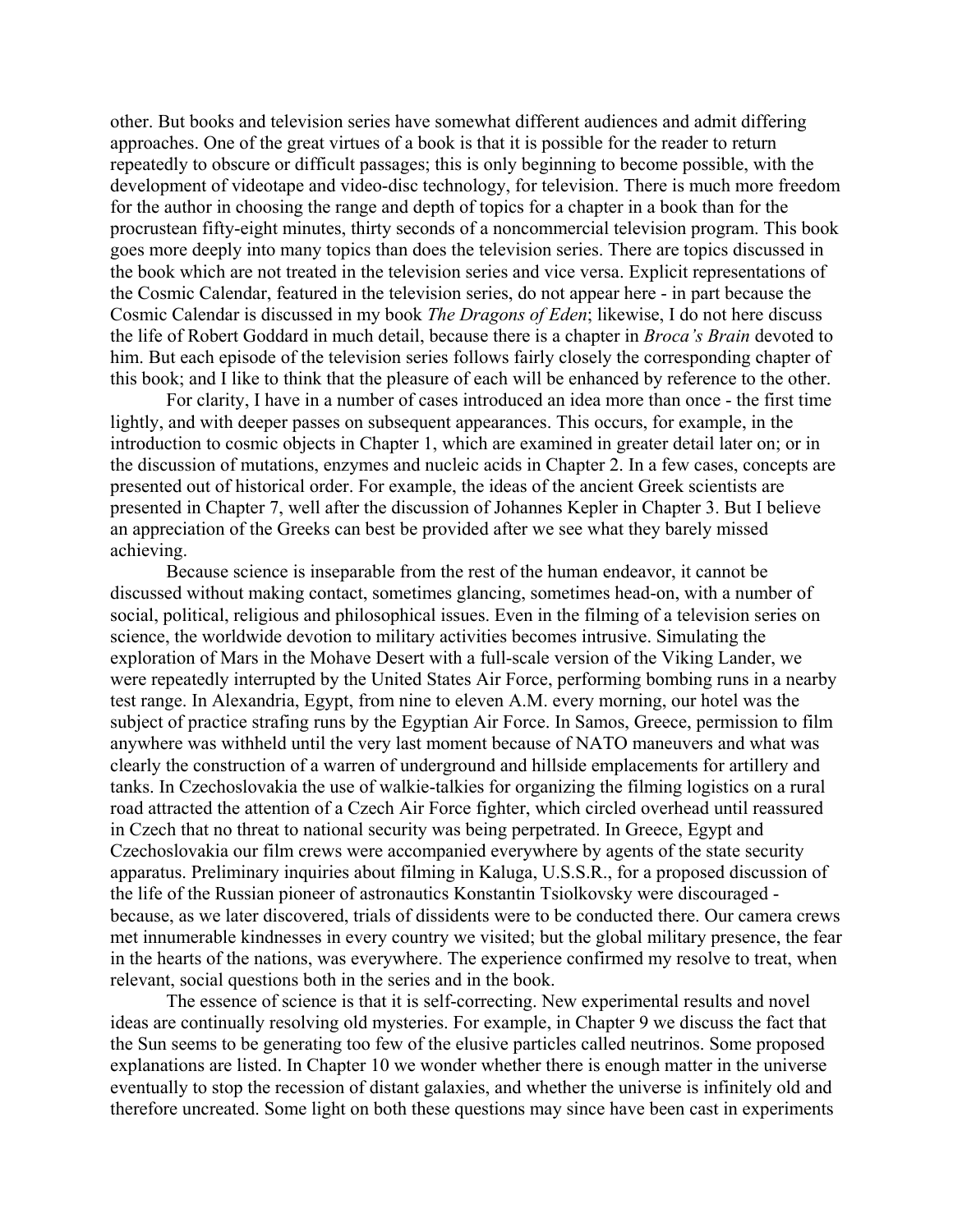by Frederick Reines, of the University of California, who believes he has discovered (a) that neutrinos exist in three different states, only one of which could be detected by neutrino telescopes studying the Sun; and (b) that neutrinos - unlike light - have mass, so that the gravity of all the neutrinos in space may help to close the Cosmos and prevent it from expanding forever. Future experiments will show whether these ideas are correct. But they illustrate the continuing and vigorous reassessment of received wisdom which is fundamental to the scientific enterprise.

On a project of this magnitude it is impossible to thank everyone who has made a contribution. However, I would like to acknowledge, especially, B. Gentry Lee; the *Cosmos* production staff, including the senior producers Geoffrey Haines-Stiles and David Kennard and the executive producer Adrian Malone; the artists Jon Lomberg (who played a critical role in the original design and organization of the *Cosmos* visuals), John Allison, Adolf Schaller, Rick Sternbach, Don Davies, Brown, and Anne Norcia; consultants Donald Goldsmith, Owen Gingerich, Paul Fox, and Diane Ackerman; Cameron Beck; the KCET management, particularly Greg Andorfer, who first carried KCET's proposal to us, Chuck Allen, William Lamb, and James Loper; and the underwriters and co-producers of the *Cosmos* television series, including the Atlantic Richfield Company, the Corporation for Public Broadcasting, the Arthur Vining Davis Foundations, the Alfred P. Sloan Foundation, the British Broadcasting Corporation, and Polytel International. Others who helped in clarifying matters of fact or approach are listed at the back of the book. The final responsibility for the content of the book is, however, of course mine. I thank the staff at Random House, particularly my editor, Anne Freedgood, and the book designer, Robert Aulicino, for their capable work and their patience when the deadlines for the television series and the book seemed to be in conflict. I owe a special debt of gratitude to Shirley Arden, my Executive Assistant, for typing the early drafts of this book and ushering the later drafts through all stages of production with her usual cheerful competence. This is only one of many ways in which the *Cosmos* project is deeply indebted to her. I am more grateful than I can say to the administration of Cornell University for granting me a two-year leave of absence to pursue this project, to my colleagues and students there, and to my colleagues at NASA, JPL and on the Voyager Imaging Team.

My greatest debt for the writing of *Cosmos* is owed to Ann Druyan and Steven Soter, my co-writers in the television series. They made fundamental and frequent contributions to the basic ideas and their connections, to the overall intellectual structure of the episodes, and to the felicity of style. I am deeply grateful for their vigorous critical readings of early versions of this book, their constructive and creative suggestions for revision through many drafts, and their major contributions to the television script which in many ways influenced the content of this book. The delight I found in our many discussions is one of my chief rewards from the *Cosmos* project.

Ithaca and Los Angeles May 1980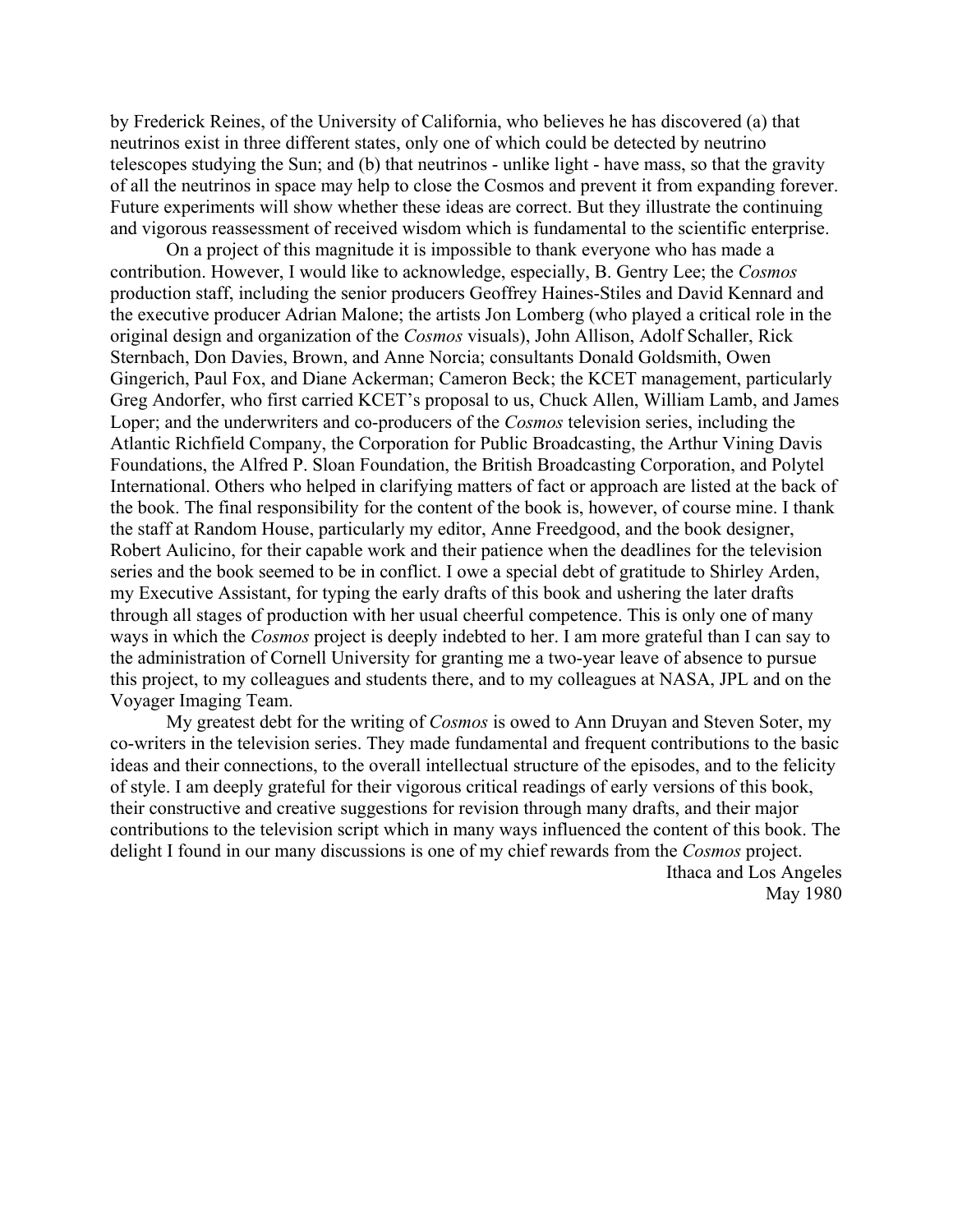## CHAPTER I

#### *The Shores of the Cosmic Ocean*

The first men to be created and formed were called the Sorcerer of Fatal Laughter, the Sorcerer of Night, Unkempt, and the Black Sorcerer . . . They were endowed with intelligence, they succeeded in knowing all that there is in the world. When they looked, instantly they saw all that is around them, and they contemplated in turn the arc of heaven and the round face of the earth . . . [Then the Creator said]: 'They know all . . . what shall we do with them now? Let their sight reach only to that which is near; let them see only a little of the face of the earth! . . . Are they not by nature simple creatures of our making? Must they also be gods?'

- The Popol Vuh of the Quiché Maya

Have you comprehended the expanse of the earth? Where is the way to the dwelling of light, And where is the place of darkness . . . ?

- The Book of Job

It is not from space that I must seek my dignity, but from the government of my thought. I shall have no more if I possess worlds. By space the universe encompasses and swallows me up like an atom; by thought I comprehend the world.

- Blaise Pascal, *Pensées*

The known is finite, the unknown infinite; intellectually we stand on an islet in the midst of an illimitable ocean of inexplicability. Our business in every generation is to reclaim a little more land.

- T. H. Huxley, 1887

The Cosmos is all that is or ever was or ever will be. Our feeblest contemplations of the Cosmos stir us - there is a tingling in the spine, a catch in the voice, a faint sensation, as if a distant memory, of falling from a height. We know we are approaching the greatest of mysteries.

The size and age of the Cosmos are beyond ordinary human understanding. Lost somewhere between immensity and eternity is our tiny planetary home. In a cosmic perspective, most human concerns seem insignificant, even petty. And yet our species is young and curious and brave and shows much promise. In the last few millennia we have made the most astonishing and unexpected discoveries about the Cosmos and our place within it, explorations that are exhilarating to consider. They remind us that humans have evolved to wonder, that understanding is a joy, that knowledge is prerequisite to survival. I believe our future depends on how well we know this Cosmos in which we float like a mote of dust in the morning sky.

Those explorations required skepticism and imagination both. Imagination will often carry us to worlds that never were. But without it, we go nowhere. Skepticism enables us to distinguish fancy from fact, to test our speculations. The Cosmos is rich beyond measure - in elegant facts, in exquisite interrelationships, in the subtle machinery of awe.

The surface of the Earth is the shore of the cosmic ocean. From it we have learned most of what we know. Recently, we have waded a little out to sea, enough to dampen our toes or, at most, wet our ankles. The water seems inviting. The ocean calls. Some part of our being knows this is from where we came. We long to return. These aspirations are not, I think, irreverent,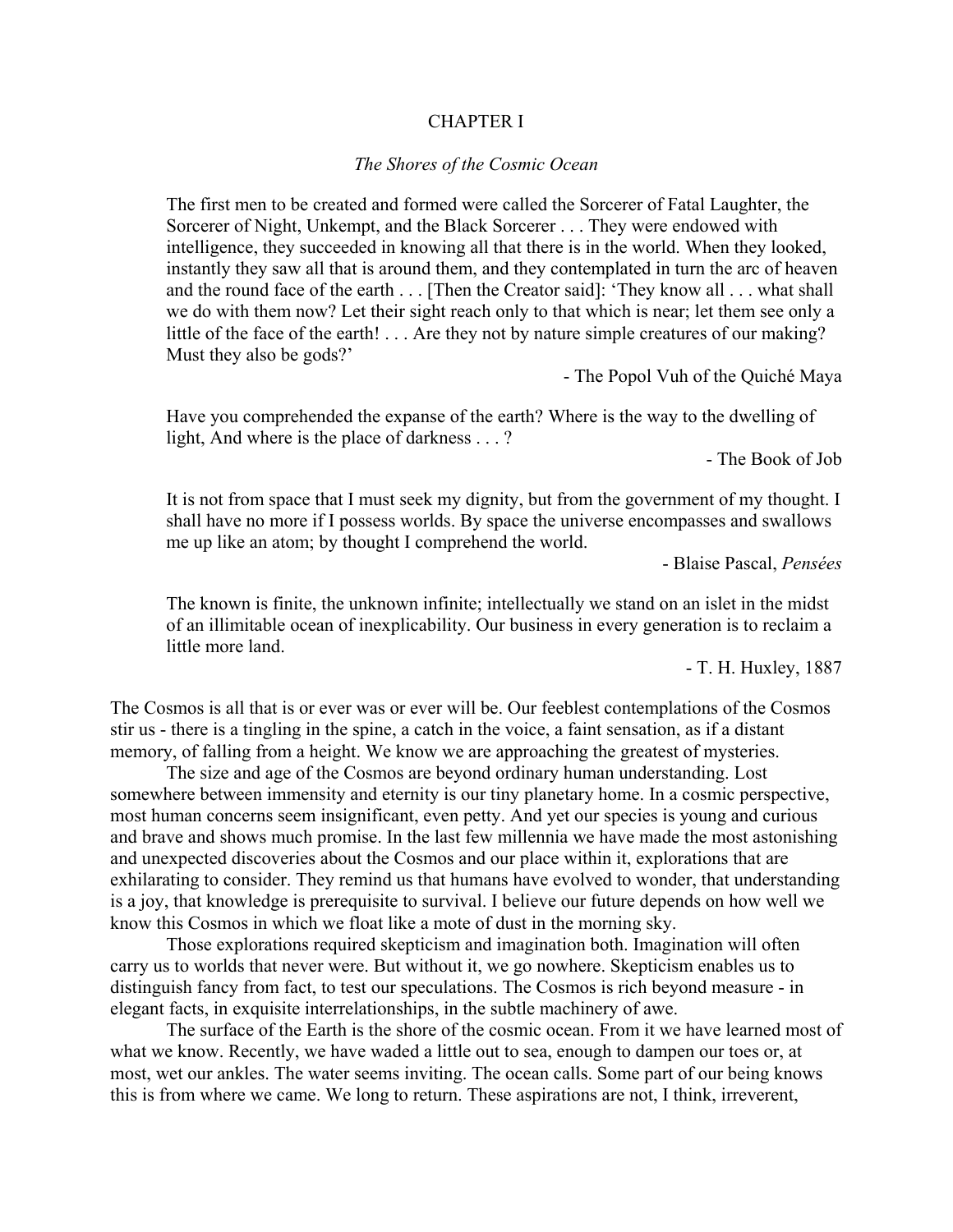although they may trouble whatever gods may be.

The dimensions of the Cosmos are so large that using familiar units of distance, such as meters or miles, chosen for their utility on Earth, would make little sense. Instead, we measure distance with the speed of light. In one second a beam of light travels 186,000 miles, nearly 300,000 kilometers or seven times around the Earth. In eight minutes it will travel from the Sun to the Earth. We can say the Sun is eight light-minutes away. In a year, it crosses nearly ten trillion kilometers, about six trillion miles, of intervening space. That unit of length, the distance light goes in a year, is called a light-year. It measures not time but distances - enormous distances.

The Earth is a place. It is by no means the only place. It is not even a typical place. No planet or star or galaxy can be typical, because the Cosmos is mostly empty. The only typical place is within the vast, cold, universal vacuum, the everlasting night of intergalactic space, a place so strange and desolate that, by comparison, planets and stars and galaxies seem achingly rare and lovely. If we were randomly inserted into the Cosmos, the chance that we would find ourselves on or near a planet would be less than one in a billion trillion trillion\*  $(10^{33}, a \text{ one})$ followed by 33 zeroes). In everyday life such odds are called compelling. Worlds are precious.

\* We use the American scientific convention for large numbers: one billion =  $1,000,000,000 = 10^9$ ; one trillion =  $1,000,000,000,000= 10^{12}$ , etc. The exponent counts the number of zeroes after the one.

From an intergalactic vantage point we would see, strewn like sea froth on the waves of space, innumerable faint, wispy tendrils of light. These are the galaxies. Some are solitary wanderers; most inhabit communal clusters, huddling together, drifting endlessly in the great cosmic dark. Before us is the Cosmos on the grandest scale we know. We are in the realm of the nebulae, eight billion light-years from Earth, halfway to the edge of the known universe.

A galaxy is composed of gas and dust and stars billions upon billions of stars. Every star may be a sun to someone. Within a galaxy are stars and worlds and, it may be, a proliferation of living things and intelligent beings and spacefaring civilizations. But from afar, a galaxy reminds me more of a collection of lovely found objects - seashells, perhaps, or corals, the productions of Nature laboring for aeons in the cosmic ocean.

There are some hundred billion  $(10^{11})$  galaxies, each with, on the average, a hundred billion stars. In all the galaxies, there are perhaps as many planets as stars,  $10^{11} \times 10^{11} = 10^{22}$ , ten billion trillion. In the face of such overpowering numbers, what is the likelihood that only one ordinary star, the Sun, is accompanied by an inhabited planet? Why should we, tucked away in some forgotten corner of the Cosmos, be so fortunate? To me, it seems far more likely that the universe is brimming over with life. But we humans do not yet know. We are just beginning our explorations. From eight billion light-years away we are hard pressed to find even the cluster in which our Milky Way Galaxy is embedded, much less the Sun or the Earth. The only planet we are sure is inhabited is a tiny speck of rock and metal, shining feebly by reflected sunlight, and at this distance utterly lost.

But presently our journey takes us to what astronomers on Earth like to call the Local Group of galaxies. Several million light-years across, it is composed of some twenty constituent galaxies. It is a sparse and obscure and unpretentious cluster. One of these galaxies is M31, seen from the Earth in the constellation Andromeda. Like other spiral galaxies, it is a huge pinwheel of stars, gas and dust. M31 has two small satellites, dwarf elliptical galaxies bound to it by gravity, by the identical law of physics that tends to keep me in my chair. The laws of nature are the same throughout the Cosmos. We are now two million light-years from home.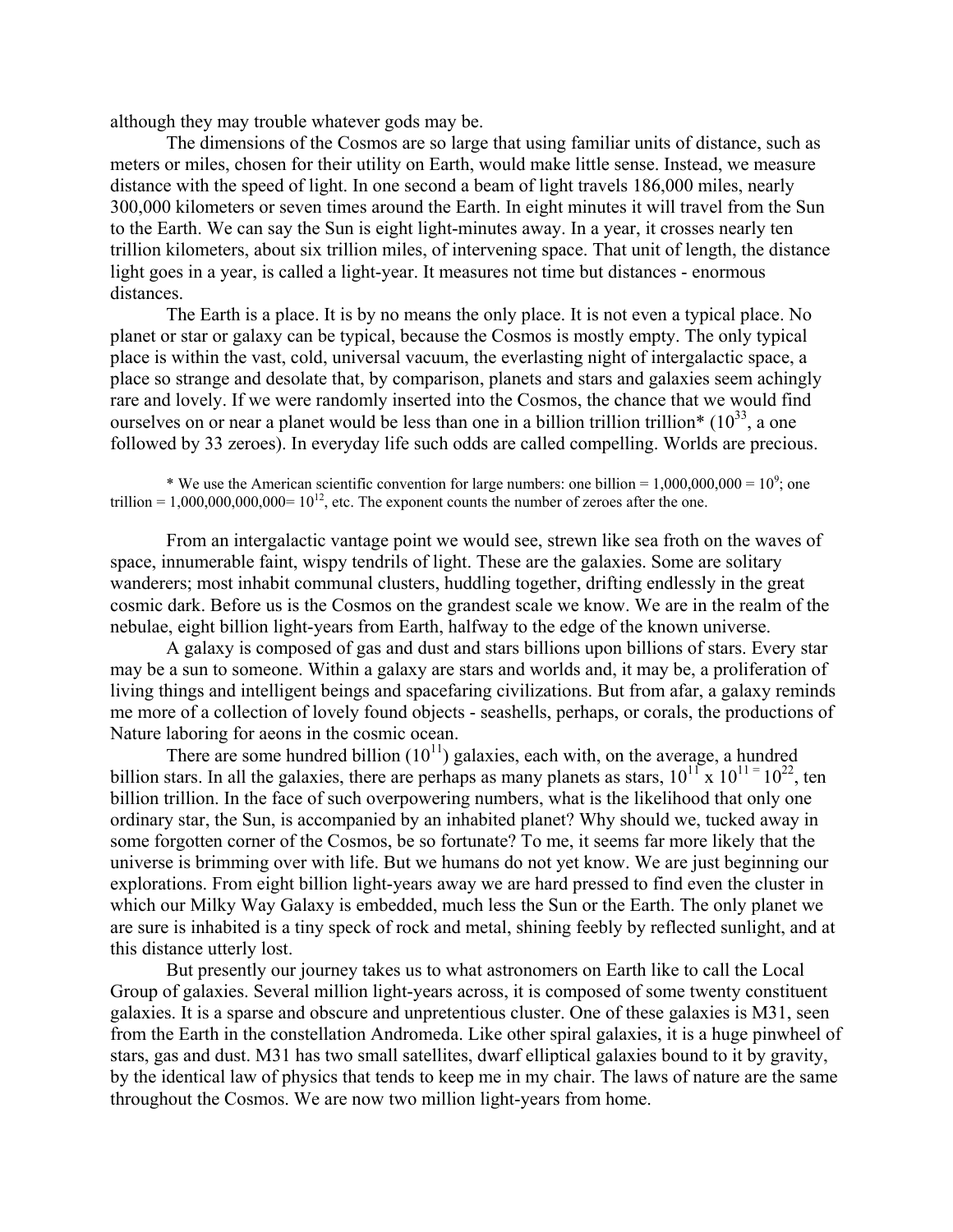Beyond M31 is another, very similar galaxy, our own, its spiral arms turning slowly, once every quarter billion years. Now, forty thousand light-years from home, we find ourselves falling toward the massive center of the Milky Way. But if we wish to find the Earth, we must redirect our course to the remote outskirts of the Galaxy, to an obscure locale near the edge of a distant spiral arm.

Our overwhelming impression, even between the spiral arms, is of stars streaming by us a vast array of exquisitely self-luminous stars, some as flimsy as a soap bubble and so large that they could contain ten thousand Suns or a trillion Earths; others the size of a small town and a hundred trillion times denser than lead. Some stars are solitary, like the Sun. Most have companions. Systems are commonly double, two stars orbiting one another. But there is a continuous gradation from triple systems through loose clusters of a few dozen stars to the great globular clusters, resplendent with a million suns. Some double stars are so close that they touch, and starstuff flows beneath them. Most are as separated as Jupiter is from the Sun. Some stars, the supernovae, are as bright as the entire galaxy that contains them; others, the black holes, are invisible from a few kilometers away. Some shine with a constant brightness; others flicker uncertainly or blink with an unfaltering rhythm. Some rotate in stately elegance; others spin so feverishly that they distort themselves to oblateness. Most shine mainly in visible and infrared light; others are also brilliant sources of X-rays or radio waves. Blue stars are hot and young; yellow stars, conventional and middle-aged; red stars, often elderly and dying; and small white or black stars are in the final throes of death. The Milky Way contains some 400 billion stars of all sorts moving with a complex and orderly grace. Of all the stars, the inhabitants of Earth know close-up, so far, but one.

Each star system is an island in space, quarantined from its neighbors by the light-years. I can imagine creatures evolving into glimmerings of knowledge on innumerable worlds, every one of them assuming at first their puny planet and paltry few suns to be all that is. We grow up in isolation. Only slowly do we teach ourselves the Cosmos.

Some stars may be surrounded by millions of lifeless and rocky worldlets, planetary systems frozen at some early stage in their evolution. Perhaps many stars have planetary systems rather like our own: at the periphery, great gaseous ringed planets and icy moons, and nearer to the center, small, warm, blue-white, cloud-covered worlds. On some, intelligent life may have evolved, reworking the planetary surface in some massive engineering enterprise. These are our brothers and sisters in the Cosmos. Are they very different from us? What is their form, biochemistry, neurobiology, history, politics, science, technology, art, music, religion, philosophy? Perhaps some day we will know them.

We have now reached our own backyard, a light-year from Earth. Surrounding our Sun is a spherical swarm of giant snow-balls composed of ice and rock and organic molecules: the cometary nuclei. Every now and then a passing star gives a tiny gravitational tug, and one of them obligingly careens into the inner solar system. There the Sun heats it, the ice is vaporized, and a lovely cometary tail develops.

We approach the planets of our system, largish worlds, captives of the Sun, gravitationally constrained to follow nearly circular orbits, heated mainly by sunlight. Pluto, covered with methane ice and accompanied by its solitary giant moon Charon, is illuminated by a distant Sun, which appears as no more than a bright point of light in a pitchblack sky. The giant gas worlds, Neptune, Uranus, Saturn - the jewel of the solar system - and Jupiter all have an entourage of icy moons. Interior to the region of gassy planets and orbiting icebergs are the warm, rocky provinces of the inner solar system. There is, for example, the red planet Mars, with soaring volcanoes, great rift valleys, enormous planet-wide sandstorms, and, just possibly, some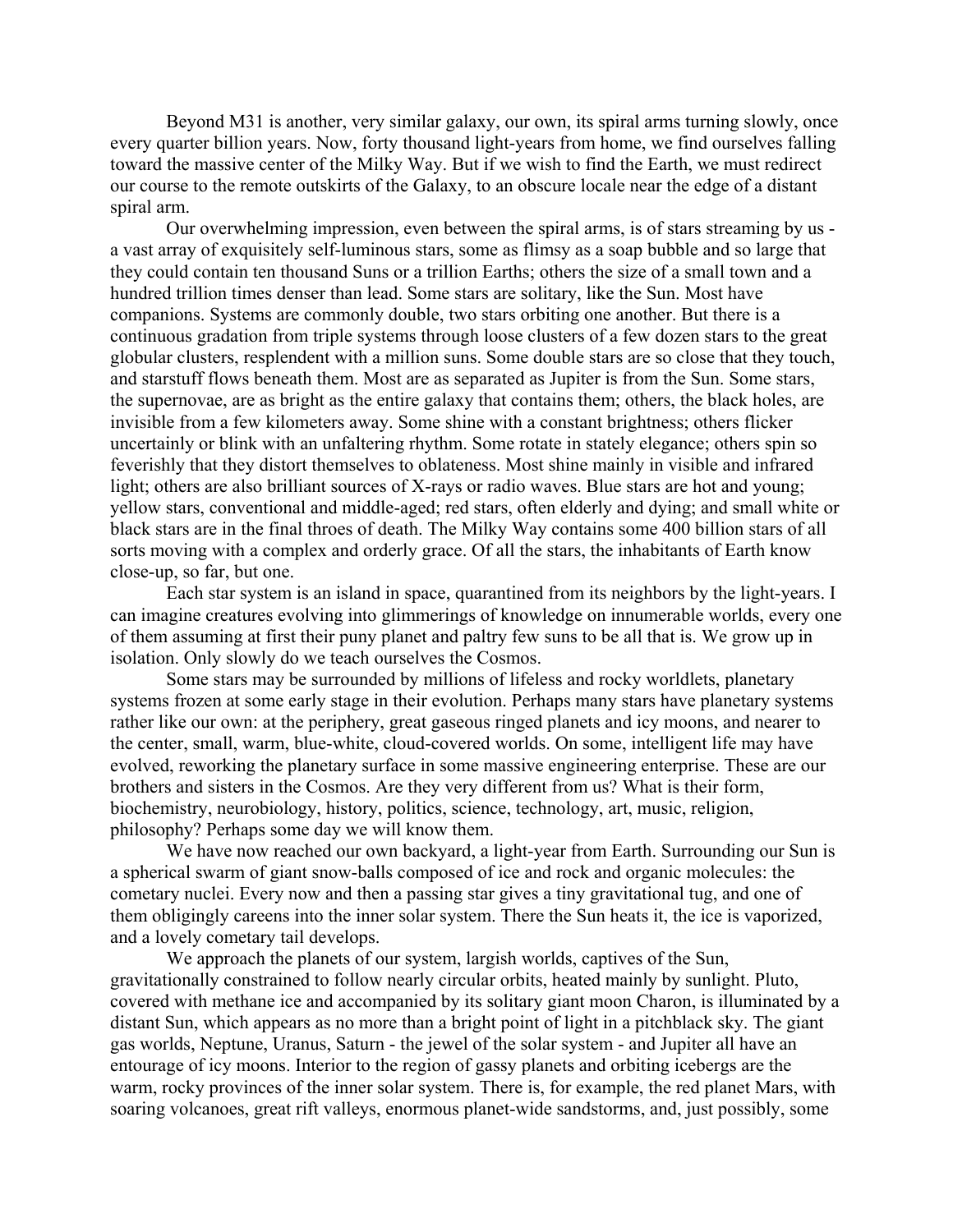simple forms of life. All the planets orbit the Sun, the nearest star, an inferno of hydrogen and helium gas engaged in thermonuclear reactions, flooding the solar system with light.

Finally, at the end of all our wanderings, we return to our tiny, fragile, blue-white world, lost in a cosmic ocean vast beyond our most courageous imaginings. It is a world among an immensity of others. It may be significant only for us. The Earth is our home, our parent. Our kind of life arose and evolved here. The human species is coming of age here. It is on this world that we developed our passion for exploring the Cosmos, and it is here that we are, in some pain and with no guarantees, working out our destiny.

Welcome to the planet Earth - a place of blue nitrogen skies, oceans of liquid water, cool forests and soft meadows, a world positively rippling with life. In the cosmic perspective it is, as I have said, poignantly beautiful and rare; but it is also, for the moment, unique. In all our journeying through space and time, it is, so far, the only world on which we know with certainty that the matter of the Cosmos has become alive and aware. There must be many such worlds scattered through space, but our search for them begins here, with the accumulated wisdom of the men and women of our species, garnered at great cost over a million years. We are privileged to live among brilliant and passionately inquisitive people, and in a time when the search for knowledge is generally prized. Human beings, born ultimately of the stars and now for a while inhabiting a world called Earth, have begun their long voyage home.

The discovery that the Earth is a *little* world was made, as so many important human discoveries were, in the ancient Near East, in a time some humans call the third century B.C., in the greatest metropolis of the age, the Egyptian city of Alexandria. Here there lived a man named Eratosthenes. One of his envious contemporaries called him 'Beta,' the second letter of the Greek alphabet, because, he said, Eratosthenes was second best in the world in everything. But it seems clear that in almost everything Eratosthenes was 'Alpha.' He was an astronomer, historian, geographer, philosopher, poet, theater critic and mathematician. The titles of the books he wrote range from *Astronomy* to *On Freedom from Pain*. He was also the director of the great library of Alexandria, where one day he read in a papyrus book that in the southern frontier outpost of Syene, near the first cataract of the Nile, at noon on June 21 vertical sticks cast no shadows. On the summer solstice, the longest day of the year, as the hours crept toward midday, the shadows of temple columns grew shorter. At noon, they were gone. A reflection of the Sun could then be seen in the water at the bottom of a deep well. The Sun was directly overhead.

It was an observation that someone else might easily have ignored. Sticks, shadows, reflections in wells, the position of the Sun - of what possible importance could such simple everyday matters be? But Eratosthenes was a scientist, and his musings on these commonplaces changed the world; in a way, they made the world. Eratosthenes had the presence of mind to do an experiment, actually to observe whether in Alexandria vertical sticks cast shadows near noon on June 21. And, he discovered, sticks do.

Eratosthenes asked himself how, at the same moment, a stick in Syene could cast no shadow and a stick in Alexandria, far to the north, could cast a pronounced shadow. Consider a map of ancient Egypt with two vertical sticks of equal length, one stuck in Alexandria, the other in Syene. Suppose that, at a certain moment, each stick casts no shadow at all. This is perfectly easy to understand - provided the Earth is flat. The Sun would then be directly overhead. If the two sticks cast shadows of equal length, that also would make sense on a flat Earth: the Sun's rays would then be inclined at the same angle to the two sticks. But how could it be that at the same instant there was no shadow at Syene and a substantial shadow at Alexandria?

The only possible answer, he saw, was that the surface of the Earth is curved. Not only that: the greater the curvature, the greater the difference in the shadow lengths. The Sun is so far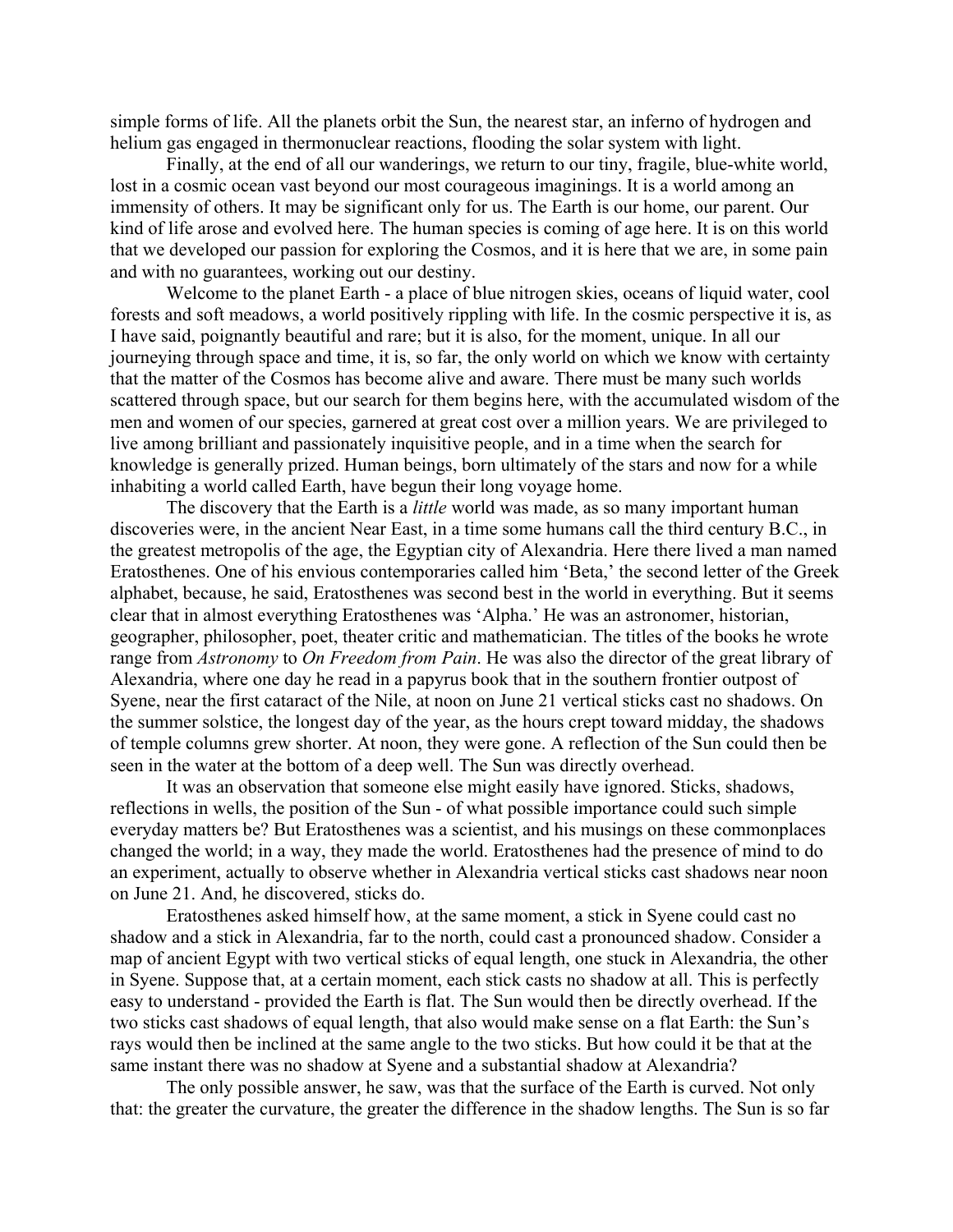away that its rays are parallel when they reach the Earth. Sticks placed at different angles to the Sun's rays cast shadows of different lengths. For the observed difference in the shadow lengths, the distance between Alexandria and Syene had to be about seven degrees along the surface of the Earth; that is, if you imagine the sticks extending down to the center of the Earth, they would there intersect at an angle of seven degrees. Seven degrees is something like one-fiftieth of three hundred and sixty degrees, the full circumference of the Earth. Eratosthenes knew that the distance between Alexandria and Syene was approximately 800 kilometers, because he hired a man to pace it out. Eight hundred kilometers times 50 is 40,000 kilometers: so that must be the circumference of the Earth.\*

\* Or if you like to measure things in miles, the distance between Alexandria and Syene is about 500 miles, and 500 miles  $x$  50 = 25,000 miles.

This is the right answer. Eratosthenes' only tools were sticks, eyes, feet and brains, plus a taste for experiment. With them he deduced the circumference of the Earth with an error of only a few percent, a remarkable achievement for 2,200 years ago. He was the first person accurately to measure the size of a planet.

The Mediterranean world at that time was famous for seafaring. Alexandria was the greatest seaport on the planet. Once you knew the Earth to be a sphere of modest diameter, would you not be tempted to make voyages of exploration, to seek out undiscovered lands, perhaps even to attempt to sail around the planet? Four hundred years before Eratosthenes, Africa had been circumnavigated by a Phoenician fleet in the employ of the Egyptian Pharaoh Necho. They set sail, probably in frail open boats, from the Red Sea, turned down the east coast of Africa up into the Atlantic, returning through the Mediterranean. This epic journey took three years, about as long as a modern Voyager spacecraft takes to fly from Earth to Saturn.

After Eratosthenes' discovery, many great voyages were attempted by brave and venturesome sailors. Their ships were tiny. They had only rudimentary navigational instruments. They used dead reckoning and followed coastlines as far as they could. In an unknown ocean they could determine their latitude, but not their longitude, by observing, night after night, the position of the constellations with respect to the horizon. The familiar constellations must have been reassuring in the midst of an unexplored ocean. The stars are the friends of explorers, then with seagoing ships on Earth and now with spacefaring ships in the sky. After Eratosthenes, some may have tried, but not until the time of Magellan did anyone succeed in circumnavigating the Earth. What tales of daring and adventure must earlier have been recounted as sailors and navigators, practical men of the world, gambled their lives on the mathematics of a scientist from Alexandria?

In Eratosthenes' time, globes were constructed portraying the Earth as viewed from space; they were essentially correct in the well-explored Mediterranean but became more and more inaccurate the farther they strayed from home. Our present knowledge of the Cosmos shares this disagreeable but inevitable feature. In the first century, the Alexandrian geographer Strabo wrote:

Those who have returned from an attempt to circumnavigate the Earth do not say they have been prevented by an opposing continent, for the sea remained perfectly open, but, rather, through want of resolution and scarcity of provision .... Eratosthenes says that if the extent of the Atlantic Ocean were not an obstacle, we might easily pass by sea from Iberia to India .... It is quite possible that in the temperate zone there may be one or two habitable Earths .... Indeed, if [this other part of the world] is inhabited, it is not inhabited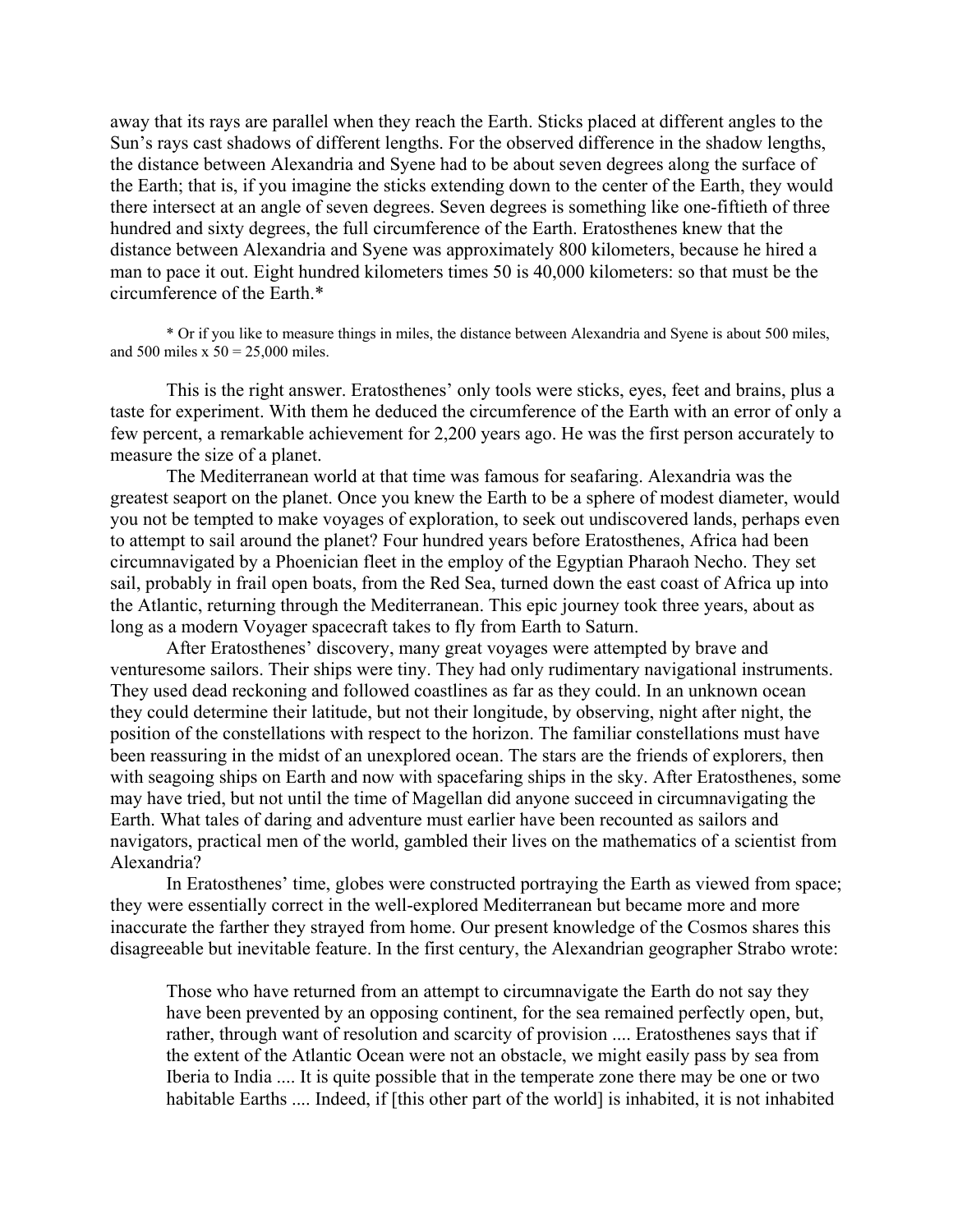by men such as exist in our parts, and we should have to regard it as another inhabited world.

Humans were beginning to venture, in almost every sense that matters, to other worlds.

The subsequent exploration of the Earth was a worldwide endeavor, including voyages from as well as to China and Polynesia. The culmination was, of course, the discovery of America by Christopher Columbus and the journeys of the following few centuries, which completed the geographical exploration of the Earth. Columbus' first voyage is connected in the most straight-forward way with the calculations of Eratosthenes. Columbus was fascinated by what he called 'the Enterprise of the Indies,' a project to reach Japan, China and India not by following the coastline of Africa and sailing East but rather by plunging boldly into the unknown Western ocean - or, as Eratosthenes had said with startling prescience, 'to pass by sea from Iberia to India.'

Columbus had been an itinerant peddler of old maps and an assiduous reader of the books by and about the ancient geographers, including Eratosthenes, Strabo and Ptolemy. But for the Enterprise of the Indies to work, for ships and crews to survive the long voyage, the Earth had to be smaller than Eratosthenes had said. Columbus therefore cheated on his calculations, as the examining faculty of the University of Salamanca quite correctly pointed out. He used the smallest possible circumference of the Earth and the greatest eastward extension of Asia he could find in all the books available to him, and then exaggerated even those. Had the Americas not been in the way, Columbus' expeditions would have failed utterly.

The Earth is now thoroughly explored. It no longer promises new continents or lost lands. But the technology that allowed us to explore and inhabit the most remote regions of the Earth now permits us to leave our planet, to venture into space, to explore other worlds. Leaving the Earth, we are now able to view it from above, to see its solid spherical shape of Eratosthenian dimensions and the outlines of its continents, confirming that many of the ancient mapmakers were remarkably competent. What a pleasure such a view would have given to Eratosthenes and the other Alexandrian geographers.

It was in Alexandria, during the six hundred years beginning around 300 B.C., that human beings, in an important sense, began the intellectual adventure that has led us to the shores of space. But of the look and feel of that glorious marble city, nothing remains. Oppression and the fear of learning have obliterated almost all memory of ancient Alexandria. Its population was marvelously diverse. Macedonian and later Roman soldiers, Egyptian priests, Greek aristocrats, Phoenician sailors, Jewish merchants, visitors from India and sub-Saharan Africa - everyone, except the vast slave population - lived together in harmony and mutual respect for most of the period of Alexandria's greatness.

The city was founded by Alexander the Great and constructed by his former bodyguard. Alexander encouraged respect for alien cultures and the open-minded pursuit of knowledge. According to tradition - and it does not much matter whether it really happened - he descended beneath the Red Sea in the world's first diving bell. He encouraged his generals and soldiers to marry Persian and Indian women. He respected the gods of other nations. He collected exotic lifeforms, including an elephant for Aristotle, his teacher. His city was constructed on a lavish scale, to be the world center of commerce, culture and learning. It was graced with broad avenues thirty meters wide, elegant architecture and statuary, Alexander's monumental tomb, and an enormous lighthouse, the Pharos, one of the seven wonders of the ancient world.

But the greatest marvel of Alexandria was the library and its associated museum (literally, an institution devoted to the specialties of the Nine Muses). Of that legendary library, the most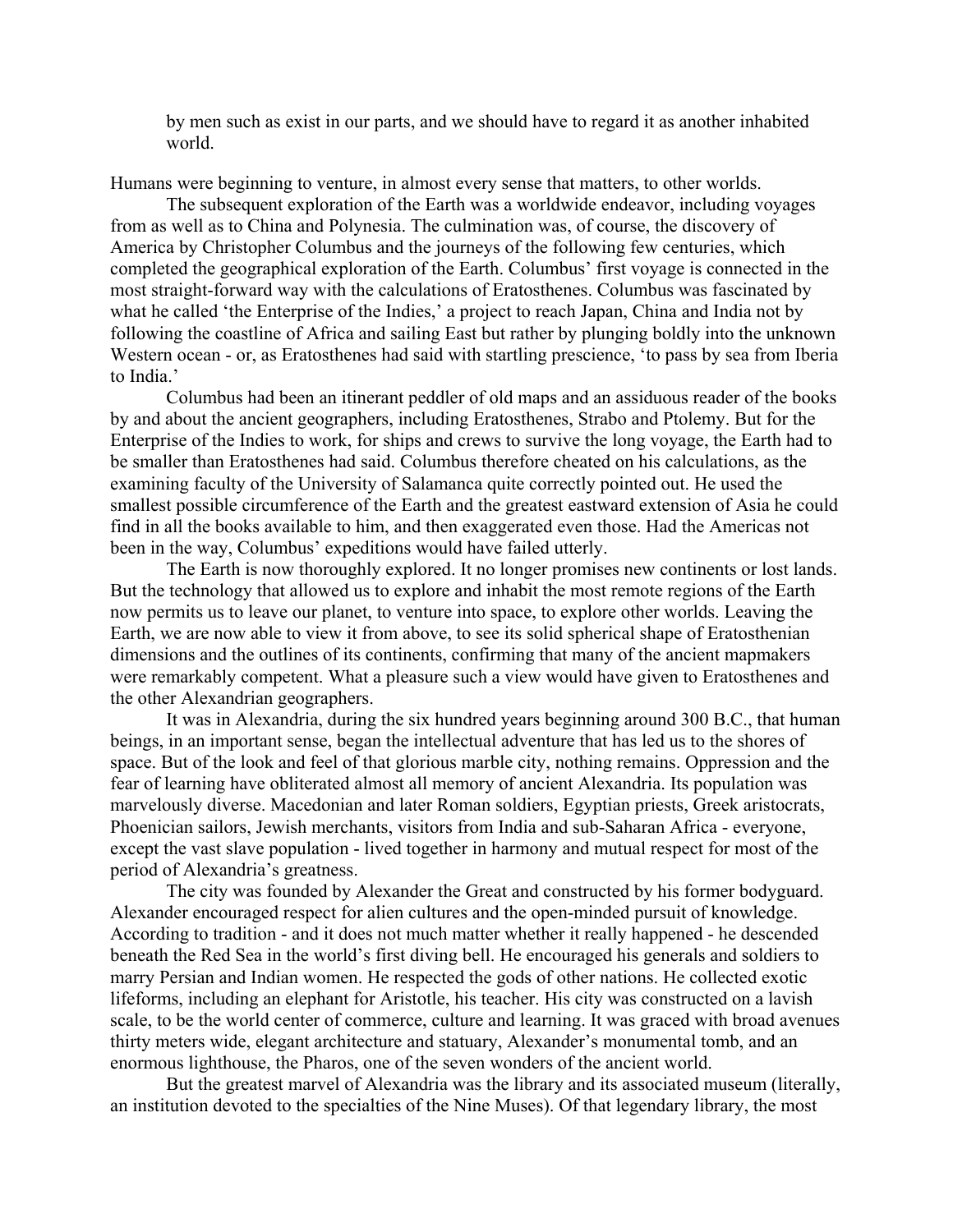that survives today is a dank and forgotten cellar of the Serapeum, the library annex, once a temple and later reconsecrated to knowledge. A few moldering shelves may be its only physical remains. Yet this place was once the brain and glory of the greatest city on the planet, the first true research institute in the history of the world. The scholars of the library studied the entire Cosmos. *Cosmos* is a Greek word for the order of the universe. It is, in a way, the opposite of *Chaos*. It implies the deep interconnectedness of all things. It conveys awe for the intricate and subtle way in which the universe is put together. Here was a community of scholars, exploring physics, literature, medicine, astronomy, geography, philosophy, mathematics, biology, and engineering. Science and scholarship had come of age. Genius flourished there. The Alexandrian Library is where we humans first collected, seriously and systematically, the knowledge of the world.

In addition to Eratosthenes, there was the astronomer Hiparchus, who mapped the constellations and estimated the brightness of the stars; Euclid, who brilliantly systematized geometry and told his king, struggling over a difficult mathematical problem, 'There is no royal road to geometry'; Dionysius of Thrace, the man who defined the parts of speech and did for the study of language what Euclid did for geometry; Herophilus, the physiologist who firmly established that the brain rather than the heart is the seat of intelligence; Heron of Alexandria, inventor of gear trains and steam engines and the author of *Automata*, the first book on robots; Apollonius of Perga, the mathematician who demonstrated the forms of the conic sections\* ellipse, parabola and hyperbola - the curves, as we now know, followed in their orbits by the planets, the comets and the stars; Archimedes, the greatest mechanical genius until Leonardo da Vinci; and the astronomer and geographer Ptolemy, who compiled much of what is today the pseudoscience of astrology: his Earth-centered universe held sway for 1,500 years, a reminder that intellectual capacity is no guarantee against being dead wrong. And among those great men was a great woman, Hypatia, mathematician and astronomer, the last light of the library, whose martyrdom was bound up with the destruction of the library seven centuries after its founding, a story to which we will return.

\*So called because they can be produced by slicing through a cone at various angles. Eighteen centuries later, the writings of Apollonius on conic sections would be employed by Johannes Kepler in understanding for the first time the movement of the planets.

The Greek Kings of Egypt who succeeded Alexander were serious about learning. For centuries, they supported research and maintained in the library a working environment for the best minds of the age. It contained ten large research halls, each devoted to a separate subject; fountains and colonnades; botanical gardens; a zoo; dissecting rooms; an observatory; and a great dining hall where, at leisure, was conducted the critical discussion of ideas.

The heart of the library was its collection of books. The organizers combed all the cultures and languages of the world. They sent agents abroad to buy up libraries. Commercial ships docking in Alexandria were searched by the police - not for contraband, but for books. The scrolls were borrowed, copied and then returned to their owners. Accurate numbers are difficult to estimate, but it seems probable that the Library contained half a million volumes, each a handwritten papyrus scroll. What happened to all those books? The classical civilization that created them disintegrated, and the library itself was deliberately destroyed. Only a small fraction of its works survived, along with a few pathetic scattered fragments. And how tantalizing those bits and pieces are! We know, for example, that there was on the library shelves a book by the astronomer Aristarchus of Samos, who argued that the Earth is one of the planets, which like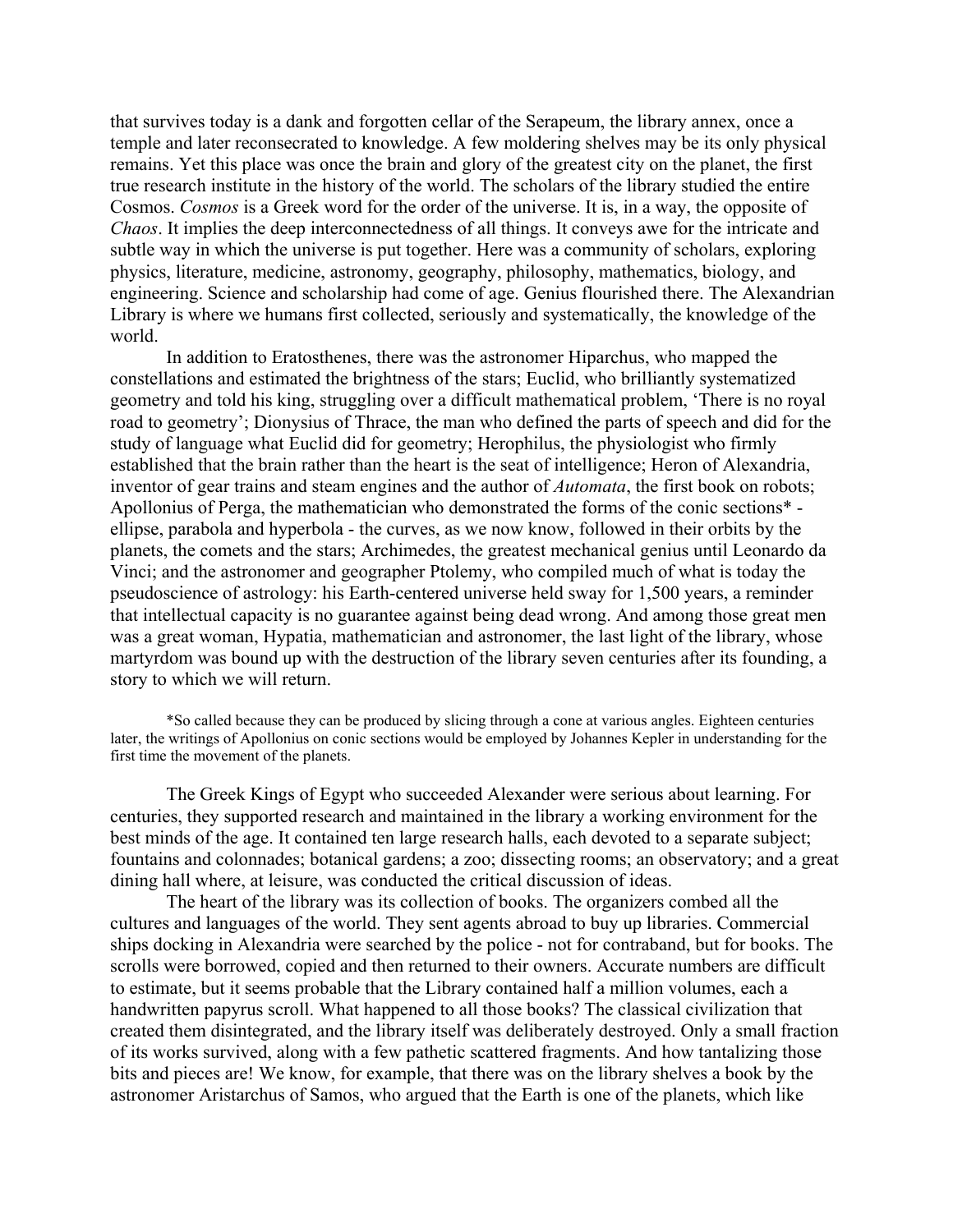them orbits the Sun, and that the stars are enormously far away. Each of these conclusions is entirely correct, but we had to wait nearly two thousand years for their rediscovery. If we multiply by a hundred thousand our sense of loss for this work of Aristarchus, we begin to appreciate the grandeur of the achievement of classical civilization and the tragedy of its destruction.

We have far surpassed the science known to the ancient world. But there are irreparable gaps in our historical knowledge. Imagine what mysteries about our past could be solved with a borrower's card to the Alexandrian Library. We know of a three-volume history of the world, now lost, by a Babylonian priest named Berossus. The first volume dealt with the interval from the Creation to the Flood, a period he took to be 432,000 years or about a hundred times longer than the Old Testament chronology. I wonder what was in it.

The ancients knew that the world is very old. They sought to look into the distant past. We now know that the Cosmos is far older than they ever imagined. We have examined the universe in space and seen that we live on a mote of dust circling a humdrum star in the remotest corner of an obscure galaxy. And if we are a speck in the immensity of space, we also occupy an instant in the expanse of ages. We now know that our universe - or at least its most recent incarnation - is some fifteen or twenty billion years old. This is the time since a remarkable explosive event called the Big Bang. At the beginning of this universe, there were no galaxies, stars or planets, no life or civilizations, merely a uniform, radiant fireball filling all of space. The passage from the Chaos of the Big Bang to the Cosmos that we are beginning to know is the most awesome transformation of matter and energy that we have been privileged to glimpse. And until we find more intelligent beings elsewhere, we are ourselves the most spectacular of all the transformations - the remote descendants of the Big Bang, dedicated to understanding and further transforming the Cosmos from which we spring.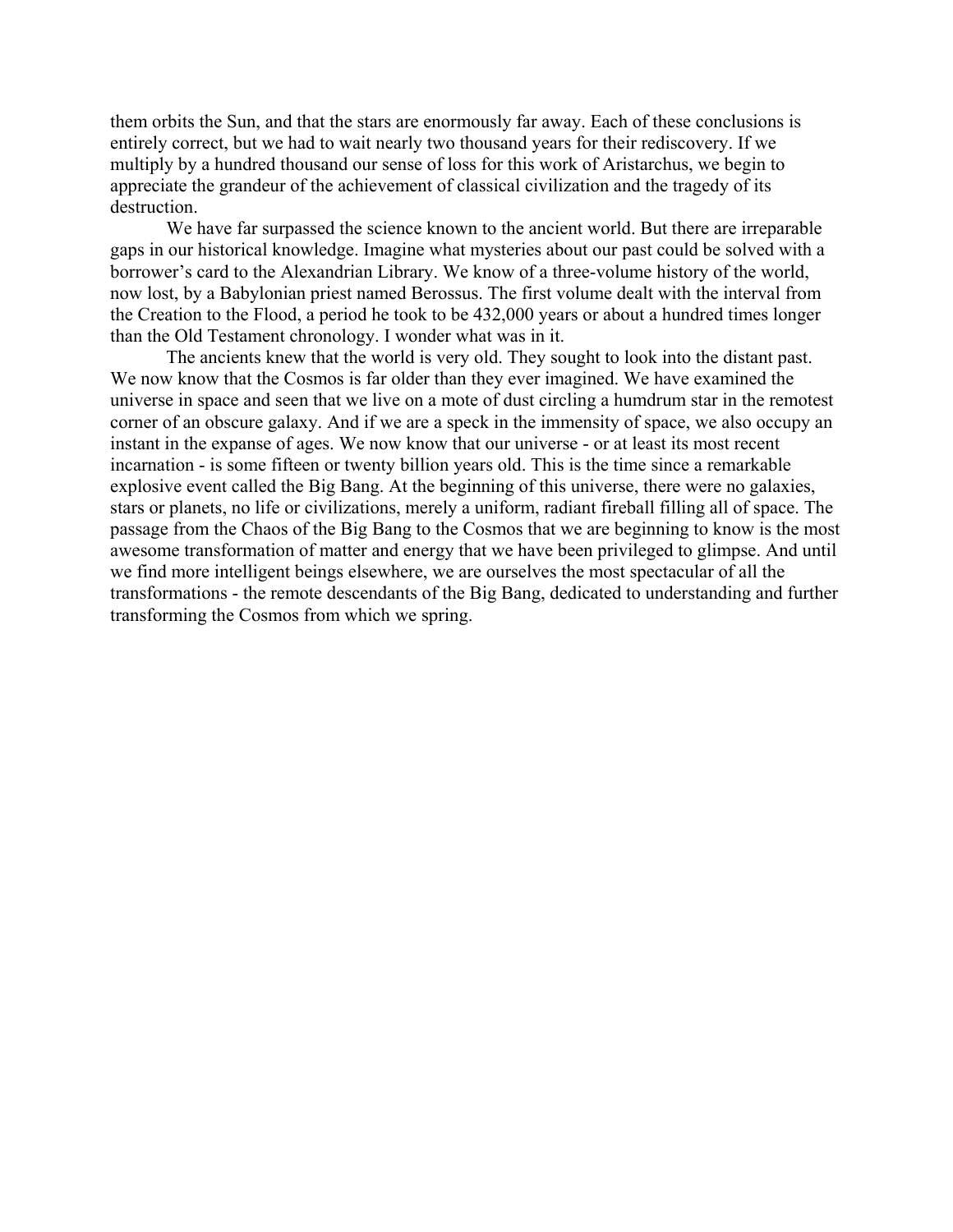## CHAPTER II

## *One Voice in the Cosmic Fugue*

I am bidden to surrender myself to the Lord of the Worlds. He it is who created you of the dust . . .

- The Koran, Sura 40

The oldest of all philosophies, that of Evolution, was bound hand and foot and cast into utter darkness during the millennium of theological scholasticism. But Darwin poured new lifeblood into the ancient frame; the bonds burst, and the revivified thought of ancient Greece has proved itself to be a more adequate expression of the universal order of things than any of the schemes which have been accepted by the credulity and welcomed by the superstition of 70 later generations of men.

- T. H. Huxley, 1887

Probably all the organic beings which have ever lived on this earth have descended from some one primordial form, into which life was first breathed .... There is grandeur in this view of life . . . that, whilst this planet has gone cycling on according to the fixed law of gravity, from so simple a beginning endless forms most beautiful and most wonderful have been, and are being, evolved.

- Charles Darwin, *The Origin of Species*, 1859

A community of matter appears to exist throughout the visible universe, for the stars contain many of the elements which exist in the Sun and Earth. It is remarkable that the elements most widely diffused through the host of stars are some of those most closely connected with the living organisms of our globe, including hydrogen, sodium, magnesium, and iron. May it not be that, at least, the brighter stars are like our Sun, the upholding and energizing centres of systems of worlds, adapted to be the abode of living beings?

- William Huggins, 1865

All my life I have wondered about the possibility of life elsewhere. What would it be like? Of what would it be made? All living things on our planet are constructed of organic molecules complex microscopic architectures in which the carbon atom plays a central role. There was once a time before life, when the Earth was barren and utterly desolate. Our world is now overflowing with life. How did it come about? How, in the absence of life, were carbon-based organic molecules made? How did the first living things arise? How did life evolve to produce beings as elaborate and complex as we, able to explore the mystery of our own origins?

And on the countless other planets that may circle other suns, is there life also? Is extraterrestrial life, if it exists, based on the same organic molecules as life on Earth? Do the beings of other worlds look much like life on Earth? Or are they stunningly different - other adaptations to other environments? What else is possible? The nature of life on Earth and the search for life elsewhere are two sides of the same question - the search for who we are.

In the great dark between the stars there are clouds of gas and dust and organic matter. Dozens of different kinds of organic molecules have been found there by radio telescopes. The abundance of these molecules suggests that the stuff of life is everywhere. Perhaps the origin and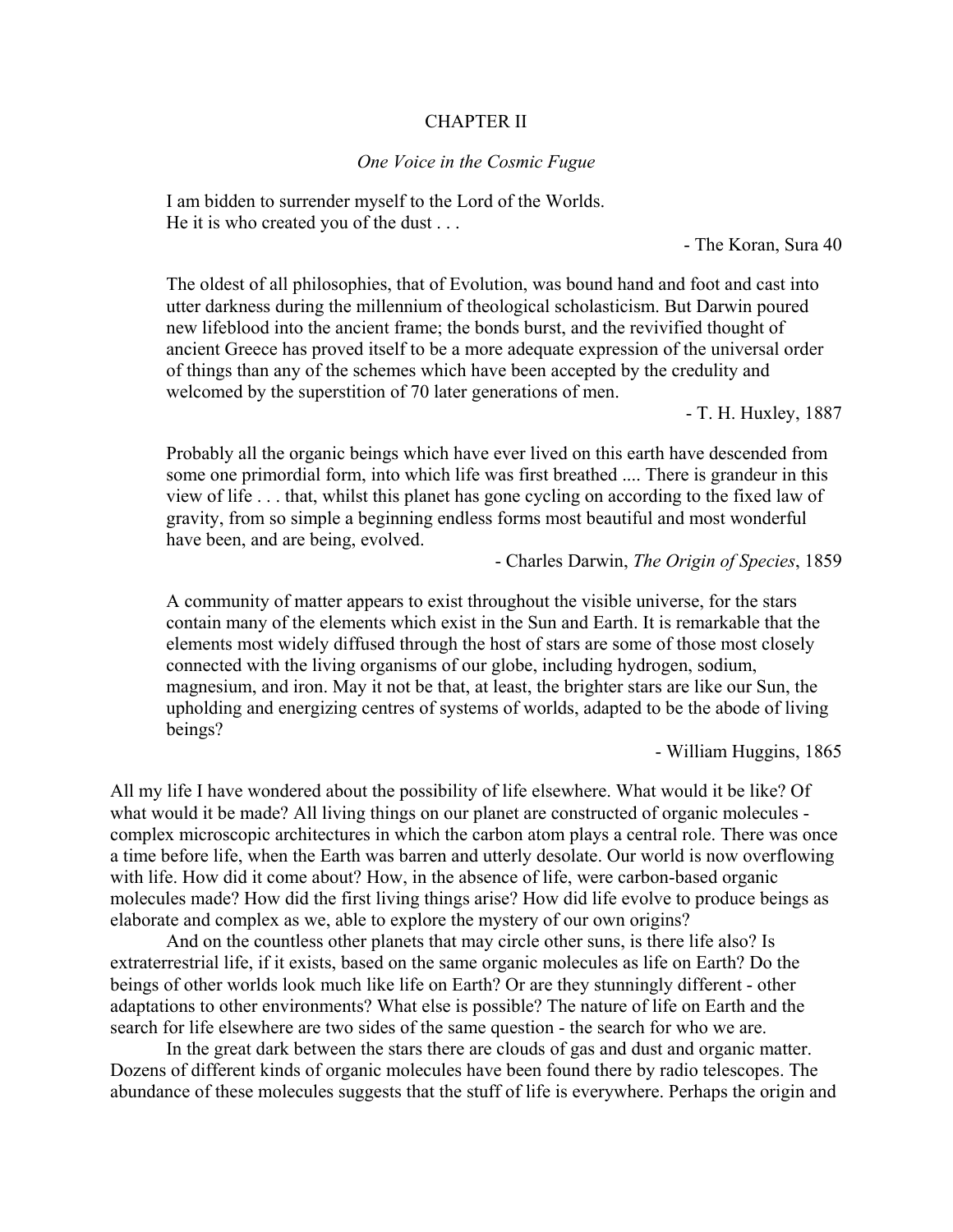evolution of life is, given enough time, a cosmic inevitability. On some of the billions of planets in the Milky Way Galaxy, life may never arise. On others, it may arise and die out, or never evolve beyond its simplest forms. And on some small fraction of worlds there may develop intelligences and civilizations more advanced than our own.

Occasionally someone remarks on what a lucky coincidence it is that the Earth is perfectly suitable for life - moderate temperatures, liquid water, oxygen atmosphere, and so on. But this is, at least in part, a confusion of cause and effect. We earthlings are supremely well adapted to the environment of the Earth because we grew up here. Those earlier forms of life that were not well adapted died. We are descended from the organisms that did well. Organisms that evolve on a quite different world will doubtless sing its praises too.

All life on Earth is closely related. We have a common organic chemistry and a common evolutionary heritage. As a result, our biologists are profoundly limited. They study only a single kind of biology, one lonely theme in the music of life. Is this faint and reedy tune the only voice for thousands of light-years? Or is there a kind of cosmic fugue, with themes and counterpoints, dissonances and harmonies, a billion different voices playing the life music of the Galaxy?

Let me tell you a story about one little phrase in the music of life on Earth. In the year 1185, the Emperor of Japan was a seven-year-old boy named Antoku. He was the nominal leader of a clan of samurai called the Heike, who were engaged in a long and bloody war with another samurai clan, the Genji. Each asserted a superior ancestral claim to the imperial throne. Their decisive naval encounter, with the Emperor on board ship, occurred at Danno-ura in the Japanese Inland Sea on April 24, 1185. The Heike were outnumbered, and outmaneuvered. Many were killed. The survivors, in massive numbers, threw themselves into the sea and drowned. The Lady Nii, grandmother of the Emperor, resolved that she and Antoku would not be captured by the enemy. What happened next is told in *The Tale of the Heike:*

The Emperor was seven years old that year but looked much older. He was so lovely that he seemed to shed a brilliant radiance and his long, black hair hung loose far down his back. With a look of surprise and anxiety on his face he asked the Lady Nii, 'Where are you to take me?'

She turned to the youthful sovereign, with tears streaming down her cheeks, and . . . comforted him, binding up his long hair in his dove-colored robe. Blinded with tears, the child sovereign put his beautiful, small hands together. He turned first to the East to say farewell to the god of Ise and then to the West to repeat the Nembutsu [a prayer to the Amida Buddha]. The Lady Nii took him tightly in her arms and with the words 'In the depths of the ocean is our capitol,' sank with him at last beneath the waves.

The entire Heike battle fleet was destroyed. Only forty-three women survived. These ladies-inwaiting of the imperial court were forced to sell flowers and other favors to the fishermen near the scene of the battle. The Heike almost vanished from history. But a ragtag group of the former ladies-in-waiting and their offspring by the fisher-folk established a festival to commemorate the battle. It takes place on the twenty-fourth of April every year to this day. Fishermen who are the descendants of the Heike dress in hemp and black headgear and proceed to the Akama shrine which contains the mausoleum of the drowned Emperor. There they watch a play portraying the events that followed the Battle of Danno-ura. For centuries after, people imagined that they could discern ghostly samurai armies vainly striving to bail the sea, to cleanse it of blood and defeat and humiliation.

The fishermen say the Heike samurai wander the bottoms of the Inland Sea still - in the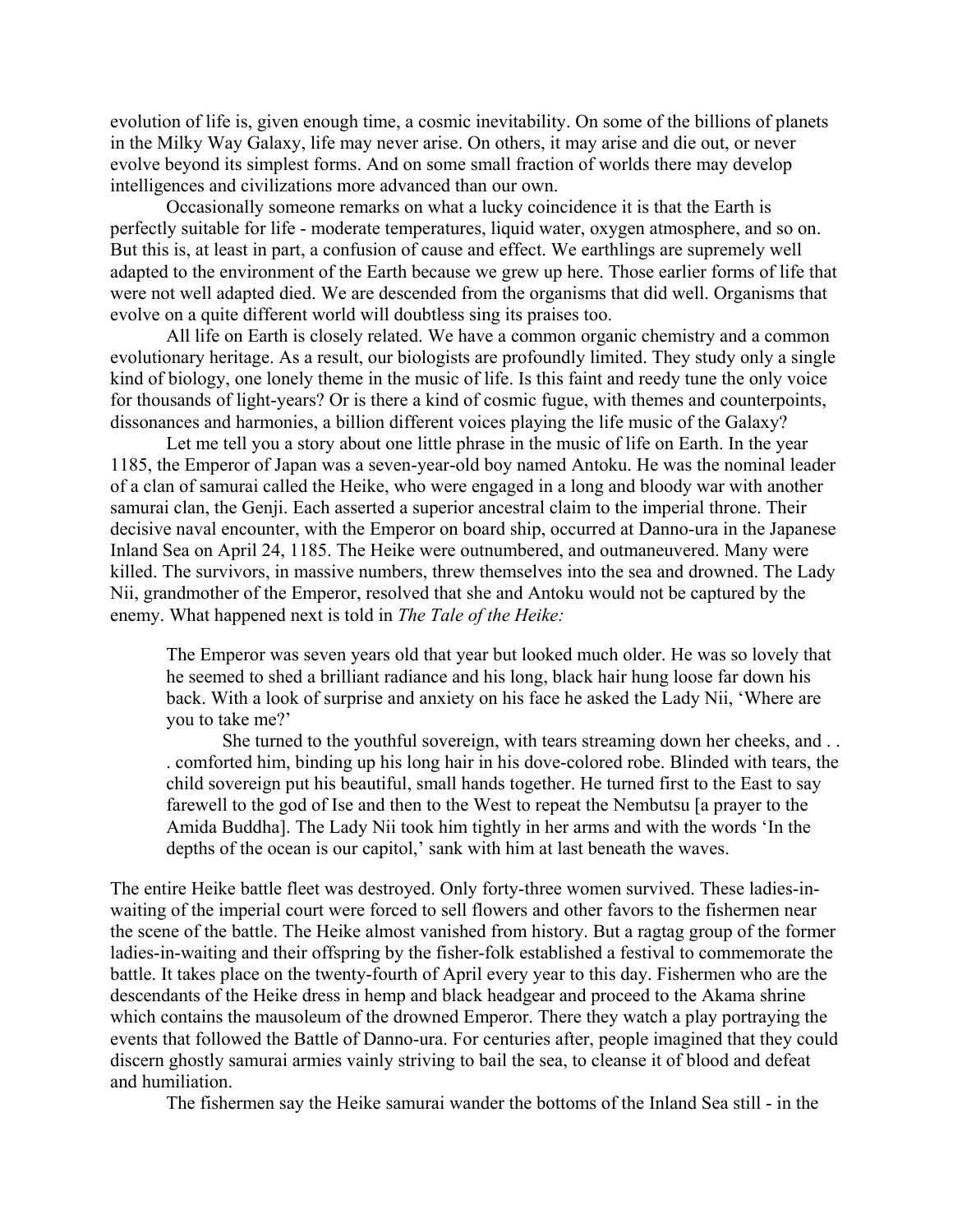form of crabs. There are crabs to be found here with curious markings on their backs, patterns and indentations that disturbingly resemble the face of a samurai. When caught, these crabs are not eaten, but are returned to the sea in commemoration of the doleful events at Danno-ura.

This legend raises a lovely problem. How does it come about that the face of a warrior is incised on the carapace of a crab? The answer seems to be that humans made the face. The patterns on the crab's shell are inherited. But among crabs, as among people, there are many different hereditary lines. Suppose that, by chance, among the distant ancestors of this crab, one arose with a pattern that resembled, even slightly, a human face. Even before the battle of Dannoura, fishermen may have been reluctant to eat such a crab. In throwing it back, they set in motion an evolutionary process: If you are a crab and your carapace is ordinary, the humans will eat you. Your line will leave fewer descendants. If your carapace looks a little like a face, they will throw you back. You will leave more descendants. Crabs had a substantial investment in the patterns on their carapaces. As the generations passed, of crabs and fishermen alike, the crabs with patterns that most resembled a samurai face survived preferentially until eventually there was produced not just a human face, not just a Japanese face, but the visage of a fierce and scowling samurai. All this has nothing to do with what the crabs *want*. Selection is imposed from the outside. The more you look like a samurai, the better are your chances of survival. Eventually, there come to be a great many samurai crabs.

This process is called artificial selection. In the case of the Heike crab it was effected more or less unconsciously by the fishermen, and certainly without any serious contemplation by the crabs. But humans have deliberately selected which plants and animals shall live and which shall die for thousands of years. We are surrounded from babyhood by familiar farm and domestic animals, fruits and trees and vegetables. Where do they come from? Were they once free-living in the wild and then induced to adopt a less strenuous life on the farm? No, the truth is quite different. They are, most of them, made by us.

Ten thousand years ago, there were no dairy cows or ferret hounds or large ears of corn. When we domesticated the ancestors of these plants and animals - sometimes creatures who looked quite different - we controlled their breeding. We made sure that certain varieties, having properties we consider desirable, preferentially reproduced. When we wanted a dog to help us care for sheep, we selected breeds that were intelligent, obedient and had some pre-existing talent to herd, which is useful for animals who hunt in packs. The enormous distended udders of dairy cattle are the result of a human interest in milk and cheese. Our corn, or maize, has been bred for ten thousand generations to be more tasty and nutritious than its scrawny ancestors; indeed, it is so changed that it cannot even reproduce without human intervention.

The essence of artificial selection - for a Heike crab, a dog, a cow or an ear of corn - is this: Many physical and behavioral traits of plants and animals are inherited. They breed true. Humans, for whatever reason, encourage the reproduction of some varieties and discourage the reproduction of others. The variety selected for preferentially reproduces; it eventually becomes abundant; the variety selected against becomes rare and perhaps extinct.

But if humans can make new varieties of plants and animals, must not nature do so also? This related process is called natural selection. That life has changed fundamentally over the aeons is entirely clear from the alterations we have made in the beasts and vegetables during the short tenure of humans on Earth, and from the fossil evidence. The fossil record speaks to us unambiguously of creatures that once were present in enormous numbers and that have now vanished utterly.\* Far more species have become extinct in the history of the Earth than exist today; they are the terminated experiments of evolution.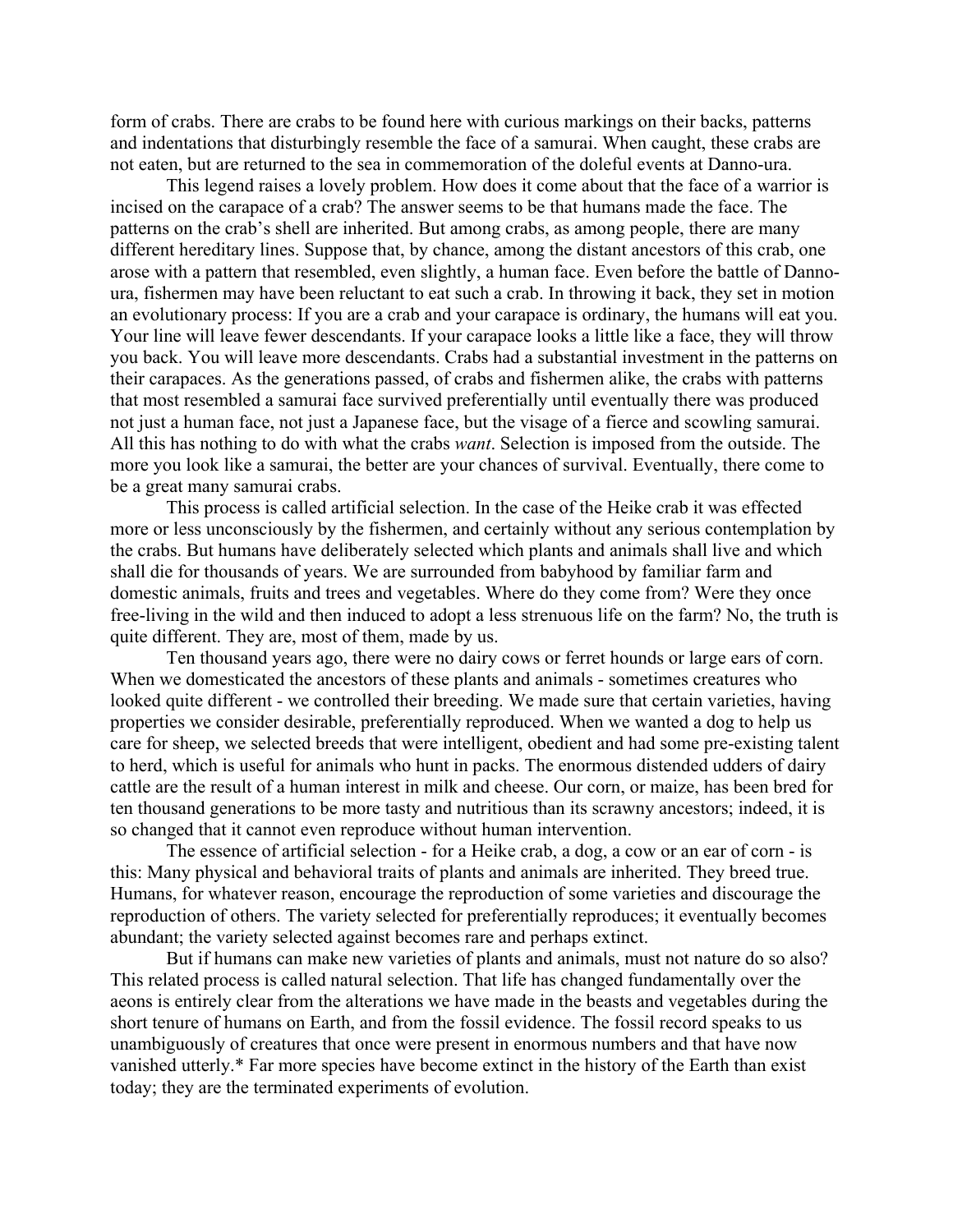\* Although traditional Western religious opinion stoutly maintained the contrary, as for example, the 1770 opinion of John Wesley: 'Death is never permitted to destroy [even] the most inconsiderable species.'

The genetic changes induced by domestication have occurred very rapidly. The rabbit was not domesticated until early medieval times (it was bred by French monks in the belief that newborn bunnies were fish and therefore exempt from the prohibitions against eating meat on certain days in the Church calendar); coffee in the fifteenth century; the sugar beet in the nineteenth century; and the mink is still in the earliest stages of domestication. In less than ten thousand years, domestication has increased the weight of wool grown by sheep from less than one kilogram of rough hairs to ten or twenty kilograms of uniform, fine down; or the volume of milk given by cattle during a lactation period from a few hundred to a million cubic centimeters. If artificial selection can make such major changes in so short a period of time, what must natural selection, working over billions of years, be capable of? The answer is all the beauty and diversity of the biological world. Evolution is a fact, not a theory.

That the mechanism of evolution is natural selection is the great discovery associated with the names of Charles Darwin and Alfred Russel Wallace. More than a century ago, they stressed that nature is prolific, that many more animals and plants are born than can possibly survive and that therefore the environment selects those varieties which are, by accident, better suited for survival. Mutations - sudden changes in heredity - breed true. They provide the raw material of evolution. The environment selects those few mutations that enhance survival, resulting in a series of slow transformations of one lifeform into another, the origin of new species.\*

\* In the Mayan holy book the Popol Vuh, the various forms of life are described as unsuccessful attempts by gods with a predilection for experiment to make people. Early tries were far off the mark, creating the lower animals; the penultimate attempt, a near miss, made the monkeys. In Chinese myth, human beings arose from the body lice of a god named P'an Ku. In the eighteenth century, de Buffon proposed that the Earth was much older than Scripture suggested, that the forms of life somehow changed slowly over the millennia, but that the apes were the forlorn descendants of people. While these notions do not precisely reflect the evolutionary process described by Darwin and Wallace, they are anticipations of it - as are the views of Democritus, Empedocles and other early Ionian scientists who are discussed in Chapter 7.

Darwin's words in *The Origin of Species* were:

Man does not actually produce variability; he only unintentionally exposes organic beings to new conditions of life, and then Nature acts on the organisation, and causes variability. But man can and does select the variations given to him by Nature, and thus accumulate them in any desired manner. He thus adapts animals and plants for his own benefit or pleasure. He may do this methodically, or he may do it unconsciously by preserving the individuals most useful to him at the time, without any thought of altering the breed .... There is no obvious reason why the principles which have acted so efficiently under domestication should not have acted under Nature . . . . More individuals are born than can possibly survive . . . . The slightest advantage in one being, of any age or during any season, over those with which it comes into competition, or better adaptation in however slight a degree to the surrounding physical conditions, will turn the balance.

T. H. Huxley, the most effective nineteenth-century defender and popularizer of evolution, wrote that the publications of Darwin and Wallace were a 'flash of light, which to a man who has lost himself in a dark night, suddenly reveals a road which, whether it takes him straight home or not, certainly goes his way .... My reflection, when I first made myself master of the central idea of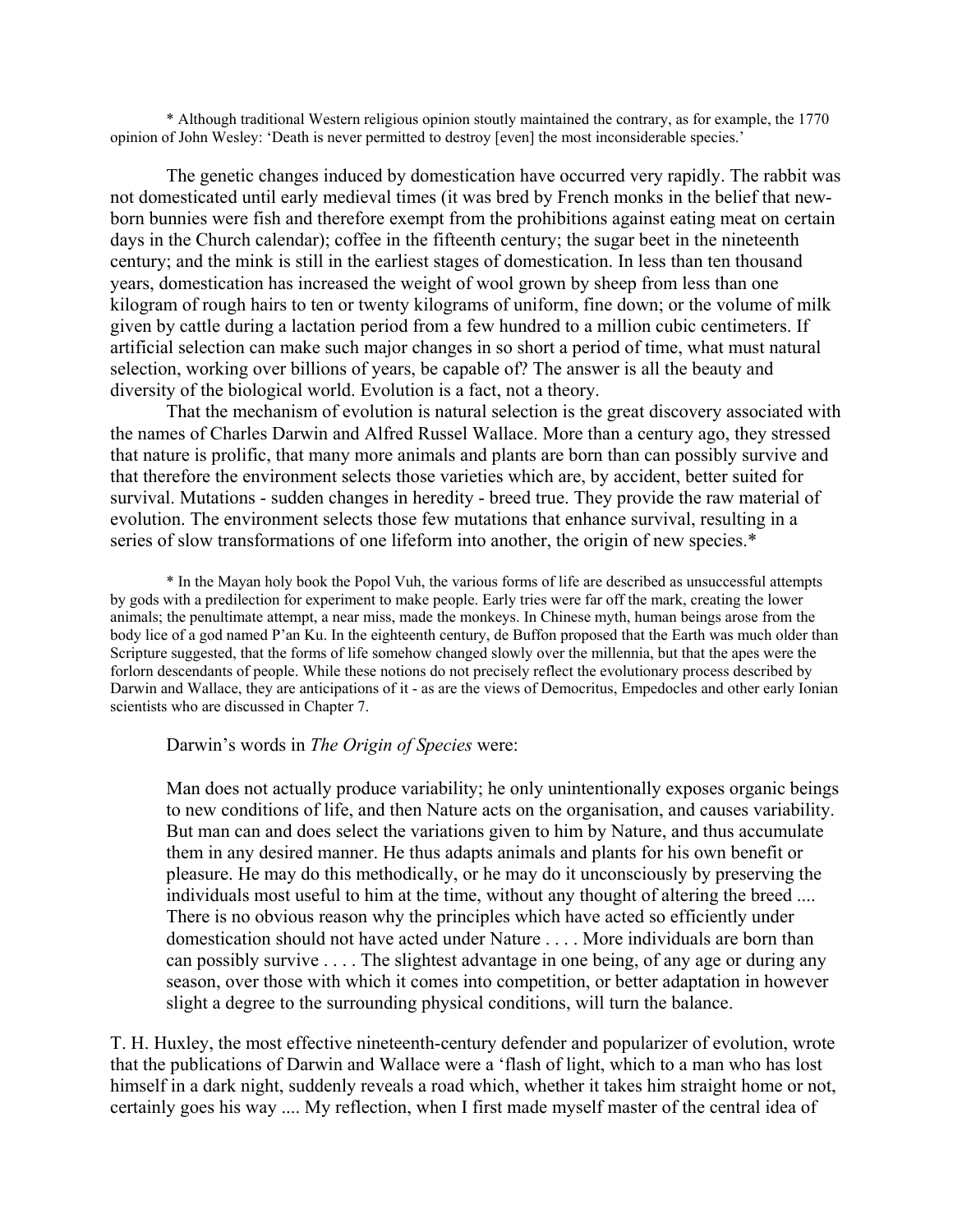the 'Origin of Species,' was, 'How extremely stupid not to have thought of that!' I suppose that Columbus' companions said much the same .... The facts of variability, of the struggle for existence, of adaptation to conditions, were notorious enough; but none of us had suspected that the road to the heart of the species problem lay through them, until Darwin and Wallace dispelled the darkness.'

Many people were scandalized - some still are - at both ideas, evolution and natural selection. Our ancestors looked at the elegance of life on Earth, at how appropriate the structures of organisms are to their functions, and saw evidence for a Great Designer. The simplest onecelled organism is a far more complex machine than the finest pocket watch. And yet pocket watches do not spontaneously self-assemble, or evolve, in slow stages, on their own, from, say, grandfather clocks. A watch implies a watchmaker. There seemed to be no way in which atoms and molecules could somehow spontaneously fall together to create organisms of such awesome complexity and subtle functioning as grace every region of the Earth. That each living thing was specially designed, that one species did not become another, were notions perfectly consistent with what our ancestors with their limited historical records knew about life. The idea that every organism was meticulously constructed by a Great Designer provided a significance and order to nature and an importance to human beings that we crave still. A Designer is a natural, appealing and altogether human explanation of the biological world. But, as Darwin and Wallace showed, there is another way, equally appealing, equally human, and far more compelling: natural selection, which makes the music of life more beautiful as the aeons pass.

The fossil evidence could be consistent with the idea of a Great Designer; perhaps some species are destroyed when the Designer becomes dissatisfied with them, and new experiments are attempted on an improved design. But this notion is a little disconcerting. Each plant and animal is exquisitely made; should not a supremely competent Designer have been able to make the intended variety from the start? The fossil record implies trial and error, an inability to anticipate the future, features inconsistent with an efficient Great Designer (although not with a Designer of a more remote and indirect temperament).

When I was a college undergraduate in the early 1950's, I was fortunate enough to work in the laboratory of H. J. Muller, a great geneticist and the man who discovered that radiation produces mutations. Muller was the person who first called my attention to the Heike crab as an example of artificial selection. To learn the practical side of genetics, I spent many months working with fruit flies, *Drosophila melanogaster* (which means the black-bodied dew-lover) tiny benign beings with two wings and big eyes. We kept them in pint milk bottles. We would cross two varieties to see what new forms emerged from the rearrangement of the parental genes, and from natural and induced mutations. The females would deposit their eggs on a kind of molasses the technicians placed inside the bottles; the bottles were stoppered; and we would wait two weeks for the fertilized eggs to become larvae, the larvae pupae, and the pupae to emerge as new adult fruit flies.

One day I was looking through a low-power binocular microscope at a newly arrived batch of adult *Drosophila* immobilized with a little ether, and was busily separating the different varieties with a camel's-hair brush. To my astonishment, I came upon something very different: not a small variation such as red eyes instead of white, or neck bristles instead of no neck bristles. This was another, and very well-functioning, kind of creature with much more prominent wings and long feathery antennae. Fate had arranged, I concluded, that an example of a major evolutionary change in a single generation, the very thing Muller had said could never happen, should take place in his own laboratory. It was my unhappy task to explain it to him.

With heavy heart I knocked on his office door. 'Come in,' came the muffled cry. I entered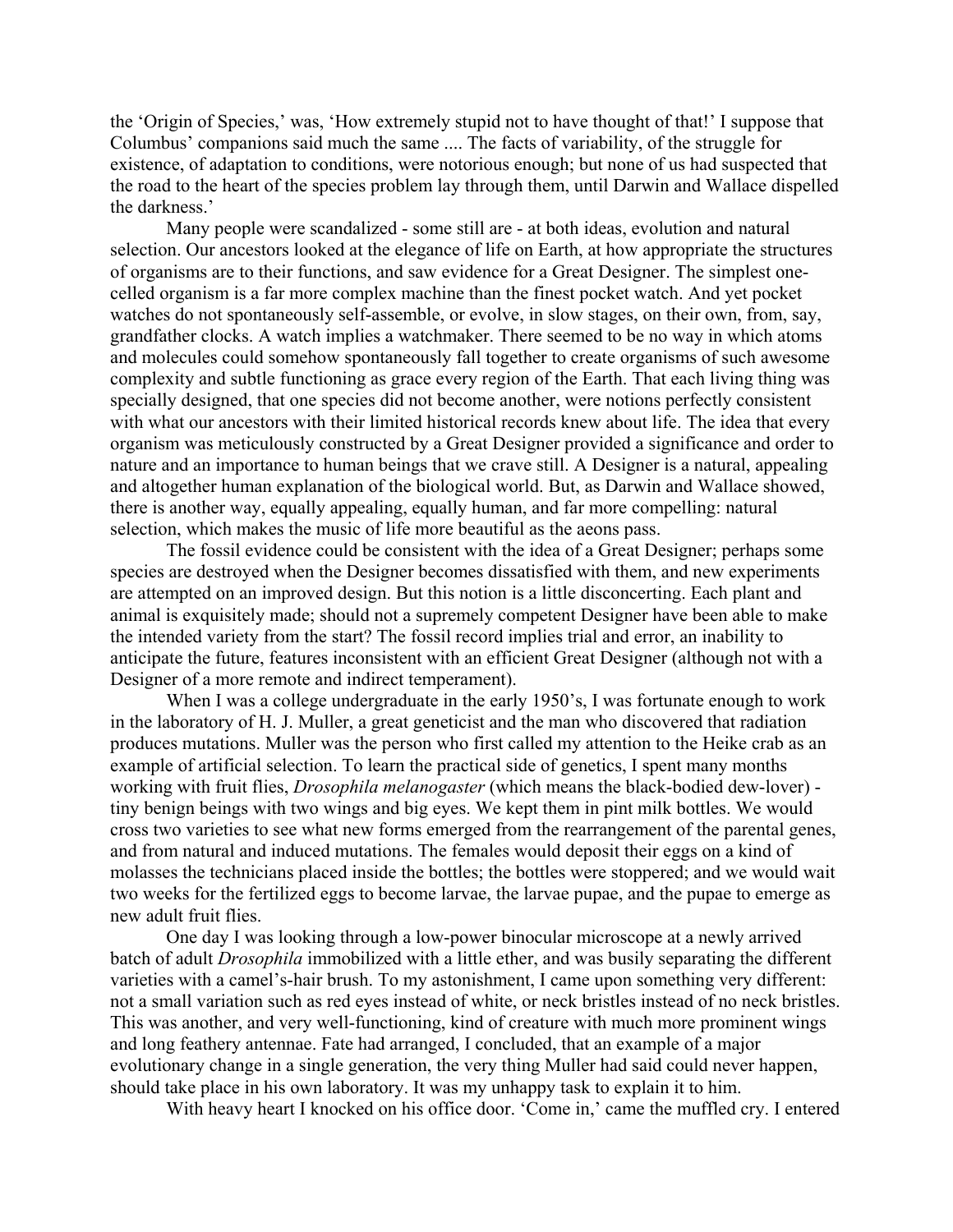to discover the room darkened except for a single small lamp illuminating the stage of the microscope at which he was working. In these gloomy surroundings I stumbled through my explanation. I had found a very different kind of fly. I was sure it had emerged from one of the pupae in the molasses. I didn't mean to disturb Muller but... 'Does it look more like Lepidoptera than Diptera?' he asked, his face illuminated from below. I didn't know what this meant, so he had to explain: 'Does it have big wings? Does it have feathery antennae?' I glumly nodded assent.

Muller switched on the overhead light and smiled benignly. It was an old story. There was a kind of moth that had adapted to *Drosphila* genetics laboratories. It was nothing like a fruit fly and wanted nothing to do with fruit flies. What it wanted was the fruit flies' molasses. In the brief time that the laboratory technician took to unstopper and stopper the milk bottle - for example, to add fruit flies - the mother moth made a dive-bombing pass, dropping her eggs on the run into the tasty molasses. I had not discovered a macro-mutation. I had merely stumbled upon another lovely adaptation in nature, itself the product of micromutation and natural selection.

The secrets of evolution are death and time - the deaths of enormous numbers of lifeforms that were imperfectly adapted to the environment; and time for a long succession of small mutations that were *by accident* adaptive, time for the slow accumulation of patterns of favorable mutations. Part of the resistance to Darwin and Wallace derives from our difficulty in imagining the passage of the millennia, much less the aeons. What does seventy million years mean to beings who live only one-millionth as long? We are like butterflies who flutter for a day and think it is forever.

What happened here on Earth may be more or less typical of the evolution of life on many worlds; but in such details as the chemistry of proteins or the neurology of brains, the story of life on Earth may be unique in all the Milky Way Galaxy. The Earth condensed out of interstellar gas and dust some 4.6 billion years ago. We know from the fossil record that the origin of life happened soon after, perhaps around 4.0 billion years ago, in the ponds and oceans of the primitive Earth. The first living things were not anything so complex as a one-celled organism, already a highly sophisticated form of life. The first stirrings were much more humble. In those early days, lightning and ultraviolet light from the Sun were breaking apart the simple hydrogenrich molecules of the primitive atmosphere, the fragments spontaneously recombining into more and more complex molecules. The products of this early chemistry were dissolved in the oceans, forming a kind of organic soup of gradually increasing complexity, until one day, quite by accident, a molecule arose that was able to make crude copies of itself, using as building blocks other molecules in the soup. (We will return to this subject later.)

This was the earliest ancestor of deoxyribonucleic acid, DNA, the master molecule of life on Earth. It is shaped like a ladder twisted into a helix, the rungs available in four different molecular parts, which constitute the four letters of the genetic code. These rungs, called nucleotides, spell out the hereditary instructions for making a given organism. Every lifeform on Earth has a different set of instructions, written out in essentially the same language. The reason organisms *are* different is the differences in their nucleic acid instructions. A mutation is a change in a nucleotide, copied in the next generation, which breeds true. Since mutations are *random* nucleotide changes, most of them are harmful or lethal, coding into existence nonfunctional enzymes. It is a long wait before a mutation makes an organism work better. And yet it is that improbable event, a small beneficial mutation in a nucleotide a ten-millionth of a centimeter across, that makes evolution go.

Four billion years ago, the Earth was a molecular Garden of Eden. There were as yet no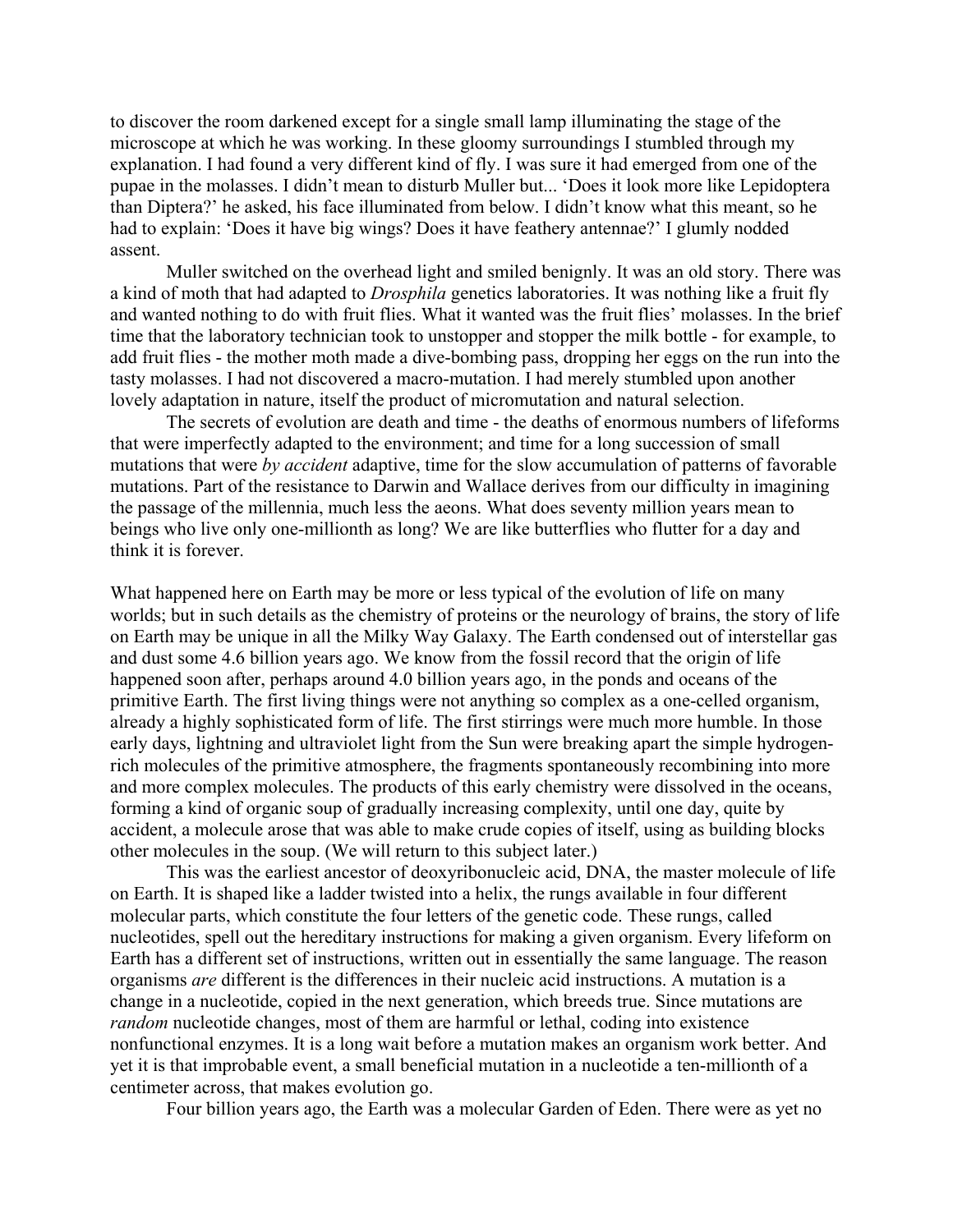predators. Some molecules reproduced themselves inefficiently, competed for building blocks and left crude copies of themselves. With reproduction, mutation and the selective elimination of the least efficient varieties, evolution was well under way, even at the molecular level. As time went on, they got better at reproducing. Molecules with specialized functions eventually joined together, making a kind of molecular collective - the first cell. Plant cells today have tiny molecular factories, called chloroplasts, which are in charge of photosynthesis - the conversion of sunlight, water and carbon dioxide into carbohydrates and oxygen. The cells in a drop of blood contain a different sort of molecular factory, the mitochondrion, which combines food with oxygen to extract useful energy. These factories exist in plant and animal cells today but may once themselves have been free-living cells.

By three billion years ago, a number of one-celled plants had joined together, perhaps because a mutation prevented a single cell from separating after splitting in two. The first multicellular organisms had evolved. Every cell of your body is a kind of commune, with once free-living parts all banded together for the common good. And you are made of a hundred trillion cells. We are, each of us, a multitude.

Sex seems to have been invented around two billion years ago. Before then, new varieties of organisms could arise only from the accumulation of random mutations - the selection of changes, letter by letter, in the genetic instructions. Evolution must have been agonizingly slow. With the invention of sex, two organisms could exchange whole paragraphs, pages and books of their DNA code, producing new varieties ready for the sieve of selection. Organisms are selected to engage in sex - the ones that find it uninteresting quickly become extinct. And this is true not only of the microbes of two billion years ago. We humans also have a palpable devotion to exchanging segments of DNA today.

By one billion years ago, plants, working cooperatively, had made a stunning change in the environment of the Earth. Green plants generate molecular oxygen. Since the oceans were by now filled with simple green plants, oxygen was becoming a major constituent of the Earth's atmosphere, altering it irreversibly from its original hydrogen-rich character and ending the epoch of Earth history when the stuff of life was made by nonbiological processes. But oxygen tends to make organic molecules fall to pieces. Despite our fondness for it, it is fundamentally a poison for unprotected organic matter. The transition to an oxidizing atmosphere posed a supreme crisis in the history of life, and a great many organisms, unable to cope with oxygen, perished. A few primitive forms, such as the botulism and tetanus bacilli, manage to survive even today only in oxygen-free environments. The nitrogen in the Earth's atmosphere is much more chemically inert and therefore much more benign than oxygen. But it, too, is biologically sustained. Thus, 99 percent of the Earth's atmosphere is of biological origin. The sky is made by life.

For most of the four billion years since the origin of life, the dominant organisms were microscopic blue-green algae, which covered and filled the oceans. Then some 600 million years ago, the monopolizing grip of the algae was broken and an enormous proliferation of new lifeforms emerged, an event called the Cambrian explosion. Life had arisen almost immediately after the origin of the Earth, which suggests that life may be an inevitable chemical process on an Earth-like planet. But life did not evolve much beyond blue-green algae for three billion years, which suggests that large lifeforms with specialized organs are hard to evolve, harder even than the origin of life. Perhaps there are many other planets that today have abundant microbes but no big beasts and vegetables.

Soon after the Cambrian explosion, the oceans teemed with many different forms of life. By 500 million years ago there were vast herds of trilobites, beautifully constructed animals, a little like large insects; some hunted in packs on the ocean floor. They stored crystals in their eyes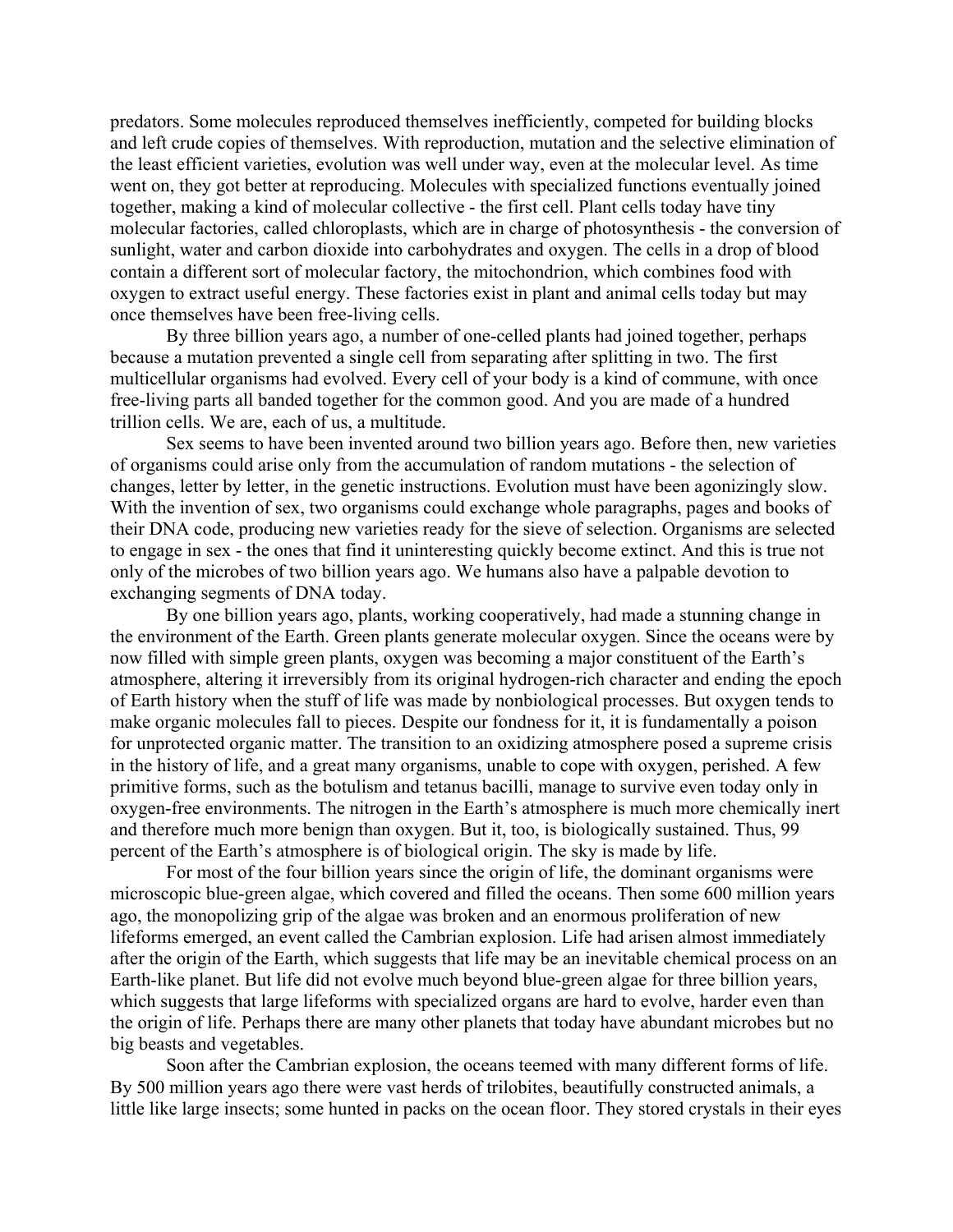to detect polarized light. But there are no trilobites alive today; there have been none for 200 million years. The Earth used to be inhabited by plants and animals of which there is today no living trace. And of course every species now on the planet once did not exist. There is no hint in the old rocks of animals like us. Species appear, abide more or less briefly and then flicker out.

Before the Cambrian explosion species seem to have succeeded one another rather slowly. In part this may be because the richness of our information declines rapidly the farther into the past we peer; in the early history of our planet, few organisms had hard parts and soft beings leave few fossil remains. But in part the sluggish rate of appearance of dramatically new forms before the Cambrian explosion is real; the painstaking evolution of cell structure and biochemistry is not immediately reflected in the external forms revealed by the fossil record. After the Cambrian explosion, exquisite new adaptations followed one another with comparatively breathtaking speed. In rapid succession, the first fish and the first vertebrates appeared; plants, previously restricted to the oceans, began the colonization of the land; the first insect evolved, and its descendants became the pioneers in the colonization of the land by animals; winged insects arose together with the amphibians, creatures something like the lungfish, able to survive both on land and in the water; the first trees and the first reptiles appeared; the dinosaurs evolved; the mammals emerged, and then the first birds; the first flowers appeared; the dinosaurs became extinct; the earliest cetaceans, ancestors to the dolphins and whales, arose and in the same period the primates - the ancestors of the monkeys, the apes and the humans. Less than ten million years ago, the first creatures who closely resembled human beings evolved, accompanied by a spectacular increase in brain size. And then, only a few million years ago, the first true humans emerged.

Human beings grew up in forests; we have a natural affinity for them. How lovely a tree is, straining toward the sky. Its leaves harvest sunlight to photosynthesize, so trees compete by shadowing their neighbors. If you look closely you can often see two trees pushing and shoving with languid grace. Trees are great and beautiful machines, powered by sunlight, taking in water from the ground and carbon dioxide from the air, converting these materials into food for their use and ours. The plant uses the carbohydrates it makes as an energy source to go about its planty business. And we animals, who are ultimately parasites on the plants, steal the carbohydrates so we can go about *our* business. In eating the plants we combine the carbohydrates with oxygen dissolved in our blood because of our penchant for breathing air, and so extract the energy that makes us go. In the process we exhale carbon dioxide, which the plants then recycle to make more carbohydrates. What a marvelous cooperative arrangement - plants and animals each inhaling the other's exhalations, a kind of planet-wide mutual mouth-to-stoma resuscitation, the entire elegant cycle powered by a star 150 million kilometers away.

There are tens of billions of known kinds of organic molecules. Yet only about fifty of them are used for the essential activities of life. The same patterns are employed over and over again, conservatively, ingeniously for different functions. And at the very heart of life on Earth the proteins that control cell chemistry, and the nucleic acids that carry the hereditary instructions - we find these molecules to be essentially identical in all the plants and animals. An oak tree and I are made of the same stuff. If you go far enough back, we have a common ancestor.

The living cell is a regime as complex and beautiful as the realm of the galaxies and the stars. The elaborate machinery of the cell has been painstakingly evolved over four billion years. Fragments of food are transmogrified into cellular machinery. Today's white blood cell is yesterday's creamed spinach. How does the cell do it? Inside is a labyrinthine and subtle architecture that maintains its own structure, transforms molecules, stores energy and prepares for self-replication. If we could enter a cell, many of the molecular specks we would see would be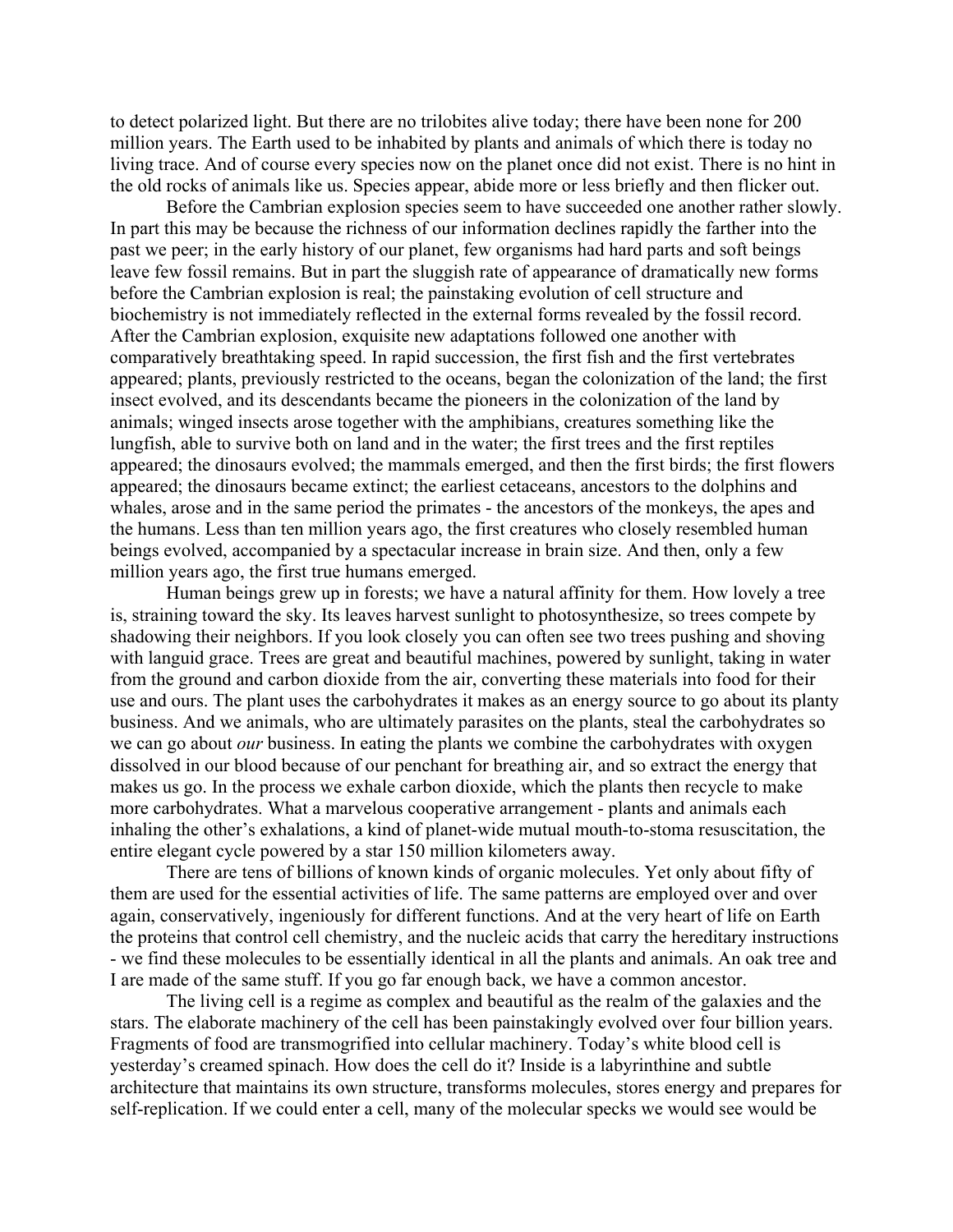protein molecules, some in frenzied activity, others merely waiting. The most important proteins are enzymes, molecules that control the cell's chemical reactions. Enzymes are like assembly-line workers, each specializing in a particular molecular job: Step 4 in the construction of the nucleotide guanosine phosphate, say, or Step 11 in the dismantling of a molecule of sugar to extract energy, the currency that pays for getting the other cellular jobs done. But the enzymes do not run the show. They receive their instructions - and are in fact themselves constructed - on orders sent from those in charge. The boss molecules are the nucleic acids. They live sequestered in a forbidden city in the deep interior, in the nucleus of the cell.

If we plunged through a pore into the nucleus of the cell, we would find something that resembles an explosion in a spaghetti factory - a disorderly multitude of coils and strands, which are the two kinds of nucleic acids: DNA, which knows what to do, and RNA, which conveys the instructions issued by DNA to the rest of the cell. These are the best that four billion years of evolution could produce, containing the full complement of information on how to make a cell, a tree or a human work. The amount of information in human DNA, if written out in ordinary language, would occupy a hundred thick volumes. What is more, the DNA molecules know how to make, with only very rare exceptions, identical copies of themselves. They know extraordinarily much.

DNA is a double helix, the two intertwined strands resembling a 'spiral' staircase. It is the sequence or ordering of the nucleotides along either of the constituent strands that is the language of life. During reproduction, the helices separate, assisted by a special unwinding protein, each synthesizing an identical copy of the other from nucleotide building blocks floating about nearby in the viscous liquid of the cell nucleus. Once the unwinding is underway, a remarkable enzyme called DNA polymerase helps ensure that the copying works almost perfectly. If a mistake is made, there are enzymes which snip the mistake out and replace the wrong nucleotide by the right one. These enzymes are a molecular machine with awesome powers.

In addition to making accurate copies of itself - which is what heredity is about - nuclear DNA directs the activities of the cell - which is what metabolism is about - by synthesizing another nucleic acid called messenger RNA, each of which passes to the extranuclear provinces and there controls the construction, at the right time, in the right place, of one enzyme. When all is done, a single enzyme molecule has been produced, which then goes about ordering one particular aspect of the chemistry of the cell.

Human DNA is a ladder a billion nucleotides long. Most possible combinations of nucleotides are nonsense: they would cause the synthesis of proteins that perform no useful function. Only an extremely limited number of nucleic acid molecules are any good for lifeforms as complicated as we. Even so, the number of useful ways of putting nucleic acids together is stupefyingly large - probably far greater than the total number of electrons and protons in the universe. Accordingly, the number of possible individual human beings is vastly greater than the number that have ever lived: the untapped potential of the human species is immense. There must be ways of putting nucleic acids together that will function far better - by any criterion we choose - than any human being who has ever lived. Fortunately, we do not yet know how to assemble alternative sequences of nucleotides to make alternative kinds of human beings. In the future we may well be able to assemble nucleotides in any desired sequence, to produce whatever characteristics we think desirable - a sobering and disquieting prospect.

Evolution works through mutation and selection. Mutations might occur during replication if the enzyme DNA polymerase makes a mistake. But it rarely makes a mistake. Mutations also occur because of radioactivity or ultraviolet light from the Sun or cosmic rays or chemicals in the environment, all of which can change the nucleotides or tie the nucleic acids up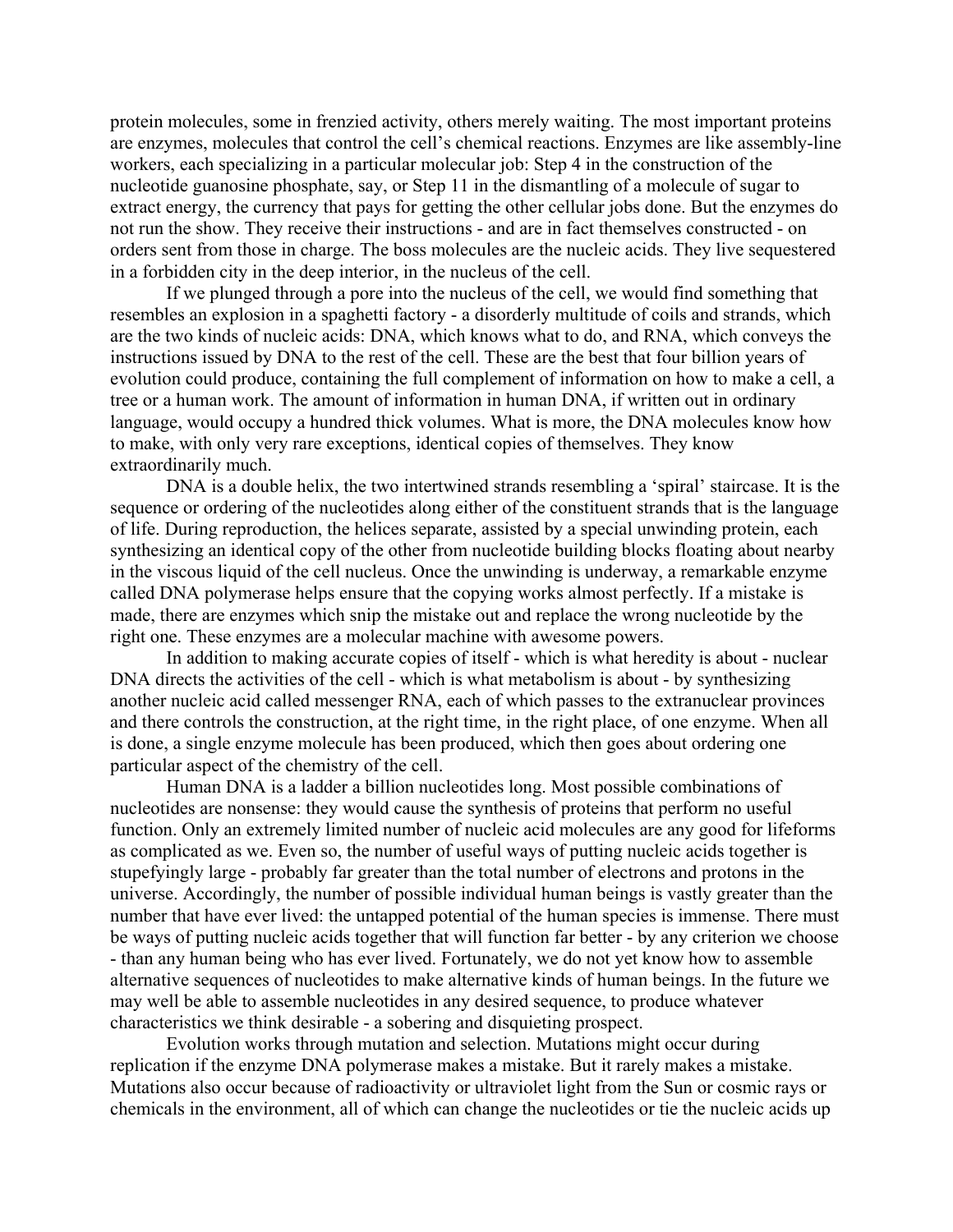in knots. If the mutation rate is too high, we lose the inheritance of four billion years of painstaking evolution. If it is too low, new varieties will not be available to adapt to some future change in the environment. The evolution of life requires a more or less precise balance between mutation and selection. When that balance is achieved, remarkable adaptations occur.

A change in a single DNA nucleotide causes a change in a single amino acid in the protein for which that DNA codes. The red blood cells of people of European descent look roughly globular. The red blood cells of some people of African descent look like sickles or crescent moons. Sickle cells carry less oxygen and consequently transmit a kind of anemia. They also provide major resistance against malaria. There is no question that it is better to be anemic than to be dead. This major influence on the function of the blood - so striking as to be readily apparent in photographs of red blood cells - is the result of a change in a single nucleotide out of the ten billion in the DNA of a typical human cell. We are still ignorant of the consequences of changes in most of the other nucleotides.

We humans look rather different than a tree. Without a doubt we perceive the world differently than a tree does. But down deep, at the molecular heart of life, the trees and we are essentially identical. We both use nucleic acids for heredity; we both use proteins as enzymes to control the chemistry of our cells. Most significantly, we both use precisely the same code book for translating nucleic acid information into protein information, as do virtually all the other creatures on the planet.\* The usual explanation of this molecular unity is that we are, all of us trees and people, angler fish and slime molds and paramecia - descended from a single and common instance of the origin of life in the early history of our planet. How did the critical molecules then arise?

\* The genetic code turns out to be not quite identical in all parts of all organisms on the Earth. At least a few cases are known where the transcription from DNA information into protein information in a mitochondrion employs a different code book from that used by the genes in the nucleus of the very same cell. This points to a long evolutionary separation of the genetic codes of mitochondria and nuclei, and is consistent with the idea that mitochondria were once free-living organisms incorporated into the cell in a symbiotic relationship billions of years ago. The development and emerging sophistication of that symbiosis is, incidentally, one answer to the question of what evolution was doing between the origin of the cell and the proliferation of many-celled organisms in the Cambrian explosion.

In my laboratory at Cornell University we work on, among other things, prebiological organic chemistry, making some notes of the music of life. We mix together and spark the gases of the primitive Earth: hydrogen, water, ammonia, methane, hydrogen sulfide - all present, incidentally, on the planet Jupiter today and throughout the Cosmos. The sparks correspond to lightning - also present on the ancient Earth and on modern Jupiter. The reaction vessel is initially transparent: the precursor gases are entirely invisible. But after ten minutes of sparking, we see a strange brown pigment slowly streaking the sides of the vessel. The interior gradually becomes opaque, covered with a thick brown tar. If we had used ultraviolet light - simulating the early Sun - the results would have been more or less the same. The tar is an extremely rich collection of complex organic molecules, including the constituent parts of proteins and nucleic acids. The stuff of life, it turns out, can be very easily made.

Such experiments were first performed in the early 1950's by Stanley Miller, then a graduate student of the chemist Harold Urey. Urey had argued compellingly that the early atmosphere of the Earth was hydrogen-rich, as is most of the Cosmos; that the hydrogen has since trickled away to space from Earth, but not from massive Jupiter; and that the origin of life occurred before the hydrogen was lost. After Urey suggested that such gases be sparked,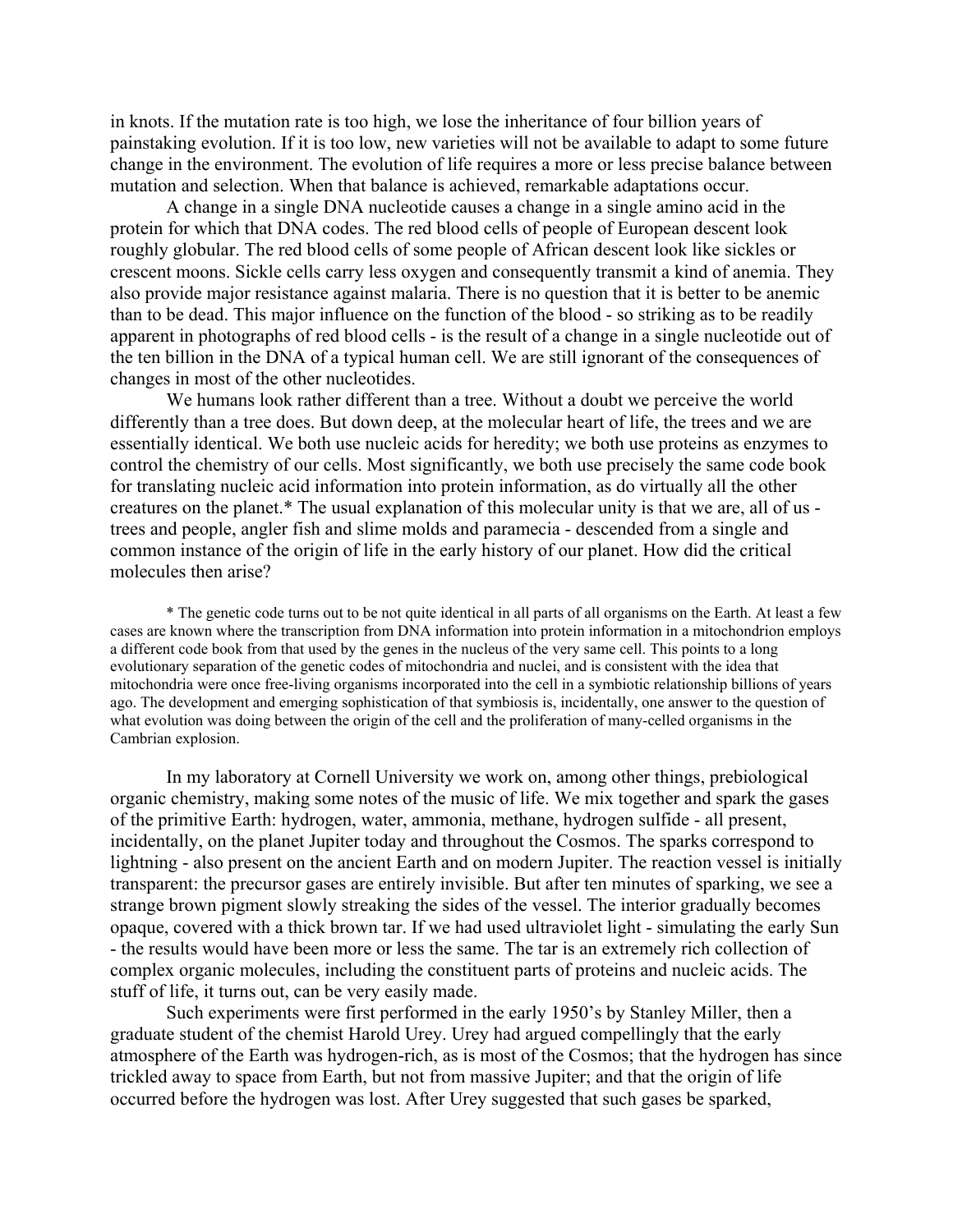someone asked him what he expected to make in such an experiment. Urey replied, '*Beilstein*.' *Beilstein* is the massive German compendium in 28 volumes, listing all the organic molecules known to chemists.

Using only the most abundant gases that were present on the early Earth and almost any energy source that breaks chemical bonds, we can produce the essential building blocks of life. But in our vessel are only the notes of the music of life - not the music itself. The molecular building blocks must be put together in the correct sequence. Life is certainly more than the amino acids that make up its proteins and the nucleotides that make up its nucleic acids. But even in ordering these building blocks into long-chain molecules, there has been substantial laboratory progress. Amino acids have been assembled under primitive Earth conditions into molecules resembling proteins. Some of them feebly control useful chemical reactions, as enzymes do. Nucleotides have been put together into strands of nucleic acid a few dozen units long. Under the right circumstances in the test tube, short nucleic acids can synthesize identical copies of themselves.

No one has so far mixed together the gases and waters of the primitive Earth and at the end of the experiment had something crawl out of the test tube. The smallest living things known, the viroids, are composed of less than 10,000 atoms. They cause several different diseases in cultivated plants and have probably most recently evolved from more complex organisms rather than from simpler ones. Indeed, it is hard to imagine a still simpler organism that is in any sense alive. Viroids are composed exclusively of nucleic acid, unlike the viruses, which also have a protein coat. They are no more than a single strand of RNA with either a linear or a closed circular geometry. Viroids can be so small and still thrive because they are thoroughgoing, unremitting parasites. Like viruses, they simply take over the molecular machinery of a much larger, well-functioning cell and change it from a factory for making more cells into a factory for making more viroids.

The smallest known free-living organisms are the PPLO (pleuropneumonia-like organisms) and similar small beasts. They are composed of about fifty million atoms. Such organisms, having to be more self-reliant, are also more complicated than viroids and viruses. But the environment of the Earth today is not extremely favorable for simple forms of life. You have to work hard to make a living. You have to be careful about predators. In the early history of our planet, however, when enormous amounts of organic molecules were being produced by sunlight in a hydrogen-rich atmosphere, very simple, nonparasitic organisms had a fighting chance. The first living things may have been something like free-living viroids only a few hundred nucleotides long. Experimental work on making such creatures from scratch may begin by the end of the century. There is still much to be understood about the origin of life, including the origin of the genetic code. But we have been performing such experiments for only some thirty years. Nature has had a four-billion-year head start. All in all, we have not done badly.

Nothing in such experiments is unique to the Earth. The initial gases, and the energy sources, are common throughout the Cosmos. Chemical reactions like those in our laboratory vessels may be responsible for the organic matter in interstellar space and the amino acids found in meteorites. Some similar chemistry must have occurred on a billion other worlds in the Milky Way Galaxy. The molecules of life fill the Cosmos.

But even if life on another planet has the same molecular chemistry as life here, there is no reason to expect it to resemble familiar organisms. Consider the enormous diversity of living things on Earth, all of which share the same planet and an identical molecular biology. Those other beasts and vegetables are probably radically different from any organism we know here. There may be some convergent evolution because there may be only one best solution to a certain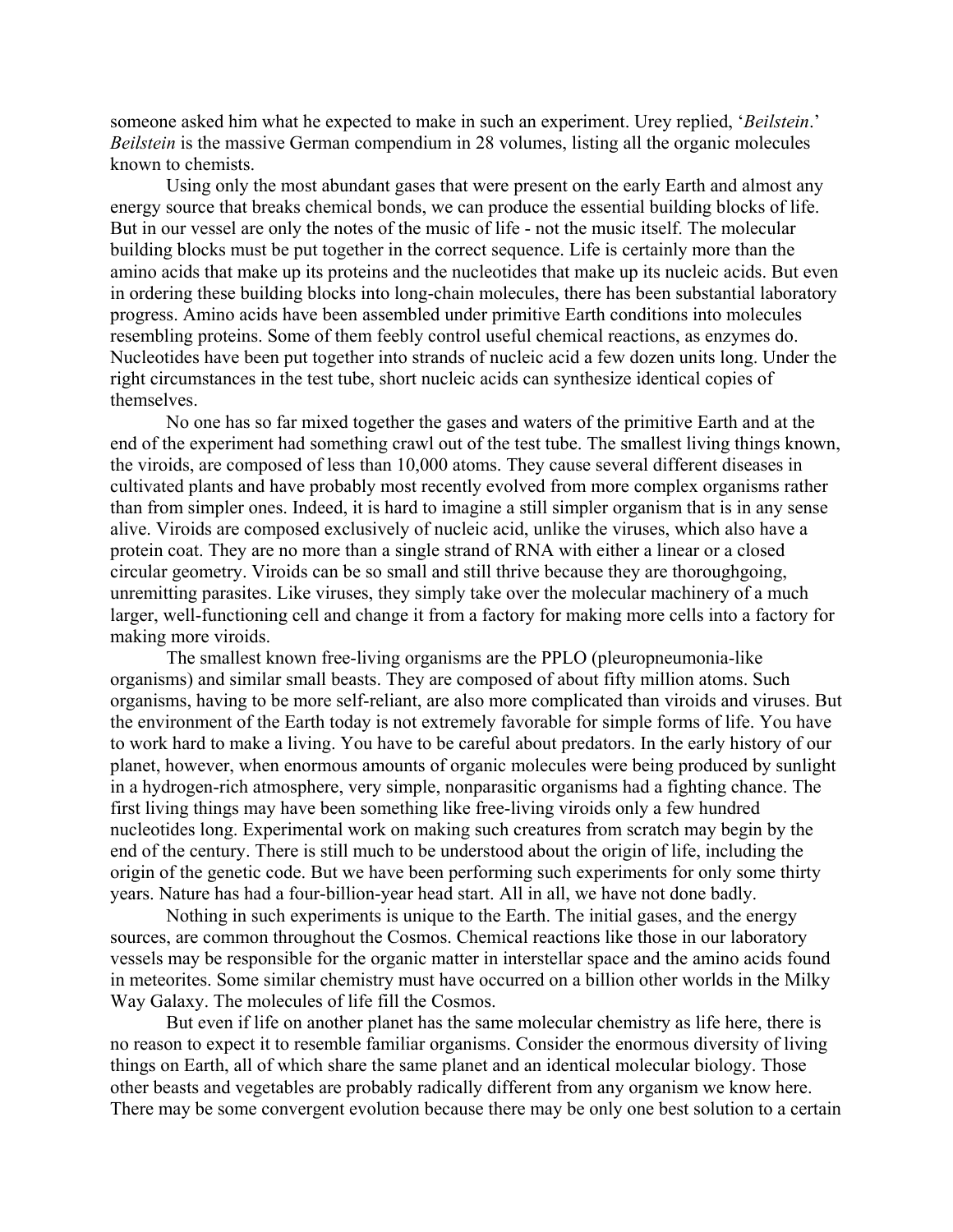environmental problem - something like two eyes, for example, for binocular vision at optical frequencies. But in general the random character of the evolutionary process should create extraterrestrial creatures very different from any that we know.

I cannot tell you what an extraterrestrial being would look like. I am terribly limited by the fact that I know only one kind of life, life on Earth. Some people - science fiction writers and artists, for instance - have speculated on what other beings might be like. I am skeptical about most of those extraterrestrial visions. They seem to me to rely too much on forms of life we already know. Any given organism is the way it is because of a long series of individually unlikely steps. I do not think life anywhere else would look very much like a reptile, or an insect or a human - even with such minor cosmetic adjustments as green skin, pointy ears and antennae. But if you pressed me, I could try to imagine something rather different.

On a giant gas planet like Jupiter, with an atmosphere rich in hydrogen, helium, methane, water and ammonia, there is no accessible solid surface, but rather a dense cloudy atmosphere in which organic molecules may be falling from the skies like manna from heaven, like the products of our laboratory experiments. However, there is a characteristic impediment to life on such a planet: the atmosphere is turbulent, and down deep it is very hot. An organism must be careful that it is not carried down and fried.

To show that life is not out of the question in such a very different planet, my Cornell colleague E. E. Salpeter and I have made some calculations. Of course, we cannot know precisely what life would be like in such a place, but we wanted to see if, within the laws of physics and chemistry, a world of this sort could possibly be inhabited.

One way to make a living under these conditions is to reproduce before you are fried and hope that convection will carry some of your offspring to the higher and cooler layers of the atmosphere. Such organisms could be very little. We call them sinkers. But you could also be a floater, some vast hydrogen balloon pumping helium and heavier gases out of its interior and leaving only the lightest gas, hydrogen; or a hot-air balloon, staying buoyant by keeping your interior warm, using energy acquired from the food you eat. Like familiar terrestrial balloons, the deeper a floater is carried, the stronger is the buoyant force returning it to the higher, cooler, safer regions of the atmosphere. A floater might eat preformed organic molecules, or make its own from sunlight and air, somewhat as plants do on Earth. Up to a point, the bigger a floater is, the more efficient it will be. Salpeter and I imagined floaters kilometers across, enormously larger than the greatest whale that ever was, beings the size of cities.

The floaters may propel themselves through the planetary atmosphere with gusts of gas, like a ramjet or a rocket. We imagine them arranged in great lazy herds for as far as the eye can see, with patterns on their skin, an adaptive camouflage implying that they have problems, too. Because there is at least one other ecological niche in such an environment: hunting. Hunters are fast and maneuverable. They eat the floaters both for their organic molecules and for their store of pure hydrogen. Hollow sinkers could have evolved into the first floaters, and self-propelled floaters into the first hunters. There cannot be very many hunters, because if they consume all the floaters, the hunters themselves will perish.

Physics and chemistry permit such lifeforms. Art endows them with a certain charm. Nature, however, is not obliged to follow our speculations. But if there are billions of inhabited worlds in the Milky Way Galaxy, perhaps there will be a few populated by the sinkers, floaters and hunters which our imaginations, tempered by the laws of physics and chemistry, have generated.

Biology is more like history than it is like physics. You have to know the past to understand the present. And you have to know it in exquisite detail. There is as yet no predictive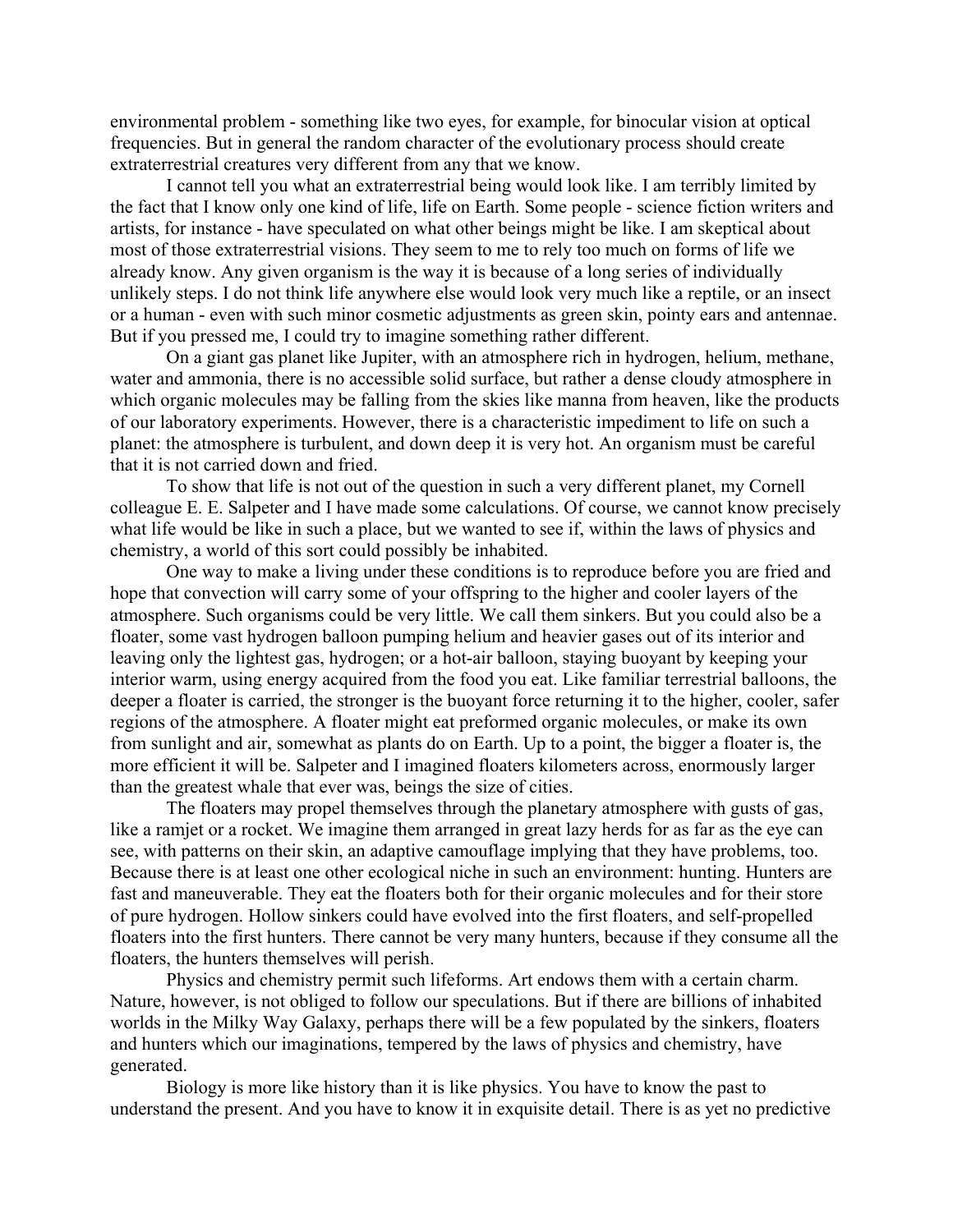theory of biology, just as there is not yet a predictive theory of history. The reasons are the same: both subjects are still too complicated for us. But we can know ourselves better by understanding other cases. The study of a single instance of extraterrestrial life, no matter how humble, will deprovincialize biology. For the first time, the biologists will know what other kinds of life are possible. When we say the search for life elsewhere is important, we are not guaranteeing that it will be easy to find - only that it is very much worth seeking.

We have heard so far the voice of life on one small world only. But we have at last begun to listen for other voices in the cosmic fugue.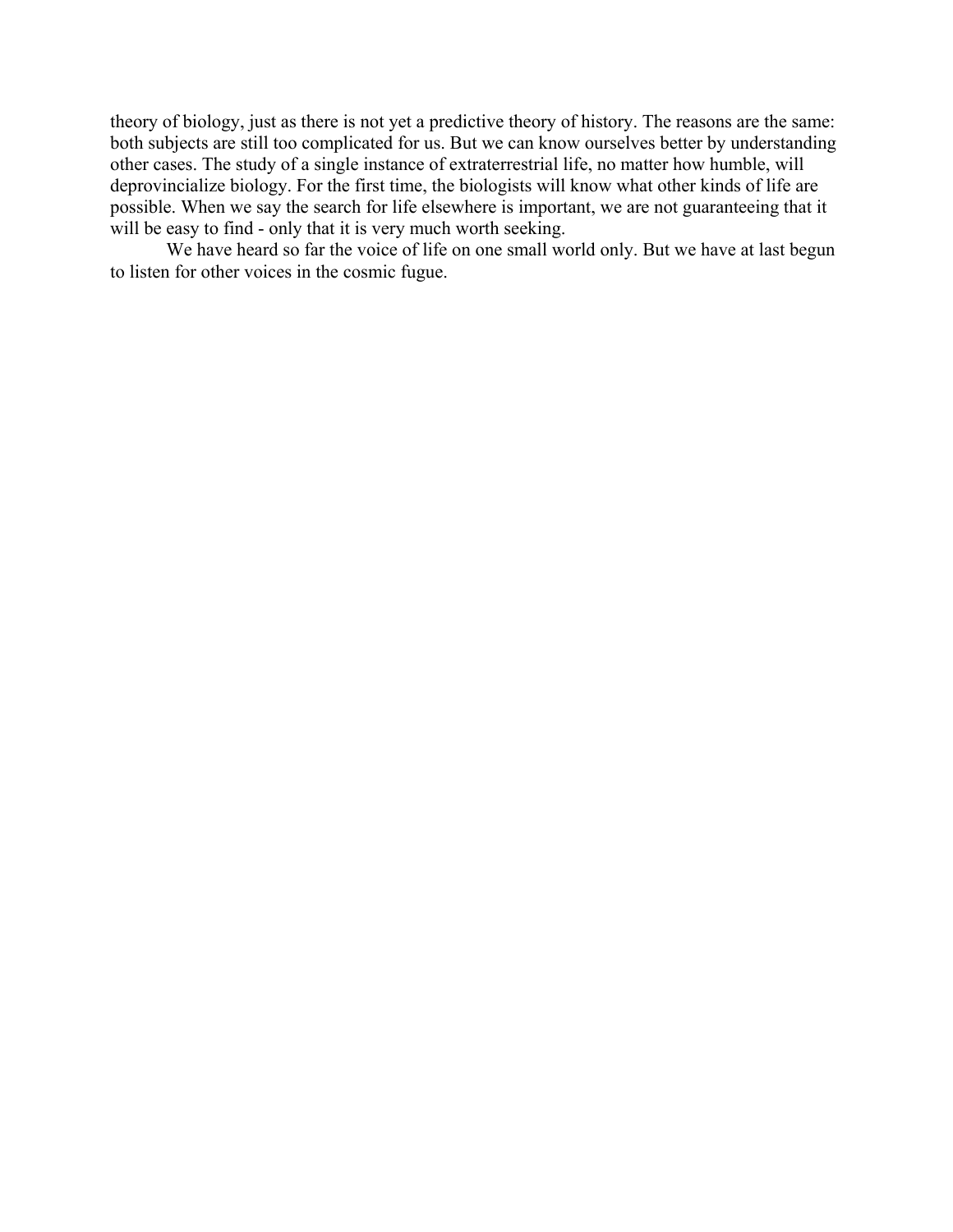## CHAPTER III

### *The Harmony of Worlds*

Do you know the ordinances of the heavens? Can you establish their rule on Earth?

- The Book of Job

All welfare and adversity that come to man and other creatures come through the Seven and the Twelve. Twelve Signs of the Zodiac, as the Religion says, are the twelve commanders on the side of light; and the seven planets are said to be the seven commanders on the side of darkness. And the seven planets oppress all creation and deliver it over to death and all manner of evil: for the twelve signs of the Zodiac and the seven planets rule the fate of the world.

- The late Zoroastrian book, the *Menok i Xrat*

To tell us that every species of thing is endowed with an occult specific quality by which it acts and produces manifest effects, is to tell us nothing; but to derive two or three general principles of motion from phenomena, and afterwards to tell us how the properties and actions of all corporeal things follow from those manifest principles, would be a very great step.

- Isaac Newton, *Optics*

We do not ask for what useful purpose the birds do sing, for song is their pleasure since they were created for singing. Similarly, we ought not to ask why the human mind troubles to fathom the secrets of the heavens . . . The diversity of the phenomena of Nature is so great, and the treasures hidden in the heavens so rich, precisely in order that the human mind shall never be lacking in fresh nourishment.

- Johannes Kepler, *Mysterium Cosmographicum*

If we lived on a planet where nothing ever changed, there would be little to do. There would be nothing to figure out. There would be no impetus for science. And if we lived in an unpredictable world, where things changed in random or very complex ways, we would not be able to figure things out. Again, there would be no such thing as science. But we live in an in-between universe, where things change, but according to patterns, rules, or, as we call them, laws of nature. If I throw a stick up in the air, it always falls down. If the sun sets in the west, it always rises again the next morning in the east. And so it becomes possible to figure things out. We can do science, and with it we can improve our lives.

Human beings are good at understanding the world. We always have been. We were able to hunt game or build fires only because we had figured something out. There was a time before television, before motion pictures, before radio, before books. The greatest part of human existence was spent in such a time. Over the dying embers of the campfire, on a moonless night, we watched the stars.

The night sky is interesting. There are patterns there. Without even trying, you can imagine pictures. In the northern sky, for example, there is a pattern, or constellation, that looks a little ursine. Some cultures call it the Great Bear. Others see quite different images. These pictures are not, of course, *really* in the night sky; we put them there ourselves. We were hunter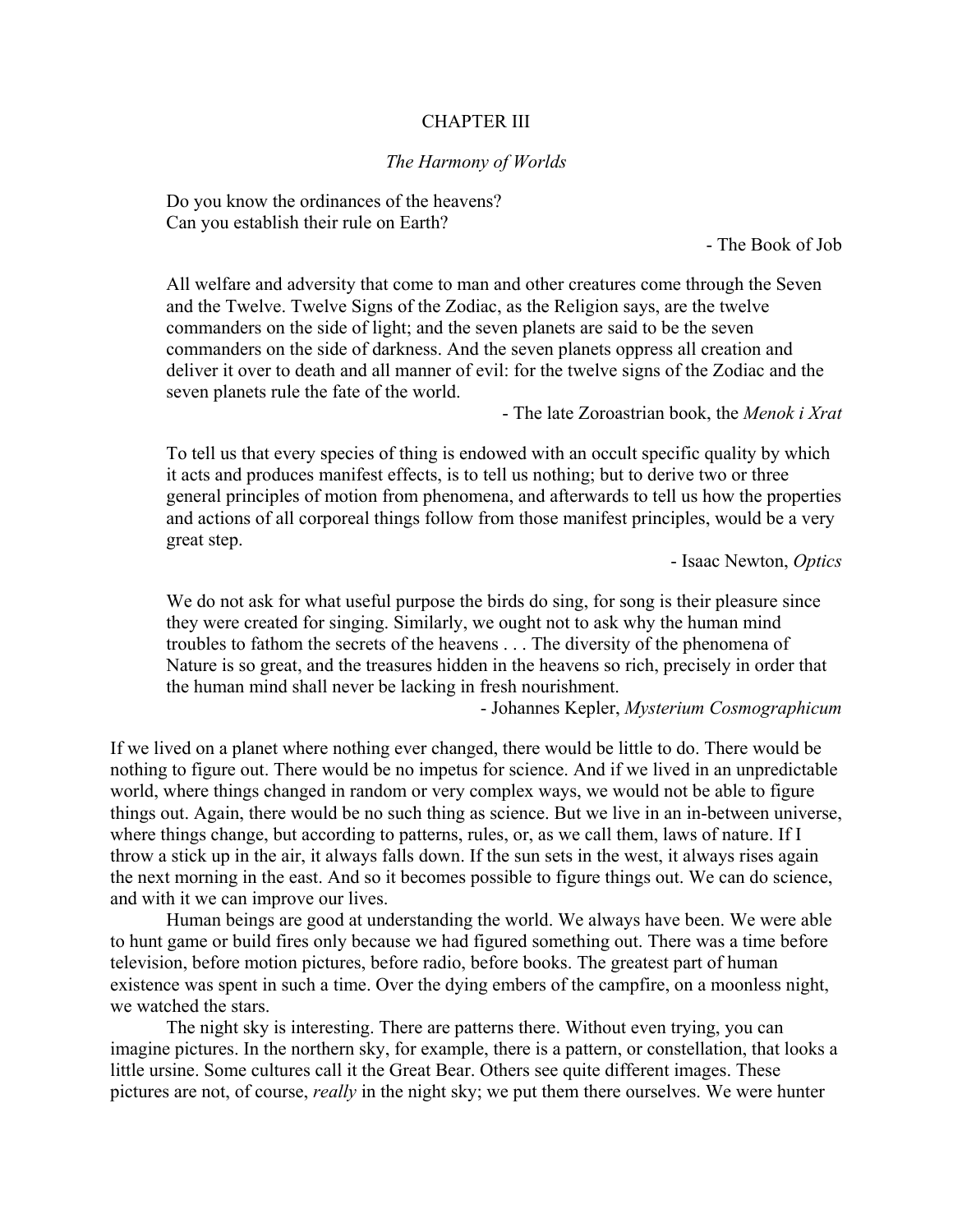folk, and we saw hunters and dogs, bears and young women, all manner of things of interest to us. When seventeenth-century European sailors first saw the southern skies they put objects of seventeenth century interest in the heavens - toucans and peacocks, telescopes and microscopes, compasses and the sterns of ships. If the constellations had been named in the twentieth century, I suppose we would see bicycles and refrigerators in the sky, rock-and-roll 'stars' and perhaps even mushroom clouds - a new set of human hopes and fears placed among the stars.

Occasionally our ancestors would see a very bright star with a tail, glimpsed for just a moment, hurtling across the sky. They called it a falling star, but it is not a good name: the old stars are still there after the falling star falls. In some seasons there are many falling stars; in others very few. There is a kind of regularity here as well.

Like the Sun and the Moon, stars always rise in the east and set in the west, taking the whole night to cross the sky if they pass overhead. There are different constellations in different seasons. The same constellations always rise at the beginning of autumn, say. It never happens that a new constellation suddenly rises out of the east. There is an order, a predictability, a permanence about the stars. In a way, they are almost comforting.

Certain stars rise just before or set just after the Sun - and at times and positions that vary with the seasons. If you made careful observations of the stars and recorded them over many years, you could predict the seasons. You could also measure the time of year by noting where on the horizon the Sun rose each day. In the skies was a great calendar, available to anyone with dedication and ability and the means to keep records.

Our ancestors built devices to measure the passing of the seasons. In Chaco Canyon, in New Mexico, there is a great roofless ceremonial kiva or temple, dating from the eleventh century. On June 21, the longest day of the year, a shaft of sunlight enters a window at dawn and slowly moves so that it covers a special niche. But this happens only around June 21. I imagine the proud Anasazi people, who described themselves as 'The Ancient Ones,' gathered in their pews every June 21, dressed in feathers and rattles and turquoise to celebrate the power of the Sun. They also monitored the apparent motion of the Moon: the twenty-eight higher niches in the kiva may represent the number of days for the Moon to return to the same position among the constellations. These people paid close attention to the Sun and the Moon and the stars. Other devices based on similar ideas are found at Angkor Wat in Cambodia; Stonehenge in England; Abu Simbel in Egypt; Chichén Itzá in Mexico; and the Great Plains in North America.

Some alleged calendrical devices may just possibly be due to chance - an accidental alignment of window and niche on June 21, say. But there are other devices wonderfully different. At one locale in the American Southwest is a set of three upright slabs which were moved from their original position about 1,000 years ago. A spiral a little like a galaxy has been carved in the rock. On June 21, the first day of summer, a dagger of sunlight pouring through an opening between the slabs bisects the spiral; and on December 21, the first day of winter, there are two daggers of sunlight that flank the spiral, a unique application of the midday sun to read the calendar in the sky.

Why did people all over the world make such an effort to learn astronomy? We hunted gazelles and antelope and buffalo whose migrations ebbed and flowed with the seasons. Fruits and nuts were ready to be picked in some times but not in others. When we invented agriculture, we had to take care to plant and harvest our crops in the right season. Annual meetings of farflung nomadic tribes were set for prescribed times. The ability to read the calendar in the skies was literally a matter of life and death. The reappearance of the crescent moon after the new moon; the return of the Sun after a total eclipse; the rising of the Sun in the morning after its troublesome absence at night were noted by people around the world: these phenomena spoke to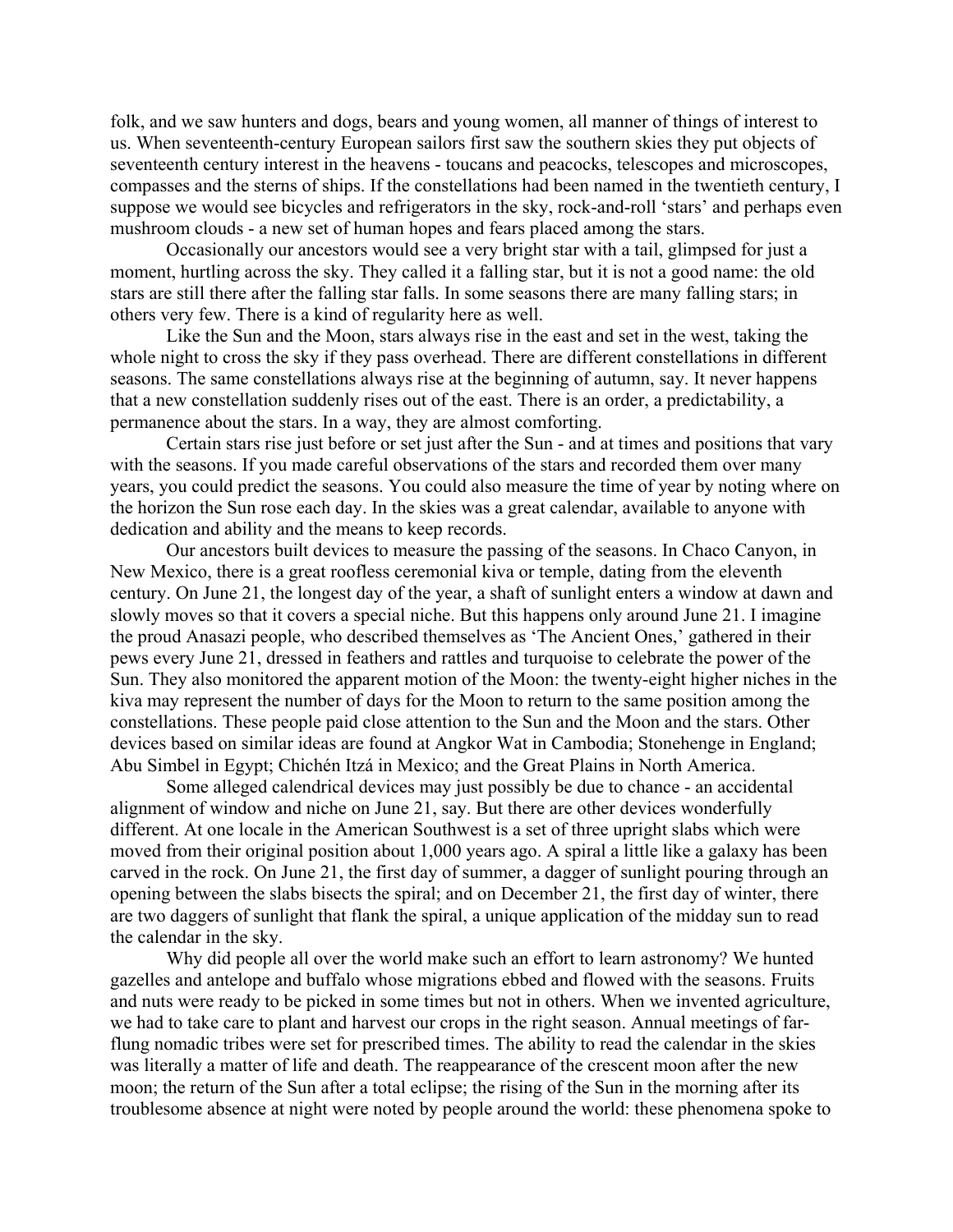our ancestors of the possibility of surviving death. Up there in the skies was also a metaphor of immortality.

The wind whips through the canyons in the American Southwest, and there is no one to hear it but us - a reminder of the 40,000 generations of thinking men and women who preceded us, about whom we know almost nothing, upon whom our civilization is based.

As ages passed, people learned from their ancestors. The more accurately you knew the position and movements of the Sun and Moon and stars, the more reliably you could predict when to hunt, when to sow and reap, when to gather the tribes. As precision of measurement improved, records had to be kept, so astronomy encouraged observation and mathematics and the development of writing.

But then, much later, another rather curious idea arose, an assault by mysticism and superstition into what had been largely an empirical science. The Sun and stars controlled the seasons, food, warmth. The Moon controlled the tides, the life cycles of many animals, and perhaps the human menstrual\* period - of central importance for a passionate species devoted to having children. There was another kind of object in the sky, the wandering or vagabond stars called planets. Our nomadic ancestors must have felt an affinity for the planets. Not counting the Sun and the Moon, you could see only five of them. They moved against the background of more distant stars. If you followed their apparent motion over many months, they would leave one constellation, enter another, occasionally even do a kind of slow loop-the-loop in the sky. Everything else in the sky had some real effect on human life. What must the influence of the planets be?

#### \* The root of the word means 'Moon.'

In contemporary Western society, buying a magazine on astrology - at a newsstand, say is easy; it is much harder to find one on astronomy. Virtually every newspaper in America has a daily column on astrology; there are hardly any that have even a weekly column on astronomy. There are ten times more astrologers in the United States than astronomers. At parties, when I meet people who do not know I am a scientist, I am sometimes asked, 'Are you a Gemini?' (chances of success, one in twelve), or 'What sign are you?' Much more rarely am I asked, 'Have you heard that gold is made in supernova explosions?' or 'When do you think Congress will approve a Mars Rover?'

Astrology contends that which constellation the planets are in at the moment of your birth profoundly influences your future. A few thousand years ago, the idea developed that the motions of the planets determined the fates of kings, dynasties, empires. Astrologers studied the motions of the planets and asked themselves what had happened the last time that, say, Venus was rising in the Constellation of the Goat; perhaps something similar would happen this time as well. It was a subtle and risky business. Astrologers came to be employed only by the State. In many countries it was a capital offense for anyone but the official astrologer to read the portents in the skies: a good way to overthrow a regime was to predict its downfall. Chinese court astrologers who made inaccurate predictions were executed. Others simply doctored the records so that afterwards they were in perfect conformity with events. Astrology developed into a strange combination of observations, mathematics and careful record-keeping with fuzzy thinking and pious fraud.

But if the planets could determine the destinies of nations, how could they avoid influencing what will happen to me tomorrow? The notion of a personal astrology developed in Alexandrian Egypt and spread through the Greek and Roman worlds about 2,000 years ago. We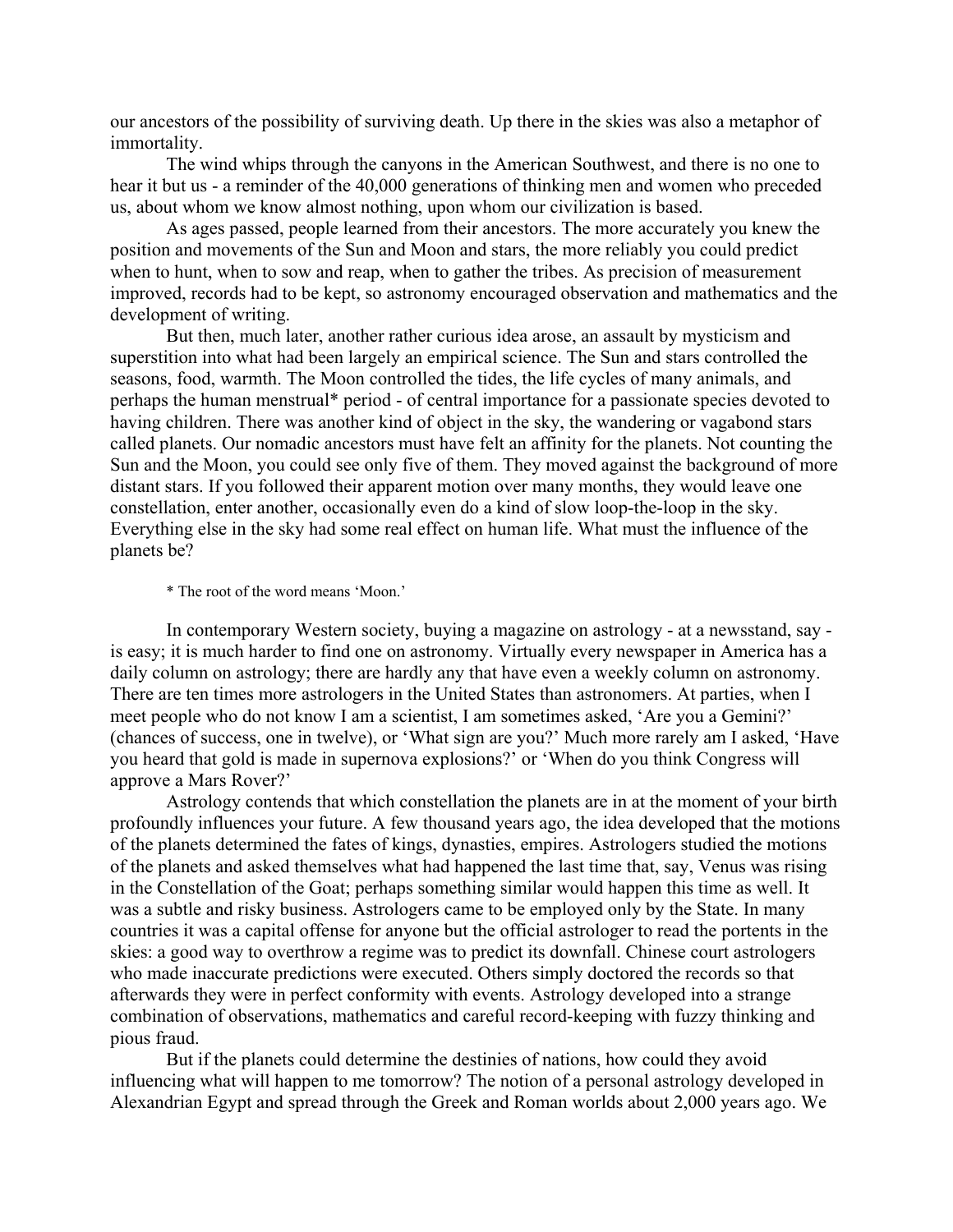today can recognize the antiquity of astrology in words such as *disaster*, which is Greek for 'bad star,' *influenza*, Italian for (astral) 'influence'; *mazeltov*, Hebrew - and, ultimately, Babylonian for 'good constellation,' or the Yiddish word *shlamazel*, applied to someone plagued by relentless ill-fortune, which again traces to the Babylonian astronomical lexicon. According to Pliny, there were Romans considered *sideratio*, 'planetstruck.' Planets were widely thought to be a direct cause of death. Or consider *consider*: it means 'with the planets,' evidently the prerequisite for serious reflection. John Graunt compiled the mortality statistics in the City of London in 1632. Among the terrible losses from infant and childhood diseases and such exotic illnesses as 'the rising of the lights' and 'the King's evil,' we find that, of 9,535 deaths, 13 people succumbed to 'planet,' more than died of cancer. I wonder what the symptoms were.

And personal astrology is with us still: consider two different newspaper astrology columns published in the same city on the same day. For example, we can examine the New York *Post* and the New York *Daily News* on September 21, 1979. Suppose you are a Libra - that is, born between September 23 and October 22. According to the astrologer for the *Post*, 'a compromise will help ease tension'; useful, perhaps, but somewhat vague. According to the *Daily News's* astrologer, you must 'demand more of yourself,' an admonition that is also vague but also different. These 'predictions' are not predictions; rather they are pieces of advice - they tell what to do, not what will happen. Deliberately, they are phrased so generally that they could apply to anyone. And they display major mutual inconsistencies. Why are they published as unapologetically as sports statistics and stock market reports?

Astrology can be tested by the lives of twins. There are many cases in which one twin is killed in childhood, in a riding accident, say, or is struck by lightning, while the other lives to a prosperous old age. Each was born in precisely the same place and within minutes of the other. Exactly the same planets were rising at their births. If astrology were valid, how could two such twins have such profoundly different fates? It also turns out that astrologers cannot even agree among themselves on what a given horoscope means. In careful tests, they are unable to predict the character and future of people they knew nothing about except their time and place of birth.\*

\* Skepticism about astrology and related doctrines is neither new nor exclusive to the West. For example, in the Essays on Idleness, written in 1332 by Tsurezuregusa Kenko, we read:

The Yin-Yang teachings (in Japan] have nothing to say on the subject of the Red Tongue Days. Formerly people did not avoid these days, but of late - I wonder who is responsible for starting this custom - people have taken to saying things such as, 'An enterprise begun on a Red Tongue Day will never see an end,' or, 'Anything you say or do on a Red Tongue Day is bound to come to naught: you lose what you've won, your plans are undone.' What nonsense! If one counted the projects begun on carefully selected 'lucky days' which came to nothing in the end, they would probably be quite as many as the fruitless enterprises begun on the Red Tongue days.

There is something curious about the national flags of the planet Earth. The flag of the United States has fifty stars; the Soviet Union and Israel, one each; Burma, fourteen; Grenada and Venezuela, seven; China, five; Iraq, three; São Tomé a Príncipe, two; Japan, Uruguay, Malawi, Bangladesh and Taiwan, the Sun; Brazil, a celestial sphere; Australia, Western Samoa, New Zealand and Papua New Guinea, the constellation of the Southern Cross; Bhutan, the dragon pearl, symbol of the Earth; Cambodia, the Angkor Wat astronomical observatory; India, South Korea and the Mongolian Peoples' Republic, cosmological symbols. Many socialist nations display stars. Many Islamic countries display crescent moons. Almost half of our national flags exhibit astronomical symbols. The phenomenon is transcultural, non-sectarian, worldwide. It is also not restricted to our time: Sumerian cylinder seals from the third millennium B.C. and Taoist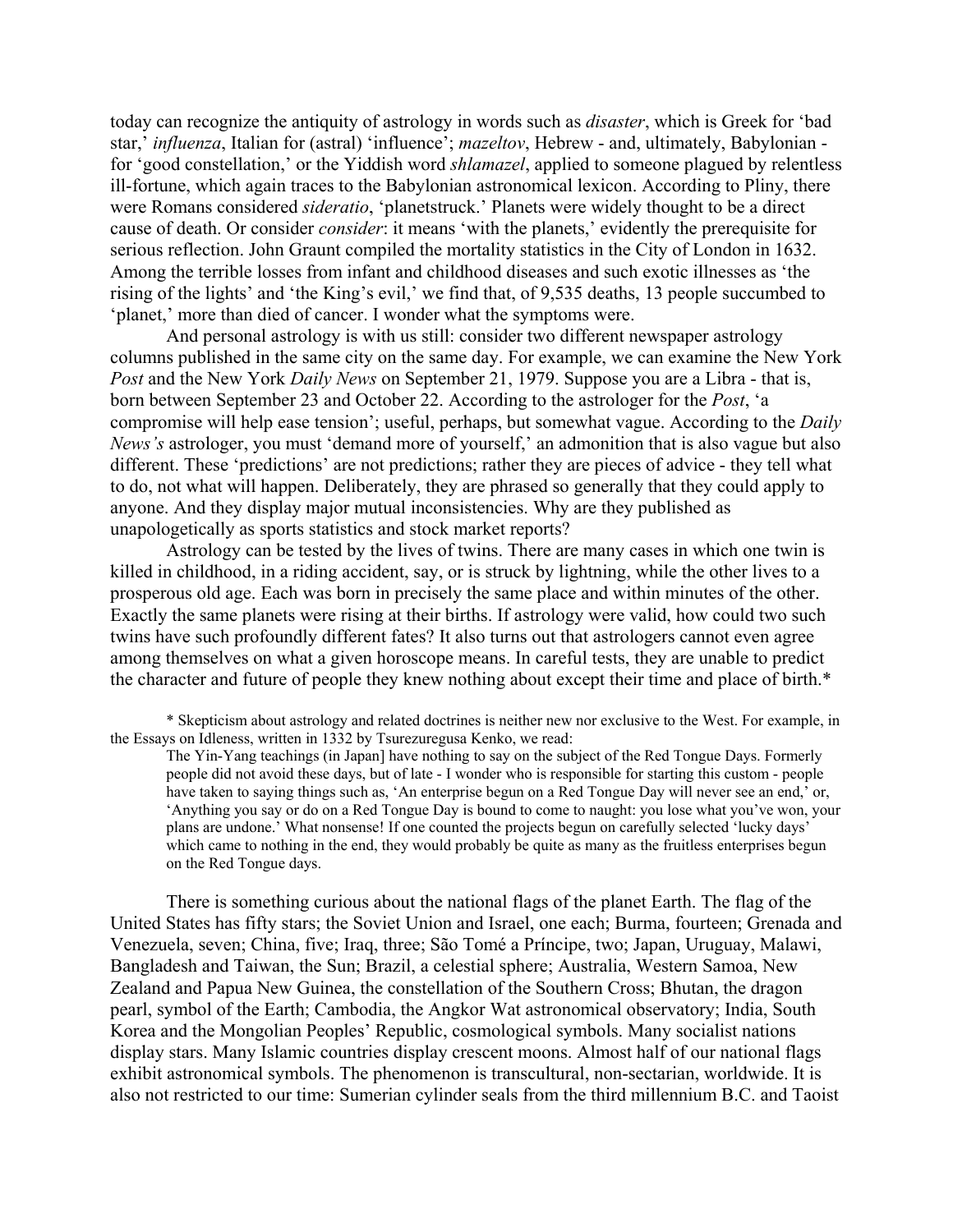flags in prerevolutionary China displayed constellations. Nations, I do not doubt, wish to embrace something of the power and credibility of the heavens. We seek a connection with the Cosmos. We want to count in the grand scale of things. And it turns out we *are* connected - not in the personal, small-scale unimaginative fashion that the astrologers pretend, but in the deepest ways, involving the origin of matter, the habitability of the Earth, the evolution and destiny of the human species, themes to which we will return.

Modern popular astrology runs directly back to Claudius Ptolemaeus, whom we call Ptolemy, although he was unrelated to the kings of the same name. He worked in the Library of Alexandria in the second century. All that arcane business about planets ascendant in this or that solar or lunar 'house' or the 'Age of Aquarius' comes from Ptolemy, who codified the Babylonian astrological tradition. Here is a typical horoscope from Ptolemy's time, written in Greek on papyrus, for a little girl born in the year 150: 'The birth of Philoe. The 10th year of Antoninus Caesar the lord, Phamenoth 15 to 16, first hour of the night. Sun in Pisces, Jupiter and Mercury in Aries, Saturn in Cancer, Mars in Leo, Venus and the Moon in Aquarius, horoscopus Capricorn.' The method of enumerating the months and the years has changed much more over the intervening centuries than have the astrological niceties. A typical excerpt from Ptolemy's astrological book, the *Tetrabiblos*, reads: 'Saturn, if he is in the orient, makes his subjects in appearance dark-skinned, robust, black-haired, curly-haired, hairy-chested, with eyes of moderate size, of middling stature, and in temperament having an excess of the moist and cold.' Ptolemy believed not only that behavior patterns were influenced by the planet's and the stars but also that questions of stature, complexion, national character and even congenital physical abnormalities were determined by the stars. On this point modern astrologers seem to have adopted a more cautious position.

But modern astrologers have forgotten about the precession of the equinoxes, which Ptolemy understood. They ignore atmospheric refraction, about which Ptolemy wrote. They pay almost no attention to all the moons and planets, asteroids and comets, quasars and pulsars, exploding galaxies, symbiotic stars, cataclysmic variables and X-ray sources that have been discovered since Ptolemy's time. Astronomy is a science - the study of the universe as it is. Astrology is a pseudoscience - a claim, in the absence of good evidence, that the other planets affect our everyday lives. In Ptolemy's time the distinction between astronomy and astrology was not clear. Today it is.

As an astronomer, Ptolemy named the stars, listed their brightnesses, gave good reasons for believing that the Earth is a sphere, set down rules for predicting eclipses and, perhaps most important, tried to understand why planets exhibit that strange, wandering motion against the background of distant constellations. He developed a predictive model to understand planetary motions and decode the message in the skies. The study of the heavens brought Ptolemy a kind of ecstasy. 'Mortal as I am,' he wrote, 'I know that I am born for a day. But when I follow at my pleasure the serried multitude of the stars in their circular course, my feet no longer touch the Earth. . . '

Ptolemy believed that the Earth was at the center of the universe; that the Sun, Moon, planets and stars went around the Earth. This is the most natural idea in the world. The Earth seems steady, solid, immobile, while we can see the heavenly bodies rising and setting each day. Every culture has leaped to the geocentric hypothesis. As Johannes Kepler wrote, 'It is therefore impossible that reason not previously instructed should imagine anything other than that the Earth is a kind of vast house with the vault of the sky placed on top of it; it is motionless and within it the Sun being so small passes from one region to another, like a bird wandering through the air.' But how do we explain the apparent motion of the planets - Mars, for example, which had been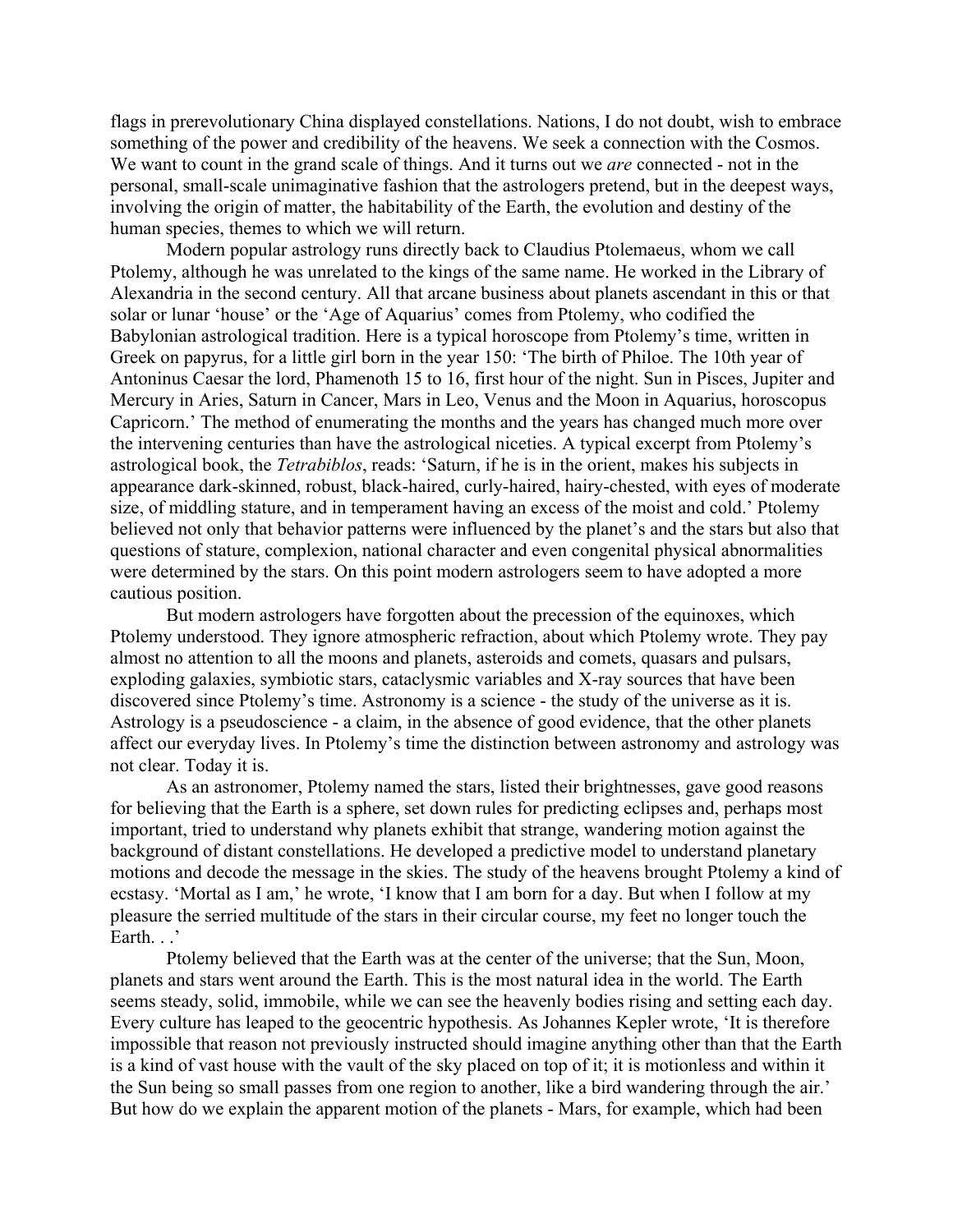known for thousands of years before Ptolemy's time? (One of the epithets given Mars by the ancient Egyptians was *sekded-ef em khetkhet*, which means 'who travels backwards,' a clear reference to its retrograde or loop-the-loop apparent motion.)

Ptolemy's model of planetary motion can be represented by a little machine, like those that, serving a similar purpose, existed in Ptolemy's time.\* The problem was to figure out a 'real' motion of the planets, as seen from up there, on the 'outside,' which would reproduce with great accuracy the apparent motion of the planets, as seen from down here, on the 'inside.'

\* Four centuries earlier, such a device was constructed by Archimedes and examined and described by Cicero in Rome, where it had been carried by the Roman general Marcellus, one of whose soldiers had, gratuitously and against orders, killed the septuagenarian scientist during the conquest of Syracuse.

The planets were imagined to go around the Earth affixed to perfect transparent spheres. But they were not attached directly to the spheres, but indirectly, through a kind of off-center wheel. The sphere turns, the little wheel rotates, and, as seen from the Earth, Mars does its loopthe-loop. This model permitted reasonably accurate predictions of planetary motion, certainly good enough for the precision of measurement available in Ptolemy's day, and even many centuries later.

Ptolemy's aetherial spheres, imagined in medieval times to be made of crystal, are why we still talk about the music of the spheres and a seventh heaven (there was a 'heaven,' or sphere for the Moon, Mercury, Venus, the Sun, Mars, Jupiter and Saturn, and one more for the stars). With the Earth the center of the Universe, with creation pivoted about terrestrial events, with the heavens imagined constructed on utterly unearthly principles, there was little motivation for astronomical observations. Supported by the Church through the Dark Ages, Ptolemy's model helped prevent the advance of astronomy for a millennium. Finally, in 1543, a quite different hypothesis to explain the apparent motion of the planets was published by a Polish Catholic cleric named Nicholas Copernicus. Its most daring feature was the proposition that the Sun, not the Earth, was at the center of the universe. The Earth was demoted to just one of the planets, third from the Sun, moving in a perfect circular orbit. (Ptolemy had considered such a heliocentric model but rejected it immediately; from the physics of Aristotle, the implied violent rotation of the Earth seemed contrary to observation.)

It worked at least as well as Ptolemy's spheres in explaining the apparent motion of the planets. But it annoyed many people. In 1616 the Catholic Church placed Copernicus' work on its list of forbidden books 'until corrected' by local ecclesiastical censors, where it remained until 1835.\* Martin Luther described him as 'an upstart astrologer . . . This fool wishes to reverse the entire science of astronomy. But Sacred Scripture tells us that Joshua commanded the Sun to stand still, and not the Earth.' Even some of Copernicus' admirers argued that he had not really believed in a Sun-centered universe but had merely proposed it as a convenience for calculating the motions of the planets.

\* In a recent inventory of nearly every sixteenth-century copy of Copernicus' book, Owen Gingerich has found the censorship to have been ineffective: only 60 percent of the copies in Italy were 'corrected,' and not one in Iberia.

The epochal confrontation between the two views of the Cosmos - Earth-centered and Sun-centered - reached a climax in the sixteenth and seventeenth centuries in the person of a man who was, like Ptolemy, both astrologer and astronomer. He lived in a time when the human spirit was fettered and the mind chained; when the ecclesiastical pronouncements of a millennium or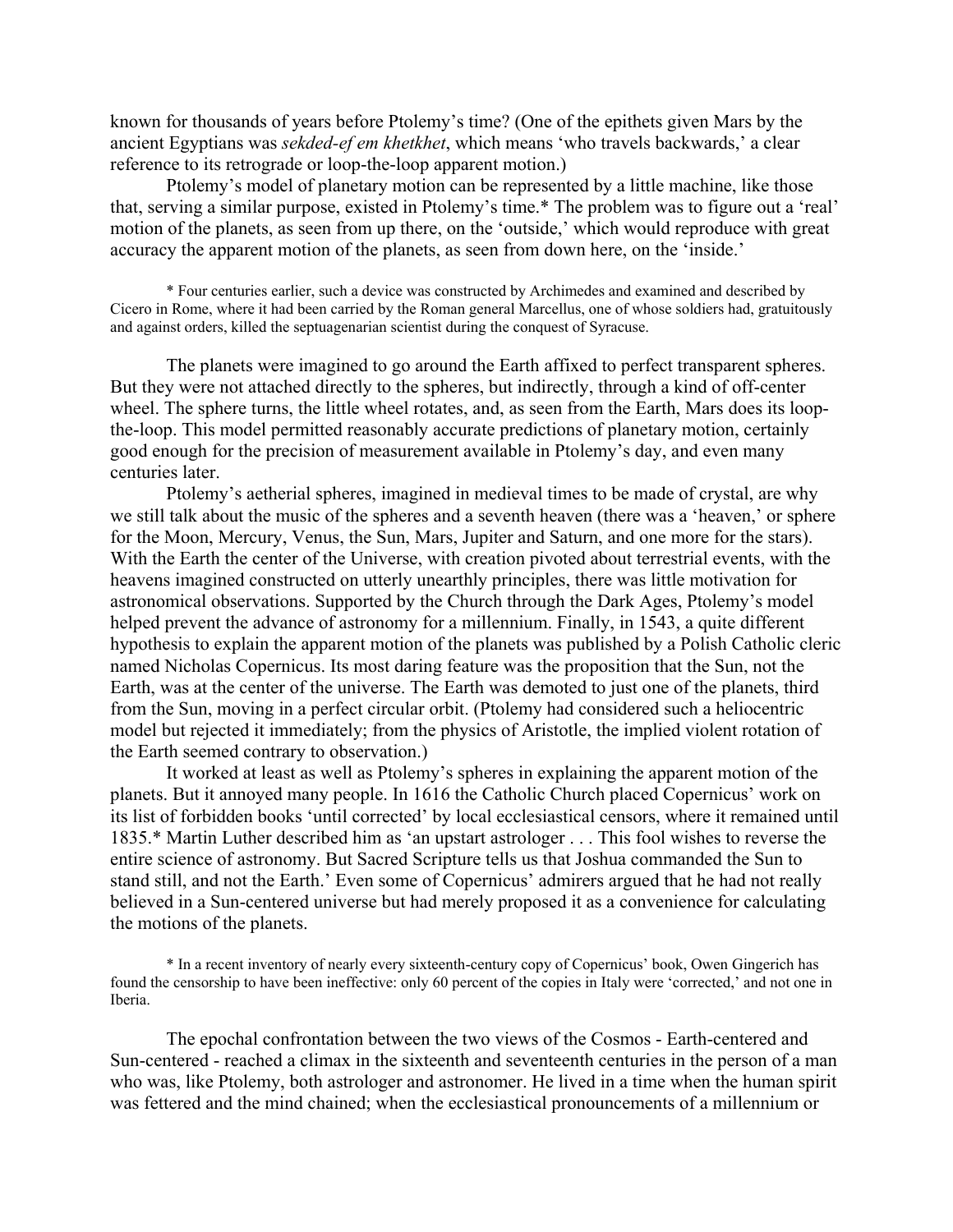two earlier on scientific matters were considered more reliable than contemporary findings made with techniques unavailable to the ancients; when deviations, even on arcane theological matters, from the prevailing doxological preferences, Catholic or Protestant, were punished by humiliation, taxation, exile, torture or death. The heavens were inhabited by angels, demons and the Hand of God, turning the planetary crystal spheres. Science was barren of the idea that underlying the phenomena of Nature might be the laws of physics. But the brave and lonely struggle of this man was to ignite the modern scientific revolution.

Johannes Kepler was born in Germany in 1571 and sent as a boy to the Protestant seminary school in the provincial town of Maulbronn to be educated for the clergy. It was a kind of boot camp, training young minds in the use of theological weaponry against the fortress of Roman Catholicism. Kepler, stubborn, intelligent and fiercely independent, suffered two friendless years in bleak Maulbronn, becoming isolated and withdrawn, his thoughts devoted to his imagined unworthiness in the eyes of God. He repented a thousand sins no more wicked than another's and despaired of ever attaining salvation.

But God became for him more than a divine wrath craving propitiation. Kepler's God was the creative power of the Cosmos. The boy's curiosity conquered his fear. He wished to learn the eschatology of the world; he dared to contemplate the Mind of God. These dangerous visions, at first insubstantial as a memory, became a lifelong obsession. The hubristic longings of a child seminarian were to carry Europe out of the cloister of medieval thought.

The sciences of classical antiquity had been silenced more than a thousand years before, but in the late Middle Ages some faint echoes of those voices, preserved by Arab scholars, began to insinuate themselves into the European educational curriculum. In Maulbronn, Kepler heard their reverberations, studying, besides theology, Greek and Latin, music and mathematics. In the geometry of Euclid he thought he glimpsed an image of perfection and cosmic glory. He was later to write: 'Geometry existed before the Creation. It is co-eternal with the mind of God . . . Geometry provided God with a model for the Creation . . . Geometry is God Himself.'

In the midst of Kepler's mathematical raptures, and despite his sequestered life, the imperfections of the outside world must also have molded his character. Superstition was a widely available nostrum for people powerless against the miseries of famine, pestilence and deadly doctrinal conflict. For many, the only certainty was the stars, and the ancient astrological conceit prospered in the courtyards and taverns of fear-haunted Europe. Kepler, whose attitude toward astrology remained ambiguous all his life, wondered whether there might be hidden patterns underlying the apparent chaos of daily life. If the world was crafted by God, should it not be examined closely? Was not all of creation an expression of the harmonies in the mind of God? The book of Nature had waited more than a millennium for a reader.

In 1589, Kepler left Maulbronn to study for the clergy at the great university in Tübingen and found it a liberation. Confronted by the most vital intellectual currents of the time, his genius was immediately recognized by his teachers - one of whom introduced the young man to the dangerous mysteries of the Copernican hypothesis. A heliocentric universe resonated with Kepler's religious sense, and he embraced it with fervor. The Sun was a metaphor for God, around Whom all else revolves. Before he was to be ordained, he was made an attractive offer of secular employment, which - perhaps because he felt himself indifferently suited to an ecclesiastical career - he found himself accepting. He was summoned to Graz, in Austria, to teach secondary school mathematics, and began a little later to prepare astronomical and meteorological almanacs and to cast horoscopes. 'God provides for every animal his means of sustenance,' he wrote. 'For the astronomer, He has provided astrology.'

Kepler was a brilliant thinker and a lucid writer, but he was a disaster as a classroom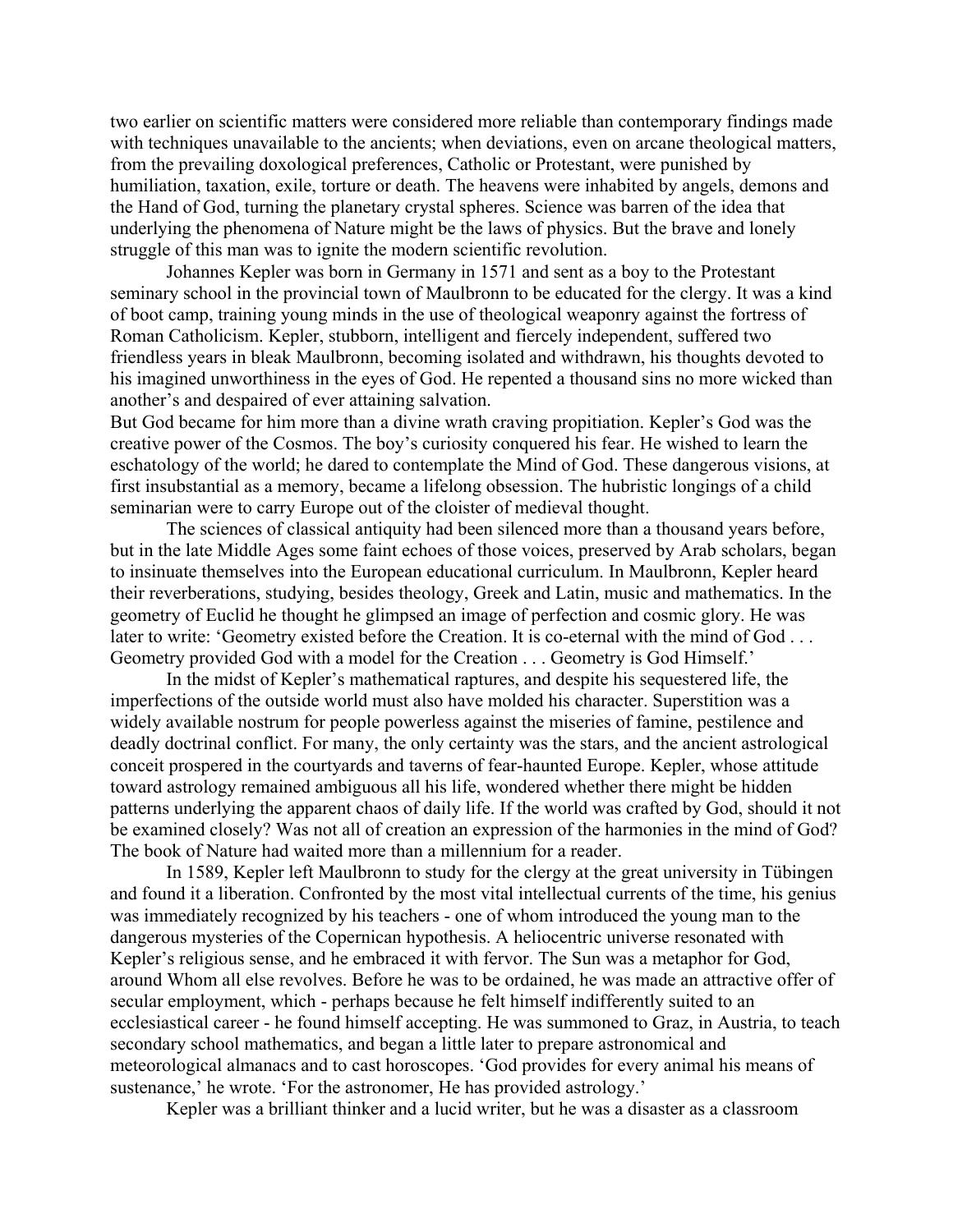teacher. He mumbled. He digressed. He was at times utterly incomprehensible. He drew only a handful of students his first year at Graz; the next year there were none. He was distracted by an incessant interior clamor of associations and speculations vying for his attention. And one pleasant summer afternoon, deep in the interstices of one of his interminable lectures, he was visited by a revelation that was to alter radically the future of astronomy. Perhaps he stopped in mid-sentence. His inattentive students, longing for the end of the day, took little notice, I suspect, of the historic moment.

There were only six planets known in Kepler's time: Mercury, Venus, Earth, Mars, Jupiter and Saturn. Kepler wondered why only six? Why not twenty, or a hundred? Why did they have the spacing between their orbits that Copernicus had deduced? No one had ever asked such questions before. There were known to be five regular or 'platonic' solids, whose sides were regular polygons, as known to the ancient Greek mathematicians after the time of Pythagoras. Kepler thought the two numbers were connected, that the *reason* there were only six planets was because there were only five regular solids, and that these solids, inscribed or nested one within another, would specify the distances of the planets from the Sun. In these perfect forms, he believed he had recognized the invisible supporting structures for the spheres of the six planets. He called his revelation The Cosmic Mystery. The connection between the solids of Pythagoras and the disposition of the planets could admit but one explanation: the Hand of God, Geometer.

Kepler was amazed that he - immersed, so he thought, in sin - should have been divinely chosen to make this great discovery. He submitted a proposal for a research grant to the Duke of Württemberg, offering to supervise the construction of his nested solids as a three-dimensional model so that others could glimpse the beauty of the holy geometry. It might, he added, be contrived of silver and precious stones and serve incidentally as a ducal chalice. The proposal was rejected with the kindly advice that he first construct a less expensive version out of paper, which he promptly attempted to do: 'The intense pleasure I have received from this discovery can never be told in words . . . I shunned no calculation no matter how difficult. Days and nights I spent in mathematical labors, until I could see whether my hypothesis would agree with the orbits of Copernicus or whether my joy was to vanish into thin air.' But no matter how hard he tried, the solids and the planetary orbits did not agree well. The elegance and grandeur of the theory, however, persuaded him that the observations must be in error, a conclusion drawn when the observations are unobliging by many other theorists in the history of science. There was then only one man in the world who had access to more accurate observations of apparent planetary positions, a self-exiled Danish nobleman who had accepted the post of Imperial Mathematician in the Court of the Holy Roman Emperor, Rudolf II. That man was Tycho Brahe. By chance, at Rudolf's suggestion, he had just invited Kepler, whose mathematical fame was growing, to join him in Prague.

A provincial schoolteacher of humble origins, unknown to all but a few mathematicians, Kepler was diffident about Tycho's offer. But the decision was made for him. In 1598, one of the many premonitory tremors of the coming Thirty Years' War engulfed him. The local Catholic archduke, steadfast in dogmatic certainty, vowed he would rather 'make a desert of the country than rule over heretics.'\* Protestants were excluded from economic and political power, Kepler's school was closed, and prayers, books and hymns deemed heretical were forbidden. Finally the townspeople were summoned to individual examinations on the soundness of their private religious convictions, those refusing to profess the Roman Catholic faith being fined a tenth of their income and, upon pain of death, exiled forever from Graz. Kepler chose exile: 'Hypocrisy I have never learned. I am in earnest about faith. I do not play with it.'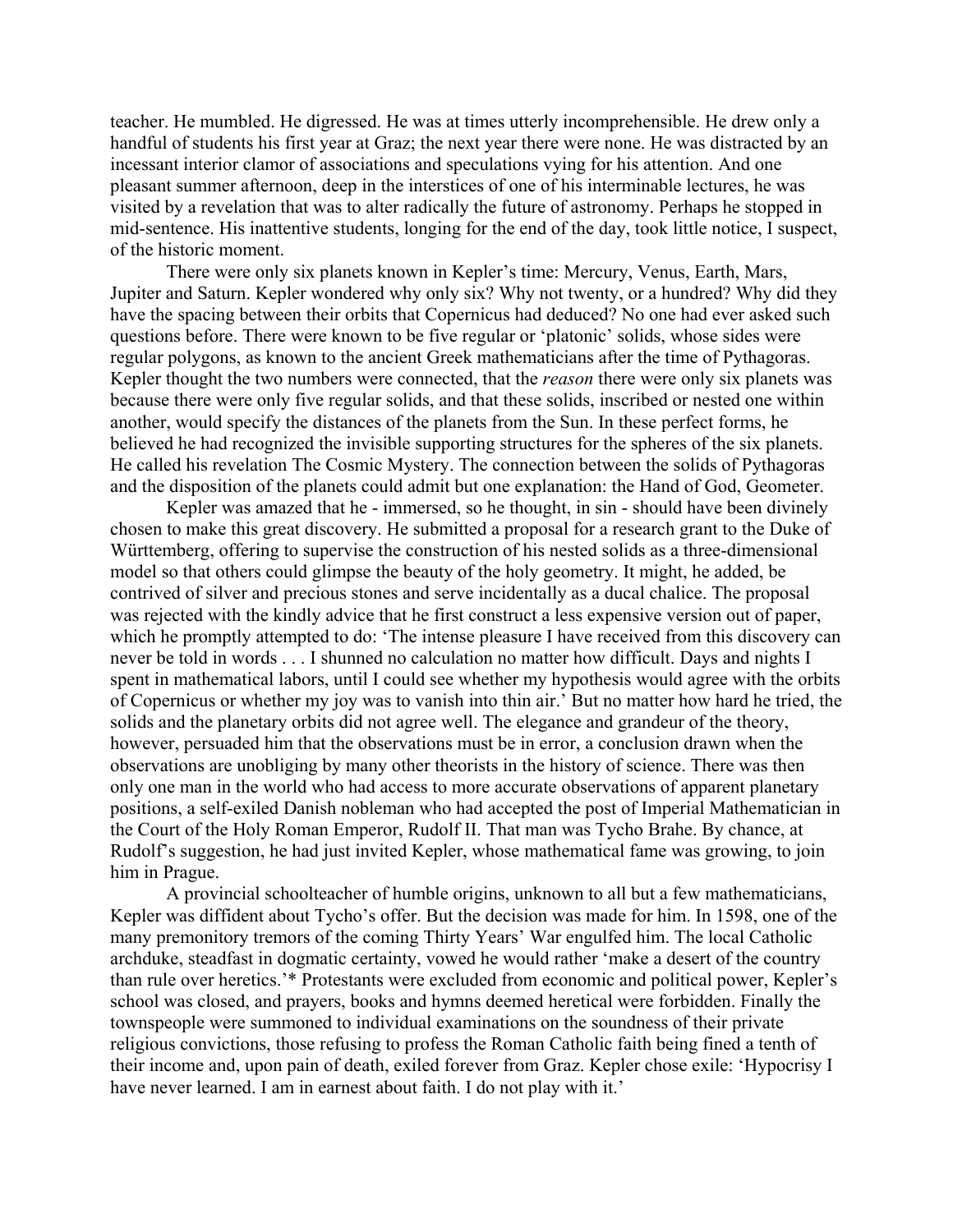\* By no means the most extreme such remark in medieval or Reformation Europe. Upon being asked how to distinguish the faithful from the infidel in the siege of a largely Albigensian city, Domingo de Guzmán, later known as Saint Dominic, allegedly replied: 'Kill them all. God will know his own.'

Leaving Graz, Kepler, his wife and stepdaughter set out on the difficult journey to Prague. Theirs was not a happy marriage. Chronically ill, having recently lost two young children, his wife was described as 'stupid, sulking, lonely, melancholy.' She had no understanding of her husband's work and, having been raised among the minor rural gentry, she despised his impecunious profession. He for his part alternately admonished and ignored her, 'for my studies sometimes made me thoughtless; but I learned my lesson, I learned to have patience with her. When I saw that she took my words to heart, I would rather have bitten my own finger than to give her further offense.' But Kepler remained preoccupied with his work.

He envisioned Tycho's domain as a refuge from the evils of the time, as the place where his Cosmic Mystery would be confirmed. He aspired to become a colleague of the great Tycho Brahe, who for thirty-five years had devoted himself, before the invention of the telescope, to the measurement of a clockwork universe, ordered and precise. Kepler's expectations were to be unfulfilled. Tycho himself was a flamboyant figure, festooned with a golden nose, the original having been lost in a student duel fought over who was the superior mathematician. Around him was a raucous entourage of assistants, sycophants, distant relatives and assorted hangers-on. Their endless revelry, their innuendoes and intrigues, their cruel mockery of the pious and scholarly country bumpkin depressed and saddened Kepler: 'Tycho . . . is superlatively rich but knows not how to make use of it. Any single instrument of his costs more than my and my whole family's fortunes put together.'

Impatient to see Tycho's astronomical data, Kepler would be thrown only a few scraps at a time: 'Tycho gave me no opportunity to share in his experiences. He would only, in the course of a meal and, in between other matters, mention, as if in passing, today the figure of the apogee of one planet, tomorrow the nodes of another . . . Tycho posesses the best observations . . . He also has collaborators. He lacks only the architect who would put all this to use.' Tycho was the greatest observational genius of the age, and Kepler the greatest theoretician. Each knew that, alone, he would be unable to achieve the synthesis of an accurate and coherent world system, which they both felt to be imminent. But Tycho was not about to make a gift of his life's work to a much younger potential rival. Joint authorship of the results, if any, of the collaboration was for some reason unacceptable. The birth of modern science - the offspring of theory and observation - teetered on the precipice of their mutual mistrust. In the remaining eighteen months that Tycho was to live, the two quarreled and were reconciled repeatedly. At a dinner given by the Baron of Rosenberg, Tycho, having robustly drunk much wine, 'placed civility ahead of health,' and resisted his body's urgings to leave, even if briefly, before the baron. The consequent urinary infection worsened when Tycho resolutely rejected advice to temper his eating and drinking. On his deathbed, Tycho bequeathed his observations to Kepler, and 'on the last night of his gentle delirium, he repeated over and over again these words, like someone composing a poem: "Let me not seem to have lived in vain . . . Let me not seem to have lived in vain." '

After Tycho's death, Kepler, now the new Imperial Mathematician, managed to extract the observations from Tycho's recalcitrant family. His conjecture that the orbits of the planets are circumscribed by the five platonic solids was no more supported by Tycho's data than by Copernicus'. His 'Cosmic Mystery' was disproved entirely by the much later discoveries of the planets Uranus, Neptune and Pluto - there are no additional platonic solids\* that would determine their distances from the Sun. The nested Pythagorean solids also made no allowance for the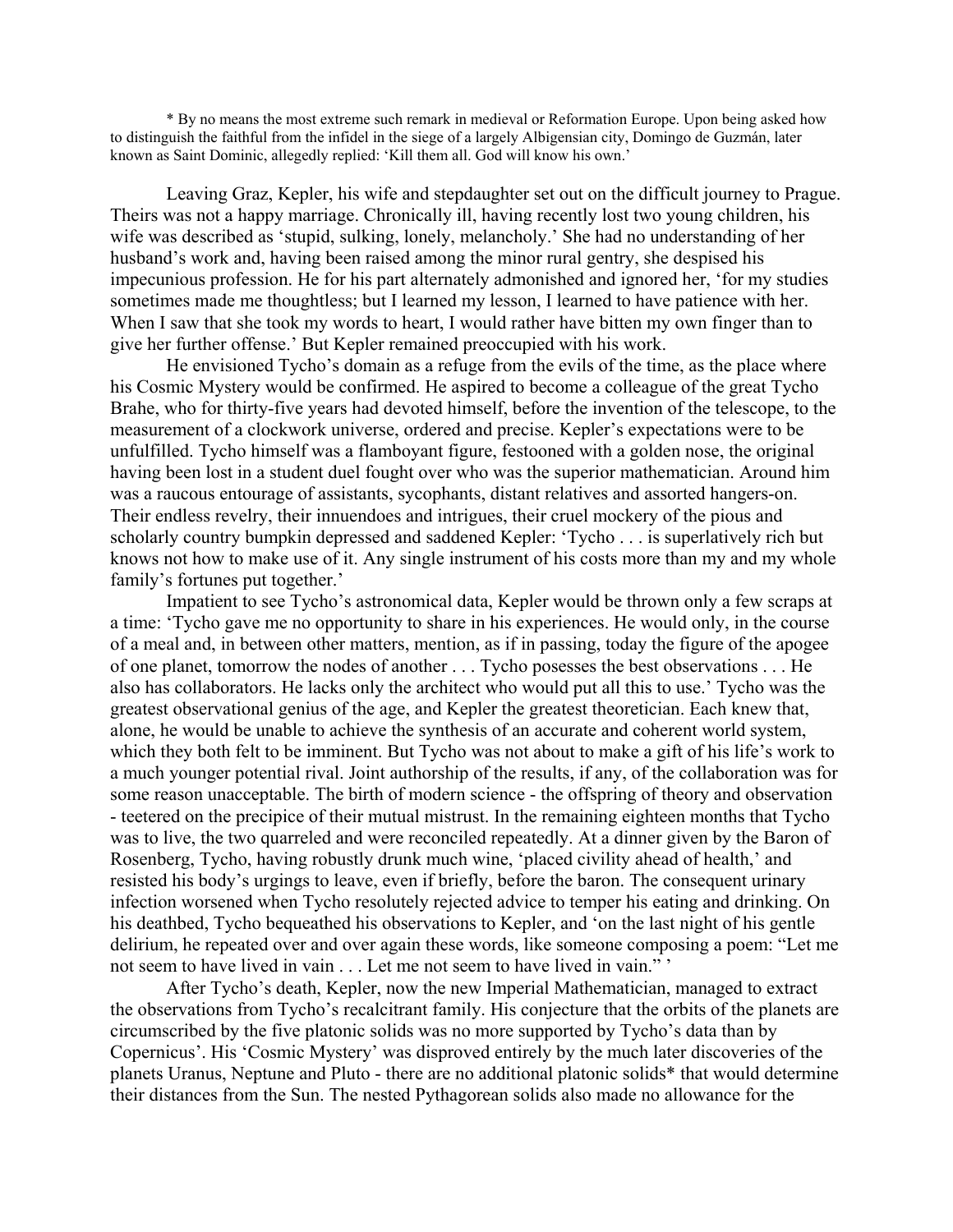existence of the Earth's moon, and Galileo's discovery of the four large moons of Jupiter was also discomfiting. But far from becoming morose, Kepler wished to find additional satellites and wondered how many satellites each planet should have. He wrote to Galileo: 'I immediately began to think how there could be any addition to the number of the planets without overturning my Mysterium Cosmographicum, according to which Euclid's five regular solids do not allow more than six planets around the Sun . . . I am so far from disbelieving the existence of the four circumjovial planets that I long for a telescope, to anticipate you, if possible, in discovering two around Mars, as the proportion seems to require, six or eight round Saturn, and perhaps one each round Mercury and Venus.' Mars does have two small moons, and a major geological feature on the larger of them is today called the Kepler Ridge in honor of this guess. But he was entirely mistaken about Saturn, Mercury and Venus, and Jupiter has many more moons than Galileo discovered. We still do not really know why there are only nine planets, more or less, and why they have the relative distances from the Sun that they do. (See Chapter 8.)

## \* The proof of this statement can be found in Appendix 2.

Tycho's observations of the apparent motion of Mars and other planets through the constellations were made over a period of many years. These data, from the last few decades before the telescope was invented, were the most accurate that had yet been obtained. Kepler worked with a passionate intensity to understand them: What real motion of the Earth and Mars about the Sun could explain, to the precision of measurement, the apparent motion of Mars in the sky, including its retrograde loops through the background constellations? Tycho had commended Mars to Kepler because its apparent motion seemed most anomalous, most difficult to reconcile with an orbit made of circles. (To the reader who might be bored by his many calculations, he later wrote: 'If you are wearied by this tedious procedure, take pity on me who carried out at least seventy trials.')

Pythagoras, in the sixth century B.C., Plato, Ptolemy and all the Christian astronomers before Kepler had assumed that the planets moved in circular paths. The circle was thought to be a 'perfect' geometrical shape and the planets, placed high in the heavens, away from earthly 'corruption,' were also thought to be in some mystical sense 'perfect' Galileo, Tycho and Copernicus were all committed to uniform circular planetary motion, the latter asserting that 'the mind shudders' at the alternative, because 'it would be unworthy to suppose such a thing in a Creation constituted in the best possible way.' So at first Kepler tried to explain the observations by imagining that the Earth and Mars moved in circular orbits about the Sun.

After three years of calculation, he believed he had found the correct values for a Martian circular orbit, which matched ten of Tycho's observations within two minutes of arc. Now, there are 60 minutes of arc in an angular degree, and 90 degrees, a right angle, from the horizon to the zenith. So a few minutes of arc is a very small quantity to measure - especially without a telescope. It is one-fifteenth the angular diameter of the full Moon as seen from Earth. But Kepler's replenishable ecstasy soon crumbled into gloom - because two of Tycho's further observations were inconsistent with Kepler's orbit, by as much as eight minutes of arc:

Divine Providence granted us such a diligent observer in Tycho Brahe that his observations convicted this . . . calculation of an error of eight minutes; it is only right that we should accept God's gift with a grateful mind . . . If I had believed that we could ignore these eight minutes, I would have patched up my hypothesis accordingly. But, since it was not permissible to ignore, those eight minutes pointed the road to a complete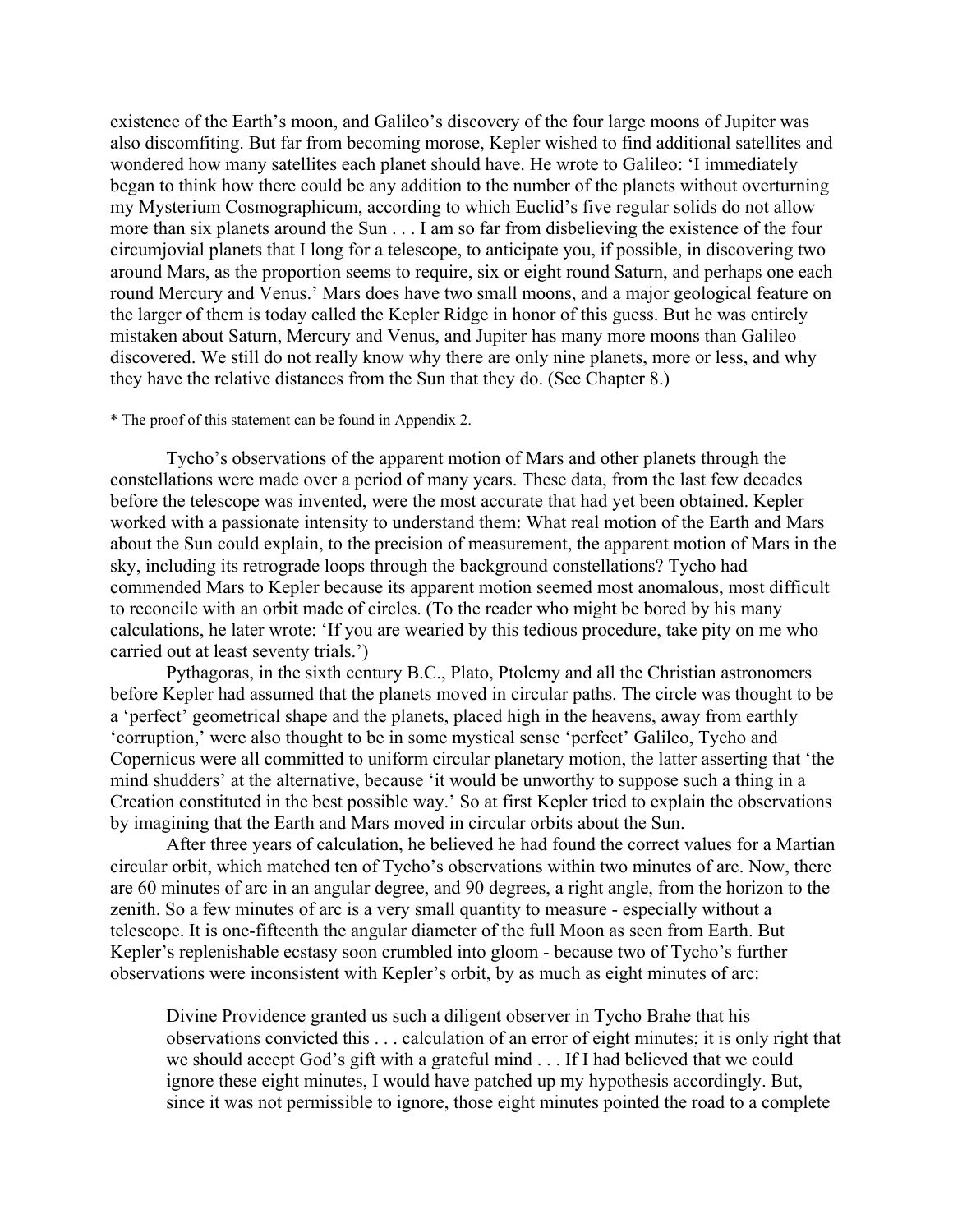reformation in astronomy.

The difference between a circular orbit and the true orbit could be distinguished only by precise measurement and a courageous acceptance of the facts: 'The universe is stamped with the adornment of harmonic proportions, but harmonies must accommodate experience.' Kepler was shaken at being compelled to abandon a circular orbit and to question his faith in the Divine Geometer. Having cleared the stable of astronomy of circles and spirals, he was left, he said, with 'only a single cartful of dung,' a stretched-out circle something like an oval.

Eventually, Kepler came to feel that his fascination with the circle had been a delusion. The Earth was a planet, as Copernicus had said, and it was entirely obvious to Kepler that the Earth, wracked by wars, pestilence, famine and unhappiness, fell short of perfection. Kepler was one of the first people since antiquity to propose that the planets were material objects made of imperfect stuff like the Earth. And if planets were 'imperfect,' why not their orbits as well? He tried various oval-like curves, calculated away, made some arithmetical mistakes (which caused him at first to reject the correct answer) and months later in some desperation tried the formula for an ellipse, first codified in the Alexandrian Library by Apollonius of Perga. He found that it matched Tycho's observations beautifully: 'The truth of nature, which I had rejected and chased away, returned by stealth through the back door, disguising itself to be accepted . . . Ah, what a foolish bird I have been!'

Kepler had found that Mars moves about the Sun not in a circle, but in an ellipse. The other planets have orbits much less elliptical than that of Mars, and if Tycho had urged him to study the motion of, say, Venus, Kepler might never have discovered the true orbits of the planets. In such an orbit the Sun is not at the center but is offset, at the focus of the ellipse. When a given planet is at its nearest to the Sun, it speeds up. When it is at its farthest, it slows down. Such motion is why we describe the planets as forever falling toward, but never reaching, the Sun. Kepler's first law of planetary motion is simply this: A planet moves in an ellipse with the Sun at one focus.

In uniform circular motion, an equal angle or fraction of the arc of a circle is covered in equal times. So, for example, it takes twice as long to go two-thirds of the way around a circle as it does to go one-third of the way around. Kepler found something different for elliptical orbits: As the planet moves along its orbit, it sweeps out a little wedge-shaped area within the ellipse. When it is close to the Sun, in a given period of time it traces out a large arc in its orbit, but the *area* represented by that arc is not very large because the planet is then near the Sun. When the planet is far from the Sun, it covers a much smaller arc in the same period of time, but that arc corresponds to a bigger area because the Sun is now more distant. Kepler found that these two areas were precisely the same no matter how elliptical the orbit: the long skinny area, corresponding to the planet far from the Sun, and the shorter, squatter area, when the planet is close to the Sun, are exactly equal. This was Kepler's second law of planetary motion: Planets sweep out equal areas in equal times.

Kepler's first two laws may seem a little remote and abstract: planets move in ellipses, and sweep out equal areas in equal times. Well, so what? Circular motion is easier to grasp. We might have a tendency to dismiss these laws as mere mathematical tinkering, something removed from everyday life. But these are the laws our planet obeys as we ourselves, glued by gravity to the surface of the Earth, hurtle through interplanetary space. We move in accord with laws of nature that Kepler first discovered. When we send spacecraft to the planets, when we observe double stars, when we examine the motion of distant galaxies; we find that throughout the universe Kepler's laws are obeyed.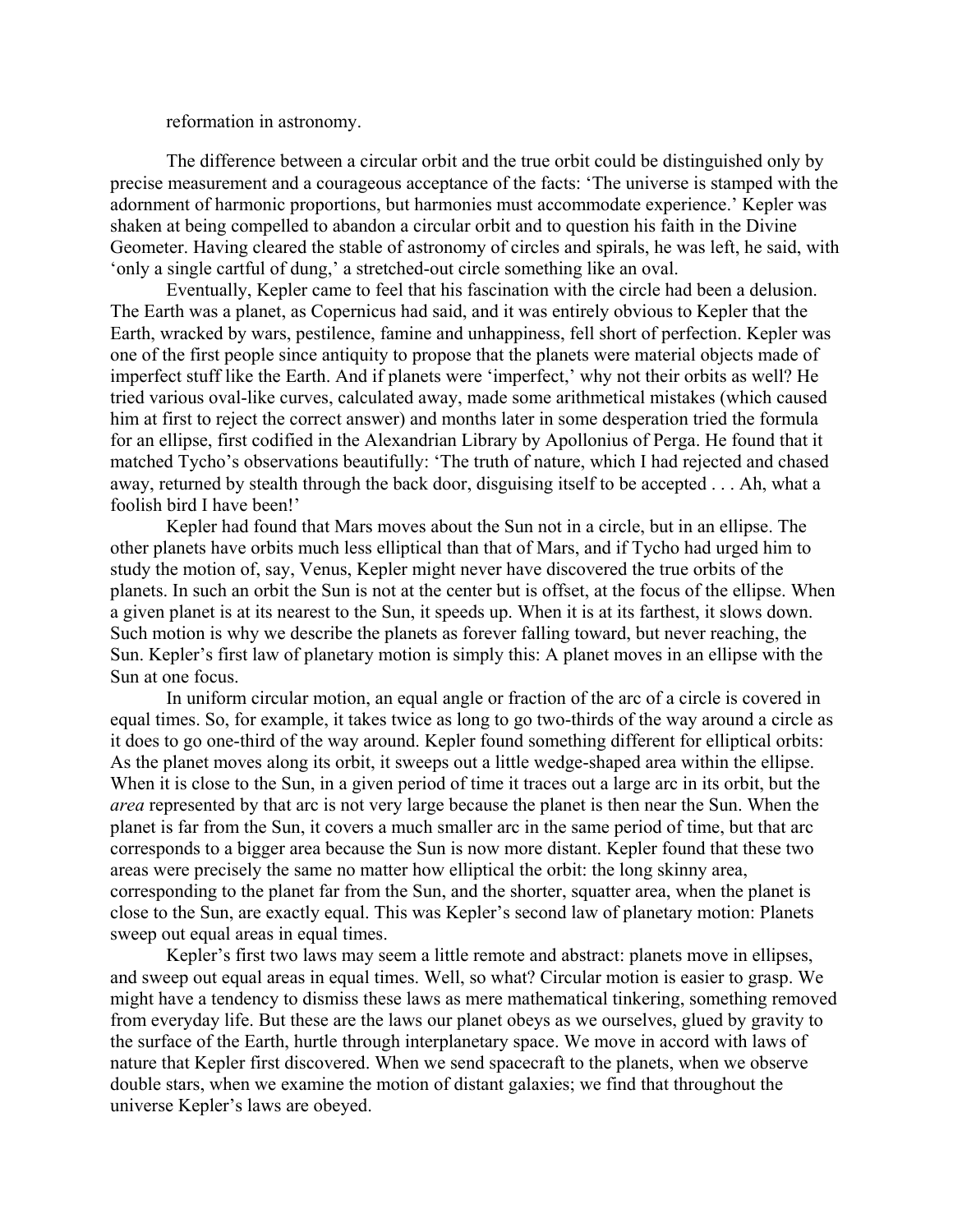Many years later, Kepler came upon his third and last law of planetary motion, a law that relates the motion of various planets to one another, that lays out correctly the clockwork of the solar system. He described it in a book called *The Harmonies of the World*. Kepler understood many things by the word harmony: the order and beauty of planetary motion, the existence of mathematical laws explaining that motion - an idea that goes back to Pythagoras - and even harmony in the musical sense, the 'harmony of the spheres.' Unlike the orbits of Mercury and Mars, the orbits of other planets depart so little from circularity that we cannot make out their true shapes even in an extremely accurate diagram. The Earth is our moving platform from which we observe the motion of the other planets against the backdrop of distant constellations. The inner planets move rapidly in their orbits - that is why Mercury has the name it does: Mercury was the messenger of the gods. Venus, Earth and Mars move progressively less rapidly about the Sun. The outer planets, such as Jupiter and Saturn, move stately and slow, as befits the kings of the gods.

Kepler's third or harmonic law states that the squares of the periods of the planets (the times for them to complete one orbit) are proportional to the cubes of their average distance from the Sun; the more distant the planet, the more slowly it moves, but according to a precise mathematical law:  $P^2 = a^3$ , where *P* represents the period of revolution of the planet about the Sun, measured in years, and *a* the distance of the planet from the Sun measured in 'astronomical units.' An astronomical unit is the distance of the Earth from the Sun. Jupiter, for example, is five astronomical units from the Sun, and  $a^3 = 5 \times 5 \times 5 = 125$ . What number times itself equals 125? Why, 11, close enough. And 11 years *is* the period for Jupiter to go once around the Sun. A similar argument applies for every planet and asteroid and comet. Not content merely to have extracted from Nature the laws of planetary motion, Kepler endeavored to find some still more fundamental underlying cause, some influence of the Sun on the kinematics of worlds. The planets sped up on approaching the Sun and slowed down on retreating from it. Somehow the distant planets sensed the Sun's presence. Magnetism also was an influence felt at a distance, and in a stunning anticipation of the idea of universal gravitation, Kepler suggested that the underlying cause was akin to magnetism:

My aim in this is to show that the celestial machine is to be likened not to a divine organism but rather to a clockwork . . . , insofar as nearly all the manifold movements are carried out by means of a single, quite simple magnetic force, as in the case of a clockwork [where] all motions [are caused] by a simple weight.

Magnetism is, of course, not the same as gravity, but Kepler's fundamental innovation here is nothing short of breathtaking: he proposed that quantitative physical laws that apply to the Earth are also the underpinnings of quantitative physical laws that govern the heavens. It was the first nonmystical explanation of motion in the heavens; it made the Earth a province of the Cosmos. 'Astronomy,' he said 'is part of physics.' Kepler stood at a cusp in history; the last scientific astrologer was the first astrophysicist.

Not given to quiet understatement, Kepler assessed his discoveries in these words:

With this symphony of voices man can play through the eternity of time in less than an hour, and can taste in small measure the delight of God, the Supreme Artist . . . I yield freely to the sacred frenzy . . . the die is cast, and I am writing the book - to be read either now or by posterity, it matters not. It can wait a century for a reader, as God Himself has waited 6,000 years for a witness.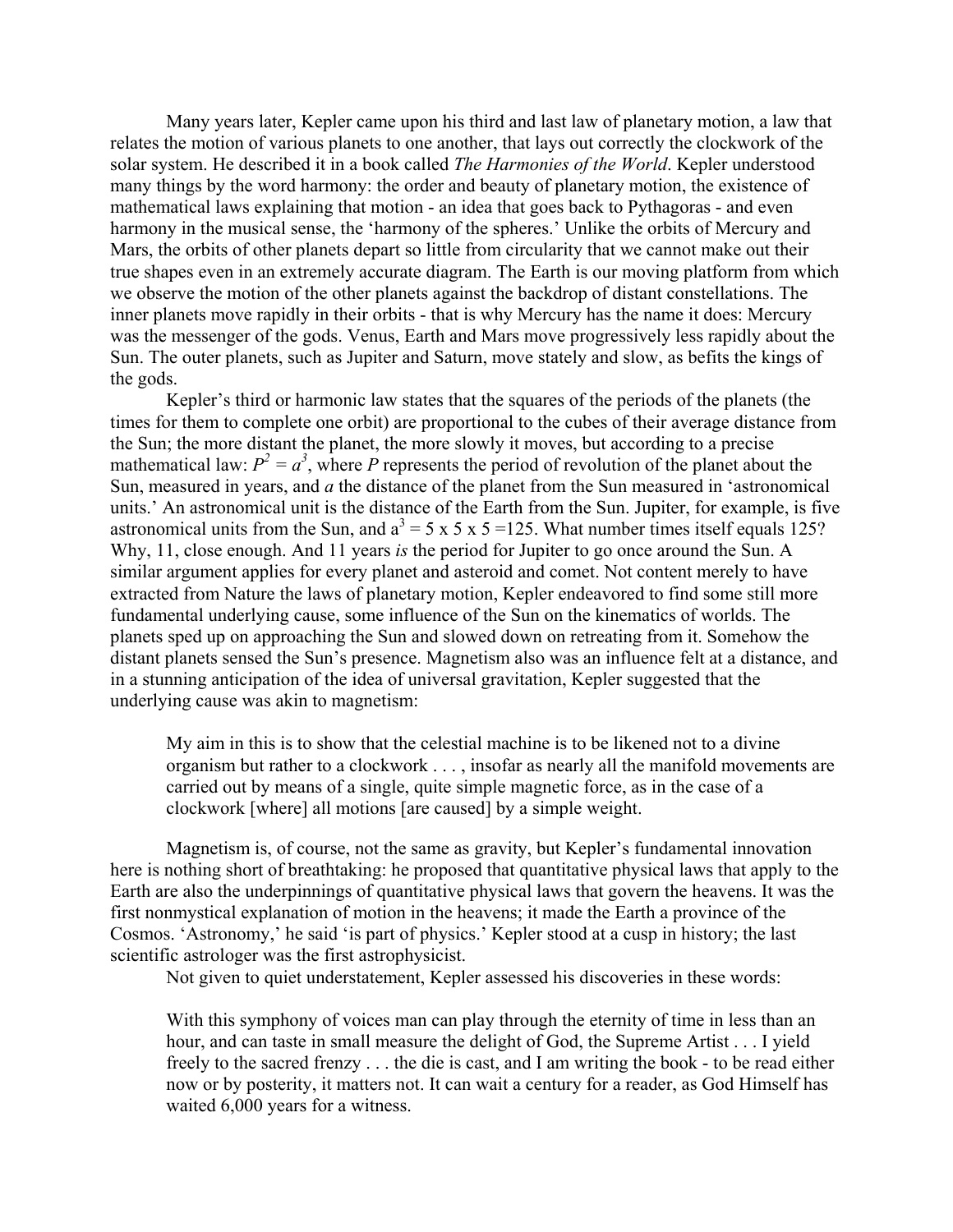Within the 'symphony of voices,' Kepler believed that the speed of each planet corresponds to certain notes in the Latinate musical scale popular in his day - do, re, mi, fa, sol, la, ti, do. He claimed that in the harmony of the spheres, the tones of Earth are fa and mi, that the Earth is forever humming fa and mi, and that they stand in a straightforward way for the Latin word for famine. He argued, not unsuccessfully, that the Earth was best described by that single doleful word.

Exactly eight days after Kepler's discovery of his third law, the incident that unleashed the Thirty Years' War transpired in Prague. The war's convulsions shattered the lives of millions, Kepler among them. He lost his wife and son to an epidemic carried by the soldiery, his royal patron was deposed, and he was excommunicated by the Lutheran Church for his uncompromising individualism on matters of doctrine. Kepler was a refugee once again. The conflict, portrayed by both the Catholics and the Protestants as a holy war, was more an exploitation of religious fanaticism by those hungry for land and power. In the past, wars had tended to be resolved when the belligerent princes had exhausted their resources. But now organized pillage was introduced as a means of keeping armies in the field. The savaged population of Europe stood helpless as plowshares and pruning hooks were literally beaten into swords and spears.\*

## \* Some examples are still to be seen in the Graz armory.

Waves of rumor and paranoia swept through the countryside, enveloping especially the powerless. Among the many scapegoats chosen were elderly women living alone, who were charged with witchcraft. Kepler's mother was carried away in the middle of the night in a laundry chest. In Kepler's little hometown of Weil der Stadt, roughly three women were tortured and killed as witches every year between 1615 and 1629. And Katharina Kepler was a cantankerous old woman. She engaged in disputes that annoyed the local nobility, and she sold soporific and perhaps hallucinogenic drugs as do contemporary Mexican *curanderas*. Poor Kepler believed that he himself had contributed to her arrest.

It came about because Kepler wrote one of the first works of science fiction, intended to explain and popularize science. It was called the *Somnium*, 'The Dream.' He imagined a journey to the Moon, the space travelers standing on the lunar surface and observing the lovely planet Earth rotating slowly in the sky above them. By changing our perspective we can figure out how worlds work. In Kepler's time one of the chief objections to the idea that the Earth turns was the fact that people do not feel the motion. In the *Somnium* he tried to make the rotation of the Earth plausible, dramatic, comprehensible: 'As long as the multitude does not err .... I want to be on the side of the many. Therefore, I take great pains to explain to as many people as possible.' (On another occasion he wrote in a letter, 'Do not sentence me completely to the treadmill of mathematical calculations - leave me time for philosophical speculations, my sole delight.'\*)

\* Brahe, like Kepler, was far from hostile to astrology, although he carefully distinguished his own secret version of astrology from the more common variants of his time, which he thought conducive to superstition. In his book *Astronomiae Instauratae Mechonica*, published in 1598, he argued that astrology is 'really more reliable than one would think' if charts of the position of the stars were properly improved. Brahe wrote: 'I have been occupied in alchemy, as much as by the celestial studies, from my 23rd year.' But both of these pseudosciences, he felt, had secrets far too dangerous for the general populace (although entirely safe, he thought, in the hands of those princes and kings from whom he sought support). Brahe continued the long and truly dangerous tradition of some scientists who believe that only they and the temporal and ecclesiastical powers can be trusted with arcane knowledge: 'It serves no useful purpose and is unreasonable, to make such things generally known.' Kepler, on the other hand,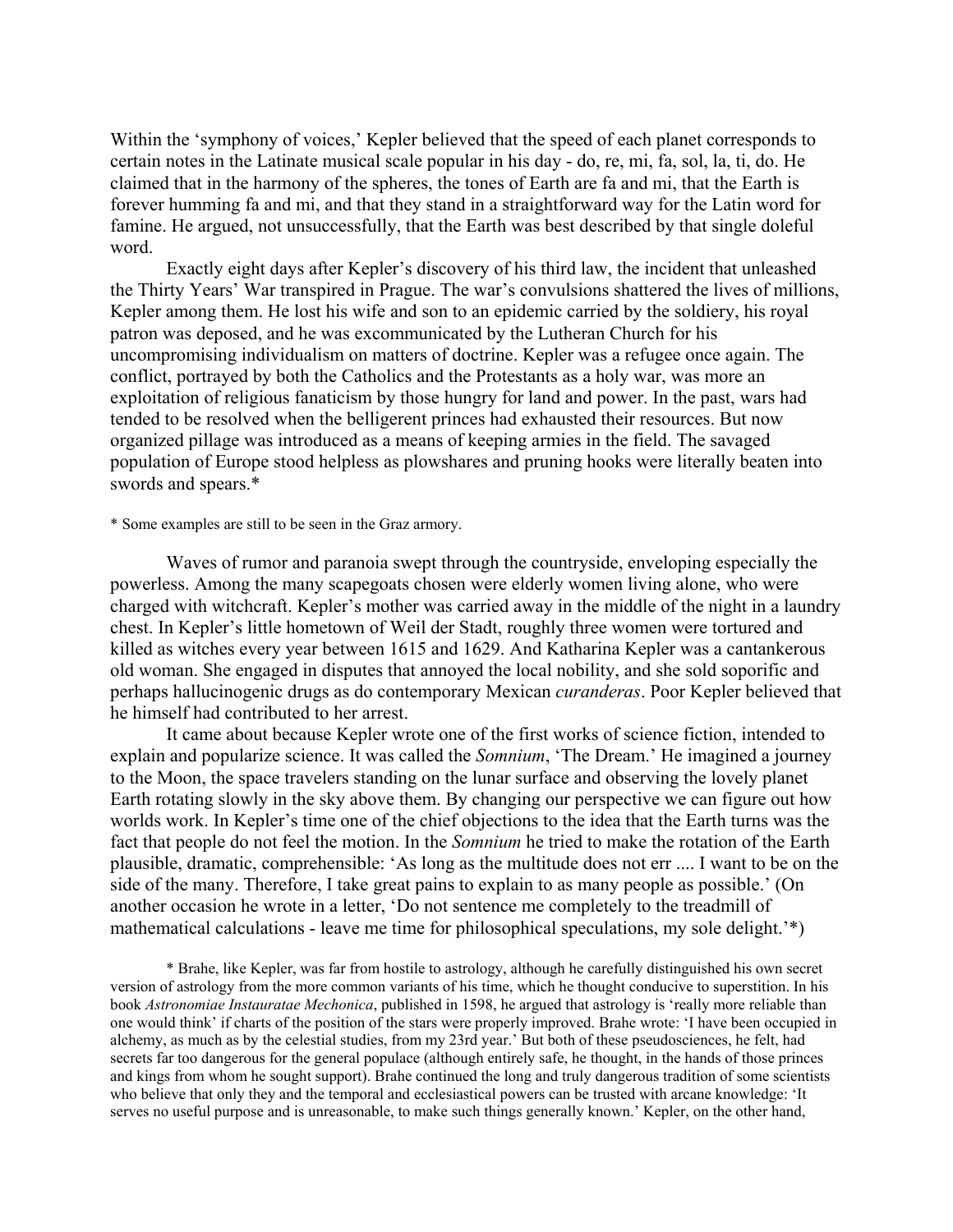lectured on astronomy in schools, published extensively and often at his own expense, and wrote science fiction, which was certainly not intended primarily for his scientific peers. He may not have been a popular writer of science in the modern sense, but the transition in attitudes in the single generation that separated Tycho and Kepler is telling.

With the invention of the telescope, what Kepler called 'lunar geography' was becoming possible. In the *Somnium*, he described the Moon as filled with mountains and valleys and as 'porous, as though dug through with hollows and continuous caves,' a reference to the lunar craters Galileo had recently discovered with the first astronomical telescope. He also imagined that the Moon had its inhabitants, well adapted to the inclemencies of the local environment. He describes the slowly rotating Earth viewed from the lunar surface and imagines the continents and oceans of our planet to produce some associative image like the Man in the Moon. He pictures the near contact of southern Spain with North Africa at the Straits of Gibraltar as a young woman in a flowing dress about to kiss her lover - although rubbing noses looks more like it to me.

Because of the length of the lunar day and night Kepler described 'the great intemperateness of climate and the most violent alternation of extreme heat and cold on the Moon,' which is entirely correct. Of course, he did not get everything right. He believed, for example, that there was a substantial lunar atmosphere and oceans and inhabitants. Most curious is his view of the origin of the lunar craters, which make the Moon, he says, 'not dissimilar to the face of a boy disfigured with smallpox.' He argued correctly that the craters are depressions rather than mounds. From his own observations he noted the ramparts surrounding many craters and the existence of central peaks. But he thought that their regular circular shape implied such a degree of order that only intelligent life could explain them. He did not realize that great rocks falling out of the sky would produce a local explosion, perfectly symmetric in all directions, that would carve out a circular cavity - the origin of the bulk of the craters on the Moon and the other terrestrial planets. He deduced instead 'the existence of some race rationally capable of constructing those hollows on the surface of the Moon. This race must have many individuals, so that one group puts one hollow to use while another group constructs another hollow.' Against the view that such great construction projects were unlikely, Kepler offered as counterexamples the pyramids of Egypt and the Great Wall of China, which can, in fact, be seen today from Earth orbit. The idea that geometrical order reveals an underlying intelligence was central to Kepler's life. His argument on the lunar craters is a clear foreshadowing of the Martian canal controversy (Chapter 5). It is striking that the observational search for extraterrestrial life began in the same generation as the invention of the telescope, and with the greatest theoretician of the age.

Parts of the *Somnium* were clearly autobiographical. The hero, for example, visits Tycho Brahe. He has parents who sell drugs. His mother consorts with spirits and daemons, one of whom eventually provides the means to travel to the moon. The *Somnium* makes clear to us, although it did not to all of Kepler's contemporaries, that 'in a dream one must be allowed the liberty of imagining occasionally that which never existed in the world of sense perception.' Science fiction was a new idea at the time of the Thirty Years' War, and Kepler's book was used as evidence that his mother was a witch.

In the midst of other grave personal problems. Kepler rushed to Württemberg to find his seventy-four-year-old mother chained in a Protestant secular dungeon and threatened, like Galileo in a Catholic dungeon, with torture. He set about, as a scientist naturally would, to find natural explanations for the various events that had precipitated the accusations of witchcraft, including minor physical ailments that the burghers of Württemberg had attributed to her spells. The research was successful, a triumph, as was much of the rest of his life, of reason over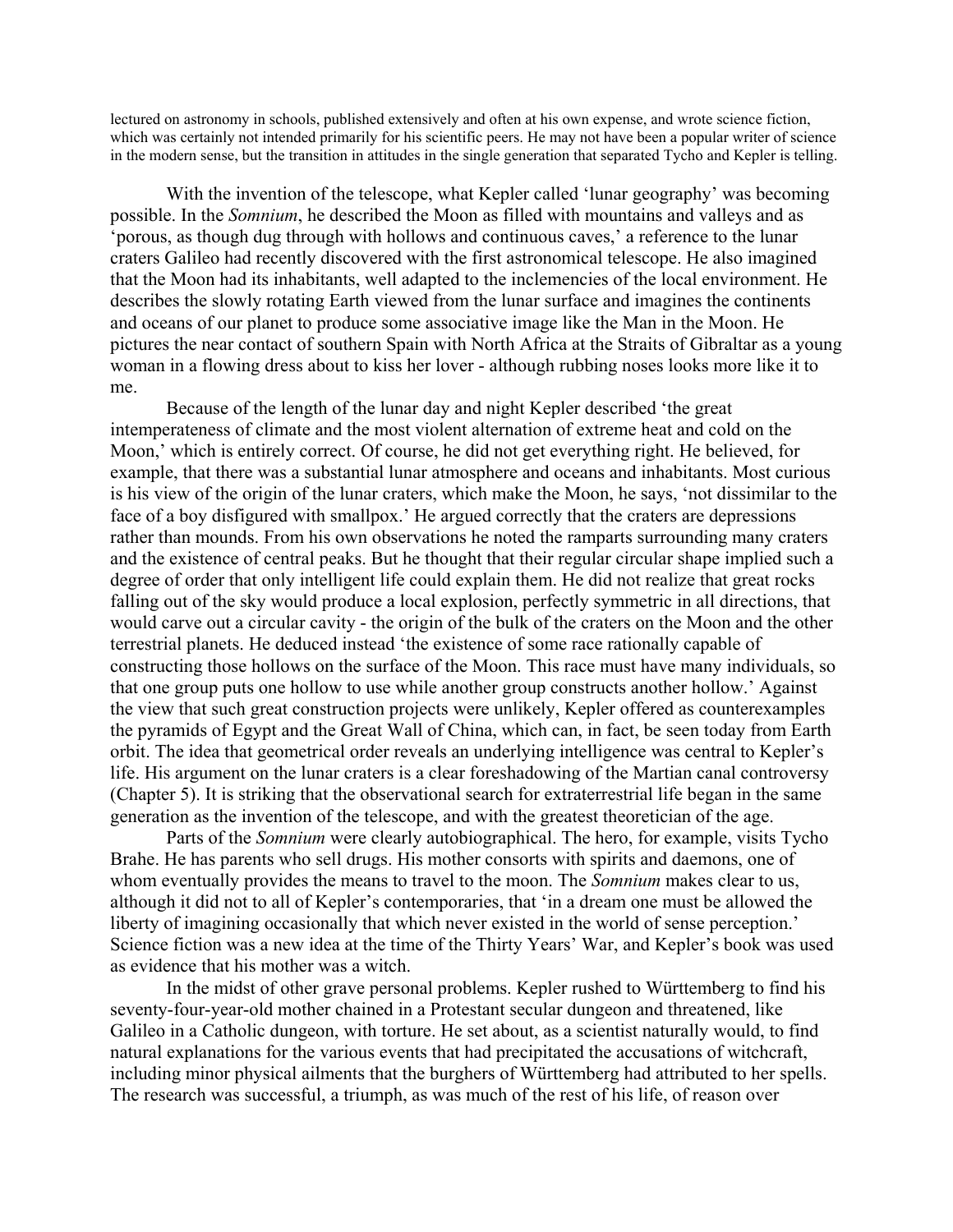superstition. His mother was exiled, with a sentence of death passed on her should she ever return to Württemberg; and Kepler's spirited defense apparently led to a decree by the Duke forbidding further trials for witchcraft on such slender evidence.

The upheavals of the war deprived Kepler of much of his financial support, and the end of his life was spent fitfully, pleading for money and sponsors. He cast horoscopes for the Duke of Wallenstein, as he had done for Rudolf II, and spent his final years in a Silesian town controlled by Wallenstein and called Sagan. His epitaph, which he himself composed, was: 'I measured the skies, now the shadows I measure. Sky-bound was the mind, Earth-bound the body rests.' But the Thirty Years' War obliterated his grave. If a marker were to be erected today, it might read, in homage to his scientific courage: 'He preferred the hard truth to his dearest illusions.'

Johannes Kepler believed that there would one day be 'celestial ships with sails adapted to the winds of heaven' navigating the sky, filled with explorers 'who would not fear the vastness' of space. And today those explorers, human and robot, employ as unerring guides on their voyages through the vastness of space the three laws of planetary motion that Kepler uncovered during a lifetime of personal travail and ecstatic discovery.

The lifelong quest of Johannes Kepler, to understand the motions of the planets, to seek a harmony in the heavens, culminated thirty-six years after his death, in the work of Isaac Newton. Newton was born on Christmas Day, 1642, so tiny that, as his mother told him years later, he would have fit into a quart mug. Sickly, feeling abandoned by his parents, quarrelsome, unsociable, a virgin to the day he died, Isaac Newton was perhaps the greatest scientific genius who ever lived.

Even as a young man, Newton was impatient with insubstantial questions, such as whether light was 'a substance or an accident,' or how gravitation could act over an intervening vacuum. He early decided that the conventional Christian belief in the Trinity was a misreading of Scripture. According to his biographer, John Maynard Keynes,

He was rather a Judaic Monotheist of the school of Maimonides. He arrived at this conclusion, not on so-to-speak rational or sceptical grounds, but entirely on the interpretation of ancient authority. He was persuaded that the revealed documents gave no support to the Trinitarian doctrines which were due to late falsifications. The revealed God was one God. But this was a dreadful secret which Newton was at desperate pains to conceal all his life.

Like Kepler, he was not immune to the superstitions of his day and had many encounters with mysticism. Indeed, much of Newton's intellectual development can be attributed to this tension between rationalism and mysticism. At the Stourbridge Fair in 1663, at age twenty, he purchased a book on astrology, 'out of a curiosity to see what there was in it.' He read it until he came to an illustration which he could not understand, because he was ignorant of trigonometry. So he purchased a book on trigonometry but soon found himself unable to follow the geometrical arguments. So he found a copy of Euclid's *Elements of Geometry*, and began to read. Two years later he invented the differential calculus.

As a student, Newton was fascinated by light and transfixed by the Sun. He took to the dangerous practice of staring at the Sun's image in a looking glass:

In a few hours I had brought my eyes to such a pass that I could look upon no bright object with neither eye but I saw the Sun before me, so that I durst neither write nor read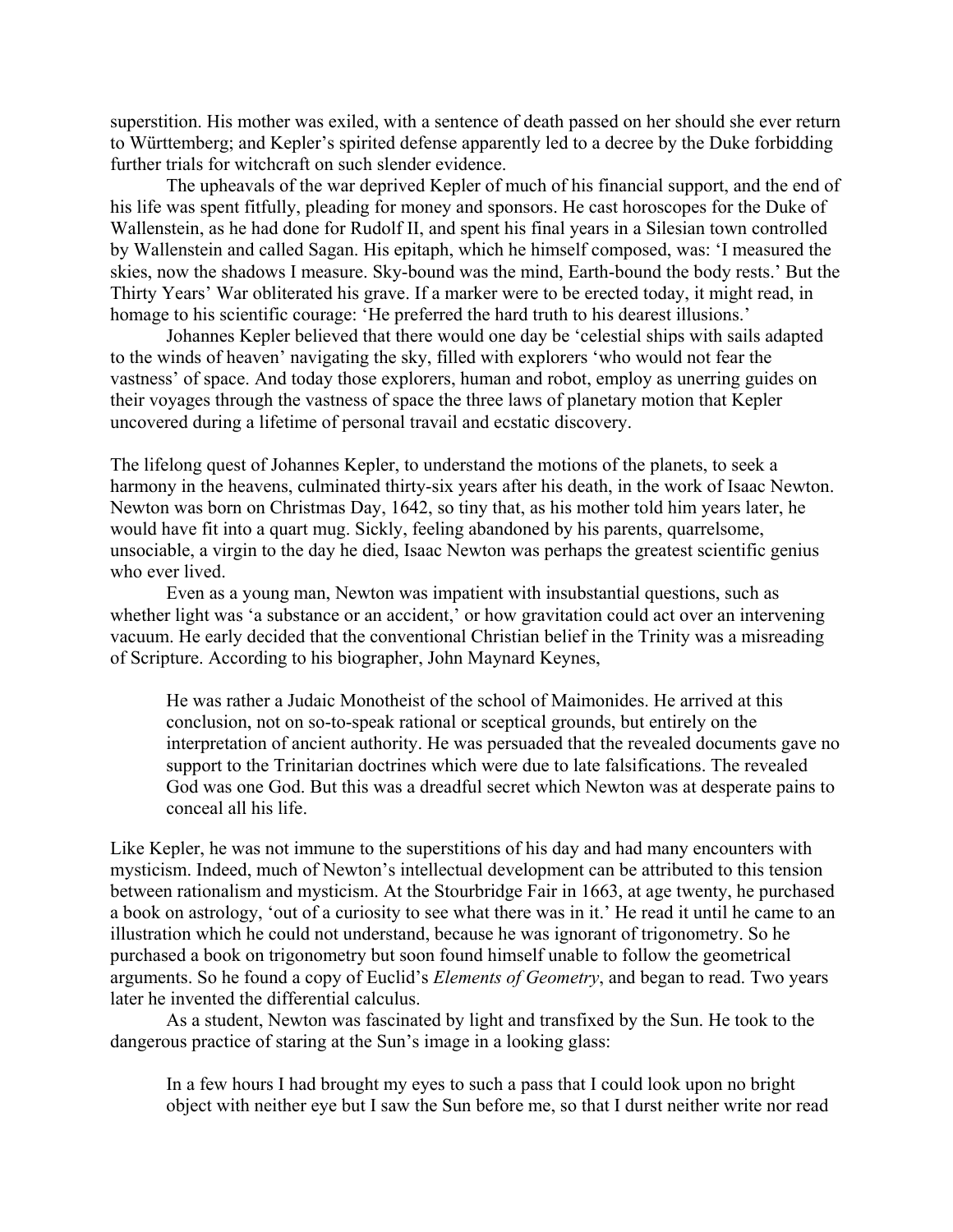but to recover the use of my eyes shut my self up in my chamber made dark three days together & used all means to divert my imagination from the Sun. For if I thought upon him I presently saw his picture though I was in the dark.

In 1666, at the age of twenty-three, Newton was an undergraduate at Cambridge University when an outbreak of plague forced him to spend a year in idleness in the isolated village of Woolsthorpe, where he had been born. He occupied himself by inventing the differential and integral calculus, making fundamental discoveries on the nature of light and laying the foundation for the theory of universal gravitation. The only other year like it in the history of physics was Einstein's 'Miracle Year' of 1905. When asked how he accomplished his astonishing discoveries, Newton replied unhelpfully, 'By thinking upon them.' His work was so significant that his teacher at Cambridge, Isaac Barrow, resigned his chair of mathematics in favor of Newton five years after the young student returned to college.

Newton, in his mid-forties, was described by his servant as follows:

I never knew him to take any recreation or pastime either in riding out to take the air, walking, bowling, or any other exercise whatever, thinking all hours lost that were not spent in his studies, to which he kept so close that he seldom left his chamber unless [to lecture] at term time . . . where so few went to hear him, and fewer understood him, that ofttimes he did in a manner, for want of hearers, read to the walls.

Students both of Kepler and of Newton never knew what they were missing.

Newton discovered the law of inertia, the tendency of a moving object to continue moving in a straight line unless something influences it and moves it out of its path. The Moon, it seemed to Newton, would fly off in a straight line, tangential to its orbit, unless there were some other force constantly diverting the path into a near circle, pulling it in the direction of the Earth. This force Newton called gravity, and believed that it acted at a distance. There is nothing physically connecting the Earth and the Moon. And yet the Earth is constantly pulling the Moon toward us. Using Kepler's third law, Newton mathematically deduced the nature of the gravitational force.\* He showed that the same force that pulls an apple down to Earth keeps the Moon in its orbit and accounts for the revolutions of the then recently discovered moons of Jupiter in their orbits about that distant planet.

\* Sadly, Newton does not acknowledge his debt to Kepler in his masterpiece the *Principia*. But in a 1686 letter to Edmund Halley, he says of his law of gravitation: 'I can affirm that I gathered it from Kepler's theorem about twenty years ago.'

Things had been falling down since the beginning of time. That the Moon went around the Earth had been believed for all of human history. Newton was the first person ever to figure out that these two phenomena were due to the same force. This is the meaning of the word 'universal' as applied to Newtonian gravitation. The same law of gravity applies everywhere in the universe.

It is a law of the inverse square. The force declines inversely as the square of distance. If two objects are moved twice as far away, the gravity now pulling them together is only onequarter as strong. If they are moved ten times farther away, the gravity is ten squared,  $10^2 = 100$ times smaller. Clearly, the force must in some sense be inverse - that is, declining with distance. If the force were direct, increasing with distance, then the strongest force would work on the most distant objects, and I suppose all the matter in the universe would find itself careering together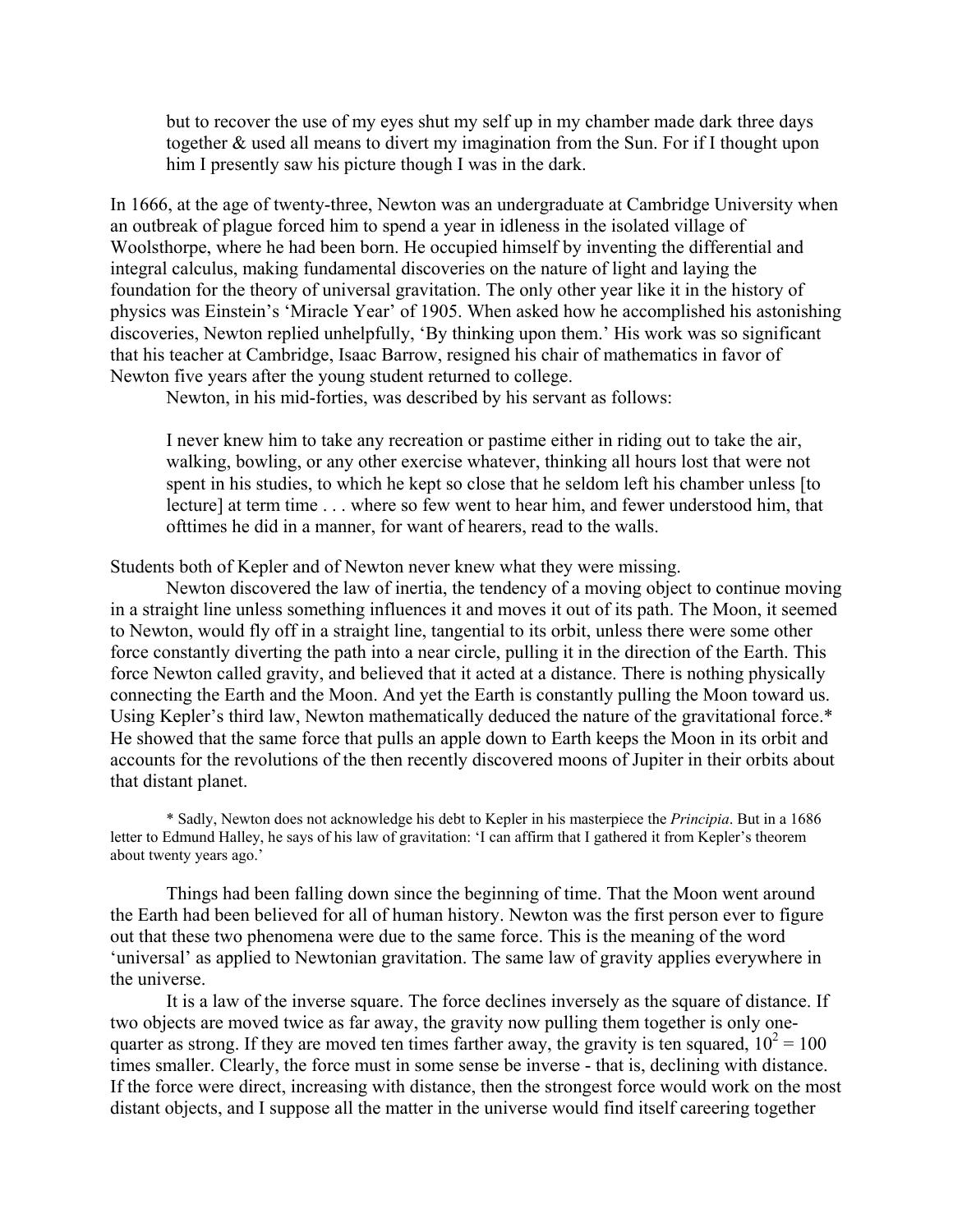into a single cosmic lump. No, gravity must decrease with distance, which is why a comet or a planet moves slowly when far from the Sun and faster when close to the Sun - the gravity it feels is weaker the farther from the Sun it is.

All three of Kepler's laws of planetary motion can be derived from Newtonian principles. Kepler's laws were empirical, based upon the painstaking observations of Tycho Brahe. Newton's laws were theoretical, rather simple mathematical abstractions from which all of Tycho's measurements could ultimately be derived. From these laws, Newton wrote with undisguised pride in the *Principia*, 'I now demonstrate the frame of the System of the World.'

Later in his life, Newton presided over the Royal Society, a fellowship of scientists, and was Master of the Mint, where he devoted his energies to the suppression of counterfeit coinage. His natural moodiness and reclusivity grew; he resolved to abandon those scientific endeavors that brought him into quarrelsome disputes with other scientists, chiefly on issues of priority; and there were those who spread tales that he had experienced the seventeenth-century equivalent of a 'nervous breakdown.' However, Newton continued his lifelong experiments on the border between alchemy and chemistry, and some recent evidence suggests that what he was suffering from was not so much a psychogenic ailment as heavy metal poisoning, induced by systematic ingestion of small quantities of arsenic and mercury. It was a common practice for chemists of the time to use the sense of taste as an analytic tool.

Nevertheless his prodigious intellectual powers persisted unabated. In 1696, the Swiss mathematician Johann Bernoulli challenged his colleagues to solve an unresolved issue called the brachistochrone problem, specifying the curve connecting two points displaced from each other laterally, along which a body, acted upon by gravity, would fall in the shortest time. Bernoulli originally specified a deadline of six months, but extended it to a year and a half at the request of Leibniz, one of the leading scholars of the time, and the man who had, independently of Newton, invented the differential and integral calculus. The challenge was delivered to Newton at four P.M. on January 29, 1697. Before leaving for work the next morning, he had invented an entire new branch of mathematics called the calculus of variations, used it to solve the brachistochrone problem and sent off the solution, which was published, at Newton's request, anonymously. But the brilliance and originality of the work betrayed the identity of its author. When Bernoulli saw the solution, he commented. 'We recognize the lion by his claw.' Newton was then in his fiftyfifth year.

The major intellectual pursuit of his last years was a concordance and calibration of the chronologies of ancient civilizations, very much in the tradition of the ancient historians Manetho, Strabo and Eratosthenes. In his last, posthumous work, 'The Chronology of Ancient Kingdoms Amended,' we find repeated astronomical calibrations of historical events; an architectural reconstruction of the Temple of Solomon; a provocative claim that all the Northern Hemisphere constellations are named after the personages, artifacts and events in the Greek story of Jason and the Argonauts, and the consistent assumption that the gods of all civilizations, with the single exception of Newton's own, were merely ancient kings and heroes deified by later generations.

Kepler and Newton represent a critical transition in human history, the discovery that fairly simple mathematical laws pervade all of Nature; that the same rules apply on Earth as in the skies; and that there is a resonance between the way we think and the way the world works. They unflinchingly respected the accuracy of observational data, and their predictions of the motion of the planets to high precision provided compelling evidence that, at an unexpectedly deep level, humans can understand the Cosmos. Our modern global civilization, our view of the world and our present exploration of the Universe are profoundly indebted to their insights.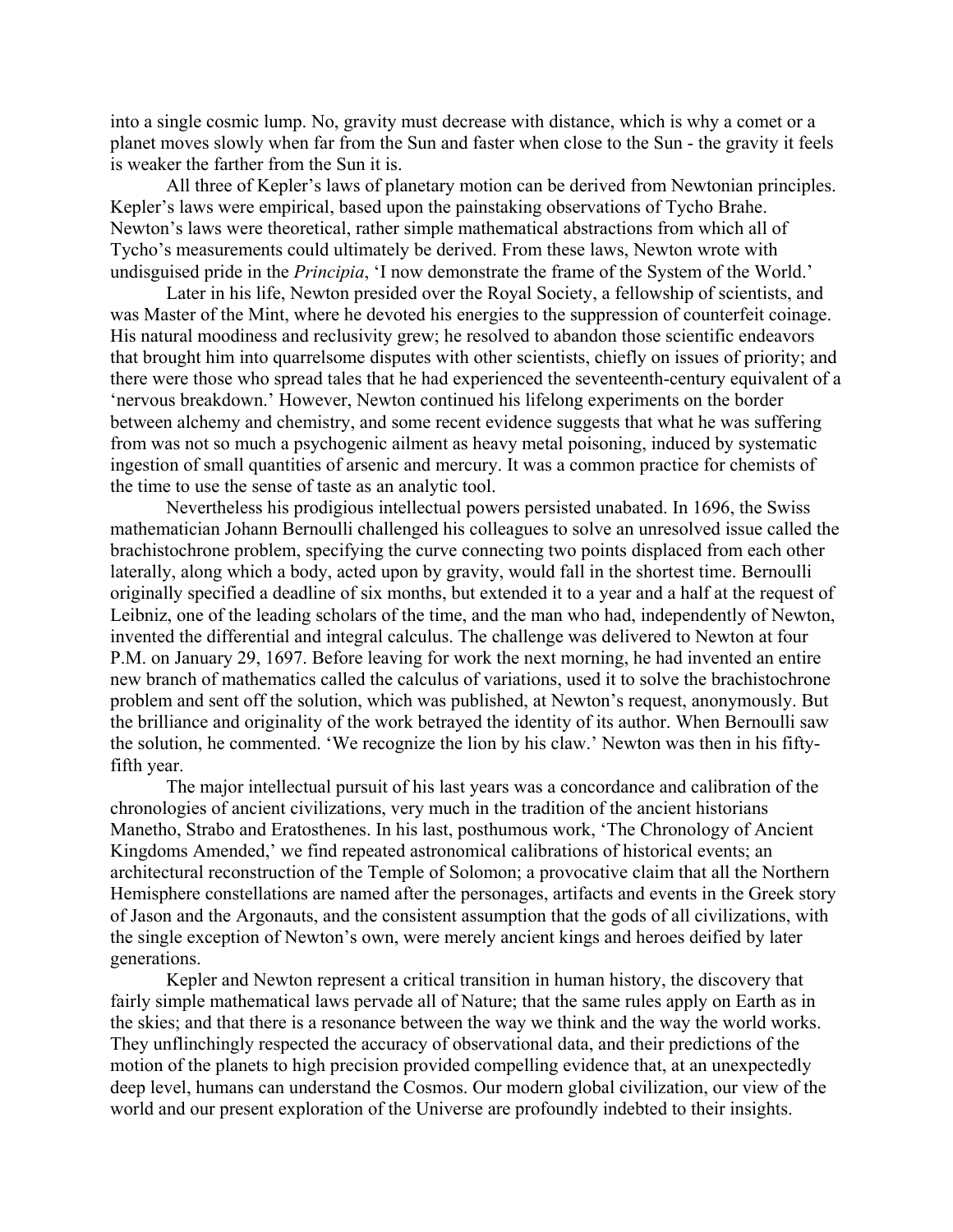Newton was guarded about his discoveries and fiercely competitive with his scientific colleagues. He thought nothing of waiting a decade or two after its discovery to publish the inverse square law. But before the grandeur and intricacy of Nature, he was, like Ptolemy and Kepler, exhilarated as well as disarmingly modest. Just before his death he wrote: 'I do not know what I may appear to the world; but to myself I seem to have been only like a boy, playing on the seashore, and diverting myself, in now and then finding a smoother pebble or a prettier shell than ordinary, while the great ocean of truth lay all undiscovered before me.'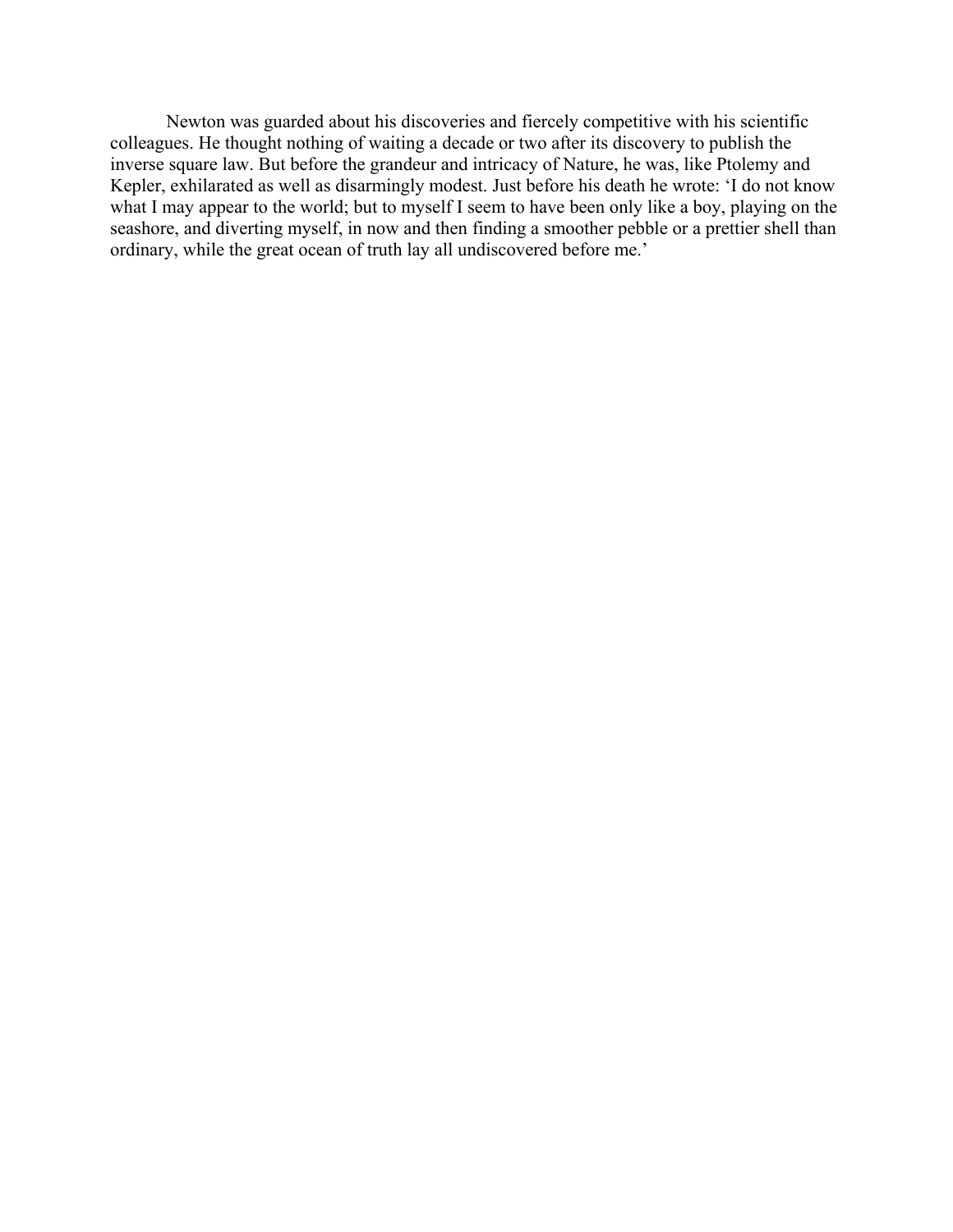# CHAPTER IV

## *Heaven and Hell*

Nine worlds I remember.

- The Icelandic Edda of Snorri Sturluson, 1200

I am become death, the shatterer of worlds.

- *Bhagavad Gita*

The doors of heaven and hell are adjacent and identical.

- Nikos Kazantzakis, *The Last Temptation of Christ*

The Earth is a lovely and more or less placid place. Things change, but slowly. We can lead a full life and never personally encounter a natural disaster more violent than a storm. And so we become complacent, relaxed, unconcerned. But in the history of Nature, the record is clear. Worlds have been devastated. Even we humans have achieved the dubious technical distinction of being able to make our own disasters, both intentional and inadvertent. On the landscapes of other planets where the records of the past have been preserved, there is abundant evidence of major catastrophes. It is all a matter of time scale. An event that would be unthinkable in a hundred years may be inevitable in a hundred million. Even on the Earth, even in our own century, bizarre natural events have occurred.

In the early morning hours of June 30, 1908, in Central Siberia, a giant fireball was seen moving rapidly across the sky. Where it touched the horizon, an enormous explosion took place. It leveled some 2,000 square kilometers of forest and burned thousands of trees in a flash fire near the impact site. It produced an atmospheric shock wave that twice circled the Earth. For two days afterwards, there was so much fine dust in the atmosphere that one could read a newspaper at night by scattered light in the streets of London, 10,000 kilometers away.

The government of Russia under the Czars could not be bothered to investigate so trivial an event, which, after all, had occurred far away, among the backward Tungus people of Siberia. It was ten years after the Revolution before an expedition arrived to examine the ground and interview the witnesses. These are some of the accounts they brought back:

Early in the morning when everyone was asleep in the tent, it was blown up into the air, together with the occupants. When they fell back to Earth, the whole family suffered slight bruises, but Akulina and Ivan actually lost consciousness. When they regained consciousness they heard a great deal of noise and saw the forest blazing round them and much of it devastated.

I was sitting in the porch of the house at the trading station of Vanovara at breakfast time and looking towards the north. I had just raised my axe to hoop a cask, when suddenly . . . the sky was split in two, and high above the forest the whole northern part of the sky appeared to be covered with fire. At that moment I felt a great heat as if my shirt had caught fire . . . I wanted to pull off my shirt and throw it away, but at that moment there was a bang in the sky, and a mighty crash was heard. I was thrown on the ground about three sajenes away from the porch and for a moment I lost consciousness. My wife ran out and carried me into the hut. The crash was followed by a noise like stones falling from the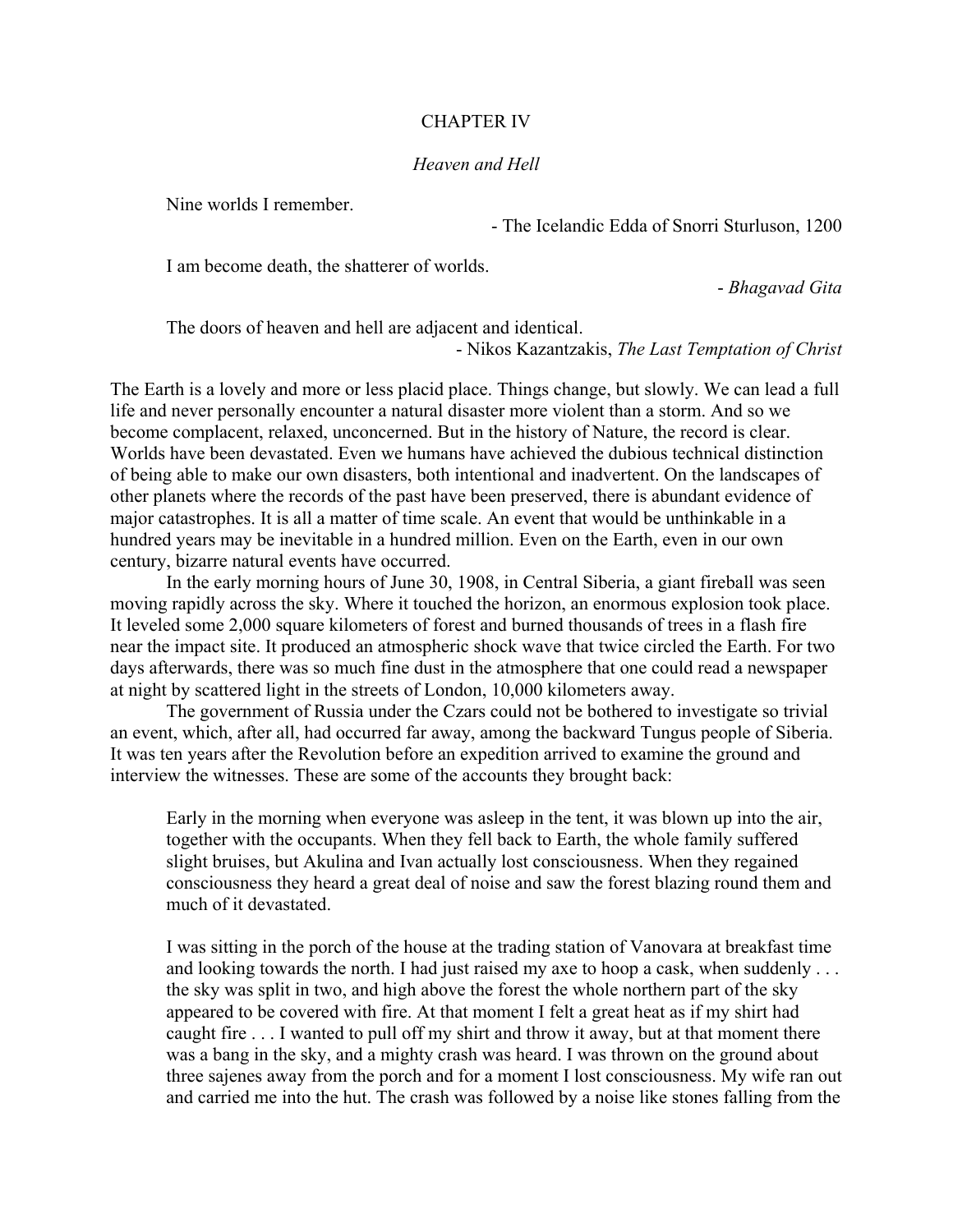sky, or guns firing. The Earth trembled, and when I lay on the ground I covered my head because I was afraid that stones might hit it. At that moment when the sky opened, a hot wind, as from a cannon, blew past the huts from the north. It left its mark on the ground . . .

When I sat down to have my breakfast beside my plough, I heard sudden bangs, as if from gun-fire. My horse fell to its knees. From the north side above the forest a flame shot up . . . Then I saw that the fir forest had been bent over by the wind and I thought of a hurricane. I seized hold of my plough with both hands, so that it would not be carried away. The wind was so strong that it carried off some of the soil from the surface of the ground, and then the hurricane drove a wall of water up the Angara. I saw it all quite clearly, because my land was on a hillside.

The roar frightened the horses to such an extent that some galloped off in panic, dragging the ploughs in different directions, and others collapsed.

The carpenters, after the first and second crashes, had crossed themselves in stupefaction, and when the third crash resounded they fell backwards from the building onto the chips of wood. Some of them were so stunned and utterly terrified that I had to calm them down and reassure them. We all abandoned work and went into the village. There, whole crowds of local inhabitants were gathered in the streets in terror, talking about this phenomenon.

I was in the fields . . . and had only just got one horse harnessed to the harrow and begun to attach another when suddenly I heard what sounded like a single loud shot to the right. I immediately turned round and saw an elongated flaming object flying through the sky. The front part was much broader than the tail end and its color was like fire in the daytime. It was many times bigger than the sun but much dimmer, so that it was possible to look at it with the naked eye. Behind the flames trailed what looked like dust. It was wreathed in little puffs, and blue streamers were left behind from the flames . . . As soon as the flame had disappeared, bangs louder than shots from a gun were heard, the ground could be felt to tremble, and the window panes in the cabin were shattered.

. . . I was washing wool on the bank of the River Kan. Suddenly a noise like the fluttering of the wings of a frightened bird was heard . . . and a kind of swell came up the river. After this came a single sharp bang so loud that one of the workmen . . . fell into the water.

This remarkable occurrence is called the Tunguska Event. Some scientists have suggested that it was caused by a piece of hurtling antimatter, annihilated on contact with the ordinary matter of the Earth, disappearing in a flash of gamma rays. But the absence of radioactivity at the impact site gives no support to this explanation. Others postulate that a mini black hole passed through the Earth in Siberia and out the other side. But the records of atmospheric shock waves show no hint of an object booming out of the North Atlantic later that day. Perhaps it was a spaceship of some unimaginably advanced extraterrestrial civilization in desperate mechanical trouble, crashing in a remote region of an obscure planet. But at the site of the impact there is no trace of such a ship. Each of these ideas has been proposed, some of them more or less seriously. Not one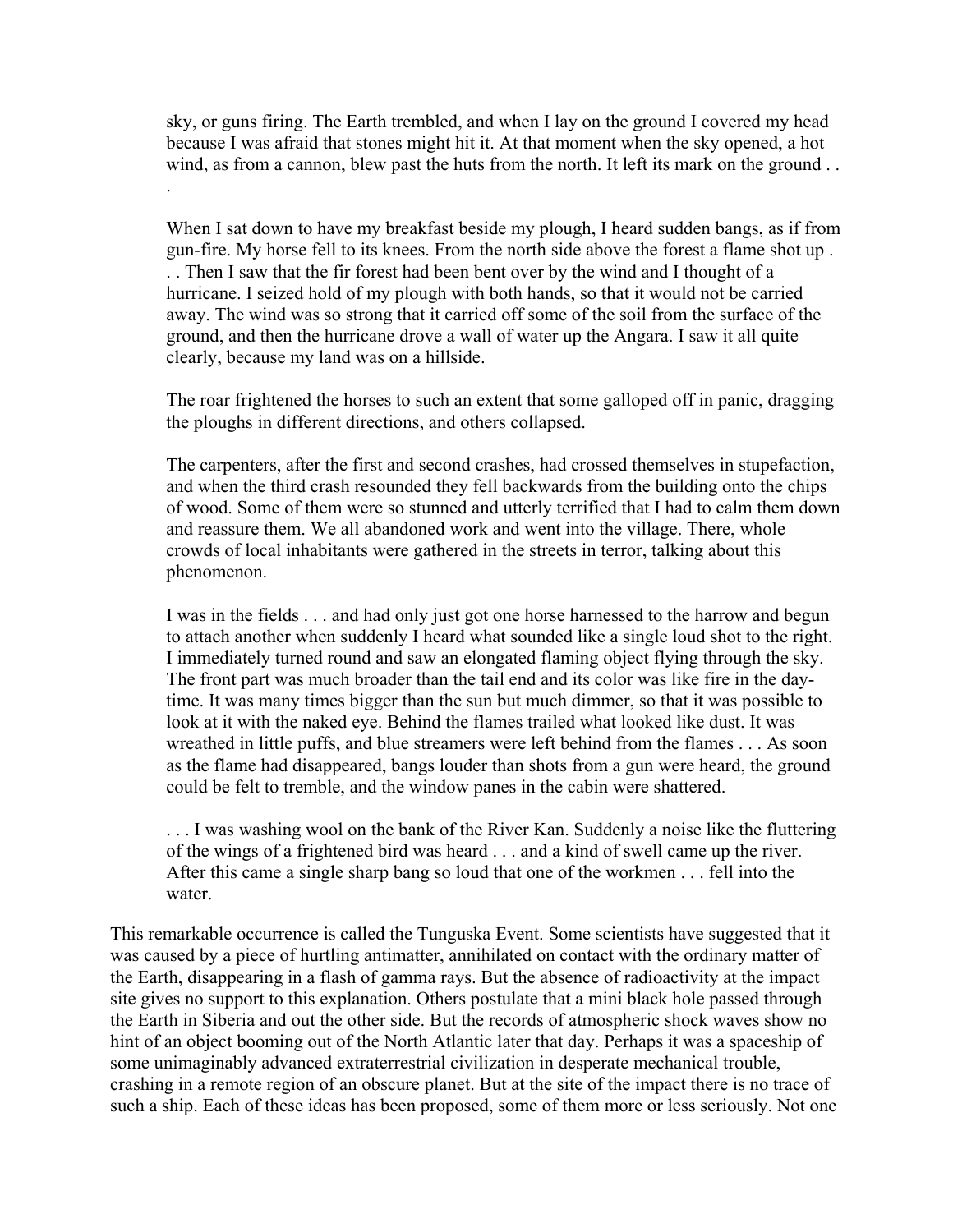of them is strongly supported by the evidence. The key point of the Tunguska Event is that there was a tremendous explosion, a great shock wave, an enormous forest fire, and yet there is no impact crater at the site. There seems to be only one explanation consistent with all the facts: In 1908 a piece of comet hit the Earth.

In the vast spaces between the planets there are many objects, some rocky, some metallic, some icy, some composed partly of organic molecules. They range from grains of dust to irregular blocks the size of Nicaragua or Bhutan. And sometimes, by accident, there is a planet in the way. The Tunguska Event was probably caused by an icy cometary fragment about a hundred meters across - the size of a football field - weighing a million tons, moving at about 30 kilometers per second, 70,000 miles per hour.

If such an impact occurred today it might be mistaken, especially in the panic of the moment, for a nuclear explosion. The cometary impact and fireball would simulate all effects of a one-megaton nuclear burst, including the mushroom cloud, with two exceptions: there would be no gamma radiation or radioactive fallout. Could a rare but natural event, the impact of a sizable cometary fragment, trigger a nuclear war? A strange scenario: a small comet hits the Earth, as millions of them have, and the response of our civilization is promptly to self-destruct. It might be a good idea for us to understand comets and collisions and catastrophes a little better than we do. For example, an American Vela satellite detected an intense double flash of light from the vicinity of the South Atlantic and Western Indian Ocean on September 22, 1979. Early speculation held that it was a clandestine test of a low yield (two kilotons, about a sixth the energy of the Hiroshima bomb) nuclear weapon by South Africa or Israel. The political consequences were considered serious around the world. But what if the flashes were instead caused by the impact of a small asteroid or a piece of a comet? Since airborne over-flights in the vicinity of the flashes showed not a trace of unusual radioactivity in the air, this is a real possibility and underscores the dangers in an age of nuclear weapons of not monitoring impacts from space better than we do.

A comet is made mostly of ice - water  $(H_2O)$  ice, with a little methane  $(CH_4)$  ice, and some ammonia (NH3) ice. Striking the Earth's atmosphere, a modest cometary fragment would produce a great radiant fireball and a mighty blast wave, which would burn trees, level forests and be heard around the world. But it might not make much of a crater in the ground. The ices would all be melted during entry. There would be few recognizable pieces of the comet left perhaps only a smattering of small grains from the non-icy parts of the cometary nucleus. Recently, the Soviet scientist E. Sobotovich has identified a large number of tiny diamonds strewn over the Tunguska site. Such diamonds are already known to exist in meteorites that have survived impact, and that may originate ultimately from comets.

On many a clear night, if you look patiently up at the sky, you will see a solitary meteor blazing briefly overhead. On some nights you can see a shower of meteors, always on the same few days of every year - a natural fireworks display, an entertainment in the heavens. These meteors are made by tiny grains, smaller than a mustard seed. They are less shooting stars than falling fluff. Momentarily brilliant as they enter the Earth's atmosphere, they are heated and destroyed by friction at a height of about 100 kilometers. Meteors are the remnants of comets.\* Old comets, heated by repeated passages near the Sun, break up, evaporate and disintegrate. The debris spreads to fill the full cometary orbit. Where that orbit intersects the orbit of the Earth, there is a swarm of meteors waiting for us. Some part of the swarm is always at the same position in the Earth's orbit, so the meteor shower is always observed on the same day of every year. June 30, 1908 was the day of the Beta Taurid meteor shower, connected with the orbit of Comet Encke. The Tunguska Event seems to have been caused by a chunk of Comet Encke, a piece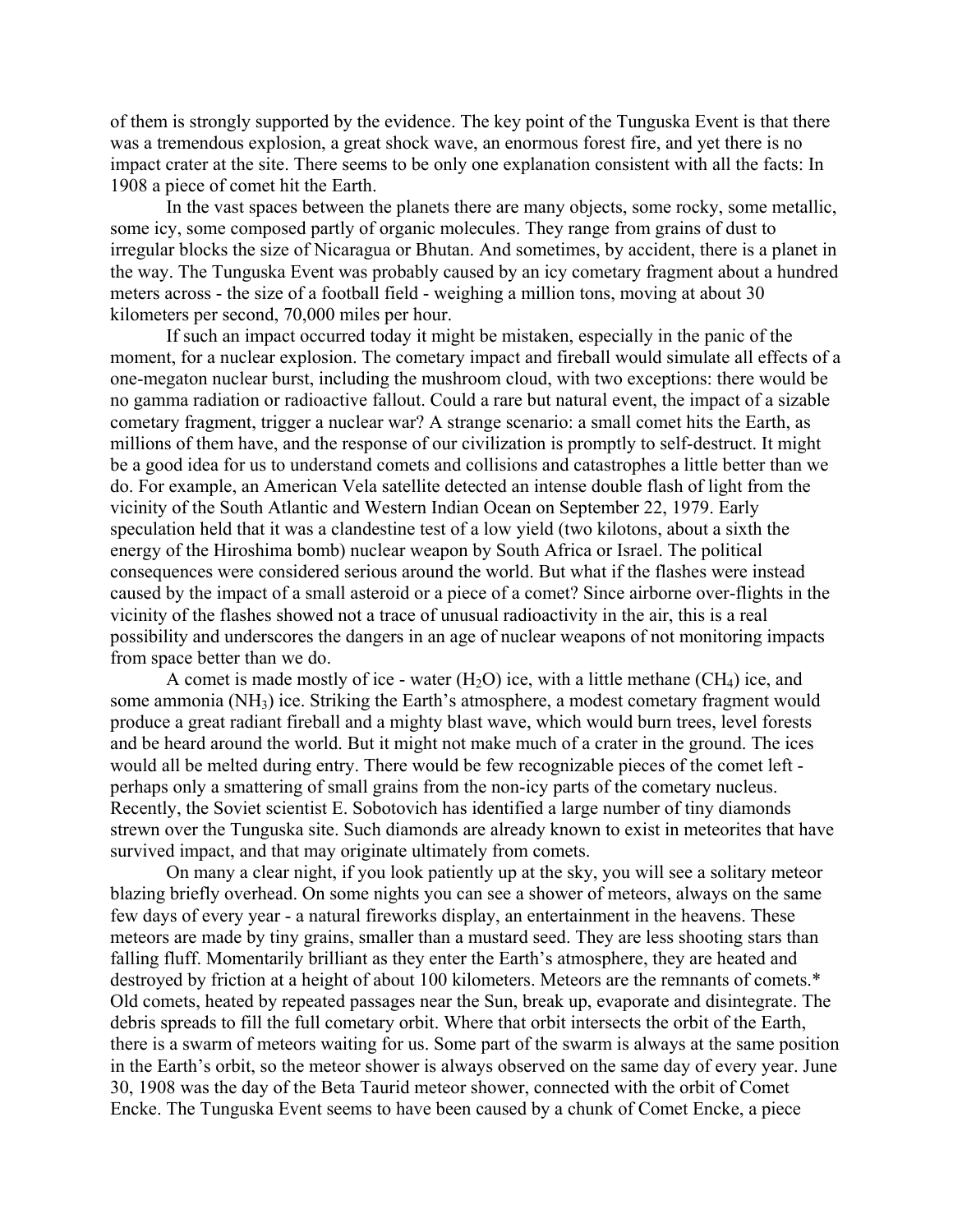substantially larger than the tiny fragments that cause those glittering, harmless meteor showers.

\* That meteors and meteorites are connected with the comets was first proposed by Alexander von Humboldt in his broad-gauge popularization of all of science, published in the years 1845 to 1862, a work called *Kosmos*. It was reading Humboldt's earlier work that fired the young Charles Darwin to embark on a career combining geographical exploration and natural history. Shortly thereafter he accepted a position as naturalist aboard the ship HMS *Beagle*, the event that led to *The Origin of Species*.

Comets have always evoked fear and awe and superstition. Their occasional apparitions disturbingly challenged the notion of an unalterable and divinely ordered Cosmos. It seemed inconceivable that a spectacular streak of milk-white flame, rising and setting with the stars night after night, was not there for a reason, did not hold some portent for human affairs. So the idea arose that comets were harbingers of disaster, auguries of divine wrath - that they foretold the deaths of princes, the fall of kingdoms. The Babylonians thought that comets were celestial beards. The Greeks thought of flowing hair, the Arabs of flaming swords. In Ptolemy's time comets were elaborately classified as 'beams,' 'trumpets,' 'jars' and so on, according to their shapes. Ptolemy thought that comets bring wars, hot weather and 'disturbed conditions.' Some medieval depictions of comets resemble unidentified flying crucifixes. A Lutheran 'Superintendent' or Bishop of Magdeburg named Andreas Celichius published in 1578 a 'Theological Reminder of the New Comet,' which offered the inspired view that a comet is 'the thick smoke of human sins, rising every day, every hour, every moment, full of stench and horror before the face of God, and becoming gradually so thick as to form a comet, with curled and plaited tresses, which at last is kindled by the hot and fiery anger of the Supreme Heavenly Judge.' But others countered that if comets were the smoke of sin, the skies would be continually ablaze with them.

The most ancient record of an apparition of Halley's (or any other) Comet appears in the Chinese *Book of Prince Huai Nan*, attendant to the march of King Wu against Zhou of Yin. The year was 1057 B.C. The approach to Earth of Halley's Comet in the year 66 is the probable explanation of the account by Josephus of a sword that hung over Jerusalem for a whole year. In 1066 the Normans witnessed another return of Halley's Comet. Since it must, they thought, presage the fall of *some* kingdom, the comet encouraged, in some sense precipitated, the invasion of England by William the Conqueror. The comet was duly noted in a newspaper of the time, the Bayeux Tapestry. In 1301, Giotto, one of the founders of modern realistic painting, witnessed another apparition of Comet Halley and inserted it into a nativity scene. The Great Comet of 1466 - yet another return of Halley's Comet - panicked Christian Europe; the Christians feared that God, who sends comets, might be on the side of the Turks, who had just captured Constantinople.

The leading astronomers of the sixteenth and seventeenth centuries were fascinated by comets, and even Newton became a little giddy over them. Kepler described comets as darting through space 'as the fishes in the sea,' but being dissipated by sunlight, as the cometary tail always points away from the sun. David Hume, in many cases an uncompromising rationalist, at least toyed with the notion that comets were the reproductive cells - the eggs or sperm - of planetary systems, that planets are produced by a kind of interstellar sex. As an undergraduate, before his invention of the reflecting telescope, Newton spent many consecutive sleepless nights searching the sky for comets with his naked eye, pursuing them with such fervor that he felt ill from exhaustion. Following Tycho and Kepler, Newton concluded that the comets seen from Earth do not move within our atmosphere, as Aristotle and others had thought, but rather are more distant than the Moon, although closer than Saturn. Comets shine, as the planets do, by reflected sunlight, 'and they are much mistaken who remove them almost as far as the fixed stars;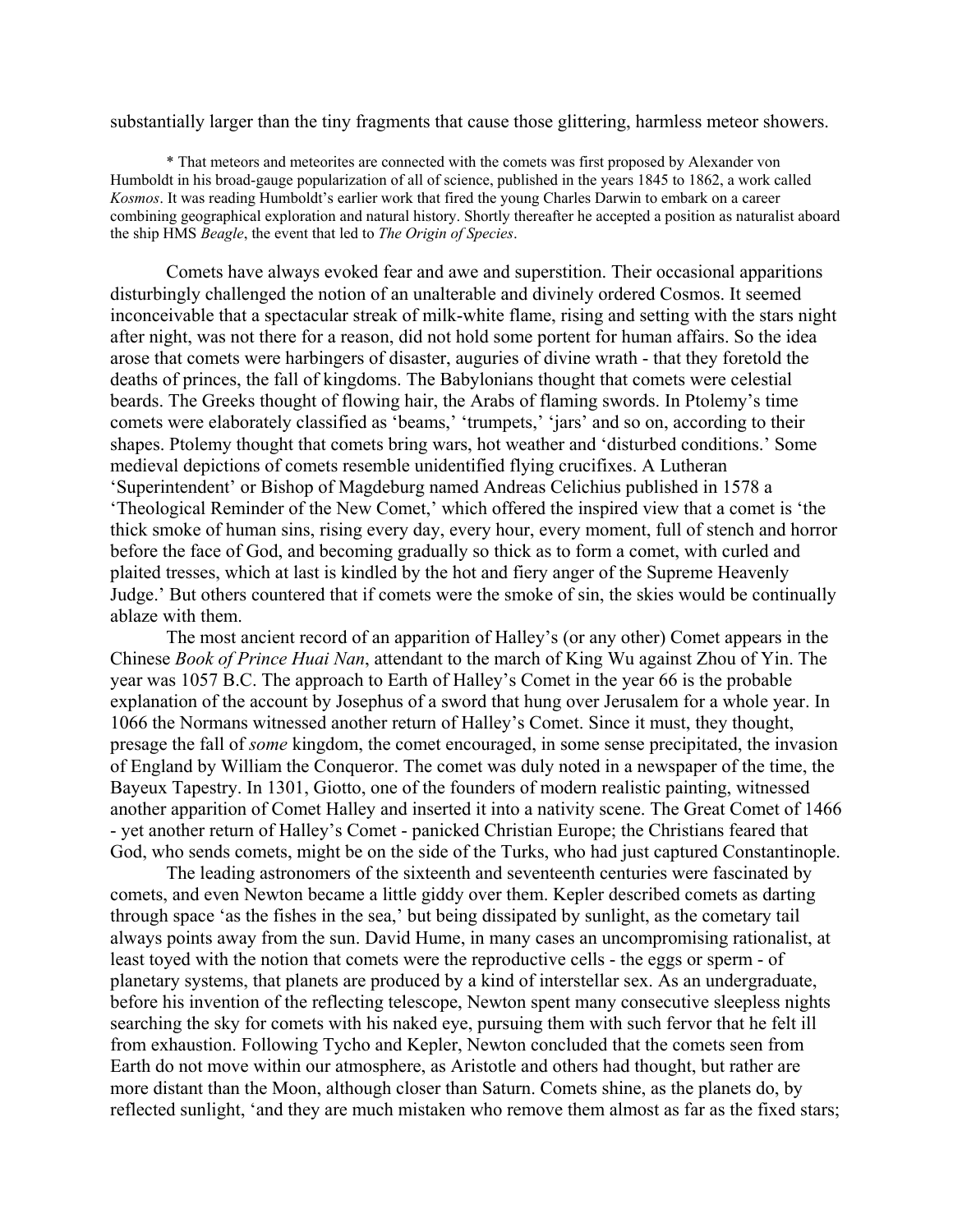for if it were so, the comets could receive no more light from our Sun than our planets do from the fixed stars.' He showed that comets, like planets, move in ellipses: 'Comets are a sort of planets revolved in very eccentric orbits about the Sun.' This demystification, this prediction of regular cometary orbits, led his friend Edmund Halley in 1707 to calculate that the comets of 1531, 1607 and 1682 were apparitions at 76-year intervals of the same comet, and predicted its return in 1758. The comet duly arrived and was named for him posthumously. Comet Halley has played an interesting role in human history, and may be the target of the first space vehicle probe of a comet, during its return in 1986.

Modern planetary scientists sometimes argue that the collision of a comet with a planet might make a significant contribution to the planetary atmosphere. For example, all the water in the atmosphere of Mars today could be accounted for by a recent impact of a small comet. Newton noted that the matter in the tails of comets is dissipated in interplanetary space, lost to the comet and little by little attracted gravitationally to nearby planets. He believed that the water on the Earth is gradually being lost, 'spent upon vegetation and putrefaction, and converted into dry earth . . . The fluids, if they are not supplied from without, must be in a continual decrease, and quite fail at last.' Newton seems to have believed that the Earth's oceans are of cometary origin, and that life is possible only because cometary matter falls upon our planet. In a mystical reverie, he went still further: 'I suspect, moreover, that it is chiefly from the comets that spirit comes, which is indeed the smallest but the most subtle and useful part of our air, and so much required to sustain the life of all things with us.'

As early as 1868 the astronomer William Huggins found an identity between some features in the spectrum of a comet and the spectrum of natural or 'olefiant' gas. Huggins had found organic matter in the comets; in subsequent years cyanogen, CN, consisting of a carbon and a nitrogen atom, the molecular fragment that makes cyanides, was identified in the tails of comets. When the Earth was about to pass through the tail of Halley's Comet in 1910, many people panicked. They overlooked the fact that the tail of a comet is extravagantly diffuse: the actual danger from the poison in a comet's tail is far less than the danger, even in 1910, from industrial pollution in large cities.

But that reassured almost no one. For example, headlines in the San Francisco *Chronicle* for May 15, 1910, include 'Comet Camera as Big as a House,' 'Comet Comes and Husband Reforms,' 'Comet Parties Now Fad in New York.' The Los Angeles *Examiner* adopted a light mood: 'Say! Has That Comet Cyanogened You Yet? . . . Entire Human Race Due for Free Gaseous Bath,' 'Expect "High Jinks,"' 'Many Feel Cyanogen Tang,' 'Victim Climbs Trees, Tries to Phone Comet.' In 1910 there were parties, making merry before the world ended of cyanogen pollution. Entrepreneurs hawked anti-comet pills and gas masks, the latter an eerie premonition of the battlefields of World War 1.

Some confusion about comets continues to our own time. In 1957, I was a graduate student at the University of Chicago's Yerkes Observatory. Alone in the observatory late one night, I heard the telephone ring persistently. When I answered, a voice, betraying a welladvanced state of inebriation, said, 'Lemme talk to a shtrominer.' 'Can I help you?' 'Well, see, we're havin' this garden party out here in Wilmette, and there's somethin' in the sky. The funny part is, though, if you look straight at it, it goes away. But if you don't look at it, there it is.' The most sensitive part of the retina is not at the center of the field of view. You can see faint stars and other objects by averting your vision slightly. I knew that, barely visible in the sky at this time, was a newly discovered comet called Arend-Roland. So I told him that he was probably looking at a comet. There was a long pause, followed by the query: 'Wash'a comet?' 'A comet,' I replied, 'is a snowball one mile across.' There was a longer pause, after which the caller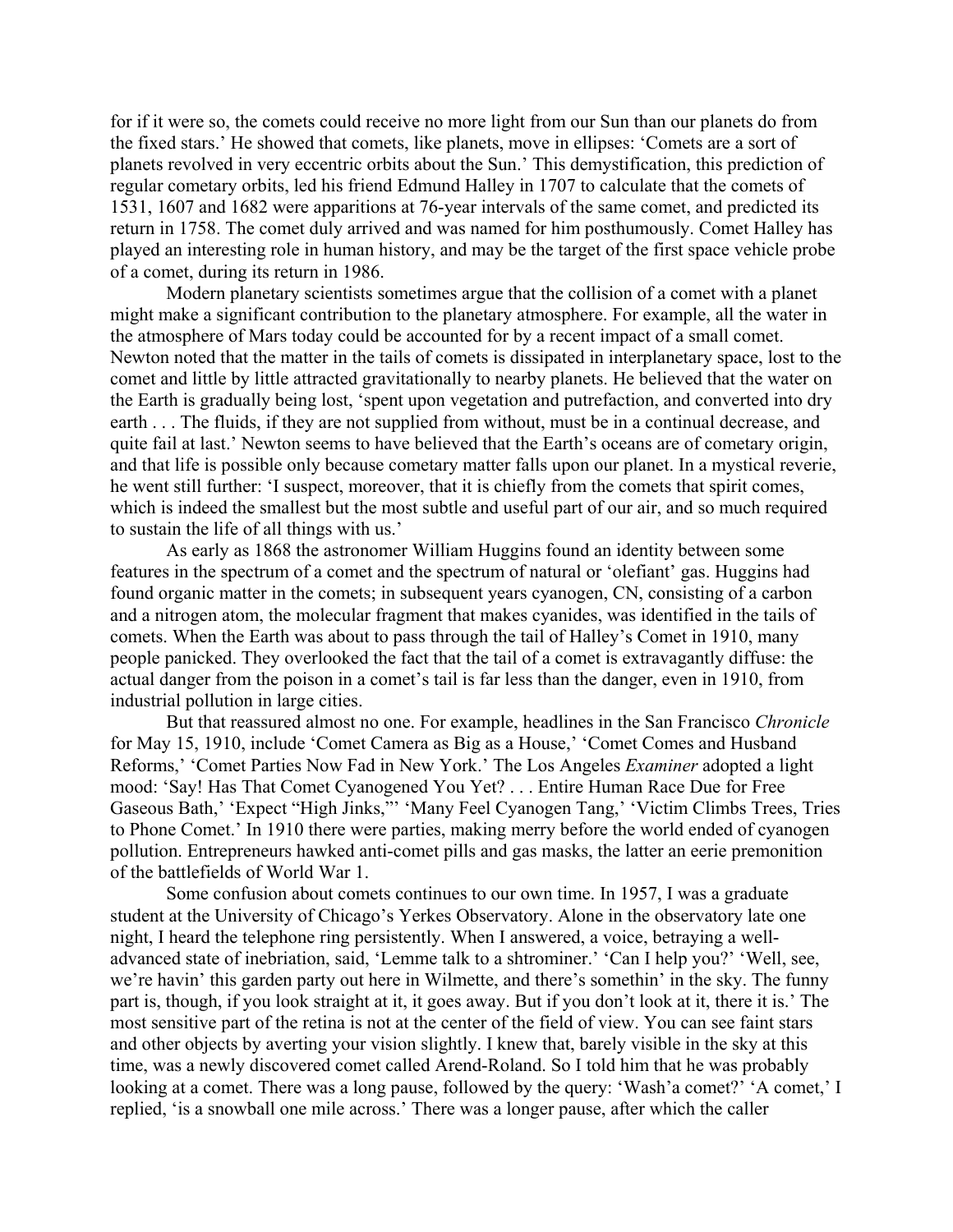requested, 'Lemme talk to a *real* shtrominer.' When Halley's Comet reappears in 1986, I wonder what political leaders will fear the apparition, what other silliness will then be upon us.

While the planets move in elliptical orbits around the Sun, their orbits are not *very* elliptical. At first glance they are, by and large, indistinguishable from circles. It is the comets especially the long-period comets - that have dramatically elliptical orbits. The planets are the old-timers in the inner solar system; the comets are the newcomers. Why are the planetary orbits nearly circular and neatly separated one from the other? Because if planets had very elliptical orbits, so that their paths intersected, sooner or later there would be a collision. In the early history of the solar system, there were probably many planets in the process of formation. Those with elliptical crossing orbits tended to collide and destroy themselves. Those with circular orbits tended to grow and survive. The orbits of the present planets are the orbits of the survivors of this collisional natural selection, the stable middle age of a solar system dominated by early catastrophic impacts.

In the outermost solar system, in the gloom far beyond the planets, there is a vast spherical cloud of a trillion cometary nuclei, orbiting the Sun no faster than a racing car at the Indianapolis 500.\* A fairly typical comet would look like a giant tumbling snowball about 1 kilometer across. Most never penetrate the border marked by the orbit of Pluto. But occasionally a passing star makes a gravitational flurry and commotion in the cometary cloud, and a group of comets finds itself in highly elliptical orbits, plunging toward the Sun. After its path is further changed by gravitational encounters with Jupiter or Saturn, it tends to find itself, once every century or so, careering toward the inner solar system. Somewhere between the orbits of Jupiter and Mars it would begin heating and evaporating. Matter blown outwards from the Sun's atmosphere, the solar wind, carries fragments of dust and ice back behind the comet, making an incipient tail. If Jupiter were a meter across, our comet would be smaller than a speck of dust, but when fully developed, its tail would be as great as the distances between the worlds. When within sight of the Earth on each of its orbits, it would stimulate outpourings of superstitious fervor among the Earthlings. But eventually they would understand that it lived not in their atmosphere, but out among the planets. They would calculate its orbit. And perhaps one day soon they would launch a small space vehicle devoted to exploring this visitor from the realm of the stars.

 $*$  The Earth is  $r = 1$  astronomical unit = 150,000,000 kilometers from the Sun. Its roughly circular orbit then has a circumference of  $2\pi r \approx 10^9$  km. Our planet circulates once along this path every year. One year = 3 x 10<sup>7</sup> seconds. So the Earth's orbital speed is  $10^9$  km/3 x  $10^7$  sec  $\approx$ 30 km/sec. Now consider the spherical shell of orbiting comets that many astronomers believe surrounds the solar system at a distance  $\approx$ 100,000 astronomical units, almost halfway to the nearest star. From Kepler's third law it immediately follows that the orbital period about the Sun of any one of them is about  $(10^5)^{3/2} = 10^{75} \approx 3 \times 10^7$  or 30 million years. Once around the Sun is a long time if you live in the outer reaches of the solar system. The cometary orbit is  $2\pi a = 2\pi \times 10^5 \times 1.5 \times 10^8$  km  $\approx 10^{14}$  km around, and its speed is therefore only  $10^{14}$  km/  $10^{15}$  sec = 0.1 km/sec  $\approx$  220 miles per hour.

Sooner or later comets will collide with planets. The Earth and its companion the Moon must be bombarded by comets and small asteroids, debris left over from the formation of the solar system. Since there are more small objects than large ones, there should be more impacts by small objects than by large ones. An impact of a small cometary fragment with the Earth, as at Tunguska, should occur about once every thousand years. But an impact with a large comet, such as Halley's Comet, whose nucleus is perhaps twenty kilometers across, should occur only about once every billion years.

When a small, icy object collides with a planet or a moon, it may not produce a very major scar. But if the impacting object is larger or made primarily of rock, there is an explosion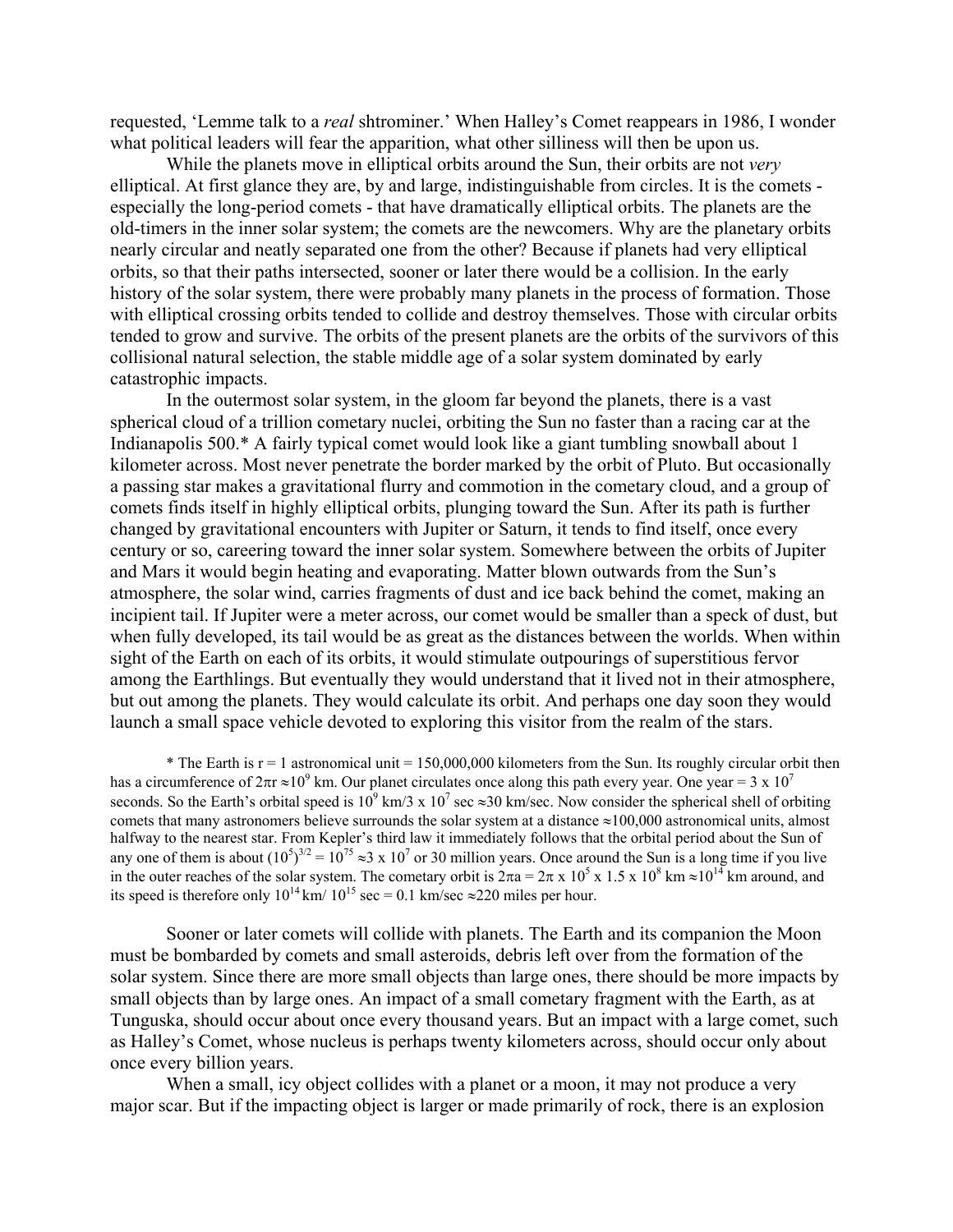on impact that carves out a hemispherical bowl called an impact crater. And if no process rubs out or fills in the crater, it may last for billions of years. Almost no erosion occurs on the Moon and when we examine its surface, we find it covered with impact craters, many more than can be accounted for by the rather sparse population of cometary and asteroidal debris that now fills the inner solar system. The lunar surface offers eloquent testimony of a previous age of the destruction of worlds, now billions of years gone.

Impact craters are not restricted to the Moon. We find them throughout the inner solar system - from Mercury, closest to the Sun, to cloud-covered Venus to Mars and its tiny moons, Phobos and Deimos. These are the terrestrial planets, our family of worlds, the planets more or less like the Earth. They have solid surfaces, interiors made of rock and iron, and atmospheres ranging from near-vacuum to pressures ninety times higher than the Earth's. They huddle around the Sun, the source of light and heat, like campers around a fire. The planets are all about 4.6 billion years old. Like the Moon, they all bear witness to an age of impact catastrophism in the early history of the solar system.

As we move out past Mars we enter a very different regime - the realm of Jupiter and the other giant or Jovian planets. These are great worlds, composed largely of hydrogen and helium, with smaller amounts of hydrogen-rich gases such as methane, ammonia and water. We do not see solid surfaces here, only the atmosphere and the multicolored clouds. These are serious planets, not fragmentary worldlets like the Earth. A thousand Earths could fit inside Jupiter. If a comet or an asteroid dropped into the atmosphere of Jupiter, we would not expect a visible crater, only a momentary break in the clouds. Nevertheless, we know there has been a many-billion-year history of collisions in the outer solar system as well - because Jupiter has a great system of more than a dozen moons, five of which were examined close up by the Voyager spacecraft. Here again we find evidence of past catastrophes. When the solar system is all explored, we will probably have evidence for impact catastrophism on all nine worlds, from Mercury to Pluto, and on all the smaller moons, comets and asteroids.

There are about 10,000 craters on the near side of the Moon, visible to telescopes on Earth. Most of them are in the ancient lunar highlands and date from the time of the final accretion of the Moon from interplanetary debris. There are about a thousand craters larger than a kilometer across in the *maria* (Latin for 'seas'), the lowland regions that were flooded, perhaps by lava, shortly after the formation of the Moon, covering over the pre-existing craters. Thus, very roughly, craters on the Moon should be formed today at the rate of about  $10^9$  years/ $10^4$ craters,  $= 10^5$  years/crater, a hundred thousand years between cratering events. Since there may have been more interplanetary debris a few billion years ago than there is today, we might have to wait even longer than a hundred thousand years to see a crater form on the Moon. Because the Earth has a larger area than the Moon, we might have to wait something like ten thousand years between collisions that would make craters as big as a kilometer across on our planet. And since Meteor Crater, Arizona, an impact crater about a kilometer across, has been found to be twenty or thirty thousand years old, the observations on the Earth are in agreement with such crude calculations.

The actual impact of a small comet or asteroid with the Moon might make a momentary explosion sufficiently bright to be visible from the Earth. We can imagine our ancestors gazing idly up on some night a hundred thousand years ago and noting a strange cloud arising from the unilluminated part of the Moon, suddenly struck by the Sun's rays. But we would not expect such an event to have happened in historical times. The odds against it must be something like a hundred to one. Nevertheless, there is an historical account which may in fact describe an impact on the Moon seen from Earth with the naked eye: On the evening of June 25, 1178, five British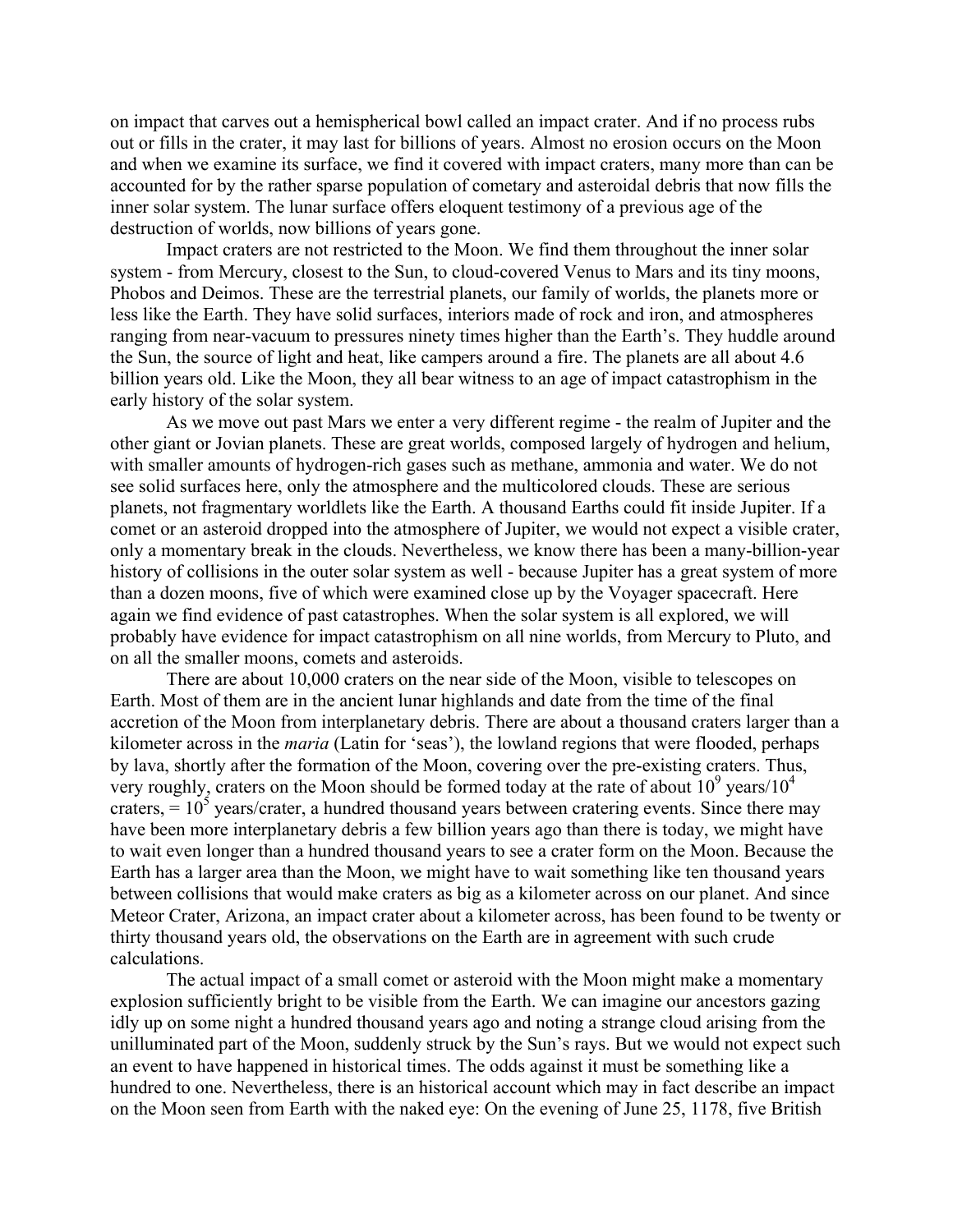monks reported something extraordinary, which was later recorded in the chronicle of Gervase of Canterbury, generally considered a reliable reporter on the political and cultural events of his time, after he had interviewed the eyewitnesses who asserted, under oath, the truth of their story. The chronicle reads:

There was a bright New Moon, and as usual in that phase its horns were tilted towards the east. Suddenly, the upper horn split in two. From the midpoint of the division, a flaming torch sprang up, spewing out fire, hot coals, and sparks.

The astronomers Derral Mulholland and Odile Calame have calculated that a lunar impact would produce a dust cloud rising off the surface of the Moon with an appearance corresponding rather closely to the report of the Canterbury monks.

If such an impact were made only 800 years ago, the crater should still be visible. Erosion on the Moon is so inefficient, because of the absence of air and water, that even small craters a few billion years old are still comparatively well preserved. From the description recorded by Gervase, it is possible to pinpoint the sector of the Moon to which the observations refer. Impacts produce rays, linear trails of fine powder spewed out during the explosion. Such rays are associated with the very youngest craters on the Moon - for example, those named after Aristarchus and Copernicus and Kepler. But while the craters may withstand erosion on the Moon, the rays, being exceptionally thin, do not. As time goes on, even the arrival of micrometeorites - fine dust from space stirs up and covers over the rays, and they gradually disappear. Thus rays are a signature of a recent impact.

The meteoriticist Jack Hartung has pointed out that a very recent, very fresh-looking small crater with a prominent ray system lies exactly in the region of the Moon referred to by the Canterbury monks. It is called Giordano Bruno after the sixteenth-century Roman Catholic scholar who held that there are an infinity of worlds and that many are inhabited. For this and other crimes he was burned at the stake in the year 1600.

Another line of evidence consistent with this interpretation has been provided by Calame and Mulholland. When an object impacts the Moon at high speed, it sets the Moon slightly wobbling. Eventually the vibrations die down but not in so short a period as eight hundred years. Such a quivering can be studied by laser reflection techniques. The Apollo astronauts emplaced in several locales on the Moon special mirrors called laser retro-reflectors. When a laser beam from Earth strikes the mirror and bounces back, the round-trip travel time can be measured with remarkable precision. This time multiplied by the speed of light gives us the distance to the Moon at that moment to equally remarkable precision. Such measurements, performed over a period of years, reveal the Moon to be librating, or quivering with a period (about three years) and amplitude (about three meters), consistent with the idea that the crater Giordano Bruno was gouged out less than a thousand years ago.

All this evidence is inferential and indirect. The odds, as I have said, are against such an event happening in historical times. But the evidence is at least suggestive. As the Tunguska Event and Meteor Crater, Arizona, also remind us, not all impact catastrophes occurred in the early history of the solar system. But the fact that only a few of the lunar craters have extensive ray systems also reminds us that, even on the Moon, some erosion occurs.\* By noting which craters overlap which and other signs of lunar stratigraphy, we can reconstruct the sequence of impact and flooding events of which the production of crater Bruno is perhaps the most recent example.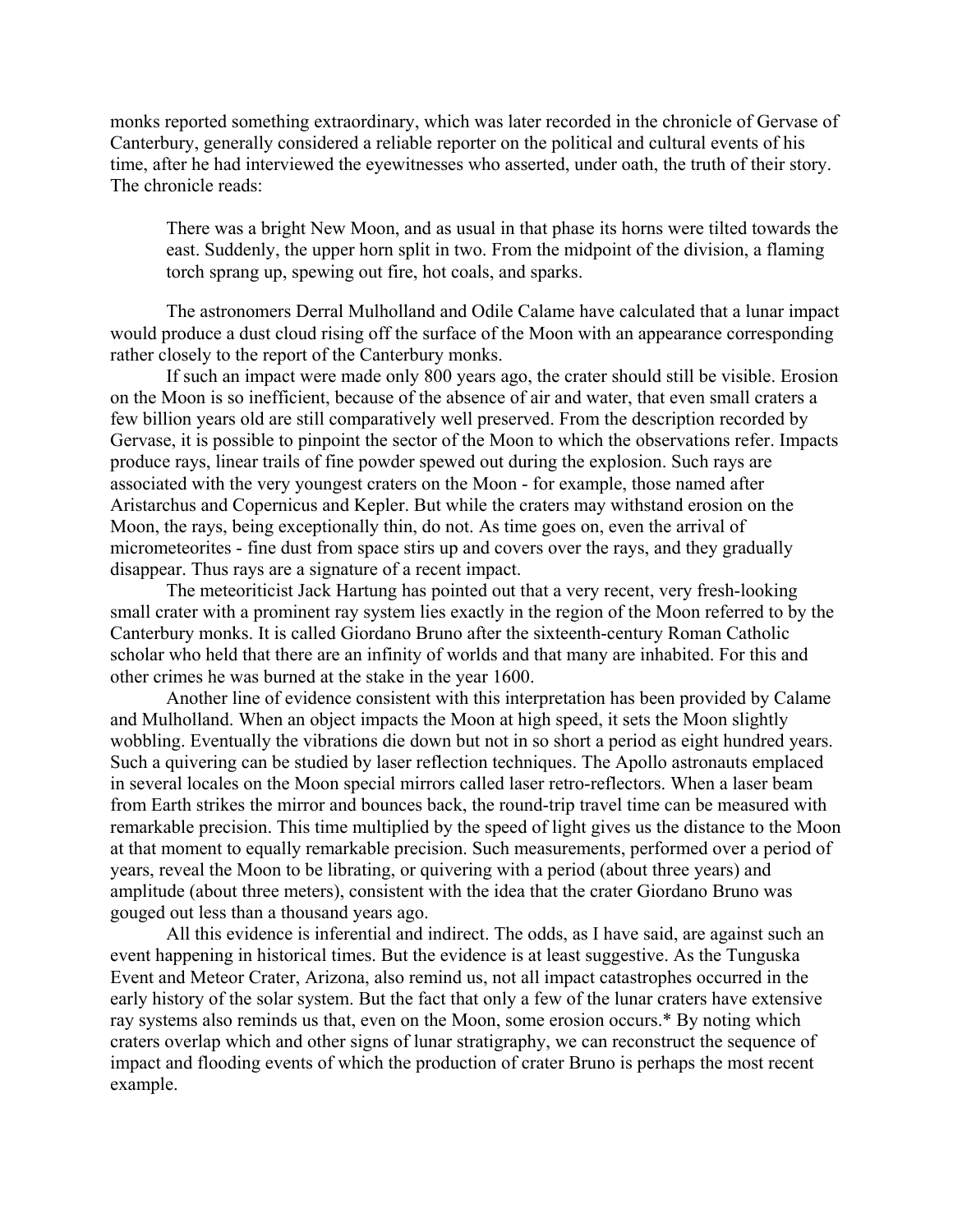\* On Mars, where erosion is much more efficient, although there are many craters there are virtually no ray craters, as we would expect.

The Earth is very near the Moon. If the Moon is so severely cratered by impacts, how has the Earth avoided them? Why is Meteor Crater so rare? Do the comets and asteroids think it inadvisable to impact an inhabited planet? This is an unlikely forbearance. The only possible explanation is that impact craters are formed at very similar rates on both the Earth and the Moon, but that on the airless, waterless Moon they are preserved for immense periods of time, while on the Earth slow erosion wipes them out or fills them in. Running water, windblown sand and mountain-building are very slow processes. But over millions or billions of years, they are capable of utterly erasing even very large impact scars.

On the surface of any moon or planet, there will be external processes, such as impacts from space, and internal processes, such as earthquakes; there will be fast, catastrophic events, such as volcanic explosions, and processes of excruciating slowness, such as the pitting of a surface by tiny airborne sand grains. There is no general answer to the question of which processes dominate, the outside ones or the inside ones; the rare but violent events, or the common and inconspicuous occurrences. On the Moon, the outside, catastrophic events hold sway; on Earth, the inside, slow processes dominate. Mars is an intermediate case.

Between the orbits of Mars and Jupiter are countless asteroids, tiny terrestrial planets. The largest are a few hundred kilometers across. Many have oblong shapes and are tumbling through space. In some cases there seem to be two or more asteroids in tight mutual orbits. Collisions among the asteroids happen frequently, and occasionally a piece is chipped off and accidentally intercepts the Earth, falling to the ground as a meteorite. In the exhibits, on the shelves of our museums are the fragments of distant worlds. The asteroid belt is a great grinding mill, producing smaller and smaller pieces down to motes of dust. The bigger asteroidal pieces, along with the comets, are mainly responsible for the recent craters on planetary surfaces. The asteroid belt may be a place where a planet was once prevented from forming because of the gravitational tides of the giant nearby planet Jupiter; or it may be the shattered remains of a planet that blew itself up. This seems improbable because no scientist on Earth knows how a planet might blow itself up, which is probably just as well.

The rings of Saturn bear some resemblance to the asteroid belt: trillions of tiny icy moonlets orbiting the planet. They may represent debris prevented by the gravity of Saturn from accreting into a nearby moon, or they may be the remains of a moon that wandered too close and was torn apart by the gravitational tides. Alternatively, they may be the steady state equilibrium between material ejected from a moon of Saturn, such as Titan, and material falling into the atmosphere of the planet. Jupiter and Uranus also have ring systems, discovered only recently, and almost invisible from the Earth. Whether Neptune has a ring is a problem high on the agenda of planetary scientists. Rings may be a typical adornment of Jovian-type planets throughout the cosmos.

Major recent collisions from Saturn to Venus were alleged in a popular book, *Worlds in Collision*, published in 1950 by a psychiatrist named Immanuel Velikovsky. He proposed that an object of planetary mass, which he called a comet, was somehow generated in the Jupiter system. Some 3,500 years ago, it careered in toward the inner solar system and made repeated encounters with the Earth and Mars, having as incidental consequences the parting of the Red Sea, allowing Moses and the Israelites to escape from Pharaoh, and the stopping of the Earth from rotating on Joshua's command. It also caused, he said, extensive vulcanism and floods.\* Velikovsky imagined the comet, after a complicated game of interplanetary billiards, to settle down into a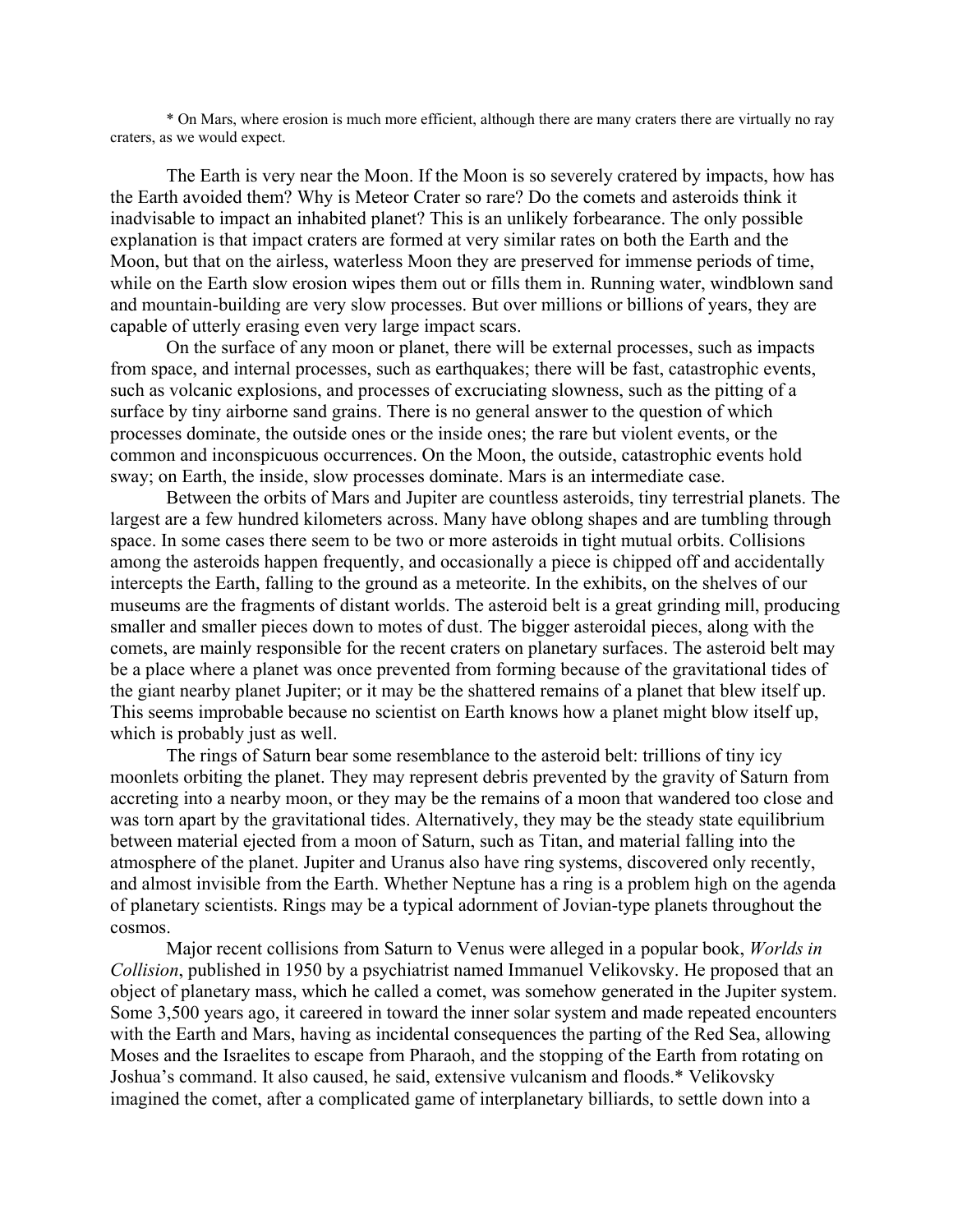stable, nearly circular orbit, becoming the planet Venus - which he claimed never existed before then.

\* As far as I know, the first essentially nonmystical attempt to explain a historical event by cometary intervention was Edmund Halley's proposal that the Noachic flood was 'the casual Choc [shock] of a Comet.'

As I have discussed at some length elsewhere, these ideas are almost certainly wrong. Astronomers do not object to the idea of major collisions, only to major *recent* collisions. In any model of the solar system it is impossible to show the sizes of the planets on the same scale as their orbits, because the planets would then be almost too small to see. If the planets were really shown to scale, as grains of dust, we would easily note that the chance of collision of a particular comet with the Earth in a few thousand years is extraordinarily low. Moreover, Venus is a rocky and metallic, hydrogen-poor planet, whereas Jupiter - where Velikovsky supposed it comes from - is made almost entirely of hydrogen. There are no energy sources for comets or planets to be ejected by Jupiter. If one passed by the Earth, it could not 'stop' the Earth's rotation, much less start it up again at twenty-four hours a day. No geological evidence supports the idea of an unusual frequency of vulcanism or floods 3,500 years ago. There are Mesopotamian inscriptions referring to Venus that predate the time when Velikovsky says Venus changed from a comet into a planet.\* It is very unlikely that an object in such a highly elliptical orbit could be rapidly moved into the nearly perfectly circular orbit of present-day Venus. And so on.

| <b>BOOKMARK</b> | <b>BOOKMARK</b> |
|-----------------|-----------------|
| <b>BOOKMARK</b> | <b>BOOKMARK</b> |
| <b>BOOKMARK</b> | <b>BOOKMARK</b> |
| <b>BOOKMARK</b> | <b>BOOKMARK</b> |
| <b>BOOKMARK</b> | <b>BOOKMARK</b> |
|                 |                 |

\* The Adda cylinder seal, dating from the middle of the third millennium B.C., prominently displays Inanna, the goddess of Venus, the morning star, and precursor of the Babylonian Ishtar.

Many hypotheses proposed by scientists as well as by non-scientists turn out to be wrong. But science is a self-correcting enterprise. To be accepted, all new ideas must survive rigorous standards of evidence. The worst aspect of the Velikovsky affair is not that his hypotheses were wrong or in contradiction to firmly established facts, but that some who called themselves scientists attempted to suppress Velikovsky's work. Science is generated by and devoted to free inquiry: the idea that any hypothesis, no matter how strange, deserves to be considered on its merits. The suppression of uncomfortable ideas may be common in religion and politics, but it is not the path to knowledge; it has no place in the endeavor of science. We do not know in advance who will discover fundamental new insights.

Venus has almost the same mass,\* size, and density as the Earth. As the nearest planet, it has for centuries been thought of as the Earth's sister. What is our sister planet really like? Might it be a balmy, summer planet, a little warmer than the Earth because it is a little closer to the Sun? Does it have impact craters, or have they all eroded away? Are there volcanoes? Mountains? Oceans? Life?

\* It is, incidentally, some 30 million times more massive than the most massive comet known.

The first person to look at Venus through the telescope was Galileo in 1609. He saw an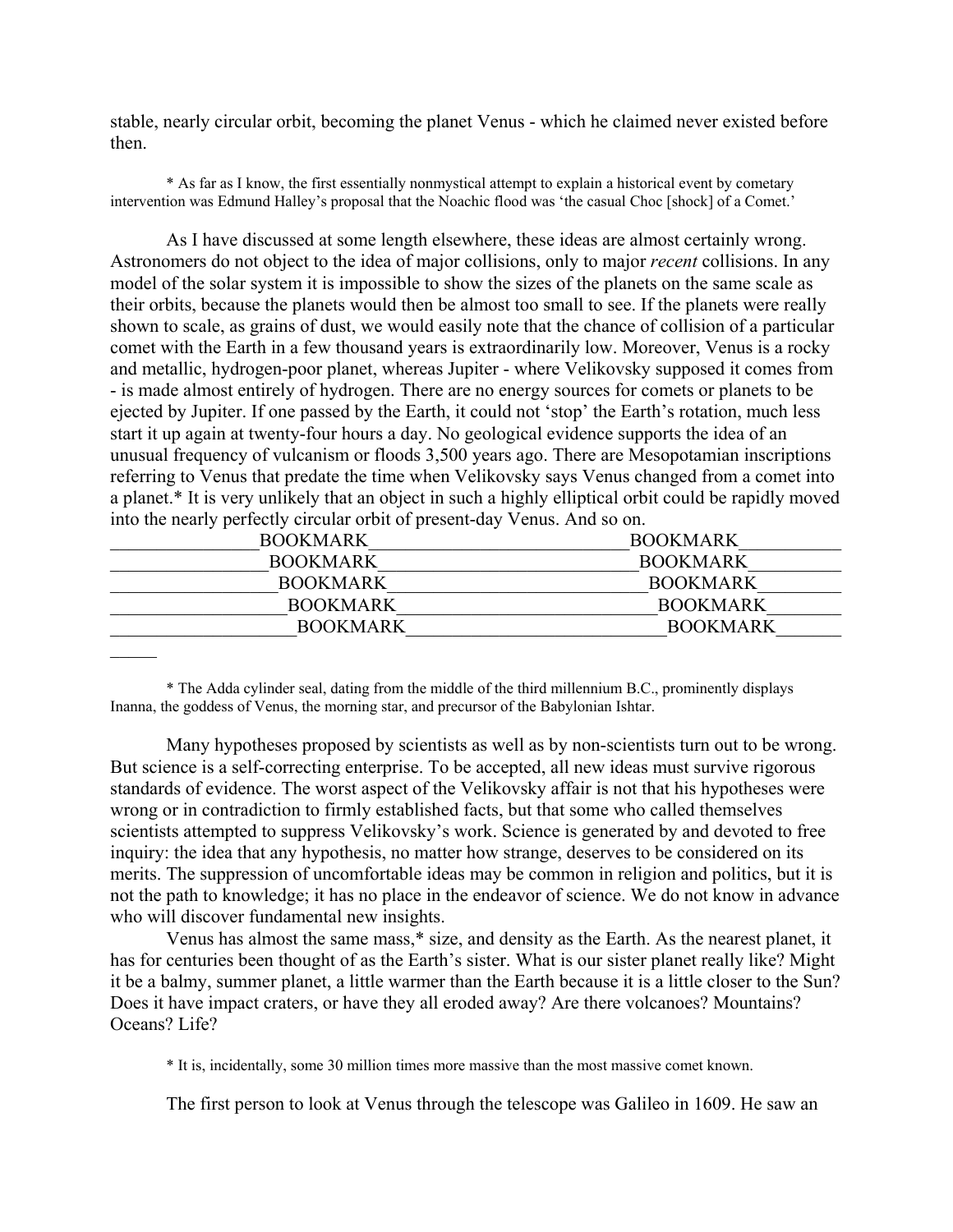absolutely featureless disc. Galileo noted that it went through phases, like the Moon, from a thin crescent to a full disc, and for the same reason: we are sometimes looking mostly at the night side of Venus and sometimes mostly at the day side, a finding that incidentally reinforced the view that the Earth went around the Sun and not vice versa. As optical telescopes became larger and their resolution (or ability to discriminate fine detail) improved, they were systematically turned toward Venus. But they did no better than Galileo's. Venus was evidently covered by a dense layer of obscuring cloud. When we look at the planet in the morning or evening skies, we are seeing sunlight reflected off the clouds of Venus. But for centuries after their discovery, the composition of those clouds remained entirely unknown.

The absence of anything to see on Venus led some scientists to the curious conclusion that the surface was a swamp, like the Earth in the Carboniferous Period. The argument - if we can dignify it by such a word - went something like this:

'I can't see a thing on Venus.' 'Why not?' 'Because it's totally covered with clouds.' 'What are clouds made of?' 'Water, of course.' 'Then why are the clouds of Venus thicker than the clouds on Earth?' 'Because there's more water there.' 'But if there is more water in the clouds, there must be more water on the surface. What kind of surfaces are very wet?' 'Swamps.'

And if there are swamps, why not cyacads and dragonflies and perhaps even dinosaurs on Venus? Observation: There was absolutely nothing to see on Venus. Conclusion: It must be covered with life. The featureless clouds of Venus reflected our own predispositions. We are alive, and we resonate with the idea of life elsewhere. But only careful accumulation and assessment of the evidence can tell us whether a given world is inhabited. Venus turns out not to oblige our predispositions.

The first real clue to the nature of Venus came from work with a prism made of glass or a flat surface, called a diffraction grating, covered with fine, regularly spaced, ruled lines. When an intense beam of ordinary white light passes through a narrow slit and then through a prism or grating, it is spread into a rainbow of colors called a spectrum. The spectrum runs from high frequencies\* of visible light to low ones - violet, blue, green, yellow, orange and red. Since we see these colors, it is called the spectrum of visible light. But there is far more light than the small segment of the spectrum we can see. At higher frequencies, beyond the violet, is a part of the spectrum called the ultraviolet: a perfectly real kind of light, carrying death to the microbes. It is invisible to us, but readily detectable by bumblebees and photoelectric cells. There is much more to the world than we can see. Beyond the ultraviolet is the X-ray part of the spectrum, and beyond the X-rays are the gamma rays. At lower frequencies, on the other side of red, is the infrared part of the spectrum. It was first discovered by placing a sensitive thermometer in what to our eyes is the dark beyond the red. The temperature rose. There was light falling on the thermometer even though it was invisible to our eyes. Rattlesnakes and doped semiconductors detect infrared radiation perfectly well. Beyond the infrared is the vast spectral region of the radio waves. From gamma rays to radio waves, all are equally respectable brands of light. All are useful in astronomy. But because of the limitations of our eyes, we have a prejudice, a bias,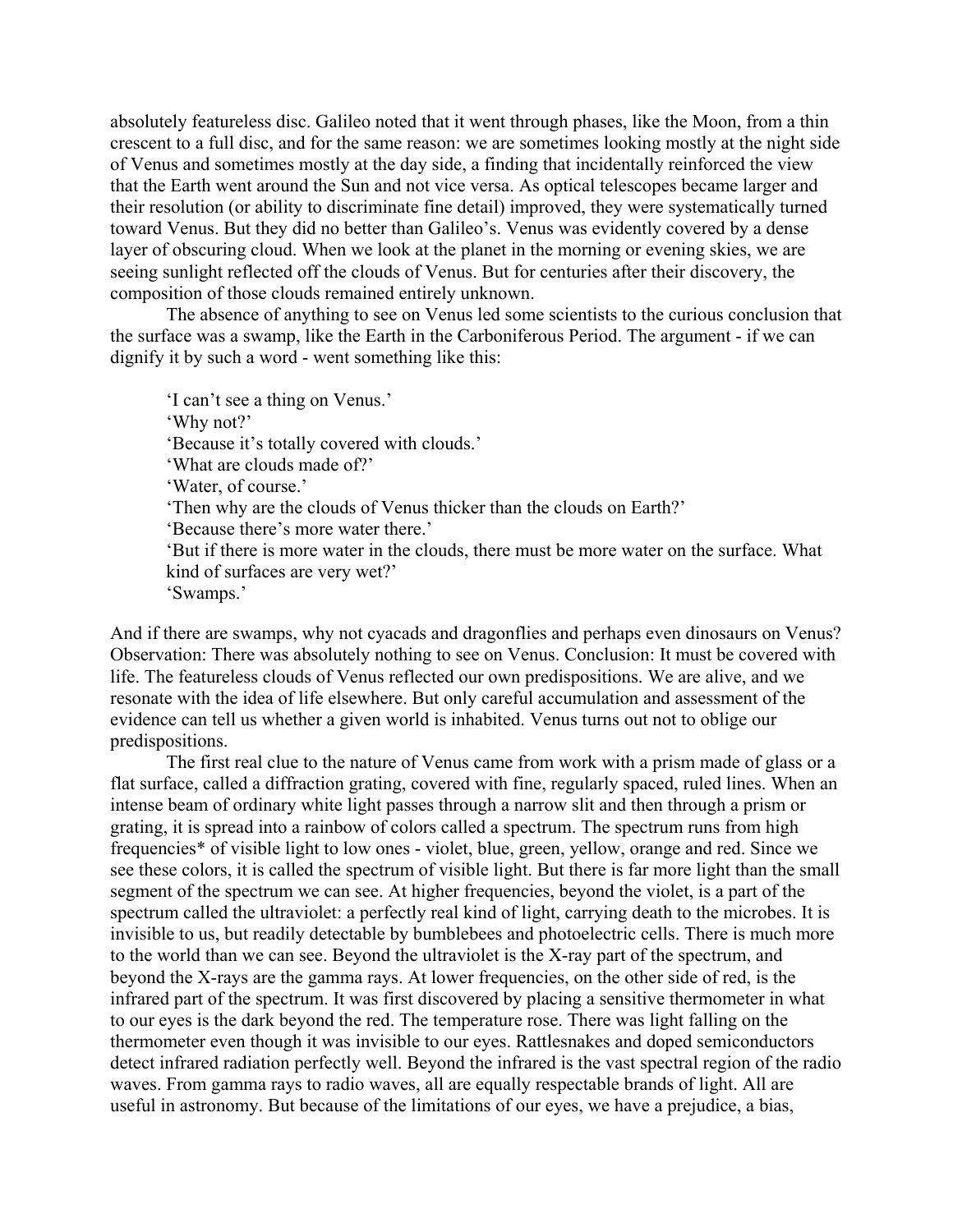toward that tiny rainbow band we call the spectrum of visible light.

\* Light is a wave motion; its frequency is the number of wave crests, say, entering a detection instrument, such as a retina, in a given unit of time, such as a second. The higher the frequency, the more energetic the radiation.



Schematic diagram of the electromagnetic spectrum, ranging from the shortest wavelengths (gamma rays) to the longest (radio waves). The wavelength of light is measured in Ångstroms  $(\hat{A})$ , micrometers ( $\mu$ m), centimeters (cm) and meters (m).

In 1844, the philosopher Auguste Comte was searching for an example of a sort of knowledge that would be always hidden. He chose the composition of distant stars and planets. We would never physically visit them, he thought, and with no sample in hand it seemed we would forever be denied knowledge of their composition. But only three years after Comte's death, it was discovered that a spectrum can be used to determine the chemistry of distant objects. Different molecules and chemical elements absorb different frequencies or colors of light, sometimes in the visible and sometimes elsewhere in the spectrum. In the spectrum of a planetary atmosphere, a single dark line represents an image of the slit in which light is missing, the absorption of sunlight during its brief passage through the air of another world. Each such line is made by a particular kind of molecule or atom. Every substance has its characteristic spectral signature. The gases on Venus can be identified from the Earth, 60 million kilometers away. We can divine the composition of the Sun (in which helium, named after the Greek sun god Helios, was first found); of magnetic A stars rich in europium; of distant galaxies analyzed through the collective light of a hundred billion constituent stars. Astronomical spectroscopy is an almost magical technique. It amazes me still. Auguste Comte picked a particularly unfortunate example.

If Venus were soaking wet, it should be easy to see the water vapor lines in its spectrum. But the first spectroscopic searches, attempted at Mount Wilson Observatory around 1920, found not a hint, not a trace, of water vapor above the clouds of Venus, suggesting an arid, desert-like surface, surmounted by clouds of fine drifting silicate dust. Further study revealed enormous quantities of carbon dioxide in the atmosphere, implying to some scientists that all the water on the planet had combined with hydrocarbons to form carbon dioxide, and that therefore the surface of Venus was a global oil field, a planet-wide sea of petroleum. Others concluded that there was no water vapor above the clouds because the clouds were very cold, that all the water had condensed out into water droplets, which do not have the same pattern of spectral lines as water vapor. They suggested that the planet was totally covered with water - except perhaps for an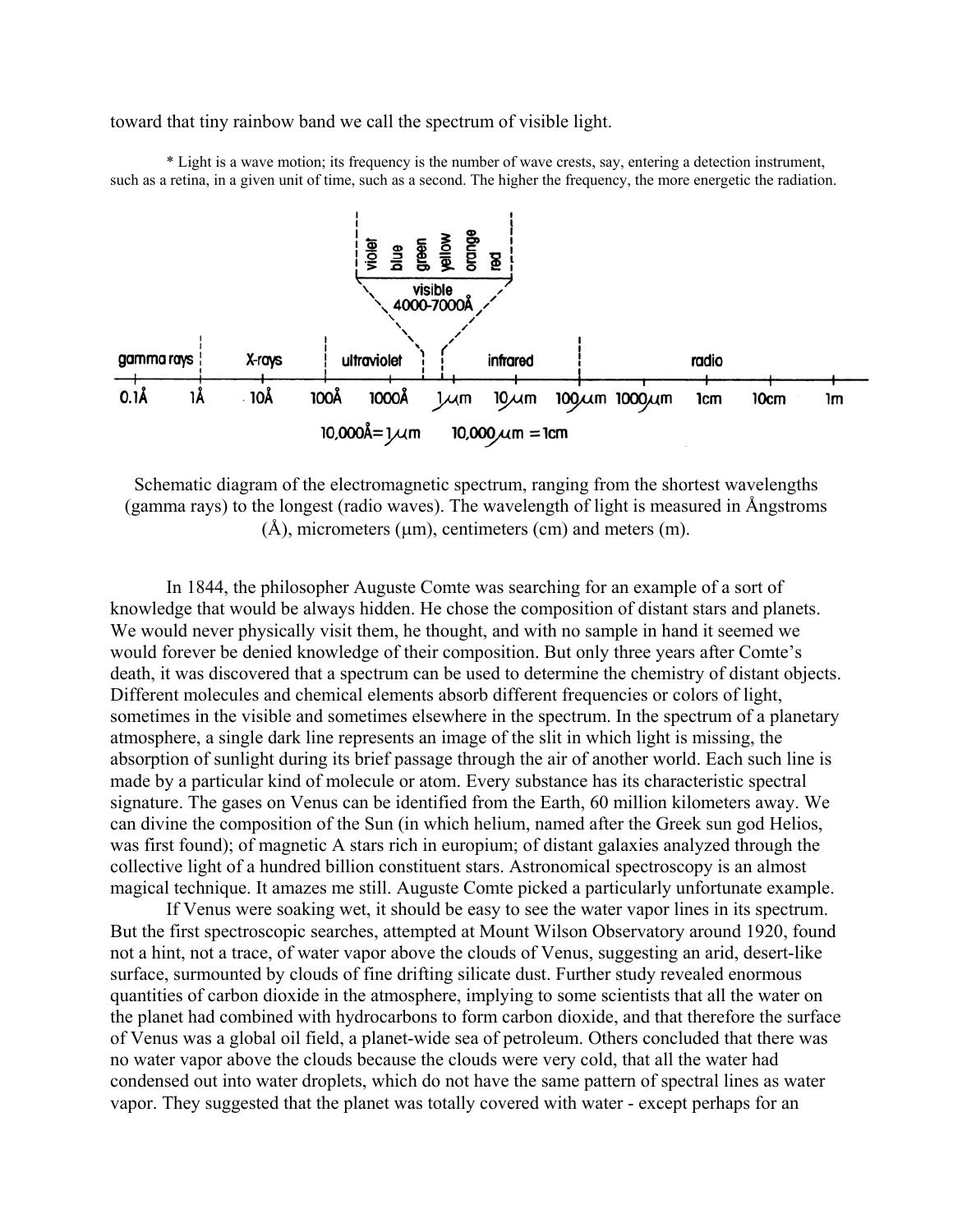occasional limestone-encrusted island, like the cliffs of Dover. But because of the vast quantities of carbon dioxide in the atmosphere, the sea could not be ordinary water; physical chemistry required carbonated water. Venus, they proposed, had a vast ocean of seltzer.

The first hint of the true situation came not from spectroscopic studies in the visible or near-infrared parts of the spectrum, but rather from the radio region. A radio telescope works more like a light meter than a camera. You point it toward some fairly broad region of the sky, and it records how much energy, in a particular radio frequency, is coming down to Earth. We are used to radio signals transmitted by some varieties of intelligent life - namely, those who run radio and television stations. But there are many other reasons for natural objects to give off radio waves. One is that they are hot. And when, in 1956, an early radio telescope was turned toward Venus, it was discovered to be emitting radio waves as if it were at an extremely high temperature. But the real demonstration that the surface of Venus is astonishingly hot came when the Soviet spacecraft of the Venera series first penetrated the obscuring clouds and landed on the mysterious and inaccessible surface of the nearest planet. Venus, it turns out, is broiling hot. There are no swamps, no oil fields, no seltzer oceans. With insufficient data, it is easy to go wrong.

When I greet a friend, I am seeing her in reflected visible light, generated by the Sun, say, or by an incandescent lamp. The light rays bounce off my friend and into my eye. But the ancients, including no less a figure than Euclid, believed that we see by virtue of rays somehow emitted by the eye and tangibly, actively contacting the object observed. This is a natural notion and can still be encountered, although it does not account for the invisibility of objects in a darkened room. Today we combine a laser and a photocell, or a radar transmitter and a radio telescope, and in this way make active contact by light with distant objects. In radar astronomy, radio waves are transmitted by a telescope on Earth, strike, say, that hemisphere of Venus that happens to be facing the Earth, and bounce back. At many wavelengths the clouds and atmosphere of Venus are entirely transparent to radio waves. Some places on the surface will absorb them or, if they are very rough, will scatter them sideways and so will appear dark to radio waves. By following the surface features moving with Venus as it rotates, it was possible for the first time to determine reliably the length of its day - how long it takes Venus to spin once on its axis. It turns out that, with respect to the stars, Venus turns once every 243 Earth days, but backwards, in the opposite direction from all other planets in the inner solar system. As a result, the Sun rises in the west and sets in the east, taking 118 Earth days from sunrise to sunrise. What is more, it presents almost exactly the same face to the Earth each time it is closest to our planet. However the Earth's gravity has managed to nudge Venus into this Earth-locked rotation rate, it cannot have happened rapidly. Venus could not be a mere few thousand years old but, rather, it must be as old as all the other objects in the inner solar system.

Radar pictures of Venus have been obtained, some from ground-based radar telescopes, some from the Pioneer Venus vehicle in orbit around the planet. They show provocative evidence of impact craters. There are just as many craters that are not too big or too small on Venus as there are in the lunar highlands, so many that Venus is again telling us that it is very old. But the craters of Venus are remarkably shallow, almost as if the high surface temperatures have produced a kind of rock that flows over long periods of time, like taffy or putty, gradually softening the relief. There are great mesas here, twice as high as the Tibetan plateau, an immense rift valley, possibly giant volcanoes and a mountain as high as Everest. We now see before us a world previously hidden entirely by clouds - its features first explored by radar and by space vehicles.

The surface temperatures on Venus, as deduced from radio astronomy and confirmed by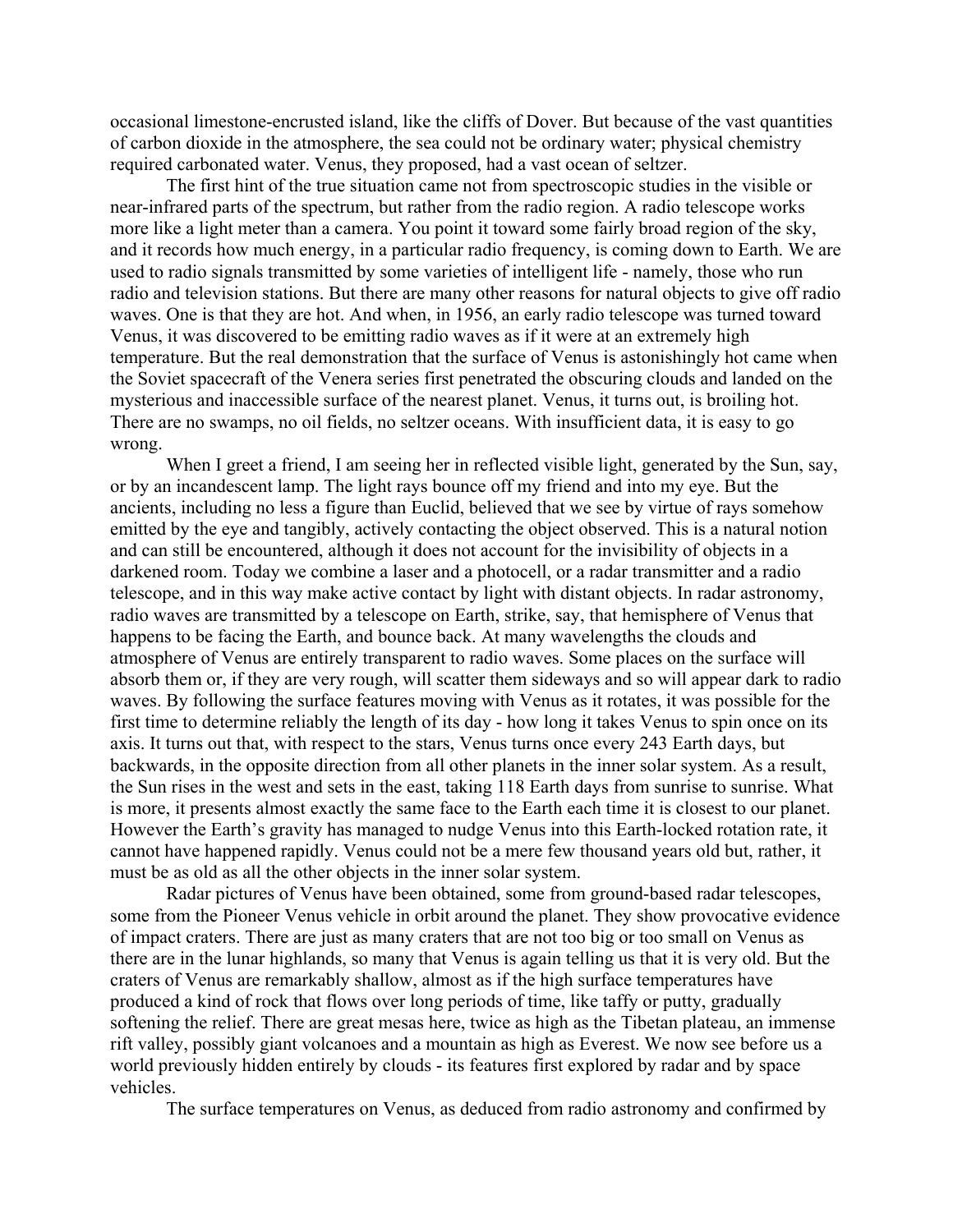direct spacecraft measurements are around 480°C or 900°F, hotter than the hottest household oven. The corresponding surface pressure is 90 atmospheres, 90 times the pressure we feel from the Earth's atmosphere, the equivalent of the weight of water 1 kilometer below the surface of the oceans. To survive for long on Venus, a space vehicle would have to be refrigerated as well as built like a deep submersible.

Something like a dozen space vehicles from the Soviet Union and United States have entered the dense Venus atmosphere, and penetrated the clouds; a few of them have actually survived for an hour or so on the surface.\* Two spacecraft in the Soviet Venera series have taken pictures down there. Let us follow in the footsteps of these pioneering missions, and visit another world.

\* *Pioneer Venus* was a successful US mission in 1978-79, combining an orbiter and four atmospheric entry probes, two of which briefly survived the inclemencies of the Venus surface. There are many unexpected developments in mustering spacecraft to explore the planets. This is one of them: Among the instruments aboard one of the Pioneer Venus entry probes was a net flux radiometer, designed to measure simultaneously the amount of infrared energy flowing upwards and downwards at each position in the Venus atmosphere. The instrument required a sturdy window that was also transparent to infrared radiation. A 13.5-karat diamond was imported and milled into the desired window. However, the contractor was required to pay a \$12,000 import duty. Eventually, the US Customs service decided that after the diamond was launched to Venus it was unavailable for trade on Earth and refunded the money to the manufacturer.

In ordinary visible light, the faintly yellowish clouds of Venus can be made out, but they show, as Galileo first noted, virtually no features at all. If the cameras look in the ultraviolet, however, we see a graceful, complex swirling weather system in the high atmosphere, where the winds are around 100 meters per second, some 220 miles per hour. The atmosphere of Venus is composed of 96 percent carbon dioxide. There are small traces of nitrogen, water vapor, argon, carbon monoxide and other gases, but the only hydrocarbons or carbohydrates present are there in less than 0.1 parts per million. The clouds of Venus turn out to be chiefly a concentrated solution of sulfuric acid. Small quantities of hydrochloric acid and hydrofluoric acid are also present. Even at its high, cool clouds, Venus turns out to be a thoroughly nasty place.

High above the visible cloud deck, at about 70 kilometers altitude, there is a continuous haze of small particles. At 60 kilometers, we plunge into the clouds, and find ourselves surrounded by droplets of concentrated sulfuric acid. As we go deeper, the cloud particles tend to get bigger. The pungent gas, sulfur dioxide,  $SO<sub>2</sub>$ , is present in trace amounts in the lower atmosphere. It is circulated up above the clouds, broken down by ultraviolet light from the Sun and recombined with water there to form sulfuric acid - which condenses into droplets, settles, and at lower altitudes is broken down by heat into  $SO<sub>2</sub>$  and water again, completing the cycle. It is always raining sulfuric acid on Venus, all over the planet, and not a drop ever reaches the surface.

The sulfur-colored mist extends downwards to some 45 kilometers above the surface of Venus, where we emerge into a dense but crystal-clear atmosphere. The atmospheric pressure is so high, however, that we cannot see the surface. Sunlight is bounced about by atmospheric molecules until we lose all images from the surface. There is no dust here, no clouds, just an atmosphere getting palpably denser. Plenty of sunlight is transmitted by the overlying clouds, about as much as on an overcast day on the Earth.

With searing heat, crushing pressures, noxious gases and everything suffused in an eerie, reddish glow, Venus seems less the goddess of love than the incarnation of hell. As nearly as we can make out, at least some places on the surface are strewn fields of jumbled, softened irregular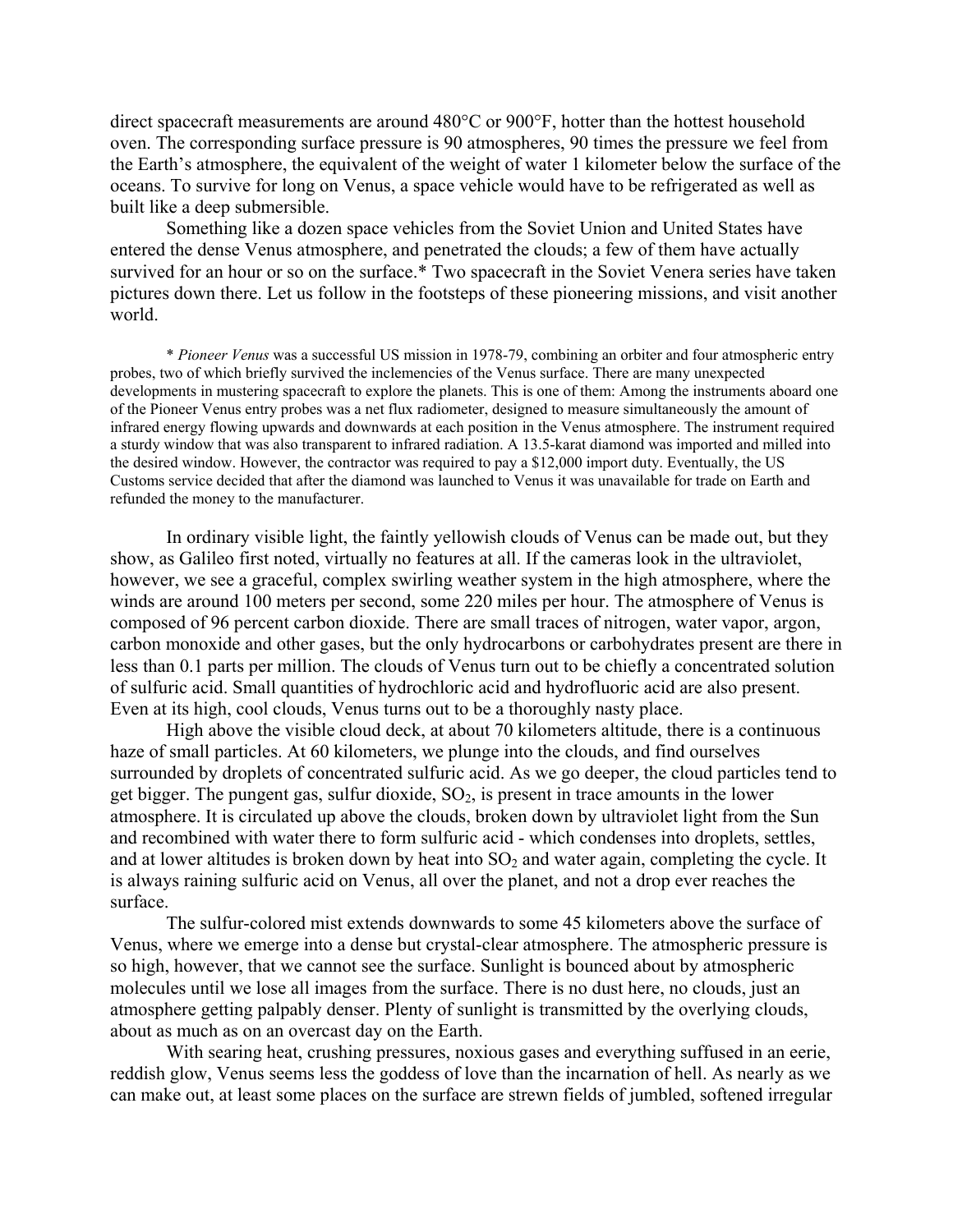rocks, a hostile, barren landscape relieved only here and there by the eroded remnants of a derelict spacecraft from a distant planet, utterly invisible through the thick, cloudy, poisonous atmosphere.\*

\* In this stifling landscape, there is not likely to be anything alive, even creatures very different from us. Organic and other conceivable biological molecules would simply fall to pieces. But, as an indulgence, let us imagine that intelligent life once evolved on such a planet. Would it then invent science? The development of science on Earth was spurred fundamentally by observations of the regularities of the stars and planets. But Venus is completely cloud-covered. The night is pleasingly long - about 59 Earth days long - but nothing of the astronomical universe would be visible if you looked up into the night sky of Venus. Even the Sun would be invisible in the daytime; its light would be scattered and diffused over the whole sky - just as scuba divers see only a uniform enveloping radiance beneath the sea. If a radio telescope were built on Venus, it could detect the Sun, the Earth and other distant objects. If astrophysics developed, the existence of stars could eventually be deduced from the principles of physics, but they would be theoretical constructs only. I sometimes wonder what their reaction would be if intelligent beings on Venus one day learned to fly, to sail in the dense air, to penetrate the mysterious cloud veil 45 kilometers above them and eventually to emerge out the top of the clouds, to look up and for the first time witness that glorious universe of Sun and planets and stars.

Venus is a kind of planet-wide catastrophe. It now seems reasonably clear that the high surface temperature comes about through a massive greenhouse effect. Sunlight passes through the atmosphere and clouds of Venus, which are semi-transparent to visible light, and reaches the surface. The surface being heated endeavors to radiate back into space. But because Venus is much cooler than the Sun, it emits radiation chiefly in the infrared rather than the visible region of the spectrum. However, the carbon dioxide and water vapor\* in the Venus atmosphere are almost perfectly opaque to infrared radiation, the heat of the Sun is efficiently trapped, and the surface temperature rises - until the little amount of infrared radiation that trickles out of this massive atmosphere just balances the sunlight absorbed in the lower atmosphere and surface.

\* At the present time there is still a little uncertainty about the abundance of water vapor on Venus. The gas chromatograph on the Pioneer Venus entry probes gave an abundance of water in the lower atmosphere of a few tenths of a percent. On the other hand, infrared measurements by the Soviet entry vehicles, Veneras 11 and 12, gave an abundance of about a hundredth of a percent. If the former value applies, then carbon dioxide and water vapor alone are adequate to seal in almost all the heat radiation from the surface and keep the Venus ground temperature at about 480°C. If the latter number applies - and my guess is that it is the more reliable estimate - then carbon dioxide and water vapor alone are adequate to keep the surface temperature only at about 380°C, and some other atmospheric constituent is necessary to close the remaining infrared frequency windows in the atmospheric greenhouse. However, the small quantities of SO2, CO and HCl, all of which have been detected in the Venus atmosphere, seem adequate for this purpose. Thus recent American and Soviet missions to Venus seem to have provided verification that the greenhouse effect is indeed the reason for the high surface temperature.

Our neighboring world turns out to be a dismally unpleasant place. But we will go back to Venus. It is fascinating in its own right. Many mythic heroes in Greek and Norse mythology, after all, made celebrated efforts to visit Hell. There is also much to be learned about our planet, a comparative Heaven, by comparing it with Hell.

The Sphinx, half human, half lion, was constructed more than 5,500 years ago. Its face was once crisp and cleanly rendered. It is now softened and blurred by thousands of years of Egyptian desert sandblasting and by occasional rains. In New York City there is an obelisk called Cleopatra's Needle, which came from Egypt. In only about a hundred years in that city's Central Park, its inscriptions have been almost totally obliterated, because of smog and industrial pollution - chemical erosion like that in the atmosphere of Venus. Erosion on Earth slowly wipes out information, but because they are gradual - the patter of a raindrop, the sting of a sand grain -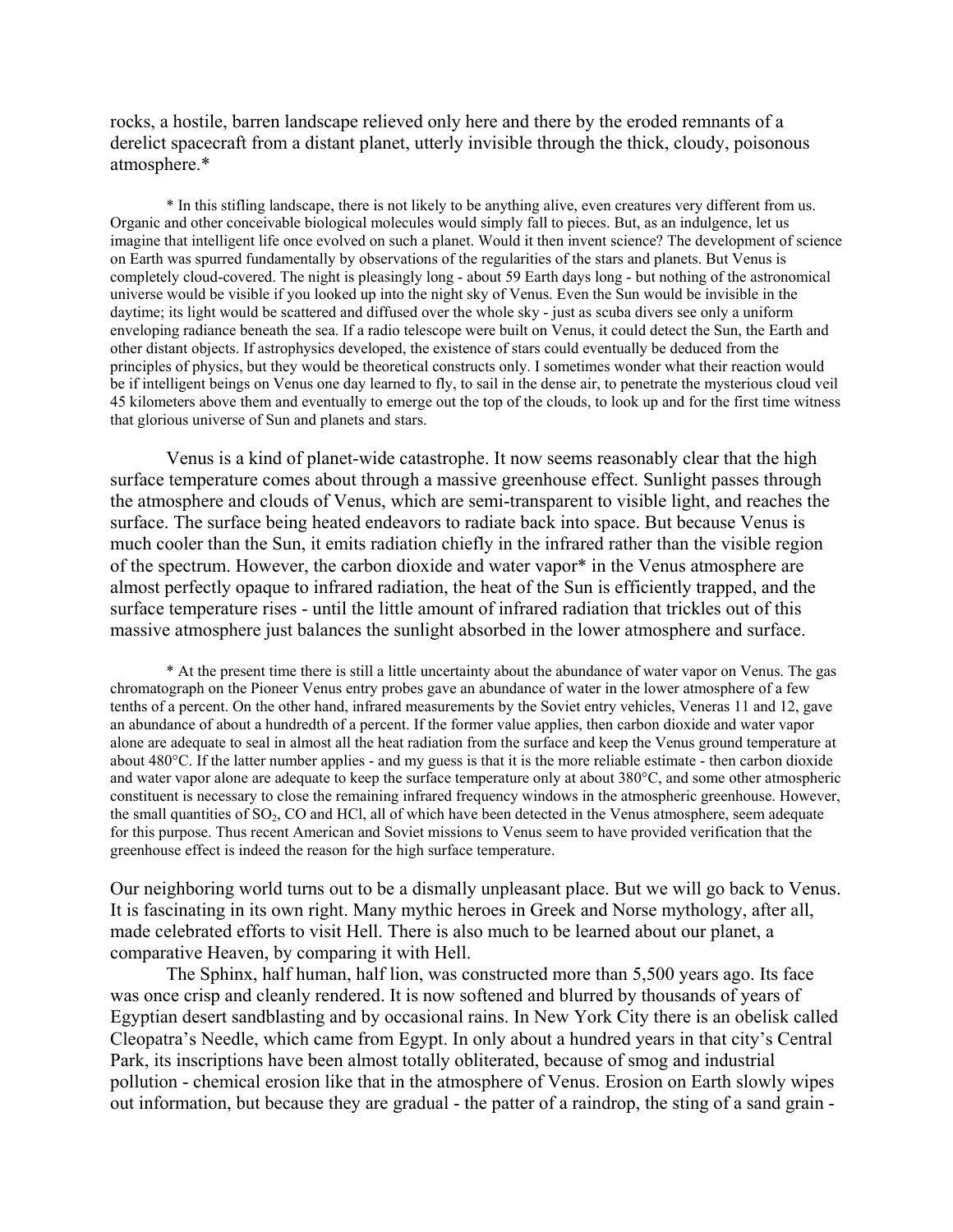those processes can be missed. Big structures, such as mountain ranges, survive tens of millions of years; smaller impact craters, perhaps a hundred thousand\*; and large-scale human artifacts only some thousands. In addition to such slow and uniform erosion, destruction also occurs through catastrophes large and small. The Sphinx is missing a nose. Someone shot it off in a moment of idle desecration - some say it was Mameluke Turks, others, Napoleonic soldiers.

\* More precisely, an impact crater 10 kilometers in diameter is produced on the Earth about once every 500,000 years; it would survive erosion for about 300 million years in areas that are geologically stable, such as Europe and North America. Smaller craters are produced more frequently and destroyed more rapidly, especially in geologically active regions.

On Venus, on Earth and elsewhere in the solar system, there is evidence for catastrophic destruction, tempered or overwhelmed by slower, more uniform processes: on the Earth, for example, rainfall, coursing into rivulets, streams and rivers of running water, creating huge alluvial basins; on Mars, the remnants of ancient rivers, perhaps arising from beneath the ground; on Io, a moon of Jupiter, what seem to be broad channels made by flowing liquid sulfur. There are mighty weather systems on the Earth - and in the high atmosphere of Venus and on Jupiter. There are sandstorms on the Earth and on Mars; lightning on Jupiter and Venus and Earth. Volcanoes inject debris into the atmospheres of the Earth and Io. Internal geological processes slowly deform the surfaces of Venus, Mars, Ganymede and Europa, as well as Earth. Glaciers, proverbial for their slowness, produce major reworkings of landscapes on the Earth and probably also on Mars. These processes need not be constant in time. Most of Europe was once covered with ice. A few million years ago, the present site of the city of Chicago was buried under three kilometers of frost. On Mars, and elsewhere in the solar system, we see features that could not be produced today, landscapes carved hundreds of millions or billions of years ago when the planetary climate was probably very different.

There is an additional factor that can alter the landscape and the climate of Earth: intelligent life, able to make major environmental changes. Like Venus, the Earth also has a greenhouse effect due to its carbon dioxide and water vapor. The global temperature of the Earth would be below the freezing point of water if not for the greenhouse effect. It keeps the oceans liquid and life possible. A little greenhouse is a good thing. Like Venus, the Earth also has about 90 atmospheres of carbon dioxide; but it resides in the crust as limestone and other carbonates, not in the atmosphere. If the Earth were moved only a little closer to the Sun, the temperature would increase slightly. This would drive some of the  $CO<sub>2</sub>$  out of the surface rocks, generating a stronger greenhouse effect, which would in turn incrementally heat the surface further. A hotter surface would vaporize still more carbonates into  $CO<sub>2</sub>$ , and there would be the possibility of a runaway greenhouse effect to very high temperatures. This is just what we think happened in the early history of Venus, because of Venus's proximity to the Sun. The surface environment of Venus is a warning: something disastrous can happen to a planet rather like our own.

The principal energy sources of our present industrial civilization are the so-called fossil fuels. We burn wood and oil, coal and natural gas, and, in the process, release waste gases, principally  $CO<sub>2</sub>$ , into the air. Consequently, the carbon dioxide content of the Earth's atmosphere is increasing dramatically. The possibility of a runaway greenhouse effect suggests that we have to be careful: Even a one- or two-degree rise in the global temperature can have catastrophic consequences. In the burning of coal and oil and gasoline, we are also putting sulfuric acid into the atmosphere. Like Venus, our stratosphere even now has a substantial mist of tiny sulfuric acid droplets. Our major cities are polluted with noxious molecules. We do not understand the long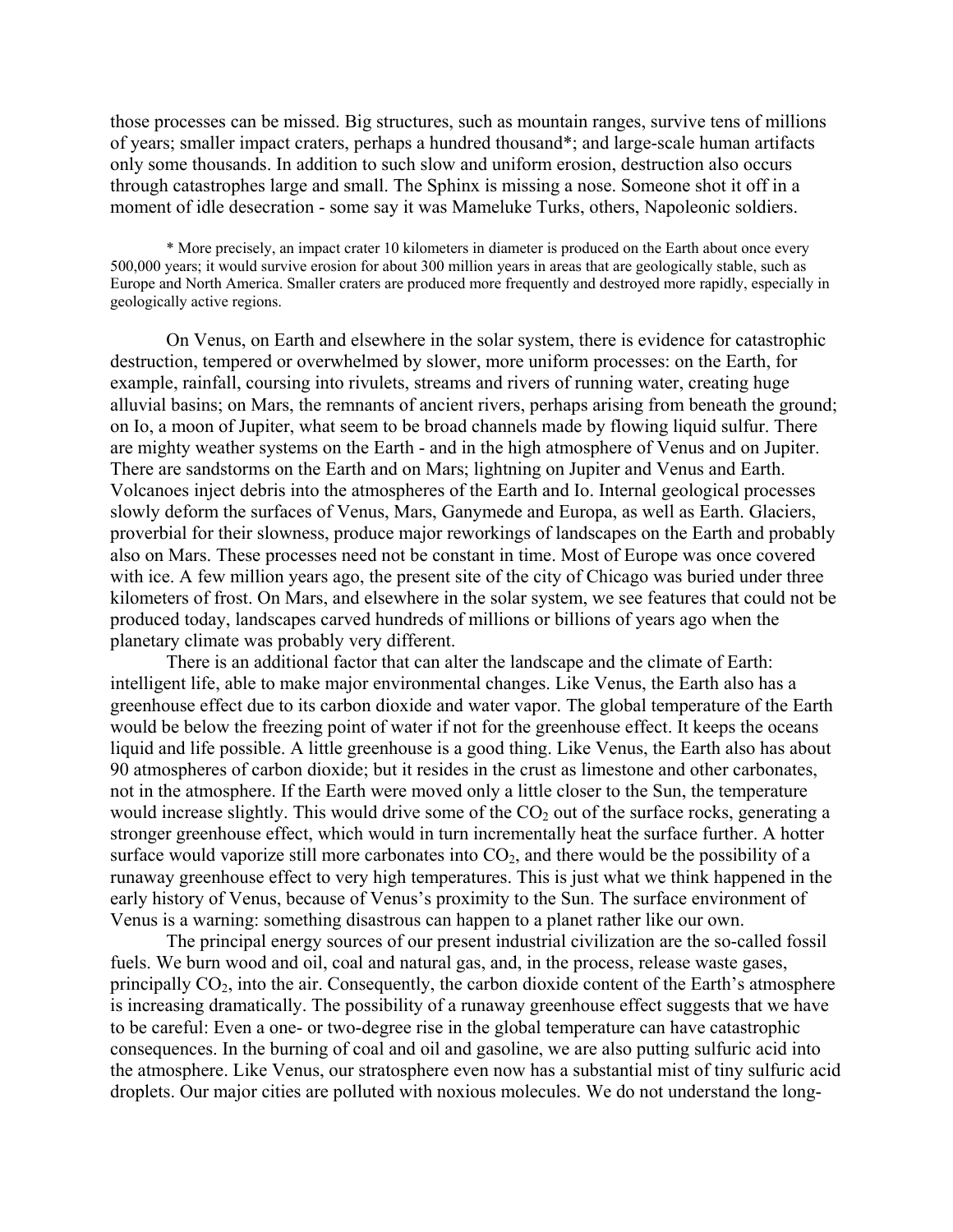term effects of our course of action.

But we have also been perturbing the climate in the opposite sense. For hundreds of thousands of years human beings have been burning and cutting down forests and encouraging domestic animals to graze on and destroy grasslands. Slash-and-burn agriculture, industrial tropical deforestation and overgrazing are rampant today. But forests are darker than grasslands, and grasslands are darker than deserts. As a consequence, the amount of sunlight that is absorbed by the ground has been declining, and by changes in the land use we are lowering the surface temperature of our planet. Might this cooling increase the size of the polar ice cap, which, because it is bright, will reflect still more sunlight from the Earth, further cooling the planet, driving a runaway albedo\* effect?

\* The albedo is the fraction of the sunlight striking a planet that is reflected back to space. The albedo of the Earth is some 30 to 35 percent. The rest of the sunlight is absorbed by the ground and is responsible for the average surface temperature.

Our lovely blue planet, the Earth, is the only home we know. Venus is too hot. Mars is too cold. But the Earth is just right, a heaven for humans. After all, we evolved here. But our congenial climate may be unstable. We are perturbing our poor planet in serious and contradictory ways. Is there any danger of driving the environment of the Earth toward the planetary Hell of Venus or the global ice age of Mars? The simple answer is that nobody knows. The study of the global climate, the comparison of the Earth with other worlds, are subjects in their earliest stages of development. They are fields that are poorly and grudgingly funded. In our ignorance, we continue to push and pull, to pollute the atmosphere and brighten the land, oblivious of the fact that the long-term consequences are largely unknown.

A few million years ago, when human beings first evolved on Earth, it was already a middle-aged world, 4.6 billion years along from the catastrophes and impetuosities of its youth. But we humans now represent a new and perhaps decisive factor. Our intelligence and our technology have given us the power to affect the climate. How will we use this power? Are we willing to tolerate ignorance and complacency in matters that affect the entire human family? Do we value short-term advantages above the welfare of the Earth? Or will we think on longer time scales, with concern for our children and our grandchildren, to understand and protect the complex life-support systems of our planet? The Earth is a tiny and fragile world. It needs to be cherished.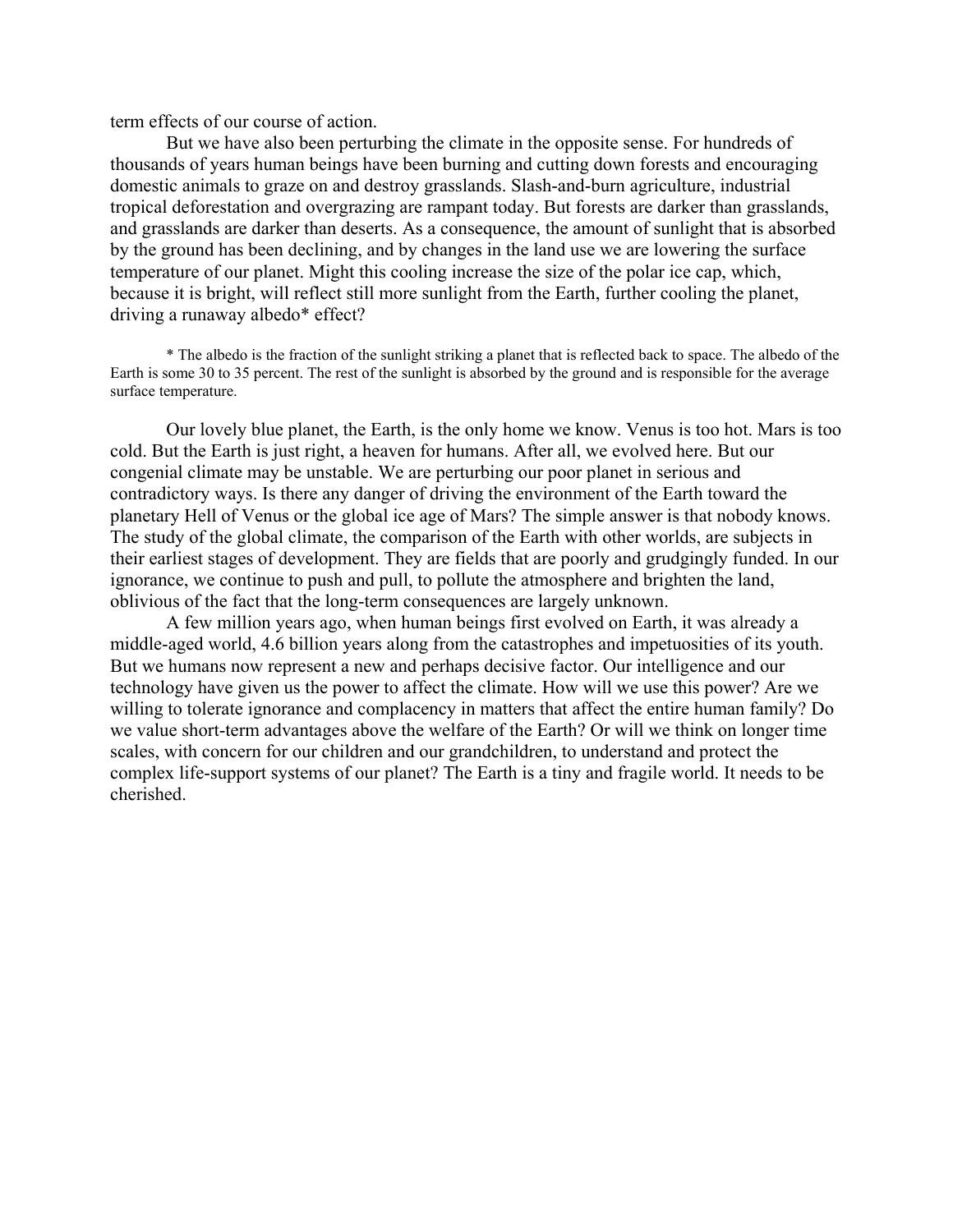## CHAPTER V

## *Blues for a Red Planet*

In the orchards of the gods, he watches the canals . . .

- *Enuma Elish*, Sumer, c. 2500 B.C.

A man that is of Copernicus' Opinion, that this Earth of ours is a Planet, carry'd round and enlightn'd by the Sun, like the rest of them, cannot but sometimes have a fancy ... that the rest of the Planets have their Dress and Furniture, nay and their Inhabitants too as well as this Earth of ours . . . But we were always apt to conclude, that 'twas in vain to enquire after what Nature had been pleased to do there, seeing there was no likelihood of ever coming to an end of the Enquiry . . . but a while ago, thinking somewhat seriously on this matter (not that I count my self quicker sighted than those great Men [of the past], but that I had the happiness to live after most of them) me thoughts the Enquiry was not so impracticable nor the way so stopt up with Difficulties, but that there was very good room left for probable Conjectures.

> - Christian Huygens, *New Conjectures Concerning the Planetary Worlds, Their Inhabitants and Productions*, c. 1690

A time would come when Men should be able to stretch out their Eyes . . . they should see the Planets like our Earth.

- Christopher Wren, Inauguration Speech, Gresham College, 1657

Many years ago, so the story goes, a celebrated newspaper publisher sent a telegram to a noted astronomer: WIRE COLLECT IMMEDIATELY FIVE HUNDRED WORDS ON WHETHER THERE IS LIFE ON MARS. The astronomer dutifully replied: NOBODY KNOWS, NOBODY KNOWS, NOBODY KNOWS . . . 250 times. But despite this confession of ignorance, asserted with dogged persistence by an expert, no one paid any heed, and from that time to this, we hear authoritative pronouncements by those who think they have deduced life on Mars, and by those who think they have excluded it. Some people very much want there to be life on Mars; others very much want there to be no life on Mars. There have been excesses in both camps. These strong passions have somewhat frayed the tolerance for ambiguity that is essential to science. There seem to be many people who simply wish to be told an answer, any answer, and thereby avoid the burden of keeping two mutually exclusive possibilities in their heads at the same time. Some scientists have believed that Mars is inhabited on what has later proved to be the flimsiest evidence. Others have concluded the planet is lifeless because a preliminary search for a particular manifestation of life has been unsuccessful or ambiguous. The blues have been played more than once for the red planet.

Why Martians? Why so many eager speculations and ardent fantasies about Martians, rather than, say, Saturnians or Plutonians? Because Mars seems, at first glance, very Earthlike. It is the nearest planet whose surface we can see. There are polar ice caps, drifting white clouds, raging dust storms, seasonally changing patterns on its red surface, even a twenty-four-hour day. It is tempting to think of it as an inhabited world. Mars has become a kind of mythic arena onto which we have projected our earthly hopes and fears. But our psychological predispositions pro or con must not mislead us. All that matters is the evidence, and the evidence is not yet in. The real Mars is a world of wonders. Its future prospects are far more intriguing than our past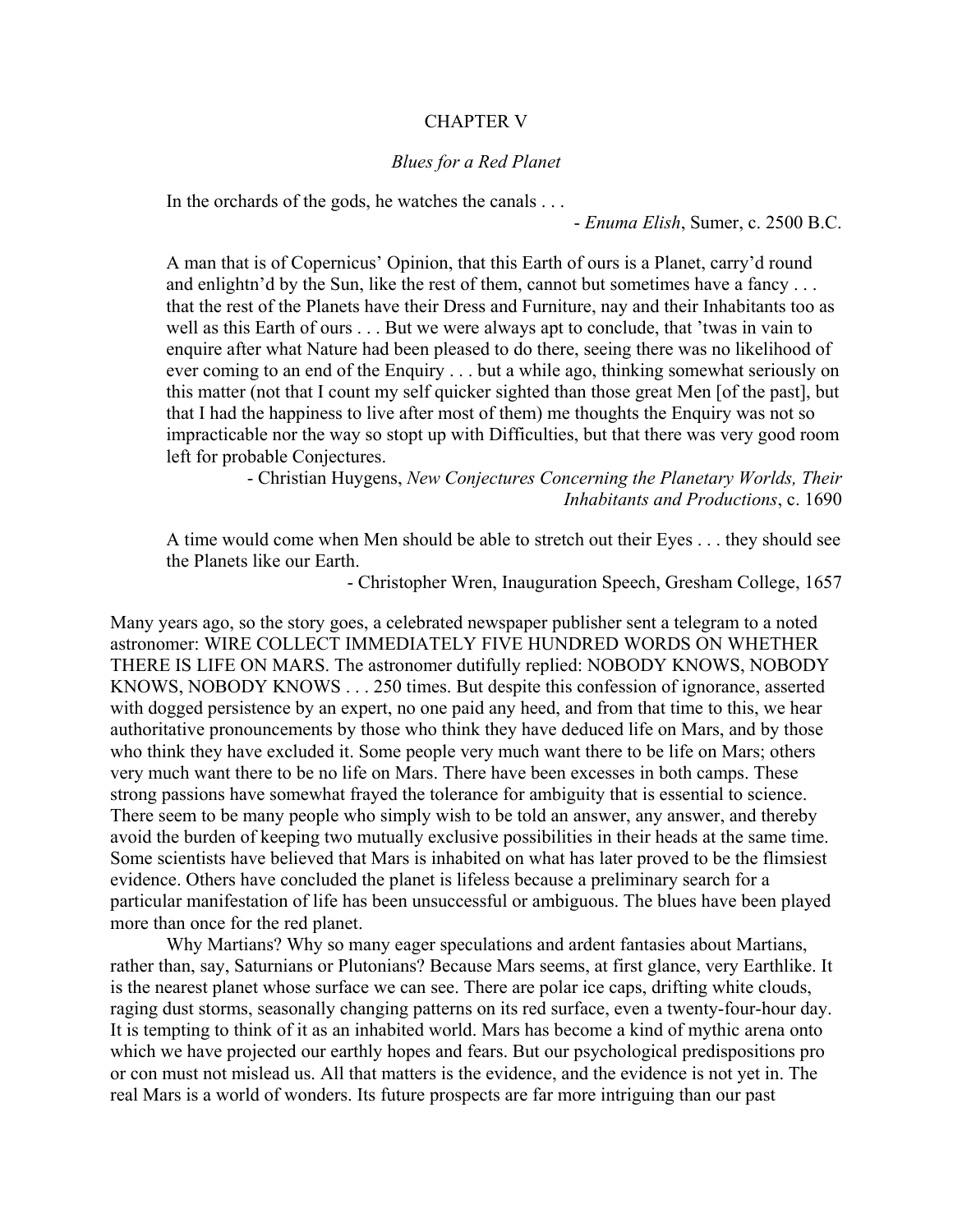apprehensions about it. In our time we have sifted the sands of Mars, we have established a presence there, we have fulfilled a century of dreams!

No one would have believed in the last years of the nineteenth century that this world was being watched keenly and closely by intelligences greater than man's and yet as mortal as his own; that as men busied themselves about their various concerns, they were scrutinized and studied, perhaps almost as narrowly as a man with a microscope might scrutinize the transient creatures that swarm and multiply in a drop of water. With infinite complacency, men went to and fro over this globe about their little affairs, serene in their assurances of their empire over matter. It is possible that the infusoria under the microscope do the same. No one gave a thought to the older worlds of space as sources of human danger, or thought of them only to dismiss the idea of life upon them as impossible or improbable. It is curious to recall some of the mental habits of those departed days. At most, terrestrial men fancied there might be other men upon Mars, perhaps inferior to themselves and ready to welcome a missionary enterprise. Yet across the gulf of space, minds that are to our minds as ours are to those of the beasts that perish, intellects vast and cool and unsympathetic, regarded this Earth with envious eyes, and slowly and surely drew their plans against us.

These opening lines of H. G. Wells' 1897 science fiction classic *The War of the Worlds* maintain their haunting power to this day.\* For all of our history, there has been the fear, or hope, that there might be life beyond the Earth. In the last hundred years, that premonition has focused on a bright red point of light in the night sky. Three years before *The War of the Worlds* was published, a Bostonian named Percival Lowell founded a major observatory where the most elaborate claims in support of life on Mars were developed. Lowell dabbled in astronomy as a young man, went to Harvard, secured a semi-official diplomatic appointment to Korea, and otherwise engaged in the usual pursuits of the wealthy. Before he died in 1916, he had made major contributions to our knowledge of the nature and evolution of the planets, to the deduction of the expanding universe and, in a decisive way, to the discovery of the planet Pluto, which is named after him. The first two letters of the name Pluto are the initials of Percival Lowell. Its symbol is  $\blacksquare$ , a planetary monogram.

\* In 1938, a radio version, produced by Orson Welles, transposed the Martian invasion from England to the eastern United States, and frightened millions in war-jittery America into believing that the Martians were in fact attacking.

But Lowell's lifelong love was the planet Mars. He was electrified by the announcement in 1877 by an Italian astronomer, Giovanni Schiaparelli, of *canali* on Mars. Schiaparelli had reported during a close approach of Mars to Earth an intricate network of single and double straight lines crisscrossing the bright areas of the planet. *Canali* in Italian means channels or grooves, but was promptly translated into English as *canals*, a word that implies intelligent design. A Mars mania coursed through Europe and America, and Lowell found himself swept up with it.

In 1892, his eyesight failing, Schiaparelli announced he was giving up observing Mars. Lowell resolved to continue the work. He wanted a first-rate observing site, undisturbed by clouds or city lights and marked by good 'seeing,' the astronomer's term for a steady atmosphere through which the shimmering of an astronomical image in the telescope is minimized. Bad seeing is produced by small-scale turbulence in the atmosphere above the telescope and is the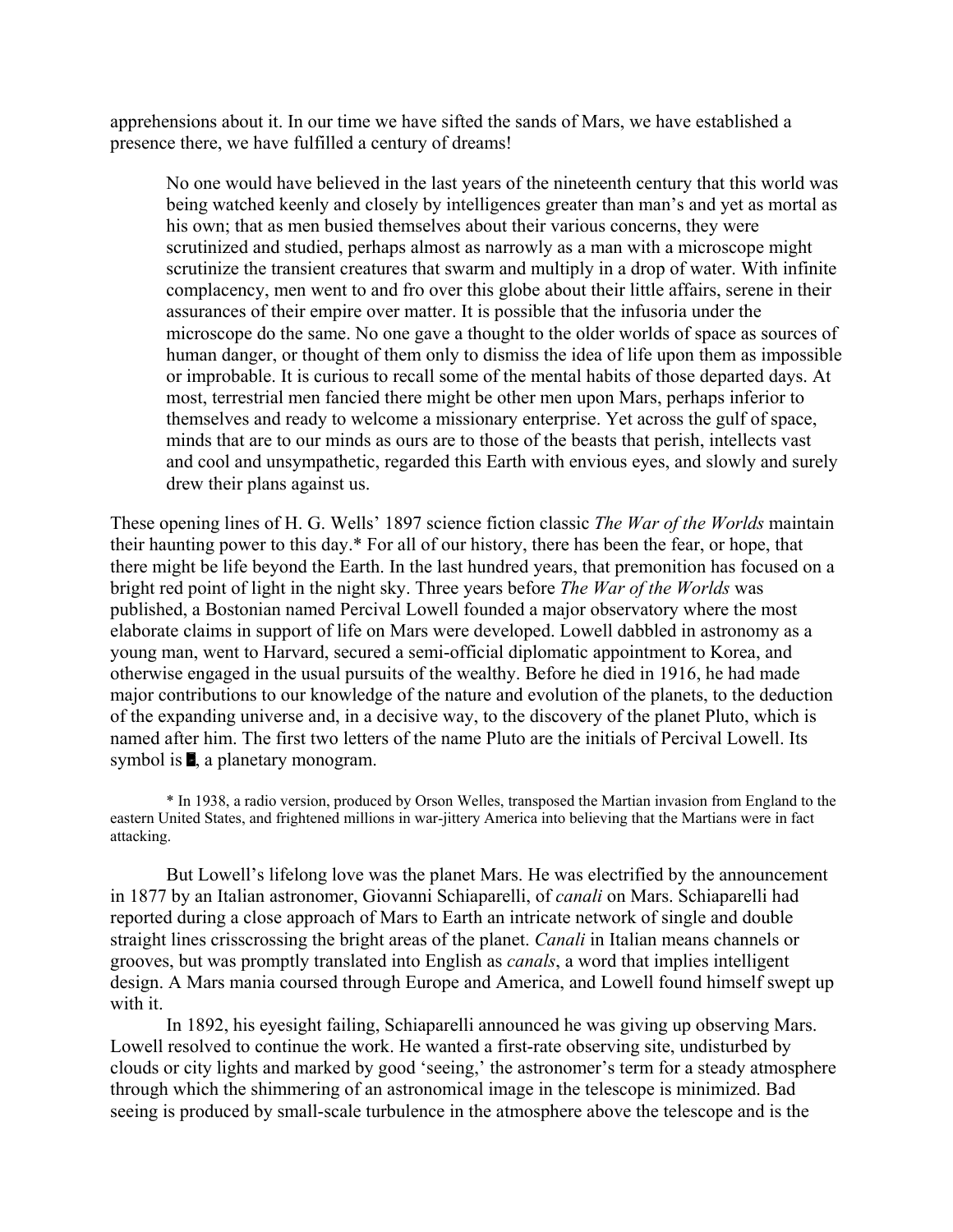reason the stars twinkle. Lowell built his observatory far away from home, on Mars Hill in Flagstaff, Arizona.\* He sketched the surface features of Mars, particularly the canals, which mesmerized him. Observations of this sort are not easy. You put in long hours at the telescope in the chill of the early morning. Often the seeing is poor and the image of Mars blurs and distorts. Then you must ignore what you have seen. Occasionally the image steadies and the features of the planet flash out momentarily, marvelously. You must then remember what has been vouchsafed to you and accurately commit it to paper. You must put your preconceptions aside and with an open mind set down the wonders of Mars.

\* Isaac Newton had written 'If the Theory of making Telescopes could at length be fully brought into practice, yet there would be certain Bounds beyond which Telescopes could not perform. For the Air through which we look upon the Stars, is in perpetual tremor . . . The only remedy is the most serene and quiet Air, such as may perhaps be found on the tops of the highest mountains above the grosser Clouds.'

Percival Lowell's notebooks are full of what he thought he saw: bright and dark areas, a hint of polar cap, and canals, a planet festooned with canals. Lowell believed he was seeing a globe girdling network of great irrigation ditches, carrying water from the melting polar caps to the thirsty inhabitants of the equatorial cities. He believed the planet to be inhabited by an older and wiser race, perhaps very different from us. He believed that the seasonal changes in the dark areas were due to the growth and decay of vegetation. He believed that Mars was, very closely, Earth-like. All in all, he believed too much.

Lowell conjured up a Mars that was ancient, arid, withered, a desert world. Still, it was an Earth-like desert. Lowell's Mars had many features in common with the American Southwest, where the Lowell Observatory was located. He imagined the Martian temperatures a little on the chilly side but still as comfortable as 'the South of England.' The air was thin, but there was enough oxygen to be breathable. Water was rare, but the elegant network of canals carried the life-giving fluid all over the planet.

What was in retrospect the most serious contemporary challenge to Lowell's ideas came from an unlikely source. In 1907, Alfred Russel Wallace, co-discoverer of evolution by natural selection, was asked to review one of Lowell's books. He had been an engineer in his youth and, while somewhat credulous on such issues as extrasensory perception, was admirably skeptical on the habitability of Mars. Wallace showed that Lowell had erred in his calculation of the average temperatures on Mars; instead of being as temperate as the South of England, they were, with few exceptions, everywhere below the freezing point of water. There should be permafrost, a perpetually frozen subsurface. The air was much thinner than Lowell had calculated. Craters should be as abundant as on the Moon. And as for the water in the canals:

Any attempt to make that scanty surplus [of water], by means of overflowing canals, travel across the equator into the opposite hemisphere, through such terrible desert regions and exposed to such a cloudless sky as Mr Lowell describes, would be the work of a body of madmen rather than of intelligent beings. It may be safely asserted that not one drop of water would escape evaporation or insoak at even a hundred miles from its source.

This devastating and largely correct physical analysis was written in Wallace's eighty-fourth year. His conclusion was that life on Mars - by this he meant civil engineers with an interest in hydraulics - was impossible. He offered no opinion on microorganisms.

Despite Wallace's critique, despite the fact that other astronomers with telescopes and observing sites as good as Lowell's could find no sign of the fabled canals, Lowell's vision of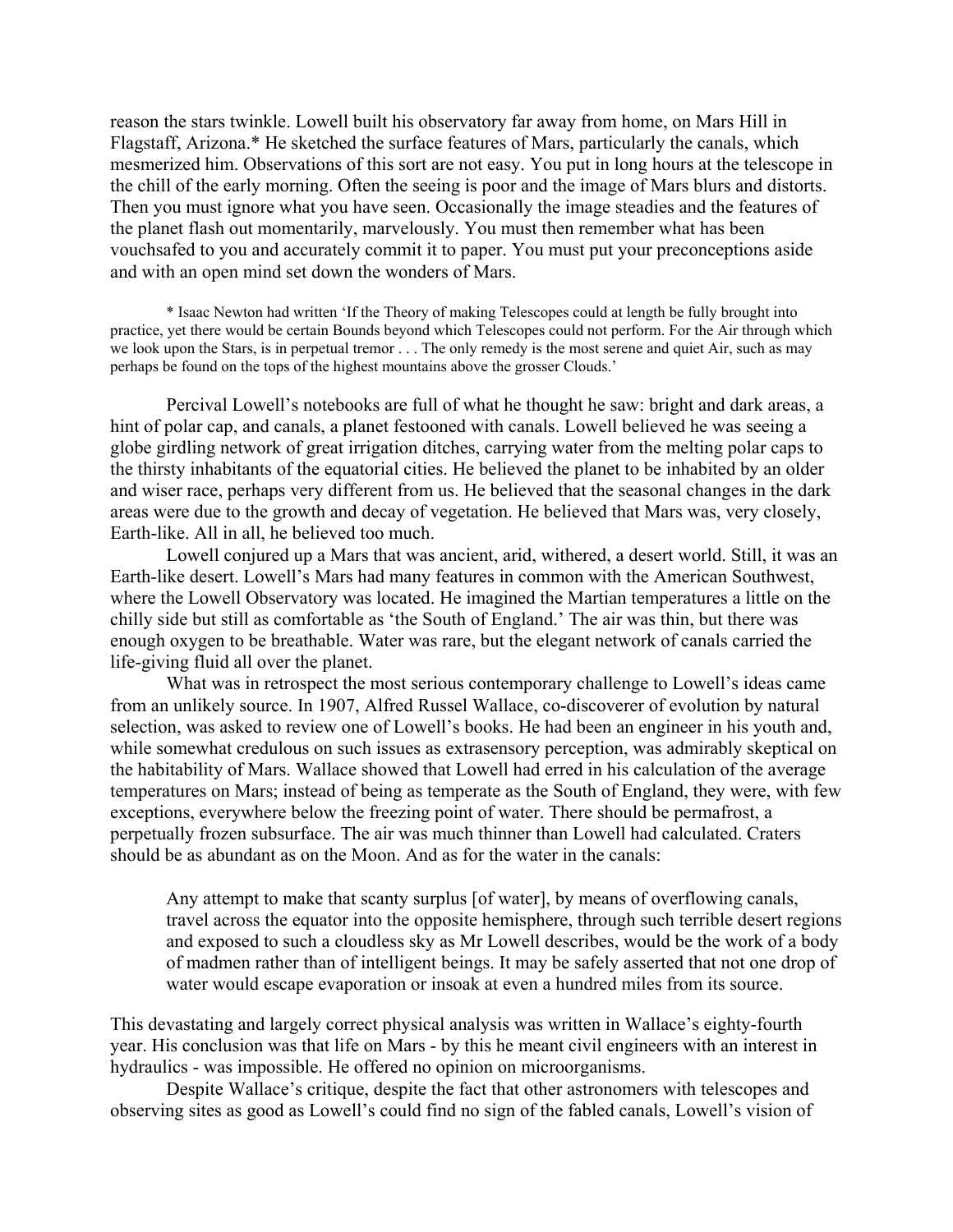Mars gained popular acceptance. It had a mythic quality as old as Genesis. Part of its appeal was the fact that the nineteenth century was an age of engineering marvels, including the construction of enormous canals: the Suez Canal, completed in 1869; the Corinth Canal, in 1893; the Panama Canal, in 1914; and, closer to home, the Great Lake locks, the barge canals of upper New York State, and the irrigation canals of the American Southwest. If Europeans and Americans could perform such feats, why not Martians? Might there not be an even more elaborate effort by an older and wiser species, courageously battling the advance of desiccation on the red planet?

We have now sent reconnaissance satellites into orbit around Mars. The entire planet has been mapped. We have landed two automated laboratories on its surface. The mysteries of Mars have, if anything, deepened since Lowell's day. However, with pictures far more detailed than any view of Mars that Lowell could have glimpsed, we have found not a tributary of the vaunted canal network, not one lock. Lowell and Schiaparelli and others, doing visual observations under difficult seeing conditions, were misled - in part perhaps because of a predisposition to believe in life on Mars.

The observing notebooks of Percival Lowell reflect a sustained effort at the telescope over many years. They show Lowell to have been well aware of the skepticism expressed by other astronomers about the reality of the canals. They reveal a man convinced that he has made an important discovery and distressed that others have not yet understood its significance. In his notebook for 1905, for example, there is an entry on January 21: 'Double canals came out by flashes, convincing of reality.' In reading Lowell's notebooks I have the distinct but uncomfortable feeling that he was really seeing something. But what?

When Paul Fox of Cornell and I compared Lowell's maps of Mars with the Mariner 9 orbital imagery sometimes with a resolution a thousand times superior to that of Lowell's Earthbound twenty-four-inch refracting telescope - we found virtually no correlation at all. It was not that Lowell's eye had strung up disconnected fine detail on the Martian surface into illusory straight lines. There was no dark mottling or crater chains in the position of most of his canals. There were no features there at all. Then how could he have drawn the same canals year after year? How could other astronomers some of whom said they had not examined Lowell's maps closely until after their own observations - have drawn the same canals? One of the great findings of the Mariner 9 mission to Mars was that there are time-variable streaks and splotches on the Martian surface - many connected with the ramparts of impact craters - which change with the seasons. They are due to windblown dust, the patterns varying with the seasonal winds. But the streaks do not have the character of the canals, they are not in the position of the canals, and none of them is large enough individually to be seen from the Earth in the first place. It is unlikely that there were real features on Mars even slightly resembling Lowell's canals in the first few decades of this century that have disappeared without a trace as soon as close-up spacecraft investigations became possible.

The canals of Mars seem to be some malfunction, under difficult seeing conditions, of the human hand/eye/brain combination (or at least for some humans; many other astronomers, observing with equally good instruments in Lowell's time and after, claimed there were no canals whatever). But this is hardly a comprehensive explanation, and I have the nagging suspicion that some essential feature of the Martian canal problem still remains undiscovered. Lowell always said that the regularity of the canals was an unmistakable sign that they were of intelligent origin. This is certainly true. The only unresolved question was which side of the telescope the intelligence was on.

Lowell's Martians were benign and hopeful, even a little god-like, very different from the malevolent menace posed by Wells and Welles in *The War of the Worlds*. Both sets of ideas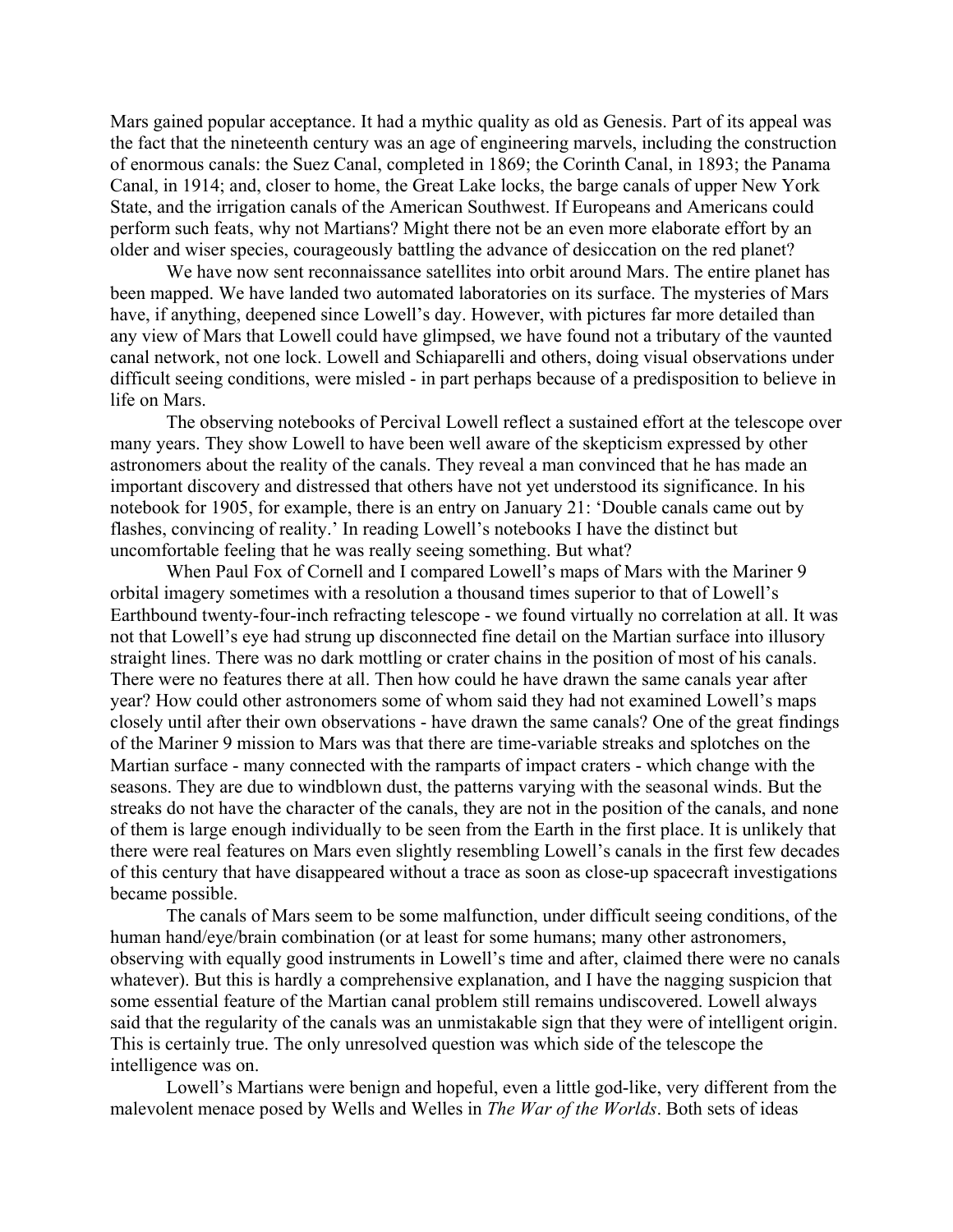passed into the public imagination through Sunday supplements and science fiction. I can remember as a child reading with breathless fascination the Mars novels of Edgar Rice Burroughs. I journeyed with John Carter, gentleman adventurer from Virginia, to 'Barsoom,' as Mars was known to its inhabitants. I followed herds of eight-legged beasts of burden, the thoats. I won the hand of the lovely Dejah Thoris, Princess of Helium. I befriended a four-meter-high green fighting man named Tars Tarkas. I wandered within the spired cities and domed pumping stations of Barsoom, and along the verdant banks of the Nilosyrtis and Nepenthes canals.

Might it really be possible - in fact and not fancy - to venture with John Carter to the Kingdom of Helium on the planet Mars? Could we venture out on a summer evening, our way illuminated by the two hurtling moons of Barsoom, for a journey of high scientific adventure? Even if all Lowell's conclusions about Mars, including the existence of the fabled canals, turned out to be bankrupt, his depiction of the planet had at least this virtue: it aroused generations of eight-year-olds, myself among them, to consider the exploration of the planets as a real possibility, to wonder if we ourselves might one day voyage to Mars. John Carter got there by standing in an open field, spreading his hands and wishing. I can remember spending many an hour in my boyhood, arms resolutely outstretched in an empty field, imploring what I believed to be Mars to transport me there. It never worked. There had to be some other way.

Like organisms, machines also have their evolutions. The rocket began, like the gunpowder that first powered it, in China where it was used for ceremonial and aesthetic purposes. Imported to Europe around the fourteenth century, it was applied to warfare, discussed in the late nineteenth century as a means of transportation to the planets by the Russian schoolteacher Konstantin Tsiolkovsky, and first developed seriously for high altitude flight by the American scientist Robert Goddard. The German V-2 military rocket of World War II employed virtually all of Goddard's innovations and culminated in 1948 in the two-stage launching of the V-2/WAC Corporal combination to the then-unprecedented altitude of 400 kilometers. In the 1959s, engineering advances organized by Sergei Korolov in the Soviet Union and Wernher von Braun in the United States, funded as delivery systems for weapons of mass destruction, led to the first artificial satellites. The pace of progress has continued to be brisk: manned orbital flight; humans orbiting, then landing on the moon; and unmanned spacecraft outward bound throughout the solar system. Many other nations have now launched spacecraft, including Britain, France, Canada, Japan and China, the society that invented the rocket in the first place.

Among the early applications of the space rocket, as Tsiolkovsky and Goddard (who as a young man had read Wells and had been stimulated by the lectures of Percival Lowell) delighted in imagining, were an orbiting scientific station to monitor the Earth from a great height and a probe to search for life on Mars. Both these dreams have now been fulfilled.

Imagine yourself a visitor from some other and quite alien planet, approaching Earth with no preconceptions. Your view of the planet improves as you come closer and more and more fine detail stands out. Is the planet inhabited? At what point can you decide? If there are intelligent beings, perhaps they have created engineering structures that have high-contrast components on a scale of a few kilometers, structures detectable when our optical systems and distance from the Earth provide kilometer resolution. Yet at this level of detail, the earth seems utterly barren. There is no sign of life, intelligent or otherwise, in places we call Washington, New York, Boston, Moscow, London, Paris, Berlin, Tokyo and Peking. If there are intelligent beings on Earth, they have not much modified the landscape into regular geometrical patterns at kilometer resolution.

But when we improve the resolution tenfold, when we begin to see detail as small as a hundred meters across, the situation changes. Many places on Earth seem suddenly to crystallize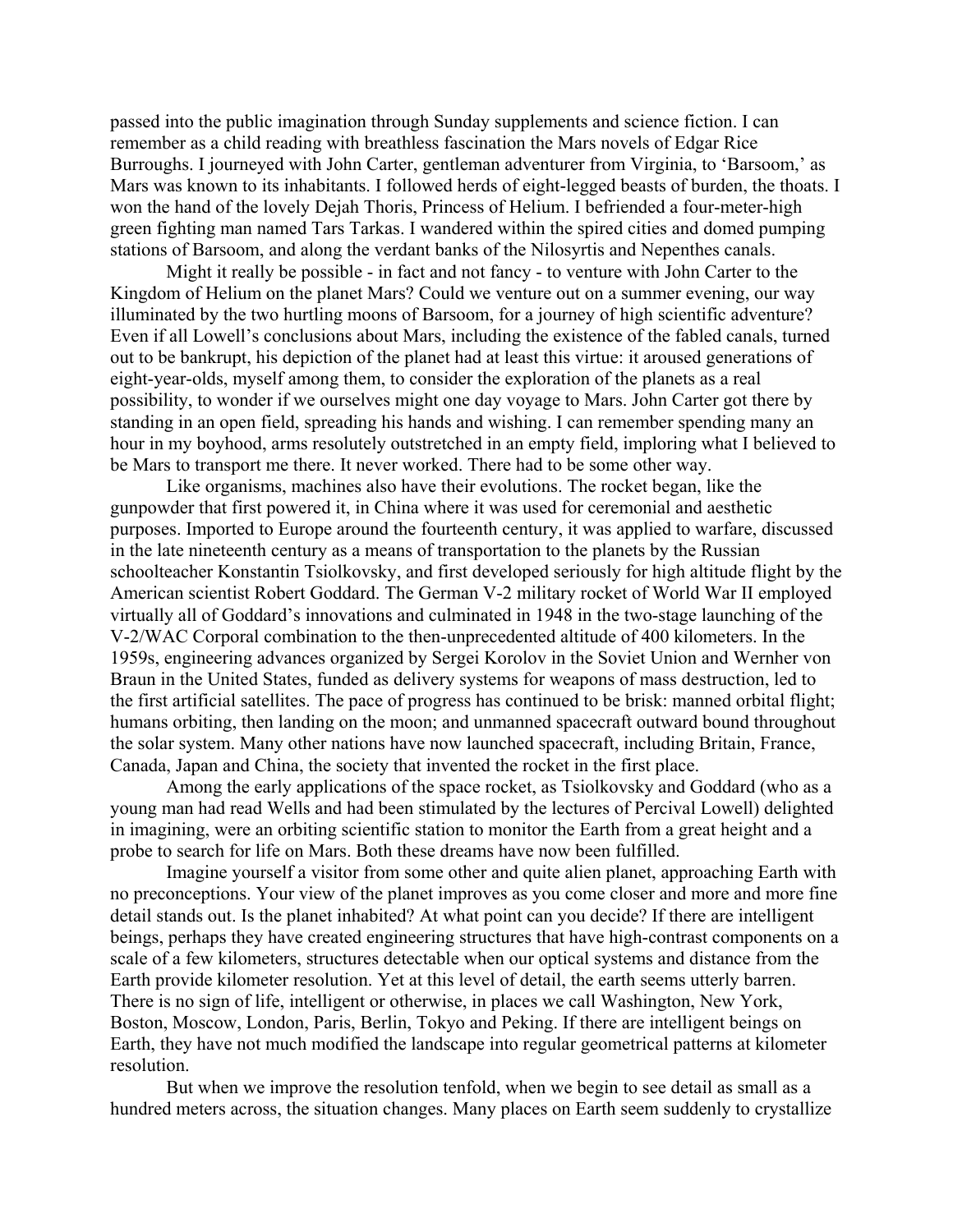out, revealing an intricate pattern of squares and rectangles, straight lines and circles. These are, in fact, the engineering artifacts of intelligent beings: roads, highways, canals, farmland, city streets - a pattern disclosing the twin human passions for Euclidean geometry and territoriality. On this scale, intelligent life can be discerned in Boston and Washington and New York. And at ten-meter resolution, the degree to which the landscape has been reworked first really becomes evident. Humans have been very busy. These photos have been taken in daylight. But at twilight or during the night, other things are visible: oil-well fires in Libya and the Persian Gulf; deepwater illumination by the Japanese squid fishing fleet; the bright lights of large cities. And if, in daylight, we improve our resolution so we can make out things that are a meter across, then we begin to detect for the first time individual organisms - whales, cows, flamingos, people.

Intelligent life on Earth first reveals itself through the geometric regularity of its constructions. If Lowell's canal network really existed, the conclusion that intelligent beings inhabit Mars might be similarly compelling. For life to be detected on Mars photographically, even from Mars orbit, it must likewise have accomplished a major reworking of the surface. Technical civilizations, canal builders, might be easy to detect. But except for one or two enigmatic features, nothing of the sort is apparent in the exquisite profusion of Martian surface detail uncovered by unmanned spacecraft. However, there are many other possibilities, ranging from large plants and animals to microorganisms, to extinct forms, to a planet that is now and was always lifeless. Because Mars is farther from the Sun than is the Earth, its temperatures are considerably lower. Its air is thin, containing mostly carbon dioxide but also some molecular nitrogen and argon and very small quantities of water vapor, oxygen and ozone. Open bodies of liquid water are impossible today because the atmospheric pressure on Mars is too low to keep even cold water from rapidly boiling. There may be minute quantities of liquid water in pores and capillaries in the soil. The amount of oxygen is far too little for a human being to breathe. The ozone abundance is so small that germicidal ultraviolet radiation from the Sun strikes the Martian surface unimpeded. Could any organism survive in such an environment?

To test this question, many years ago my colleagues and I prepared chambers that simulated the Martian environment as it was then known, inoculated them with terrestrial microorganisms and waited to see if anybody survived. Such chambers are called, of course, Mars Jars. The Mars Jars cycled the temperatures within a typical Martian range from a little above the freezing point around noon to about -80°C just before dawn, in an anoxic atmosphere composed chiefly of  $CO_2$  and  $N_2$ . Ultraviolet lamps reproduced the fierce solar flux. No liquid water was present except for very thin films wetting individual sand grains. Some microbes froze to death after the first night and were never heard from again. Others gasped and perished from lack of oxygen. Some died of thirst, and some were fried by the ultraviolet light. But there were always a fair number of varieties of terrestrial microbes that did not need oxygen; that temporarily closed up shop when the temperatures dropped too low; that hid from the ultraviolet light under pebbles or thin layers of sand. In other experiments, when small quantities of liquid water were present, the microbes actually grew. If terrestrial microbes can survive the Martian environment, how much better Martian microbes, if they exist, must do on Mars. But first we must get there.

The Soviet Union maintains an active program of unmanned planetary exploration. Every year or two the relative positions of the planets and the physics of Kepler and Newton permit the launch of a spacecraft to Mars or Venus with a minimum expenditure of energy. Since the early 1960's the U.S.S.R. has missed few such opportunities. Soviet persistence and engineering skills have eventually paid off handsomely. Five Soviet spacecraft - Venera 8 through 12 - have landed on Venus and successfully returned data from the surface, no insignificant feat in so hot, dense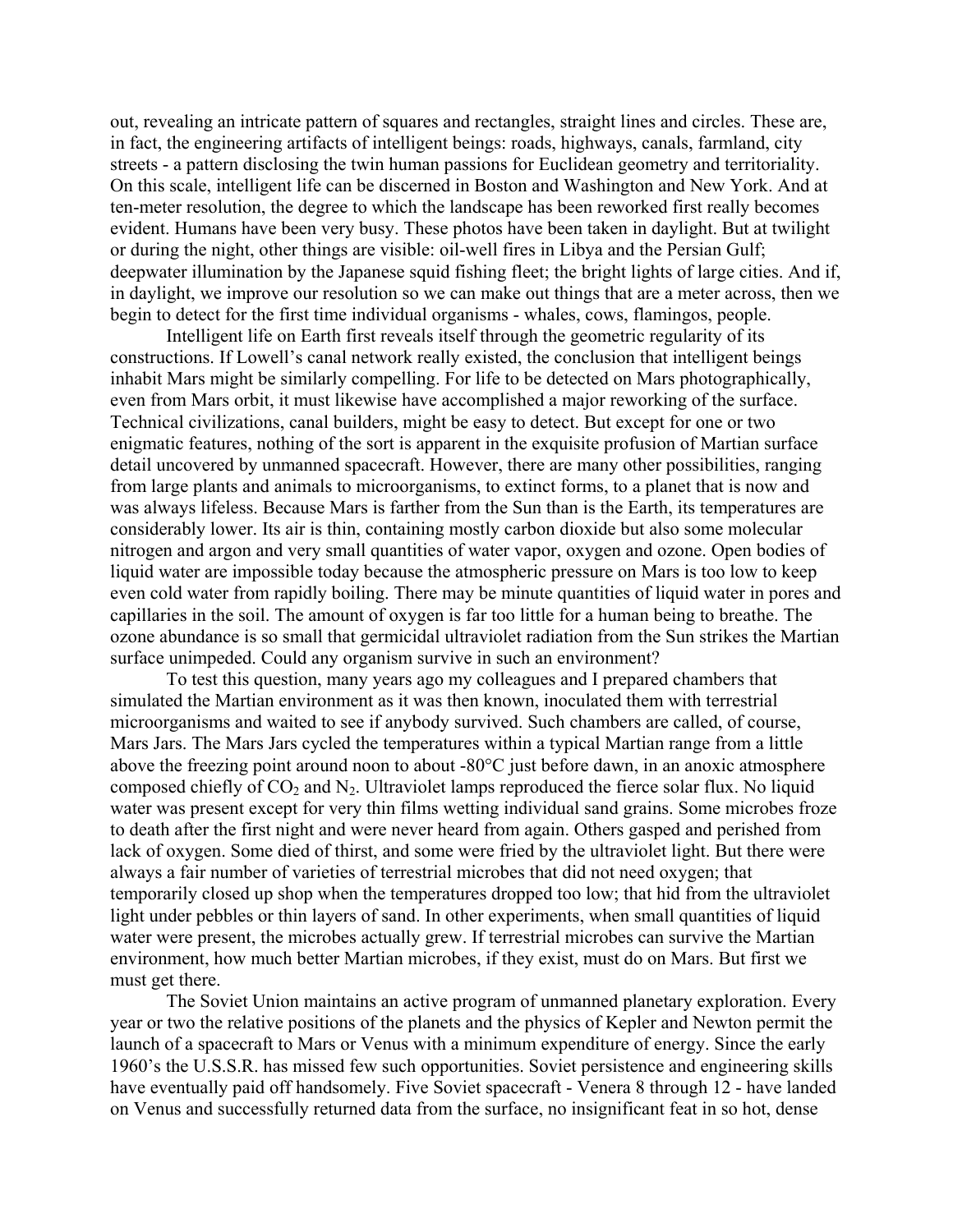and corrosive a planetary atmosphere. Yet despite many attempts, the Soviet Union has never landed successfully on Mars - a place that, at least at first sight, seems more hospitable, with chilly temperatures, a much thinner atmosphere and more benign gases; with polar ice caps, clear pink skies, great sand dunes, ancient river beds, a vast rift valley, the largest volcanic construct, so far as we know, in the solar system, and balmy equatorial summer afternoons. It is a far more Earth-like world than Venus.

In 1971, the Soviet Mars 3 spacecraft entered the Martian atmosphere. According to the information automatically radioed back, it successfully deployed its landing systems during entry, correctly oriented its ablation shield downward, properly unfurled its great parachute and fired its retro-rockets near the end of its descent path. According to the data returned by Mars 3, it should have landed successfully on the red planet. But after landing, the spacecraft returned a twentysecond fragment of a featureless television picture to Earth and then mysteriously failed. In 1973, a quite similar sequence of events occurred with the Mars 6 lander, in that case the failure occurring within one second of touchdown. What went wrong?

The first illustration I ever saw of Mars 3 was on a Soviet postage stamp (denomination, 16 kopecks), which depicted the spacecraft descending through a kind of purple muck. The artist was trying, I think, to illustrate dust and high winds: Mars 3 had entered the Martian atmosphere during an enormous global dust storm. We have evidence from the U.S. Mariner 9 mission that near-surface winds of more than 140 meters per second - faster than half the speed of sound on Mars - arose in that storm. Both our Soviet colleagues and we think it likely that these high winds caught the Mars 3 spacecraft with parachute unfurled, so that it landed gently in the vertical direction but with breakneck speed in the horizontal direction. A spacecraft descending on the shrouds of a large parachute is particularly vulnerable to horizontal winds. After landing, Mars 3 may have made a few bounces, hit a boulder or other example of Martian relief, tipped over, lost the radio link with its carrier 'bus' and failed.

But why did Mars 3 enter in the midst of a great dust storm? The Mars 3 mission was rigidly organized before launch. Every step it was to perform was loaded into the on-board computer before it left earth. There was no opportunity to change the computer program, even as the extent of the great 1971 dust storm became clear. In the jargon of space exploration, the Mars 3 mission was preprogrammed, not adaptive. The failure of Mars 6 is more mysterious. There was no planet-wide storm when this spacecraft entered the Martian atmosphere, and no reason to suspect a local storm, as sometimes happens, at the landing site. Perhaps there was an engineering failure just at the moment of touchdown. Or perhaps there is something particularly dangerous about the Martian surface.

The combination of Soviet successes in landing on Venus and Soviet failures in landing on Mars naturally caused us some concern about the U.S. Viking mission, which had been informally scheduled to set one of its two descent craft gently down on the Martian surface on the Bicentennial of the United States, July 4, 1976. Like its Soviet predecessors, the Viking landing maneuver involved an ablation shield, a parachute and retro-rockets. Because the Martian atmosphere is only 1 percent as dense as the Earth's, a very large parachute, eighteen meters in diameter, was deployed to slow the spacecraft as it entered the thin air of Mars. The atmosphere is so thin that if Viking had landed at a high elevation there would not have been enough atmosphere to brake the descent adequately: it would have crashed. One requirement, therefore, was for a landing site in a low-lying region. From Mariner 9 results and ground-based radar studies, we knew many such areas.

To avoid the probable fate of Mars 3, we wanted Viking to land in a place and time at which the winds were low. Winds that would make the lander crash were probably strong enough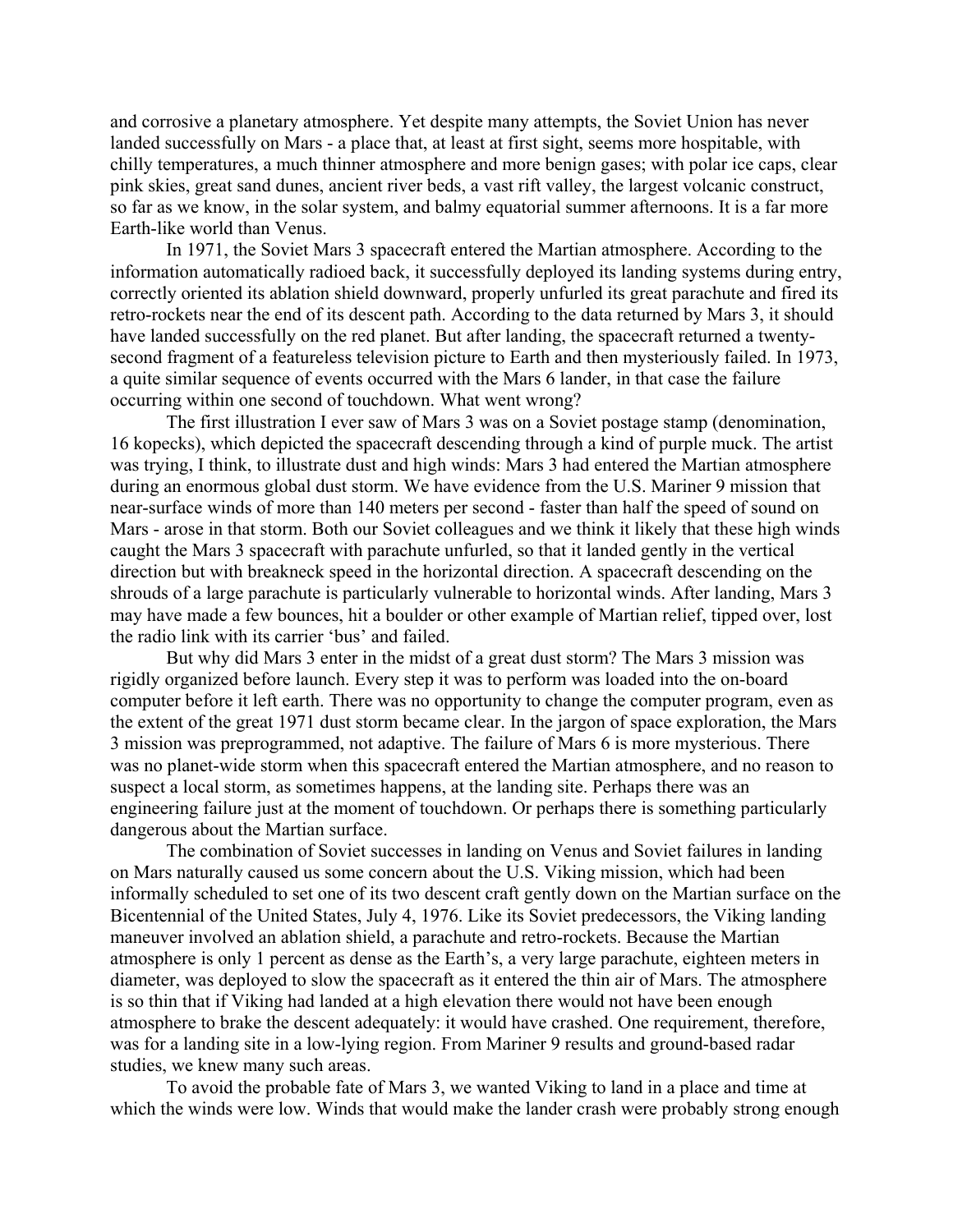to lift dust off the surface. If we could check that the candidate landing site was not covered with shifting, drifting dust, we would have at least a fair chance of guaranteeing that the winds were not intolerably high. This was one reason that each Viking lander was carried into Mars orbit with its orbiter, and descent delayed until the orbiter surveyed the landing site. We had discovered with Mariner 9 that characteristic changes in the bright and dark patterns on the Martian surface occur during times of high winds. We certainly would not have certified a Viking landing site as safe if orbital photographs had shown such shifting patterns. But our guarantees could not be 100 percent reliable. For example, we could imagine a landing site at which the winds were so strong that all mobile dust had already been blown away. We would then have had no indication of the high winds that might have been there. Detailed weather predictions for Mars were, of course, much less reliable than for Earth. (Indeed one of the many objectives of the Viking mission was to improve our understanding of the weather on both planets.)

Because of communication and temperature constraints, Viking could not land at high Martian latitudes. Farther poleward than about 45 or 50 degrees in both hemispheres, either the time of useful communication of the spacecraft with the Earth or the period during which the spacecraft would avoid dangerously low temperatures would have been awkwardly short.

We did not wish to land in too rough a place. The spacecraft might have tipped over and crashed, or at the least its mechanical arm, intended to acquire Martian soil samples, might have become wedged or been left waving helplessly a meter too high above the surface. Likewise, we did not want to land in places that were too soft. If the spacecraft's three landing pods had sunk deeply into a loosely packed soil, various undesirable consequences would have followed, including immobilization of the sample arm. But we did not want to land in a place that was too hard either - had we landed in a vitreous lava field, for example, with no powdery surface material, the mechanical arm would have been unable to acquire the sample vital to the projected chemistry and biology experiments.

The best photographs then available of Mars - from the Mariner 9 orbiter - showed features no smaller than 90 meters (100 yards) across. The Viking orbiter pictures improved this figure only slightly. Boulders one meter (three feet) in size were entirely invisible in such photographs, and could have had disastrous consequences for the Viking lander. Likewise, a deep, soft powder might have been indetectable photographically. Fortunately, there was a technique that enabled us to determine the roughness or softness of a candidate landing site: radar. A very rough place would scatter radar from Earth off to the sides of the beam and therefore appear poorly reflective, or radar-dark. A very soft place would also appear poorly reflective because of the many interstices between individual sand grains. While we were unable to distinguish between rough places and soft places, we did not need to make such distinctions for landing-site selection. Both, we knew, were dangerous. Preliminary radar surveys suggested that as much as a quarter to a third of the surface area of Mars might be radar-dark, and therefore dangerous for Viking. But not all of Mars can be viewed by Earth-based radar - only a swath between about 25° N and about 25° S. The Viking orbiter carried no radar system of its own to map the surface.

There were many constraints - perhaps, we feared, too many. Our landing sites had to be not too high, too windy, too hard, too soft, too rough or too close to the pole. It was remarkable that there were any places at all on Mars that simultaneously satisfied all our safety criteria. But it was also clear that our search for safe harbors had led us to landing sites that were, by and large, dull.

When each of the two Viking orbiter-lander combinations was inserted into Martian orbit, it was unalterably committed to landing at a certain *latitude* on Mars. If the low point in the orbit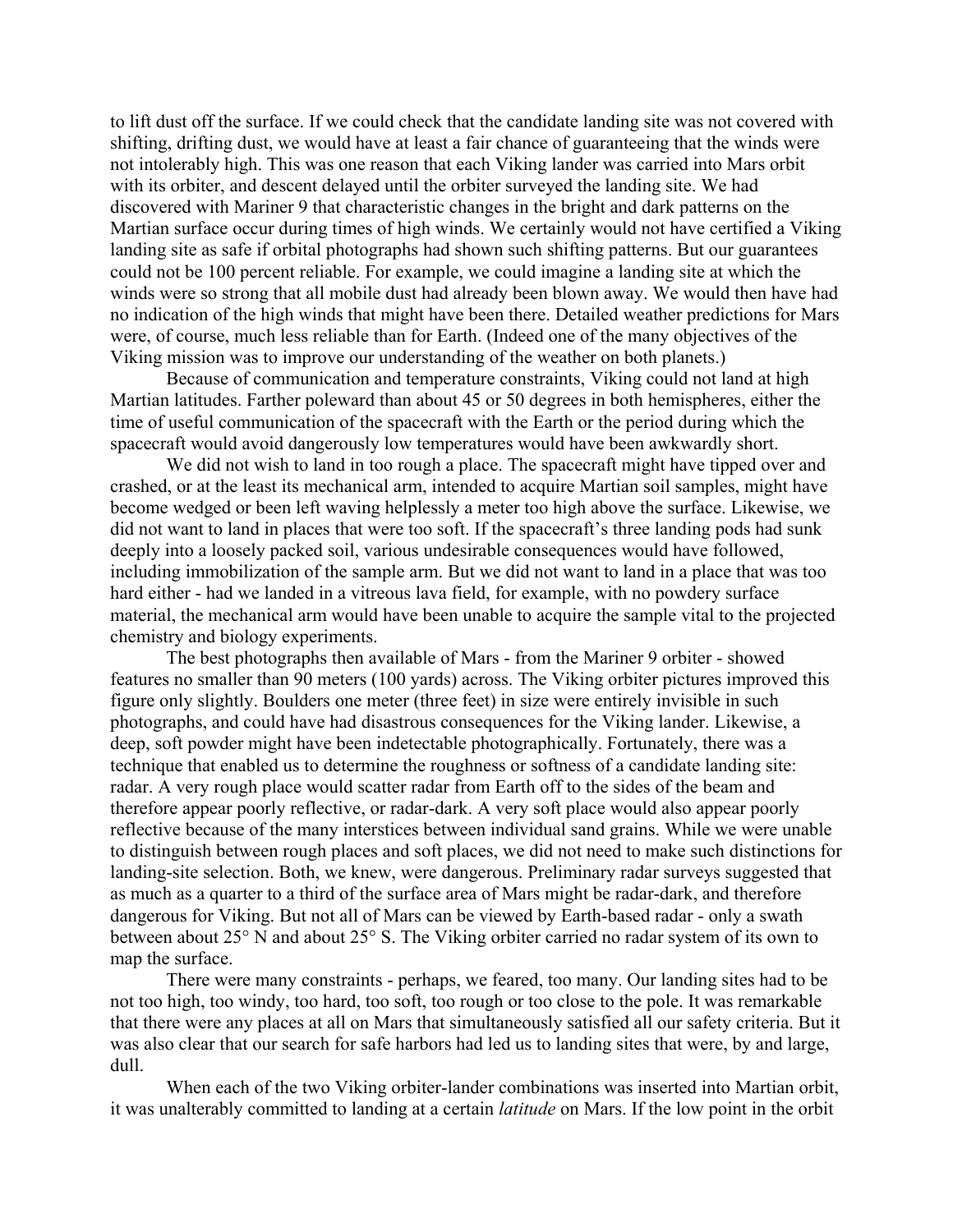was at 21° Martian north latitude, the lander would touch down at 21° N, although, by waiting for the planet to turn beneath it, it could land at any *longitude* whatever. Thus the Viking science teams selected candidate latitudes for which there was more than one promising site. Viking 1 was targeted for 21° N. The prime site was in a region called Chryse (Greek for 'the land of gold'), near the confluence of four sinuous channels thought to have been carved in previous epochs of Martian history by running water. The Chryse site seemed to satisfy all safety criteria. But the radar observations had been made nearby, not in the Chryse landing site itself. Radar observations of Chryse were made for the first time - because of the geometry of Earth and Mars - only a few weeks before the nominal landing date.

The candidate landing latitude for Viking 2 was 44° N; the prime site, a locale called Cydonia, chosen because, according to some theoretical arguments, there was a significant chance of small quantities of liquid water there, at least at some time during the Martian year. Since the Viking biology experiments were strongly oriented toward organisms that are comfortable in liquid water, some scientists held that the chance of Viking finding life would be substantially improved in Cydonia. On the other hand, it was argued that, on so windy a planet as Mars, microorganisms should be everywhere if they are anywhere. There seemed to be merit to both positions; and it was difficult to decide between them. What was quite clear, however, was that 44° N was completely inaccessible to radar site-certification; we had to accept a significant risk of failure with Viking 2 if it was committed to high northern latitudes. It was sometimes argued that if Viking 1 was down and working well we could afford to accept a greater risk with Viking 2. I found myself making very conservative recommendations on the fate of a billiondollar mission. I could imagine, for example, a key instrument failure in Chryse just after an unfortunate crash landing in Cydonia. To improve the Viking options, additional landing sites, geologically very different from Chryse and Cydonia, were selected in the radar-certified region near 4° S latitude. A decision on whether Viking 2 would set down at high or at low latitude was not made until virtually the last minute, when a place with the hopeful name of Utopia, at the same latitude as Cydonia, was chosen.

For Viking 1, the original landing site seemed, after we examined orbiter photographs and late-breaking Earth-based radar data, unacceptably risky. For a while I worried that Viking 1 had been condemned, like the legendary Flying Dutchman, to wander the skies of Mars forever, never to find safe haven. Eventually we found a suitable spot, still in Chryse but far from the confluence of the four ancient channels. The delay prevented us from setting down on July 4, 1976, but it was generally agreed that a crash landing on that date would have been an unsatisfactory two hundredth birthday present for the United States. We deboosted from orbit and entered the Martian atmosphere sixteen days later.

After an interplanetary voyage of a year and a half, covering a hundred million kilometers the long way round the Sun, each orbiter/lander combination was inserted into its proper orbit about Mars; the orbiters surveyed candidate landing sites; the landers entered the Martian atmosphere on radio command and correctly oriented ablation shields, deployed parachutes, divested coverings, and fired retro-rockets. In Chryse and Utopia, for the first time in human history, spacecraft had touched down, gently and safely, on the red planet. These triumphant landings were due in considerable part to the great skill invested in their design, fabrication and testing, and to the abilities of the spacecraft controllers. But for so dangerous and mysterious a planet as Mars, there was also at least an element of luck.

Immediately after landing, the first pictures were to be returned. We knew we had chosen dull places. But we could hope. The first picture taken by the Viking 1 lander was of one of its own footpads - in case it were to sink into Martian quicksand, we wanted to know about it before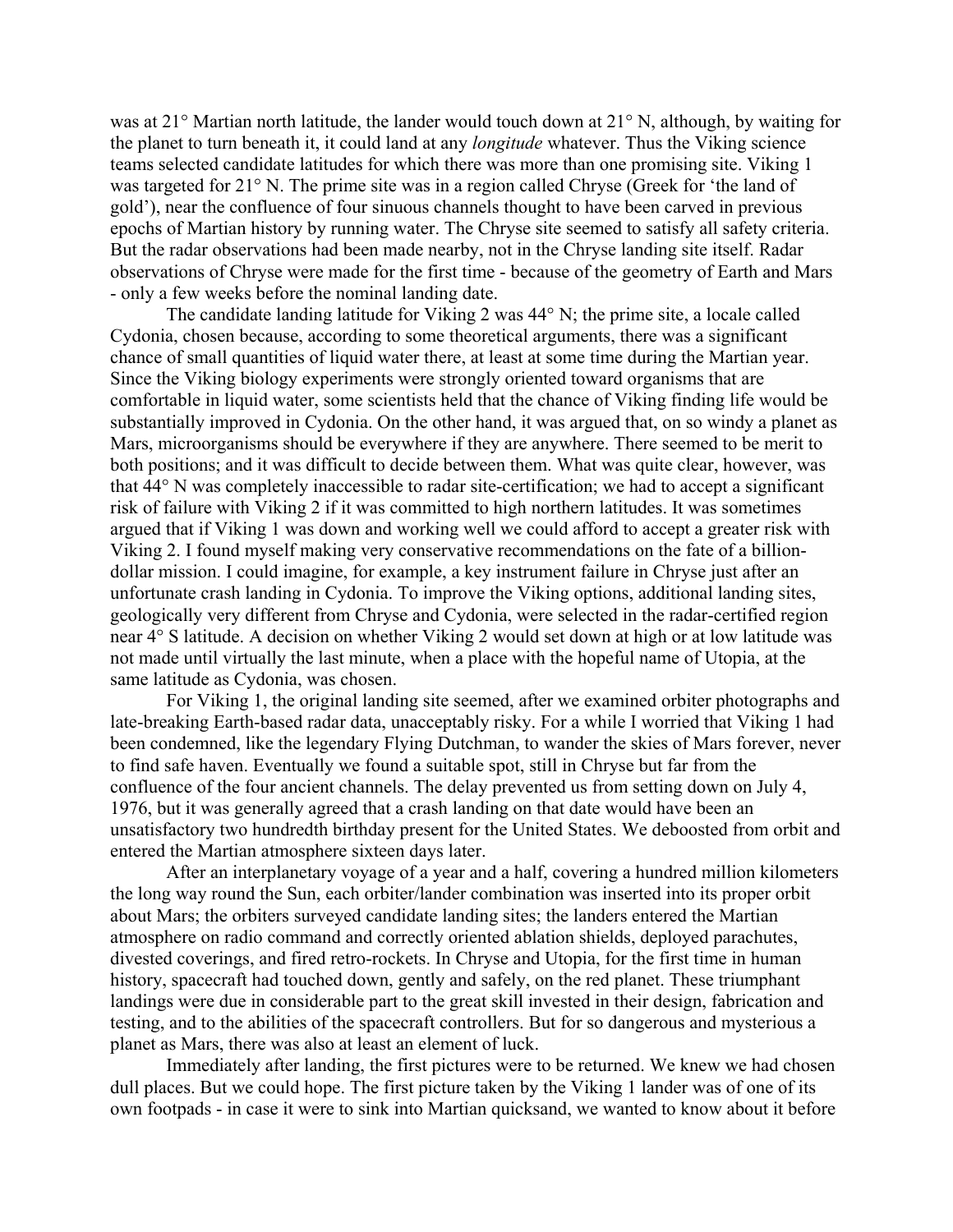the spacecraft disappeared. The picture built up, line by line, until with enormous relief we saw the footpad sitting high and dry above the Martian surface. Soon other pictures came into being, each picture element radioed individually back to Earth.

I remember being transfixed by the first lander image to show the horizon of Mars. This was not an alien world, I thought. I knew places like it in Colorado and Arizona and Nevada. There were rocks and sand drifts and a distant eminence, as natural and unselfconscious as any landscape on Earth. Mars was a *place*. I would, of course, have been surprised to see a grizzled prospector emerge from behind a dune leading his mule, but at the same time the idea seemed appropriate. Nothing remotely like it ever entered my mind in all the hours I spent examining the Venera 9 and 10 images of the Venus surface. One way or another, I knew, this was a world to which we would return.

The landscape is stark and red and lovely: boulders thrown out in the creation of a crater somewhere over the horizon, small sand dunes, rocks that have been repeatedly covered and uncovered by drifting dust, plumes of fine-grained material blown about by the winds. Where did the rocks come from? How much sand has been blown by wind? What must the previous history of the planet have been to create sheared rocks, buried boulders, polygonal gouges in the ground? What are the rocks made of? The same materials as the sand? Is the sand merely pulverized rock or something else? Why is the sky pink? What is the air made of? How fast does the wind blow? Are there marsquakes? How does the atmospheric pressure and the appearance of the landscape change with the seasons?

For every one of these questions Viking has provided definitive or at least plausible answers. The Mars revealed by the Viking mission is of enormous interest - particularly when we remember that the landing sites were chosen for their dullness. But the cameras revealed no sign of canal builders, no Barsoomian aircars or short swords, no princesses or fighting men, no thoats, no footprints, not even a cactus or a kangaroo rat. For as far as we could see, there was not a sign of life.\*

\* There was a brief flurry when the uppercase letter B, a putative Martian graffito, seemed to be visible on a small boulder in Chryse. But later analysis showed it to be a trick of light and shadow and the human talent for pattern recognition. It also seemed remarkable that the Martians should have tumbled independently to the Latin alphabet. But there was just a moment when resounding in my head was the distant echo of a word from my boyhood - Barsoom.

Perhaps there are large lifeforms on Mars, but not in our two landing sites. Perhaps there are smaller forms in every rock and sand grain. For most of its history, those regions of the Earth not covered by water looked rather like Mars today - with an atmosphere rich in carbon dioxide, with ultraviolet light shining fiercely down on the surface through an atmosphere devoid of ozone. Large plants and animals did not colonize the land until the last 10 percent of Earth history. And yet for three billion years there were microorganisms everywhere on Earth. To look for life on Mars, we must look for microbes.

The Viking lander extends human capabilities to other and alien landscapes. By some standards, it is about as smart as a grasshopper; by others, only as intelligent as a bacterium. There is nothing demeaning in these comparisons. It took nature hundreds of millions of years to evolve a bacterium, and billions to make a grasshopper. With only a little experience in this sort of business, we are becoming fairly skillful at it. Viking has two eyes as we do, but they also work in the infrared, as ours do not; a sample arm that can push rocks, dig and acquire soil samples; a kind of finger that it puts up to measure wind speed and direction; a nose and taste buds, of a sort, with which it senses, to a much higher precision than we can, the presence of trace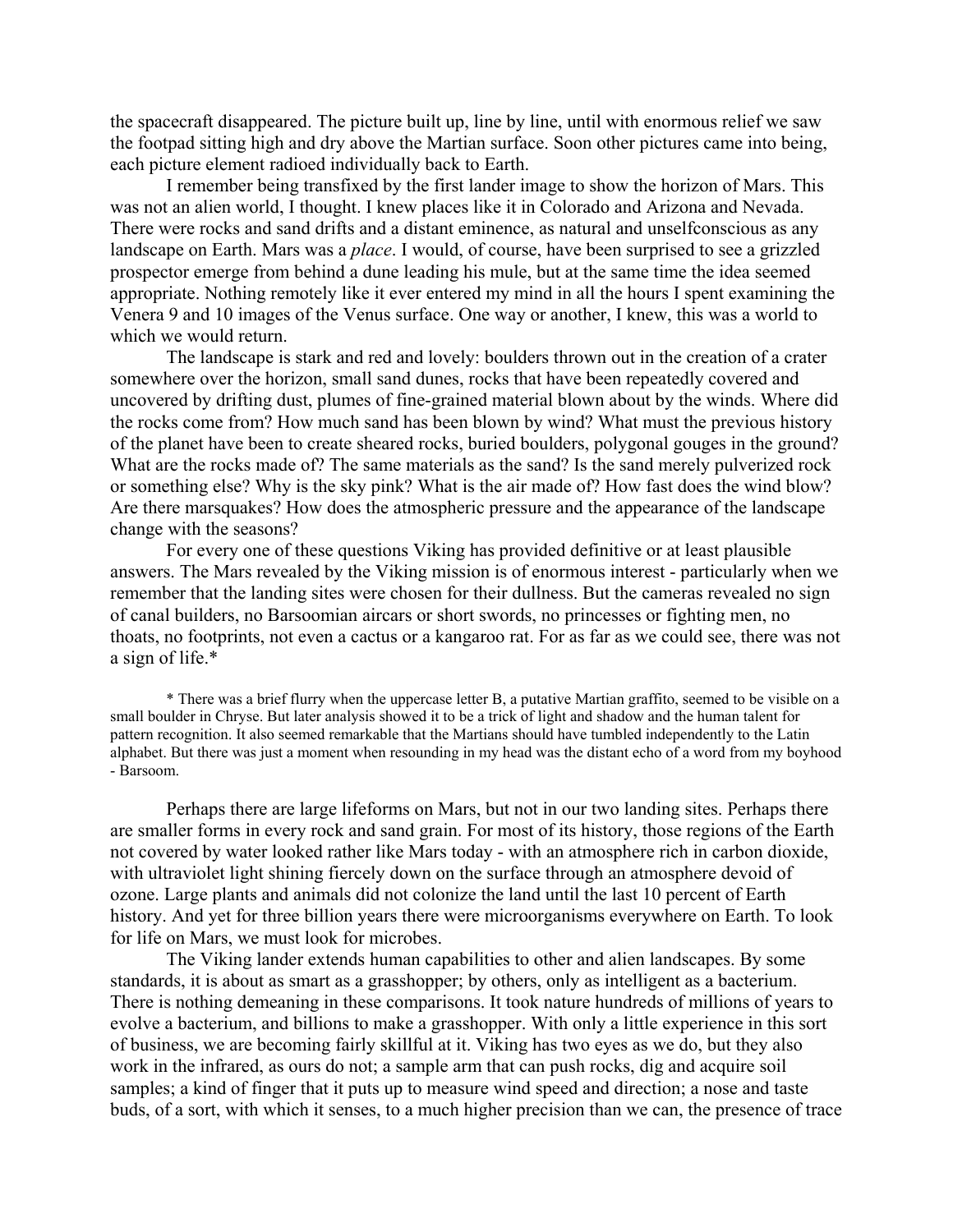molecules; an interior ear with which it can detect the rumbling of marsquakes and the gentler wind-driven jiggling of the spacecraft; and a means of detecting microbes. The spacecraft has its own self-contained radioactive power source. It radios all the scientific information it acquires back to Earth. It receives instructions from Earth, so human beings can ponder the significance of the Viking results and tell the spacecraft to do something new.

But what is the optimum way, given severe constraints on size, cost and power requirements, to search for microbes on Mars? We cannot - at least as yet - send microbiologists there. I once had a friend, an extraordinary microbiologist named Wolf Vishniac, of the University of Rochester, in New York. In the late 1950's, when we were just beginning to think seriously about looking for life on Mars, he found himself at a scientific meeting where an astronomer expressed amazement that the biologists had no simple, reliable, automated instrument capable of looking for microorganisms. Vishniac decided he would do something about the matter.

He developed a small device to be sent to the planets. His friends called it the Wolf Trap. It would carry a little vial of nutrient organic matter to Mars, arrange for a sample of Martian soil to be mixed in with it, and observe the changing turbidity or cloudiness of liquid as the Martian bugs (if there were any) grew (if they would). The Wolf Trap was selected along with three other microbiology experiments to go aboard the Viking landers. Two of the other three experiments also chose to send food to the Martians. The success of the Wolf Trap required that Martian bugs like liquid water. There were those who thought that Vishniac would only drown the little Martians. But the advantage of the Wolf Trap was that it laid no requirements on what the Martian microbes must do with their food. They had only to grow. All the other experiments made specific assumptions about gases that would be given off or taken in by the microbes, assumptions that were little more than guesses.

The National Aeronautics and Space Administration, which runs the United States planetary space program, is subject to frequent and unpredictable budget cuts. Only rarely are there unanticipated budget increases. NASA scientific activities have very little effective support in the government, and so science is most often the target when money needs to be taken away from NASA. In 1971 it was decided that one of the four microbiology experiments must be removed, and the Wolf Trap was offloaded. It was a crushing disappointment for Vishniac, who had invested twelve years in its development.

Many others in his place might have stalked off the Viking Biology Team. But Vishniac was a gentle and dedicated man. He decided instead that he could best serve the search for life on Mars by voyaging to the most Mars-like environment on Earth - the dry valleys of Antarctica. Some previous investigators had examined Antarctic soil and decided that the few microbes they were able to find were not really natives of the dry valleys, but had been blown there from other, more clement environments. Recalling the Mars Jars experiments, Vishniac believed that life was tenacious and that Antarctica was perfectly consistent with microbiology. If terrestrial bugs could live on Mars, he thought, why not in Antarctica - which was by and large warmer, wetter, and had more oxygen and much less ultraviolet light. Conversely, finding life in Antarctic dry valleys would correspondingly improve, he thought, the chances of life on Mars. Vishniac believed that the experimental techniques previously used to deduce no indigenous microbes in Antarctica were flawed. The nutrients, while suitable for the comfortable environment of a university microbiology laboratory, were not designed for the arid polar wasteland.

So on November 8, 1973, Vishniac, his new microbiology equipment and a geologist companion were transported by helicopter from McMurdo Station to an area near Mount Balder, a dry valley in the Asgard range. His practice was to implant the little microbiology stations in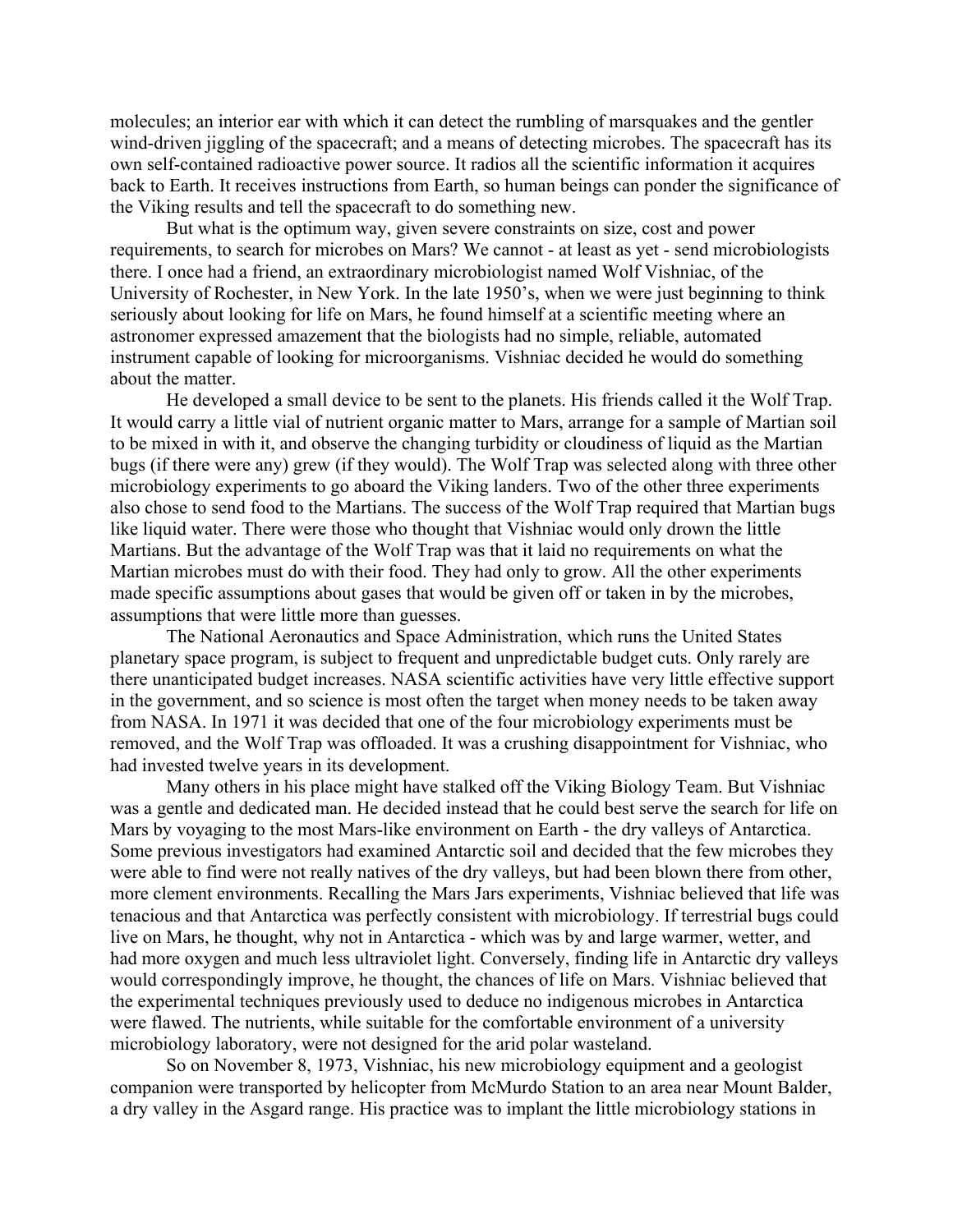the Antarctic soil and return about a month later to retrieve them. On December 10, 1973, he left to gather samples on Mount Balder; his departure was photographed from about three kilometers away. It was the last time anyone saw him alive. Eighteen hours later, his body was discovered at the base of a cliff of ice. He had wandered into an area not previously explored, had apparently slipped on the ice and tumbled and bounced for a distance of 150 meters. Perhaps something had caught his eye, a likely habitat for microbes, say, or a patch of green where none should be. We will never know. In the small brown notebook he was carrying that day, the last entry reads; 'Station 202 retrieved. 10 December, 1973. 2230 hours. Soil temperature, -10°. Air temperature - 16°.' It had been a typical summer temperature for Mars.

Many of Vishniac's microbiology stations are still sitting in Antarctica. But the samples that *were* returned were examined, using his methods, by his professional colleagues and friends. A wide variety of microbes, which would have been indetectable with conventional scoring techniques, was found in essentially every site examined. A new species of yeast, apparently unique to Antarctica, was discovered in his samples by his widow, Helen Simpson Vishniac. Large rocks returned from Antarctica in that expedition, examined by Imre Friedmann, turn out to have a fascinating microbiology - one or two millimeters inside the rock, algae have colonized a tiny world in which small quantities of water are trapped and made liquid. On Mars such a place would be even more interesting, because while the visible light necessary for photosynthesis would penetrate to that depth, the germicidal ultraviolet light would be at least partially attenuated.

Because the design of space missions is finalized many years before launch, and because of Vishniac's death, the results of his Antarctic experiments did not influence the Viking design for seeking Martian life. In general, the microbiology experiments were not carried out at the low ambient Martian temperatures, and most did not provide long incubation times. They all made fairly strong assumptions about what Martian metabolism had to be like. There was no way to look for life inside the rocks.

Each Viking lander was equipped with a sample arm to acquire material from the surface and then slowly withdraw it into the innards of the spacecraft, transporting the particles on little hoppers like an electric train to five different experiments: one on the inorganic chemistry of the soil, another to look for organic molecules in the sand and dust, and three to look for microbial life. When we look for life on a planet, we are making certain assumptions. We try, as well as we can, not to assume that life elsewhere will be just like life here. But there are limits to what we can do. We know in detail only about life here. While the Viking biology experiments are a pioneering first effort, they hardly represent a definitive search for life on Mars. The results have been tantalizing, annoying, provocative, stimulating, and, at least until recently, substantially inconclusive.

Each of the three microbiology experiments asked a different kind of question, but in all cases a question about Martian metabolism. If there are microorganisms in the Martian soil, they must take in food and give off waste gases; or they must take in gases from the atmosphere and, perhaps with the aid of sunlight, convert them into useful materials. So we bring food to Mars and hope that the Martians, if there are any, will find it tasty. Then we see if any interesting new gases come out of the soil. Or we provide our own radioactively labeled gases and see if they are converted into organic matter, in which case small Martians are inferred.

By criteria established before launch, two of the three Viking microbiology experiments seem to have yielded positive results. First, when Martian soil was mixed with a sterile organic soup from Earth, something in the soil chemically broke down the soup - almost as if there were respiring microbes metabolizing a food package from Earth. Second, when gases from Earth were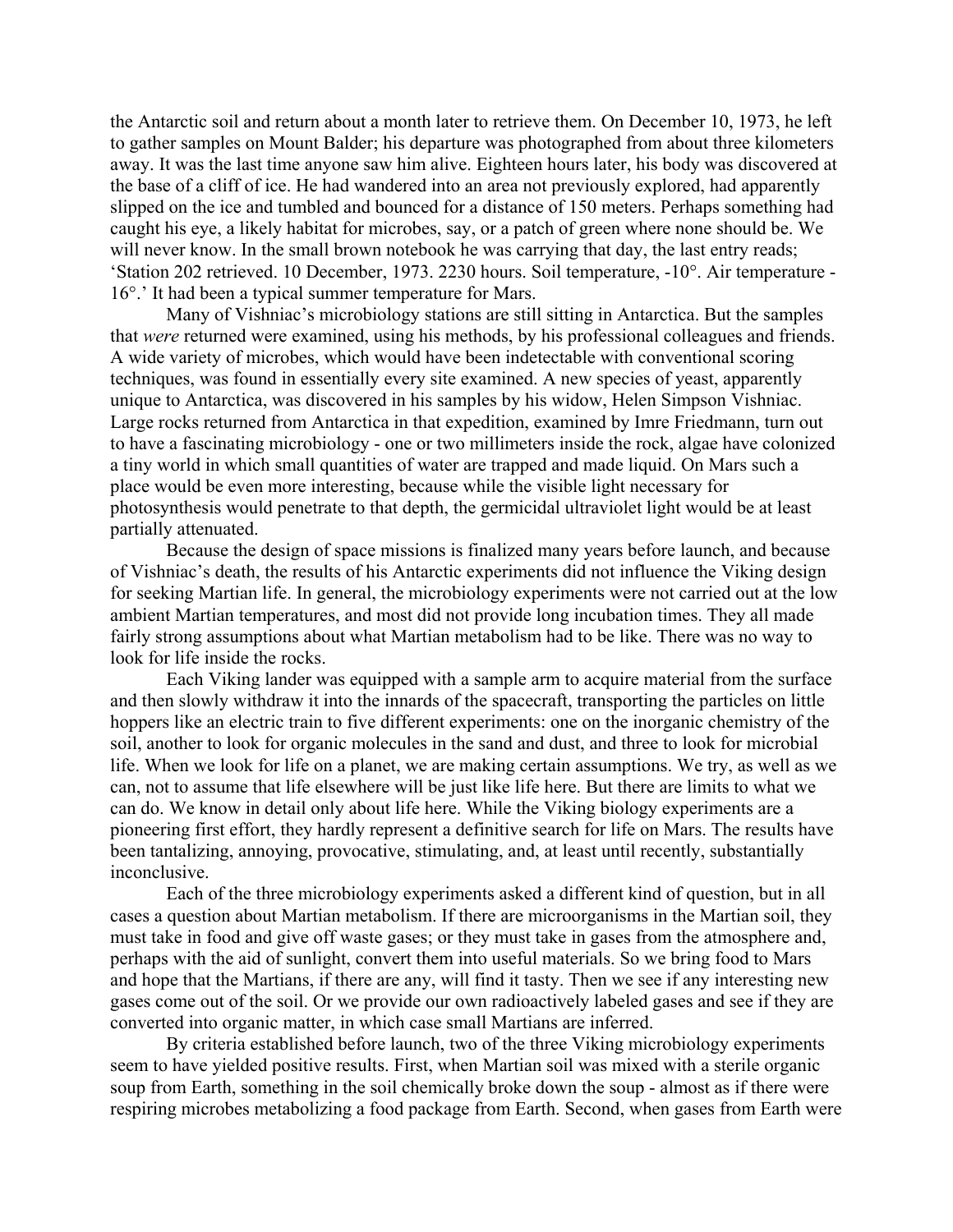introduced into the Martian soil sample, the gases became chemically combined with the soil almost as if there were photosynthesizing microbes, generating organic matter from atmospheric gases. Positive results in Martian microbiology were achieved in seven different samplings- in two locales on Mars separated by 5,000 kilometers.

But the situation is complex, and the criteria of experimental success may have been inadequate. Enormous efforts were made to build the Viking microbiology experiments and test them with a variety of microbes. Very little effort was made to calibrate the experiments with plausible inorganic Martian surface materials. Mars is not the Earth. As the legacy of Percival Lowell reminds us, we can be fooled. Perhaps there is an exotic inorganic chemistry in the Martian soil that is able by itself, in the absence of Martian microbes, to oxidize foodstuffs. Perhaps there is some special inorganic, nonliving catalyst in the soil that is able to fix atmospheric gases and convert them into organic molecules.

Recent experiments suggest that this may indeed be the case. In the great Martian dust storm of 1971, spectral features of the dust were obtained by the Mariner 9 infrared spectrometer. In analyzing these spectra, O. B. Toon, J. B. Pollack and I found that certain features seem best accounted for by montmorillonite and other kinds of clay. Subsequent observations by the Viking lander support the identification of windblown clays on Mars. Now, A. Banin and J. Rishpon have found that they can reproduce some of the key features - those resembling photosynthesis as well as those resembling respiration of the 'successful' Viking microbiology experiments if in laboratory experiments they substitute such clays for the Martian soil. The clays have a complex active surface, given to absorbing and releasing gases and to catalyzing chemical reactions. It is too soon to say that all the Viking microbiology results can be explained by inorganic chemistry, but such a result would no longer be surprising. The clay hypothesis hardly excludes life on Mars, but it certainly carries us far enough to say that there is no compelling evidence for microbiology on Mars.

Even so, the results of Banin and Rishpon are of great biological importance because they show that in the absence of life there can be a kind of soil chemistry that does some of the same things life does. On the Earth before life, there may already have been chemical processes resembling respiration and photosynthesis cycling in the soil, perhaps to be incorporated by life once it arose. In addition, we know that montmorillonite clays are a potent catalyst for combining amino acids into longer chain molecules resembling proteins. The clays of the primitive Earth may have been the forge of life, and the chemistry of contemporary Mars may provide essential clues to the origin and early history of life on our planet.

The Martian surface exhibits many impact craters, each named after a person, usually a scientist. Crater Vishniac lies appropriately in the Antarctic region of Mars. Vishniac did not claim that there had to be life on Mars, merely that it was possible, and that it was extraordinarily important to know if it was there. If life on Mars exists, we will have a unique opportunity to test the generality of our form of fife. And if there is no life on Mars, a planet rather like the Earth, we must understand why - because in that case, as Vishniac stressed, we have the classic scientific confrontation of the experiment and the control.

The finding that the Viking microbiology results can be explained by clays, that they need not imply life, helps to resolve another mystery: the Viking organic chemistry experiment showed not a hint of organic matter in the Martian soil. If there is life on Mars, where are the dead bodies? No organic molecules could be found - no building blocks of proteins and nucleic acids, no simple hydrocarbons, nothing of the stuff of life on Earth. This is not necessarily a contradiction, because the Viking microbiology experiments are a thousand times more sensitive (per equivalent carbon atom) than the Viking chemistry experiments, and seem to detect organic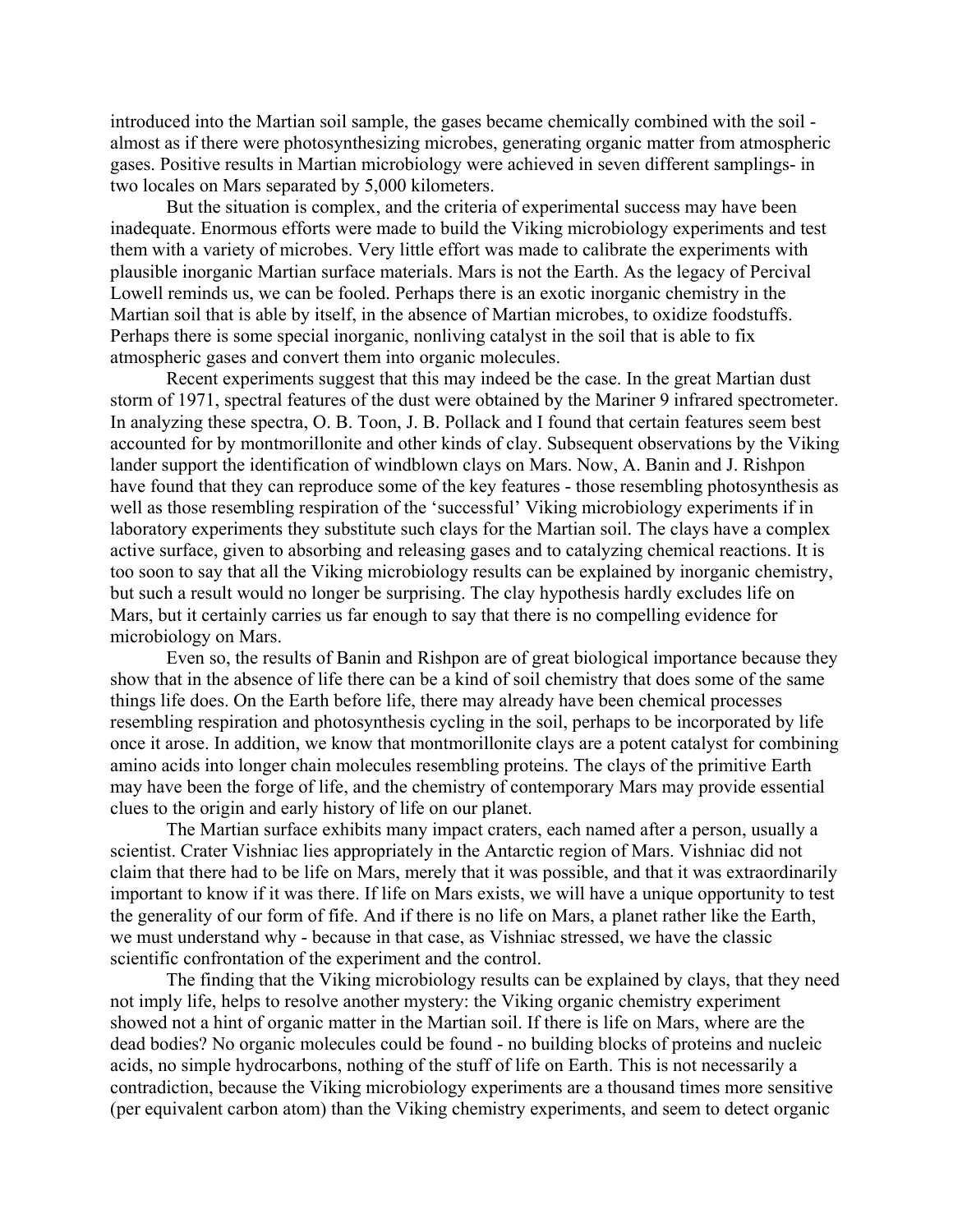matter synthesized in the Martian soil. But this does not leave much margin. Terrestrial soil is loaded with the organic remains of once-living organisms; Martian soil has less organic matter than the surface of the Moon. If we held to the life hypothesis, we might suppose that the dead bodies have been destroyed by the chemically reactive, oxidizing surface of Mars - like a germ in a bottle of hydrogen peroxide; or that there is life, but of a kind in which organic chemistry plays a less central role than it does in life on Earth.

But this last alternative seems to me to be special pleading: I am, reluctantly, a selfconfessed carbon chauvinist. Carbon is abundant in the Cosmos. It makes marvelously complex molecules, good for life. I am also a water chauvinist. Water makes an ideal solvent system for organic chemistry to work in and stays liquid over a wide range of temperatures. But sometimes I wonder. Could my fondness for these materials have something to do with the fact that I am made chiefly of them? Are we carbon- and water-based because those materials were abundant on the Earth at the time of the origin of life? Could life elsewhere - on Mars, say - be built of different stuff?

I am a collection of water, calcium and organic molecules called Carl Sagan. You are a collection of almost identical molecules with a different collective label. But is that all? Is there nothing in here but molecules? Some people find this idea somehow demeaning to human dignity. For myself, I find it elevating that our universe permits the evolution of molecular machines as intricate and subtle as we.

But the essence of life is not so much the atoms and simple molecules that make us up as the way in which they are put together. Every now and then we read that the chemicals which constitute the human body cost ninety-seven cents or ten dollars or some such figure; it is a little depressing to find our bodies valued so little. However, these estimates are for human beings reduced to our simplest possible components. We are made mostly of water, which costs almost nothing; the carbon is costed in the form of coal; the calcium in our bones as chalk; the nitrogen in our proteins as air (cheap also); the iron in our blood as rusty nails. If we did not know better, we might be tempted to take all the atoms that make us up, mix them together in a big container and stir. We can do this as much as we want. But in the end all we have is a tedious mixture of atoms. How could we have expected anything else?

Harold Morowitz has calculated what it would cost to put together the correct *molecular* constituents that make up a human being by buying the molecules from chemical supply houses. The answer turns out to be about ten million dollars, which should make us all feel a little better. But even then we could not mix those chemicals together and have a human being emerge from the jar. That is far beyond our capability and will probably be so for a very long period of time. Fortunately, there are other less expensive but still highly reliable methods of making human beings.

I think the lifeforms on many worlds will consist, by and large, of the same atoms we have here, perhaps even many of the same basic molecules, such as proteins and nucleic acids but put together in unfamiliar ways. Perhaps organisms that float in dense planetary atmospheres will be very much like us in their atomic composition, except they might not have bones and therefore not need much calcium. Perhaps elsewhere some solvent other than water is used. Hydrofluoric acid might serve rather well, although there is not a great deal of fluorine in the Cosmos; hydrofluoric acid would do a great deal of damage to the kind of molecules that make us up, but other organic molecules, paraffin waxes, for example, are perfectly stable in its presence. Liquid ammonia would make an even better solvent system, because ammonia is very abundant in the Cosmos. But it is liquid only on worlds much colder than the Earth or Mars. Ammonia is ordinarily a gas on Earth, as water is on Venus. Or perhaps there are living things that do not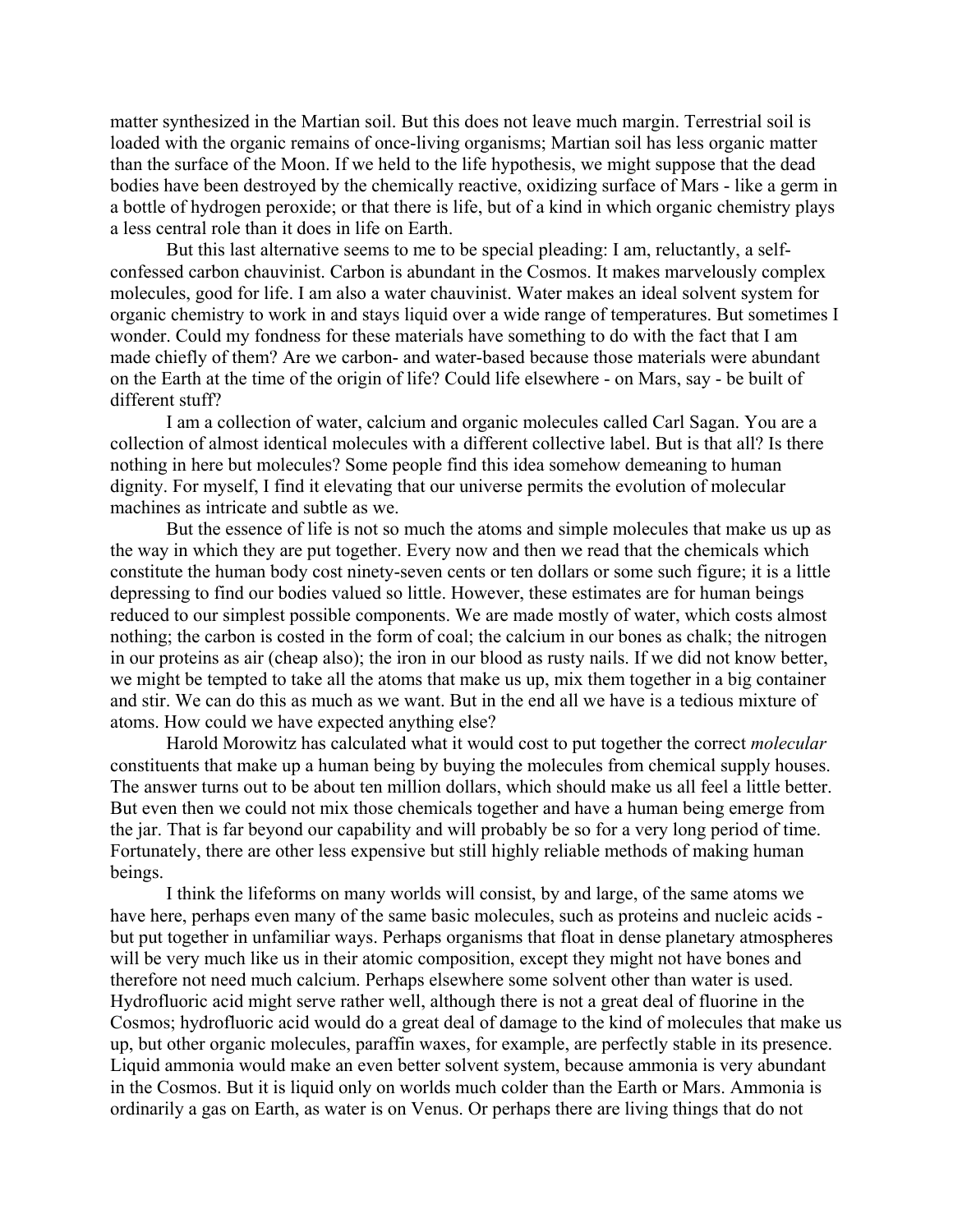have a solvent system at all - solid-state life, where there are electrical signals propagating rather than molecules floating about.

But these ideas do not rescue the notion that the Viking lander experiments indicate life on Mars. On that rather Earth-like world, with abundant carbon and water, life, if it exists, should be based on organic chemistry. The organic chemistry results, like the imaging and microbiology results, are all consistent with no life in the fine particles of Chryse and Utopia in the late 1970's. Perhaps some millimeters beneath the rocks (as in the Antarctic dry valleys), or elsewhere on the planet, or in some earlier, more clement time. But not where and when we looked.

The Viking exploration of Mars is a mission of major historical importance, the first serious search for what other kinds of life may be, the first survival of a functioning spacecraft for more than an hour or so on any other planet (Viking 1 has survived for years), the source of a rich harvest of data on the geology, seismology, mineralogy, meteorology and half a dozen other sciences of another world. How should we follow up on these spectacular advances? Some scientists want to send an automatic device that would land, acquire soil samples, and return them to Earth, where they could be examined in great detail in the large sophisticated laboratories of Earth rather than in the limited microminiaturized laboratories that we are able to send to Mars. In this way most of the ambiguities of the Viking microbiology experiments could be resolved. The chemistry and mineralogy of the soil could be determined; rocks could be broken open to search for subsurface life; hundreds of tests for organic chemistry and life could be performed, including direct microscopic examination, under a wide range of conditions. We could even use Vishniac's scoring techniques. Although it would be fairly expensive, such a mission is probably within our technological capability.

However, it carries with it a novel danger: back-contamination. If we wish on Earth to examine samples of Martian soil for microbes, we must, of course, not sterilize the samples beforehand. The point of the expedition is to bring them back alive. But what then? Might Martian microorganisms returned to Earth pose a public health hazard? The Martians of H. G. Wells and Orson Welles, preoccupied with the suppression of Bournemouth and Jersey City, never noticed until too late that their immunological defenses were unavailing against the microbes of Earth. Is the converse possible? This is a serious and difficult issue. There may be no micromartians. If they exist, perhaps we can eat a kilogram of them with no ill effects. But we are not sure, and the stakes are high. If we wish to return unsterilized Martian samples to Earth, we must have a containment procedure that is stupefyingly reliable. There are nations that develop and stockpile bacteriological weapons. They seem to have an occasional accident, but they have not yet, so far as I know, produced global pandemics. Perhaps Martian samples *can* be safely returned to Earth. But I would want to be very sure before considering a returned-sample mission.

There is another way to investigate Mars and the full range of delights and discoveries this heterogeneous planet holds for us. My most persistent emotion in working with the Viking lander pictures was frustration at our immobility. I found myself unconsciously urging the spacecraft at least to stand on its tiptoes, as if this laboratory, designed for immobility, were perversely refusing to manage even a little hop. How we longed to poke that dune with the sample arm, look for life beneath that rock, see if that distant ridge was a crater rampart. And not so very far to the southeast, I knew, were the four sinuous channels of Chryse. For all the tantalizing and provocative character of the Viking results, I know a hundred places on Mars which are far more interesting than our landing sites. The ideal tool is a roving vehicle carrying on advanced experiments, particularly in imaging, chemistry and biology. Prototypes of such rovers are under development by NASA. They know on their own how to go over rocks, how not to fall down ravines, how to get out of tight spots. It is within our capability to land a rover on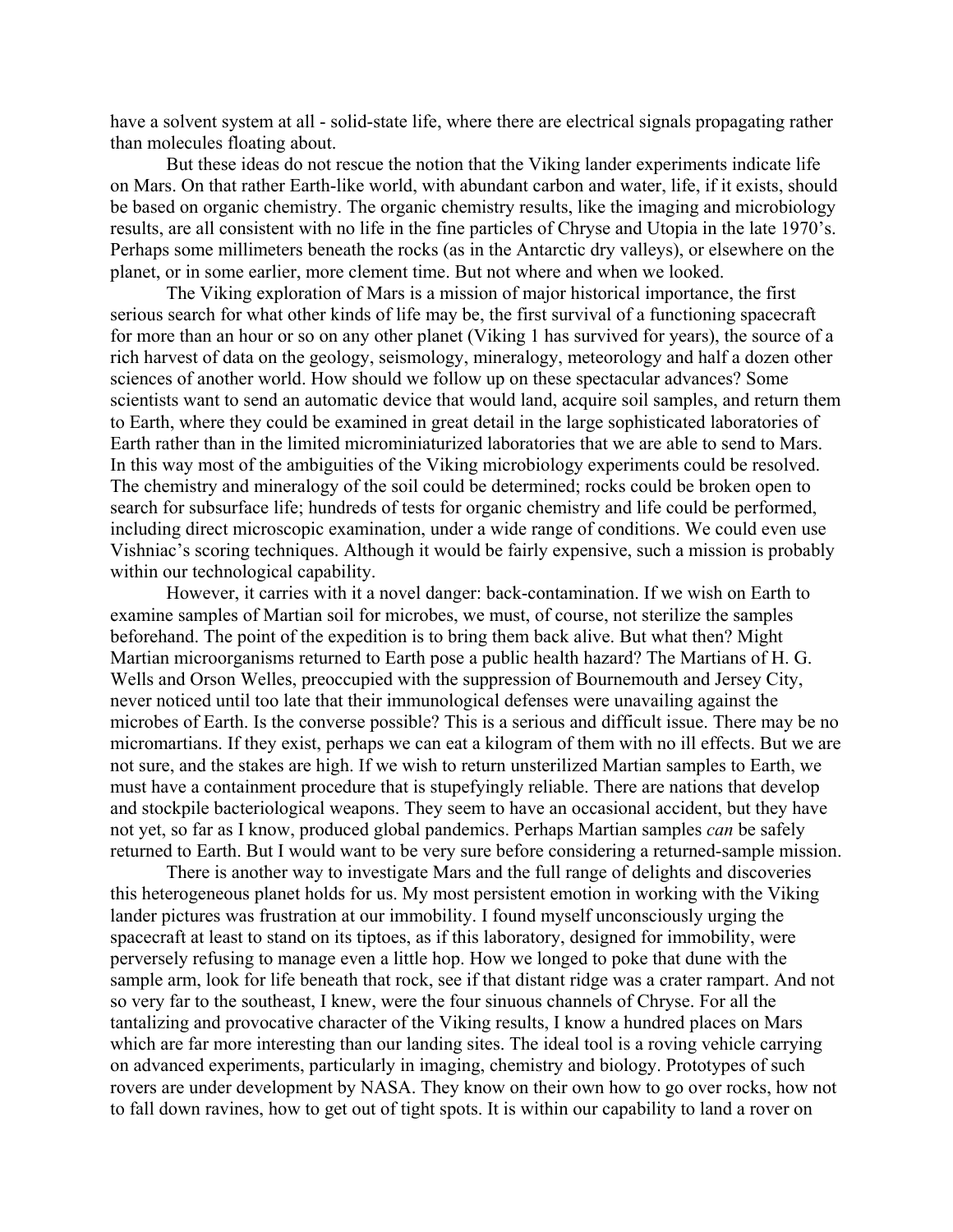Mars that could scan its surroundings, see the most interesting place in its field of view and, by the same time tomorrow, be there. Every day a new place, a complex, winding traverse over the varied topography of this appealing planet.

Such a mission would reap enormous scientific benefits, even if there is no life on Mars. We could wander down the ancient river valleys, up the slopes of one of the great volcanic mountains, along the strange stepped terrain of the icy polar terraces, or muster a close approach to the beckoning pyramids of Mars.\* Public interest in such a mission would be sizable. Every day a new set of vistas would arrive on our home television screens. We could trace the route, ponder the findings, suggest new destinations. The journey would be long, the rover obedient to radio commands from Earth. There would be plenty of time for good new ideas to be incorporated into the mission plan. A billion people could participate in the exploration of another world.

\* The largest are 3 kilometers across at the base, and 1 kilometer high - much larger than the pyramids of Sumer, Egypt or Mexico on Earth. They seem eroded and ancient, and are, perhaps, only small mountains, sandblasted for ages. But they warrant, I think, a careful look.

The surface area of Mars is exactly as large as the land area of the Earth. A thorough reconnaissance will clearly occupy us for centuries. But there will be a time when Mars is all explored; a time after robot aircraft have mapped it from aloft, a time after rovers have combed the surface, a time after samples have been returned safely to Earth, a time after human beings have walked the sands of Mars. What then? What shall we do with Mars?

There are so many examples of human misuse of the Earth that even phrasing this question chills me. If there is life on Mars, I believe we should do nothing with Mars. Mars then belongs to the Martians, even if the Martians are only microbes. The existence of an independent biology on a nearby planet is a treasure beyond assessing, and the preservation of that life must, I think, supersede any other possible use of Mars. However, suppose Mars is lifeless. It is not a plausible source of raw materials: the freightage from Mars to Earth would be too expensive for many centuries to come. But might we be able to live on Mars? Could we in some sense make Mars habitable?

A lovely world, surely, but there is - from our parochial point of view - much wrong with Mars, chiefly the low oxygen abundance, the absence of liquid water, and the high ultraviolet flux. (The low temperatures do not pose an insuperable obstacle, as the year-round scientific stations in Antarctica demonstrate.) All of these problems could be solved if we could make more air. With higher atmospheric pressures, liquid water would be possible. With more oxygen we might breathe the atmosphere, and ozone would form to shield the surface from solar ultraviolet radiation. The sinuous channels, stacked polar plates and other evidence suggest that Mars once had such a denser atmosphere. Those gases are unlikely to have escaped from Mars. They are, therefore, on the planet somewhere. Some are chemically combined with the surface rocks. Some are in subsurface ice. But most may be in the present polar ice caps.

To vaporize the caps, we must heat them; perhaps we could dust them with a dark powder, heating them by absorbing more sunlight, the opposite of what we do to the Earth when we destroy forests and grasslands. But the surface area of the caps is very large. The necessary dust would require 1,200 Saturn 5 rocket boosters to be transported from Earth to Mars; even then, the winds might blow the dust off the polar caps. A better way would be to devise some dark material able to make copies of itself, a little dusky machine which we deliver to Mars and which then goes about reproducing itself from indigenous materials all over the polar caps. There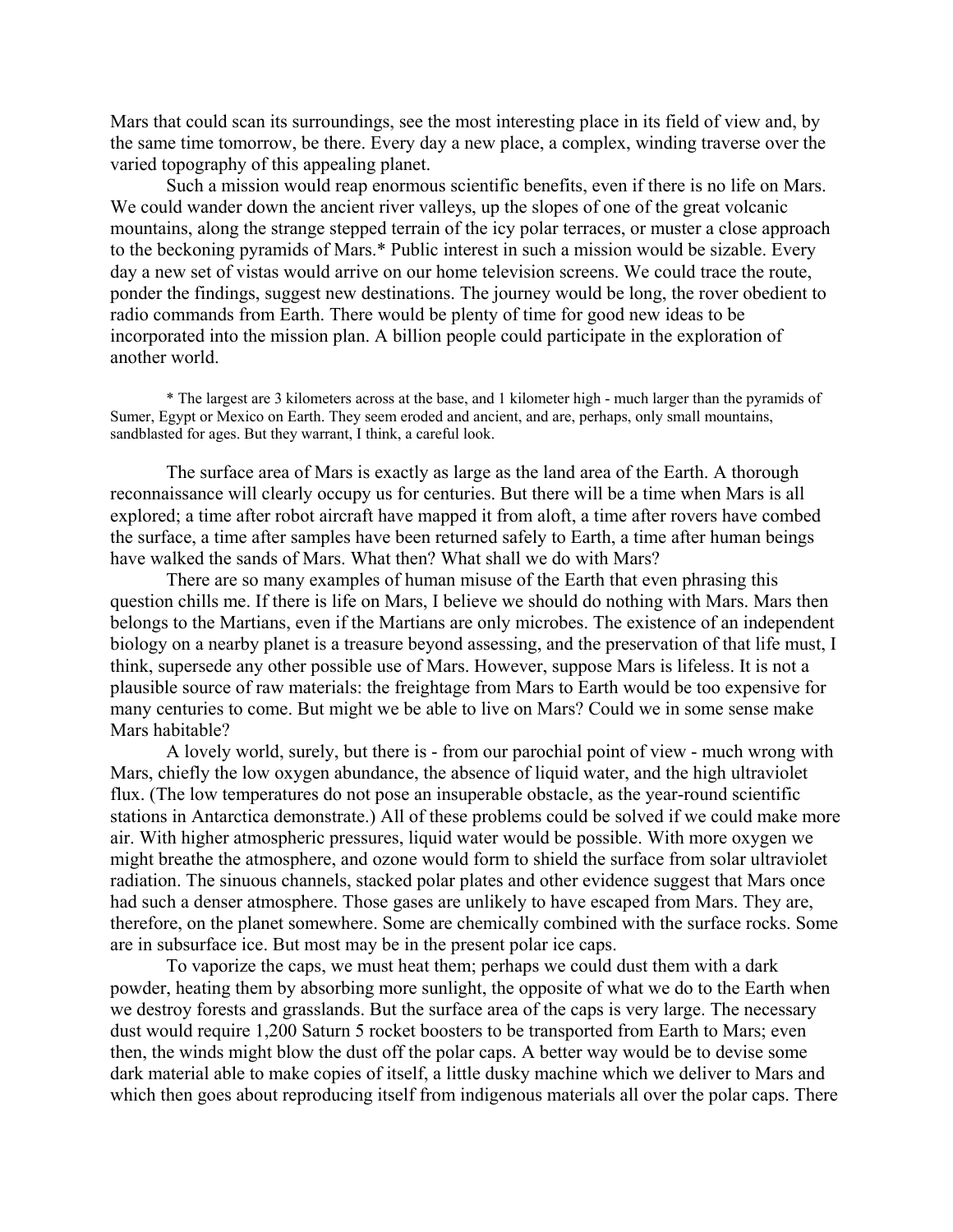is a category of such machines. We call them plants. Some are very hardy and resilient. We know that at least some terrestrial microbes can survive on. Mars. What is necessary is a program of artificial selection and genetic engineering of dark plants - perhaps lichens - that could survive the much more severe Martian environment. If such plants could be bred, we might imagine them being seeded on the vast expanse of the Martian polar ice caps, taking root, spreading, blackening the ice caps, absorbing sunlight, heating the ice, and releasing the ancient Martian atmosphere from its long captivity. We might even imagine a kind of Martian Johnny Appleseed, robot or human, roaming the frozen polar wastes in an endeavor that benefits only the generations of humans to come.

The general concept is called terraforming: the changing of an alien landscape into one more suitable for human beings. In thousands of years humans have managed to perturb the global temperature of the Earth by only about one degree through greenhouse and albedo changes, although at the present rate of burning fossil fuels and destroying forests and grasslands we can now change the global temperature by another degree in only a century or two. These and other considerations suggest that a time scale for a significant terraforming of Mars is probably hundreds to thousands of years. In a future time of greatly advanced technology we might wish not only to increase the total atmospheric pressure and make liquid water possible but also to carry liquid water from the melting polar caps to the warmer equatorial regions. There is, of course, a way to do it. We would build canals.

The melting surface and subsurface ice would be transported by a great canal network. But this is precisely what Percival Lowell, not a hundred years ago, mistakenly proposed was in fact happening on Mars. Lowell and Wallace both understood that the comparative inhospitability of Mars was due to the scarcity of water. If only a network of canals existed, the lack would be remedied, the habitability of Mars would become plausible. Lowell's observations were made under extremely difficult seeing conditions. Others, like Schiaparelli, had already observed something like the canals; they were called *canali* before Lowell began his lifelong love affair with Mars. Human beings have a demonstrated talent for self-deception when their emotions are stirred, and there are few notions more stirring than the idea of a neighboring planet inhabited by intelligent beings.

The power of Lowell's idea may, just possibly, make it a kind of premonition. His canal network was built by Martians. Even this may be an accurate prophecy: If the planet ever is terraformed, it will be done by human beings whose permanent residence and planetary affiliation is Mars. The Martians will be us.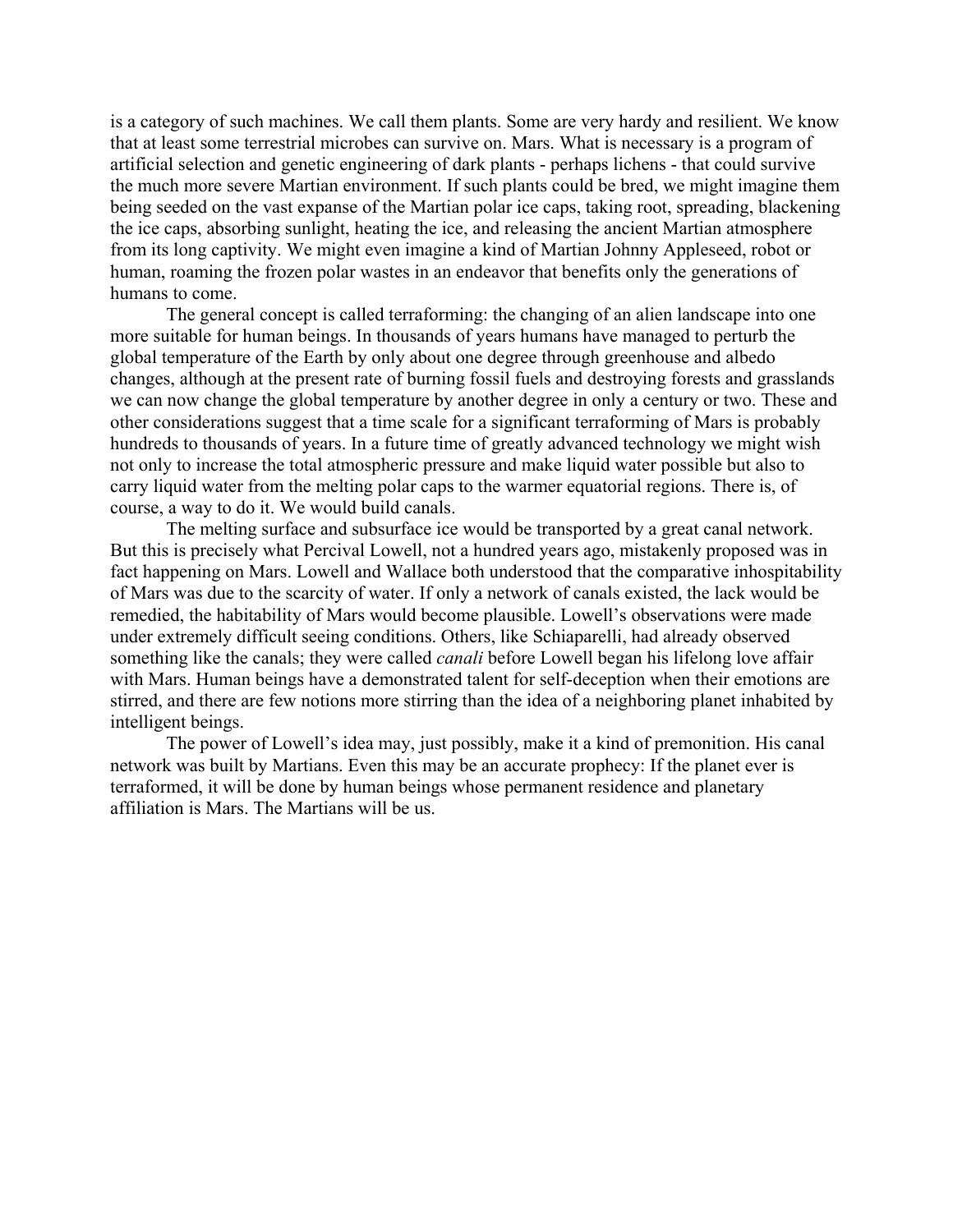## CHAPTER VI

## *Travelers' Tales*

Do there exist many worlds, or is there but a single world? This is one of the most noble and exalted questions in the study of Nature.

- Albertus Magnus, thirteenth century

In the first ages of the world, the islanders either thought themselves to be the only dwellers upon the earth, or else if there were any other, yet they could not possibly conceive how they might have any commerce with them, being severed by the deep and broad sea, but the aftertimes found out the invention of ships . . . So, perhaps, there may be some other means invented for a conveyance to the Moone . . . We have not now any Drake or Columbus to undertake this voyage, or any Daedalus to invent a conveyance through the aire. However I doubt not but that time who is still the father of new truths, and hath revealed unto us many things which our ancestors were ignorant of, will also manifest to our posterity that which we now desire but cannot know.

- John Wilkins, *The Discovery of a World in the Moone*, 1638

We may mount from this dull Earth; and viewing it from on high, consider whether Nature has laid out all her cost and finery upon this small speck of Dirt. So, like Travellers into other distant countries, we shall be better able to judge of what's done at home, know how to make a true estimate of, and set its own value upon every thing. We shall be less apt to admire what this World calls great, shall nobly despise those Trifles the generality of Men set their Affections on, when we know that there are a multitude of such Earths inhabited and adorn'd as well as our own.

- Christiaan Huygens, *The Celestial Worlds Discovered*, c. 1690

This is the time when humans have begun to sail the sea of space. The modern ships that ply the Keplerian trajectories to the planets are unmanned. They are beautifully constructed, semiintelligent robots exploring unknown worlds. Voyages to the outer solar system are controlled from a single place on the planet Earth, the Jet Propulsion Laboratory (JPL) of the National Aeronautics and Space Administration in Pasadena, California.

On July 9, 1979, a spacecraft called Voyager 2 encountered the Jupiter system. It had been almost two years sailing through interplanetary space. The ship is made of millions of separate parts assembled redundantly, so that if some component fails, others will take over its responsibilities. The spacecraft weighs 0.9 tons and would fill a large living room. Its mission takes it so far from the Sun that it cannot be powered by solar energy, as other spacecraft are. Instead, Voyager relies on a small nuclear power plant, drawing hundreds of watts from the radioactive decay of a pellet of plutonium. Its three integrated computers and most of its housekeeping functions - for example, its temperature-control system - are localized in its middle. It receives commands from Earth and radios its findings back to Earth through a large antenna, 3.7 meters in diameter. Most of its scientific instruments are on a scan platform, which tracks Jupiter or one of its moons as the spacecraft hurtles past. There are many scientific instruments ultraviolet and infrared spectrometers, devices to measure charged particles and magnetic fields and the radio emission from Jupiter - but the most productive have been the two television cameras, designed to take tens of thousands of pictures of the planetary islands in the outer solar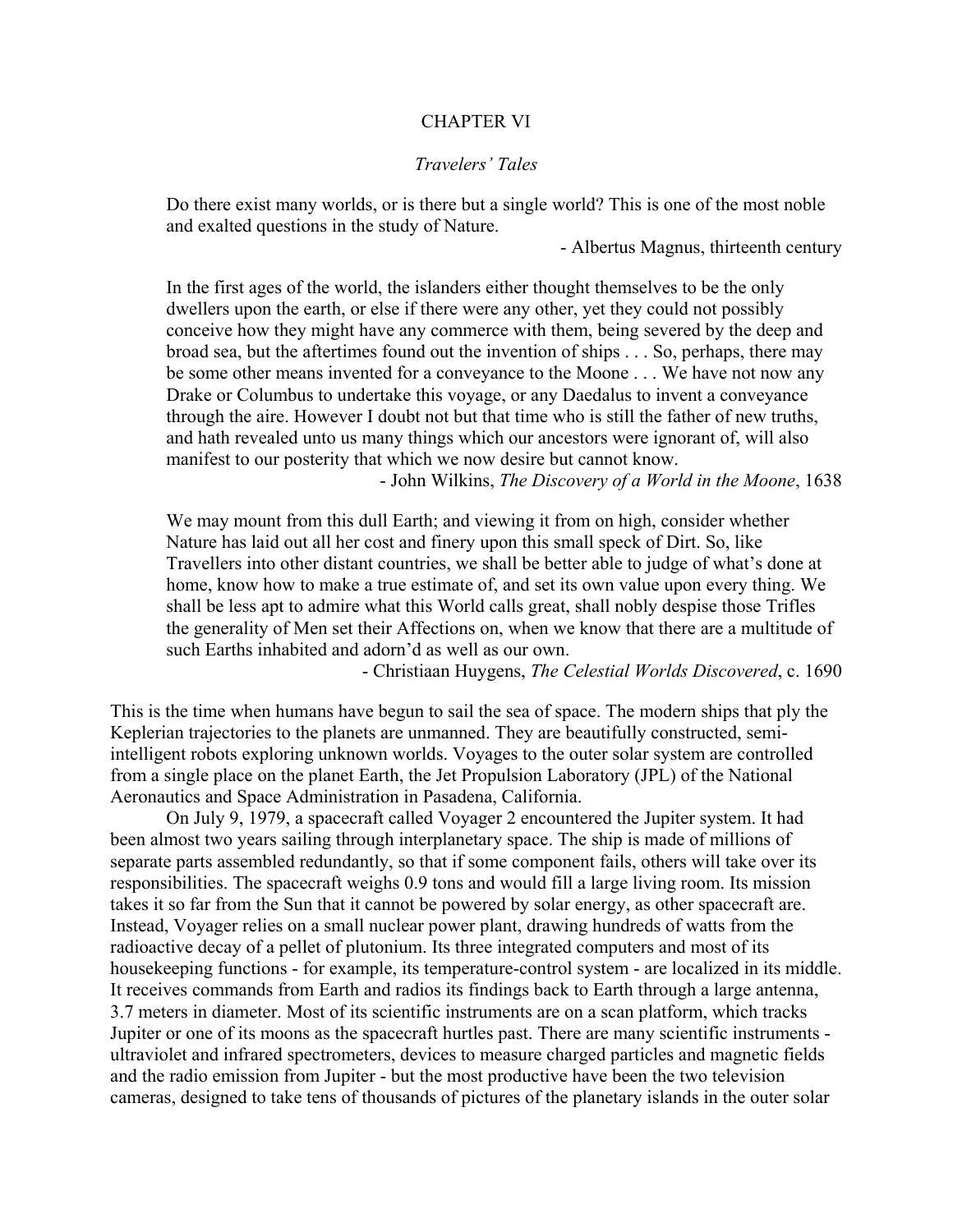system.

Jupiter is surrounded by a shell of invisible but extremely dangerous high-energy charged particles. The spacecraft must pass through the outer edge of this radiation belt to examine Jupiter and its moons close up, and to continue its mission to Saturn and beyond. But the charged particles can damage the delicate instruments and fry the electronics. Jupiter is also surrounded by a ring of solid debris, discovered four months earlier by Voyager 1, which Voyager 2 had to traverse. A collision with a small boulder could have sent the spacecraft tumbling wildly out of control, its antenna unable to lock on the Earth, its data lost forever. Just before Encounter, the mission controllers were restive. There were some alarms and emergencies, but the combined intelligence of the humans on Earth and the robot in space circumvented disaster.

Launched on August 20, 1977, it moved on an arcing trajectory past the orbit of Mars, through the asteroid belt, to approach the Jupiter system and thread its way past the planet and among its fourteen or so moons. Voyager's passage by Jupiter accelerated it towards a close encounter with Saturn. Saturn's gravity will propel it on to Uranus. After Uranus it will plunge on past Neptune, leaving the solar system, becoming an interstellar spacecraft, fated to roam forever the great ocean between the stars.

These voyages of exploration and discovery are the latest in a long series that have characterized and distinguished human history. In the fifteenth and sixteenth centuries you could travel from Spain to the Azores in a few days, the same time it takes us now to cross the channel from the Earth to the Moon. It took then a few months to traverse the Atlantic Ocean and reach what was called the New World, the Americas. Today it takes a few months to cross the ocean of the inner solar system and make planet-fall on Mars or Venus, which are truly and literally now worlds awaiting us. In the seventeenth and eighteenth centuries you could travel from Holland to China in a year or two, the time it has taken Voyager to travel from Earth to Jupiter.\* The annual costs were, relatively, more then than now, but in both cases less than 1 percent of the appropriate Gross National Product. Our present spaceships, with their robot crews, are the harbingers, the vanguards of future human expeditions to the planets. We have traveled this way before.

\* Or, to make a different comparison, a fertilized egg takes as long to wander from the Fallopian tubes and implant itself in the uterus as Apollo 11 took to journey to the Moon; and as long to develop into a full-term infant as Viking took on its trip to Mars. The normal human lifetime is longer than Voyager will take to venture beyond the orbit of Pluto.

The fifteenth through seventeenth centuries represent a major turning point in our history. It then became clear that we could venture to all parts of our planet. Plucky sailing vessels from half a dozen European nations dispersed to every ocean. There were many motivations for these journeys: ambition, greed, national pride, religious fanaticism, prison pardons, scientific curiosity, the thirst for adventure and the unavailability of suitable employment in Estremadura. These voyages worked much evil as well as much good. But the net result has been to bind the Earth together, to decrease provincialism, to unify the human species and to advance powerfully our knowledge of our planet and ourselves.

Emblematic of the epoch of sailing-ship exploration and discovery is the revolutionary Dutch Republic of the seventeenth century. Having recently declared its independence from the powerful Spanish Empire, it embraced more fully than any other nation of its time the European Enlightenment. It was a rational, orderly, creative society. But because Spanish ports and vessels were closed to Dutch shipping, the economic survival of the tiny republic depended on its ability to construct, man and deploy a great fleet of commercial sailing vessels.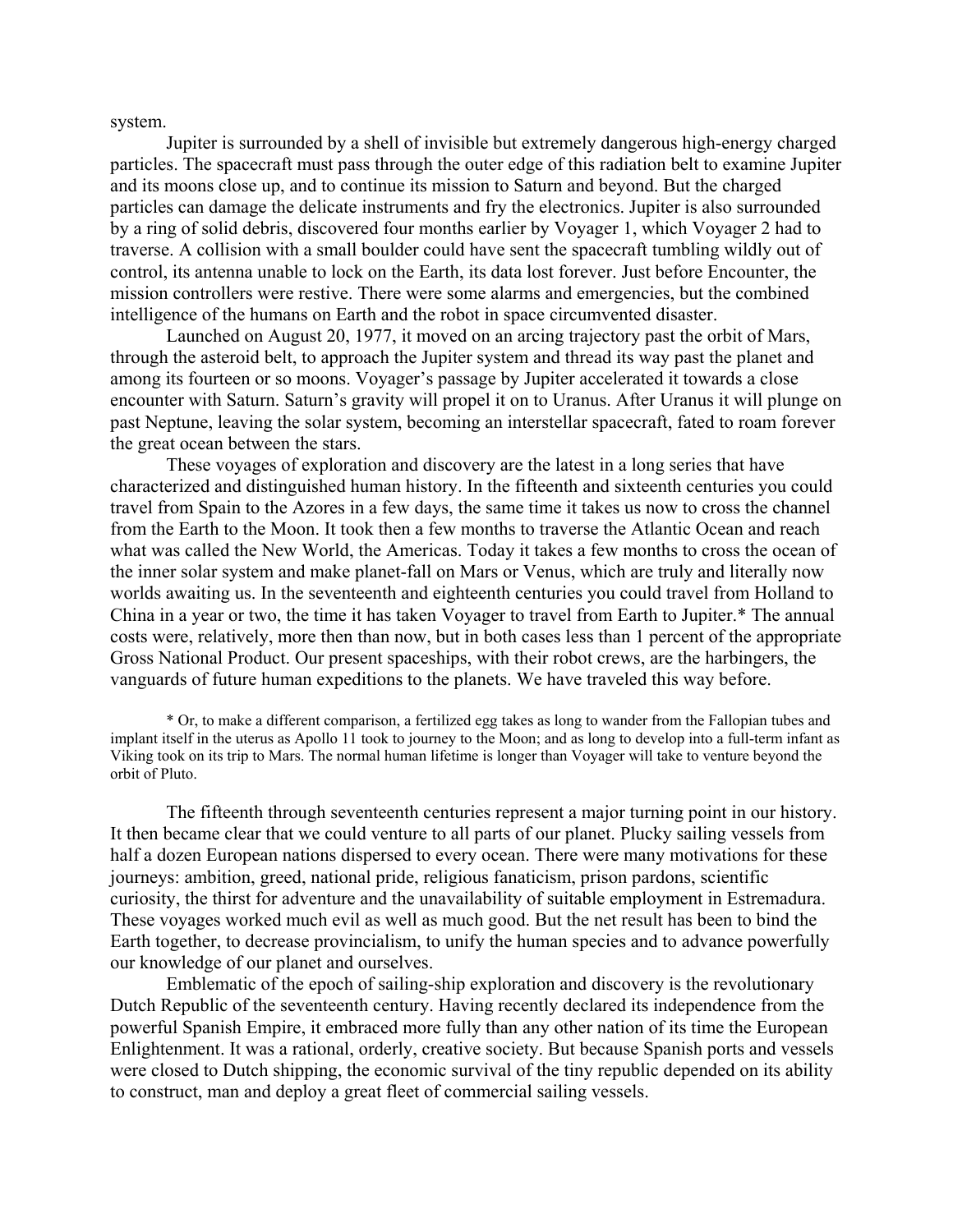The Dutch East India Company, a joint governmental and private enterprise, sent ships to the far corners of the world to acquire rare commodities and resell them at a profit in Europe. Such voyages were the life blood of the Republic. Navigational charts and maps were classified as state secrets. Ships often embarked with sealed orders. Suddenly the Dutch were present all over the planet. The Barents Sea in the Arctic Ocean and Tasmania in Australia are named after Dutch sea captains. These expeditions were not merely commercial exploitations, although there was plenty of that. There were powerful elements of scientific adventure and the zest for discovery of new lands, new plants and animals, new people; the pursuit of knowledge for its own sake.

The Amsterdam Town Hall reflects the confident and secular self-image of seventeenthcentury Holland. It took shiploads of marble to build. Constantijn Huygens, a poet and diplomat of the time, remarked that the Town Hall dispelled 'the Gothic squint and squalor.' In the Town Hall to this day, there is a statue of Atlas supporting the heavens, festooned with constellations. Beneath is Justice, brandishing a golden sword and scales, standing between Death and Punishment, and treading underfoot Avarice and Envy, the gods of the merchants. The Dutch, whose economy was based on private profit, nevertheless understood that the unrestrained pursuit of profit posed a threat to the nation's soul.

A less allegorical symbol may be found under Atlas and Justice, on the floor of the Town Hall. It is a great inlaid map, dating from the late seventeenth or early eighteenth centuries, reaching from West Africa to the Pacific Ocean. The whole world was Holland's arena. And on this map, with disarming modesty the Dutch omitted themselves, using only the old Latin name Belgium for their part of Europe.

In a typical year many ships set sail halfway around the world. Down the west coast of Africa, through what they called the Ethiopian Sea, around the south coast of Africa, within the Straits of Madagascar, and on past the southern tip of India they sailed, to one major focus of their interests, the Spice Islands, present-day Indonesia. Some expeditions journeyed from there to a land named New Holland, and today called Australia. A few ventured through the Straits of Malacca, past the Philippines, to China. We know from a mid-seventeenth-century account of an 'Embassy from the East India Company of the United Provinces of the Netherlands, to the Grand Tartar, Cham, Emperor of China.' The Dutch burgers, ambassadors and sea captains stood wideeyed in amazement, face to face with another civilization in the Imperial City of Peking.\*

\* We even know what gifts they brought the Court. The Empress was presented with 'six little chests of divers pictures.' And the Emperor received 'two fardels of cinnamon.'

Never before or since has Holland been the world power it was then. A small country, forced to live by its wits, its foreign policy contained a strong pacifist element. Because of its tolerance for unorthodox opinions, it was a haven for intellectuals who were refugees from censorship and through control elsewhere in Europe - much as the United States benefited enormously in the 1930's by the exodus of intellectuals from Nazi-dominated Europe. So seventeenth-century Holland was the home of the great Jewish philosopher Spinoza, whom Einstein admired; of Descartes, a pivotal figure in the history of mathematics and philosophy; and of John Locke, a political scientist who influenced a group of philosophically inclined revolutionaries named Paine, Hamilton, Adams, Franklin and Jefferson. Never before or since has Holland been graced by such a galaxy of artists and scientists, philosophers and mathematicians. This was the time of the master painters Rembrandt and Vermeer and Frans Hals; of Leeuwenhoek, the inventor of the microscope; of Grotius, the founder of international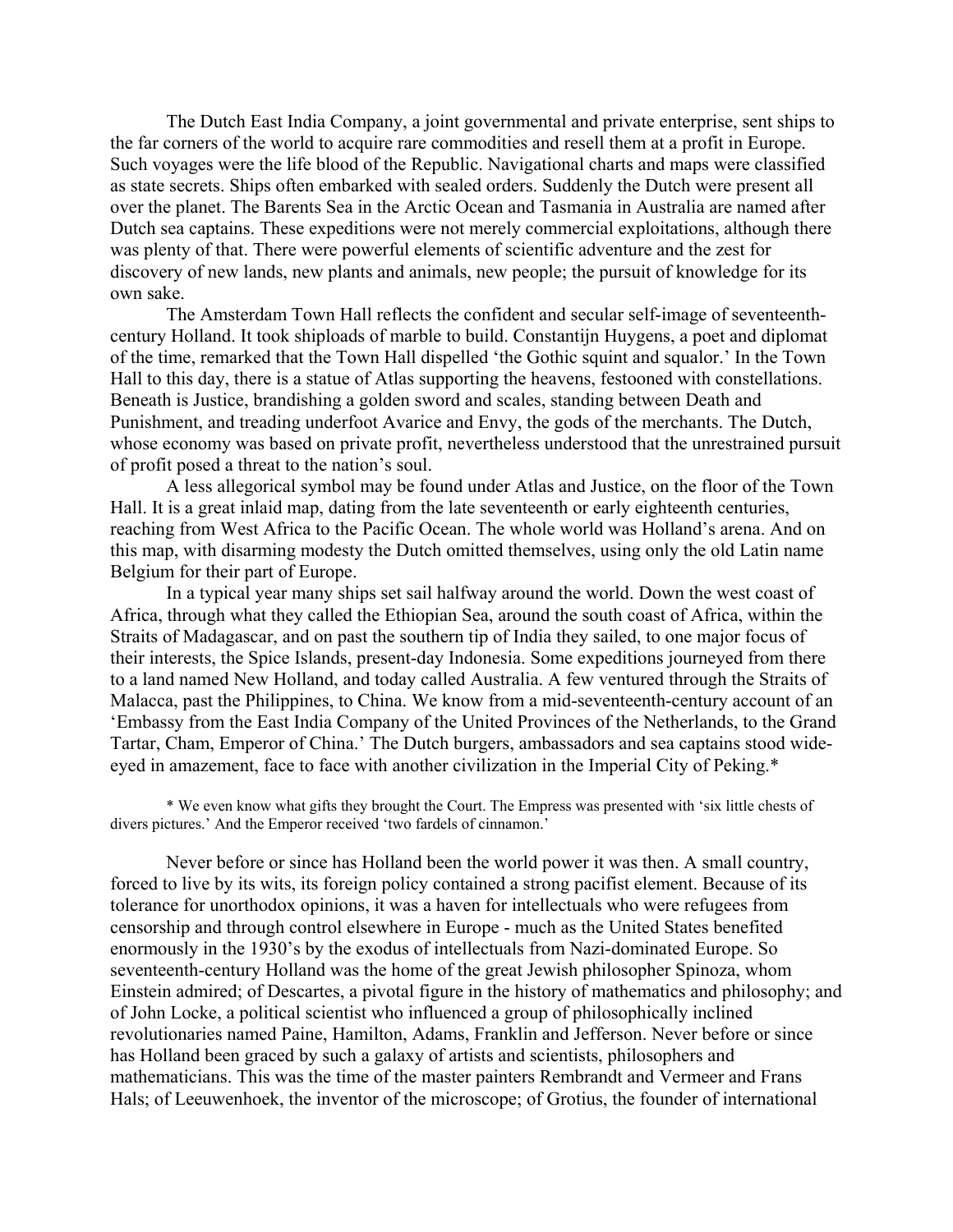law; of Willebrord Snellius, who discovered the law of the refraction of light.

In the Dutch tradition of encouraging freedom of thought, the University of Leiden offered a professorship to an Italian scientist named Galileo, who had been forced by the Catholic Church under threat of torture to recant his heretical view that the Earth moved about the Sun and not vice versa.\* Galileo had close ties with Holland, and his first astronomical telescope was an improvement of a spyglass of Dutch design. With it he discovered sunspots, the phases of Venus, the craters of the Moon, and the four large moons of Jupiter now called, after him, the Galilean satellites. Galileo's own description of his ecclesiastical travails is contained in a letter he wrote in the year 1615 to the Grand Duchess Christina:

Some years ago as Your Serene Highness well knows, I discovered in the heavens many things that had not been seen before our own age. The novelty of these things, as well as some consequences which followed from them in contradiction to the physical notions commonly held among academic philosophers, stirred up against me no small number of professors [many of them ecclesiastics] - as if I had placed these things in the sky with my own hands in order to upset Nature and overturn the sciences. They seemed to forget that the increase of known truths stimulates the investigation, establishment, and growth of the arts.\*\*

\* In 1979 Pope John Paul II cautiously proposed reversing the condemnation of Galileo done 346 years earlier by the 'Holy Inquisition.'

\*\* The courage of Galileo (and Kepler) in promoting the heliocentric hypothesis was not evident in the actions of others, even those residing in less fanatically doctrinal parts of Europe. For example, in a letter dated April 1634, René Descartes, then living in Holland, wrote:

Doubtless you know that Galileo was recently censured by the Inquisitors of the Faith, and that his views about the movement of the Earth were condemned as heretical. I must tell you that all the things I explained in my treatise, which included the doctrine of the movement of the Earth, were so interdependent that it is enough to discover that one of them is false to know that all the arguments I was using are unsound. Though I thought they were based on very certain and evident proofs, I would not wish, for anything in the world, to maintain them against the authority of the Church . . . I desire to live in peace and to continue the life I have begun under the motto *to live well you must live unseen*.

The connection between Holland as an exploratory power and Holland as an intellectual and cultural center was very strong. The improvement of sailing ships encouraged technology of all kinds. People enjoyed working with their hands. Inventions were prized. Technological advance required the freest possible pursuit of knowledge, so Holland became the leading publisher and bookseller in Europe, translating works written in other languages and permitting the publication of works proscribed elsewhere. Adventures into exotic lands and encounters with strange societies shook complacency, challenged thinkers to reconsider the prevailing wisdom and showed that ideas that had been accepted for thousands of years - for example, on geography were fundamentally in error. In a time when kings and emperors ruled much of the world, the Dutch Republic was governed, more than any other nation, by the people. The openness of the society and its encouragement of the life of the mind, its material well-being and its commitment to the exploration and utilization of new worlds generated a joyful confidence in the human enterprise.\*

\* This exploratory tradition may account for the fact that Holland has, to this day, produced far more than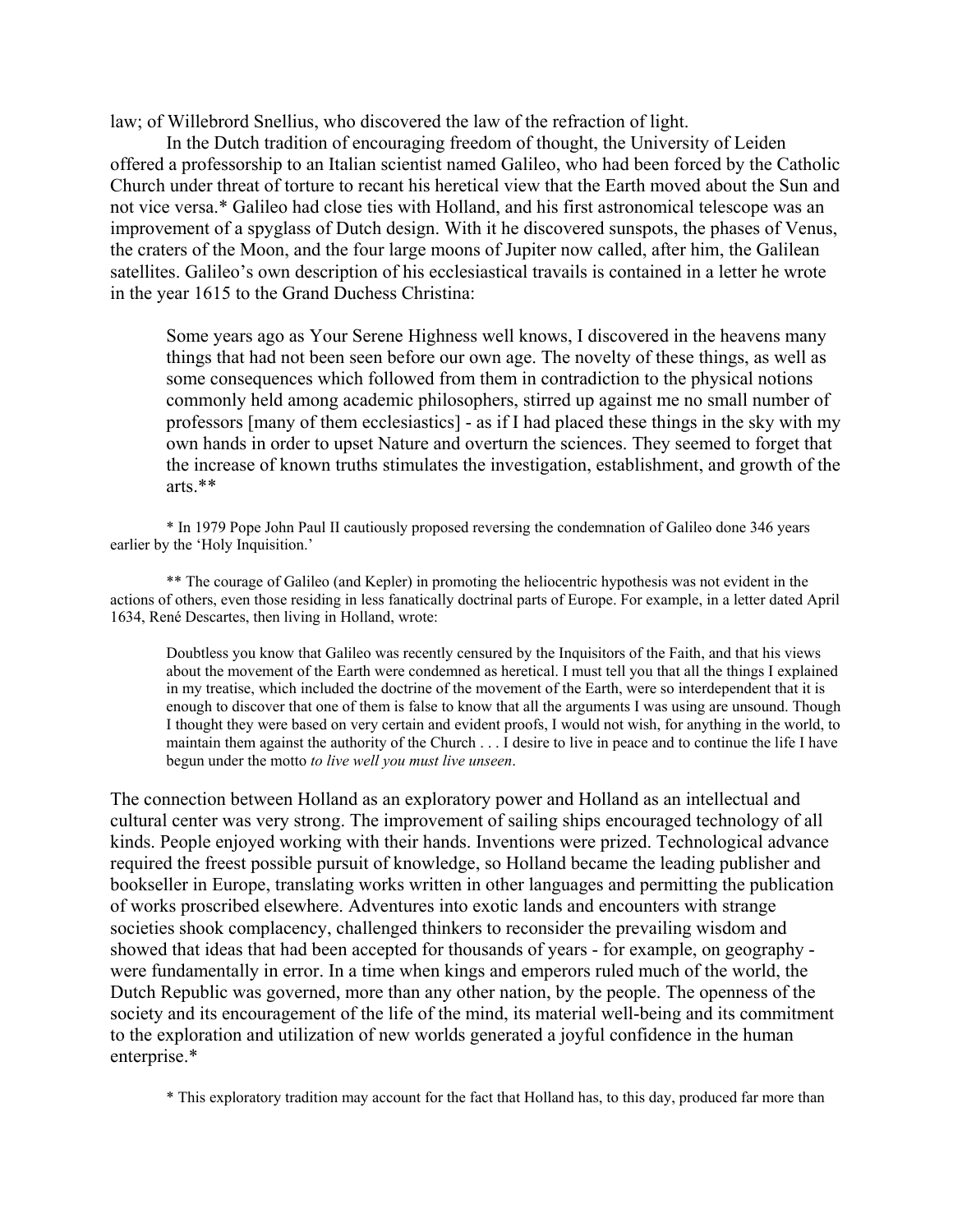its per capita share of distinguished astronomers, among them Gerard Peter Kuiper, who in the 1940's and 1950's was the world's only full-time planetary astrophysicist. The subject was then considered by most professional astronomers to be at least slightly disreputable, tainted with Lowellian excesses. I am grateful to have been Kuiper's student.

In Italy, Galileo had announced other worlds, and Giordano Bruno had speculated on other lifeforms. For this they had been made to suffer brutally. But in Holland, the astronomer Christiaan Huygens, who believed in both, was showered with honors. His father was Constantijn Huygens, a master diplomat of the age, a litterateur, poet, composer, musician, close friend and translator of the English poet John Donne, and the head of an archetypical great family. Constantijn admired the painter Rubens, and 'discovered' a young artist named Rembrandt van Rijn, in several of whose works he subsequently appears. After their first meeting, Descartes wrote of him: 'I could not believe that a single mind could occupy itself with so many things, and equip itself so well in all of them.' The Huygens home was filled with goods from all over the world. Distinguished thinkers from other nations were frequent guests. Growing up in this environment, the young Christiaan Huygens became simultaneously adept in languages, drawing, law, science, engineering, mathematics and music. His interests and allegiances were broad. 'The world is my country,' he said, 'science my religion.'

Light was a motif of the age: the symbolic enlightenment of freedom of thought and religion, of geographical discovery; the light that permeated the paintings of the time, particularly the exquisite work of Vermeer; and light as an object of scientific inquiry, as in Snell's study of refraction, Leeuwenhoek's invention of the microscope and Huygens' own wave theory of light.\* These were all connected activities, and their practitioners mingled freely. Vermeer's interiors are characteristically filled with nautical artifacts and wall maps. Microscopes were drawing-room curiosities. Leeuwenhoek was the executor of Vermeer's estate and a frequent visitor at the Huygens home in Hofwijck.

\* Isaac Newton admired Christiaan Huygens and thought him 'the most elegant mathematician' of their time, and the truest follower of the mathematical tradition of the ancient Greeks - then, as now, a great compliment. Newton believed, in part because shadows had sharp edges, that light behaved as if it were a stream of tiny particles. He thought that red light was composed of the largest particles and violet the smallest. Huygens argued that instead light behaved as if it were a wave propagating in a vacuum, as an ocean wave does in the sea - which is why we talk about the wavelength and frequency of light. Many properties of light, including diffraction, are naturally explained by the wave theory, and in subsequent years Huygens' view carried the day. But in 1905, Einstein showed that the particle theory of light could explain the photoelectric effect, the ejection of electrons from a metal upon exposure to a beam of light. Modern quantum mechanics combines both ideas, and it is customary today to think of light as behaving in some circumstances as a beam of particles and in others as a wave. This wave-particle dualism may not correspond readily to our common-sense notions, but it is in excellent accord with what experiments have shown light really does. There is something mysterious and stirring in this marriage of opposites, and it is fitting that Newton and Huygens, bachelors both, were the parents of our modern understanding of the nature of light.

Leeuwenhoek's microscope evolved from the magnifying glasses employed by drapers to examine the quality of cloth. With it he discovered a universe in a drop of water: the microbes, which he described as 'animalcules' and thought 'cute'. Huygens had contributed to the design of the first microscopes and himself made many discoveries with them. Leeuwenhoek and Huygens were among the first people ever to see human sperm cells, a prerequisite for understanding human reproduction. To explain how microorganisms slowly develop in water previously sterilized by boiling, Huygens proposed that they were small enough to float through the air and reproduced on alighting in water. Thus he established an alternative to spontaneous generation the notion that life could arise, in fermenting grape juice or rotting meat, entirely independent of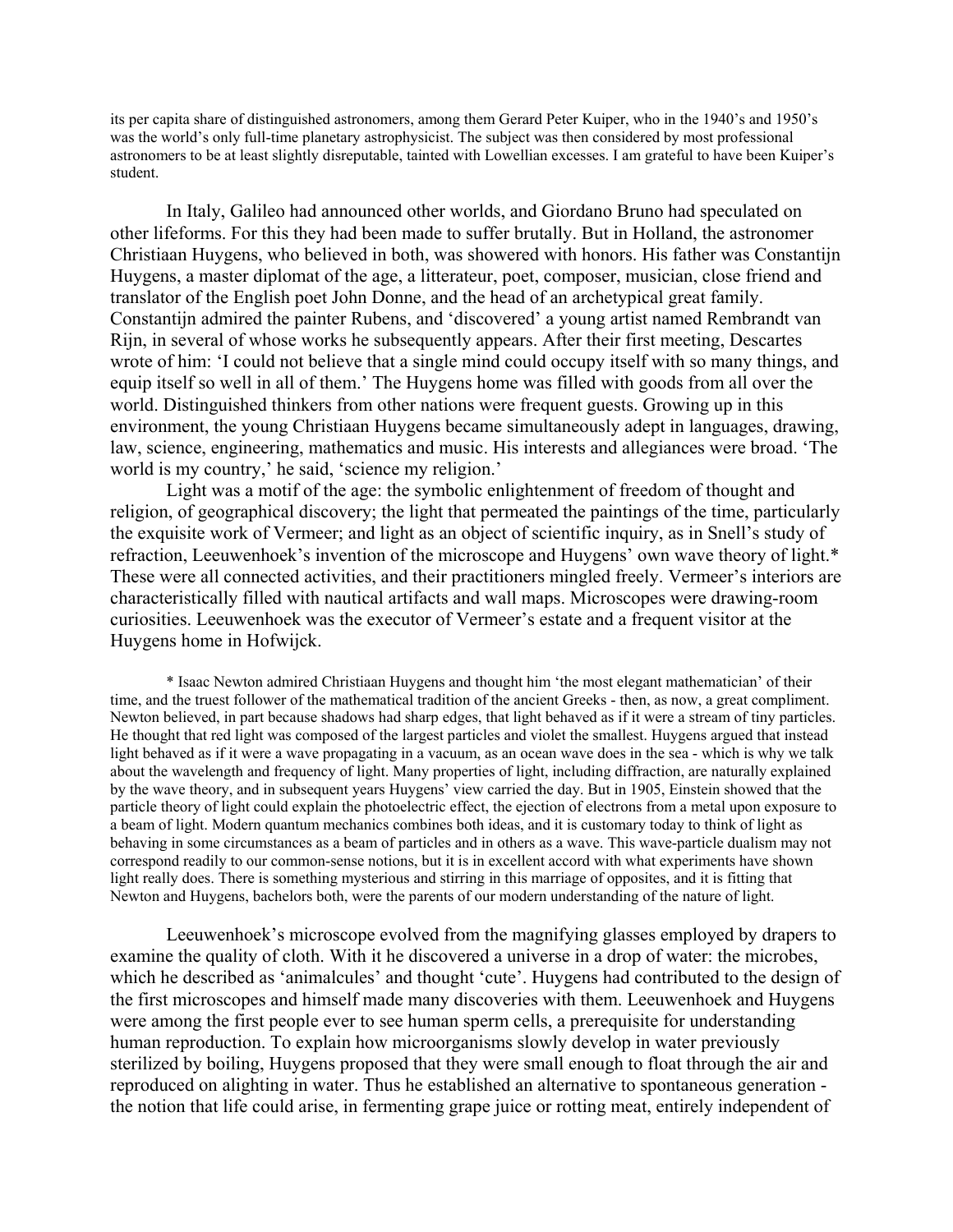preexisting life. It was not until the time of Louis Pasteur, two centuries later, that Huygens' speculation was proved correct. The Viking search for life on Mars can be traced in more ways than one back to Leeuwenhoek and Huygens. They are also the grandfathers of the germ theory of disease, and therefore of much of modern medicine. But they had no practical motives in mind. They were merely tinkering in a technological society.

The microscope and telescope, both developed in early seventeenth-century Holland, represent an extension of human vision to the realms of the very small and the very large. Our observations of atoms and galaxies were launched in this time and place. Christiaan Huygens loved to grind and polish lenses for astronomical telescopes and constructed one five meters long. His discoveries with the telescope would by themselves have ensured his place in the history of human accomplishment. In the footsteps of Eratosthenes, he was the first person to measure the size of another planet. He was also the first to speculate that Venus is completely covered with clouds; the first to draw a surface feature on the planet Mars (a vast dark windswept slope called Syrtis Major); and by observing the appearance and disappearance of such features as the planet rotated, the first to determine that the Martian day was, like ours, roughly twenty-four hours long. He was the first to recognize that Saturn was surrounded by a system of rings which nowhere touches the planet.\* And he was the discoverer of Titan, the largest moon of Saturn and, as we now know, the largest moon in the solar system - a world of extraordinary interest and promise. Most of these discoveries he made in his twenties. He also thought astrology was nonsense.

\* Galileo discovered the rings, but had no idea what to make of them. Through his early astronomical telescope, they seemed to be two projections symmetrically attached to Saturn, resembling, he said in some bafflement, ears.

Huygens did much more. A key problem for marine navigation in this age was the determination of longitude. Latitude could easily be determined by the stars - the farther south you were, the more southern constellations you could see. But longitude required precise timekeeping. An accurate shipboard clock would tell the time in your home port; the rising and setting of the Sun and stars would specify the local shipboard time; and the difference between the two would yield your longitude. Huygens invented the pendulum clock (its principle had been discovered earlier by Galileo), which was then employed, although not fully successfully, to calculate position in the midst of the great ocean. His efforts introduced an unprecedented accuracy in astronomical and other scientific observations and stimulated further advances in nautical clocks. He invented the spiral balance spring still used in some watches today; made fundamental contributions to mechanics - e.g., the calculation of centrifugal force - and, from a study of the game of dice, to the theory of probability. He improved the air pump, which was later to revolutionize the mining industry, and the 'magic lantern,' the ancestor of the slide projector. He also invented something called the 'gunpowder engine,' which influenced the development of another machine, the steam engine.

Huygens was delighted that the Copernican view of the Earth as a planet in motion around the Sun was widely accepted even by the ordinary people in Holland. Indeed, he said, Copernicus was acknowledged by all astronomers except those who 'were a bit slow-witted or under the superstitions imposed by merely human authority.' In the Middle Ages, Christian philosophers were fond of arguing that, since the heavens circle the Earth once every day, they can hardly be infinite in extent; and therefore an infinite number of worlds, or even a large number of them (or even one other of them), is impossible. The discovery that the Earth is turning rather than the sky moving had important implications for the uniqueness of the Earth and the possibility of life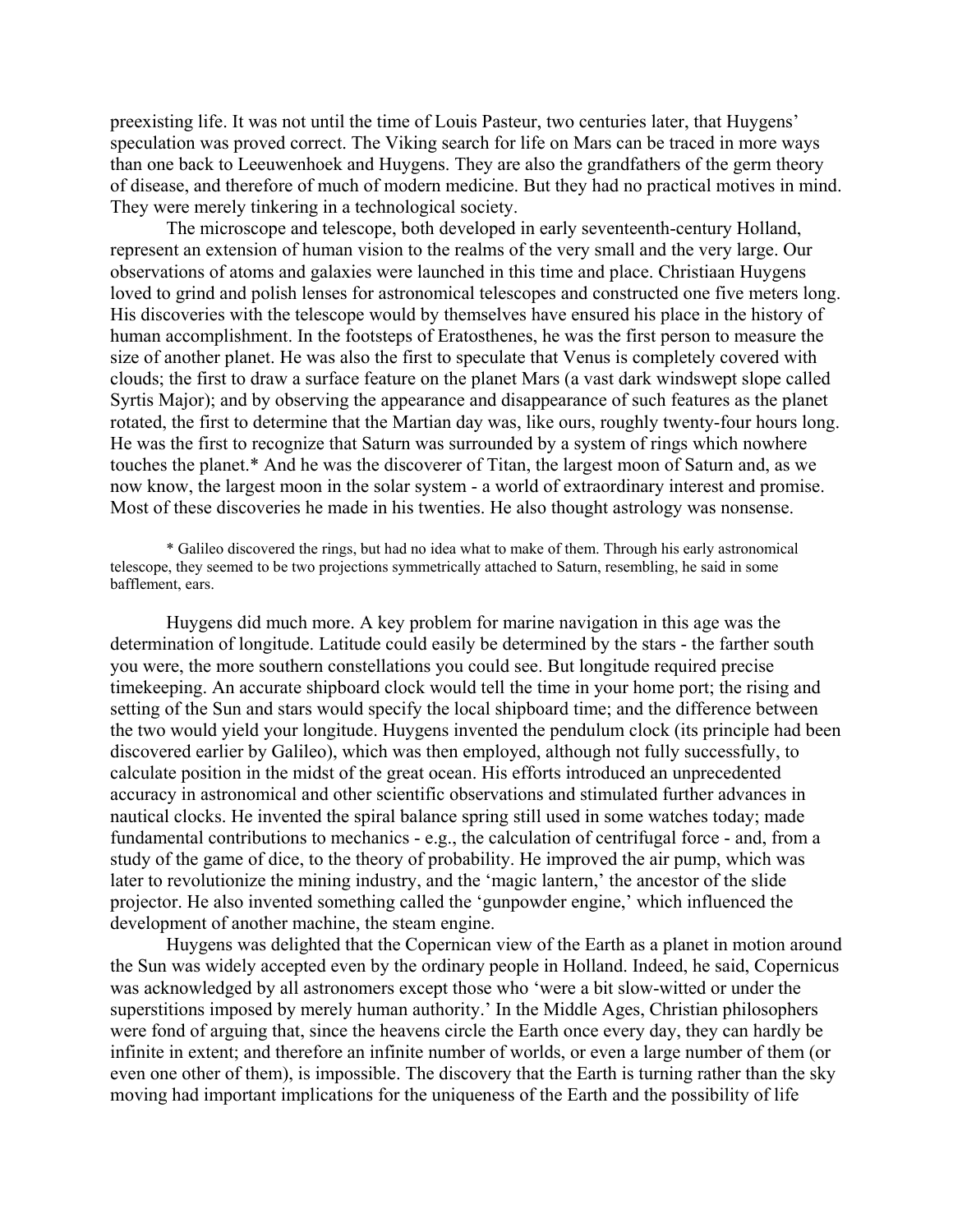elsewhere. Copernicus held that not just the solar system but the entire universe was heliocentric, and Kepler denied that the stars have planetary systems. The first person to make explicit the idea of a large - indeed, an infinite - number of other worlds in orbit about other suns seems to have been Giordano Bruno. But others thought that the plurality of worlds followed immediately from the ideas of Copernicus and Kepler and found themselves aghast. In the early seventeenth century, Robert Merton contended that the heliocentric hypothesis implied a multitude of other planetary systems, and that this was an argument of the sort called reductio ad absurdum (Appendix 1), demonstrating the error of the initial assumption. He wrote, in an argument which may once have seemed withering,

For if the firmament be of such an incomparable bigness, as these Copernical giants will have it . . . , so vast and full of innumerable stars, as being infinite in extent . . . why may we not suppose . . . those infinite stars visible in the firmament to be so many suns, with particular fixed centers; to have likewise their subordinate planets, as the sun hath his dancing still around him? . . . And so, in consequence, there are infinite habitable worlds; what hinders? . . . these and suchlike insolent and bold attempts, prodigious paradoxes, inferences must needs follow, if it once be granted which . . . Kepler . . . and others maintain of the Earth's motion.

But the Earth does move. Merton, if he lived today, would be obliged to deduce 'infinite, habitable worlds.' Huygens did not shrink from this conclusion; he embraced it gladly: Across the sea of space the stars are other suns. By analogy with our solar system, Huygens reasoned that those stars should have their own planetary systems and that many of these planets might be inhabited: 'Should we allow the planets nothing but vast deserts . . . and deprive them of all those creatures that more plainly bespeak their divine architect, we should sink them below the Earth in beauty and dignity, a thing very unreasonable.'\*

\* A few others had held similar opinions. In his *Harmonice Mundi* Kepler remarked 'it was Tycho Brahe's opinion concerning that bare wilderness of globes that it does not exist fruitlessly but is filled with inhabitants.'

These ideas were set forth in an extraordinary book bearing the triumphant title *The Celestial Worlds Discover'd: Conjectures Concerning the Inhabitants, Plants and Productions of the Worlds in the Planets*. Composed shortly before Huygens died in 1690, the work was admired by many, including Czar Peter the Great, who made it the first product of Western science to be published in Russia. The book is in large part about the nature or environments of the planets. Among the figures in the finely rendered first edition is one in which we see, to scale, the Sun and the giant planets Jupiter and Saturn. They are, comparatively, rather small. There is also an etching of Saturn next to the Earth: Our planet is a tiny circle.

By and large Huygens imagined the environments and inhabitants of other planets to be rather like those of seventeenth-century Earth. He conceived of 'planetarians' whose 'whole Bodies, and every part of them, may be quite distinct and different from ours . . . 'tis a very ridiculous opinion . . . that it is impossible a rational Soul should dwell in any other shape than ours.' You could be smart, he was saying, even if you looked peculiar. But he then went on to argue that they would not look very peculiar - that they must have hands and feet and walk upright, that they would have writing and geometry, and that Jupiter has its four Galilean satellites to provide a navigational aid for the sailors in the Jovian oceans. Huygens was, of course, a citizen of his time. Who of us is not? He claimed science as his religion and then argued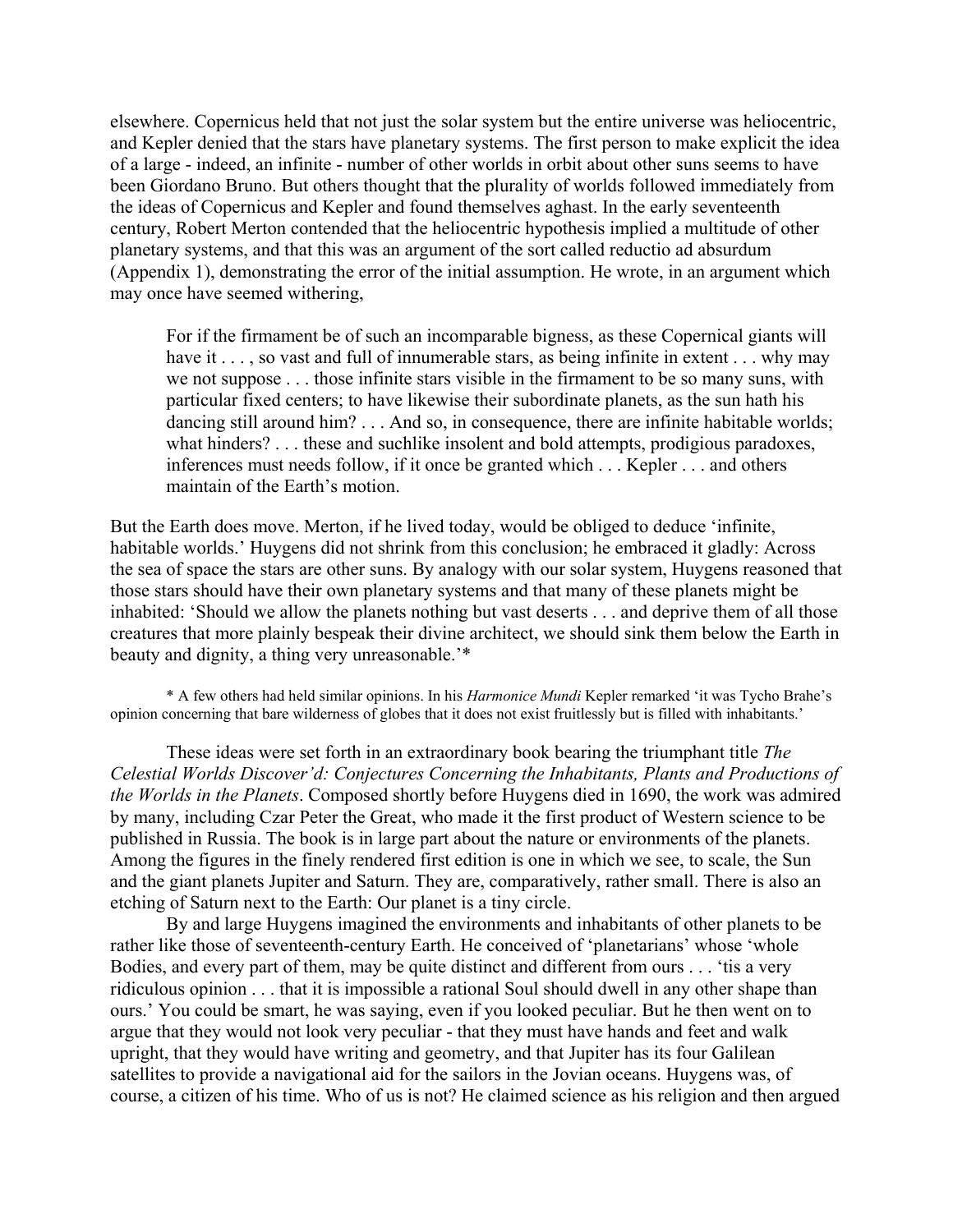that the planets must be inhabited because otherwise God had made worlds for nothing. Because he lived before Darwin, his speculations about extraterrestrial life are innocent of the evolutionary perspective. But he was able to develop on observational grounds something akin to the modern cosmic perspective:

What a wonderful and Amazing scheme have we here of the magnificent vastness of the universe . . . So many Suns, so many Earths . . . and every one of them stock'd with so many Herbs, Trees, and Animals, adorn'd with so many Seas and Mountains! . . . And how must our Wonder and Admiration be increased when we consider the prodigious Distance and Multitude of the Stars.

The Voyager spacecraft are the lineal descendants of those sailing-ship voyages of exploration, and of the scientific and speculative tradition of Christiaan Huygens. The Voyagers are caravels bound for the stars, and on the way exploring those worlds that Huygens knew and loved so well.

One of the main commodities returned on those voyages of centuries ago were travelers' tales,\* stories of alien lands and exotic creatures that evoked our sense of wonder and stimulated future exploration. There had been accounts of mountains that reached the sky; of dragons and sea monsters; of everyday eating utensils made of gold; of a beast with an arm for a nose; of people who thought the doctrinal disputes among Protestants, Catholics, Jews and Muslims to be silly; of a black stone that burned; of headless humans with mouths in their chests; of sheep that grew on trees. Some of these stories were true; some were lies. Others had a kernel of truth, misunderstood or exaggerated by the explorers or their informants. In the hands of Voltaire, say, or Jonathan Swift, these accounts stimulated a new perspective on European society, forcing a reconsideration of that insular world.

\* Such tales are an ancient human tradition; many of them have had, from the beginning of exploration, a cosmic motif. For example, the fifteenth-century explorations of Indonesia, Sri Lanka, India, Arabia and Africa by the Ming Dynasty Chinese were described by Fei Hsin, one of the participants, in a picture book prepared for the Emperor, as 'The Triumphant Visions of the Starry Raft.' Unfortunately, the pictures - although not the text - have been lost.

Modern Voyagers also return travelers' tales, tales of a world shattered like a crystal sphere; a globe where the ground is covered, pole to pole, with what looks like a network of cobwebs; tiny moons shaped like potatoes; a world with an underground ocean; a land that smells of rotten eggs and looks like a pizza pie, with lakes of molten sulfur and volcanic eruptions ejecting smoke directly into space; a planet called Jupiter that dwarfs our own - so large that 1,000 Earths would fit within it.

The Galilean satellites of Jupiter are each almost as big as the planet Mercury. We can measure their sizes and masses and so calculate their density, which tells us something about the composition of their interiors. We find that the inner two, lo and Europa, have a density as high as rock. The outer two, Ganymede and Callisto, have a much lower density, halfway between rock and ice. But the mixture of ice and rocks within these outer moons must contain, as do rocks on Earth, traces of radioactive minerals, which heat their surroundings. There is no effective way for this heat, accumulated over billions of years, to reach the surface and be lost to space, and the radioactivity inside Ganymede and Callisto must therefore melt their icy interiors. We anticipate underground oceans of slush and water in these moons, a hint, before we have ever seen the surfaces of the Galilean satellites close up, that they may be very different one from another. When we do look closely, through the eyes of Voyager, this prediction is confirmed. They do not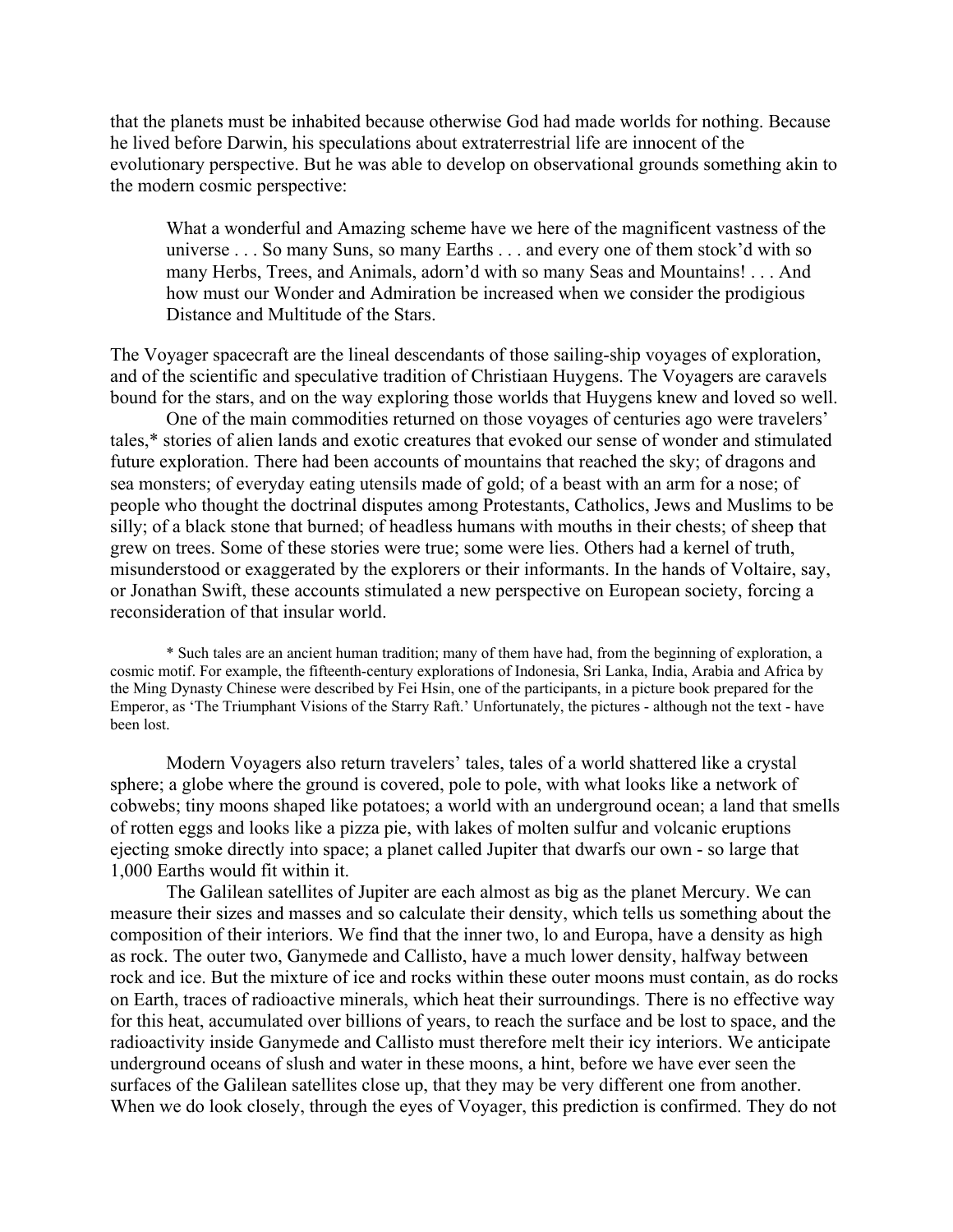resemble each other. They are different from any worlds we have ever seen before.

The Voyager 2 spacecraft will never return to Earth. But its scientific findings, its epic discoveries, its travelers' tales, do return. Take July 9, 1979, for instance. At 8:04 Pacific Standard Time on this morning, the first pictures of a new world, called Europa after an old one, were received on Earth.

How does a picture from the outer solar system get to us? Sunlight shines on Europa in its orbit around Jupiter and is reflected back to space, where some of it strikes the phosphors of the Voyager television cameras, generating an image. The image is read by the Voyager computers, radioed back across the immense intervening distance of half a billion kilometers to a radio telescope, a ground station on the Earth. There is one in Spain, one in the Mojave Desert of Southern California and one in Australia. (On that July morning in 1979 it was the one in Australia that was pointed toward Jupiter and Europa.) It then passes the information via a communications satellite in Earth orbit to Southern California, where it is transmitted by a set of microwave relay towers to a computer at the Jet Propulsion Laboratory, where it is processed. The picture is fundamentally like a newspaper wirephoto, made of perhaps a million individual dots, each a different shade of gray, so fine and close together that at a distance the constituent dots are invisible. We see only their cumulative effect. The information from the spacecraft specifies how bright or dark each dot is to be. After processing, the dots are then stored on a magnetic disc, something like a phonograph record. There are some eighteen thousand photographs taken in the Jupiter system by Voyager 1 that are stored on such magnetic discs, and an equivalent number for Voyager 2. Finally, the end product of this remarkable set of links and relays is a thin piece of glossy paper, in this case showing the wonders of Europa, recorded, processed and examined for the first time in human history on July 9, 1979.

What we saw on such pictures was absolutely astonishing. Voyager 1 obtained excellent imagery of the other three Galilean satellites of Jupiter. But not Europa. It was left for Voyager 2 to acquire the first close-up pictures of Europa, where we see things that are only a few kilometers across. At first glance, the place looks like nothing so much as the canal network that Percival Lowell imagined to adorn Mars, and that, we now know from space vehicle exploration, does not exist at all. We see on Europa an amazing, intricate network of intersecting straight and curved lines. Are they ridges - that is, raised? Are they troughs - that is, depressed? How are they made? Are they part of a global tectonic system, produced perhaps by fracturing of an expanding or contracting planet? Are they connected with plate tectonics on the Earth? What light do they shed on the other satellites of the Jovian system? At the moment of discovery, the vaunted technology has produced something astonishing. But it remains for another device, the human brain, to figure it out. Europa turns out to be as smooth as a billiard ball despite the network of lineations. The absence of impact craters may be due to the heating and flow of surface ice upon impact. The lines are grooves or cracks, their origin still being debated long after the mission.

If the Voyager missions were manned, the captain would keep a ship's log, and the log, a combination of the events of Voyagers 1 and 2, might read something like this:

Day 1 After much concern about provisions and instruments, which seemed to be malfunctioning, we successfully lifted off from Cape Canaveral on our long journey to the planets and the stars.

Day 2 A problem in the deployment of the boom that supports the science scan platform. If the problem is not solved, we will lose most of our pictures and other scientific data.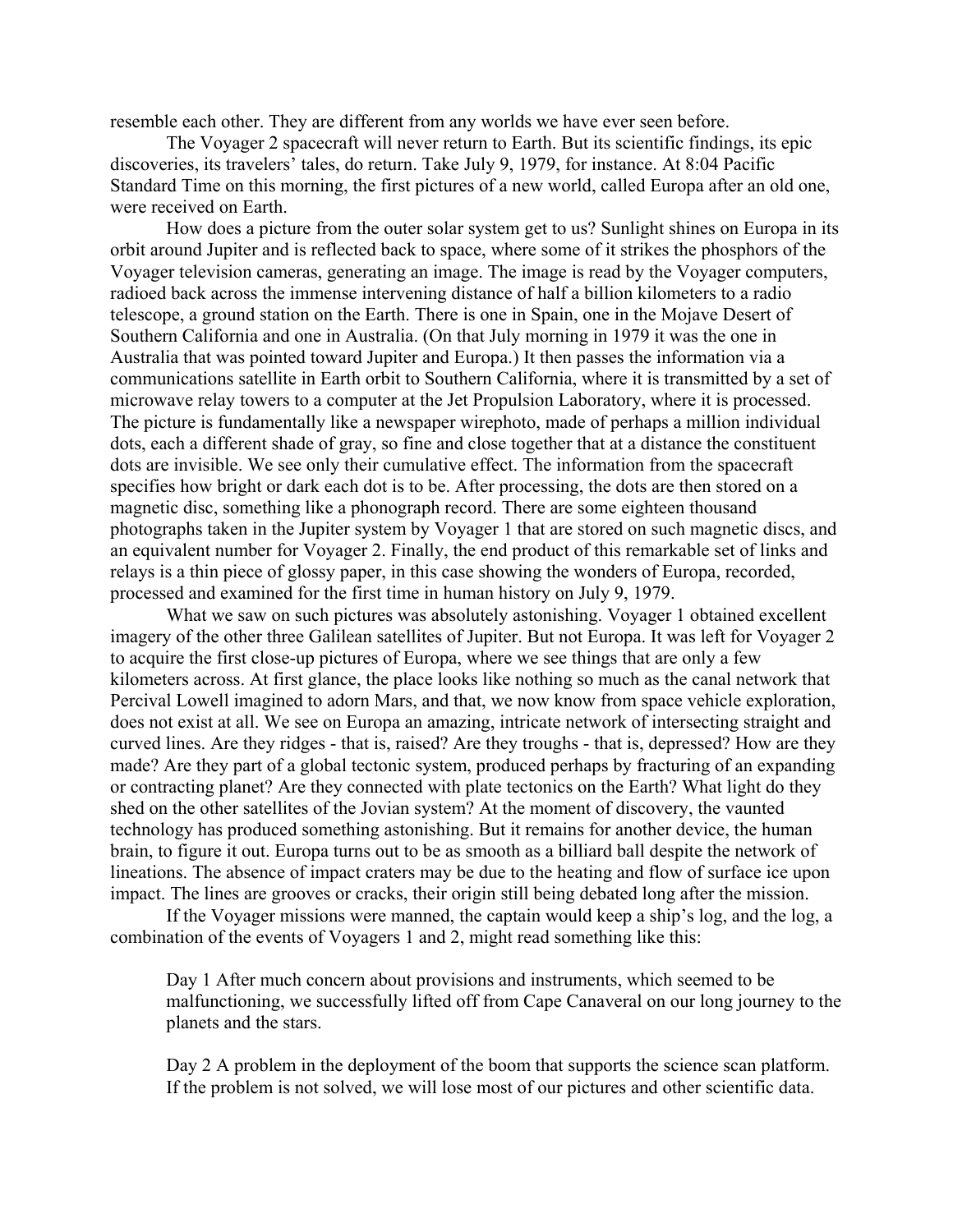Day 13 We have looked back and taken the first photograph ever obtained of the Earth and Moon as worlds together in space. A pretty pair.

Day 150 Engines fired nominally for a mid-course trajectory correction.

Day 170 Routine housekeeping functions. An uneventful few months.

Day 185 Successful calibration images taken of Jupiter.

Day 207 Boom problem solved, but failure of main radio transmitter. We have moved to back-up transmitter. If it fails, no one on Earth will ever hear from us again.

Day 215 We cross the orbit of Mars. The planet itself is on the other side of the Sun.

Day 295 We enter the asteroid belt. There are many large, tumbling boulders here, the shoals and reefs of space. Most of them are uncharted. Lookouts posted. We hope to avoid a collision.

Day 475 We safely emerge from the main asteroid belt, happy to have survived.

Day 570 Jupiter is becoming prominent in the sky. We can now make out finer detail on it than the largest telescopes on Earth have ever obtained.

Day 615 The colossal weather systems and changing clouds of Jupiter, spinning in space before us, have us hypnotized. The planet is immense. It is more than twice as massive as all the other planets put together. There are no mountains, valleys, volcanoes, rivers; no boundaries between land and air; just a vast ocean of dense gas and floating clouds - a world without a surface. Everything we can see on Jupiter is floating in its sky.

Day 630 The weather on Jupiter continues to be spectacular. This ponderous world spins on its axis in less than ten hours. Its atmospheric motions are driven by the rapid rotation, by sunlight and by the heat bubbling and welling up from its interior.

Day 640 The cloud patterns are distinctive and gorgeous. They remind us a little of Van Gogh's *Starry Night*, or works by William Blake or Edvard Munch. But only a little. No artist ever painted like this because none of them ever left our planet. No painter trapped on Earth ever imagined a world so strange and lovely.

We observe the multicolored belts and bands of Jupiter close up. The white bands are thought to be high clouds, probably ammonia crystals; the brownish-colored belts, deeper and hotter places where the atmosphere is sinking. The blue places are apparently deep holes in the overlying clouds through which we see clear sky.

We do not know the reason for the reddish-brown color of Jupiter. Perhaps it is due to the chemistry of phosphorus or sulfur. Perhaps it is due to complex brightly colored organic molecules produced when ultraviolet light from the Sun breaks down the methane, ammonia, and water in the Jovian atmosphere and the molecular fragments recombine. In that case, the colors of Jupiter speak to us of chemical events that four billion years ago back on Earth led to the origin of life.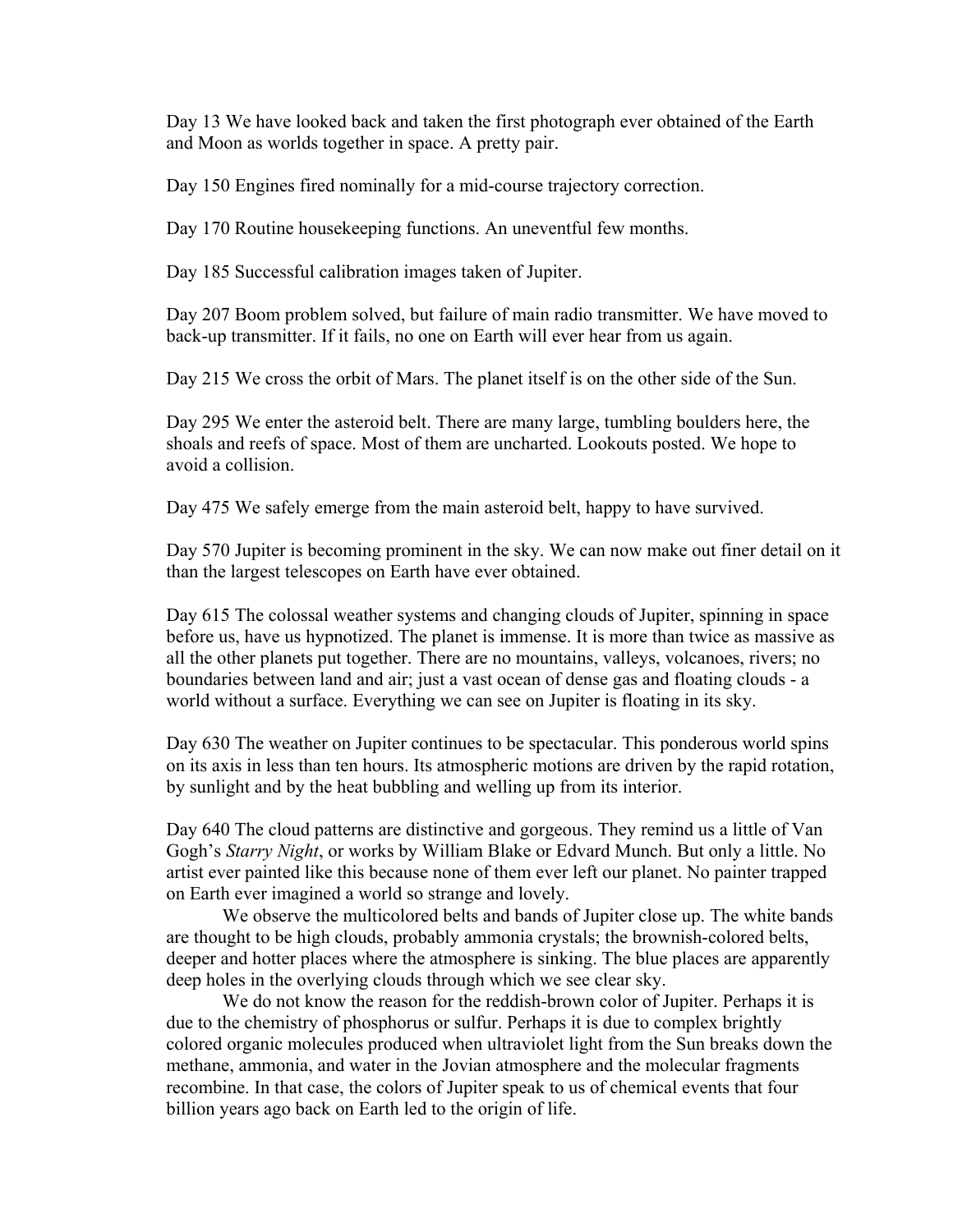Day 647 The Great Red Spot. A great column of gas reaching high above the adjacent clouds, so large that it could hold half a dozen Earths. Perhaps it is red because it is carrying up to view the complex molecules produced or concentrated at greater depth. It may be a great storm system a million years old.

Day 650 Encounter. A day of wonders. We successfully negotiate the treacherous radiation belts of Jupiter with only one instrument, the photopolarimeter, damaged. We accomplish the ring plane crossing and suffer no collisions with the particles and boulders of the newly discovered rings of Jupiter. And wonderful images of Amalthea, a tiny, red, oblong world that lives in the heart of the radiation belt; of multicolored Io; of the linear markings on Europa; the cobwebby features of Ganymede; the great multi-ringed basin on Callisto. We round Callisto and pass the orbit of Jupiter 13, the outermost of the planet's known moons. We are outward bound.

Day 662 Our particle and field detectors indicate that we have left the Jovian radiation belts. The planet's gravity has boosted our speed. We are free of Jupiter at last and sail again the sea of space.

Day 874 A loss of the ship's lock on the star Canopus - in the lore of constellations the rudder of a sailing vessel. It is our rudder too, essential for the ship's orientation in the dark of space, to find our way through this unexplored part of the cosmic ocean. Canopus lock reacquired. The optical sensors seem to have mistaken Alpha and Beta Centauri for Canopus. Next port of call, two years hence: the Saturn system.

Of all the travelers' tales returned by Voyager, my favorites concern the discoveries made on the innermost Galilean satellite, Io.\* Before Voyager, we were aware of something strange about Io. We could resolve few features on its surface, but we knew it was red - extremely red, redder than Mars, perhaps the reddest object in the solar system. Over a period of years something seemed to be changing on it, in infrared light and perhaps in its radar reflection properties. We also know that partially surrounding Jupiter in the orbital position of Io was a great doughnut-shaped tube of atoms, sulfur and sodium and potassium, material somehow lost from Io.

\* Frequently pronounced '*eye*-oh' by Americans, because this is the preferred enunciation in the Oxford English Dictionary. But the British have no special wisdom here. The word is of Eastern Mediterranean origin and is pronounced throughout the rest of Europe, correctly, as 'ee-oh.'

When Voyager approached this giant moon we found a strange multicolored surface unlike any other in the solar system. Io is near the asteroid belt. It must have been thoroughly pummeled throughout its history by falling boulders. Impact craters must have been made. Yet there were none to be seen. Accordingly, there had to be some process on Io that was extremely efficient in rubbing craters out or filling them in. The process could not be atmospheric, since Io's atmosphere has mostly escaped to space because of its low gravity. It could not be running water; Io's surface is far too cold. There were a few places that resembled the summits of volcanoes. But it was hard to be sure.

Linda Morabito, a member of the Voyager Navigation Team responsible for keeping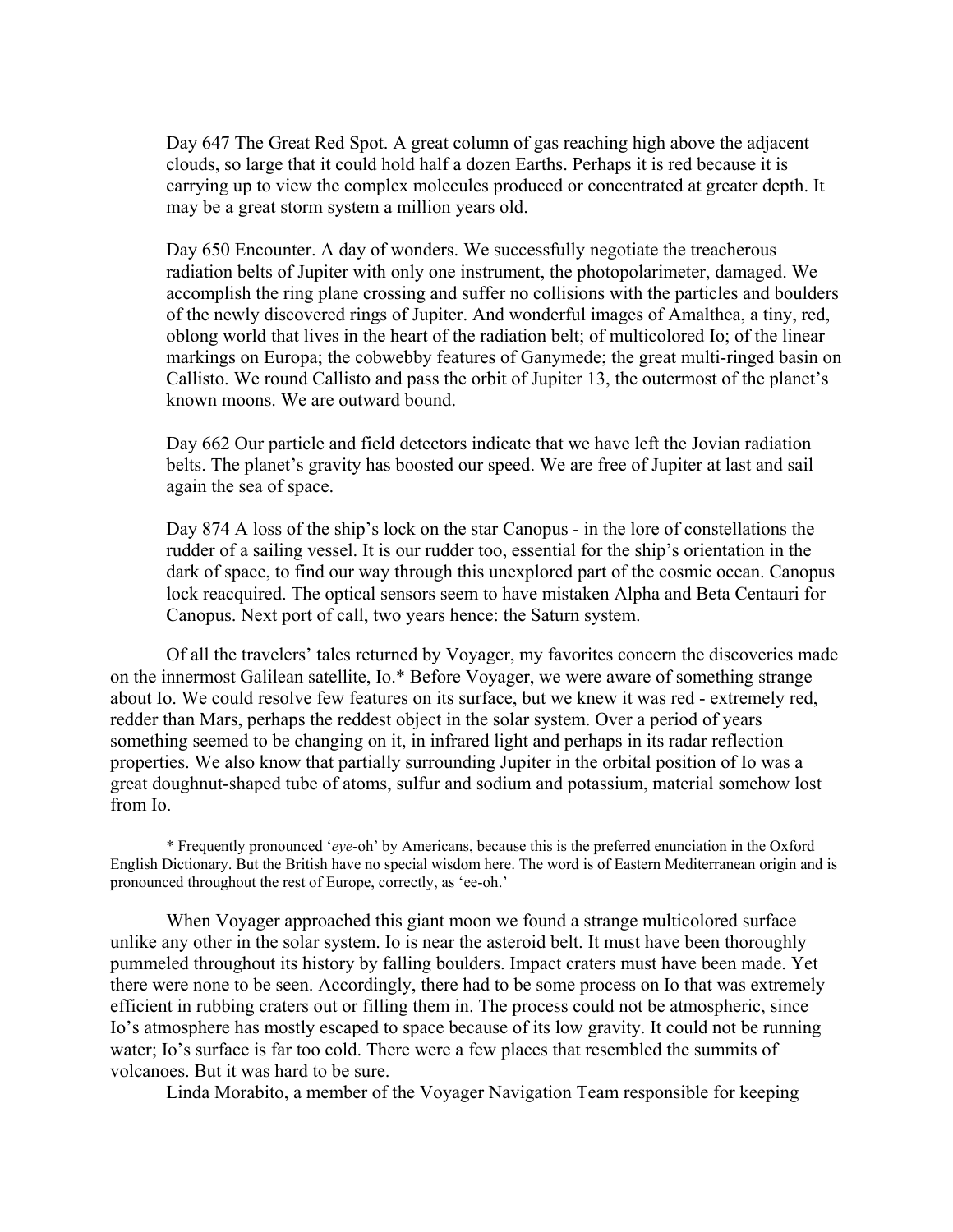Voyager precisely on its trajectory, was routinely ordering a computer to enhance an image of the edge of Io, to bring out the stars behind it. To her astonishment, she saw a bright plume standing off in the darkness from the satellite's surface and soon determined that the plume was in exactly the position of one of the suspected volcanoes. Voyager had discovered the first active volcano beyond the Earth. We know now of nine large volcanoes, spewing out gas and debris, and hundreds - perhaps thousands - of extinct volcanoes on Io. The debris, rolling and flowing down the sides of the volcanic mountains, arching in great jets over the polychrome landscape, is more than enough to cover the impact craters. We are looking at a fresh planetary landscape, a surface newly hatched. How Galileo and Huygens would have marveled.

The volcanoes of Io were predicted, before they were discovered, by Stanton Peale and his co-workers, who calculated the tides that would be raised in the solid interior of Io by the combined pulls of the nearby moon Europa and the giant planet Jupiter. They found that the rocks inside Io should have been melted, not by radioactivity but by tides; that much of the interior of Io should be liquid. It now seems likely that the volcanoes of Io are tapping an underground ocean of liquid sulfur, melted and concentrated near the surface. When solid sulfur is heated a little past the normal boiling point of water, to about 115°C, it melts and changes color. The higher the temperature, the deeper the color. If the molten sulfur is quickly cooled, it retains its color. The pattern of colors that we see on Io resembles closely what we would expect if rivers and torrents and sheets of molten sulfur were pouring out of the mouths of the volcanoes: black sulfur, the hottest, near the top of the volcano; red and orange, including the rivers, nearby; and great plains covered by yellow sulfur at a greater remove. The surface of Io is changing on a time scale of months. Maps will have to be issued regularly, like weather reports on Earth. Those future explorers on Io will have to keep their wits about them.

The very thin and tenuous atmosphere of Io was found by Voyager to be composed mainly of sulfur dioxide. But this thin atmosphere can serve a useful purpose, because it may be just thick enough to protect the surface from the intense charged particles in the Jupiter radiation belt in which Io is embedded. At night the temperature drops so low that the sulfur dioxide should condense out as a kind of white frost; the charged particles would then immolate the surface, and it would probably be wise to spend the nights just slightly underground.

The great volcanic plumes of Io reach so high that they are close to injecting their atoms directly into the space around Jupiter. The volcanoes are the probable source of the great doughnut-shaped ring of atoms that surrounds Jupiter in the position of Io's orbit. These atoms, gradually spiraling in toward Jupiter, should coat the inner moon Amalthea and may be responsible for its reddish coloration. It is even possible that the material outgassed from Io contributes, after many collisions and condensations, to the ring system of Jupiter.

A substantial human presence on Jupiter itself is much more difficult to imagine although I suppose great balloon cities permanently floating in its atmosphere are a technological possibility for the remote future. As seen from the near sides of Io or Europa, that immense and variable world fills much of the sky, hanging aloft, never to rise or set, because almost every satellite in the solar system keeps a constant face to its planet, as the Moon does to the Earth. Jupiter will be a source of continuing provocation and excitement for the future human explorers of the Jovian moons.

As the solar system condensed out of interstellar gas and dust, Jupiter acquired most of the matter that was not ejected into interstellar space and did not fall inward to form the Sun. Had Jupiter been several dozen times more massive, the matter in its interior would have undergone thermonuclear reactions, and Jupiter would have begun to shine by its own light. The largest planet is a star that failed. Even so, its interior temperatures are sufficiently high that it gives off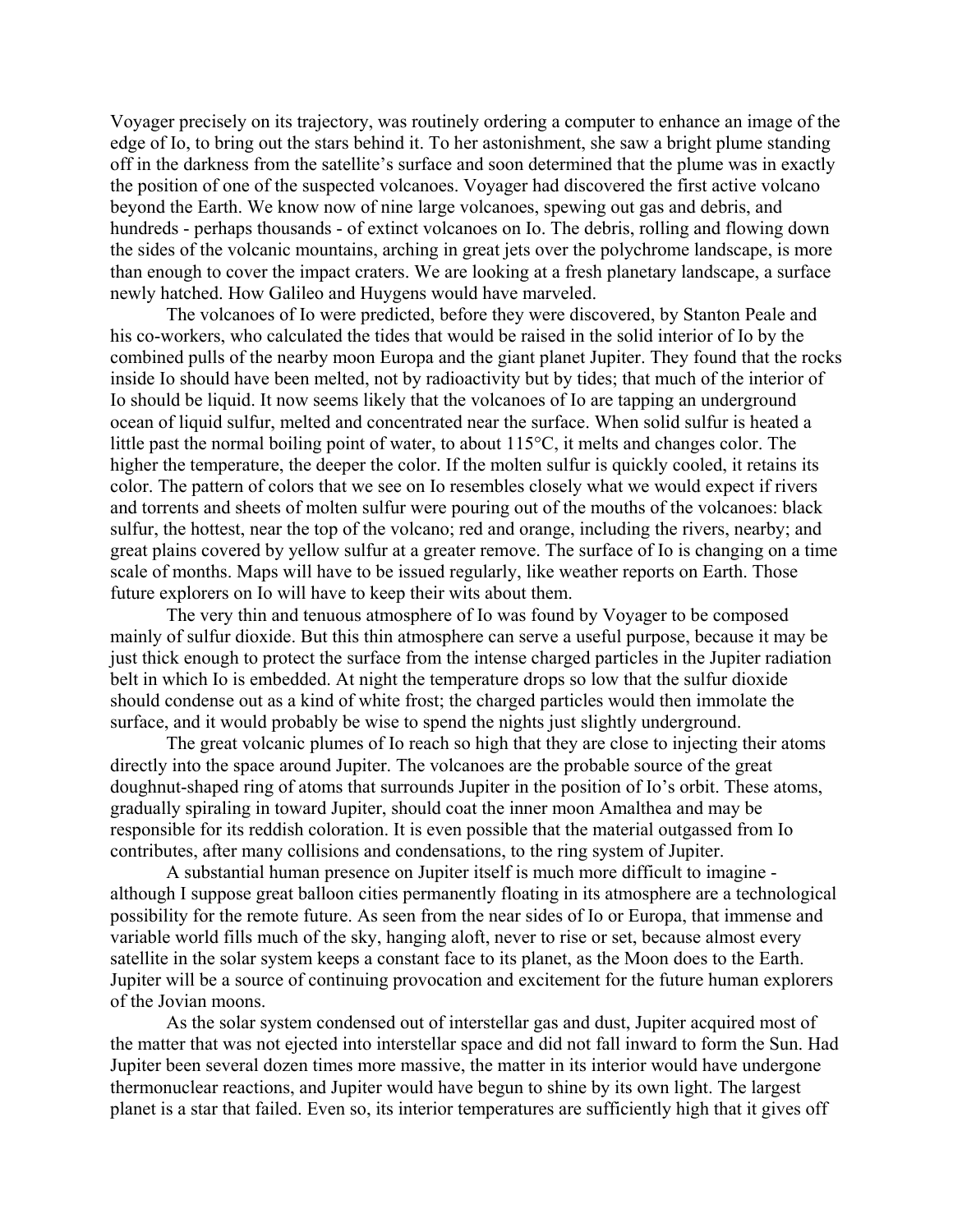about twice as much energy as it receives from the Sun. In the infrared part of the spectrum, it might even be correct to consider Jupiter a star. Had it become a star in visible light, we would today inhabit a binary or double-star system, with two suns in our sky, and the nights would come more rarely - a commonplace, I believe, in countless solar systems throughout the Milky Way Galaxy. We would doubtless think the circumstances natural and lovely.

Deep below the clouds of Jupiter the weight of the overlying layers of atmosphere produces pressures much higher than any found on Earth, pressures so great that electrons are squeezed off hydrogen atoms, producing a remarkable substance, liquid metallic hydrogen - a physical state that has never been observed in terrestrial laboratories, because the requisite pressures have never been achieved on Earth. (There is some hope that metallic hydrogen is a superconductor at moderate temperatures. If it could be manufactured on Earth, it would work a revolution in electronics.) In the interior of Jupiter, where the pressures are about three million times the atmospheric pressure at the surface of the Earth, there is almost nothing but a great dark sloshing ocean of metallic hydrogen. But at the very core of Jupiter there may be a lump of rock and iron, an Earth-like world in a pressure vise, hidden forever at the center of the largest planet.

The electrical currents in the liquid metal interior of Jupiter may be the source of the planet's enormous magnetic field, the largest in the solar system, and of its associated belt of trapped electrons and protons. These charged particles are ejected from the Sun in the solar wind and captured and accelerated by Jupiter's magnetic field. Vast numbers of them are trapped far above the clouds and are condemned to bounce from pole to pole until by chance they encounter some high-altitude atmospheric molecule and are removed from the radiation belt. Io moves in an orbit so close to Jupiter that it plows through the midst of this intense radiation, creating cascades of charged particles, which in turn generate violent bursts of radio energy. (They may also influence eruptive processes on the surface of Io.) It is possible to predict radio bursts from Jupiter with better reliability than weather forecasts on Earth, by computing the position of Io.

That Jupiter is a source of radio emission was discovered accidentally in the 1950's, the early days of radio astronomy. Two young Americans, Bernard Burke and Kenneth Franklin, were examining the sky with a newly constructed and for that time very sensitive radio telescope. They were searching the cosmic radio background - that is, radio sources far beyond our solar system. To their surprise, they found an intense and previously unreported source that seemed to correspond to no prominent star, nebula or galaxy. What is more, it gradually moved, with respect to the distant stars, much faster than any remote object could.\* After finding no likely explanation of all this in their charts of the distant Cosmos, they one day stepped outside the observatory and looked up at the sky with the naked eye to see if anything interesting happened to be there. Bemusedly they noted an exceptionally bright object in the right place, which they soon identified as the planet Jupiter. This accidental discovery is, incidentally, entirely typical of the history of science.

### \* Because the speed of light is finite (see Chapter 8).

Every evening before Voyager 1's encounter with Jupiter, I could see that giant planet twinkling in the sky, a sight our ancestors have enjoyed and wondered at for a million years. And on the evening of Encounter, on my way to study the Voyager data arriving at JPL, I thought that Jupiter would never be the same, never again just a point of light in the night sky, but would forever after be a *place* to be explored and known. Jupiter and its moons are a kind of miniature solar system of diverse and exquisite worlds with much to teach us.

In composition and in many other respects Saturn is similar to Jupiter, although smaller.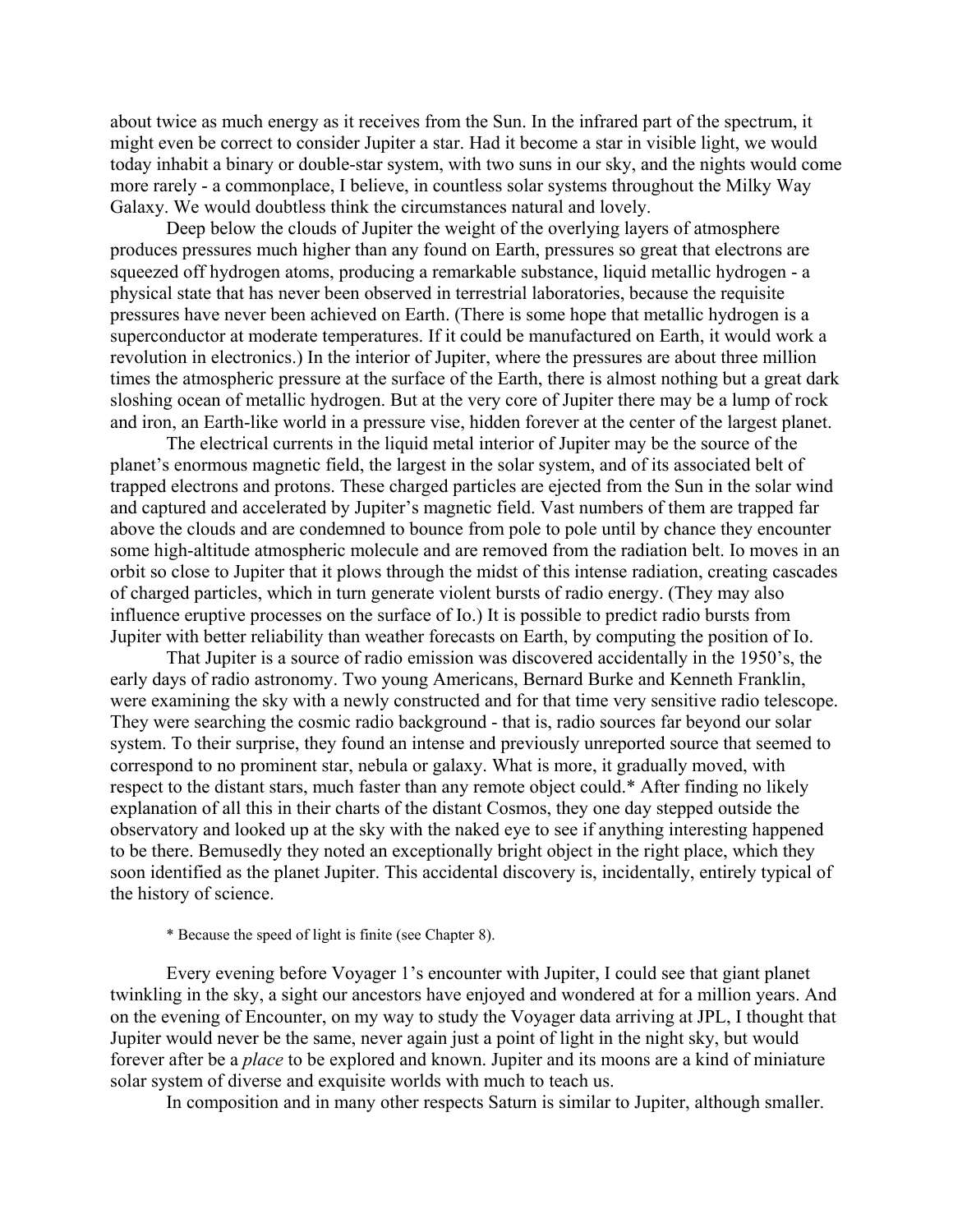Rotating once every ten hours, it exhibits colorful equatorial banding, which is, however, not so prominent as Jupiter's. It has a weaker magnetic field and radiation belt than Jupiter and a more spectacular set of circumplanetary rings. And it also is surrounded by a dozen or more satellites.

The most interesting of the moons of Saturn seems to be Titan, the largest moon in the solar system and the only one with a substantial atmosphere. Prior to the encounter of Voyager 1 with Titan in November 1980, our information about Titan was scanty and tantalizing. The only gas known unambiguously to be present was methane, CH4, discovered by G. P. Kuiper. Ultraviolet light from the sun converts methane to more complex hydrocarbon molecules and hydrogen gas. The hydrocarbons should remain on Titan, covering the surface with a brownish tarry organic sludge, something like that produced in experiments on the origin of life on Earth. The lightweight hydrogen gas should, because of Titan's low gravity, rapidly escape to space by a violent process known as 'blowoff,' which should carry the methane and other atmospheric constituents with it. But Titan has an atmospheric pressure at least as great as that of the planet Mars. Blowoff does not seem to be happening. Perhaps there is some major and as yet undiscovered atmospheric constituent - nitrogen, for example - which keeps the average molecular weight of the atmosphere high and prevents blowoff. Or perhaps blowoff is happening, but the gases lost to space are being replenished by others released from the satellite's interior. The bulk density of Titan is so low that there must be a vast supply of water and other ices, probably including methane, which are at unknown rates being released to the surface by internal heating.

When we examine Titan through the telescope we see a barely perceptible reddish disc. Some observers have reported variable white clouds above that disc - most likely, clouds of methane crystals. But what is responsible for the reddish coloration? Most students of Titan agree that complex organic molecules are the most likely explanation. The surface temperature and atmospheric thickness are still under debate. There have been some hints of an enhanced surface temperature due to an atmospheric greenhouse effect. With abundant organic molecules on its surface and in its atmosphere, Titan is a remarkable and unique denizen of the solar system. The history of our past voyages of discovery suggests that Voyager and other spacecraft reconnaissance missions will revolutionize our knowledge of this place.

Through a break in the clouds of Titan, you might glimpse Saturn and its rings, their pale yellow color diffused by the intervening atmosphere. Because the Saturn system is ten times farther from the Sun than is the Earth, the sunshine on Titan is only 1 percent as intense as we are accustomed to, and the temperatures should be far below the freezing point of water even with a sizable atmospheric greenhouse effect. But with abundant organic matter, sunlight and perhaps volcanic hot spots, the possibility of life on Titan\* cannot be readily dismissed. In that very different environment, it would, of course, have to be very different from life on Earth. There is no strong evidence either for or against life on Titan. It is merely possible. We are unlikely to determine the answer to this question without landing instrumented space vehicles on the Titanian surface.

\* The view of Huygens, who discovered Titan in 1655, was: 'Now can any one look upon, and compare these Systems [of Jupiter and Saturn] together, without being amazed at the vast Magnitude and noble Attendants of these two Planets, in respect of this little pitiful Earth of ours? Or can they force themselves to think, that the wise Creator has disposed of all his Animals and Plants here, has furnished and adorn'd this Spot only, and has left all those Worlds bare and destitute of Inhabitants, who might adore and worship Him; or that all those prodigious Bodies were made only to twinkle to, and be studied by some few perhaps of us poor Fellows?' Since Saturn moves around the Sun once every thirty years, the length of the seasons on Saturn and its moons is much longer than on Earth. Of the presumed inhabitants of the moons of Saturn, Huygens therefore wrote: 'It is impossible but that their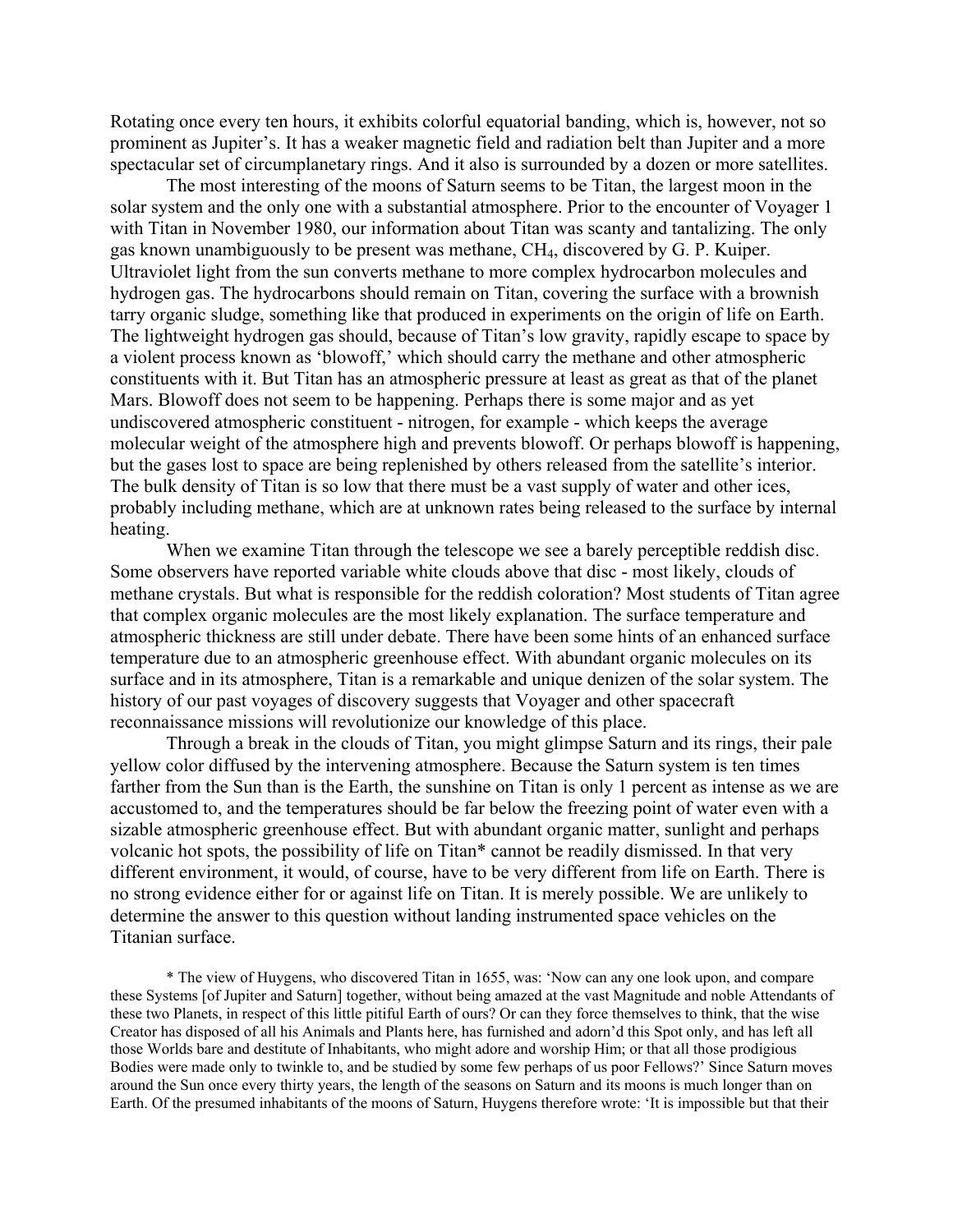way of living must be very different from ours, having such tedious Winters.'

To examine the individual particles composing the rings of Saturn, we must approach them closely, for the particles are small - snowballs and ice chips and tiny tumbling bonsai glaciers, a meter or so across. We know they are composed of water ice, because the spectral properties of sunlight reflected off the rings match those of ice in the laboratory measurements. To approach the particles in a space vehicle, we must slow down, so that we move along with them as they circle Saturn at some 45,000 miles per hour; that is, we must be in orbit around Saturn ourselves, moving at the same speed as the particles. Only then will we be able to see them individually and not as smears or streaks.

Why is there not a single large satellite instead of a ring system around Saturn? The closer a ring particle is to Saturn, the faster its orbital speed (the faster it is 'falling' around the planet - Kepler's third law); the inner particles are streaming past the outer ones (the 'passing lane' as we see it is always to the left). Although the whole assemblage is tearing around the planet itself at some 20 kilometers per second, the *relative* speed of two adjacent particles is very low, only some few centimeters per minute. Because of this relative motion, the particles can never stick together by their mutual gravity. As soon as they try, their slightly different orbital speeds pull them apart. If the rings were not so close to Saturn, this effect would not be so strong, and the particles could accrete, making small snowballs and eventually growing into satellites. So it is probably no coincidence that outside the rings of Saturn there is a system of satellites varying in size from a few hundred kilometers across to Titan, a giant moon nearly as large as the planet Mars. The matter in all the satellites and the planets themselves may have been originally distributed in the form of rings, which condensed and accumulated to form the present moons and planets.

For Saturn as for Jupiter, the magnetic field captures and accelerates the charged particles of the solar wind. When a charged particle bounces from one magnetic pole to the other, it must cross the equatorial plane of Saturn. If there is a ring particle in the way, the proton or electron is absorbed by this small snowball. As a result, for both planets, the rings clear out the radiation belts, which exist only interior and exterior to the particle rings. A close moon of Jupiter or Saturn will likewise gobble up radiation belt particles, and in fact one of the new moons of Saturn was discovered in just this way: Pioneer 11 found an unexpected gap in the radiation belts, caused by the sweeping up of charged particles by a previously unknown moon.

The solar wind trickles into the outer solar system far beyond the orbit of Saturn. When Voyager reaches Uranus and the orbits of Neptune and Pluto, if the instruments are still functioning, they will almost certainly sense its presence, the wind between the worlds, the top of the Sun's atmosphere blown outward toward the realm of the stars. Some two or three times farther from the Sun than Pluto is, the pressure of the interstellar protons and electrons becomes greater than the minuscule pressure there exerted by the solar wind. That place, called the heliopause, is one definition of the outer boundary of the Empire of the Sun. But the Voyager spacecraft will plunge on, penetrating the heliopause sometime in the middle of the twenty-first century, skimming through the ocean of space, never to enter another solar system, destined to wander through eternity far from the stellar islands and to complete its first circumnavigation of the massive center of the Milky Way a few hundred million years from now. We have embarked on epic voyages.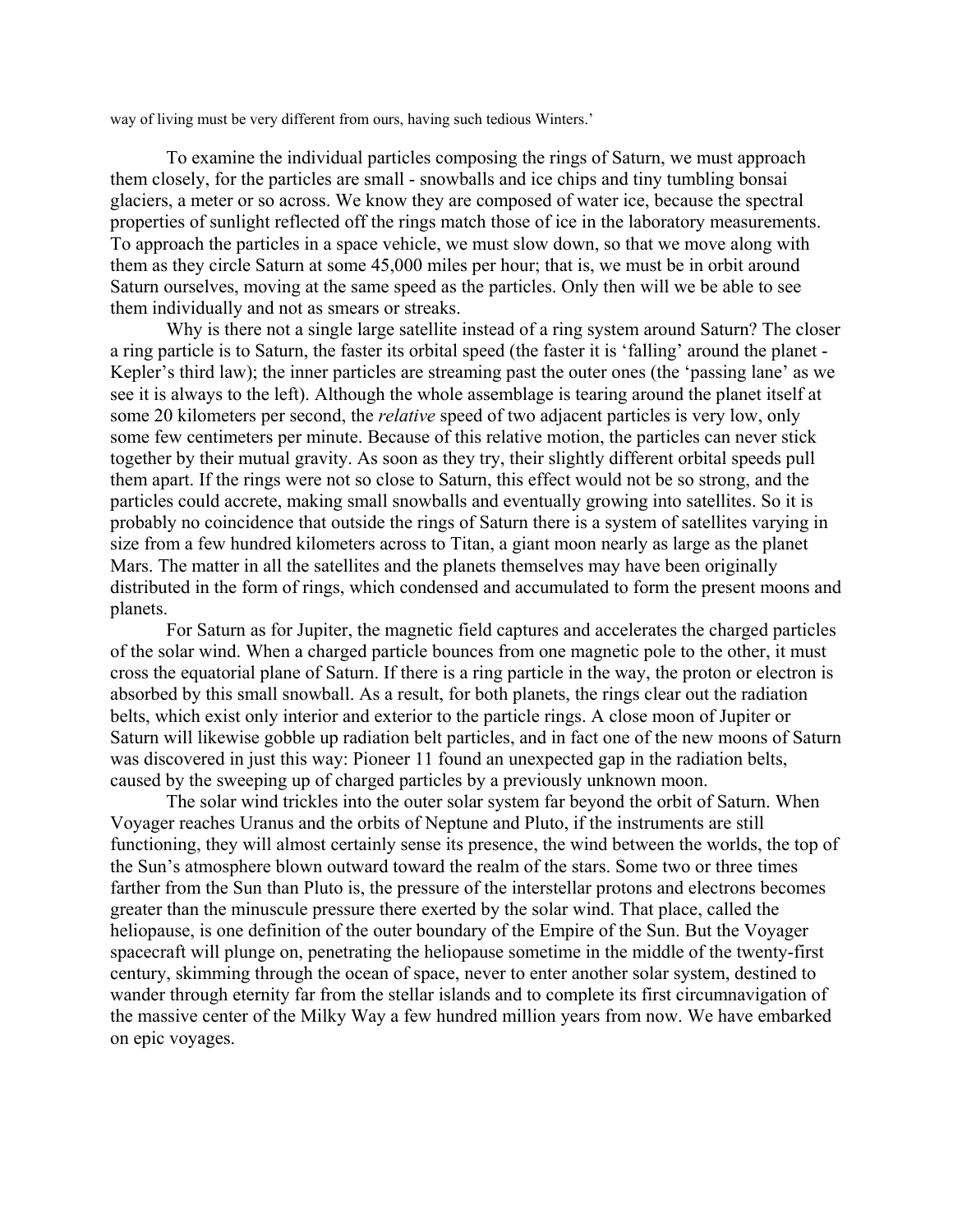### CHAPTER VII

#### *The Backbone of Night*

They came to a round hole in the sky . . . glowing like fire. This, the Raven said, was a star.

- Eskimo creation myth

I would rather understand one cause than be King of Persia.

- Democritus of Abdera

Bur Aristarchus of Samos brought out a book consisting of some hypotheses, in which the premises lead to the result that the universe is many times greater than that now so called. His hypotheses are that the fixed stars and the Sun remain unmoved, that the Earth revolves about the Sun in the circumference of a circle, the Sun lying in the middle of the orbit, and that the sphere of the fixed stars, situated about the same center as the Sun, is so great that the circle in which he supposes the Earth to revolve bears such a proportion to the distance of the fixed stars as the center of the sphere bears to its surface.

- Archimedes, *The Sand Reckoner*

If a faithful account was rendered of Man's ideas upon Divinity, he would be obliged to acknowledge, that for the most part the word 'gods' has been used to express the concealed, remote, unknown causes of the effects he witnessed; that he applies this term when the spring of the natural, the source of known causes, ceases to be visible: as soon as he loses the thread of these causes, or as soon as his mind can no longer follow the chain, he solves the difficulty, terminates his research, by ascribing it to his gods . . . When, therefore, he ascribes to his gods the production of some phenomenon . . . does he, in fact, do any thing more than substitute for the darkness of his own mind, a sound to which he has been accustomed to listen with reverential awe?

- Paul Heinrich Dietrich, Baron von Holbach, *Système de la Nature*, London, 1770

When I was little, I lived in the Bensonhurst section of Brooklyn in the City of New York. I knew my immediate neighborhood intimately, every apartment building, pigeon coop, backyard, front stoop, empty lot, elm tree, ornamental railing, coal chute and wall for playing Chinese handball, among which the brick exterior of a theater called the Loew's Stillwell was of superior quality. I knew where many people lived: Bruno and Dino, Ronald and Harvey, Sandy, Bernie, Danny, Jackie and Myra. But more than a few blocks away, north of the raucous automobile traffic and elevated railway on 86th Street, was a strange unknown territory, off-limits to my wanderings. It could have been Mars for all I knew.

Even with an early bedtime, in winter you could sometimes see the stars. I would look at them, twinkling and remote, and wonder what they were. I would ask older children and adults, who would only reply, 'They're lights in the sky, kid.' I could see they were lights in the sky. But what *were* they? Just small hovering lamps? Whatever for? I felt a kind of sorrow for them: a commonplace whose strangeness remained somehow hidden from my incurious fellows. There had to be some deeper answer.

As soon as I was old enough, my parents gave me my first library card. I think the library was on 85th Street, an alien land. Immediately, I asked the librarian for something on stars. She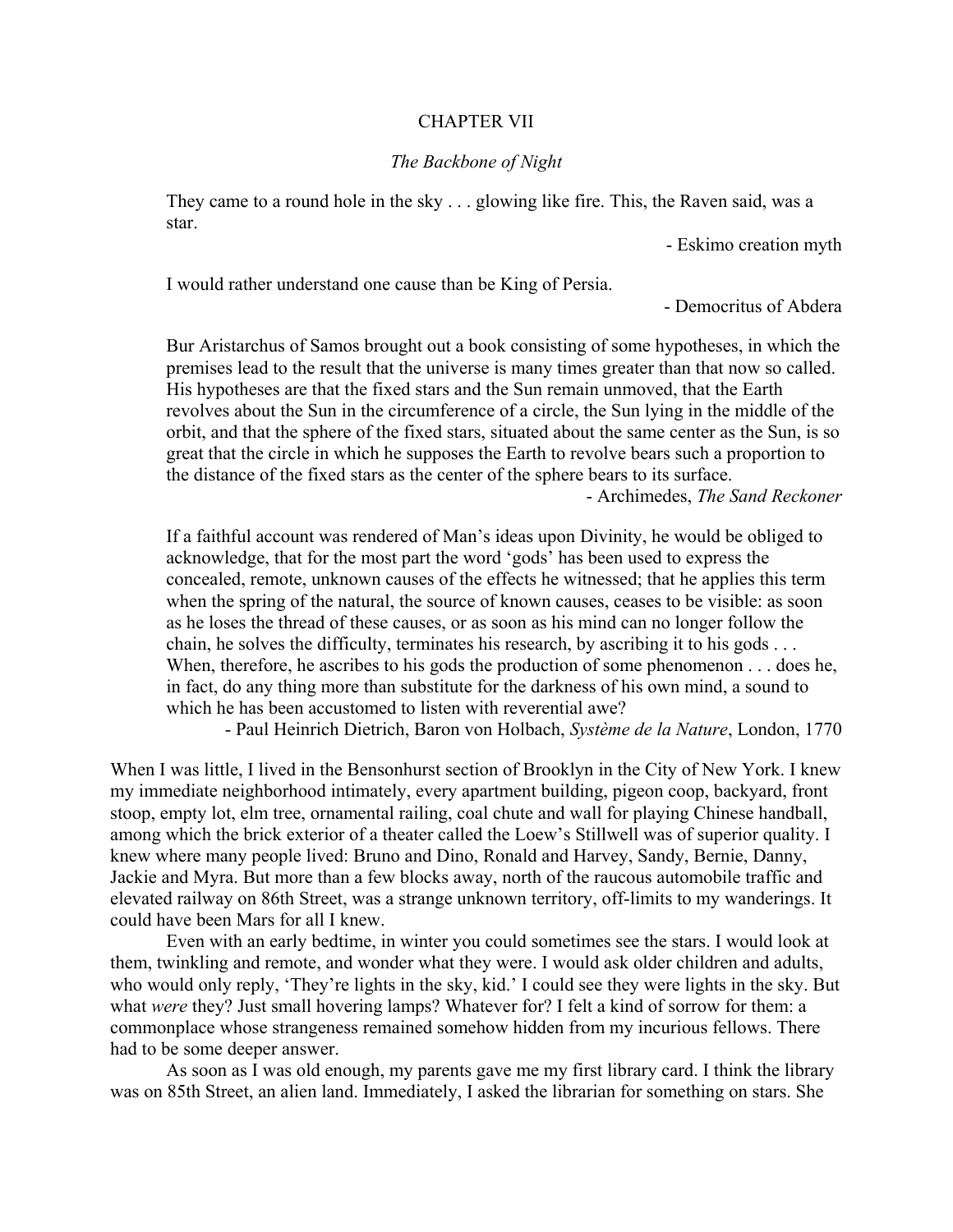returned with a picture book displaying portraits of men and women with names like Clark Gable and Jean Harlow. I complained, and for some reason then obscure to me, she smiled and found another book - the right kind of book. I opened it breathlessly and read until I found it. The book said something astonishing, a very big thought. It said that the stars were suns, only very far away. The Sun was a star, but close up.

Imagine that you took the Sun and moved it so far away that it was just a tiny twinkling point of light. How far away would you have to move it? I was innocent of the notion of angular size. I was ignorant of the inverse square law for light propagation. I had not a ghost of a chance of calculating the distance to the stars. But I could tell that if the stars were suns, they had to be very far away - farther away than 85th Street, farther away than Manhattan, farther away, probably, than New Jersey. The Cosmos was much bigger than I had guessed.

Later I read another astonishing fact. The Earth, which includes Brooklyn, is a planet, and it goes around the Sun. There are other planets. They also go around the Sun; some are closer to it and some are farther away. But the planets do not shine by their own light, as the Sun does. They merely reflect light from the Sun. If you were a great distance away, you would not see the Earth and the other planets at all; they would be only faint luminous points, lost in the glare of the Sun. Well, then, I thought, it stood to reason that the other stars must have planets too, ones we have not yet detected, and some of those other planets should have life (why not?), a kind of life probably different from life as we know it, life in Brooklyn. So I decided I would be an astronomer, learn about the stars and planets and, if I could, go and visit them.

It has been my immense good fortune to have parents and some teachers who encouraged this odd ambition and to live in this time, the first moment in human history when we are, in fact, visiting other worlds and engaging in a deep reconnaissance of the Cosmos. If I had been born in a much earlier age, no matter how great my dedication, I would not have understood what the stars and planets are. I would not have known that there were other suns and other worlds. This is one of the great secrets, wrested from Nature through a million years of patient observation and courageous thinking by our ancestors.

What are the stars? Such questions are as natural as an infant's smile. We have always asked them. What is different about our time is that at last we know some of the answers. Books and libraries provide a ready means for finding out what those answers are. In biology there is a principle of powerful if imperfect applicability called recapitulation: in our individual embryonic development we retrace the evolutionary history of the species. There is, I think, a kind of recapitulation that occurs in our individual intellectual developments as well. We unconsciously retrace the thoughts of our remote ancestors. Imagine a time before science, a time before libraries. Imagine a time hundreds of thousands of years ago. We were then just about as smart, just as curious, just as involved in things social and sexual. But the experiments had not yet been done, the inventions had not yet been made. It was the childhood of genus *Homo*. Imagine the time when fire was first discovered. What were human lives like then? What did out ancestors believe the stars were? Sometimes, in my fantasies, I imagine there was someone who thought like this:

*We eat berries and roots. Nuts and leaves. And dead animals. Some animals we find. Some we kill. We know which foods are good and which are dangerous. If we taste some foods we are struck down, in punishment for eating them. We did not mean to do something bad. But foxglove or hemlock can kill you. We love our children and our friends. We warn them of such foods.*

*When we hunt animals, then also can we be killed. We can be gored. Or trampled. Or eaten. What animals do means life and death for us: how they behave, what tracks they leave,*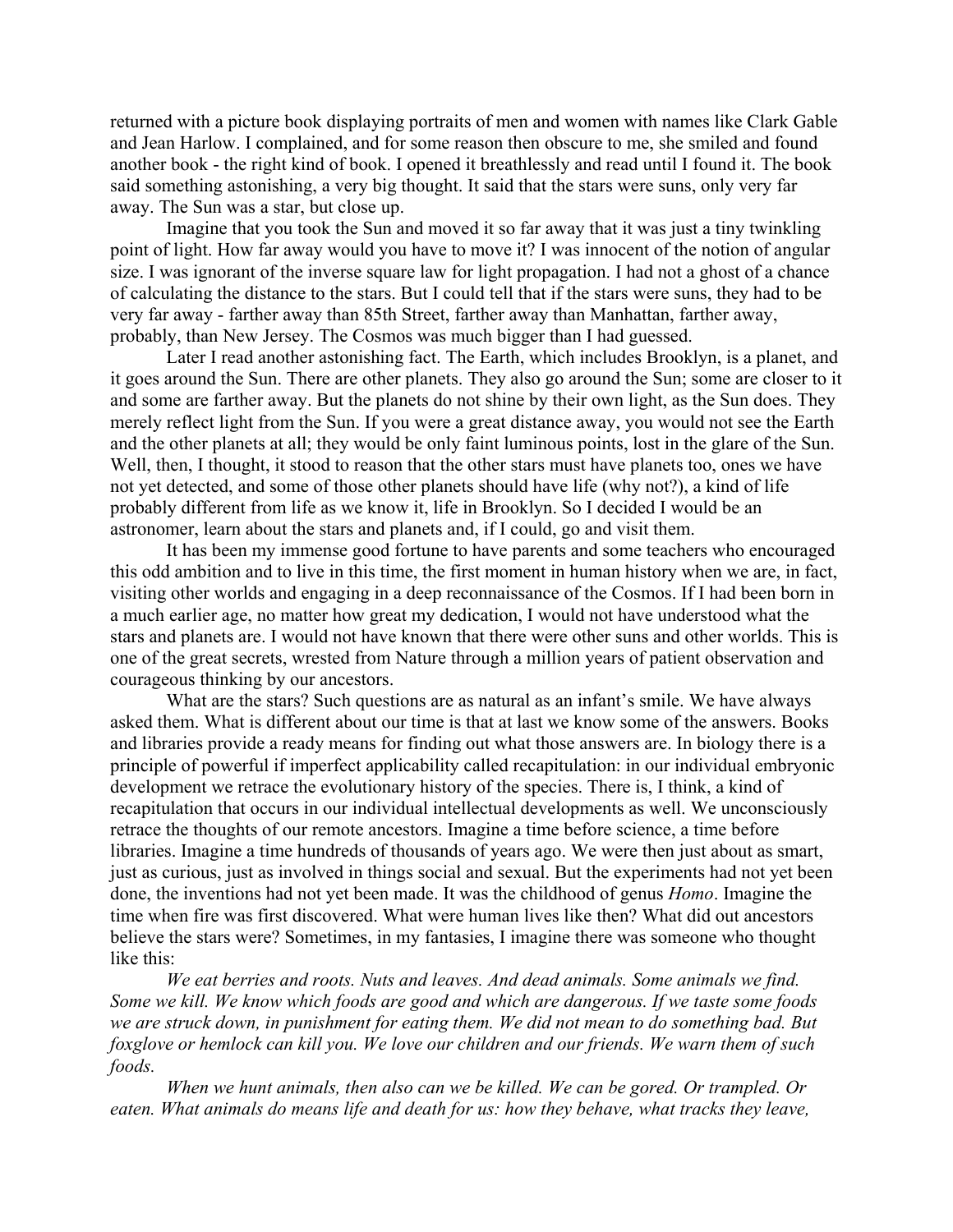*their times for mating and giving birth, their times for wandering. We must know these things. We tell our children. They will tell their children.*

*We depend on animals. We follow them - especially in winter when there are few plants to eat. We are wandering hunters and gatherers. We call ourselves the hunterfolk.*

*Most of us fall asleep under the sky or under a tree or in its branches. We use animal skins for clothing: to keep us warm, to cover our nakedness and sometimes as a hammock. When we wear the animal skins we feel the animal's power. We leap with the gazelle. We hunt with the bear. There is a bond between us and the animals. We hunt and eat the animals. They hunt and eat us. We are part of one another.*

*We make tools and stay alive. Some of us are experts at splitting, flaking, sharpening and polishing, as well as finding, rocks. Some rocks we tie with animal sinew to a wooden handle and make an ax. With the ax we strike plants and animals. Other rocks are tied to long sticks. If we are quiet and watchful, we can sometimes come close to an animal and stick it with the spear.*

*Meat spoils. Sometimes we are hungry and try not to notice. Sometimes we mix herbs with the bad meat to hide the taste. We fold foods that will not spoil into pieces of animal skin. Or big leaves. Or the shell of a large nut. It is wise to put food aside and carry it. If we eat this food too early, some of us will starve later. So we must help one another. For this and many other reasons we have rules. Everyone must obey the rules. We have always had rules. Rules are sacred.*

*One day there was a storm, with much lightning and thunder and rain. The little ones are afraid of storms. And sometimes so am I. The secret of the storm is hidden. The thunder is deep and loud; the lightning is brief and bright. Maybe someone very powerful is very angry. It must be someone in the sky, I think.*

*After the storm there was a flickering and crackling in the forest nearby. We went to see. There was a bright, hot, leaping thing, yellow and red. We had never seen such a thing before. We now call it 'flame'. It has a special smell. In a way it is alive: It eats food. It eats plants and tree limbs and even whole trees, if you let it. It is strong. But it is not very smart. If all the food is gone, it dies. It will not walk a spear's throw from one tree to another if there a no food along the way. It cannot walk without eating. But where there is much food, it grows and makes many flame children.*

*One of us had a brave and fearful thought: to capture the flame, feed it a little, and make it our friend. We found some long branches of hard wood. The flame was eating them, but slowly. We could pick them up by the end that had no flame. If you run fast with a small flame, it dies. Their children are weak. We did not run. We walked, shouting good wishes. 'Do not die,' we said to the flame. The other hunterfolk looked with wide eyes.*

*Ever after, we have carried it with us. We have a flame mother to feed the flame slowly so it does not die of hunger.\* Flame is a wonder, and useful too; surely a gift from powerful beings. Are they the same as the angry beings in the storm?*

\* This sense of fire as a living thing, to be protected and cared for, should not be dismissed as a 'primitive' notion. It is to be found near the root of many modern civilizations. Every home in ancient Greece and Rome and among the Brahmans of ancient India had a hearth and a set of prescribed rules for caring for the flame. At night the coals were covered with ashes for insulation; in the morning twigs were added to revive the flame. The death of the flame in the hearth was considered synonymous with the death of the family. In all three cultures, the hearth ritual was connected with the worship of ancestors. This is the origin of the eternal flame, a symbol still widely employed in religious, memorial, political and athletic ceremonials throughout the world.

*The flame keeps us warm on cold nights. It gives us light. It makes holes in the darkness when the Moon is new. We can fix spears at night for tomorrow's hunt. And if we are not tired,*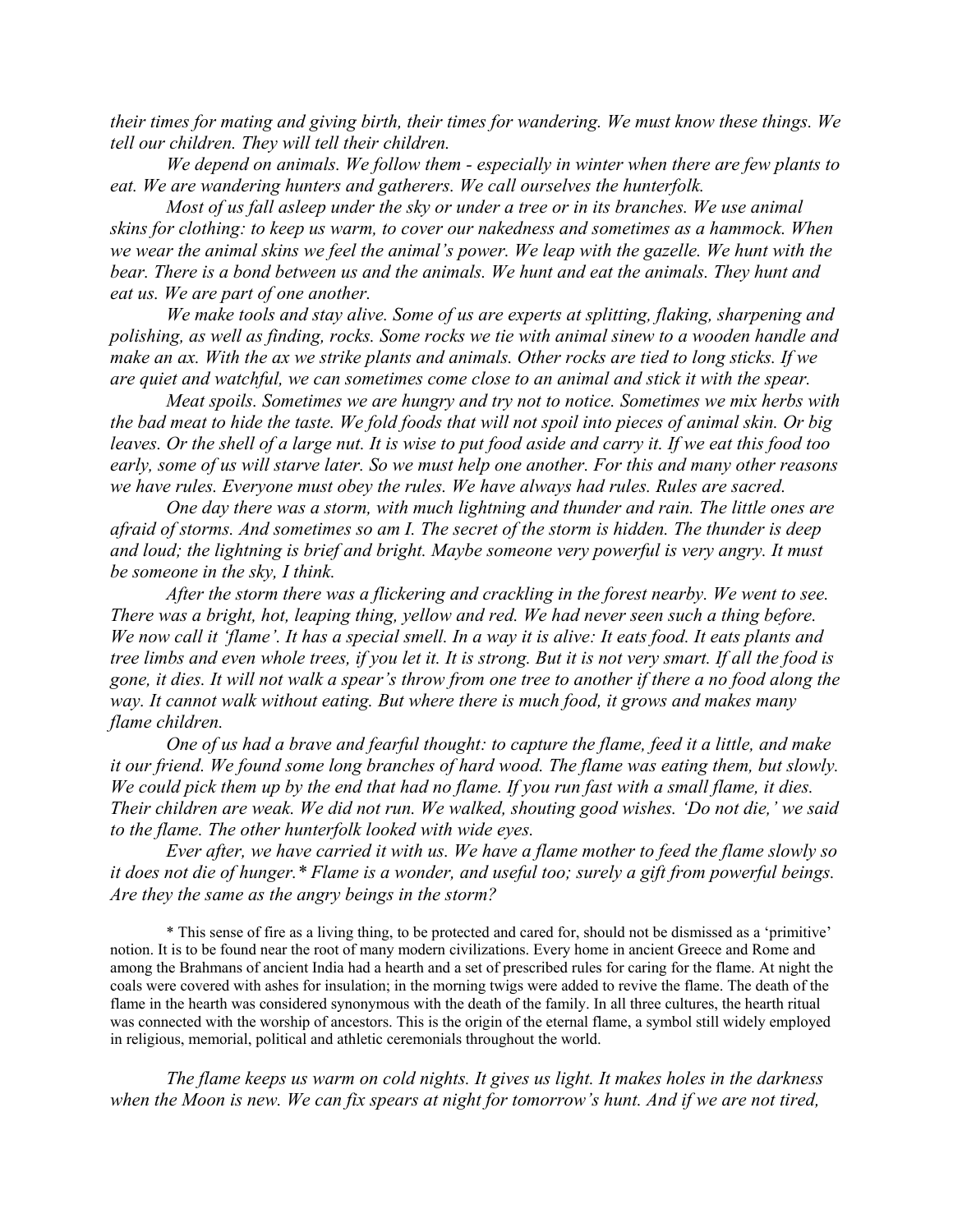*even in the darkness we can see each other and talk. Also - a good thing! - fire keeps animals away. We can be hurt at night. Sometimes we have been eaten, even by small animals, hyenas and wolves. Now it is different. Now the flame keeps the animals back. We see them baying softly in the dark, prowling, their eyes glowing in the light of the flame. They are frightened of the flame. But we are not frightened. The flame is ours. We take care of the flame. The flame takes care of us.*

*The sky is important. It covers us. It speaks to us. Before the time we found the flame, we would lie back in the dark and look up at all the points of light. Some points would come together to make a picture in the sky. One of us could see the pictures better than the rest. She taught us the star pictures and what names to call them. We would sit around late at night and make up stories about the pictures in the sky: lions, dogs, bears, hunterfolk. Other, stranger things. Could they be the pictures of the powerful beings in the sky, the ones who make the storms when angry?*

*Mostly, the sky does not change. The same star pictures are there year after year. The Moon grows from nothing to a thin sliver to a round ball, and then back again to nothing. When the Moon changes, the women bleed. Some tribes have rules against sex at certain times in the growing and shrinking of the Moon. Some tribes scratch the days of the Moon or the days that the women bleed on antler bones. They can plan ahead and obey their rules. Rules are sacred.*

*The stars are very far away. When we climb a hill or a tree they are no closer. And clouds come between us and the stars: the stars must be behind the clouds. The Moon, as it slowly moves, passes in front of stars. Later you can see that the stars are not harmed. The Moon does not eat stars. The stars must be behind the Moon. They flicker. A strange, cold, white, faraway light. Many of them. All over the sky. But only at night. I wonder what they are.*

*After we found the flame, I was sitting near the campfire wondering about the stars. Slowly a thought came: The stars are flame, I thought. Then I had another thought: The stars are campfires that other hunterfolk light at night. The stars give a smaller light than campfires. So the stars must be campfires very far away. 'But,' they ask me, 'how can there be campfires in the sky? Why do the campfires and the hunter people around those flames not fall down at our feet? Why don't strange tribes drop from the sky?'*

*Those are good questions. They trouble me. Sometimes I think the sky is half of a big eggshell or a big nutshell. I think the people around those faraway campfires look down at us except for them it seems up - and say that we are in their sky, and wonder why we do not fall up to them, if you see what I mean. But hunterfolk say, 'Down is down and up is up.' That is a good answer, too.*

*There is another thought that one of us had. His thought is that night is a great black animal skin, thrown up over the sky. There are holes in the skin. We look through the holes. And we see flame. His thought is not just that there is flame in a few places where we see stars. He thinks there is flame everywhere. He thinks flame covers the whole sky. But the skin hides the flame. Except where there are holes.*

*Some stars wander. Like the animals we hunt. Like us. If you watch with care over many months, you find they move. There are only five of them, like the fingers on a hand. They wander slowly among the stars. If the campfire thought is true, those stars must be tribes of wandering hunterfolk, carrying big fires. But I don't see how wandering stars can be holes in a skin. When you make a hole, there it is. A hole is a hole. Holes do not wander. Also, I don't want to be surrounded by a sky of flame. If the skin fell, the night sky would be bright - too bright - like seeing flame everywhere. I think a sky of flame would eat us all. Maybe there are two kinds of powerful beings in the sky. Bad ones, who wish the flame to eat us. And good ones who put up the skin to keep the flame away. We must find some way to thank the good ones.*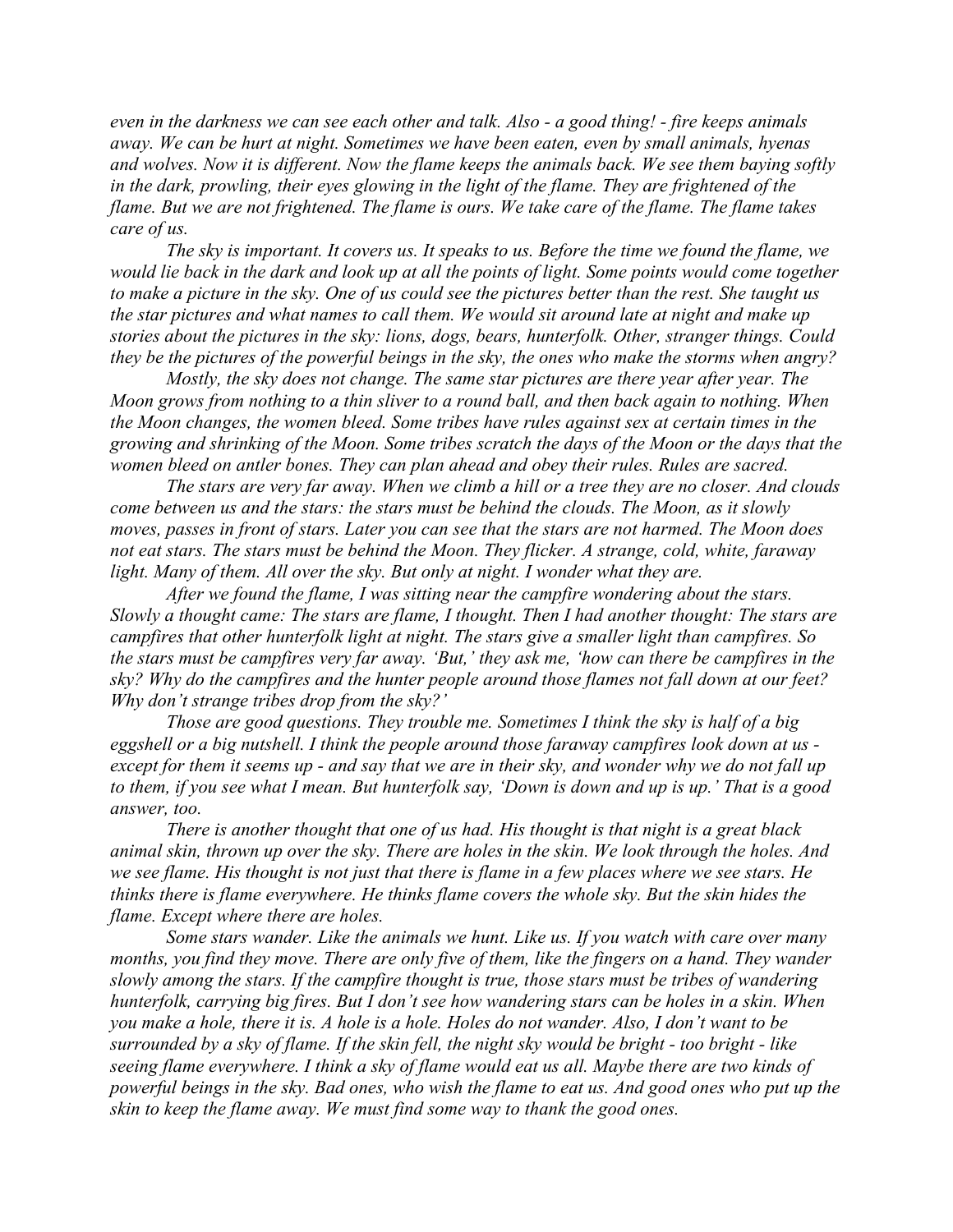*I don't know if the stars are campfires in the sky. Or holes in a skin through which the flame of power looks down on us. Sometimes I think one way. Sometimes 1 think a different way. Once I thought there are no campfires and no holes but something else, too hard for me to understand.*

*Rest your neck on a log. Your head goes back. Then you can see only the sky. No hills, no trees, no hunterfolk, no campfire. Just sky. Sometimes I feel I may fall up into the sky. If the stars are campfires, I would like to visit those other hunterfolk - the ones who wander. Then I feel good about falling up. But if the stars are holes in a skin, I become afraid. 1 don't want to fall up through a hole and into the flame of power.*

# *I wish I knew which was true. I don't like not knowing.*

I do not imagine that many members of a hunter/gatherer group had thoughts like these about the stars. Perhaps, over the ages, a few did, but never all these thoughts in the same person. Yet, sophisticated ideas are common in such communities. For example, the !Kung\* Bushmen of the Kalahari Desert in Botswana have an explanation for the Milky Way, which at their latitude is often overhead. They call it 'the backbone of night,' as if the sky were some great beast inside which we live. Their explanation makes the Milky Way useful as well as understandable. The !Kung believe the Milky Way holds up the night; that if it were not for the Milky Way, fragments of darkness would come crashing down at our feet. It is an elegant idea.

\* The exclamation point is a click, made by touching the tongue against the inside of the incisors, and simultaneously pronouncing the K.

Metaphors like those about celestial campfires or galactic backbones were eventually replaced in most human cultures by another idea: The powerful beings in the sky were promoted to gods. They were given names and relatives, and special responsibilities for the cosmic services they were expected to perform. There was a god or goddess for every human concern. Gods ran Nature. Nothing could happen without their direct intervention. If they were happy, there was plenty of food, and humans were happy. But if something displeased the gods - and sometimes it took very little - the consequences were awesome: droughts, storms, wars, earthquakes, volcanoes, epidemics. The gods had to be propitiated, and a vast industry of priests and oracles arose to make the gods less angry. But because the gods were capricious, you could not be sure what they would do. Nature was a mystery. It was hard to understand the world.

Little remains of the Heraion on the Aegean isle of Samos, one of the wonders of the ancient world, a great temple dedicated to Hera, who began her career as goddess of the sky. She was the patron deity of Samos, playing the same role there as Athena did in Athens. Much later she married Zeus, the chief of the Olympian gods. They honeymooned on Samos, the old stories tell us. The Greek religion explained that diffuse band of light in the night sky as the milk of Hera, squirted from her breast across the heavens, a legend that is the origin of the phrase Westerners still use - the Milky Way. Perhaps it originally represented the important insight that the sky nurtures the Earth; if so, that meaning seems to have been forgotten millennia ago.

We are, almost all of us, descended from people who responded to the dangers of existence by inventing stories about unpredictable or disgruntled deities. For a long time the human instinct to understand was thwarted by facile religious explanations, as in ancient Greece in the time of Homer, where there were gods of the sky and the Earth, the thunderstorm, the oceans and the underworld, fire and time and love and war; where every tree and meadow had its dryad and maenad.

For thousands of years humans were oppressed - as some of us still are - by the notion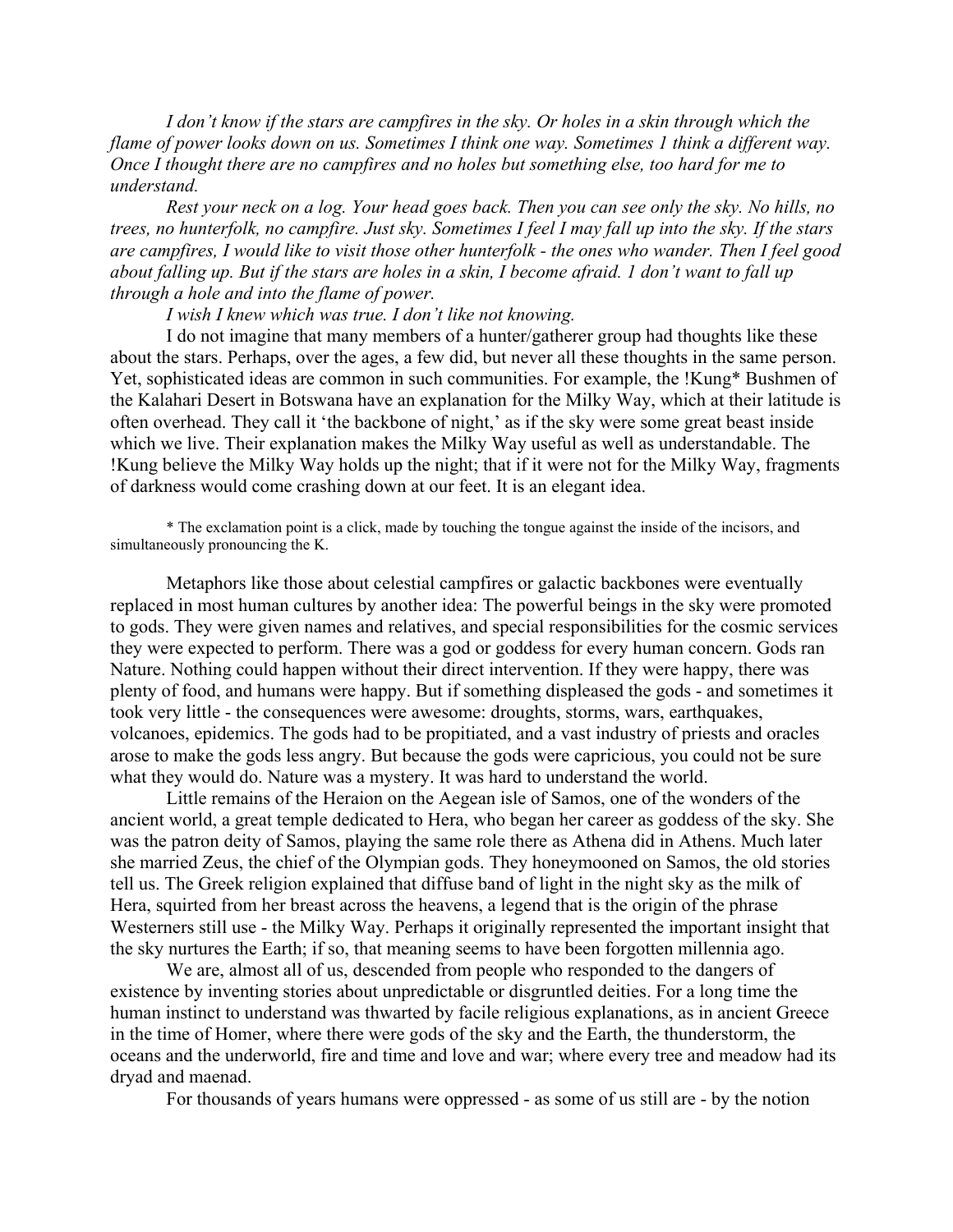that the universe is a marionette whose strings are pulled by a god or gods, unseen and inscrutable. Then, 2,500 years ago, there was a glorious awakening in Ionia: on Samos and the other nearby Greek colonies that grew up among the islands and inlets of the busy eastern Aegean Sea.\* Suddenly there were people who believed that everything was made of atoms; that human beings and other animals had sprung from simpler forms; that diseases were not caused by demons or the gods; that the Earth was only a planet going around the Sun. And that the stars were very far away.

\* As an aid to confusion, Ionia is not in the Ionian Sea; it was named by colonists from the coast of the Ionian Sea.

This revolution made Cosmos and Chaos. The early Greeks had believed that the first being was Chaos, corresponding to the phrase in Genesis in the same context, 'without form'. Chaos created and then mated with a goddess called Night, and their offspring eventually produced all the gods and men. A universe created from Chaos was in perfect keeping with the Greek belief in an unpredictable Nature run by capricious gods. But in the sixth century B.C., in Ionia, a new concept developed, one of the great ideas of the human species. The universe is knowable, the ancient Ionians argued, because it exhibits an internal order: there are regularities in Nature that permit its secrets to be uncovered. Nature is not entirely unpredictable; there are rules even she must obey. This ordered and admirable character of the universe was called Cosmos.

But why Ionia, why in these unassuming and pastoral landscapes, these remote islands and inlets of the Eastern Mediterranean? Why not in the great cities of India or Egypt, Babylonia, China or Mesoamerica? China had an astronomical tradition millennia old; it invented paper and printing, rockets, clocks, silk, porcelain, and ocean-going navies. Some historians argue it was nevertheless too traditionalist a society, too unwilling to adopt innovations. Why not India, an extremely rich, mathematically gifted culture? Because, some historians maintain, of a rigid fascination with the idea of an infinitely old universe condemned to an endless cycle of deaths and rebirths, of souls and universes, in which nothing fundamentally new could ever happen. Why not Mayan and Aztec societies, which were accomplished in astronomy and captivated, as the Indians were, by large numbers? Because, some historians declare, they lacked the aptitude or impetus for mechanical invention. The Mayans and the Aztecs did not even - except for children's toys - invent the wheel.

The Ionians had several advantages. Ionia is an island realm. Isolation, even if incomplete, breeds diversity. With many different islands, there was a variety of political systems. No single concentration of power could enforce social and intellectual conformity in all the islands. Free inquiry became possible. The promotion of superstition was not considered a political necessity. Unlike many other cultures, the Ionians were at the crossroads of civilizations, not at one of the centers. In Ionia, the Phoenician alphabet was first adapted to Greek usage and widespread literacy became possible. Writing was no longer a monopoly of the priests and scribes. The thoughts of many were available for consideration and debate. Political power was in the hands of the merchants, who actively promoted the technology on which their prosperity depended. It was in the Eastern Mediterranean that African, Asian, and European civilizations, including the great cultures of Egypt and Mesopotamia, met and cross-fertilized in a vigorous and heady confrontation of prejudices, languages, ideas and gods. What do you do when you are faced with several different gods each claiming the same territory? The Babylonian Marduk and the Greek Zeus was each considered master of the sky and king of the gods. You might decide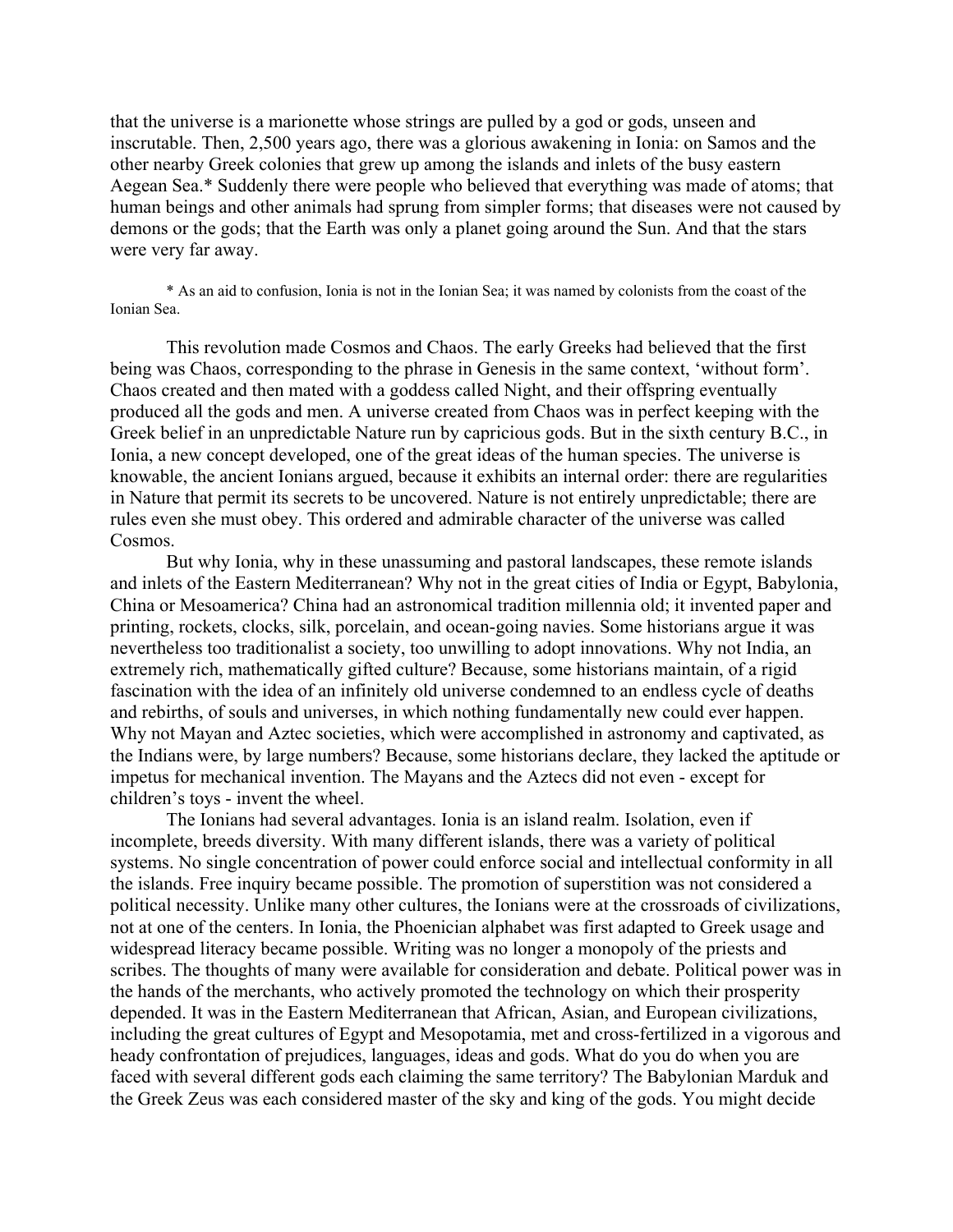that Marduk and Zeus were really the same. You might also decide, since they had quite different attributes, that one of them was merely invented by the priests. But if one, why not both?

And so it was that the great idea arose, the realization that there might be a way to know the world without the god hypothesis; that there might be principles, forces, laws of nature, through which the world could be understood without attributing the fall of every sparrow to the direct intervention of Zeus.

China and India and Mesoamerica would, I think, have tumbled to science too, if only they had been given a little more time. Cultures do not develop with identical rhythms or evolve in lockstep. They arise at different times and progress at different rates. The scientific world view works so well, explains so much and resonates so harmoniously with the most advanced parts of our brains that in time, I think, virtually every culture on the Earth, left to its own devices, would have discovered science. Some culture had to be first. As it turned out, Ionia was the place where science was born.

Between 600 and 400 B.C., this great revolution in human thought began. The key to the revolution was the hand. Some of the brilliant Ionian thinkers were the sons of sailors and farmers and weavers. They were accustomed to poking and fixing, unlike the priests and scribes of other nations, who, raised in luxury, were reluctant to dirty their hands. They rejected superstition, and they worked wonders. In many cases we have only fragmentary or secondhand accounts of what happened. The metaphors used then may be obscure to us now. There was almost certainly a conscious effort a few centuries later to suppress the new insights. The leading figures in this revolution were men with Greek names, largely unfamiliar to us today, but the truest pioneers in the development of our civilization and our humanity.

The first Ionian scientist was Thales of Miletus, a city in Asia across a narrow channel of water from the island of Samos. He had traveled in Egypt and was conversant with the knowledge of Babylon. It is said that he predicted a solar eclipse. He learned how to measure the height of a pyramid from the length of its shadow and the angle of the Sun above the horizon, a method employed today to determine the heights of the mountains of the Moon. He was the first to prove geometric theorems of the sort codified by Euclid three centuries later - for example, the proposition that the angles at the base of an isosceles triangle are equal. There is a clear continuity of intellectual effort from Thales to Euclid to Isaac Newton's purchase of the *Elements of Geometry* at Stourbridge Fair in 1663 (Chapter 3), the event that precipitated modern science and technology.

Thales attempted to understand the world without invoking the intervention of the gods. Like the Babylonians, he believed the world to have once been water. To explain the dry land, the Babylonians added that Marduk had placed a mat on the face of the waters and piled dirt upon it.\* Thales held a similar view, but, as Benjamin Farrington said, 'left Marduk out.' Yes, everything was once water, but the Earth formed out of the oceans by a natural process - similar, he thought, to the silting he had observed at the delta of the Nile. Indeed, he thought that water was a common principle underlying all of matter, just as today we might say the same of electrons, protons and neutrons, or of quarks. Whether Thales' conclusion was correct is not as important as his approach: The world was not made by the gods, but instead was the work of material forces interacting in Nature. Thales brought back from Babylon and Egypt the seeds of the new sciences of astronomy and geometry, sciences that would sprout and grow in the fertile soil of Ionia.

 \* There is some evidence that the antecedent, early Sumerian creation myths were largely naturalistic explanations, later codified around 1000 B.C. in the *Enuma elish* ('When on high,' the first words of the poem); but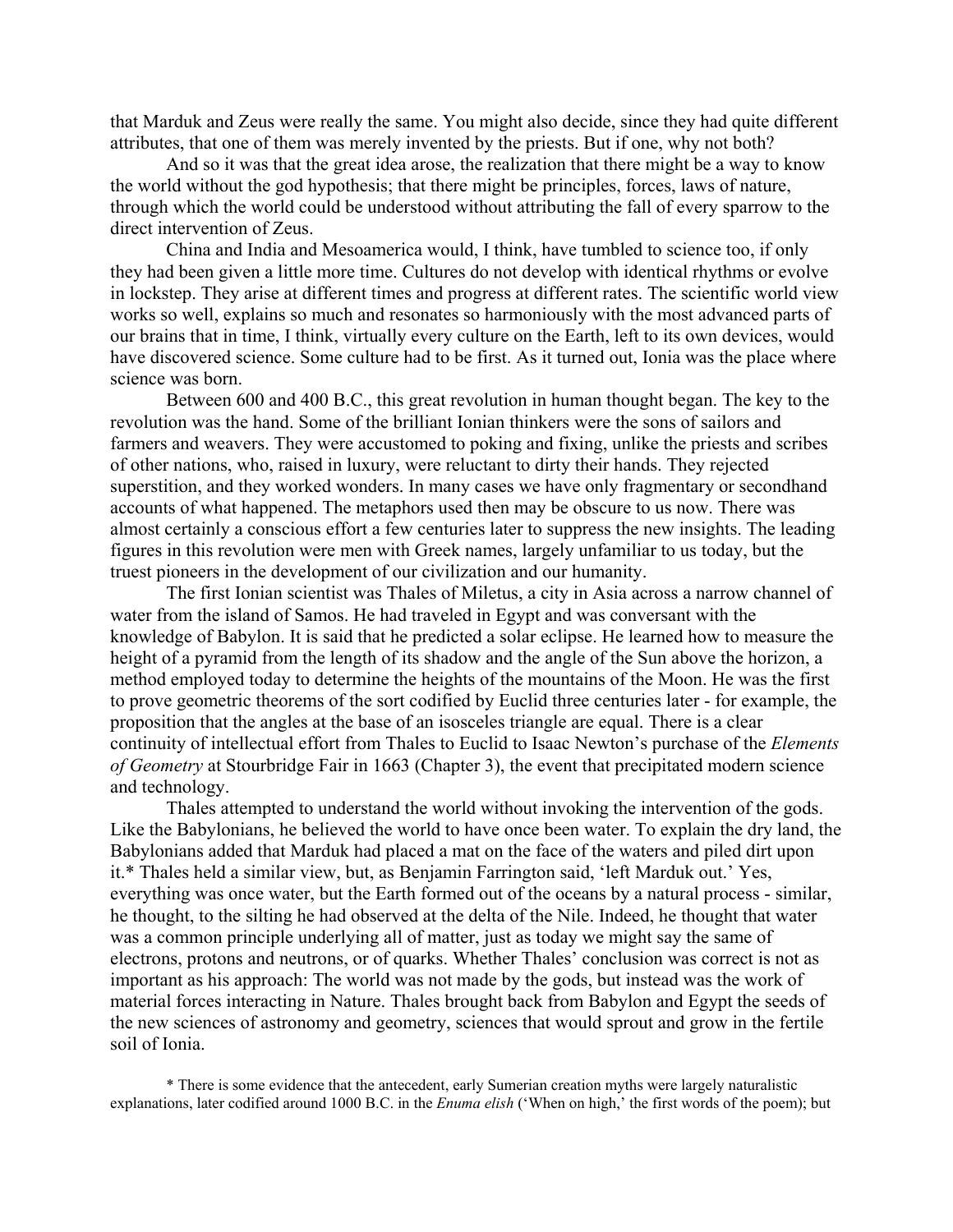by then the gods had replaced Nature, and the myth offers a theogony, not a cosmogony. The *Enuma elish* is reminiscent of the Japanese and Ainu myths in which an originally muddy cosmos is beaten by the wings of a bird, separating the land from the water. A Fijian creation myth says: 'Rokomautu created the land. He scooped it up out of the bottom of the ocean in great handfuls and accumulated it in piles here and there. These are the Fiji Islands.' The distillation of land from water is a natural enough idea for island and seafaring peoples.

Very little is known about the personal life of Thales, but one revealing anecdote is told by Aristotle in his *Politics*:

[Thales] was reproached for his poverty, which was supposed to show that philosophy is of no use. According to the story, he knew by his skill [in interpreting the heavens] while it was yet winter that there would be a great harvest of olives in the coming year; so, having a little money, he gave deposits for the use of all the olive-presses in Chios and Miletus, which he hired at a low price because no one bid against him. When the harvest time came, and many were wanted all at once, he let them out at any rate which he pleased and made a quantity of money. Thus he showed the world philosophers can easily be rich if they like, but that their ambition is of another sort.

He was also famous as a political sage, successfully urging the Milesians to resist assimilation by Croesus, King of Lydia, and unsuccessfully urging a federation of all the island states of Ionia to oppose the Lydians.

Anaximander of Miletus was a friend and colleague of Thales, one of the first people we know of to do an experiment. By examining the moving shadow cast by a vertical stick he determined accurately the length of the year and the seasons. For ages men had used sticks to club and spear one another. Anaximander used one to measure time. He was the first person in Greece to make a sundial, a map of the known world and a celestial globe that showed the patterns of the constellations. He believed the Sun, the Moon and the stars to be made of fire seen through moving holes in the dome of the sky, probably a much older idea. He held the remarkable view that the Earth is not suspended or supported from the heavens, but that it remains by itself at the center of the universe; since it was equidistant from all places on the 'celestial sphere,' there was no force that could move it.

He argued that we are so helpless at birth that, if the first human infants had been put into the world on their own, they would immediately have died. From this Anaximander concluded that human beings arose from other animals with more self-reliant newborns: He proposed the spontaneous origin of life in mud, the first animals being fish covered with spines. Some descendants of these fishes eventually abandoned the water and moved to dry land, where they evolved into other animals by the transmutation of one form into another. He believed in an infinite number of worlds, all inhabited, and all subject to cycles of dissolution and regeneration. 'Nor', as Saint Augustine ruefully complained, 'did he, any more than Thales, attribute the cause of all this ceaseless activity to a divine mind.'

In the year 540 B.C. or thereabouts, on the island of Samos, there came to power a tyrant named Polycrates. He seems to have started as a caterer and then gone on to international piracy. Polycrates was a generous patron of the arts, sciences and engineering. But he oppressed his own people; he made war on his neighbors; he quite rightly feared invasion. So he surrounded his capital city with a massive wall, about six kilometers long, whose remains stand to this day. To carry water from a distant spring through the fortifications, he ordered a great tunnel built. A kilometer long, it pierces a mountain. Two cuttings were dug from either end which met almost perfectly in the middle. The project took about fifteen years to complete, a testament to the civil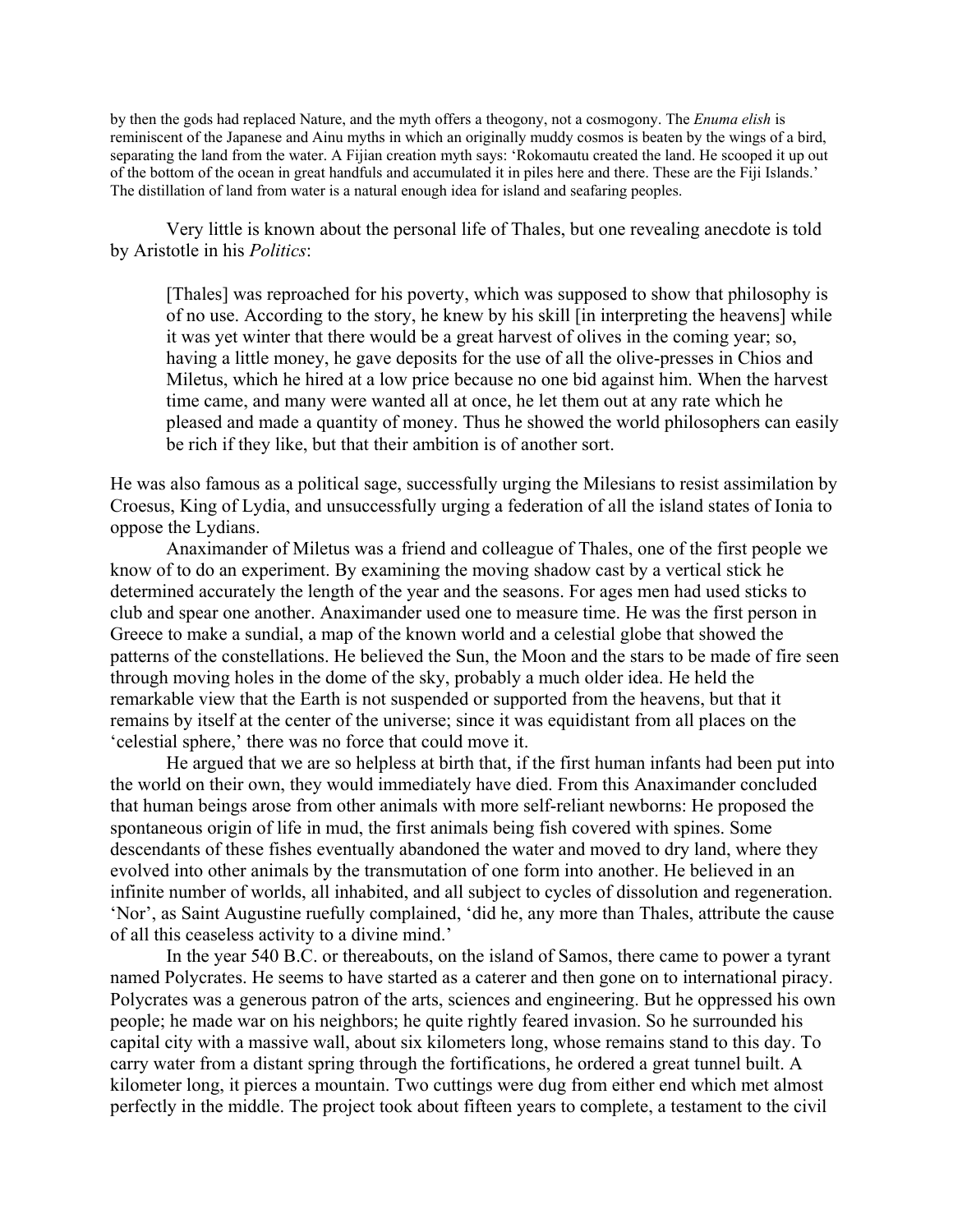engineering of the day and an indication of the extraordinary practical capability of the Ionians. But there is another and more ominous side to the enterprise: it was built in part by slaves in chains, many captured by the pirate ships of Polycrates.

This was the time of Theodorus, the master engineer of the age, credited among the Greeks with the invention of the key, the ruler, the carpenter's square, the level, the lathe, bronze casting and central heating. Why are there no monuments to this man? Those who dreamed and speculated about the laws of Nature talked with the technologists and the engineers. They were often the same people. The theoretical and the practical were one.

About the same time, on the nearby island of Cos, Hippocrates was establishing his famous medical tradition, now barely remembered because of the Hippocratic oath. It was a practical and effective school of medicine, which Hippocrates insisted had to be based on the contemporary equivalent of physics and chemistry.\* But it also had its theoretical side. In his book *On Ancient Medicine*, Hippocrates wrote: 'Men think epilepsy divine, merely because they do not understand it. But if they called everything divine which they do not understand, why, there would be no end of divine things.'

\* And astrology, which was then widely regarded as a science. In a typical passage, Hippocrates writes: 'One must also guard against the risings of the stars, especially of the Dog Star [Sirius], then of Arcturus, and also of the setting of the Pleiades.'

In time, the Ionian influence and the experimental method spread to the mainland of Greece, to Italy, to Sicily. There was once a time when hardly anyone believed in air. They knew about breathing, of course, and they thought the wind was the breath of the gods. But the idea of air as a static, material but invisible substance was unimagined. The first recorded experiment on air was performed by a physician\* named Empedocles, who flourished around 450 B.C. Some accounts claim he identified himself as a god. But perhaps it was only that he was so clever that others thought him a god. He believed that light travels very fast, but not infinitely fast. He taught that there was once a much greater variety of living things on the Earth, but that many races of beings 'must have been unable to beget and continue their kind. For in the case of every species that exists, either craft or courage or speed has from the beginning of its existence protected and preserved it.' In this attempt to explain the lovely adaptation of organisms to their environments, Empedocles, like Anaximander and Democritus (see below), clearly anticipated some aspects of Darwin's great idea of evolution by natural selection.

\* The experiment was performed in support of a totally erroneous theory of the circulation of the blood, but the idea of performing any experiment to probe Nature is the important innovation.

Empedocles performed his experiment with a household implement people had used for centuries, the so-called *clepsydra* or 'water thief', which was used as a kitchen ladle. A brazen sphere with an open neck and small holes in the bottom, it is filled by immersing it in water. If you pull it out with the neck uncovered, the water pours out of the holes, making a little shower. But if you pull it out properly, with your thumb covering the neck, the water is retained within the sphere until you lift your thumb. If you try to fill it with the neck covered, nothing happens. Some material substance must be in the way of the water. We cannot *see* such a substance. What could it be? Empedocles argued that it could only be air. A thing we cannot see can exert pressure, can frustrate my wish to fill a vessel with water if I were dumb enough to leave my finger on the neck. Empedocles had discovered the invisible. Air, he thought, must be matter in a form so finely divided that it could not be seen.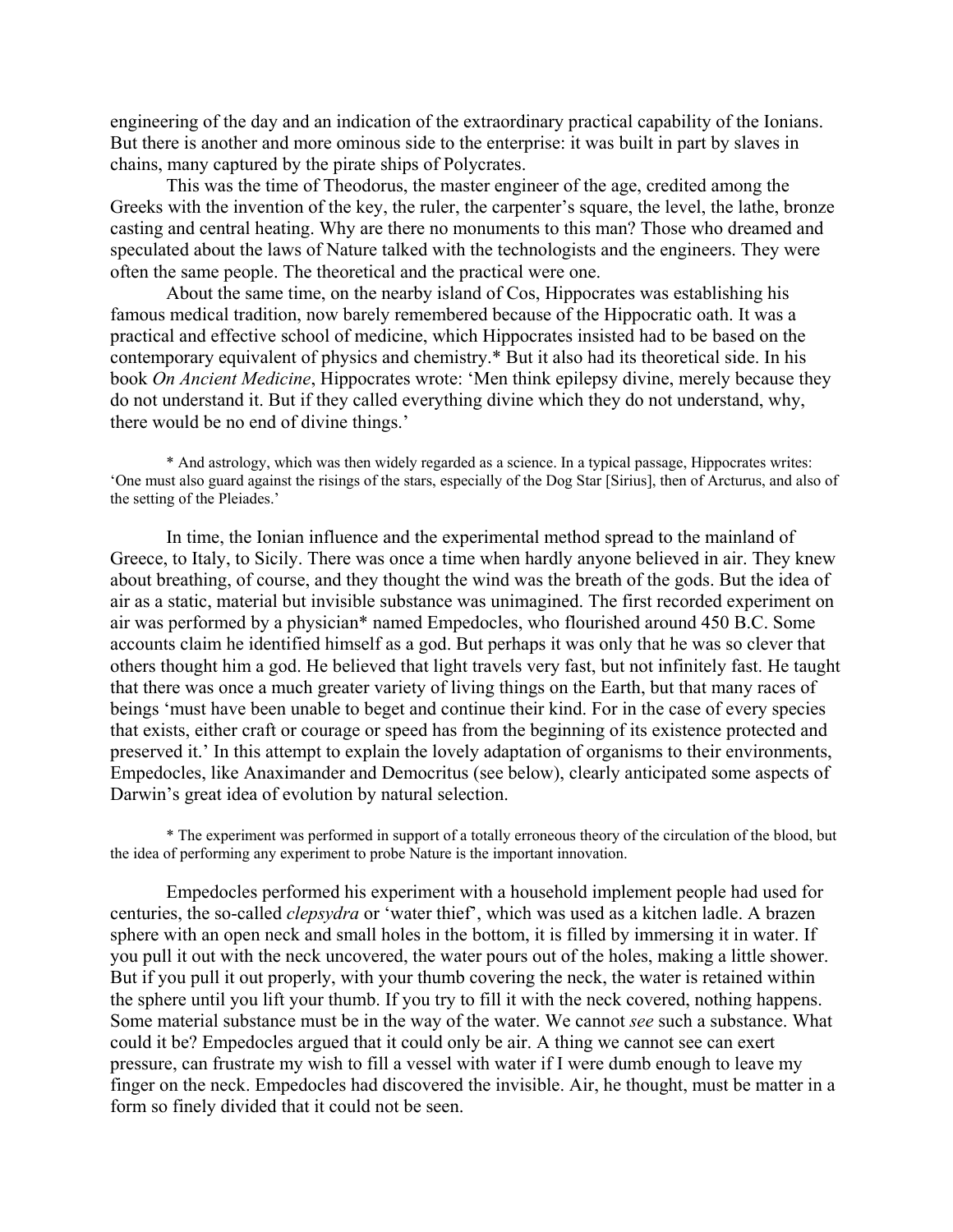Empedocles is said to have died in an apotheotic fit by leaping into the hot lava at the summit caldera of the great volcano of Aetna. But I sometimes imagine that he merely slipped during a courageous and pioneering venture in observational geophysics.

This hint, this whiff, of the existence of atoms was carried much further by a man named Democritus, who came from the Ionian colony of Abdera in northern Greece. Abdera was a kind of joke town. If in 430 B.C. you told a story about someone from Abdera, you were guaranteed a laugh. It was in a way the Brooklyn of its time. For Democritus all of life was to be enjoyed and understood; understanding and enjoyment were the same thing. He said that 'a life without festivity is a long road without an inn.' Democritus may have come from Abdera, but he was no dummy. He believed that a large number of worlds had formed spontaneously out of diffuse matter in space, evolved and then decayed. At a time when no one knew about impact craters, Democritus thought that worlds on occasion collide; he believed that some worlds wandered alone through the darkness of space, while others were accompanied by several suns and moons; that some worlds were inhabited, while others had no plants or animals or even water; that the simplest forms of life arose from a kind of primeval ooze. He taught that perception - the reason, say, I think there is a pen in my hand - was a purely physical and mechanistic process; that thinking and feeling were attributes of matter put together in a sufficiently fine and complex way and not due to some spirit infused into matter by the gods.

Democritus invented the word *atom*, Greek for 'unable to be cut.' Atoms were the ultimate particles, forever frustrating our attempts to break them into smaller pieces. Everything, he said, is a collection of atoms, intricately assembled. Even we. 'Nothing exists,' he said, 'but atoms and the void.'

When we cut an apple, the knife must pass through empty spaces between the atoms, Democritus argued. If there were no such empty spaces, no void, the knife would encounter the impenetrable atoms, and the apple could not be cut. Having cut a slice from a cone, say, let us compare the cross sections of the two pieces. Are the exposed areas equal? No, said Democritus. The slope of the cone forces one side of the slice to have a slightly smaller cross section than the other. If the two areas were exactly equal, we would have a cylinder, not a cone. No matter how sharp the knife, the two pieces have unequal cross sections. Why? Because, on the scale of the very small, matter exhibits some irreducible roughness. This fine scale of roughness Democritus identified with the world of the atoms. His arguments were not those we use today, but they were subtle and elegant, derived from everyday life. And his conclusions were fundamentally correct.

In related exercise. Democritus imagined calculating the volume of a cone or a pyramid by a very large number of extremely small stacked plates tapering in size from the base to the apex. He had stated the problem that, in mathematics, is called the theory of limits. He was knocking at the door of the differential and integral calculus, that fundamental tool for understanding the world that was not, so far as we know from written records, in fact discovered until the time of Isaac Newton. Perhaps if Democritus' work had not been almost completely destroyed, there would have been calculus by the time of Christ.\*

\* The frontiers of the calculus were also later breached by Eudoxus and Archimedes.

Thomas Wright marveled in 1750 that Democritus had believed the Milky Way to be composed mainly of unresolved stars: 'long before astronomy reaped any benefit from the improved sciences of optics; [he] saw, as we may say, through the eye of reason, full as far into infinity as the most able astronomers in more advantageous times have done since.' Beyond the Milk of Hera, past the Backbone of Night, the mind of Democritus soared.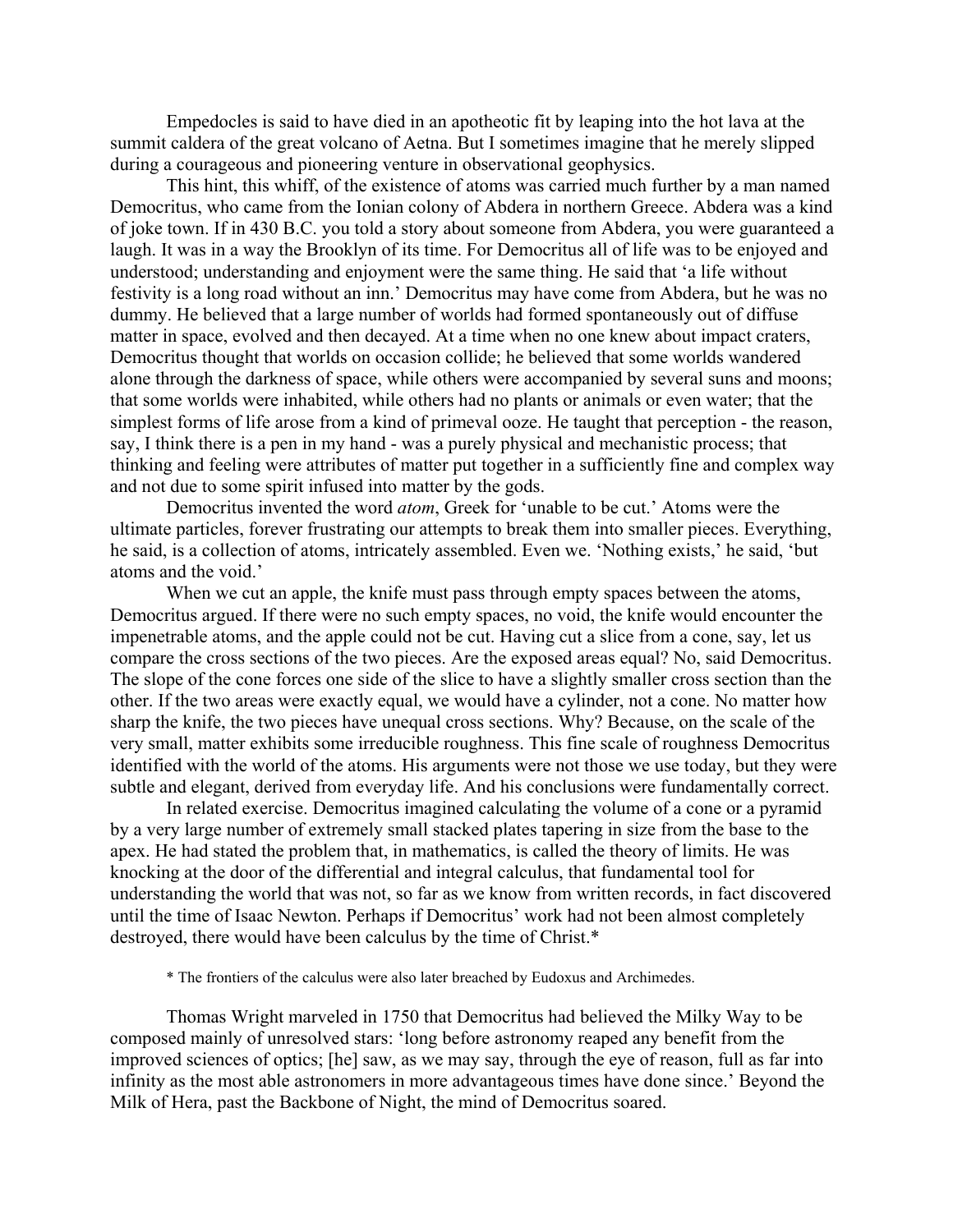As a person, Democritus seems to have been somewhat unusual. Women, children and sex discomfited him, in part because they took time away from thinking. But he valued friendship, held cheerfulness to be the goal of life and devoted a major philosophical inquiry to the origin and nature of enthusiasm. He journeyed to Athens to visit Socrates and then found himself too shy to introduce himself. He was a close friend of Hippocrates. He was awed by the beauty and elegance of the physical world. He felt that poverty in a democracy was preferable to wealth in a tyranny. He believed that the prevailing religions of his time were evil and that neither immortal souls nor immortal gods exist: 'Nothing exists, but atoms and the void.'

There is no record of Democritus having been persecuted for his opinions - but then, he came from Abdera. However, in his time the brief tradition of tolerance for unconventional views began to erode and then to shatter. People came to be punished for having unusual ideas. A portrait of Democritus is now on the Greek hundred-drachma bill. But his insights were suppressed, his influence on history made minor. The mystics were beginning to win.

Anaxagoras was an Ionian experimentalist who flourished around 450 B.C. and lived in Athens. He was a rich man, indifferent to his wealth but passionate about science. Asked what was the purpose of life, he replied, 'the investigation of the Sun, the Moon, and the heavens,' the reply of a true astronomer. He performed a clever experiment in which a single drop of white liquid, like cream, was shown not to lighten perceptibly the contents of a great pitcher of dark liquid, like wine. There must, he concluded, be changes deducible by experiment that are too subtle to be perceived directly by the senses.

Anaxagoras was not nearly so radical as Democritus. Both were thoroughgoing materialists, not in prizing possessions but in holding that matter alone provided the underpinnings of the world. Anaxagoras believed in a special mind substance and disbelieved in the existence of atoms. He thought humans were more intelligent than other animals because of our hands, a very Ionian idea.

He was the first person to state clearly that the Moon shines by reflected light, and he accordingly devised a theory of the phases of the Moon. This doctrine was so dangerous that the manuscript describing it had to be circulated in secret, an Athenian *samizdat*. It was not in keeping with the prejudices of the time to explain the phases or eclipses of the Moon by the relative geometry of the Earth, the Moon and the self-luminous Sun. Aristotle, two generations later, was content to argue that those things happened because it was the nature of the Moon to have phases and eclipses - mere verbal juggling, an explanation that explains nothing.

The prevailing belief was that the Sun and Moon were gods. Anaxagoras held that the Sun and stars are fiery stones. We do not feel the heat of the stars because they are too far away. He also thought that the Moon has mountains (right) and inhabitants (wrong). He held that the Sun was so huge that it was probably larger than the Peloponnesus, roughly the southern third of Greece. His critics thought this estimate excessive and absurd.

Anaxagoras was brought to Athens by Pericles, its leader in its time of greatest glory, but also the man whose actions led to the Peloponnesian War, which destroyed Athenian democracy. Pericles delighted in philosophy and science, and Anaxagoras was one of his principal confidants. There are those who think that in this role Anaxagoras contributed significantly to the greatness of Athens. But Pericles had political problems. He was too powerful to be attacked directly, so his enemies attacked those close to him. Anaxagoras was convicted and imprisoned for the religious crime of impiety - because he had taught that the Moon was made of ordinary matter, that it was a place, and that the Sun was a red-hot stone in the sky. Bishop John Wilkins commented in 1638 on these Athenians: 'Those zealous idolators [counted] it a great blasphemy to make their God a stone, whereas notwithstanding they were so senseless in their adoration of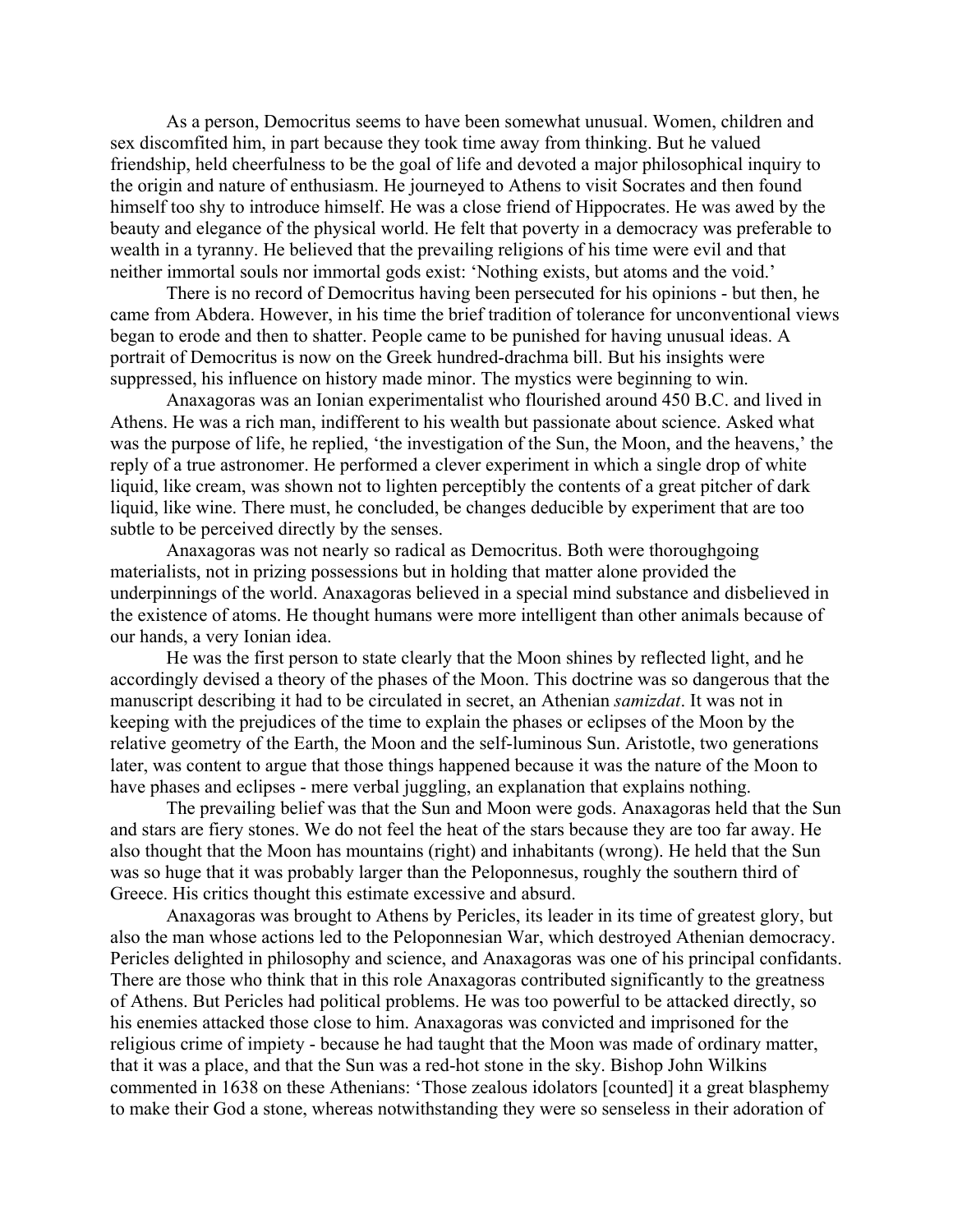idols as to make a stone their God.' Pericles seems to have engineered Anaxagoras' release from prison, but it was too late. In Greece the tide was turning, although the Ionian tradition continued in Alexandrian Egypt two hundred years later.

The great scientists from Thales to Democritus and Anaxagoras have usually been described in history or philosophy books as 'Presocratics', as if their main function was to hold the philosophical fort until the advent of Socrates, Plato, and Aristotle and perhaps influence them a little. Instead, the old Ionians represent a different and largely contradictory tradition, one in much better accord with modern science. That their influence was felt powerfully for only two or three centuries is an irreparable loss for all those human beings who lived between the Ionian Awakening and the Italian Renaissance.

Perhaps the most influential person ever associated with Samos was Pythagoras,\* a contemporary of Polycrates in the sixth century B.C. According to local tradition, he lived for a time in a cave on the Samian Mount Kerkis, and was the first person in the history of the world to deduce that the Earth is a sphere. Perhaps he argued by analogy with the Moon and the Sun, or noticed the curved shadow of the Earth on the Moon during a lunar eclipse, or recognized that when ships leave Samos and recede over the horizon, their masts disappear last.

\* The sixth century B.C. was a time of remarkable intellectual and spiritual ferment across the planet. Not only was it the time of Thales, Anaximander, Pythagoras and others in Ionia, but also the time of the Egyptian Pharaoh Necho who caused Africa to be circumnavigated, of Zoroaster in Persia, Confucius and Lao-tse in China, the Jewish prophets in Israel, Egypt and Babylon, and Gautama Buddha in India. It is hard to think these activities altogether unrelated.

He or his disciples discovered the Pythagorean theorem: the sum of the squares of the shorter sides of a right triangle equals the square of the longer side. Pythagoras did not simply enumerate examples of this theorem; he developed a method of mathematical deduction to prove the thing generally. The modern tradition of mathematical argument, essential to all of science, owes much to Pythagoras. It was he who first used the word *Cosmos* to denote a well-ordered and harmonious universe, a world amenable to human understanding.

Many Ionians believed the underlying harmony of the universe to be accessible through observation and experiment, the method that dominates science today. However, Pythagoras employed a very different method. He taught that the laws of Nature could be deduced by pure thoughts. He and his followers were not fundamentally experimentalists.\* They were mathematicians. And they were thoroughgoing mystics. According to Bertrand Russell, in a perhaps uncharitable passage, Pythagoras 'founded a religion, of which the main tenets were the transmigration of souls and the sinfulness of eating beans. His religion was embodied in a religious order, which, here and there, acquired control of the State and established a rule of the saints. But the unregenerate hankered after beans, and sooner or later rebelled.'

\* Although there were a few welcome exceptions. The Pythagorean fascination with whole-number ratios in musical harmonies seems clearly to be based on observation, or even experiment on the sounds issued from plucked strings. Empedocles was, at least in part, a Pythagorean. One of Pythagoras' students, Alcmaeon, is the first person known to have dissected a human body; he distinguished between arteries and veins, was the first to discover the optic nerve and the eustachian tubes, and identified the brain as the seat of the intellect (a contention later denied by Aristotle, who placed intelligence in the heart, and then revived by Herophilus of Chalcedon). He also founded the science of embryology. But Alcmaeon's zest for the impure was not shared by most of his Pythagorean colleagues in later times.

The Pythagoreans delighted in the certainty of mathematical demonstration, the sense of a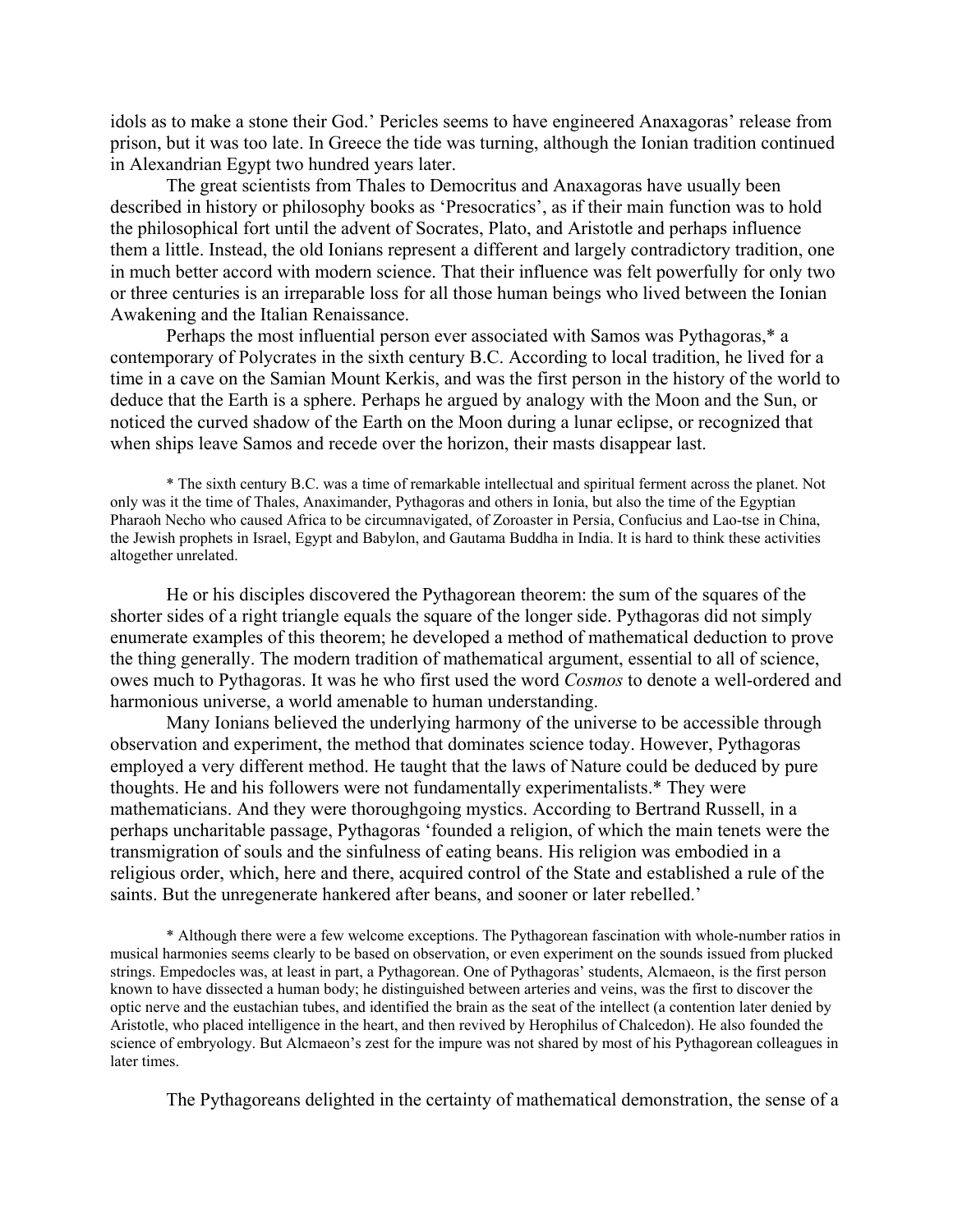pure and unsullied world accessible to the human intellect, a Cosmos in which the sides of right triangles perfectly obey simple mathematical relationships. It was in striking contrast to the messy reality of the workaday world. They believed that in their mathematics they had glimpsed a perfect reality, a realm of the gods, of which our familiar world is but an imperfect reflection. In Plato's famous parable of the cave, prisoners were imagined tied in such a way that they saw only the shadows of passersby and believed the shadows to be real - never guessing the complex reality that was accessible if they would but turn their heads. The Pythagoreans would powerfully influence Plato and, later, Christianity.

They did not advocate the free confrontation of conflicting points of view. Instead, like all orthodox religions, they practiced a rigidity that prevented them from correcting their errors. Cicero wrote:

In discussion it is not so much weight of authority as force of argument that should be demanded. Indeed, the authority of those who profess to teach is often a positive hindrance to those who desire to learn; they cease to employ their own judgment, and take what they perceive to be the verdict of their chosen master as settling the question. In fact I am not disposed to approve the practice traditionally ascribed to the Pythagoreans, who, when questioned as to the grounds of any assertion that they advanced in debate, are said to have been accustomed to reply 'The Master said so,' 'the Master' being Pythagoras. So potent was an opinion already decided, making authority prevail unsupported by reason.

The Pythagoreans were fascinated by the regular solids, symmetrical three-dimensional objects all of whose sides are the same regular polygon. The cube is the simplest example, having six squares as sides. There are an infinite number of regular polygons, but only five regular solids. (The proof of this statement, a famous example of mathematical reasoning, is given in Appendix 2.) For some reason, knowledge of a solid called the dodecahedron having twelve pentagons as sides seemed to them dangerous. It was mystically associated with the Cosmos. The other four regular solids were identified, somehow, with the four 'elements' then imagined to constitute the world: earth, fire, air and water. The fifth regular solid must then, they thought, correspond to some fifth element that could only be the substance of the heavenly bodies. (This notion of a fifth essence is the origin of our word *quintessence*.) Ordinary people were to be kept ignorant of the dodecahedron.

In love with whole numbers, the Pythagoreans believed all things could be derived from them, certainly all other numbers. A crisis in doctrine arose when they discovered that the square root of two (the ratio of the diagonal to the side of a square) was irrational, that it cannot be expressed accurately as the ratio of any two whole numbers, no matter how big these numbers are. Ironically this discovery (reproduced in Appendix 1) was made with the Pythagorean theorem as a tool. 'Irrational' originally meant only that a number could not be expressed as a ratio. But for the Pythagoreans it came to mean something threatening, a hint that their world view might not make sense, which is today the other meaning of 'irrational.' Instead of sharing these important mathematical discoveries, the Pythagoreans suppressed knowledge of the square root of two and the dodecahedron. The outside world was not to know.\* Even today there are scientists opposed to the popularization of science: the sacred knowledge is to be kept within the cult, unsullied by public understanding.

\* A Pythagorean named Hippasus published the secret of the 'sphere with twelve pentagons', the dodecahedron. When he later died in a shipwreck, we are told, his fellow Pythagoreans remarked on the justice of the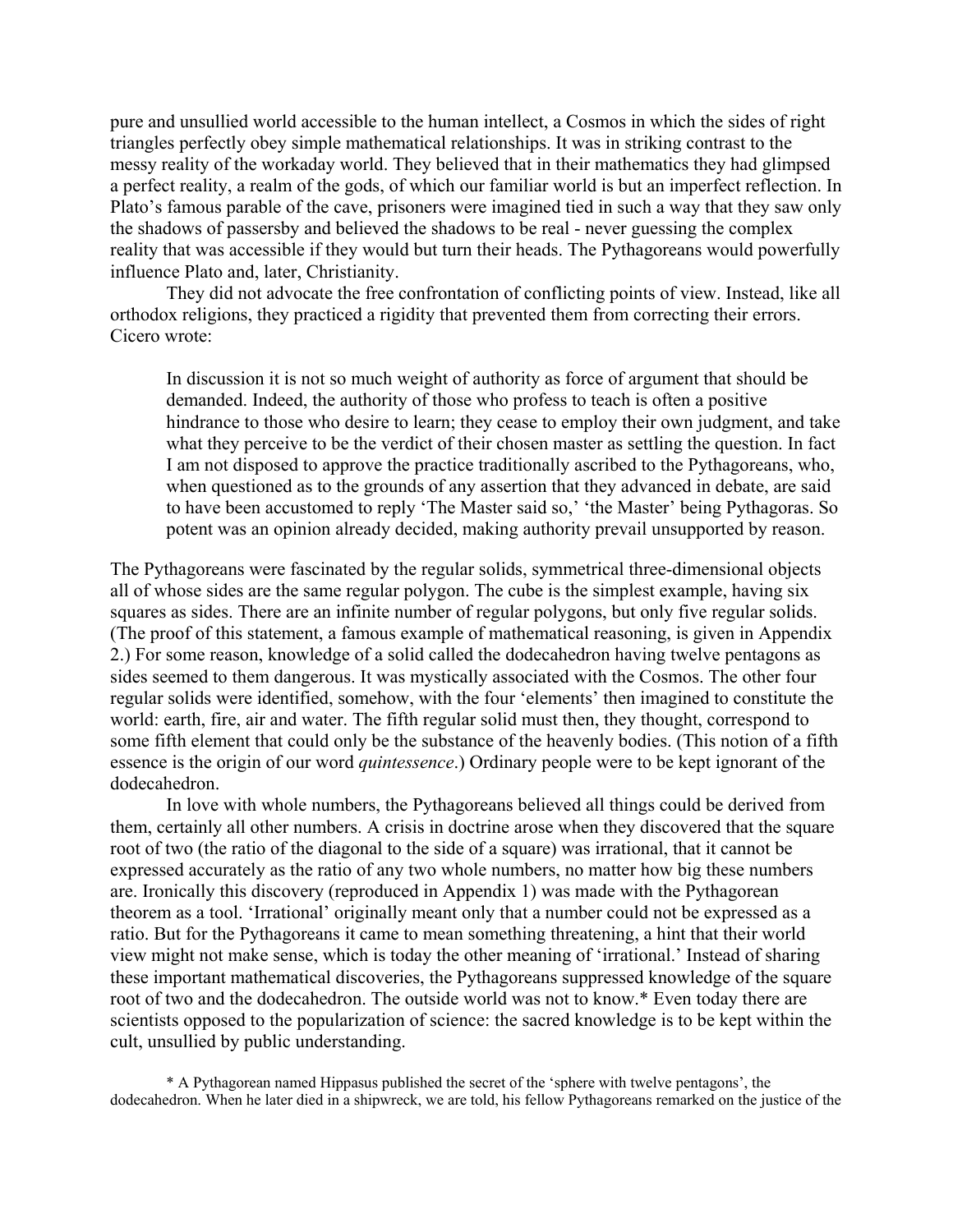punishment. His book has not survived.

The Pythagoreans believed the sphere to be 'perfect', all points on its surface being at the same distance from its center. Circles were also perfect. And the Pythagoreans insisted that planets moved in circular paths at constant speeds. They seemed to believe that moving slower or faster at different places in the orbit would be unseemly; noncircular motion was somehow flawed, unsuitable for the planets, which, being free of the Earth, were also deemed 'perfect.'

The pros and cons of the Pythagorean tradition can be seen clearly in the life's work of Johannes Kepler (Chapter 3). The Pythagorean idea of a perfect and mystical world, unseen by the senses, was readily accepted by the early Christians and was an integral component of Kepler's early training. On the one hand, Kepler was convinced that mathematical harmonies exist in nature (he wrote that 'the universe was stamped with the adornment of harmonic proportions'); that simple numerical relationships must determine the motion of the planets. On the other hand, again following the Pythagoreans, he long believed that only uniform circular motion was admissible. He repeatedly found the observed planetary motions could not be explained in this way, and repeatedly tried again. But unlike many Pythagoreans, he believed in observations and experiment in the real world. Eventually the detailed observations of the apparent motion of the planets forced him to abandon the idea of circular paths and to realize that planets travel in ellipses. Kepler was both inspired in his search for the harmony of planetary motion and delayed for more than a decade by the attractions of Pythagorean doctrine.

A disdain for the practical swept the ancient world. Plato urged astronomers to think about the heavens, but not to waste their time observing them. Aristotle believed that: 'The lower sort are by nature slaves, and it is better for them as for all inferiors that they should be under the rule of a master .... The slave shares in his master's life; the artisan is less closely connected with him, and only attains excellence in proportion as he becomes a slave. The meaner sort of mechanic has a special and separate slavery.' Plutarch wrote: 'It does not of necessity follow that, if the work delight you with its grace, the one who wrought it is worthy of esteem.' Xenophon's opinion was: 'What are called the mechanical arts carry a social stigma and are rightly dishonoured in our cities.' As a result of such attitudes, the brilliant and promising Ionian experimental method was largely abandoned for two thousand years. Without experiment, there is no way to choose among contending hypotheses, no way for science to advance. The antiempirical taint of the Pythagoreans survives to this day. But why? Where did this distaste for experiment come from?

An explanation for the decline of ancient science has been put forward by the historian of science, Benjamin Farrington: The mercantile tradition, which led to Ionian science, also led to a slave economy. The owning of slaves was the road to wealth and power. Polycrates' fortifications were built by slaves. Athens in the time of Pericles, Plato and Aristotle had a vast slave population. All the brave Athenian talk about democracy applied only to a privileged few. What slaves characteristically perform is manual labor. But scientific experimentation is manual labor, from which the slaveholders are preferentially distanced; while it is only the slaveholders politely called 'gentle-men' in some societies - who have the leisure to do science. Accordingly, almost no one did science. The Ionians were perfectly able to make machines of some elegance. But the availability of slaves undermined the economic motive for the development of technology. Thus the mercantile tradition contributed to the great Ionian awakening around 600 B.C., and, through slavery, may have been the cause of its decline some two centuries later. There are great ironies here.

Similar trends are apparent throughout the world. The high point in indigenous Chinese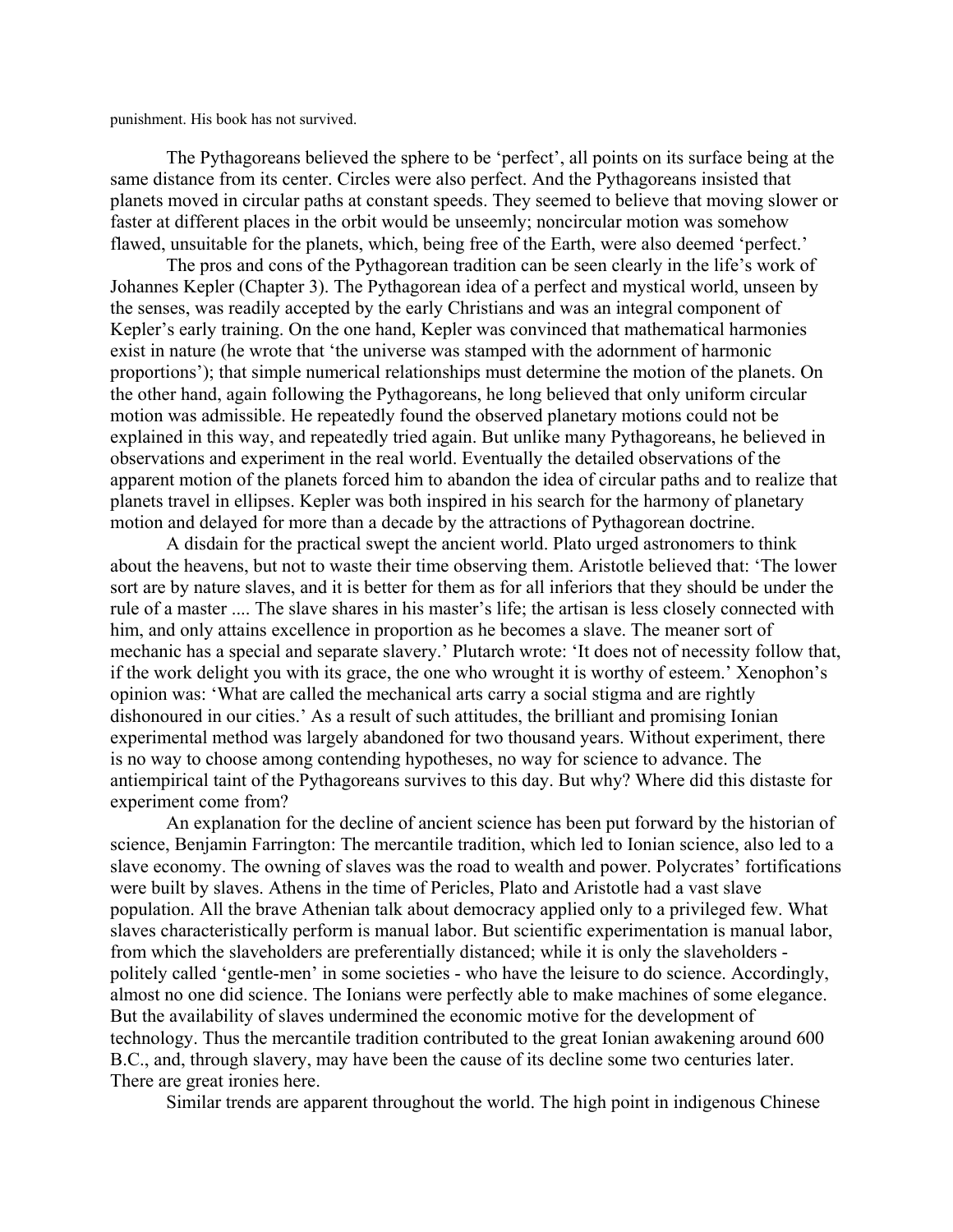astronomy occurred around 1280, with the work of Kuo Shou-ching, who used an observational baseline of 1,500 years and improved both astronomical instruments and mathematical techniques for computation. It is generally thought that Chinese astronomy thereafter underwent a steep decline. Nathan Sivin believes that the reason lies at least partly 'in increasing rigidity of elite attitudes, so that the educated were less inclined to be curious about techniques and less willing to value science as an appropriate pursuit for a gentleman.' The occupation of astronomer became a hereditary office, a practice inconsistent with the advance of the subject. Additionally, 'the responsibility for the evolution of astronomy remained centered in the Imperial Court and was largely abandoned to foreign technicians,' chiefly the Jesuits, who had introduced Euclid and Copernicus to the astonished Chinese, but who, after the censorship of the latter's book, had a vested interest in disguising and suppressing heliocentric cosmology. Perhaps science was stillborn in Indian, Mayan and Aztec civilizations for the same reason it declined in Ionia, the pervasiveness of the slave economy. A major problem in the contemporary (political) Third World is that the educated classes tend to be the children of the wealthy, with a vested interest in the status quo, and are unaccustomed either to working with their hands or to challenging conventional wisdom. Science has been very slow to take root.

Plato and Aristotle were comfortable in a slave society. They offered justifications for oppression. They served tyrants. They taught the alienation of the body from the mind (a natural enough ideal in a slave society); they separated matter from thought; they divorced the Earth from the heavens - divisions that were to dominate Western thinking for more than twenty centuries. Plato, who believed that 'all things are full of gods,' actually used the metaphor of slavery to connect his politics with his cosmology. He is said to have urged the burning of all the books of Democritus (he had a similar recommendation for the books of Homer), perhaps because Democritus did not acknowledge immortal souls or immortal gods or Pythagorean mysticism, or because he believed in an infinite number of worlds. Of the seventy-three books Democritus is said to have written, covering all of human knowledge, not a single work survives. All we know is from fragments, chiefly on ethics, and secondhand accounts. The same is true of almost all the other ancient Ionian scientists.

In the recognition by Pythagoras and Plato that the Cosmos is knowable, that there is a mathematical underpinning to nature, they greatly advanced the cause of science. But in the suppression of disquieting facts, the sense that science should be kept for a small elite, the distaste for experiment, the embrace of mysticism and the easy acceptance of slave societies, they set back the human enterprise. After a long mystical sleep in which the tools of scientific inquiry lay moldering, the Ionian approach, in some cases transmitted through scholars at the Alexandrian Library, was finally rediscovered. The Western world reawakened. Experiment and open inquiry became once more respectable. Forgotten books and fragments were again read. Leonardo and Columbus and Copernicus were inspired by or independently retraced parts of this ancient Greek tradition. There is in our time much Ionian science, although not in politics and religion, and a fair amount of courageous free inquiry. But there are also appalling superstitions and deadly ethical ambiguities. We are flawed by ancient contradictions.

The Platonists and their Christian successors held the peculiar notion that the Earth was tainted and somehow nasty, while the heavens were perfect and divine. The fundamental idea that the Earth is a planet, that we are citizens of the Universe, was rejected and forgotten. This idea was first argued by Aristarchus, born on Samos three centuries after Pythagoras. Aristarchus was one of the last of the Ionian scientists. By this time, the center of intellectual enlightenment had moved to the great Library of Alexandria. Aristarchus was the first person to hold that the Sun rather than the Earth is at the center of the planetary system, that all the planets go around the Sun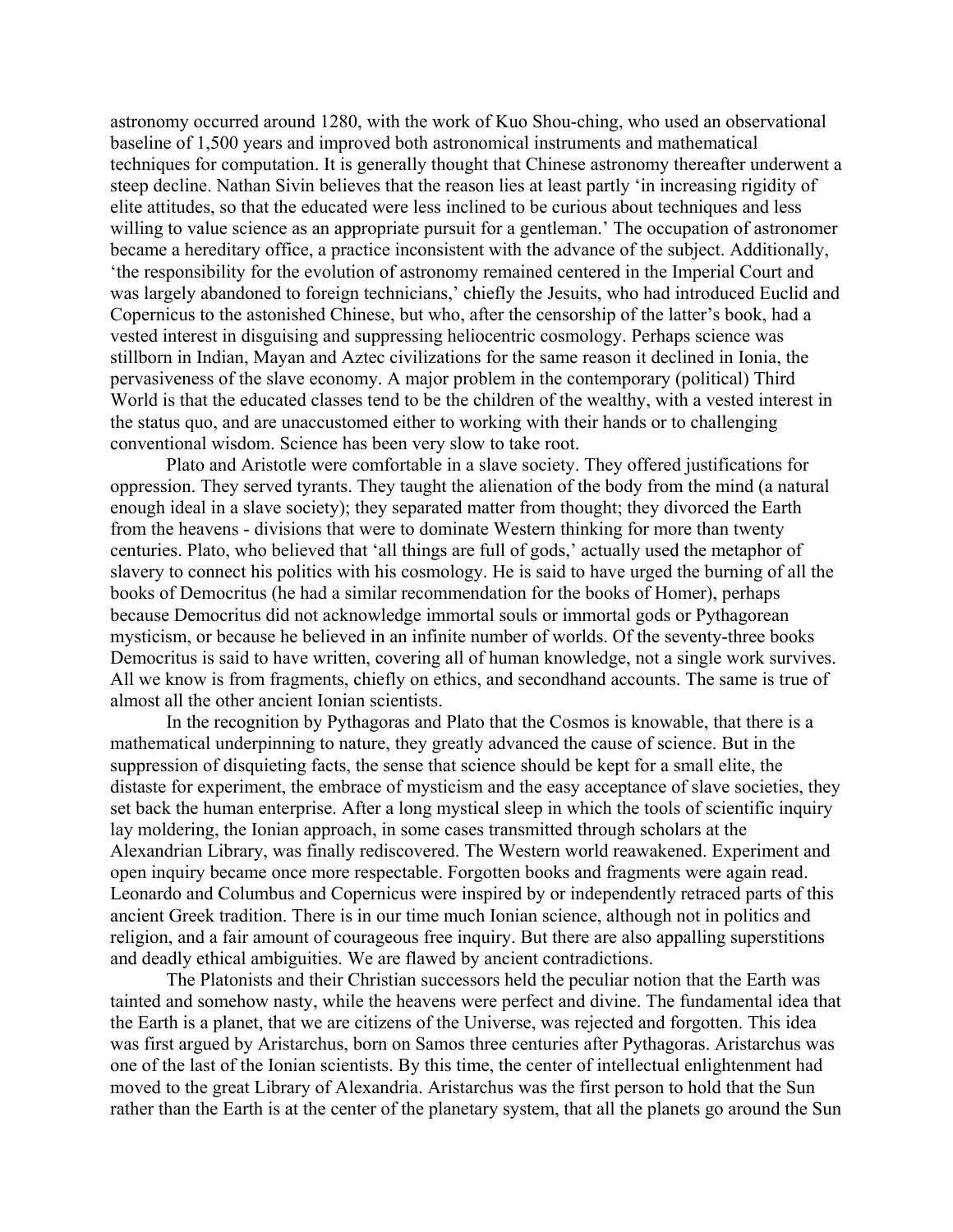rather than the Earth. Typically, his writings on this matter are lost. From the size of the Earth's shadow on the Moon during a lunar eclipse, he deduced that the Sun had to be much larger than the Earth, as well as very far away. He may then have reasoned that it is absurd for so large a body as the Sun to revolve around so small a body as the Earth. He put the Sun at the center, made the Earth rotate on its axis once a day and orbit the Sun once a year.

It is the same idea we associate with the name of Copernicus, whom Galileo described as the 'restorer and confirmer', not the inventor, of the heliocentric hypothesis.\* For most of the 1,800 years between Aristarchus and Copernicus nobody knew the correct disposition of the planets, even though it had been laid out perfectly clearly around 280 B.C. The idea outraged some of Aristarchus' contemporaries. There were cries, like those voiced about Anaxagoras and Bruno and Galileo, that he be condemned for impiety. The resistance to Aristarchus and Copernicus, a kind of geocentrism in everyday life, remains with us: we still talk about the Sun 'rising' and the Sun 'setting'. It is 2,200 years since Aristarchus, and our language still pretends that the Earth does not turn.

\* Copernicus may have gotten the idea from reading about Aristarchus. Recently discovered classical texts were a source of great excitement in Italian universities when Copernicus went to medical school there. In the manuscript of his book, Copernicus mentioned Aristarchus' priority, but he omitted the citation before the book saw print. Copernicus wrote in a letter to Pope Paul III: 'According to Cicero, Nicetas had thought the Earth was moved . . . According to Plutarch [who discusses Aristarchusl... certain others had held the same opinion. When from this, therefore, I had conceived its possibility, I myself also began to meditate upon the mobility of the Earth.'

The separation of the planets from one another - forty million kilometers from Earth to Venus at closest approach, six billion kilometers to Pluto - would have stunned those Greeks who were outraged by the contention that the Sun might be as large as the Peloponnesus. It was natural to think of the solar system as much more compact and local. If I hold my finger before my eyes and examine it first with my left and then with my right eye, it seems to move against the distant background. The closer my finger is, the more it seems to move. I can estimate the distance to my finger from the amount of this apparent motion, or parallax. If my eyes were farther apart, my finger would seem to move substantially more. The longer the baseline from which we make our two observations, the greater the parallax and the better we can measure the distance to remote objects. But we live on a moving platform, the Earth, which every six months has progressed from one end of its orbit to the other, a distance of 300,000,000 kilometers. If we look at the same unmoving celestial object six months apart, we should be able to measure very great distances. Aristarchus suspected the stars to be distant suns. He placed the Sun 'among' the fixed stars. The absence of detectable stellar parallax as the Earth moved suggested that the stars were much farther away than the Sun. Before the invention of the telescope, the parallax of even the nearest stars was too small to detect. Not until the nineteenth century was the parallax of a star first measured. It then became clear, from straightforward Greek geometry, that the stars were light-years away.

There is another way to measure the distance to the stars which the Ionians were fully capable of discovering, although, so far as we know, they did not employ it. Everyone knows that the farther away an object is, the smaller it seems. This inverse proportionality between apparent size and distance is the basis of perspective in art and photography. So the farther away we are from the Sun, the smaller and dimmer it appears. How far would we have to be from the Sun for it to appear as small and as dim as a star? Or, equivalently, how small a piece of the Sun would be as bright as a star?

An early experiment to answer this question was performed by Christiaan Huygens, very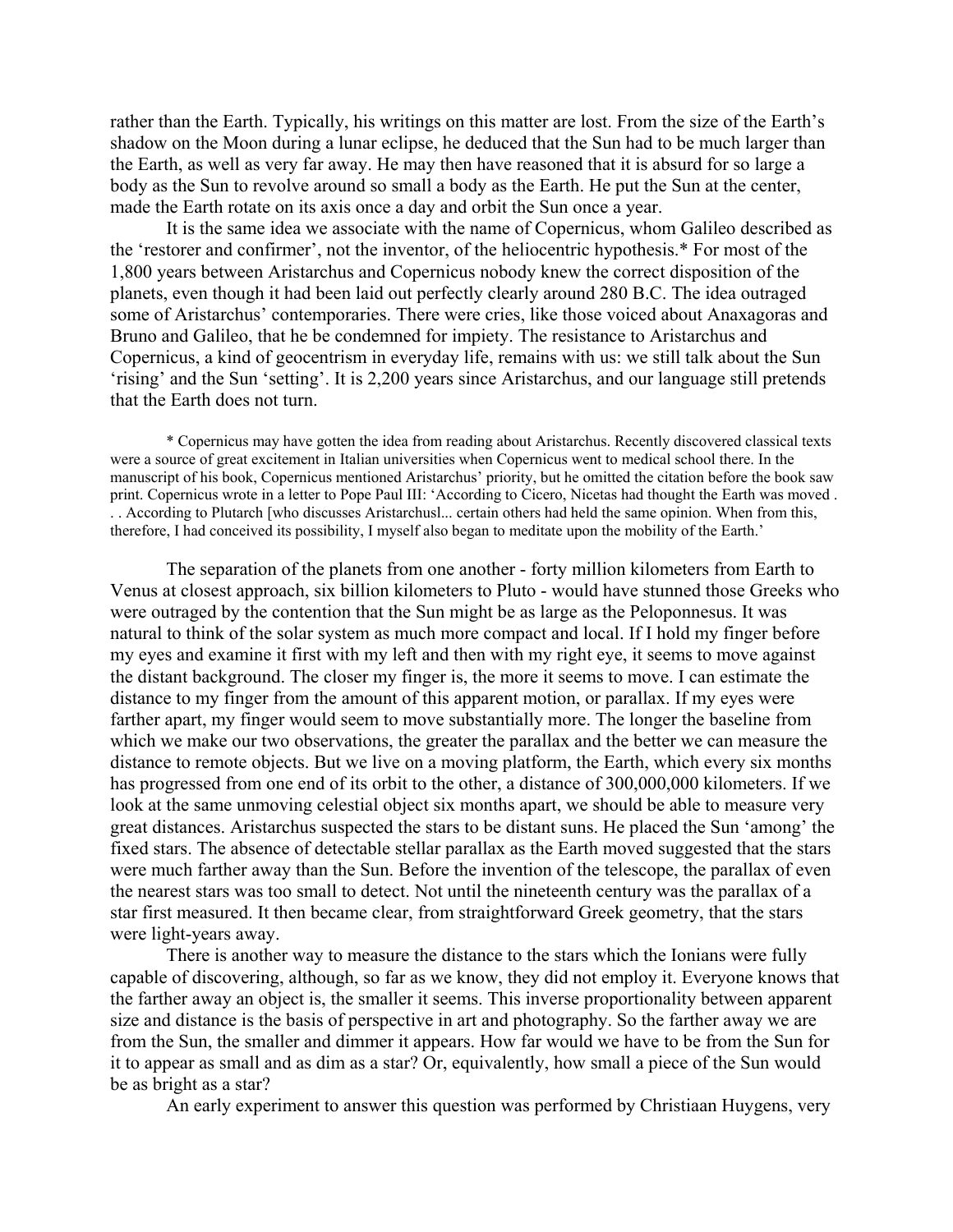much in the Ionian tradition. Huygens drilled small holes in a brass plate, held the plate up to the Sun and asked himself which hole seemed as bright as he remembered the bright star Sirius to have been the night before. The hole was effectively\* 1/28,000 the apparent size of the Sun. So Sirius, he reasoned, must be 28,000 times farther from us than the Sun, or about half a light-year away. It is hard to remember just how bright a star is many hours after you look at it, but Huygens remembered very well. If he had known that Sirius was intrinsically brighter than the Sun, he would have come up with almost exactly the right answer: Sirius is 8.8 light-years away. The fact that Aristarchus and Huygens used imprecise data and derived imperfect answers hardly matters. They explained their methods so clearly that, when better observations were available, more accurate answers could be derived.

\* Huygens actually used a glass bead to reduce the amount of light passed by the hole.

Between the times of Aristarchus and Huygens, humans answered the question that had so excited me as a boy growing up in Brooklyn: What are the stars? The answer is that the stars are mighty suns, light-years away in the vastness of interstellar space.

The great legacy of Aristarchus is this: neither we nor our planet enjoys a privileged position in Nature. This insight has since been applied upward to the stars, and sideways to many subsets of the human family, with great success and invariable opposition. It has been responsible for major advances in astronomy, physics, biology, anthropology, economics and politics. I wonder if its social extrapolation is a major reason for attempts at its suppression.

The legacy of Aristarchus has been extended far beyond the realm of the stars. At the end of the eighteenth century, William Herschel, musician and astronomer to George III of England, completed a project to map the starry skies and found apparently equal numbers of stars in all directions in the plane or band of the Milky Way; from this, reasonably enough, he deduced that we were at the center of the Galaxy.\* Just before World War I, Harlow Shapley of Missouri devised a technique for measuring the distances to the globular clusters, those lovely spherical arrays of stars which resemble a swarm of bees. Shapley had found a stellar standard candle, a star noticeable because of its variability, but which had always the same average intrinsic brightness. By comparing the faintness of such stars when found in globular clusters with their real brightness, as determined from nearby representatives, Shapley could calculate how far away they are - just as, in a field, we can estimate the distance of a lantern of known intrinsic brightness from the feeble light that reaches us - essentially, the method of Huygens. Shapley discovered that the globular clusters were not centered around the solar neighborhood but rather about a distant region of the Milky Way, in the direction of the constellation Sagittarius, the Archer. It seemed to him very likely that the globular clusters used in this investigation, nearly a hundred of them, would be orbiting about, paying homage to, the massive center of the Milky Way.

\* This supposed privileged position of the Earth, at the center of what was then considered the known universe, led A. R. Wallace to the anti-Aristarchian position, in his book *Man's Place in the Universe* (1903), that ours may be the only inhabited planet.

Shapley had in 1915 the courage to propose that the solar system was in the outskirts and not near the core of our galaxy. Herschel had been misled because of the copious amount of obscuring dust in the direction of Sagittarius; he had no way to know of the enormous numbers of stars beyond. It is now very clear that we live some 30,000 light-years from the galactic core, on the fringes of a spiral arm, where the local density of stars is relatively sparse. There may be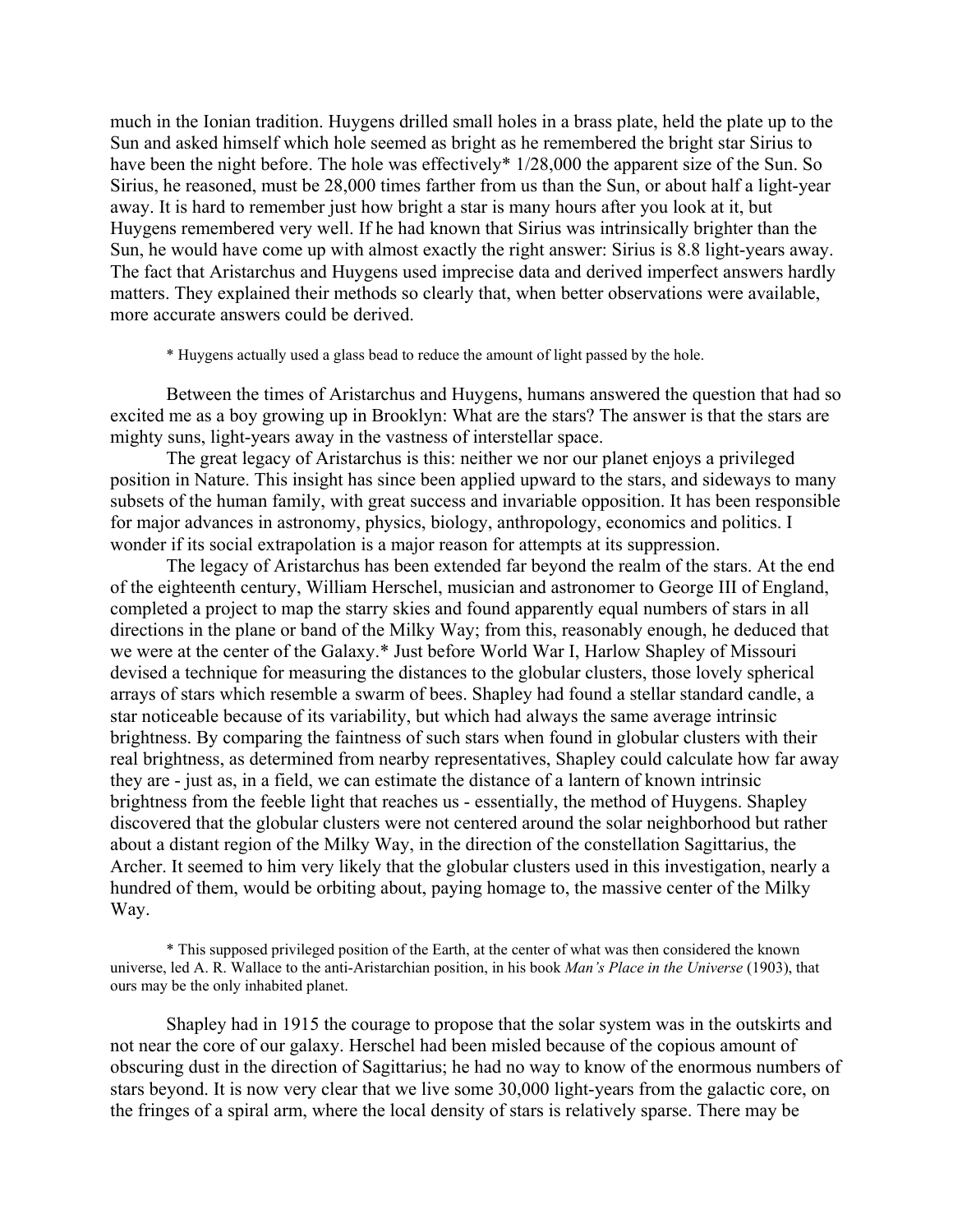those who live on a planet that orbits a central star in one of Shapley's globular clusters, or one located in the core. Such beings may pity us for our handful of naked-eye stars, because their skies will be ablaze with them. Near the center of the Milky Way, millions of brilliant stars would be visible to the naked eye, compared to our paltry few thousand. Our Sun or suns might set, but the night would never come.

Well into the twentieth century, astronomers believed that there was only one galaxy in the Cosmos, the Milky Way - although in the eighteenth century Thomas Wright of Durban and Immanuel Kant of Königsberg each had a premonition that the exquisite luminous spiral forms, viewed through the telescope, were other galaxies. Kant suggested explicitly that M31 in the constellation Andromeda was another Milky Way, composed of enormous numbers of stars, and proposed calling such objects by the evocative and haunting phrase 'island universes.' Some scientists toyed with the idea that the spiral nebulae were not distant island universes but rather nearby condensing clouds of interstellar gas, perhaps on their way to make solar systems. To test the distance of the spiral nebula a class of intrinsically much brighter variable stars was needed to furnish a new standard candle. Such stars, identified in M31 by Edwin Hubble in 1924, were discovered to be alarmingly dim, and it became apparent that M31 was a prodigious distance away, a number now estimated at a little more than two million light-years. But if M31 were at such a distance, it could not be a cloud of mere interstellar dimensions; it had to be much larger an immense galaxy in its own right. And the other, fainter galaxies must be more distant still, a hundred billion of them, sprinkled through the dark to the frontiers of the known Cosmos.

As long as there have been humans, we have searched for our place in the Cosmos. In the childhood of our species (when our ancestors gazed a little idly at the stars), among the Ionian scientists of ancient Greece, and in our own age, we have been transfixed by this question: Where are we? Who are we? We find that we live on an insignificant planet of a humdrum star lost between two spiral arms in the outskirts of a galaxy which is a member of a sparse cluster of galaxies, tucked away in some forgotten corner of a universe in which there are far more galaxies than people. This perspective is a courageous continuation of our penchant for constructing and testing mental models of the skies; the Sun as a red-hot stone, the stars as celestial flame, the Galaxy as the backbone of night.

Since Aristarchus, every step in our quest has moved us farther from center stage in the cosmic drama. There has not been much time to assimilate these new findings. The discoveries of Shapley and Hubble were made within the lifetimes of many people still alive today. There are those who secretly deplore these great discoveries, who consider every step a demotion, who in their heart of hearts still pine for a universe whose center, focus and fulcrum is the Earth. But if we are to deal with the Cosmos we must first understand it, even if our hopes for some unearned preferential status are, in the process, contravened. Understanding where we live is an essential precondition for improving the neighborhood. Knowing what other neighborhoods are like also helps. If we long for our planet to be important, there is something we can do about it. We make our world significant by the courage of our questions and by the depth of our answers.

We embarked on our cosmic voyage with a question first framed in the childhood of our species and in each generation asked anew with undiminished wonder: What are the stars? Exploration is in our nature. We began as wanderers, and we are wanderers still. We have lingered long enough on the shores of the cosmic ocean. We are ready at last to set sail for the stars.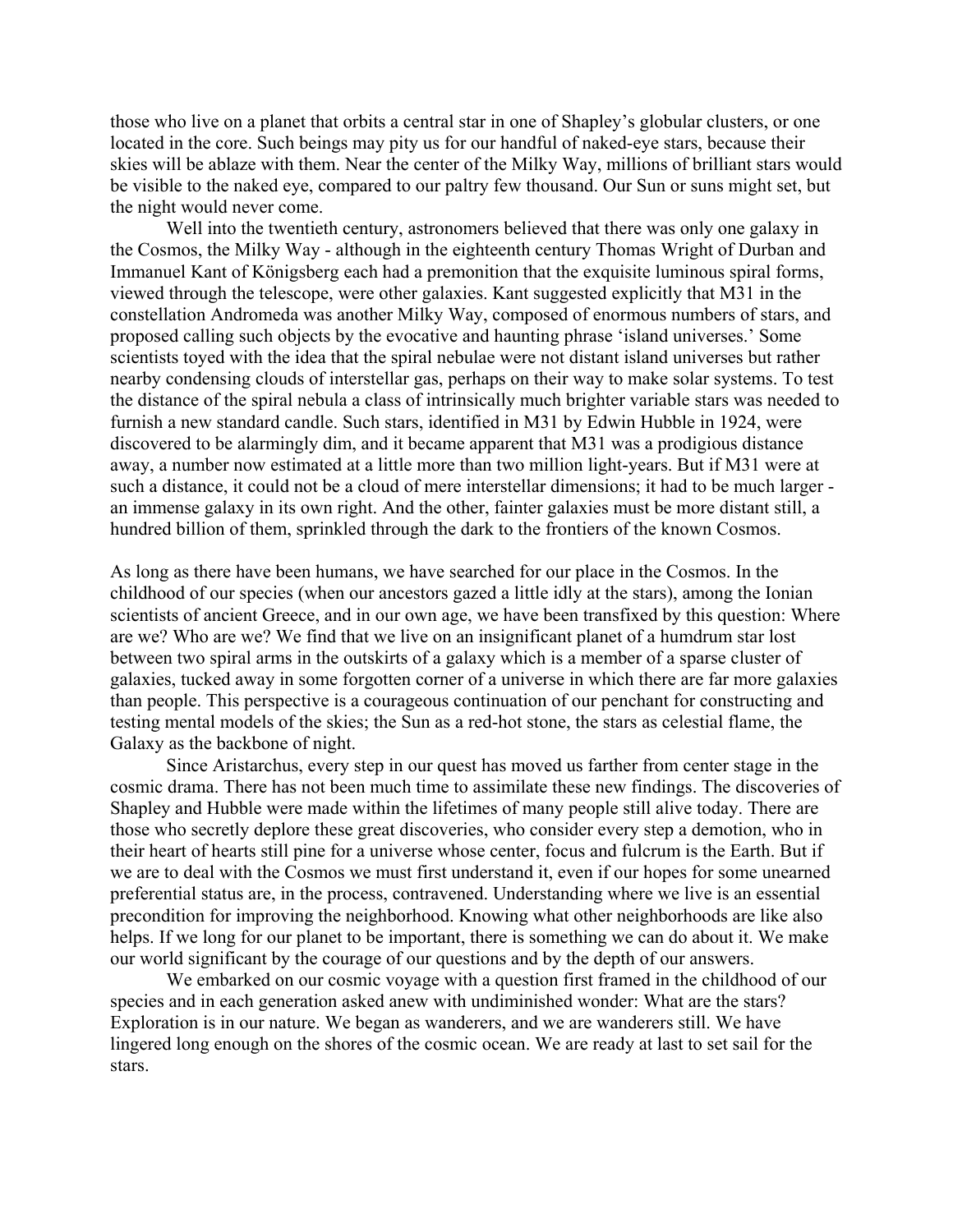### CHAPTER VIII

#### *Travels in Space and Time*

No one has lived longer than a dead child, and Methusula\* died young. Heaven and Earth are as old as I, and the ten thousand things are one.

- Chuang Tzu, about 300 B.C., China

\* Actually, P'eng Tsu, the Chinese equivalent.

We have loved the stars too fondly to be fearful of the night.

- Tombstone epitaph of two amateur astronomers

Stars scribble in our eyes the frosty sagas, The gleaming cantos of unvanquished space. - Hart Crane, The Bridge

The rising and falling of the surf is produced in part by tides. The Moon and the Sun are far away. But their gravitational influence is very real and noticeable back here on Earth. The beach reminds us of space. Fine sand grains, all more or less uniform in size, have been produced from larger rocks through ages of jostling and rubbing, abrasion and erosion, again driven through waves and weather by the distant Moon and Sun. The beach also reminds us of time. The world is much older than the human species.

A handful of sand contains about 10,000 grains, more than the number of stars we can see with the naked eye on a clear night. But the number of stars we can *see* is only the tiniest fraction of the number of stars that *are*. What we see at night is the merest smattering of the nearest stars. Meanwhile the Cosmos is rich beyond measure: the total number of stars in the universe is greater than all the grains of sand on all the beaches of the planet Earth.

Despite the efforts of ancient astronomers and astrologers to put pictures in the skies, a constellation is nothing more than an arbitrary grouping of stars composed of intrinsically dim stars that seem to us bright because they are nearby, and intrinsically brighter stars that are somewhat more distant. All places on Earth are, to high precision, the same distance from any star. This is why the star patterns in a given constellation do not change as we go from, say, Soviet Central Asia to the American Midwest. Astronomically, the U.S.S.R. and the United States are the same place. The stars in any constellation are all so far away that we cannot recognize them as a three-dimensional configuration as long as we are tied to Earth. The average distance between the stars is a few light-years, a light-year being, we remember, about ten trillion kilometers. For the patterns of the constellations to change, we must travel over distances comparable to those that separate the stars; we must venture across the light-years. Then some nearby stars will seem to move out of the constellation, others will enter it, and its configuration will alter dramatically.

Our technology is, so far, utterly incapable of such grand interstellar voyages, at least in reasonable transit times. But our computers can be taught the three-dimensional positions of all the nearby stars, and we can ask to be taken on a little trip - a circumnavigation of the collection of bright stars that constitute the Big Dipper, say - and watch the constellations change. We connect the stars in typical constellations, in the usual celestial follow-the-dots drawings. As we change our perspective, we see their apparent shapes distort severely. The inhabitants of the planets of distant stars witness quite different constellations in their night skies than we do in ours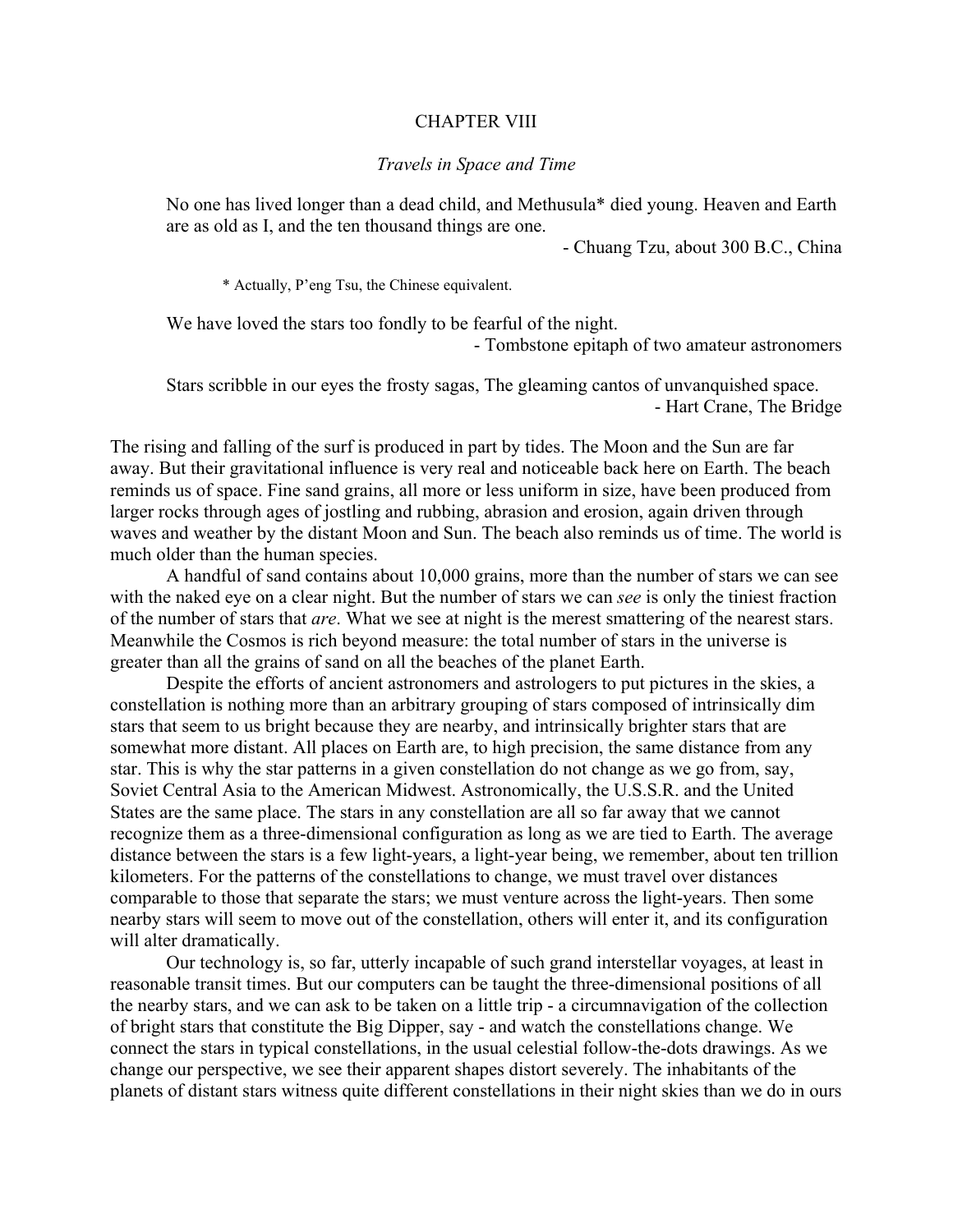- other Rorschach tests for other minds. Perhaps sometime in the next few centuries a spaceship from Earth will actually travel such distances at some remarkable speed and see new constellations that no human has ever viewed before - except with such a computer.

The appearance of the constellations changes not only in space but also in time; not only if we alter our position but also if we merely wait sufficiently long. Sometimes stars move together in a group or cluster; other times a single star may move very rapidly with respect to its fellows. Eventually such stars leave an old constellation and enter a new one. Occasionally, one member of a double-star system explodes, breaking the gravitational shackles that bound its companion, which then leaps into space at its former orbital velocity, a slingshot in the sky. In addition, stars are born, stars evolve, and stars die. If we wait long enough, new stars appear and old stars vanish. The patterns in the sky slowly melt and alter.

Even over the lifetime of the human species - a few million years - constellations have been changing. Consider the present configuration of the Big Dipper, or Great Bear. Our computer can carry us in time as well as in space. As we run the Big Dipper backwards into the past, allowing for the motion of its stars, we find quite a different appearance a million years ago. The Big Dipper then looked quite a bit like a spear. If a time machine dropped you precipitously in some unknown age in the distant past, you could in principle determine the epoch by the configuration of the stars: If the Big Dipper is a spear, this must be the Middle Pleistocene.

We can also ask the computer to run a constellation forward into time. Consider Leo the Lion. The zodiac is a band of twelve constellations seemingly wrapped around the sky in the apparent annual path of the Sun through the heavens. The root of the word is that for *zoo*, because the zodiacal constellations, like Leo, are mainly fancied to be animals. A million years from now, Leo will look still less like a lion than it does today. Perhaps our remote descendants will call it the constellation of the radio telescope - although I suspect a million years from now the radio telescope will have become more obsolete than the stone spear is now.

The (nonzodiacal) constellation of Orion, the hunter, is outlined by four bright stars and bisected by a diagonal line of- three stars, which represent the belt of the hunter. Three dimmer stars hanging from the belt are, according to the conventional astronomical projective test, Orion's sword. The middle star in the sword is not actually a star but a great cloud of gas called the Orion Nebula, in which stars are being born. Many of the stars in Orion are hot and young, evolving rapidly and ending their lives in colossal cosmic explosions called supernovae. They are born and die in periods of tens of millions of years. If, on our computer, we were to run Orion rapidly into the far future, we would see a startling effect, the births and spectacular deaths of many of its stars, flashing on and winking off like fireflies in the night.

The solar neighborhood, the immediate environs of the Sun in space, includes the nearest star system, Alpha Centauri. It is really a triple system, two stars revolving around each other, and a third, Proxima Centauri, orbiting the pair at a discreet distance. At some positions in its orbit, Proxima is the closest known star to the Sun - hence its name. Most stars in the sky are members of double or multiple star systems. Our solitary Sun is something of an anomaly.

The second brightest star in the constellation Andromeda, called Beta Andromedae, is seventy-five light-years away. The light by which we see it now has spent seventy-five years traversing the dark of interstellar space on its long journey to Earth. In the unlikely event that Beta Andromedae blew itself up last Tuesday, we would not know it for another seventy-five years, as this interesting information, traveling at the speed of light, would require seventy-five years to cross the enormous interstellar distances. When the light by which we now see this star set out on its long voyage, the young Albert Einstein, working as a Swiss patent clerk, had just published his epochal special theory of relativity here on Earth.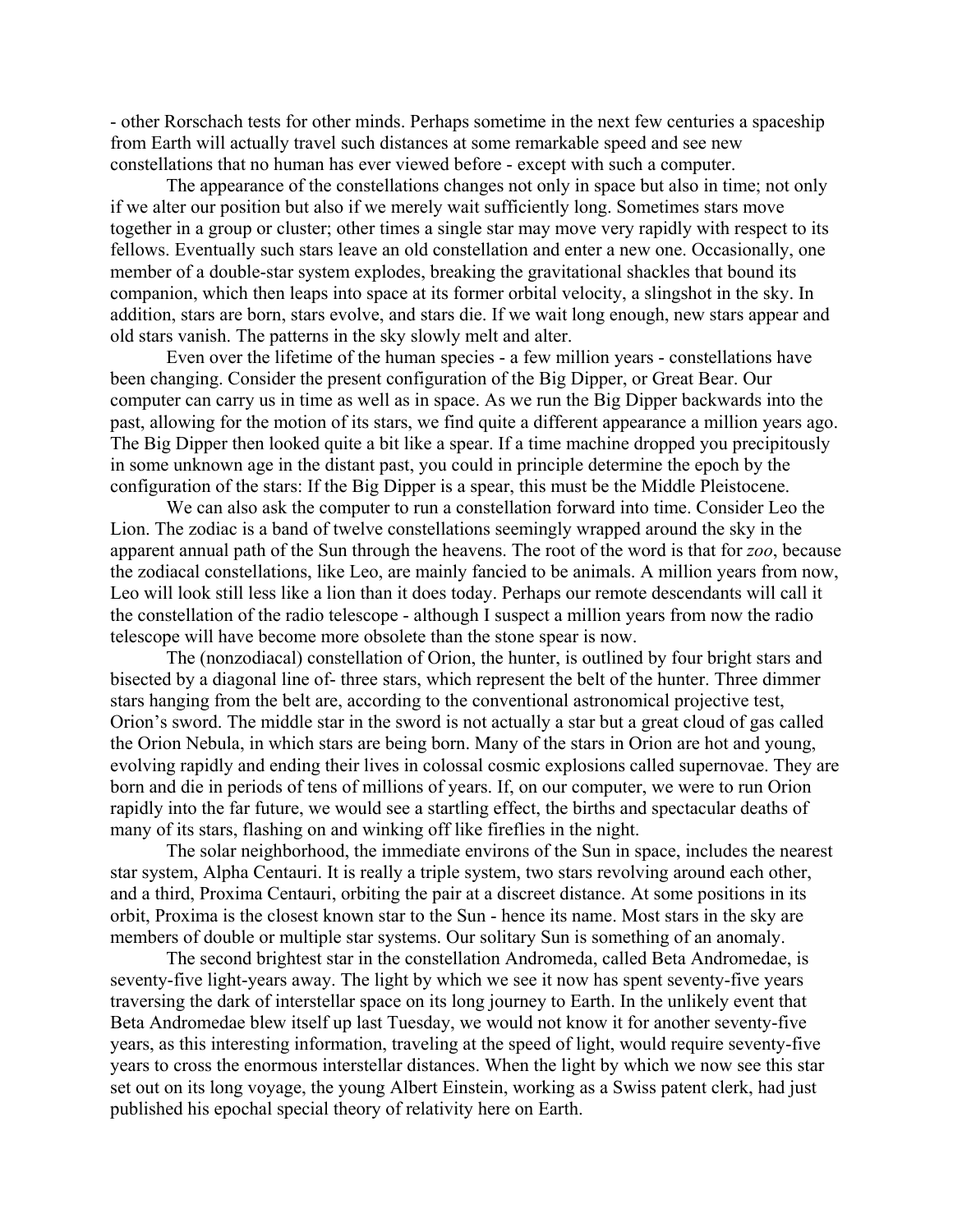Space and time are interwoven. We cannot look out into space without looking back into time. Light travels very fast. But space is very empty, and the stars are far apart. Distances of seventy-five light-years or less are very small compared to other distances in astronomy. From the Sun to the center of the Milky Way Galaxy is 30,000 light-years. From our galaxy to the nearest spiral galaxy, M31, also in the constellation Andromeda, is 2,000,000 light-years. When the light we see today from M31 left for Earth, there were no humans on our planet, although our ancestors were evolving rapidly to our present form. The distance from the Earth to the most remote quasars is eight or ten billion light-years. We see them today as they were before the Earth accumulated, before the Milky Way was formed.

This is not a situation restricted to astronomical objects, but only astronomical objects are so far away that the finite speed of light becomes important. If you are looking at a friend three meters (ten feet) away, at the other end of the room, you are not seeing her as she is 'now'; but rather as she 'was' a hundred millionth of a second ago.  $[(3 \text{ m}) / (3 \text{ x } 10^8 \text{ m/sec}) = 1/(10^8/\text{sec})$  $=10^{-8}$  sec, or a hundredth of a microsecond. In this calculation we have merely divided the distance by the speed to get the travel time.] But the difference between your friend 'now' and now minus a hundred-millionth of a second is too small to notice. On the other hand, when we look at a quasar eight billion light-years away, the fact that we are seeing it as it was eight billion years ago may be very important. (For example, there are those who think that quasars are explosive events likely to happen only in the early history of galaxies. In that case, the more distant the galaxy, the earlier in its history we are observing it, and the more likely it is that we should see it as a quasar. Indeed, the number of quasars increases as we look to distances of more than about five billion light-years).

The two Voyager interstellar spacecraft, the fastest machines ever launched from Earth, are now traveling at one ten-thousandth the speed of light. They would need 40,000 years to go the distance to the nearest star. Do we have any hope of leaving Earth and traversing the immense distances even to Proxima Centauri in convenient periods of time? Can we do something to approach the speed of light? What is magic about the speed of light? Might we someday be able to go faster than that?

If you had walked through the pleasant Tuscan countryside in the 1890's, you might have come upon a somewhat long-haired teenage high school dropout on the road to Pavia. His teachers in Germany had told him that he would never amount to anything, that his questions destroyed classroom discipline, that he would be better off out of school. So he left and wandered, delighting in the freedom of Northern Italy, where he could ruminate on matters remote from the subjects he had been force-fed in his highly disciplined Prussian schoolroom. His name was Albert Einstein, and his ruminations changed the world.

Einstein had been fascinated by Bernstein's *People's Book of Natural Science*, a popularization of science that described on its very first page the astonishing speed of electricity through wires and light through space. He wondered what the world would look like if you could travel on a wave of light. To travel at the speed of light! What an engaging and magical thought for a boy on the road in a countryside dappled and rippling in sunlight. You could not tell you were on a light wave if you traveled with it. If you started on a wave crest, you would stay on the crest and lose all notion of it being a wave. Something strange happens at the speed of light. The more Einstein thought about such questions, the more troubling they became. Paradoxes seemed to emerge everywhere if you could travel at the speed of light. Certain ideas had been accepted as true without sufficiently careful thought. Einstein posed simple questions that could have been asked centuries earlier. For example, what do we mean when we say that two events are simultaneous?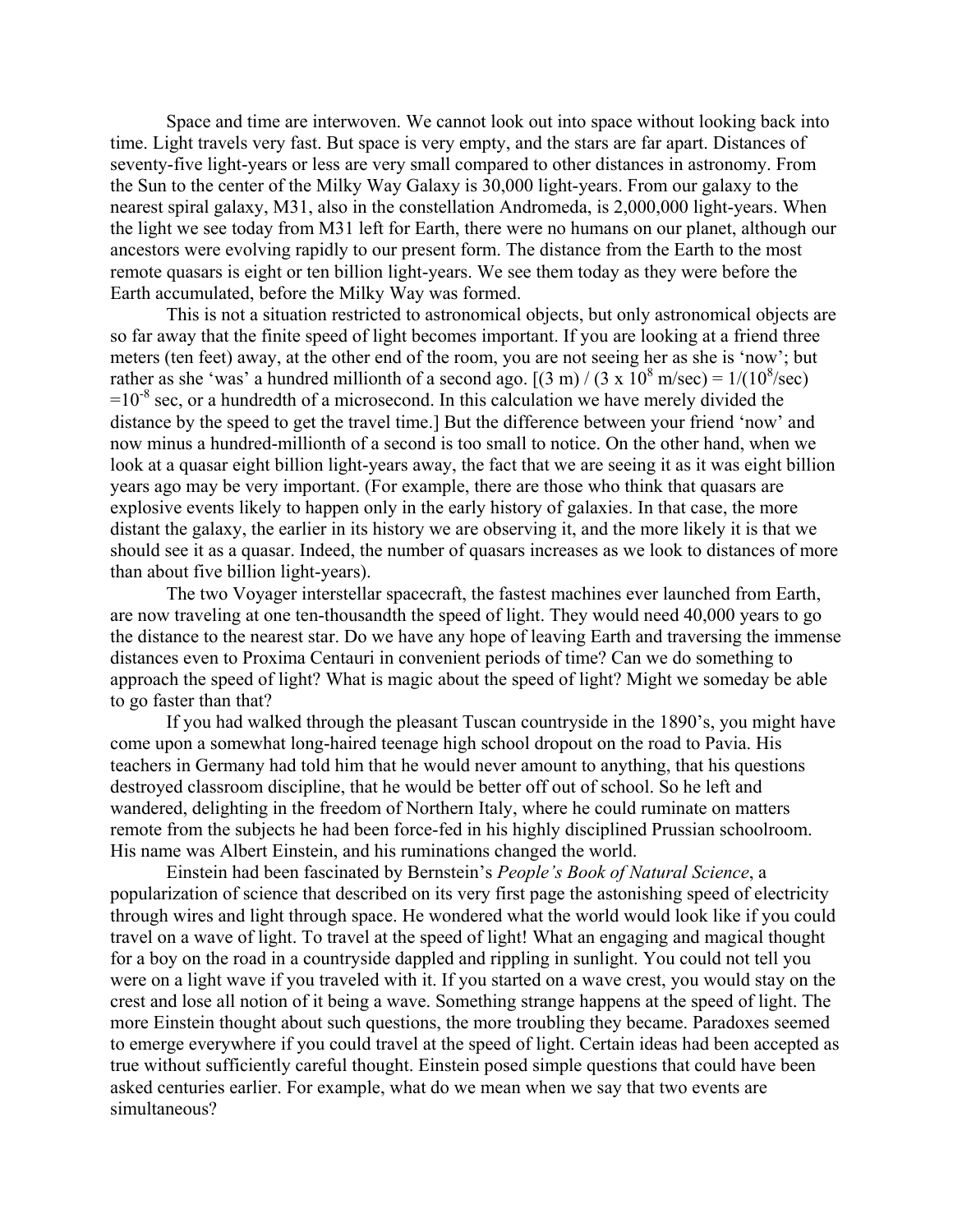Imagine that I am riding a bicycle toward you. As I approach an intersection I nearly collide, so it seems to me, with a horse-drawn cart. I swerve and barely avoid being run over. Now think of the event again, and imagine that the cart and the bicycle are both traveling close to the speed of light. If you are standing down the road, the cart is traveling at right angles to your line of sight. You see me, by reflected sunlight, traveling toward you. Would not my speed be added to the speed of light, so that my image would get to you considerably before the image of the cart? Should you not see me swerve before you see the cart arrive? Can the cart and I approach the intersection simultaneously from my point of view, but not from yours? Could I experience a near collision with the cart while you perhaps see me swerve around nothing and pedal cheerfully on toward the town of Vinci? These are curious and subtle questions. They challenge the obvious. There is a reason that no one thought of them before Einstein. From such elementary questions, Einstein produced a fundamental rethinking of the world, a revolution in physics.

If the world is to be understood, if we are to avoid such logical paradoxes when traveling at high speeds, there are some rules, commandments of Nature, that must be obeyed. Einstein codified these rules in the special theory of relativity. Light (reflected or emitted) from an object travels at the same velocity whether the object is moving or stationary: *Thou shalt not add thy speed to the speed of light*. Also, no material object may move faster than light: *Thou shalt not travel at or beyond the speed of light*. Nothing in physics prevents you from traveling as close to the speed of light as you like; 99.9 percent of the speed of light would be just fine. But no matter how hard you try, you can never gain that last decimal point. For the world to be logically consistent, there must be a cosmic speed limit. Otherwise, you could get to any speed you wanted by adding velocities on a moving platform.

Europeans around the turn of the century generally believed in privileged frames of reference: that German, or French, or British culture and political organization were better than those of other countries; that Europeans were superior to other peoples who were fortunate enough to be colonized. The social and political application of the ideas of Aristarchus and Copernicus was rejected or ignored. The young Einstein rebelled against the notion of privileged frames of reference in physics as much as he did in politics. In a universe filled with stars rushing helter-skelter in all directions, there was no place that was 'at rest,' no framework from which to view the universe that was superior to any other framework. This is what the word *relativity* means. The idea is very simple, despite its magical trappings: in viewing the universe, every place is as good as every other place. The laws of Nature must be identical no matter who is describing them. If this is to be true - and it would be stunning if there were something special about our insignificant location in the Cosmos - then it follows that no one may travel faster than light.

We hear the crack of a bullwhip because its tip is moving faster than the speed of sound, creating a shock wave, a small sonic boom. A thunderclap has a similar origin. It was once thought that airplanes could not travel faster than sound. Today supersonic flight is commonplace. But the light barrier is different from the sound barrier. It is not merely an engineering problem like the one the supersonic airplane solves. It is a fundamental law of Nature, as basic as gravity. And there are no phenomena in our experience - like the crack of the bullwhips or the clap of thunder for sound - to suggest the possibility of traveling in a vacuum faster than light. On the contrary, there is an extremely wide range of experience - with nuclear accelerators and atomic clocks, for example - in precise quantitative agreement with special relativity.

The problems of simultaneity do not apply to sound as they do to light because sound is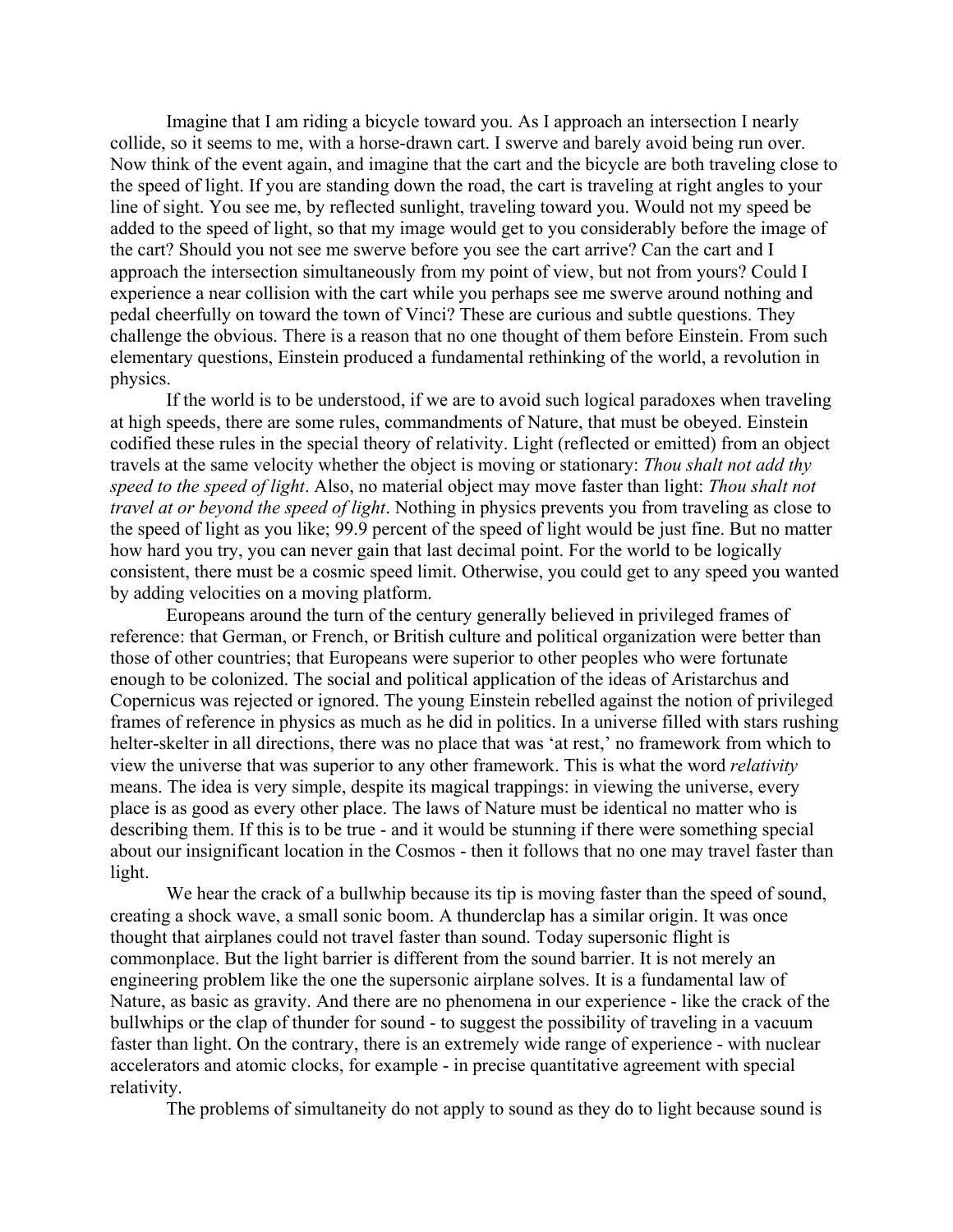propagated through some material medium, usually air. The sound wave that reaches you when a friend is talking is the motion of molecules in the air. Light, however, travels in a vacuum. There are restrictions on how molecules of air can move which do not apply to a vacuum. Light from the Sun reaches us across the intervening empty space, but no matter how carefully we listen, we do not hear the crackle of sunspots or the thunder of the solar flares. It was once thought, in the days before relativity, that light did propagate through a special medium that permeated all of space, called 'the luminiferous aether.' But the famous Michelson-Morley experiment demonstrated that such an aether does not exist.

We sometimes hear of things that can travel faster than light. Something called 'the speed of thought' is occasionally proffered. This is an exceptionally silly notion especially since the speed of impulses through the neurons in our brains is about the same as the speed of a donkey cart. That human beings have been clever enough to devise relativity shows that we think well, but I do not think we can boast about thinking fast. The electrical impulses in modern computers do, however, travel nearly at the speed of light.

Special relativity, fully worked out by Einstein in his middle twenties, is supported by every experiment performed to check it. Perhaps tomorrow someone will invent a theory consistent with everything else we know that circumvents paradoxes on such matters as simultaneity, avoids privileged reference frames and still permits travel faster than light. But I doubt it very much. Einstein's prohibition against traveling faster than light may clash with our common sense. But on this question, why should we trust common sense? Why should our experience at 10 kilometers an hour constrain the laws of nature at 300,000 kilometers per second? Relativity does set limits on what humans can ultimately do. But the universe is not required to be in perfect harmony with human ambition. Special relativity removes from our grasp one way of reaching the stars, the ship that can go faster than light. Tantalizingly, it suggests another and quite unexpected method.

Following George Gamow, let us imagine a place where the speed of light is not its true value of 300,000 kilometers per second, but something very modest: 40 kilometers per hour, say and strictly enforced. (There are no penalties for breaking laws of Nature, because there are no crimes: Nature is self-regulating and merely arranges things so that its prohibitions are impossible to transgress.) Imagine that you are approaching the speed of light on a motor scooter. (Relativity is rich in sentences beginning 'Imagine . . .' Einstein called such an exercise a *Gedankenexperiment*, a thought experiment.) As your speed increases, you begin to see around the corners of passing objects. While you are rigidly facing forward, things that are behind you appear within your forward field of vision. Close to the speed of light, from your point of view, the world looks very odd - ultimately everything is squeezed into a tiny circular window, which stays just ahead of you. From the standpoint of a stationary observer, light reflected off you is reddened as you depart and blued as you return. If you travel toward the observer at almost the speed of light, you will become enveloped in an eerie chromatic radiance: your usually invisible infrared emission will be shifted to the shorter visible wavelengths. You become compressed in the direction of motion, your mass increases, and time, as you experience it, slows down, a breathtaking consequence of traveling close to the speed of light called time dilation. But from the standpoint of an observer moving with you - perhaps the scooter has a second seat - none of these effects occur.

These peculiar and at first perplexing predictions of special relativity are true in the deepest sense that anything in science is true. They depend on your relative motion. But they are real, not optical illusions. They can be demonstrated by simple mathematics, mainly first-year algebra and therefore understandable to any educated person. They are also consistent with many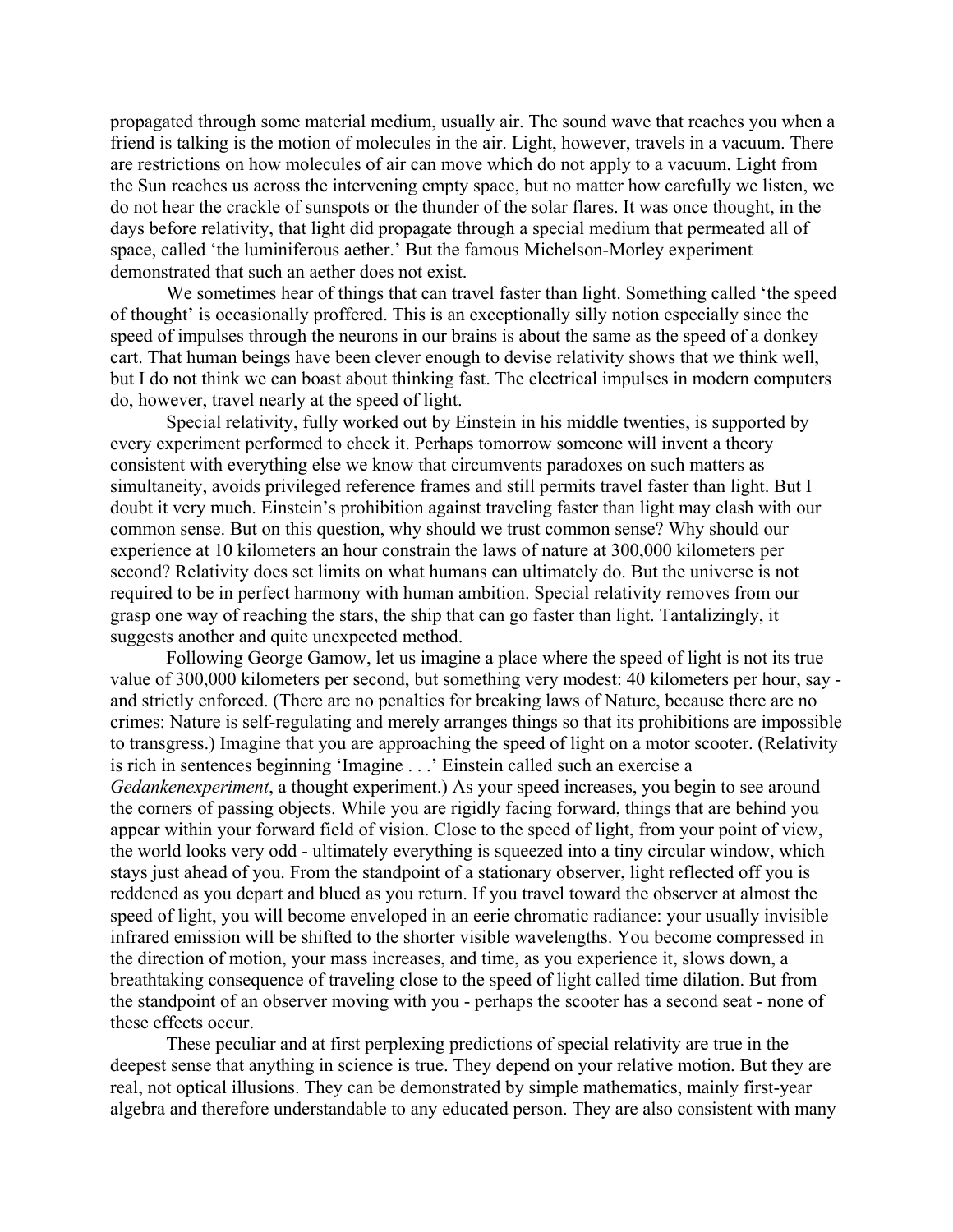experiments. Very accurate clocks carried in airplanes slow down a little compared to stationary clocks. Nuclear accelerators are designed to allow for the increase of mass with increasing speed; if they were not designed in this way, accelerated particles would all smash into the walls of the apparatus, and there would be little to do in experimental nuclear physics. A speed is a distance divided by a time. Since near the velocity of light we cannot simply add speeds, as we are used to doing in the workaday world, the familiar notions of absolute space and absolute time independent of your *relative* motion - must give way. That is why you shrink. That is the reason for time dilation.

Traveling close to the speed of light you would hardly age at all, but your friends and your relatives back home would be aging at the usual rate. When you returned from your relativistic journey, what a difference there would be between your friends and you, they having aged decades, say, and you having aged hardly at all! Traveling close to the speed of light is a kind of elixir of life. Because time slows down close to the speed of light, special relativity provides us with a means of going to the stars. But is it possible, in terms of practical engineering, to travel close to the speed of light? Is a starship feasible?

Tuscany was not only the caldron of some of the thinking of the young Albert Einstein; it was also the home of another great genius who lived 400 years earlier, Leonardo da Vinci, who delighted in climbing the Tuscan hills and viewing the ground from a great height, as if he were soaring like a bird. He drew the first aerial perspectives of landscapes, towns and fortifications. Among Leonardo's many interests and accomplishments - in painting, sculpture, anatomy, geology, natural history, military and civil engineering - he had a great passion: to devise and fabricate a machine that could fly. He drew pictures, constructed models, built full-size prototypes and not one of them worked. No sufficiently powerful and lightweight engine then existed. The designs, however, were brilliant and encouraged the engineers of future times. Leonardo himself was depressed by these failures. But it was hardly his fault. He was trapped in the fifteenth century.

A similar case occurred in 1939 when a group of engineers calling themselves the British Interplanetary Society designed a ship to take people to the Moon - using 1939 technology. It was by no means identical to the design of the Apollo spacecraft, which accomplished exactly this mission three decades later, but it suggested that a mission to the moon might one day be a practical engineering possibility.

Today we have preliminary designs for ships to take people to the stars. None of these spacecraft is imagined to leave the Earth directly. Rather, they are constructed in Earth orbit from where they are launched on their long interstellar journeys. One of them was called Project Orion after the constellation, a reminder that the ship's ultimate objective was the stars. Orion was designed to utilize explosions of hydrogen bombs, nuclear weapons, against an inertial plate, each explosion providing a kind of 'putt-putt,' a vast nuclear motorboat in space. Orion seems entirely practical from an engineering point of view. By its very nature it would have produced vast quantities of radioactive debris, but for conscientious mission profiles only in the emptiness of interplanetary or interstellar space. Orion was under serious development in the United States until the signing of the international treaty that forbids the detonation of nuclear weapons in space. This seems to me a great pity. The Orion starship is the best use of nuclear weapons I can think of.

Project Daedalus is a recent design of the British Interplanetary Society. It assumes the existence of a nuclear fusion reactor - something much safer as well as more efficient than existing fission power plants. We do not have fusion reactors yet, but they are confidently expected in the next few decades. Orion and Daedalus might travel at 10 percent the speed of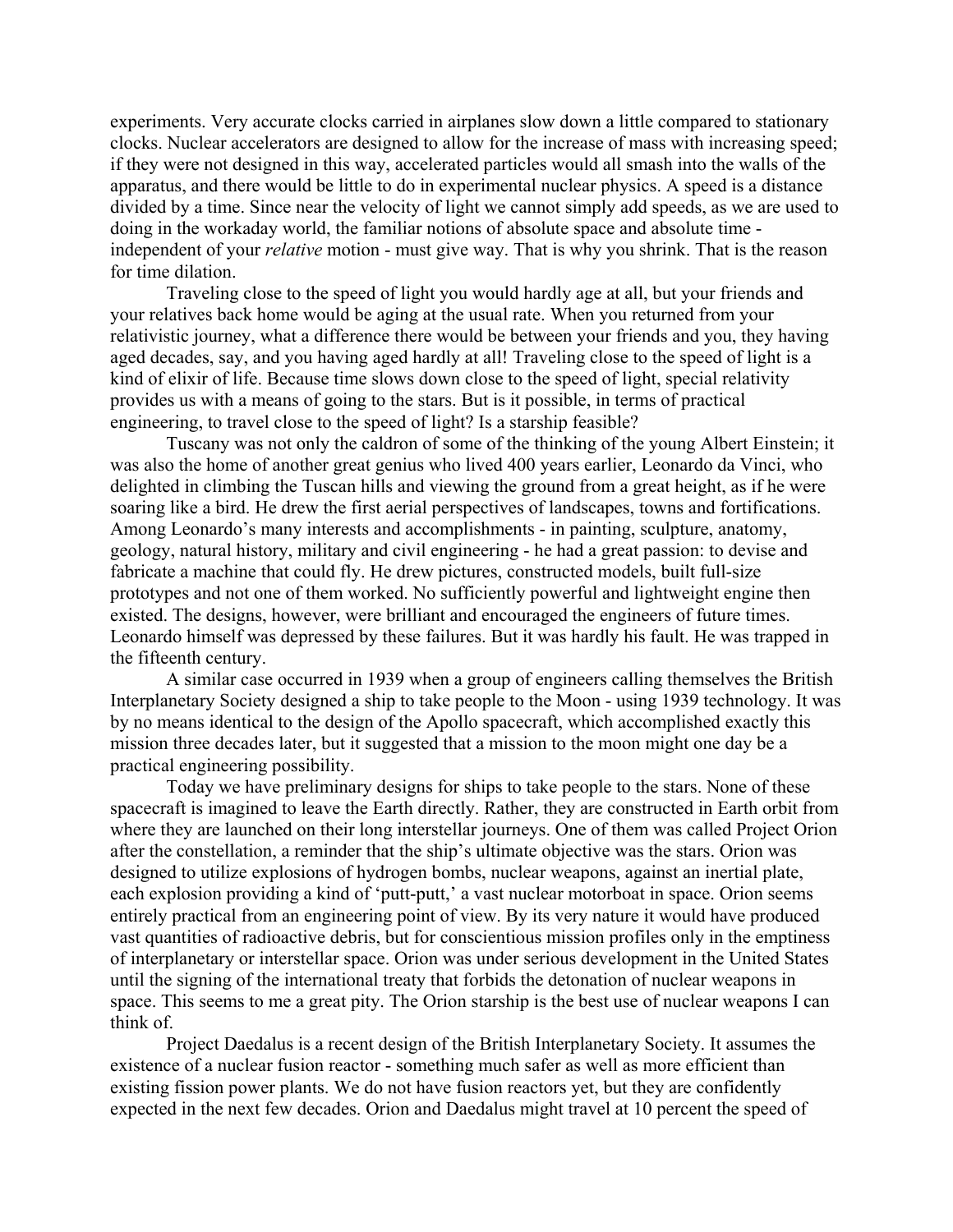light. A trip to Alpha Centauri, 4.3 light-years away, would then take forty-three years, less than a human lifetime. Such ships could not travel close enough to the speed of light for special relativistic time dilation to become important. Even with optimistic projections on the development of our technology, it does not seem likely that Orion, Daedalus or their ilk will be built before the middle of the twenty-first century, although if we wished we could build Orion now.

For voyages beyond the nearest stars, something else must be done. Perhaps Orion and Daedalus could be used as multigeneration ships, so those arriving at a planet of another star would be the remote descendants of those who had set out some centuries before. Or perhaps a safe means of hibernation for humans will be found, so that the space travelers could be frozen and then reawakened centuries later. These nonrelativistic starships, enormously expensive as they would be, look relatively easy to design and build and use compared to starships that travel close to the speed of light. Other star systems are accessible to the human species, but only after great effort.

Fast interstellar spaceflight - with the ship velocity approaching the speed of light - is an objective not for a hundred years but for a thousand or ten thousand. But it is in principle possible. A kind of interstellar ramjet has been proposed by R. W. Bussard which scoops up the diffuse matter, mostly hydrogen atoms, that floats between the stars, accelerates it into a fusion engine and ejects it out the back. The hydrogen would be used both as fuel and as reaction mass. But in deep space there is only about one atom in every ten cubic centimeters, a volume the size of a grape. For the ramjet to work, it needs a frontal scoop hundreds of kilometers across. When the ship reaches relativistic velocities, the hydrogen atoms will be moving with respect to the spaceship at close to the speed of light. If adequate precautions are not taken, the spaceship and its passengers will be fried by these induced cosmic rays. One proposed solution uses a laser to strip the electrons off the interstellar atoms and make them electrically charged while they are still some distance away, and an extremely strong magnetic field to deflect the charged atoms into the scoop and away from the rest of the spacecraft. This is engineering on a scale so far unprecedented on Earth. We are talking of engines the size of small worlds.

But let us spend a moment thinking about such a ship. The Earth gravitationally attracts us with a certain force, which if we are falling we experience as an acceleration. Were we to fall out of a tree - and many of our proto-human ancestors must have done so - we would plummet faster and faster, increasing our fall speed by ten meters (or thirty-two feet) per second, every second. This acceleration, which characterizes the force of gravity holding us to the Earth's surface, is called 1 g, *g* for Earth gravity. We are comfortable with accelerations of 1 g; we have grown up with 1 g. If we lived in an interstellar spacecraft that could accelerate at 1 g, we would find ourselves in a perfectly natural environment. In fact, the equivalence between gravitational forces and the forces we would feel in an accelerating spaceship is a major feature of Einstein's later general theory of relativity. With a continuous 1 g acceleration, after one year in space we would be traveling very close to the speed of light  $[(0.01 \text{ km/sec}^2) \times (3 \times 10^7 \text{ sec}) = 3 \times 10^5$ km/sec].

Suppose that such a spacecraft accelerates at 1 g, approaching more and more closely to the speed of light until the midpoint of the journey; and then is turned around and decelerates at 1 g until arriving at its destination. For most of the trip the velocity would be very close to the speed of light and time would slow down enormously. A nearby mission objective, a sun that may have planets, is Barnard's Star, about six light-years away. It could be reached in about eight years as measured by clocks aboard the ship; the center of the Milky Way, in twenty-one years; M31, the Andromeda galaxy, in twenty-eight years. Of course, people left behind on Earth would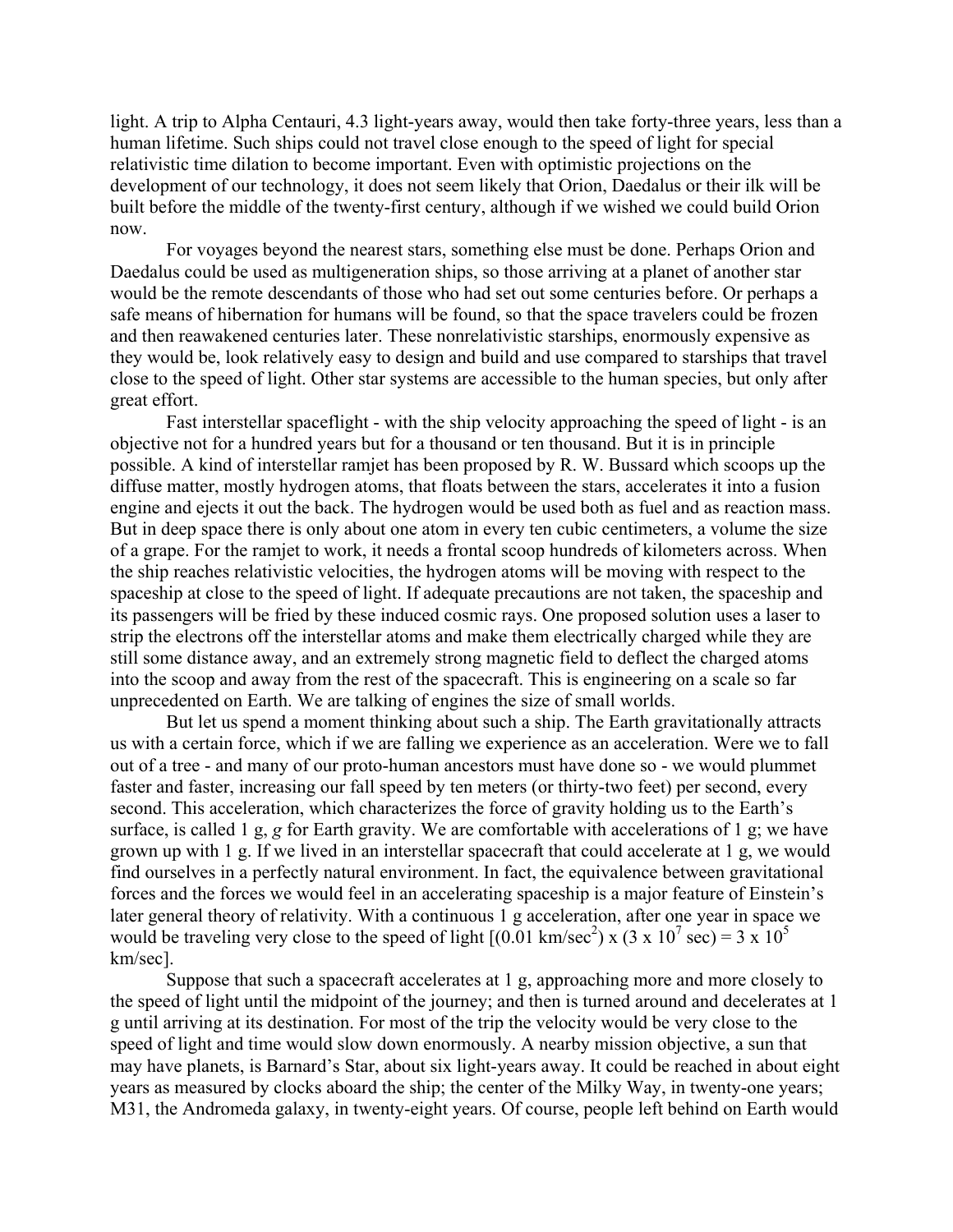see things differently. Instead of twenty-one years to the center of the Galaxy, they would measure an elapsed time of 30,000 years. When we got home, few of our friends would be left to greet us. In principle, such a journey, mounting the decimal points ever closer to the speed of light, would even permit us to circumnavigate the known universe in some fifty-six years ship time. We would return tens of billions of years in our future - to find the Earth a charred cinder and the Sun dead. Relativistic spaceflight makes the universe accessible to advanced civilizations, but only to those who go on the journey. There seems to be no way for information to travel back to those left behind any faster than the speed of light.

The designs for Orion, Daedalus and the Bussard Ramjet are probably farther from the actual interstellar spacecraft we will one day build than Leonardo's models are from today's supersonic transports. But if we do not destroy ourselves, I believe that we will one day venture to the stars. When our solar system is all explored, the planets of other stars will beckon.

Space travel and time travel are connected. We can travel fast into space only by traveling fast into the future. But what of the past? Could we return to the past and change it? Could we make events turn out differently from what the history books assert? We travel slowly into the future all the time, at the rate of one day every day. With relativistic spaceflight we could travel fast into the future. But many physicists believe that a voyage into the past is impossible. Even if you had a device that could travel backwards in time, they say, you would be unable to do anything that would make any difference. If you journeyed into the past and prevented your parents from meeting, then you would never have been born - which is something of a contradiction, since you clearly exist. Like the proof of the irrationality of the square root of two, like the discussion of simultaneity in special relativity, this is an argument in which the premise is challenged because the conclusion seems absurd.

But other physicists propose that two alternative histories, two equally valid realities, could exist side by side - the one you know and the one in which you were never born. Perhaps time itself has many potential dimensions, despite the fact that we are condemned to experience only one of them. Suppose you could go back into the past and change it - by persuading Queen Isabella not to support Christopher Columbus, for example. Then, it is argued, you would have set into motion a different sequence of historical events, which those you left behind in our time line would never know about. If *that* kind of time travel were possible, then every imaginable alternative history might in some sense really exist.

History consists for the most part of a complex bundle of deeply interwoven threads, social, cultural and economic forces that are not easily unraveled. The countless small, unpredictable and random events that flow on continually often have no long-range consequences. But some, those occurring at critical junctures or branch points, may change the pattern of history. There may be cases where profound changes can be made by relatively trivial adjustments. The farther in the past such an event is, the more powerful may be its influence because the longer the lever arm of time becomes.

A polio virus is a tiny microorganmism. We encounter many of them every day. But only rarely, fortunately, does one of them infect one of us and cause this dread disease. Franklin D. Roosevelt, the thirty-second President of the United States, had polio. Because the disease was crippling, it may have provided Roosevelt with a greater compassion for the underdog; or perhaps it improved his striving for success. If Roosevelt's personality had been different, or if he had never had the ambition to be President of the United States, the great depression of the 1930's, World War II and the development of nuclear weapons might just possibly have turned out differently. The future of the world might have been altered. But a virus is an insignificant thing, only a millionth of a centimeter across. It is hardly anything at all.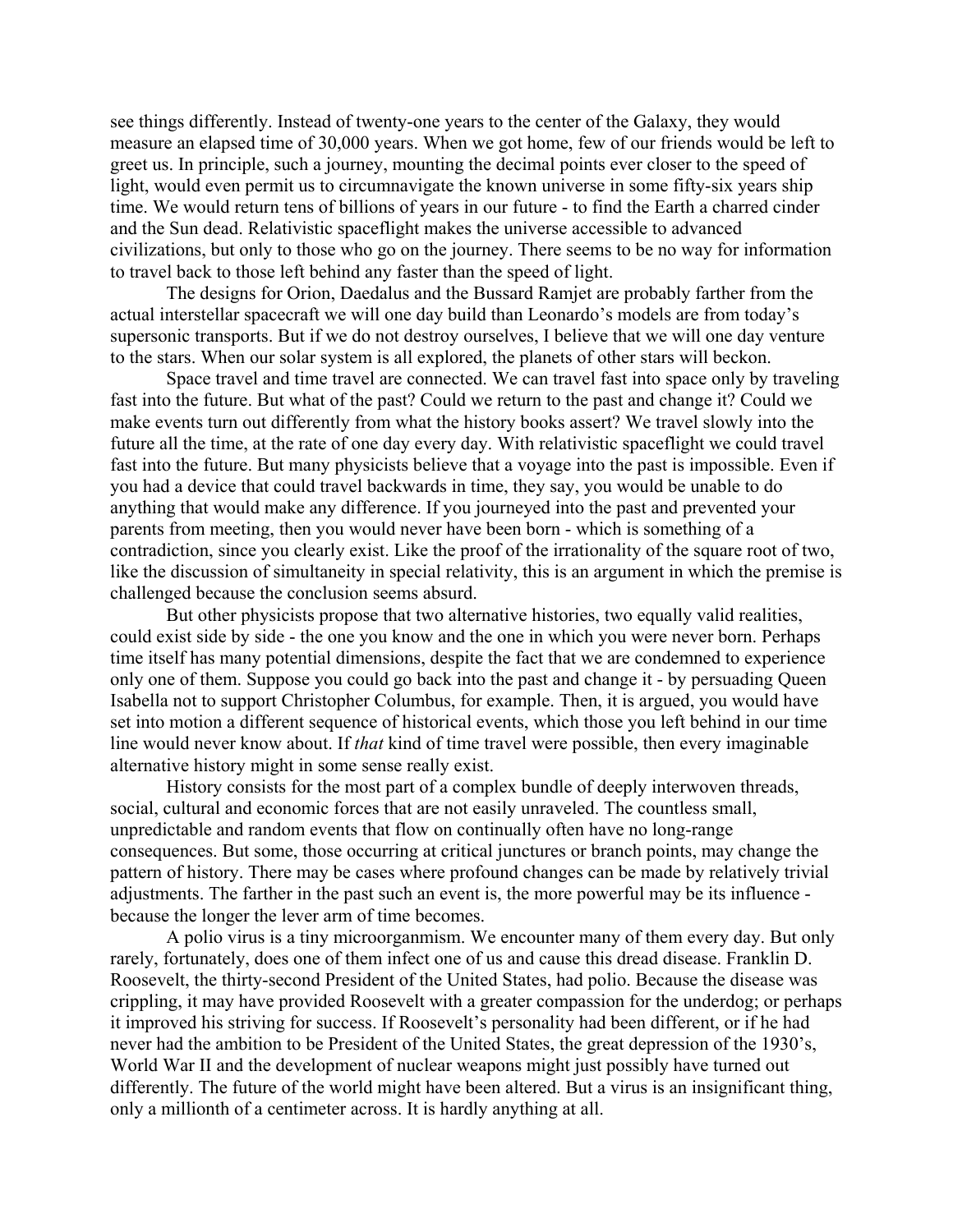On the other hand, suppose our time traveler had persuaded Queen Isabella that Columbus' geography was faulty, that from Eratosthenes' estimate of the circumference of the Earth, Columbus could never reach Asia. Almost certainly some other European would have come along within a few decades and sailed west to the New World. Improvements in navigation, the lure of the spice trade and competition among rival European powers made the discovery of America around 1500 more or less inevitable. Of course, there would today be no nation of Colombia, or District of Columbia or Columbus, Ohio, or Columbia University in the Americas. But the overall course of history might have turned out more or less the same. In order to affect the future profoundly, a time traveler would probably have to intervene in a number of carefully chosen events, to change the weave of history.

It is a lovely fantasy, to explore those worlds that never were. By visiting them we could truly understand how history works; history could become an experimental science. If an apparently pivotal person had never lived - Plato, say, or Paul, or Peter the Great - how different would the world be? What if the scientific tradition of the ancient Ionian Greeks had survived and flourished? That would have required many of the social forces of the time to have been different - including the prevailing belief that slavery was natural and right. But what if that light that dawned in the eastern Mediterranean 2,500 years ago had not flickered out? What if science and the experimental method and the dignity of crafts and mechanical arts had been vigorously pursued 2,000 years before the Industrial Revolution? What if the power of this new mode of thought had been more generally appreciated? I sometimes think we might then have saved ten or twenty centuries. Perhaps the contributions of Leonardo would have been made a thousand years ago and those of Albert Einstein five hundred years ago. In such an alternate Earth, Leonardo and Einstein would, of course, never have been born. Too many things would have been different. In every ejaculation there are hundreds of millions of sperm cells, only one of which can fertilize an egg and produce a member of the next generation of human beings. But which sperm succeeds in fertilizing an egg must depend on the most minor and insignificant of factors, both internal and external. If even a little thing had gone differently 2,500 years ago, none of us would be here today. There would be billions of others living in our place.

If the Ionian spirit had won, I think we - a different 'we,' of course - might by now be venturing to the stars. Our first survey ships to Alpha Centauri and Barnard's Star, Sirius and Tau Ceti would have returned long ago. Great fleets of interstellar transports would be under construction in Earth orbit - unmanned survey ships, liners for immigrants, immense trading ships to plow the seas of space. On all these ships there would be symbols and writing. If we looked closely, we might see that the language was Greek. And perhaps the symbol on the bow of one of the first starships would be a dodecahedron, with the inscription 'Starship Theodorus of the Planet Earth.'

In the time line of our world, things have gone somewhat more slowly. We are not yet ready for the stars. But perhaps in another century or two, when the solar system is all explored, we will also have put our planet in order. We will have the will and the resources and the technical knowledge to go to the stars. We will have examined from great distances the diversity of other planetary systems, some very much like our own and some extremely different. We will know which stars to visit. Our machines and our descendants will then skim the light years, the children of Thales and Aristarchus, Leonardo and Einstein.

We are not yet certain how many planetary systems there are, but there seem to be a great abundance. In our immediate vicinity, there is not just one, but in a sense four: Jupiter, Saturn and Uranus each has a satellite system that, in the relative sizes and spacings of the moons, resembles closely the planets about the Sun. Extrapolation of the statistics of double stars which are greatly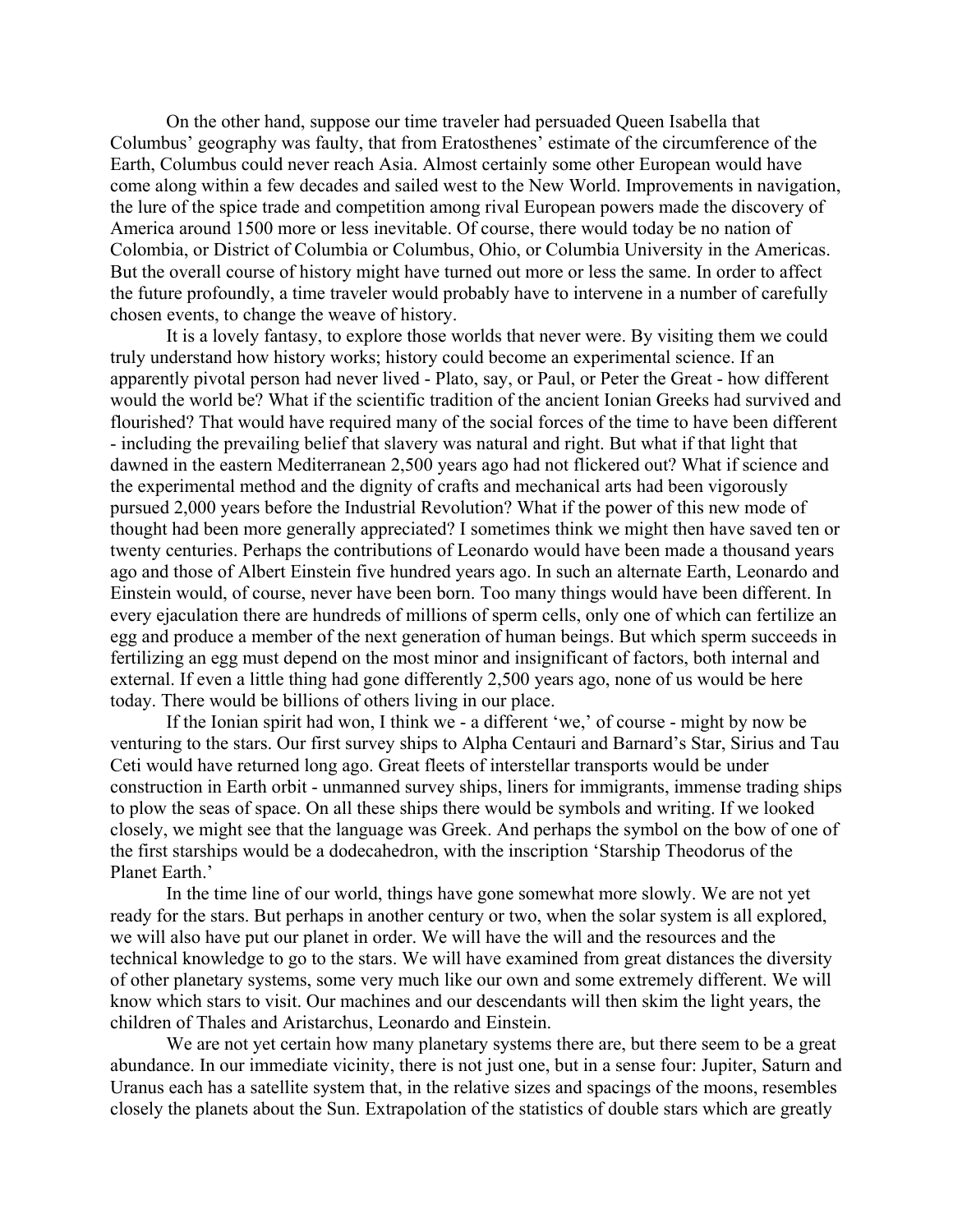disparate in mass suggests that almost all single stars like the Sun should have planetary companions.

We cannot yet directly see the planets of other stars, tiny points of light swamped in the brilliance of their local suns. But we are becoming able to detect the gravitational influence of an unseen planet on an observed star. Imagine such a star with a large 'proper motion,' moving over decades against the backdrop of more distant constellations; and with a large planet, the mass of Jupiter, say, whose orbital plane is by chance aligned at right angles to our line of sight. When the dark planet is, from our perspective, to the right of the star, the star will be pulled a little to the right, and conversely when the planet is to the left. Consequently, the path of the star will be altered, or perturbed, from a straight line to a wavy one. The nearest star for which this gravitational perturbation method can be applied is Barnard's Star, the nearest single star. The complex interactions of the three stars in the Alpha Centauri system would make the search for a low-mass companion there very difficult. Even for Barnard's Star, the investigation must be painstaking, a search for microscopic displacements of position on photographic plates exposed at the telescope over a period of decades. Two such quests have been performed for planets around Barnard's Star, and both have been by some criteria successful, implying the presence of two or more planets of Jovian mass moving in an orbit (calculated by Kepler's third law) somewhat closer to their star than Jupiter and Saturn are to the Sun. But unfortunately the two sets of observations seem mutually incompatible. A planetary system around Barnard's Star may well have been discovered, but an unambiguous demonstration awaits further study.

Other methods of detecting planets around the stars are under development, including one where the obscuring light from the star is artificially occulted - with a disk in front of a space telescope, or by using the dark edge of the moon as such a disk - and the reflected light from the planet, no longer hidden by the brightness of the nearby star, emerges. In the next few decades we should have definitive answers to which of the hundred nearest stars have large planetary companions.

In recent years, infrared observations have revealed a number of likely preplanetary diskshaped clouds of gas and dust around some of the nearby stars. Meanwhile, some provocative theoretical studies have suggested that planetary systems are a galactic commonplace. A set of computer investigations has examined the evolution of a flat, condensing disk of gas and dust of the sort that is thought to lead to stars and planets. Small lumps of matter - the first condensations in the disk - are injected at random times into the cloud. The lumps accrete dust particles as they move. When they become sizable, they also gravitationally attract gas, mainly hydrogen, in the cloud. When two moving lumps collide, the computer program makes them stick. The process continues until all the gas and dust has been in this way used up. The results depend on the initial conditions, particularly on the distribution of gas and dust density with distance from the center of the cloud. But for a range of plausible initial conditions, planetary systems - about ten planets, terrestrials close to the star, Jovians on the exterior - recognizably like ours are generated. Under other circumstances, there are no planets - just a smattering of asteroids; or there may be Jovian planets near the star; or a Jovian planet may accrete so much gas and dust as to become a star, the origin of a binary star system. It is still too early to be sure, but it seems that a splendid variety of planetary systems is to be found throughout the Galaxy, and with high frequency - all stars must come, we think, from such clouds of gas and dust. There may be a hundred billion planetary systems in the Galaxy awaiting exploration.

Not one of those worlds will be identical to Earth. A few will be hospitable; most will appear hostile. Many will be achingly beautiful. In some worlds there will be many suns in the daytime sky, many moons in the heavens at night, or great particle ring systems soaring from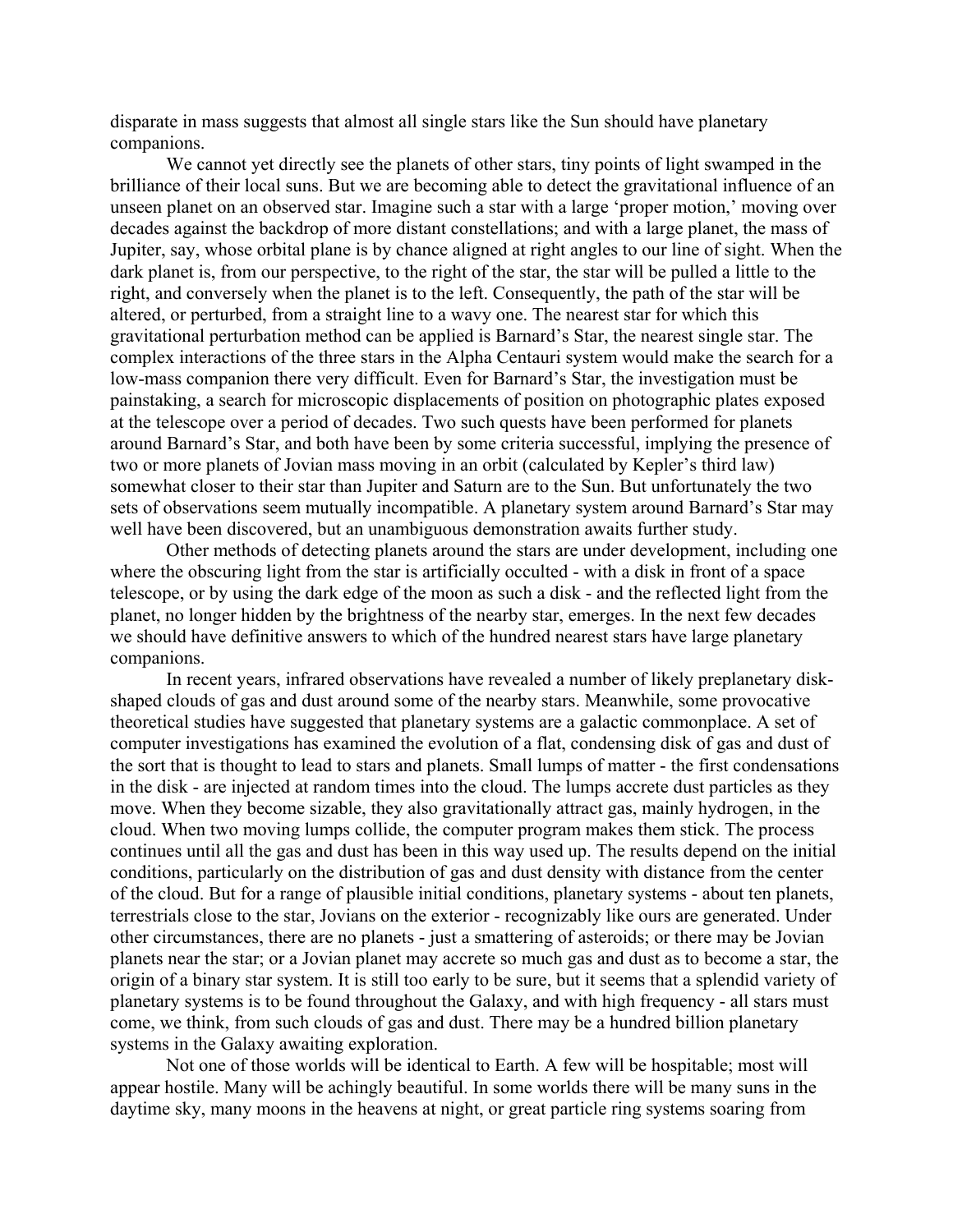horizon to horizon. Some moons will be so close that their planet will loom high in the heavens, covering half the sky. And some worlds will look out onto a vast gaseous nebula, the remains of an ordinary star that once was and is no longer. In all those skies, rich in distant and exotic constellations, there will be a faint yellow star - perhaps barely seen by the naked eye, perhaps visible only through the telescope - the home star of the fleet of interstellar transports exploring this tiny region of the great Milky Way Galaxy.

The themes of space and time are, as we have seen, intertwined. Worlds and stars, like people, are born, live and die. The lifetime of a human being is measured in decades; the lifetime of the Sun is a hundred million times longer. Compared to a star, we are like mayflies, fleeting ephemeral creatures who live out their whole lives in the course of a single day. From the point of view of a mayfly, human beings are stolid, boring, almost entirely immovable, offering hardly a hint that they ever do anything. From the point of view of a star, a human being is a tiny flash, one of billions of brief lives flickering tenuously on the surface of a strangely cold, anomalously solid, exotically remote sphere of silicate and iron.

In all those other worlds in space there are events in progress, occurrences that will determine their futures. And on our small planet, this moment in history is a historical branch point as profound as the confrontation of the Ionian scientists with the mystics 2,500 years ago. What we do with our world in this time will propagate down through the centuries and powerfully determine the destiny of our descendants and their fate, if any, among the stars.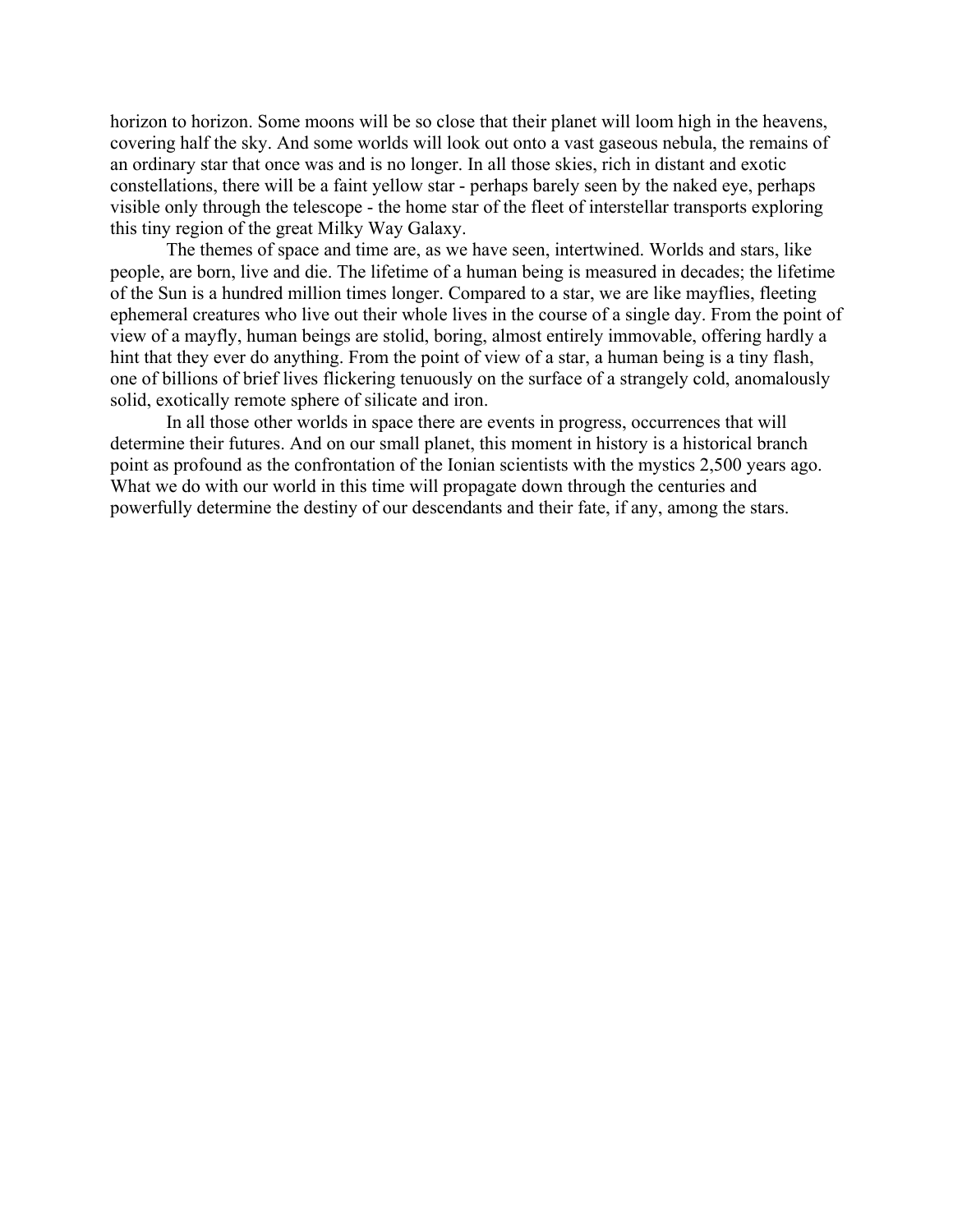# CHAPTER IX

### *The Lives of the Stars*

Opening his two eyes, [Ra, the Sun god] cast light on Egypt, he separated night from day. The gods came forth from his mouth and mankind from his eyes. All things took their birth from him, the child who shines in the lotus and whose rays cause all beings to live. - An incantation from Ptolemaic Egypt

God is able to create particles of matter of several sizes and figures . . . and perhaps of different densities and forces, and thereby to vary the laws of Nature, and make worlds of several sorts in several parts of the Universe. At least, I see nothing of contradiction in all this.

- Isaac Newton, *Optics*

We had the sky, up there, all speckled with stars, and we used to lay on our backs and look up at them, and discuss about whether they was made, or only just happened. - Mark Twain, *Huckleberry Finn*

I have . . . a terrible need . . . shall I say the word? . . . of religion. Then I go out at night and paint the stars.

- Vincent van Gogh

To make an apple pie, you need wheat, apples, a pinch of this and that, and the heat of the oven. The ingredients are made of molecules - sugar, say, or water. The molecules, in turn, are made of atoms - carbon, oxygen, hydrogen and a few others. Where do these atoms come from? Except for hydrogen, they are all made in stars. A star is a kind of cosmic kitchen inside which atoms of hydrogen are cooked into heavier atoms. Stars condense from interstellar gas and dust, which are composed mostly of hydrogen. But the hydrogen was made in the Big Bang, the explosion that began the Cosmos. If you wish to make an apple pie from scratch, you must first invent the universe.

Suppose you take an apple pie and cut it in half; take one of the two pieces, cut *it* in half; and, in the spirit of Democritus, continue. How many cuts before you are down to a single atom? The answer is about ninety successive cuts. Of course, no knife could be sharp enough, the pie is too crumbly, and the atom would in any case be too small to see unaided. But there is a way to do it.

At Cambridge University in England, in the forty-five years centered on 1910, the nature of the atom was first understood - partly by shooting pieces of atoms at atoms and watching how they bounce off. A typical atom has a kind of cloud of electrons on the outside. Electrons are electrically charged, as their name suggests. The charge is arbitrarily called negative. Electrons determine the chemical properties of the atom - the glitter of gold, the cold feel of iron, the crystal structure of the carbon diamond. Deep inside the atom, hidden far beneath the electron cloud, is the nucleus, generally composed of positively charged protons and electrically neutral neutrons. Atoms are very small - one hundred million of them end to end would be as large as the tip of your little finger. But the nucleus is a hundred thousand times smaller still, which is part of the reason it took so long to be discovered.\* Nevertheless, most of the mass of an atom is in its nucleus; the electrons are by comparison just clouds of moving fluff. Atoms are mainly empty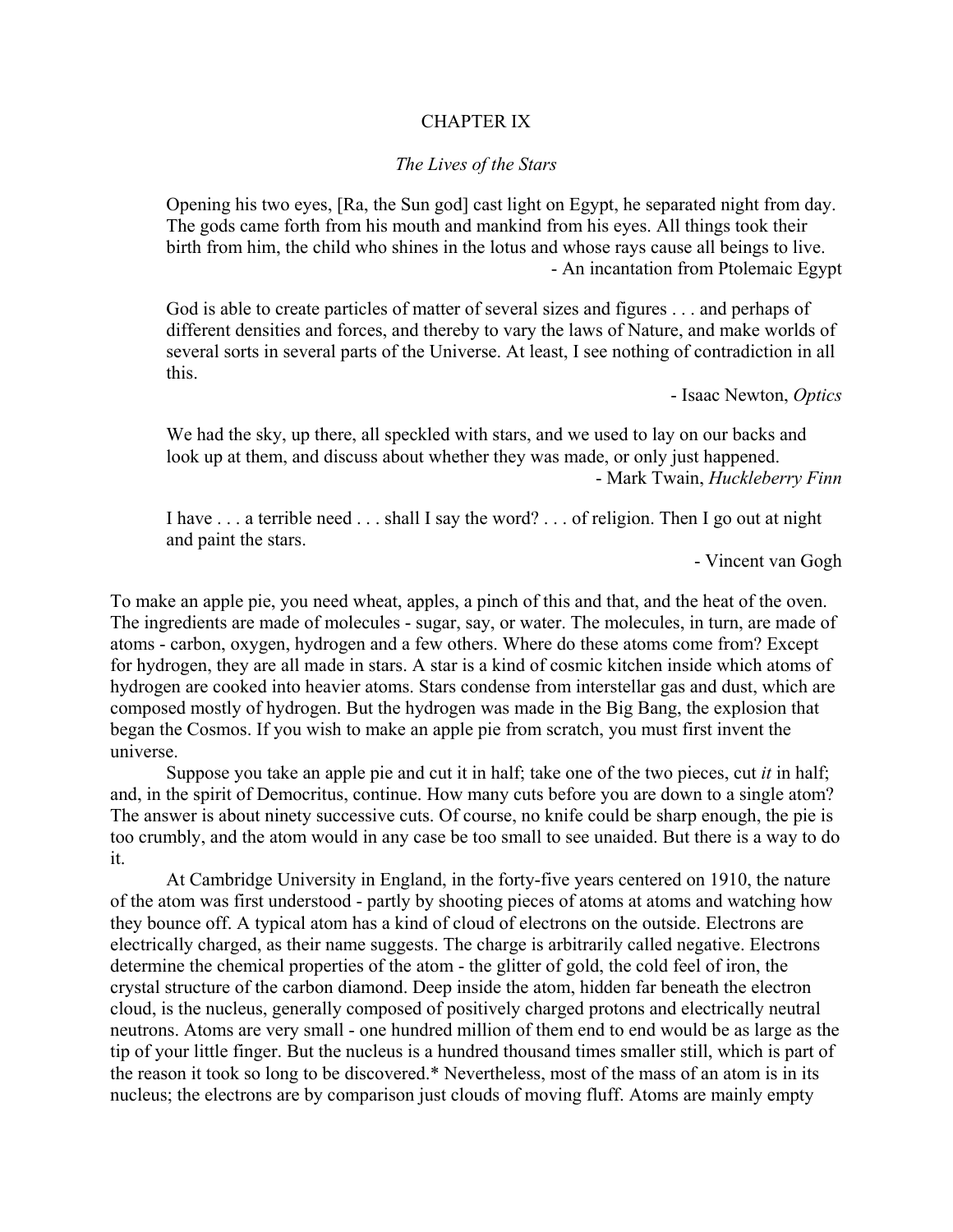space. Matter is composed chiefly of nothing.

\* It had previously been thought that the protons were uniformly distributed throughout the electron cloud, rather than being concentrated in a nucleus of positive charge at the center. The nucleus was discovered by Ernest Rutherford at Cambridge when some of the bombarding particles were bounced back in the direction from which they had come. Rutherford commented: 'It was quite the most incredible event that has ever happened to me in my life. It was almost as incredible as if you fired a 15-inch [cannon] shell at a piece of tissue paper and it came back and hit you.'

I am made of atoms. My elbow, which is resting on the table before me, is made of atoms. The table is made of atoms. But if atoms are so small and empty and the nuclei smaller still, why does the table hold me up? Why, as Arthur Eddington liked to ask, do the nuclei that comprise my elbow not slide effortlessly through the nuclei that comprise the table? Why don't I wind up on the floor? Or fall straight through the Earth?

The answer is the electron cloud. The outside of an atom in my elbow has a negative electrical charge. So does every atom in the table. But negative charges repel each other. My elbow does not slither through the table because atoms have electrons around their nuclei and because electrical forces are strong. Everyday life depends on the structure of the atom. Turn off the electrical charges and everything crumbles to an invisible fine dust. Without electrical forces, there would no longer be *things* in the universe - merely diffuse clouds of electrons, protons and neutrons, and gravitating spheres of elementary particles, the featureless remnants of worlds.

When we consider cutting an apple pie, continuing down beyond a single atom, we confront an infinity of the very small. And when we look up at the night sky, we confront an infinity of the very large. These infinities represent an unending regress that goes on not just very far, but forever. If you stand between two mirrors - in a barber shop, say - you see a large number of images of yourself, each the reflection of another. You cannot see an infinity of images because the mirrors are not perfectly flat and aligned, because light does not travel infinitely fast, and because you are in the way. When we talk about infinity we are talking about a quantity greater than any number, no matter how large.

The American mathematician Edward Kasner once asked his nine-year-old nephew to invent a name for an extremely large number - ten to the power one hundred  $(10^{100})$ , a one followed by a hundred zeroes. The boy called it a googol. Here it is: 10, 000, 000, 000, 000, 000, 000, 000, 000, 000, 000, 000, 000, 000, 000, 000, 000, 000, 000, 000, 000, 000, 000, 000, 000, 000, 000, 000, 000, 000, 000, 000, 000, 000, 000, 000, 000. You, too, can make up your own very large numbers and give them strange names. Try it. It has a certain charm, especially if you happen to be nine.

If a googol seems large, consider a googolplex. It is ten to the power of a googol - that is, a one followed by a googol zeros. By comparison, the total number of atoms in your body is about  $10^{28}$ , and the total number of elementary particles - protons and neutrons and electrons - in the observable universe is about  $10^{80}$ . If the universe were packed solid\* with neutrons, say, so there was no empty space anywhere, there would still be only about  $10^{128}$  particles in it, quite a bit more than a googol but trivially small compared to a googolplex. And yet these numbers, the googol and the googolplex, do not approach, they come nowhere near, the idea of infinity. A googolplex is *precisely* as far from infinity as is the number one. We could try to write out a googolplex, but it is a forlorn ambition. A piece of paper large enough to have all the zeroes in a googolplex written out explicitly could not be stuffed into the known universe. Happily, there is a simpler and very concise way of writing a googolplex:  $10^{1010}$ ; and even infinity: ∝ (pronounced 'infinity').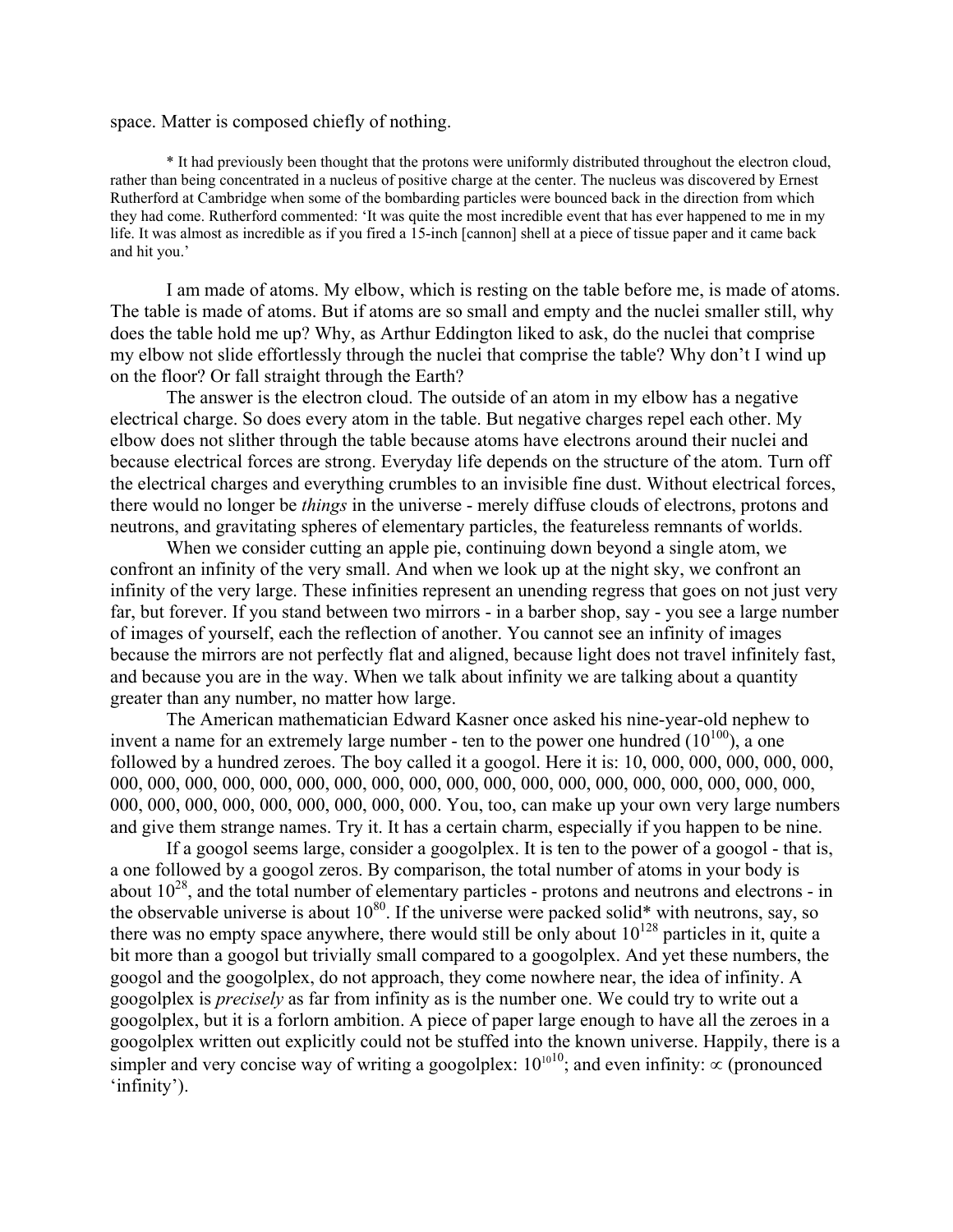\* The spirit of this calculation is very old. The opening sentences of Archimedes' *The Sand Reckoner* are: 'There are some, King Gelon, who think that the number of the sand is infinite in multitude: and I mean by the sand not only that which exists about Syracuse and the rest of Sicily, but also that which is found in every region, whether inhabited or uninhabited. And again, there are some who, without regarding it as infinite, yet think that no number has been named which is great enough to exceed its multitude.' Archimedes then went on not only to name the number but to calculate it. Later he asked how many grains of sand would fit, side by side, into the universe that he knew. His estimate;  $10^{63}$ , which corresponds, by a curious coincidence, to  $10^{83}$  or so atoms.

In a burnt apple pie, the char is mostly carbon. Ninety cuts and you come to a carbon atom, with six protons and six neutrons in its nucleus and six electrons in the exterior cloud. If we were to pull a chunk out of the nucleus - say, one with two protons and two neutrons - it would be not the nucleus of a carbon atom, but the nucleus of a helium atom. Such a cutting or fission of atomic nuclei occurs in nuclear weapons and conventional nuclear power plants, although it is not carbon that is split. If you make the ninety-first cut of the apple pie, if you slice a carbon nucleus, you make not a smaller piece of carbon, but something else - an atom with completely different chemical properties. If you cut an atom, you transmute the elements.

But suppose we go farther. Atoms are made of protons, neutrons and electrons. Can we cut a proton? If we bombard protons at high energies with other elementary particles - other protons, say - we begin to glimpse more fundamental units hiding inside the proton. Physicists now propose that so-called elementary particles such as protons and neutrons are in fact made of still more elementary particles called quarks, which come in a variety of 'colors' and 'flavors', as their properties have been termed in a poignant attempt to make the subnuclear world a little more like home. Are quarks the ultimate constituents of matter, or are they too composed of still smaller and *more* elementary particles? Will we ever come to an end in our understanding of the nature of matter, or is there an infinite regression into more and more fundamental particles? This is one of the great unsolved problems in science.

The transmutation of the elements was pursued in medieval laboratories in a quest called alchemy. Many alchemists believed that all matter was a mixture of four elementary substances: water, air, earth and fire, an ancient Ionian speculation. By altering the relative proportions of earth and fire, say, you would be able, they thought, to change copper into gold. The field swarmed with charming frauds and con men, such as Cagliostro and the Count of Saint-Germain, who pretended not only to transmute the elements but also to hold the secret of immortality. Sometimes gold was hidden in a wand with a false bottom, to appear miraculously in a crucible at the end of some arduous experimental demonstration. With wealth and immortality the bait, the European nobility found itself transferring large sums to the practitioners of this dubious art. But there were more serious alchemists such as Paracelsus and even Isaac Newton. The money was not altogether wasted - new chemical elements, such as phosphorous, antimony and mercury, were discovered. In fact, the origin of modern chemistry can be traced directly to these experiments.

There are ninety-two chemically distinct kinds of naturally occurring atoms. They are called the chemical elements and until recently constituted everything on our planet, although they are mainly found combined into molecules. Water is a molecule made of hydrogen and oxygen atoms. Air is made mostly of the atoms nitrogen (N), oxygen (O), carbon (C), hydrogen (H) and argon (Ar), in the molecular forms  $N_2$ ,  $O_2$ ,  $CO_2$ ,  $H_2O$  and Ar. The Earth itself is a very rich mixture of atoms, mostly silicon,\* oxygen, aluminum, magnesium and iron. Fire is not made of chemical elements at all. It is a radiating plasma in which the high temperature has stripped some of the electrons from their nuclei. Not one of the four ancient Ionian and alchemical 'elements' is in the modern sense an element at all: one is a molecule, two are mixtures of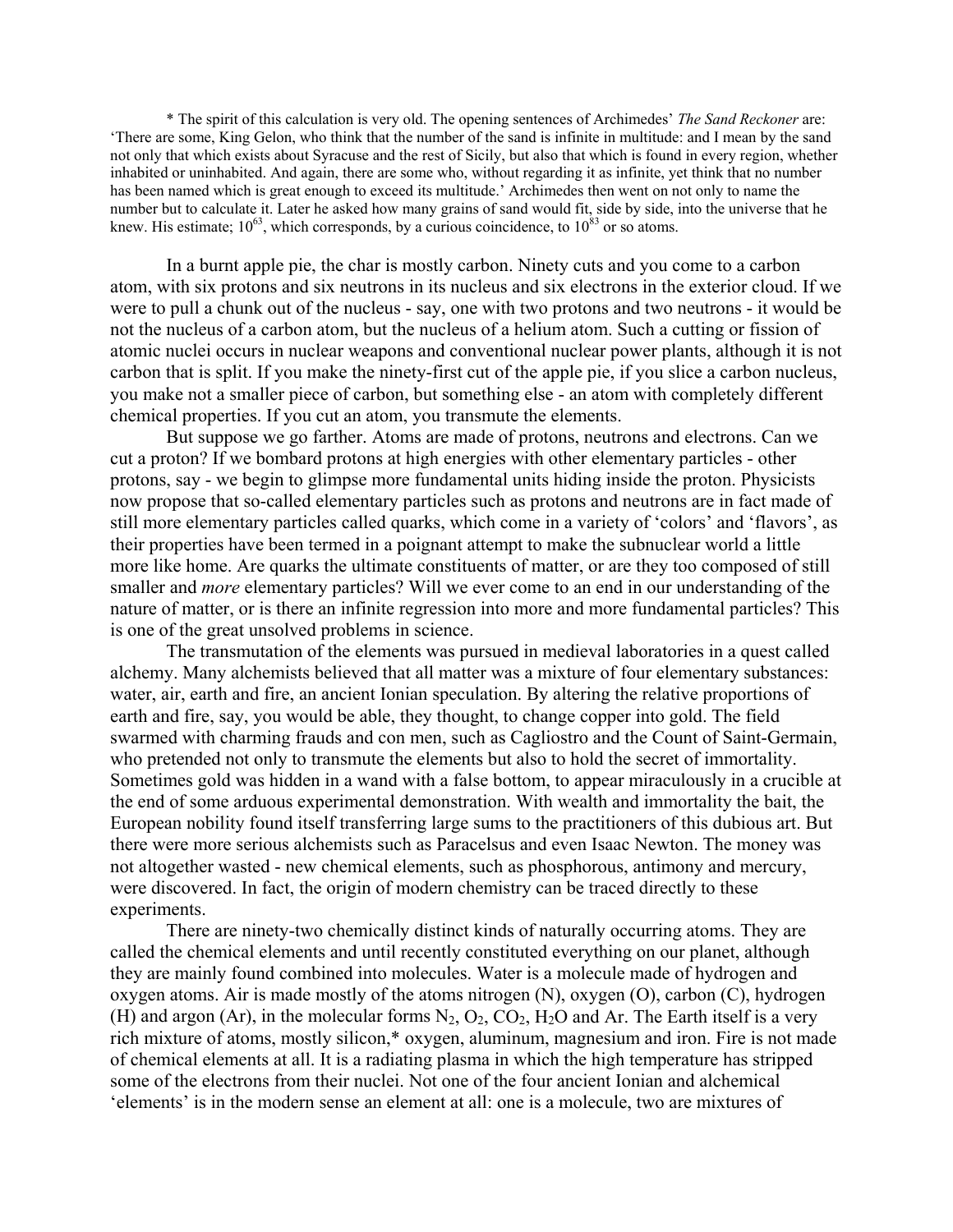molecules, and the last is a plasma.

\* Silicon is an atom. Silicone is a molecule, one of billions of different varieties containing silicon. Silicon and silicone have different properties and applications.

Since the time of the alchemists, more and more elements have been discovered, the latest to be found tending to be the rarest. Many are familiar - those that primarily make up the Earth; or those fundamental to life. Some are solids, some gases, and two (bromine and mercury) are liquids at room temperature. Scientists conventionally arrange them in order of complexity. The simplest, hydrogen, is element 1; the most complex, uranium is element 92. Other elements are less familiar - hafnium, erbium, dysprosium and praseodymium, say, which we do not much bump into in everyday life. By and large, the more familiar an element is, the more abundant it is. The Earth contains a great deal of iron and rather little yttrium. There are, of course, exceptions to this rule, such as gold or uranium, elements prized because of arbitrary economic conventions or aesthetic judgments, or because they have remarkable practical applications.

The fact that atoms are composed of three kinds of elementary particles - protons, neutrons and electrons is a comparatively recent finding. The neutron was not discovered until 1932. Modern physics and chemistry have reduced the complexity of the sensible world to an astonishing simplicity: three units put together in various patterns make, essentially, everything.

The neutrons, as we have said and as their name suggests, carry no electrical charge. The protons have a positive charge and the electrons an equal negative charge. The attraction between the unlike charges of electrons and protons is what holds the atom together. Since each atom is electrically neutral, the number of protons in the nucleus must exactly equal the number of electrons in the electron cloud. The chemistry of an atom depends only on the number of electrons, which equals the number of protons, and which is called the atomic number. Chemistry is simply numbers, an idea Pythagoras would have liked. If you are an atom with one proton, you are hydrogen; two, helium; three, lithium; four, beryllium; five, boron; six, carbon; seven, nitrogen; eight, oxygen; and so on, up to 92 protons, in which case your name is uranium.

Like charges, charges of the same sign, strongly repel one another. We can think of it as a dedicated mutual aversion to their own kind, a little as if the world were densely populated by anchorites and misanthropes. Electrons repel electrons. Protons repel protons. So how can a nucleus stick together? Why does it not instantly fly apart? Because there is another force of nature: not gravity, not electricity, but the short-range nuclear force, which, like a set of hooks that engage only when protons and neutrons come very close together, thereby overcomes the electrical repulsion among the protons. The neutrons, which contribute nuclear forces of attraction and no electrical forces of repulsion, provide a kind of glue that helps to hold the nucleus together. Longing for solitude, the hermits have been chained to their grumpy fellows and set among others given to indiscriminate and voluble amiability.

Two protons and two neutrons are the nucleus of a helium atom, which turns out to be very stable. Three helium nuclei make a carbon nucleus; four, oxygen; five, neon; six, magnesium; seven, silicon; eight, sulfur; and so on. Every time we add one or more protons and enough neutrons to keep the nucleus together, we make a new chemical element. If we subtract one proton and three neutrons from mercury, we make gold, the dream of the ancient alchemists. Beyond uranium there are other elements that do not naturally occur on Earth. They are synthesized by human beings and in most cases promptly fall to pieces. One of them, Element 94, is called plutonium and is one of the most toxic substances known. Unfortunately, it falls to pieces rather slowly.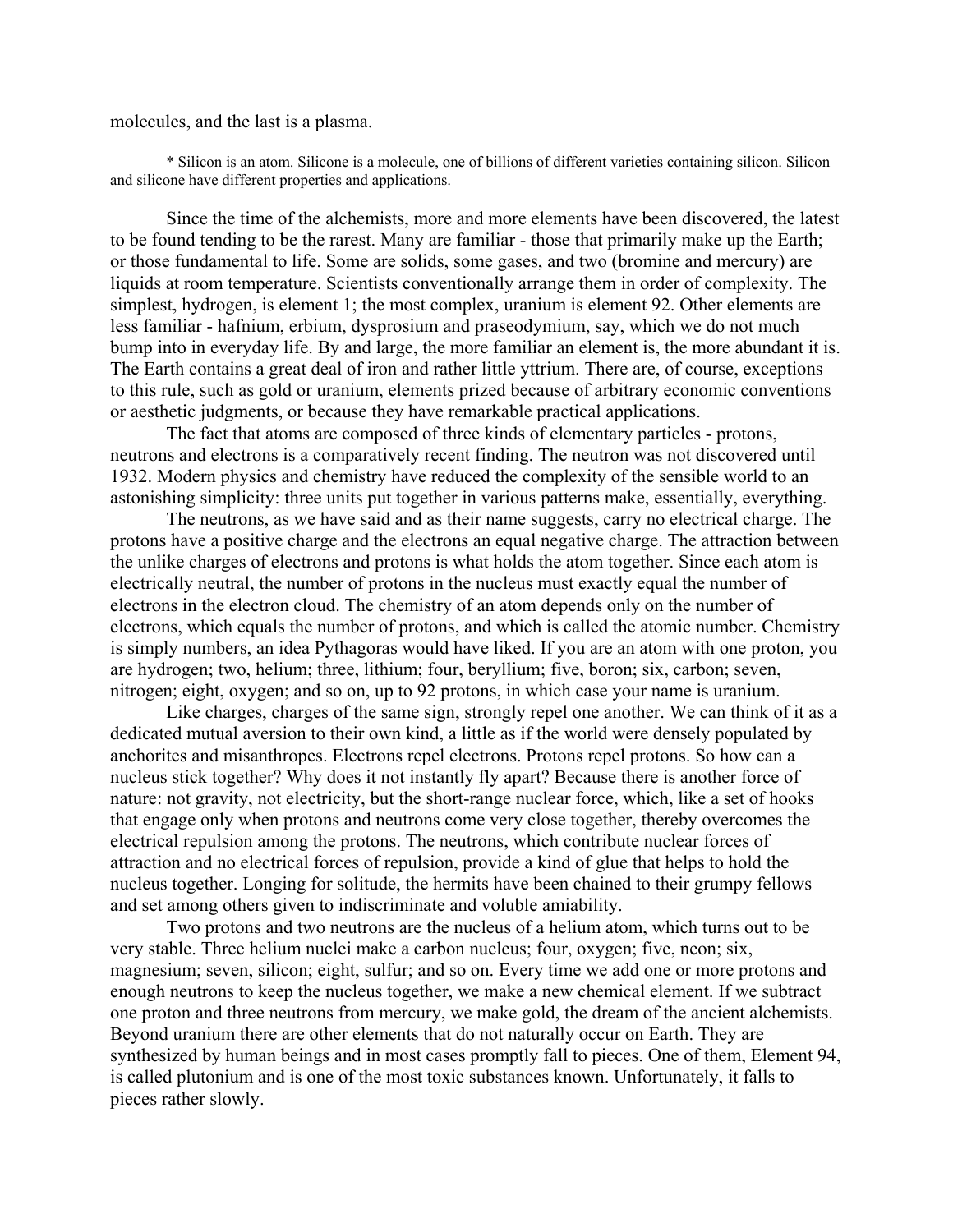Where do the naturally occurring elements come from? We might contemplate a separate creation of each atomic species. But the universe, all of it, almost everywhere, is 99 percent hydrogen and helium,\* the two simplest elements. Helium, in fact, was detected on the Sun before it was found on the Earth - hence its name (from Helios, one of the Greek sun gods). Might the other chemical elements have somehow evolved from hydrogen and helium? To balance the electrical repulsion, pieces of nuclear matter would have to be brought very close together so that the short-range nuclear forces are engaged. This can happen only at very high temperatures where the particles are moving so fast that the repulsive force does not have time to act - temperatures of tens of millions of degrees. In nature, such high temperatures and attendant high pressures are common only in the insides of the stars.

\* The Earth is an exception, because our primordial hydrogen, only weakly bound by our planet's comparatively feeble gravitational attraction, has by now largely escaped to space. Jupiter, with its more massive gravity, has retained at least much of its original complement of the lightest element.

We have examined our Sun, the nearest star, in various wavelengths from radio waves to ordinary visible light to X-rays, all of which arise only from its outermost layers. It is not exactly a red-hot stone, as Anaxagoras thought, but rather a great ball of hydrogen and helium gas, glowing because of its high temperatures, in the same way that a poker glows when it is brought to red heat. Anaxagoras was at least partly right. Violent solar storms produce brilliant flares that disrupt radio communications on Earth; and immense arching plumes of hot gas, guided by the Sun's magnetic field, the solar prominences, which dwarf the Earth. The sunspots, sometimes visible to the naked eye at sunset, are cooler regions of enhanced magnetic field strength. All this incessant, roiling, turbulent activity is in the comparatively cool visible surface. We see only to temperatures of about 6,000 degrees. But the hidden interior of the Sun, where sunlight is being generated, is at 40 million degrees.

Stars and their accompanying planets are born in the gravitational collapse of a cloud of interstellar gas and dust. The collision of the gas molecules in the interior of the cloud heats it, eventually to the point where hydrogen begins to fuse into helium: four hydrogen nuclei combine to form a helium nucleus, with an attendant release of a gamma-ray photon. Suffering alternate absorption and emission by the overlying matter, gradually working its way toward the surface of the star, losing energy at every step, the photon's epic journey takes a million years until, as visible light, it reaches the surface and is radiated to space. The star has turned on. The gravitational collapse of the prestellar cloud has been halted. The weight of the outer layers of the star is now supported by the high temperatures and pressures generated in the interior nuclear reactions. The Sun has been in such a stable situation for the past five billion years. Thermonuclear reactions like those in a hydrogen bomb are powering the Sun in a contained and continuous explosion, converting some four hundred million tons  $(4 \times 10^{14} \text{ grams})$  of hydrogen into helium every second. When we look up at night and view the stars, everything we see is shining because of distant nuclear fusion.

In the direction of the star Deneb, in the constellation of Cygnus the Swan, is an enormous glowing superbubble of extremely hot gas, probably produced by supernova explosions, the deaths of stars, near the center of the bubble. At the periphery, interstellar matter is compressed by the supernova shock wave, triggering new generations of cloud collapse and star formation. In this sense, stars have parents; and, as is sometimes also true for humans, a parent may die in the birth of the child.

Stars like the Sun are born in batches, in great compressed cloud complexes such as the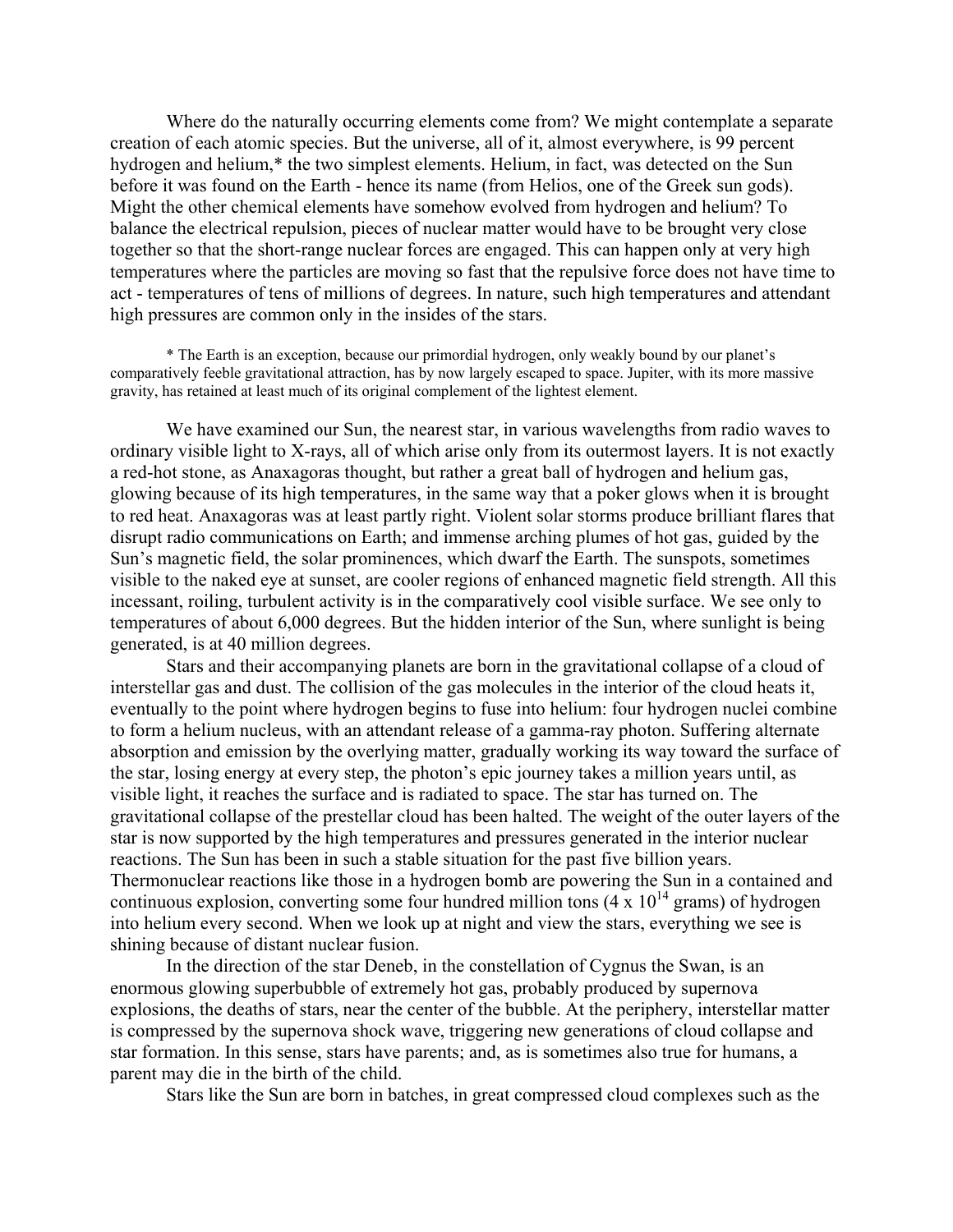Orion Nebula. Seen from the outside, such clouds seem dark and gloomy. But inside, they are brilliantly illuminated by the hot newborn stars. Later, the stars wander out of their nursery to seek their fortunes in the Milky Way, stellar adolescents still surrounded by tufts of glowing nebulosity, residues still gravitationally attached of their amniotic gas. The Pleiades are a nearby example. As in the families of humans, the maturing stars journey far from home, and the siblings see little of each other. Somewhere in the Galaxy there are stars - perhaps dozens of them - that are the brothers and sisters of the Sun, formed from the same cloud complex, some 5 billion years ago. But we do not know which stars they are. They may, for all we know, be on the other side of the Milky Way.

The conversion of hydrogen into helium in the center of the Sun not only accounts for the Sun's brightness in photons of visible light; it also produces a radiance of a more mysterious and ghostly kind: The Sun glows faintly in neutrinos, which, like photons, weigh nothing and travel at the speed of light. But neutrinos are not photons. They are not a kind of light. Neutrinos, like protons, electrons and neutrons, carry an intrinsic angular momentum, or spin, while photons have no spin at all. Matter is transparent to neutrinos, which pass almost effortlessly through the Earth and through the Sun. Only a tiny fraction of them is stopped by the intervening matter. As I look up at the Sun for a second, a billion neutrinos pass through my eyeball. Of course, they are not stopped at the retina as ordinary photons are but continue unmolested through the back of my head. The curious part is that if at night I look down at the ground, toward the place where the Sun would be (if the Earth were not in the way), almost exactly the same number of solar neutrinos pass through my eyeball, pouring through an interposed Earth which is as transparent to neutrinos as a pane of clear glass is to visible light.

If our knowledge of the solar interior is as complete as we think, and if we also understand the nuclear physics that makes neutrinos, then we should be able to calculate with fair accuracy how many solar neutrinos we should receive in a given area - such as my eyeball - in a given unit of time, such as a second. Experimental confirmation of the calculation is much more difficult. Since neutrinos pass directly through the Earth, we cannot catch a given one. But for a vast number of neutrinos, a small fraction will interact with matter and in the appropriate circumstances might be detected. Neutrinos can on rare occasion convert chlorine atoms into argon atoms, with the same total number of protons and neutrons. To detect the predicted solar neutrino flux, you need an immense amount of chlorine, so American physicists have poured a huge quantity of cleaning fluid into the Homestake Mine in Lead, South Dakota. The chlorine is microchemically swept for the newly produced argon. The more argon found, the more neutrinos inferred. These experiments imply that the Sun is dimmer in neutrinos than the calculations predict.

There is a real and unsolved mystery here. The low solar neutrino flux probably does not put our view of stellar nucleosynthesis in jeopardy, but it surely means something important. Proposed explanations range from the hypothesis that neutrinos fall to pieces during their passage between the Sun and the Earth to the idea that the nuclear fires in the solar interior are temporarily banked, sunlight being generated in our time partly by slow gravitational contraction. But neutrino astronomy is very new. For the moment we stand amazed at having created a tool that can peer directly into the blazing heart of the Sun. As the sensitivity of the neutrino telescope improves, it may become possible to probe nuclear fusion in the deep interiors of the nearby stars.

But hydrogen fusion cannot continue forever: in the Sun or any other star, there is only so much hydrogen fuel in its hot interior. The fate of a star, the end of its life cycle, depends very much on its initial mass. If, after whatever matter it has lost to space, a star retains two or three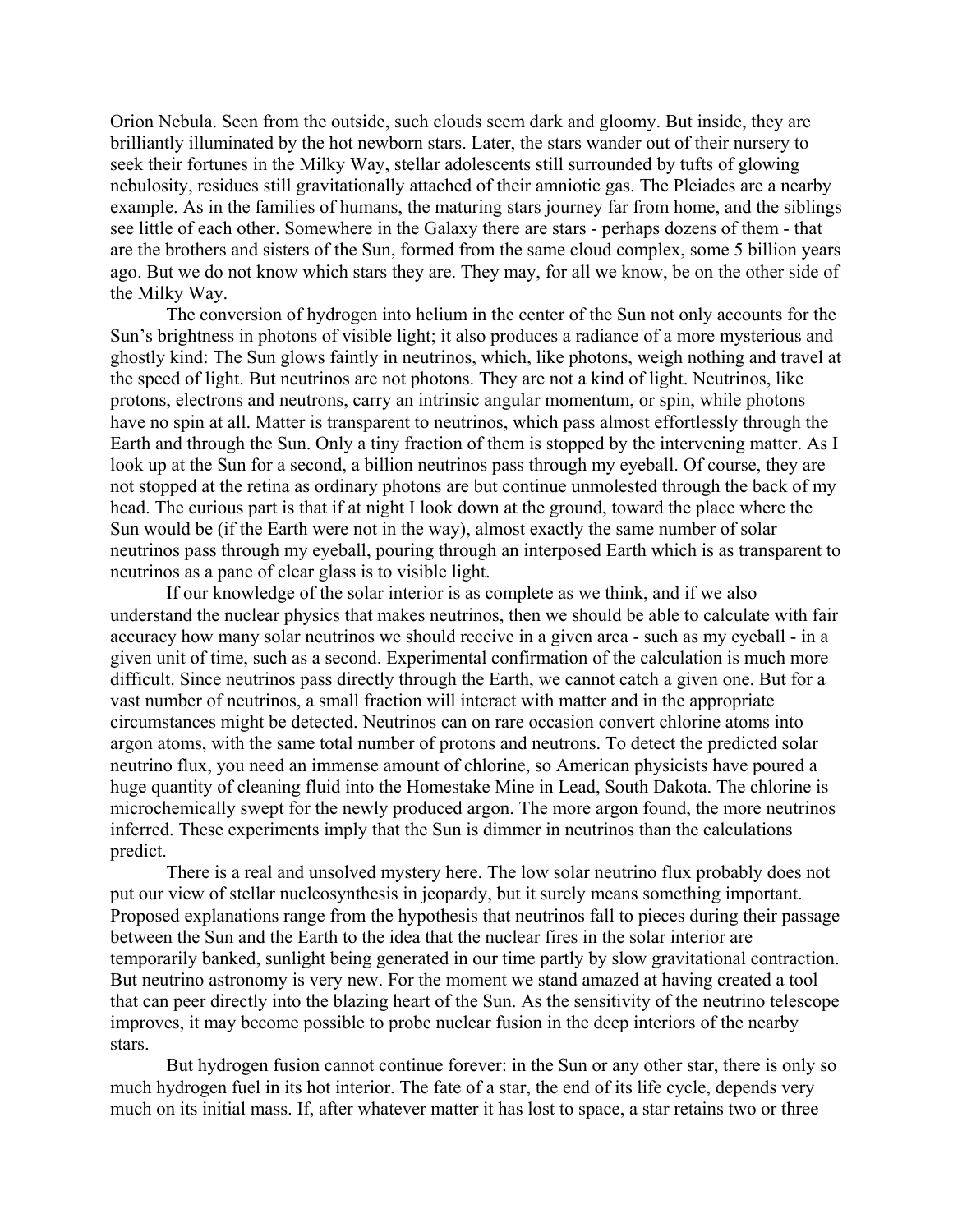times the mass of the Sun, it ends its life cycle in a startlingly different mode than the Sun. But the Sun's fate is spectacular enough. When the central hydrogen has all reacted to form helium, five or six billion years from now, the zone of hydrogen fusion will slowly migrate outward, an expanding shell of thermonuclear reactions, until it reaches the place where the temperatures are less than about ten million degrees. Then hydrogen fusion will shut itself off. Meanwhile the selfgravity of the Sun will force a renewed contraction of its helium-rich core and a further increase in its interior temperatures and pressures. The helium nuclei will be jammed together still more tightly, so much so that *they* begin to stick together, the hooks of their short-range nuclear forces becoming engaged despite the mutual electrical repulsion. The ash will become fuel, and the Sun will be triggered into a second round of fusion reactions.

This process will generate the elements carbon and oxygen and provide additional energy for the Sun to continue shining for a limited time. A star is a phoenix, destined to rise for a time from its own ashes.\* Under the combined influence of hydrogen fusion in a thin shell far from the solar interior and the high temperature helium fusion in the core, the Sun will undergo a major change: its exterior will expand and cool. The Sun will become a red giant star, its visible surface so far from its interior that the gravity at its surface grows feeble, its atmosphere expanding into space in a kind of stellar gale. When the Sun, ruddy and bloated, becomes a red giant, it will envelop and devour the planets Mercury and Venus - and probably the Earth as well. The inner solar system will then reside within the Sun.

\* Stars more massive than the Sun achieve higher central temperatures and pressures in their late evolutionary stages. They are able to rise more than once from their ashes, using carbon and oxygen as fuel for synthesizing still heavier elements.

Billions of years from now, there will be a last perfect day on Earth. Thereafter the Sun will slowly become red and distended, presiding over an Earth sweltering even at the poles. The Arctic and Antarctic icecaps will melt, flooding the coasts of the world. The high oceanic temperatures will release more water vapor into the air, increasing cloudiness, shielding the Earth from sunlight and delaying the end a little. But solar evolution is inexorable. Eventually the oceans will boil, the atmosphere will evaporate away to space and a catastrophe of the most immense proportions imaginable will overtake our planet.\* In the meantime, human beings will almost certainly have evolved into something quite different. Perhaps our descendants will be able to control or moderate stellar evolution. Or perhaps they will merely pick up and leave for Mars or Europa or Titan or, at last, as Robert Goddard envisioned, seek out an uninhabited planet in some young and promising planetary system.

\* The Aztecs foretold a time 'when the Earth has become tired. . ., when the seed of Earth has ended.' On that day, they believed, the Sun will fall from the sky and the stars will be shaken from the heavens.

The Sun's stellar ash can be reused for fuel only up to a point. Eventually the time will come when the solar interior is all carbon and oxygen, when at the prevailing temperatures and pressures no further nuclear reactions can occur. After the central helium is almost all used up, the interior of the Sun will continue its postponed collapse, the temperatures will rise again, triggering a last round of nuclear reactions and expanding the solar atmosphere a little. In its death throes, the Sun will slowly pulsate, expanding and contracting once every few millennia, eventually spewing its atmosphere into space in one or more concentric shells of gas. The hot exposed solar interior will flood the shell with ultraviolet light, inducing a lovely red and blue fluorescence extending beyond the orbit of Pluto. Perhaps half the mass of the Sun will be lost in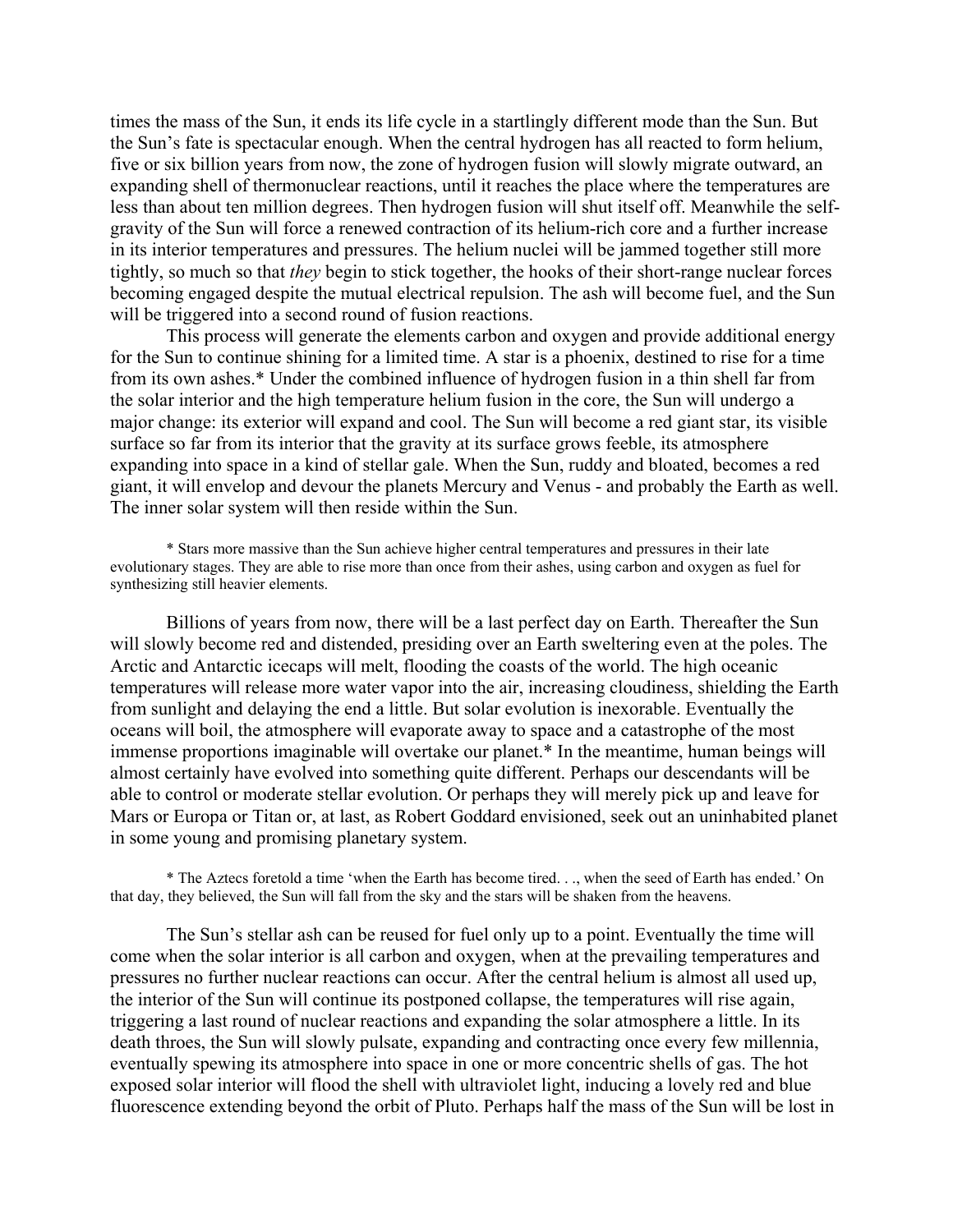this way. The solar system will then be filled with an eerie radiance, the ghost of the Sun, outward bound.

When we look around us in our little corner of the Milky Way, we see many stars surrounded by spherical shells of glowing gas, the planetary nebulae. (They have nothing to do with planets, but some of them seemed reminiscent in inferior telescopes of the blue-green discs of Uranus and Neptune.) They appear as rings, but only because, as with soap bubbles, we see more of them at the periphery than at the center. Every planetary nebula is a token of a star *in extremis*. Near the central star there may be a retinue of dead worlds, the remnants of planets once full of life and now airless and ocean-free, bathed in a wraithlike luminance. The remains of the Sun, the exposed solar core at first enveloped in its planetary nebula, will be a small hot star, cooling to space, collapsed to a density unheard of on Earth, more than a ton per teaspoonful. Billions of years hence, the Sun will become a degenerate white dwarf, cooling like all those points of light we see at the centers of planetary nebulae from high surface temperatures to its ultimate state, a dark and dead black dwarf.

Two stars of roughly the same mass will evolve roughly in parallel. But a more massive star will spend its nuclear fuel faster, become a red giant sooner, and be first to enter the final white dwarf decline. There should therefore be, as there are, many cases of binary stars, one component a red giant, the other a white dwarf. Some such pairs are so close together that they touch, and the glowing stellar atmosphere flows from the distended red giant to the compact white dwarf, tending to fall on a particular province of the surface of the white dwarf. The hydrogen accumulates, compressed to higher and higher pressures and temperatures by the intense gravity of the white dwarf, until the stolen atmosphere of the red giant undergoes thermonuclear reactions, and the white dwarf briefly flares into brilliance. Such a binary is called a nova and has quite a different origin from a supernova. Novae occur only in binary systems and are powered by hydrogen fusion; supernovae occur in single stars and are powered by silicon fusion.

Atoms synthesized in the interiors of stars are commonly returned to the interstellar gas. Red giants find their outer atmospheres blowing away into space; planetary nebulae are the final stages of Sunlike stars blowing their tops. Supernovae violently eject much of their stellar mass into space. The atoms returned are, naturally, those most readily made in the thermonuclear reactions in stellar interiors: Hydrogen fuses into helium, helium into carbon, carbon into oxygen and thereafter, in massive stars, by the successive addition of further helium nuclei, neon, magnesium, silicon, sulfur, and so on are built additions by stages, two protons and two neutrons per stage, all the way to iron. Direct fusion of silicon also generates iron, a pair of silicon atoms, each with twenty-eight protons and neutrons, joining, at a temperature of billions of degrees, to make an atom of iron with fifty-six protons and neutrons.

These are all familiar chemical elements. We recognize their names. Such stellar nuclear reactions do not readily generate erbium, hafnium, dysprosium, praseodymium or yttrium, but rather the elements we know in everyday life, elements returned to the interstellar gas, where they are swept up in a subsequent generation of cloud collapse and star and planet formation. All the elements of the Earth except hydrogen and some helium have been cooked by a kind of stellar alchemy billions of years ago in stars, some of which are today inconspicuous white dwarfs on the other side of the Milky Way Galaxy. The nitrogen in our DNA, the calcium in our teeth, the iron in our blood, the carbon in our apple pies were made in the interiors of collapsing stars. We are made of starstuff.

Some of the rarer elements are generated in the supernova explosion itself. We have relatively abundant gold and uranium on Earth only because many supernova explosions had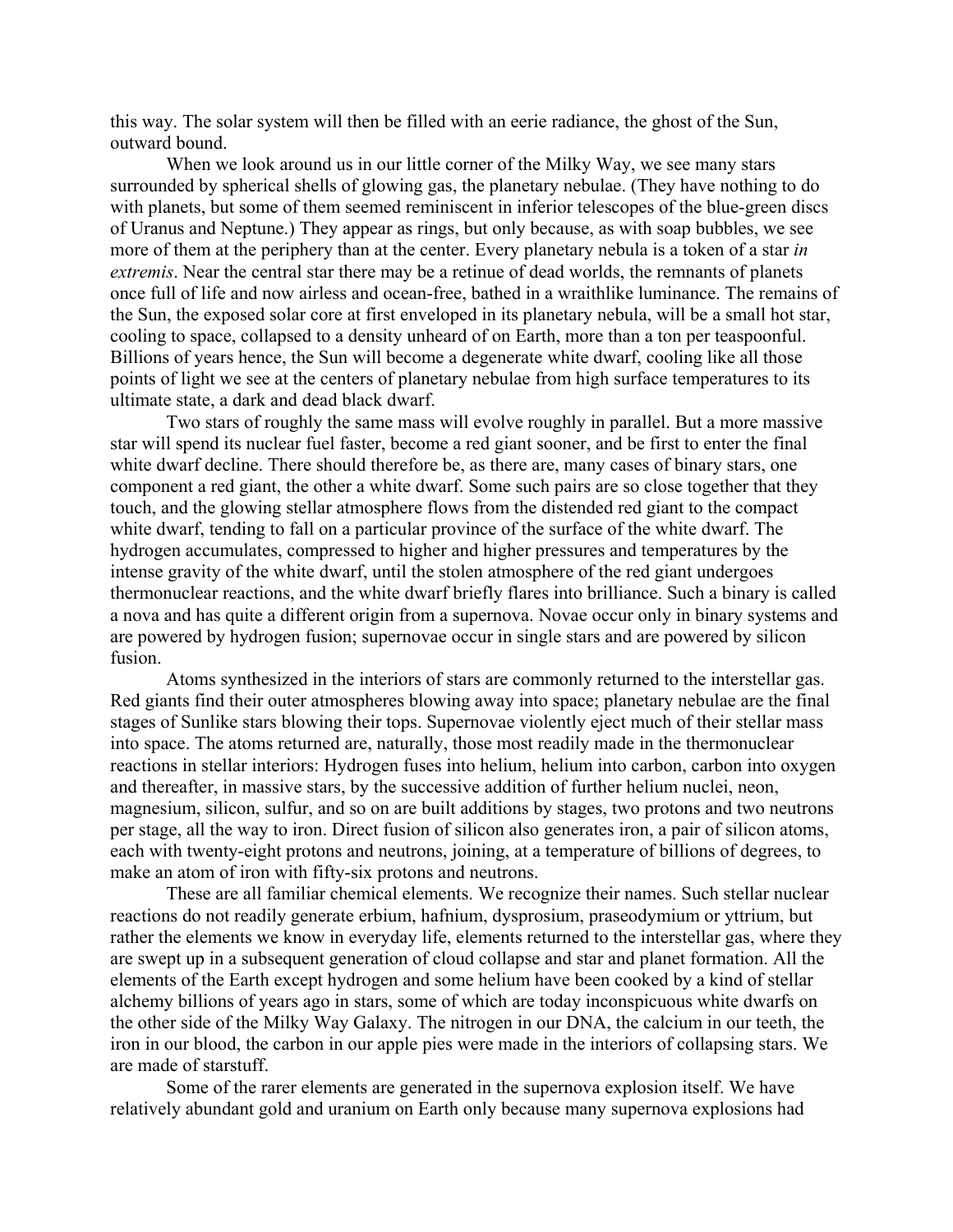occurred just before the solar system formed. Other planetary systems may have somewhat different amounts of our rare elements. Are there planets where the inhabitants proudly display pendants of niobium and bracelets of protactinium, while gold is a laboratory curiosity? Would our lives be improved if gold and uranium were as obscure and unimportant on Earth as praseodymium?

The origin and evolution of life are connected in the most intimate way with the origin and evolution of the stars. First: The very matter of which we are composed, the atoms that make life possible, were generated long ago and far away in giant red stars. The relative abundance of the chemical elements found in the Cosmos matches the relative abundance of atoms generated in stars so well as to leave little doubt that red giants and supernovae are the ovens and crucibles in which matter has been forged. The Sun is a second- or third-generation star. All the matter in it, all the matter you see around you, has been through one or two previous cycles of stellar alchemy. Second: The existence of certain varieties of heavy atoms on the Earth suggests that there was a nearby supernova explosion shortly before the solar system was formed. But this is unlikely to be a mere coincidence; more likely, the shock wave produced by the supernova compressed interstellar gas and dust and triggered the condensation of the solar system. Third: When the Sun turned on, its ultraviolet radiation poured into the atmosphere of the Earth; its warmth generated lightning; and these energy sources sparked the complex organic molecules that led to the origin of life. Fourth: Life on Earth runs almost exclusively on sunlight. Plants gather the photons and convert solar to chemical energy. Animals parasitize the plants. Farming is simply the methodical harvesting of sunlight, using plants as grudging intermediaries. We are, almost all of us, solar-powered. Finally, the hereditary changes called mutations provide the raw material for evolution. Mutations, from which nature selects its new inventory of life forms, are produced in part by cosmic rays - high-energy particles ejected almost at the speed of light in supernova explosions. The evolution of life on Earth is driven in part by the spectacular deaths of distant, massive suns.

Imagine carrying a Geiger counter and a piece of uranium ore to some place deep beneath the Earth - a gold mine, say, or a lava tube, a cave carved through the Earth by a river of molten rock. The sensitive counter clicks when exposed to gamma rays or to such high-energy charged particles as protons and helium nuclei. If we bring it close to the uranium ore, which is emitting helium nuclei in a spontaneous. nuclear decay, the count rate, the number of clicks per minute, increases dramatically. If we drop the uranium ore into a heavy lead canister, the count rate declines substantially; the lead has absorbed the uranium radiation. But some clicks can still be heard. Of the remaining counts, a fraction come from natural radioactivity in the walls of the cave. But there are more clicks than can be accounted for by radioactivity. Some of them are caused by high-energy charged particles penetrating the roof. We are listening to cosmic rays, produced in another age in the depths of space. Cosmic rays, mainly electrons and protons, have bombarded the Earth for the entire history of life on our planet. A star destroys itself thousands of light-years away and produces cosmic rays that spiral through the Milky Way Galaxy for millions of years until, quite by accident, some of them strike the Earth, and our hereditary material. Perhaps some key steps in the development of the genetic code, or the Cambrian explosion, or bipedal stature among our ancestors were initiated by cosmic rays.

On July 4, in the year 1054, Chinese astronomers recorded what they called a 'guest star' in the constellation of Taurus, the Bull. A star never before seen became brighter than any star in the sky. Halfway around the world, in the American Southwest, there was then a high culture, rich in astronomical tradition, that also witnessed this brilliant new star.\* From carbon 14 dating of the remains of a charcoal fire, we know that in the middle eleventh century some Anasazi, the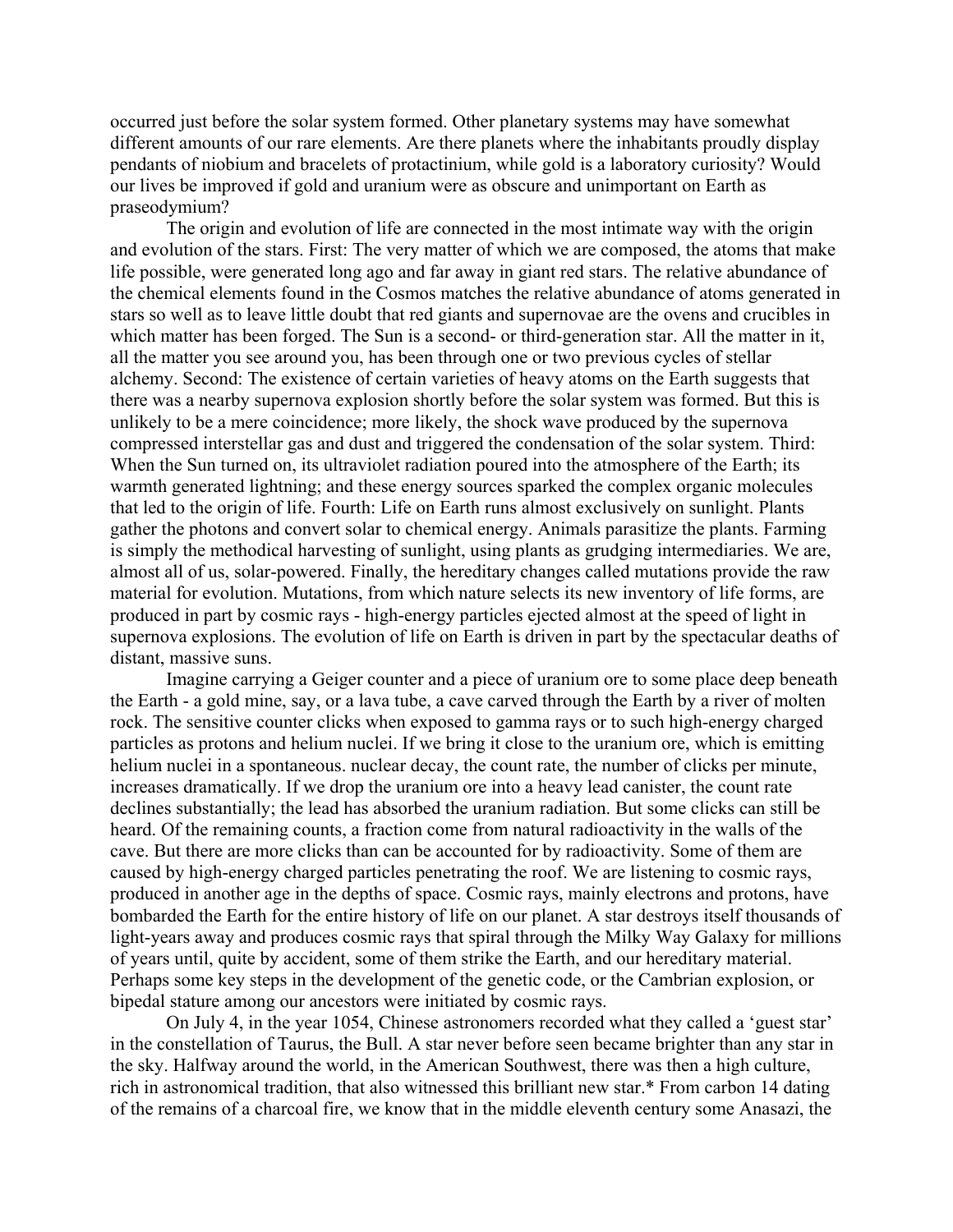antecedents of the Hopi of today, were living under an overhanging ledge in what is today New Mexico. One of them seems to have drawn on the cliff overhang, protected from the weather, a picture of the new star. Its position relative to the crescent moon would have been just as was depicted. There is also a handprint, perhaps the artist's signature.

\* Moslem observers noted it as well. But there is not a word about it in all the chronicles of Europe.

This remarkable star, 5,000 light-years distant, is now called the Crab Supernova, because an astronomer centuries later was unaccountably reminded of a crab when looking at the explosion remnant through his telescope. The Crab Nebula is the remains of a massive star that blew itself up. The explosion was seen on Earth with the naked eye for three months. Easily visible in broad daylight, you could read by it at night. On the average, a supernova occurs in a given galaxy about once every century. During the lifetime of a typical galaxy, about ten billion years, a hundred million stars will have exploded - a great many, but still only about one star in a thousand. In the Milky Way, after the event of 1054, there was a supernova observed in 1572, and described by Tycho Brahe, and another, just after, in 1604, described by Johannes Kepler.\* Unhappily, no supernova explosions have been observed in our Galaxy since the invention of the telescope, and astronomers have been chafing at the bit for some centuries.

\* Kepler published in 1606 a book called *De Stella Nova*, 'On the New Star,' in which he wonders if a supernova is the result of some random concatenation of atoms in the heavens. He presents what he says is '... not my own opinion, but my wife's: Yesterday, when weary with writing, I was called to supper, and a salad I had asked for was set before me. "It seems then," I said, "if pewter dishes, leaves of lettuce, grains of salt, drops of water, vinegar, oil and slices of eggs had been flying about in the air for all eternity, it might at last happen by chance that there would come a salad." "Yes," responded my lovely, "but not so nice as this one of mine."

Supernovae are now routinely observed in other galaxies. Among my candidates for the sentence that would most thoroughly astonish an astronomer of the early 1900's is the following, from a paper by David Helfand and Knox Long in the December 6, 1979, issue of the British journal *Nature*: 'On 5 March, 1979, an extremely intense burst of hard x-rays and gamma rays was recorded by the nine interplanetary spacecraft of the burst sensor network, and localized by time-of-flight determinations to a position coincident with the supernova remnant N49 in the Large Magellanic Cloud.' (The Large Magellanic Cloud, so-called because the first inhabitant of the Northern Hemisphere to notice it was Magellan, is a small satellite galaxy of the Milky Way, 180,000 light-years distant. There is also, as you might expect, a Small Magellanic Cloud.) However, in the same issue of *Nature*, E. P. Mazets and colleagues of the Ioffe Institute, Leningrad - who observed this source with the gamma-ray burst detector aboard the Venera 11 and 12 spacecraft on their way to land on Venus - argue that what is being seen is a flaring pulsar only a few hundred light-years away. But despite the close agreement in position Helfand and Long do not insist that the gamma-ray outburst is associated with the supernova remnant. They charitably consider many alternatives, including the surprising possibility that the source lies within the solar system. Perhaps it is the exhaust of an alien starship on its long voyage home. But a rousing of the stellar fires in N49 is a simpler hypothesis: we are sure there are such things as supernovae.

The fate of the inner solar system as the Sun becomes a red giant is grim enough. But at least the planets will never be melted and frizzled by an erupting supernova. That is a fate reserved for planets near stars more massive than the Sun. Since such stars with higher temperatures and pressures run rapidly through their store of nuclear fuel, their lifetimes are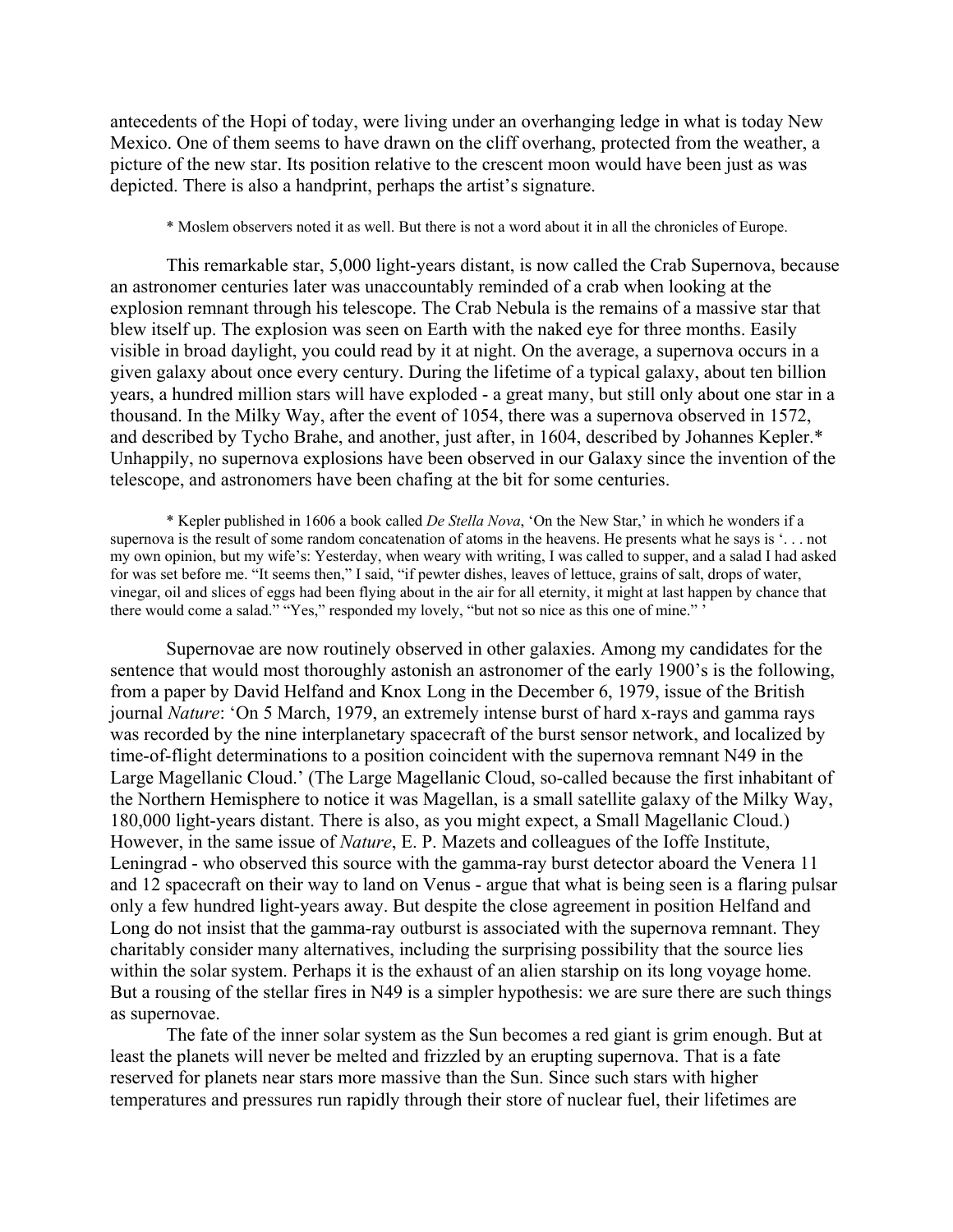much shorter than the Sun's. A star tens of times more massive than the Sun can stably convert hydrogen to helium for only a few million years before moving briefly on to more exotic nuclear reactions. Thus there is almost certainly not enough time for the evolution of advanced forms of life on any accompanying planets; and it will be rare that beings elsewhere can ever know that their star will become a supernova: if they live long enough to understand supernovae, their star is unlikely to become one.

The essential preliminary to a supernova explosion is the generation by silicon fusion of a massive iron core. Under enormous pressure, the free electrons in the stellar interior are forceably melded with the protons of the iron nuclei, the equal and opposite electrical charges canceling each other out; the inside of the star is turned into a single giant atomic nucleus, occupying a much smaller volume than the precursor electrons and iron nuclei. The core implodes violently, the exterior rebounds and a supernova explosion results. A supernova can be brighter than the combined radiance of all the other stars in the galaxy within which it is embedded. All those recently hatched massive blue-white supergiant stars in Orion are destined in the next few million years to become supernovae, a continuing cosmic fireworks in the constellation of the hunter.

The awesome supernova explosion ejects into space most of the matter of the precursor star - a little residual hydrogen and helium and significant amounts of other atoms, carbon and silicon, iron and uranium. Remaining is a core of hot neutrons, bound together by nuclear forces, a single, massive atomic nucleus with an atomic weight about  $10^{56}$ , a sun thirty kilometers across; a tiny, shrunken, dense, withered stellar fragment, a rapidly rotating neutron star. As the core of a massive red giant collapses to form such a neutron star, it spins faster. The neutron star at the center of the Crab Nebula is an immense atomic nucleus, about the size of Manhattan, spinning thirty times a second. Its powerful magnetic field, amplified during the collapse, traps charged particles rather as the much tinier magnetic field of Jupiter does. Electrons in the rotating magnetic field emit beamed radiation not only at radio frequencies but in visible light as well. If the Earth happens to lie in the beam of this cosmic lighthouse, we see it flash once each rotation. This is the reason it is called a pulsar. Blinking and ticking like a cosmic metronome, pulsars keep far better time than the most accurate ordinary clock. Long-term timing of the radio pulse rate of some pulsars, for instance, one called PSR 0329+54, suggests that these objects may have one or more small planetary companions. It is perhaps conceivable that a planet could survive the evolution of a star into a pulsar; or a planet could be captured at a later time. I wonder how the sky would look from the surface of such a planet.

Neutron star matter weighs -about the same as an ordinary mountain per teaspoonful - so much that if you had a piece of it and let it go (you could hardly do otherwise), it might pass effortlessly through the Earth like a falling stone through air, carving a hole for itself completely through our planet and emerging out the other side - perhaps in China. People there might be out for a stroll, minding their own business, when a tiny lump of neutron star plummets out of the ground, hovers for a moment, and then returns beneath the Earth, providing at least a diversion from the routine of the day. If a piece of neutron star matter were dropped from nearby space, with the Earth rotating beneath it as it fell, it would plunge repeatedly through the rotating Earth, punching hundreds of thousands of holes before friction with the interior of our planet stopped the motion. Before it comes to rest at the center of the Earth, the inside of our planet might look briefly like a Swiss cheese until the subterranean flow of rock and metal healed the wounds. It is just as well that large lumps of neutron star matter are unknown on Earth. But small lumps are everywhere. The awesome power of the neutron star is lurking in the nucleus of every atom, hidden in every teacup and dormouse, every breath of air, every apple pie. The neutron star teaches us respect for the commonplace.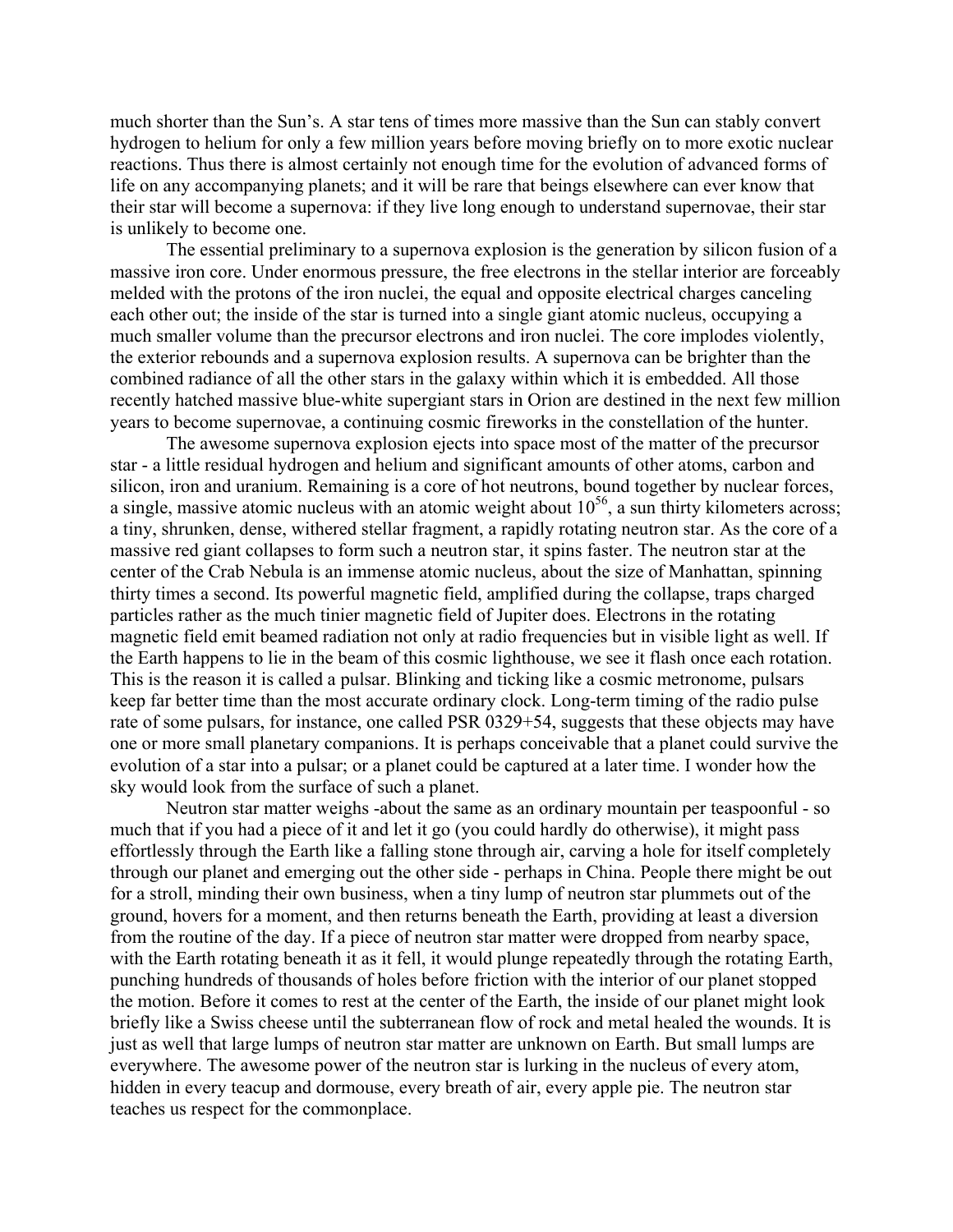A star like the Sun will end its days, as we have seen, as a red giant and then a white dwarf. A collapsing star twice as massive as the Sun will become a supernova and then a neutron star. But a more massive star, left, after its supernova phase, with, say, five times the Sun's mass, has an even more remarkable fate reserved for it - its gravity will turn it into a black hole. Suppose we had a magic gravity machine - a device with which we could control the Earth's gravity, perhaps by turning a dial. Initially the dial is set at 1 g\* and everything behaves as we have grown up to expect. The animals and plants on Earth and the structures of our buildings are all evolved or designed for 1 g. If the gravity were much less, there might be tall, spindly shapes that would not be tumbled or crushed by their own weight. If the gravity were much more, plants and animals and architecture would have to be short and squat and sturdy in order not to collapse. But even in a fairly strong gravity field, light would travel in a straight line, as it does, of course, in everyday life.

\* 1 g is the acceleration experienced by falling objects on the Earth, almost 10 meters per second every second. A falling rock will reach a speed of 10 meters per second after one second of fall, 20 meters per second after two seconds, and so on until it strikes the ground or is slowed by friction with the air. On a world where the gravitational acceleration was much greater, falling bodies would increase their speed by correspondingly greater amounts. On a world with 10 g acceleration, a rock would travel 10 x 10 m/sec or almost 100 m/sec after the first second, 200 m/sec after the next second, and so on. A slight stumble could be fatal. The acceleration due to gravity should always be written with a lowercase g, to distinguish it from the Newtonian gravitational constant, G, which is a measure of the strength of gravity everywhere in the universe, not merely on whatever world or sun we are discussing. (The Newtonian relationship of the two quantities is  $F = mg = GMm/r^2$ ;  $g = GM/r^2$ , where F is the gravitational force, M is the mass of the planet or star, m is the mass of the falling object, and r is the distance from the falling object to the center of the planet or star.)

Consider a possibly typical group of Earth beings, Alice and her friends from *Alice in Wonderland* at the Mad Hatter's tea party. As we lower the gravity, things weigh less. Near 0 g the slightest motion sends our friends floating and tumbling up in the air. Spilled tea - or any other liquid - forms throbbing spherical globs in the air: the surface tension of the liquid overwhelms gravity. Balls of tea are everywhere. If now we dial 1 g again, we make a rain of tea. When we increase the gravity a little - from 1 g to, say, 3 or 4 g's - everyone becomes immobilized: even moving a paw requires enormous effort. As a kindness we remove our friends from the domain of the gravity machine before we dial higher gravities still. The beam from a lantern travels in a perfectly straight line (as nearly as we can see) at a few g's, as it does at 0 g. At 1000 g's, the beam is still straight, but trees have become squashed and flattened; at 100,000 g's, rocks are crushed by their own weight. Eventually, nothing at all survives except, through a special dispensation, the Cheshire cat. When the gravity approaches a billion g's, something still more strange happens. The beam of light, which has until now been heading straight up into the sky, is beginning to bend. Under extremely strong gravitational accelerations, even light is affected. If we increase the gravity still more, the light is pulled back to the ground near us. Now the cosmic Cheshire cat has vanished; only its gravitational grin remains.

When the gravity is sufficiently high, nothing, not even light, can get out. Such a place is called a black hole. Enigmatically indifferent to its surroundings, it is a kind of cosmic Cheshire cat. When the density and gravity become sufficiently high, the black hole winks out and disappears from our universe. That is why it is called black: no light can escape from it. On the inside, because the light is trapped down there, things may be attractively well-lit. Even if a black hole is invisible from the outside, its gravitational presence can be palpable. If, on an interstellar voyage, you are not paying attention, you can find yourself drawn into it irrevocably, your body stretched unpleasantly into a long, thin thread. But the matter accreting into a disk surrounding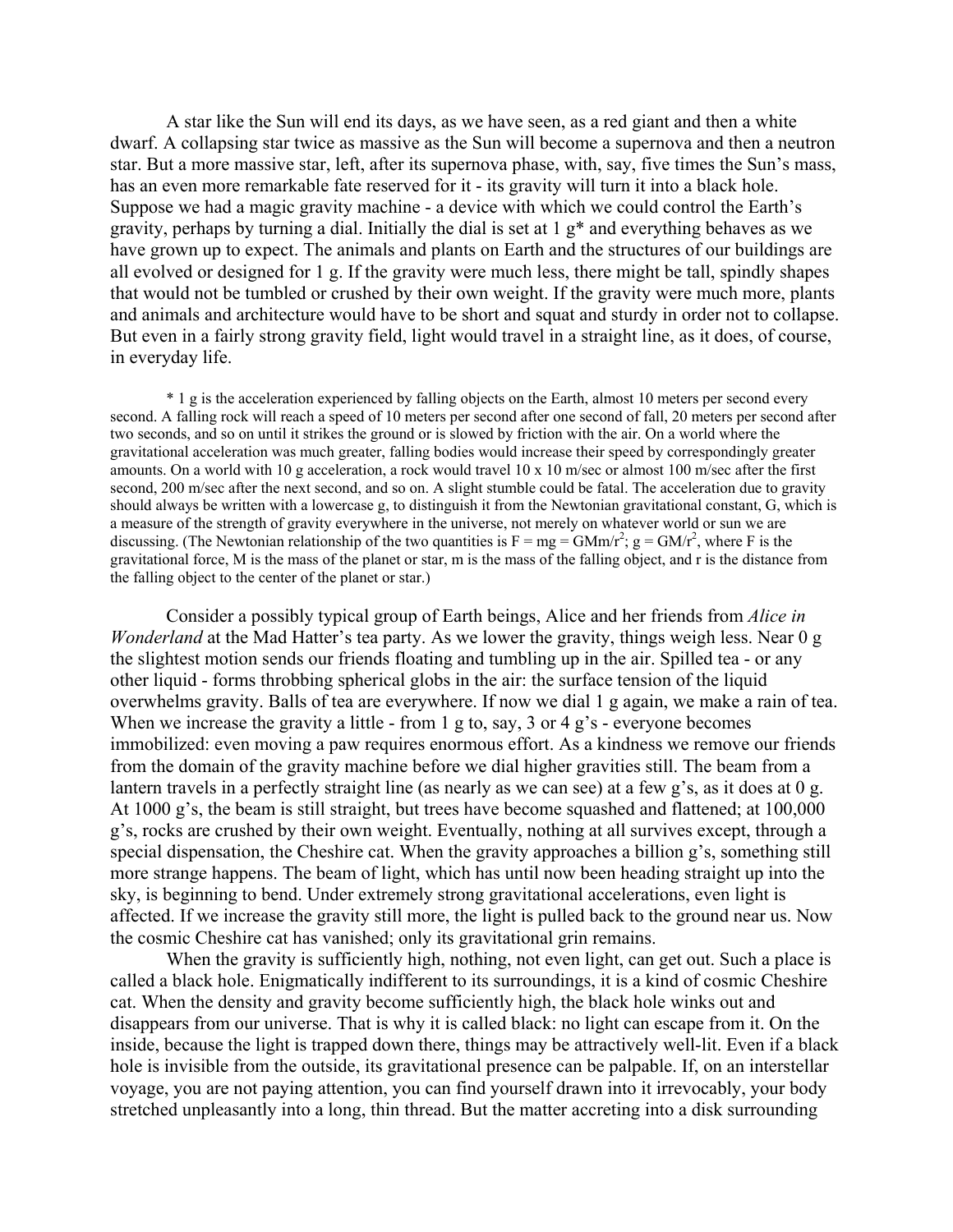the black hole would be a sight worth remembering, in the unlikely case that you survived the trip.

Thermonuclear reactions in the solar interior support the outer layers of the Sun and postpone for billions of years a catastrophic gravitational collapse. For white dwarfs, the pressure of the electrons, stripped from their nuclei, holds the star up. For neutron stars, the pressure of the neutrons staves off gravity. But for an elderly star left after supernova explosions and other impetuosities with more than several times the Sun's mass, there are no forces known that can prevent collapse. The star shrinks incredibly, spins, reddens and disappears. A star twenty times the mass of the Sun will shrink until it is the size of Greater Los Angeles; the crushing gravity becomes  $10^{10}$  g's, and the star slips through a self-generated crack in the space-time continuum and vanishes from our universe.

Black holes were first thought of by the English astronomer John Michell in 1783. But the idea seemed so bizarre that it was generally ignored until quite recently. Then, to the astonishment of many, including many astronomers, evidence was actually found for the existence of black holes in space. The Earth's atmosphere is opaque to X-rays. To determine whether astronomical objects emit such short wavelengths of light, an X-ray telescope must be carried aloft. The first X-ray observatory was an admirably international effort, orbited by the United States from an Italian launch platform in the Indian Ocean off the coast of Kenya and named Uhuru, the Swahili word for 'freedom'. In 1971, Uhuru discovered a remarkably bright Xray source in the constellation of Cygnus, the Swan, flickering on and off a thousand times a second. The source, called Cygnus X-1, must therefore be very small. Whatever the reason for the flicker, information on when to turn on and off can cross Cyg X-1 no faster than the speed of light, 300,000 km/sec. Thus Cyg X-1 can be no larger than [300,000 km/sec] x  $[(1/1000)$  sec] = 300 kilometers across. Something the size of an asteroid is a brilliant, blinking source of X-rays, visible over interstellar distances. What could it possibly be? Cyg X-1 is in precisely the same place in the sky as a hot blue supergiant star, which reveals itself in visible light to have a massive close but unseen companion that gravitationally tugs it first in one direction and then in another. The companion's mass is about ten times that of the Sun. The supergiant is an unlikely source of X-rays, and it is tempting to identify the companion inferred in visible light with the source detected in X-ray light. But an invisible object weighing ten times more than the Sun and collapsed into a volume the size of an asteroid can only be a black hole. The X-rays are plausibly generated by friction in the disk of gas and dust accreted around Cyg X-1 from its supergiant companion. Other stars called V861 Scorpii, GX339-4, SS433, and Circinus X-2 are also candidate black holes. Cassiopeia A is the remnant of a supernova whose light should have reached the Earth in the seventeenth century, when there were a fair number of astronomers. Yet no one reported the explosion. Perhaps, as I. S. Shklovskii has suggested, there is a black hole hiding there, which ate the exploding stellar core and damped the fires of the supernova. Telescopes in space are the means for checking these shards and fragments of data that may be the spoor, the trail, of the legendary black hole.

A helpful way to understand black holes is to think about the curvature of space. Consider a flat, flexible, lined two-dimensional surface, like a piece of graph paper made of rubber. If we drop a small mass, the surface is deformed or puckered. A marble rolls around the pucker in an orbit like that of a planet around the Sun. In this interpretation, which we owe to Einstein, gravity is a distortion in the fabric of space. In our example, we see two-dimensional space warped by mass into a third physical dimension. Imagine we live in a three-dimensional universe, locally distorted by matter into a fourth physical dimension that we cannot perceive directly. The greater the local mass, the more intense the local gravity, and the more severe the pucker, distortion or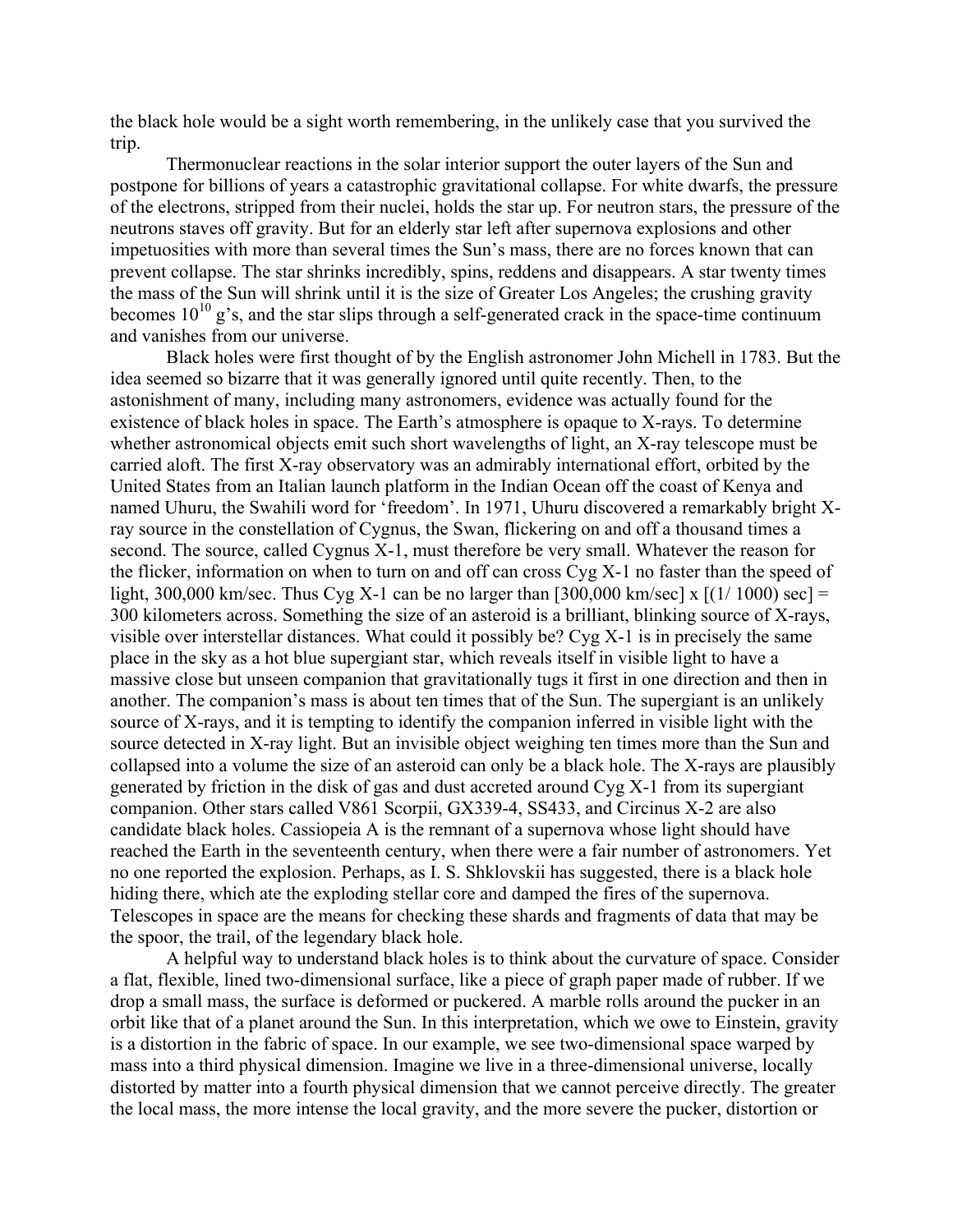warp of space. In this analogy, a black hole is a kind of bottomless pit. What happens if you fall in? As seen from the outside, you would take an infinite amount of time to fall in, because all your clocks - mechanical and biological would be perceived as having stopped. But from *your* point of view, all your clocks would be ticking away normally. If you could somehow survive the gravitational tides and radiation flux, and (a likely assumption) if the black hole were rotating, it is just possible that you might emerge in another part of space-time - somewhere else in space, somewhere else in time. Such worm holes in space, a little like those in an apple, have been seriously suggested, although they have by no means been proved to exist. Might gravity tunnels provide a kind of interstellar or intergalactic subway, permitting us to travel to inaccessible places much more rapidly than we could in the ordinary way? Can black holes serve as time machines, carrying us to the remote past or the distant future? The fact that such ideas are being discussed even semi-seriously shows how surreal the universe may be.

We are, in the most profound sense, children of the Cosmos. Think of the Sun's heat on your upturned face on a cloudless summer's day; think how dangerous it is to gaze at the Sun directly. From 150 million kilometers away, we recognize its power. What would we feel on its seething self-luminous surface, or immersed in its heart of nuclear fire? The Sun warms us and feeds us and permits us to see. It fecundated the Earth. It is powerful beyond human experience. Birds greet the sunrise with an audible ecstasy. Even some one-celled organisms know to swim to the light. Our ancestors worshiped the Sun,\* and they were far from foolish. And yet the Sun is an ordinary, even a mediocre star. If we must worship a power greater than ourselves, does it not make sense to revere the Sun and stars? Hidden within every astronomical investigation, sometimes so deeply buried that the researcher himself is unaware of its presence, lies a kernel of awe.

\* The early Sumerian pictograph for god was an asterisk, the symbol of the stars. The Aztec word for god was *Teotl*, and its glyph was a representation of the Sun. The heavens were called the Teoatl, the godsea, the cosmic ocean.

The Galaxy is an unexplored continent filled with exotic beings of stellar dimensions. We have made a preliminary reconnaissance and have encountered some of the inhabitants. A few of them resemble beings we know. Others are bizarre beyond our most unconstrained fantasies. But we are at the very beginning of our exploration. Past voyages of discovery suggest that many of the most interesting inhabitants of the galactic continent remain as yet unknown and unanticipated. Not far outside the Galaxy there are almost certainly planets, orbiting stars in the Magellanic Clouds and in the globular clusters that surround the Milky Way. Such worlds would offer a breathtaking view of the Galaxy rising - an enormous spiral form comprising 400 billion stellar inhabitants, with collapsing gas clouds, condensing planetary systems, luminous supergiants, stable middle-aged stars, red giants, white dwarfs, planetary nebulae, novae, supernovae, neutron stars and black holes. It would be clear from such a world, as it is beginning to be clear from ours, how our matter, our form and much of our character is determined by the deep connection between life and the Cosmos.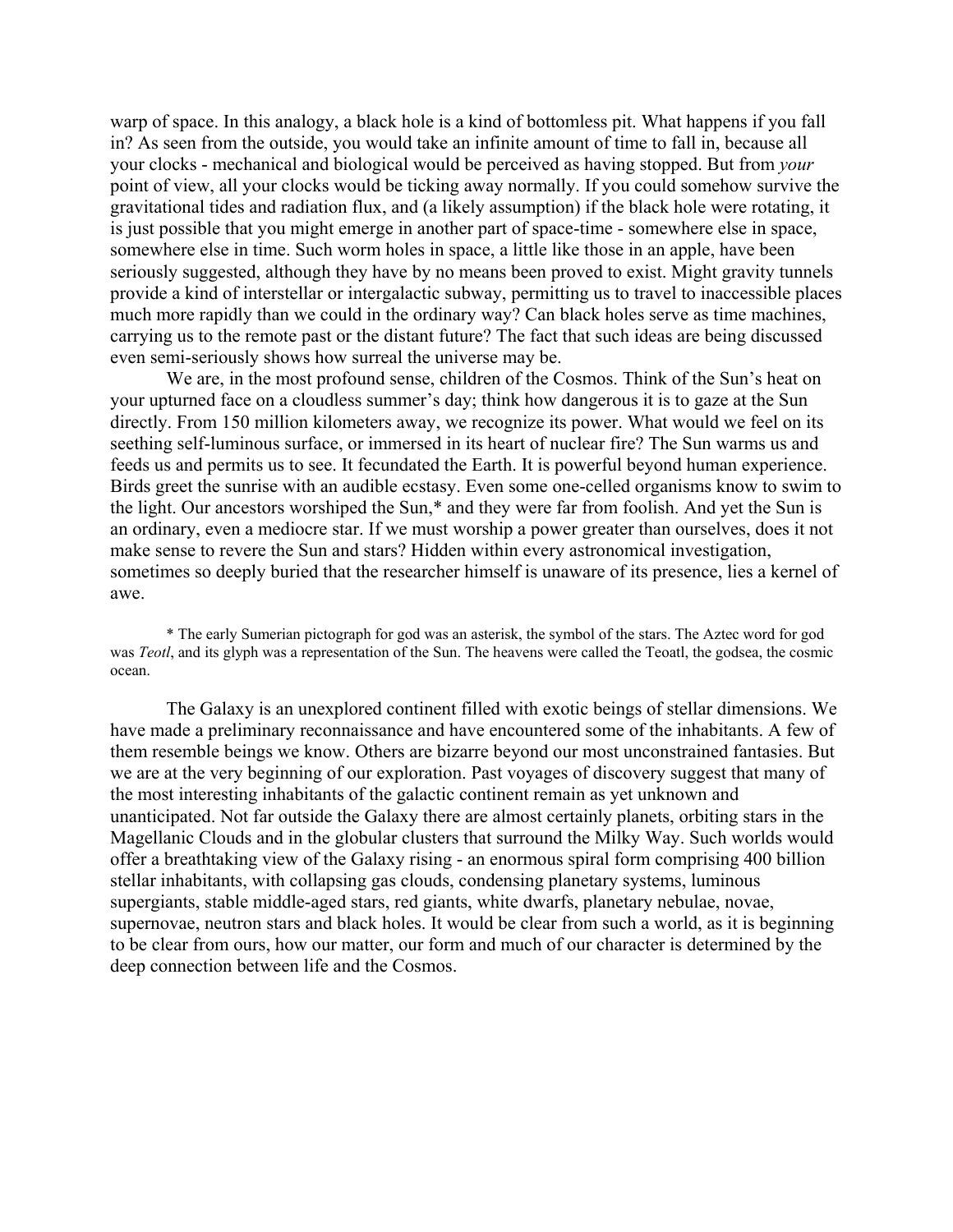# CHAPTER X

### *The Edge of Forever*

There is a thing confusedly formed, Born before Heaven and Earth. Silent and void It stands alone and does not change, Goes round and does not weary. It is capable of being the mother of the world. I know not its name So I style it 'The Way.' I give it the makeshift name of 'The Great.' Being great, it is further described as receding, Receding, it is described as far away, Being far away, it is described as turning back.

- Lao-tse, *Tao Te Ching* (China, about 600 B.C.)

There is a way on high, conspicuous in the clear heavens, called the Milky Way, brilliant with its own brightness. By it the gods go to the dwelling of the great Thunderer and his royal abode . . . Here the famous and mighty inhabitants of heaven have their homes. This is the region which I might make bold to call the Palatine [Way] of the Great Sky.

- Ovid, *Metamorphoses* (Rome, first century)

Some foolish men declare that a Creator made the world. The doctrine that the world was created is ill-advised, and should be rejected. If God created the world, where was He before creation? . . .How could God have made the world without any raw material? If you say He made this first, and then the world, you are faced with an endless regression . . . Know that the world is uncreated, as time itself is, without beginning and end. And it is based on the principles . . .

- The Mahapurana (The Great Legend), Jinasena (India, ninth century)

Ten or twenty billion years ago, something happened - the Big Bang, the event that began our universe. Why it happened is the greatest mystery we know. *That* it happened is reasonably clear. All the matter and energy now in the universe was concentrated at extremely high density - a kind of cosmic egg, reminiscent of the creation myths of many cultures - perhaps into a mathematical point with no dimensions at all. It was not that all the matter and energy were squeezed into a minor corner of the present universe; rather, the entire universe, matter and energy and the space they fill, occupied a very small volume. There was not much room for events to happen in.

In that titanic cosmic explosion, the universe began an expansion which has never ceased. It is misleading to describe the expansion of the universe as a sort of distending bubble viewed from the outside. By definition, nothing we can ever know about *was* outside. It is better to think of it from the inside, perhaps with grid lines imagined to adhere to the moving fabric of space expanding uniformly in all directions. As space stretched, the matter and energy in the universe expanded with it and rapidly cooled. The radiation of the cosmic fireball, which, then as now, filled the universe, moved through the spectrum - from gamma rays to X-rays to ultraviolet light; through the rainbow colors of the visible spectrum; into the infrared and radio regions. The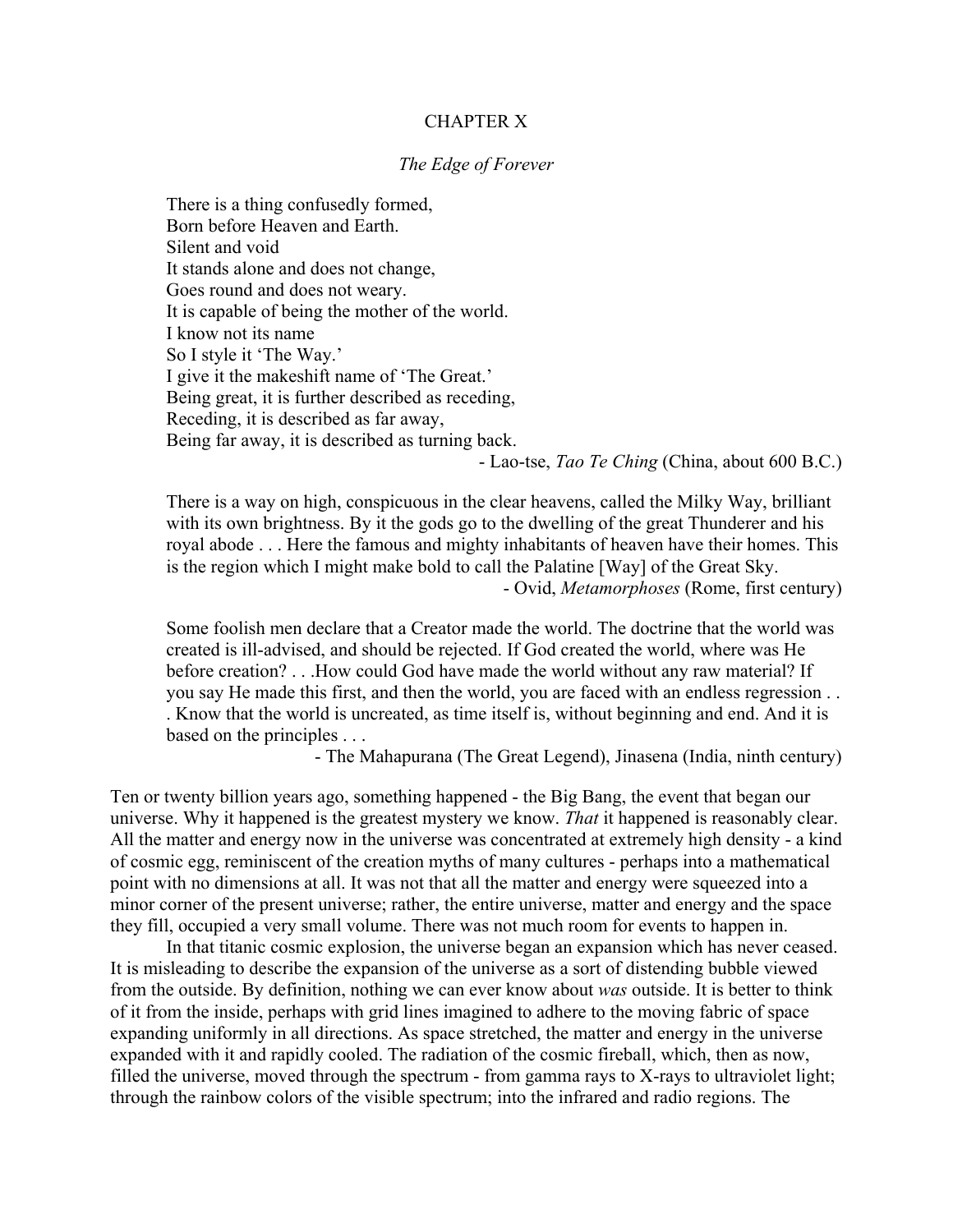remnants of that fireball, the cosmic background radiation, emanating from all parts of the sky can be detected by radio telescopes today. In the early universe, space was brilliantly illuminated. As time passed, the fabric of space continued to expand, the radiation cooled and, in ordinary visible light, for the first time space became dark, as it is today.

The early universe was filled with radiation and a plenum of matter, originally hydrogen and helium, formed from elementary particles in the dense primeval fireball. There was very little to see, if there had been anyone around to do the seeing. Then little pockets of gas, small nonuniformities, began to grow. Tendrils of vast gossamer gas clouds formed, colonies of great lumbering, slowly spinning things, steadily brightening, each a kind of beast eventually to contain a hundred billion shining points. The largest recognizable structures in the universe had formed. We see them today. We ourselves inhabit some lost corner of one. We call them galaxies.

About a billion years after the Big Bang, the distribution of matter in the universe had become a little lumpy, perhaps because the Big Bang itself had not been perfectly uniform. Matter was more densely compacted in these lumps than elsewhere. Their gravity drew to them substantial quantities of nearby gas, growing clouds of hydrogen and helium that were destined to become clusters of galaxies. A very small initial nonuniformity suffices to produce substantial condensations of matter later on.

As the gravitational collapse continued, the primordial galaxies spun increasingly faster, because of the conservation of angular momentum. Some flattened, squashing themselves along the axis of rotation where gravity is not balanced by centrifugal force. These became the first spiral galaxies, great rotating pin-wheels of matter in open space. Other protogalaxies with weaker gravity or less initial rotation flattened very little and became the first elliptical galaxies. There are similar galaxies, as if stamped from the same mold, all over the Cosmos because these simple laws of nature - gravity and the conservation of angular momentum - are the same all over the universe. The physics that works for falling bodies and pirouetting ice skaters down here in the microcosm of the Earth makes galaxies up there in the macrocosm of the universe.

Within the nascent galaxies, much smaller clouds were also experiencing gravitational collapse; interior temperatures became very high, thermonuclear reactions were initiated, and the first stars turned on. The hot, massive young stars evolved rapidly, profligates carelessly spending their capital of hydrogen fuel, soon ending their lives in brilliant supernova explosions, returning thermonuclear ash - helium, carbon, oxygen and heavier elements - to the interstellar gas for subsequent generations of star formation. Supernova explosions of massive early stars produced successive overlapping shock waves in the adjacent gas, compressing the intergalactic medium and accelerating the generation of clusters of galaxies. Gravity is opportunistic, amplifying even small condensations of matter. Supernova shock waves may have contributed to accretions of matter at every scale. The epic of cosmic evolution had begun, a hierarchy in the condensation of matter from the gas of the Big Bang - clusters of galaxies, galaxies, stars, planets, and, eventually, life and an intelligence able to understand a little of the elegant process responsible for its origin.

Clusters of galaxies fill the universe today. Some are insignificant, paltry collections of a few dozen galaxies. The affectionately titled 'Local Group' contains only two large galaxies of any size, both spirals: the Milky Way and M31. Other clusters run to immense hordes of thousands of galaxies in mutual gravitational embrace. There is some hint that the Virgo cluster contains tens of thousands of galaxies.

On the largest scale, we inhabit a universe of galaxies, perhaps a hundred billion exquisite examples of cosmic architecture and decay, with order and disorder equally evident: normal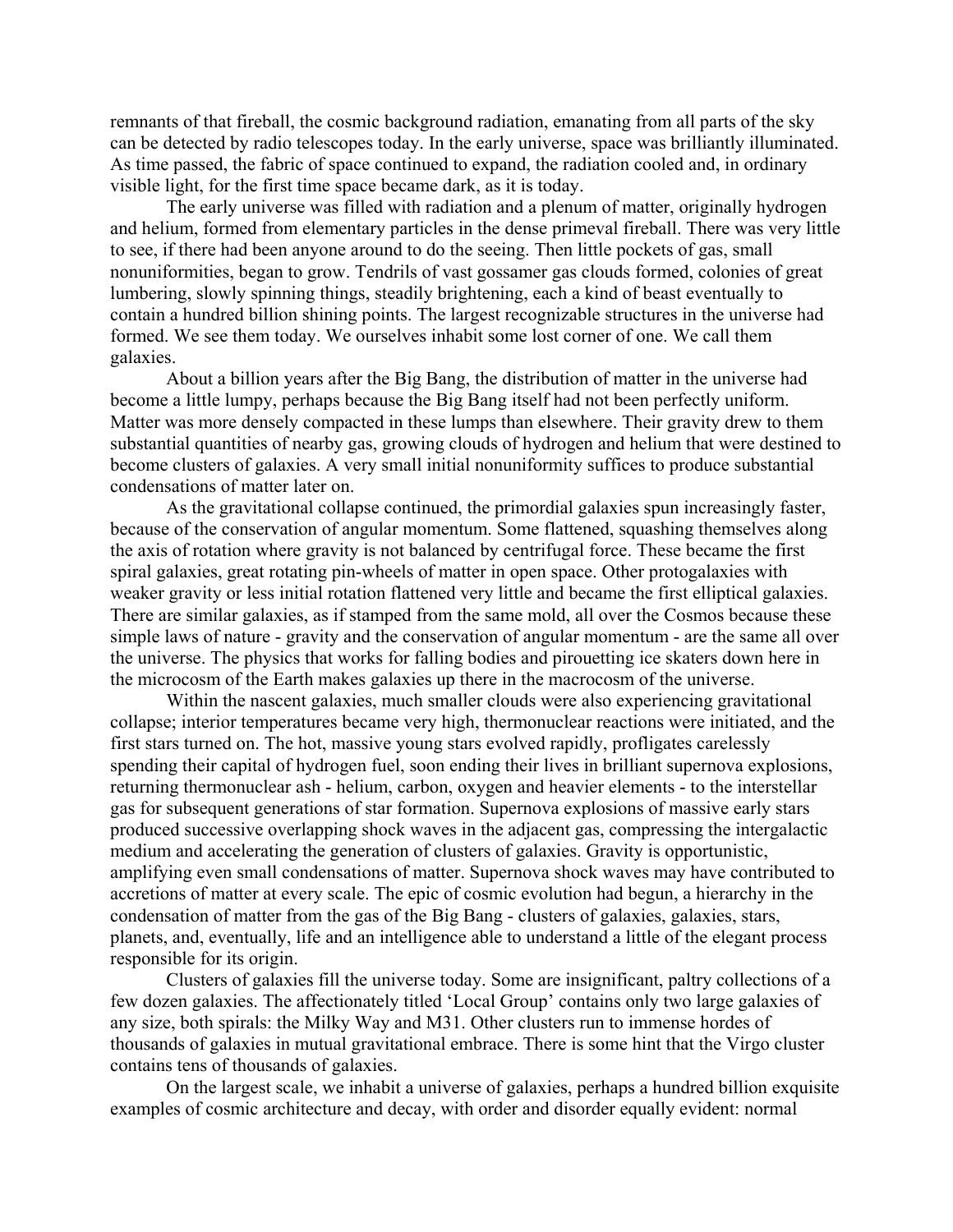spirals, turned at various angles to our earthly line of sight (face-on we see the spiral arms, edgeon, the central lanes of gas and dust in which the arms are formed); barred spirals with a river of gas and dust and stars running through the center, connecting the spiral arms on opposite sides; stately giant elliptical galaxies containing more than a trillion stars which have grown so large because they have swallowed and merged with other galaxies; a plethora of dwarf ellipticals, the galactic midges, each containing some paltry millions of suns; an immense variety of mysterious irregulars, indications that in the world of galaxies there are places where something has gone ominously wrong; and galaxies orbiting each other so closely that their edges are bent by the gravity of their companions and in some cases streamers of gas and stars are drawn out gravitationally, a bridge between the galaxies.

Some clusters have their galaxies arranged in an unambiguously spherical geometry; they are composed chiefly of ellipticals, often dominated by one giant elliptical, the presumptive galactic cannibal. Other clusters with a far more disordered geometry have, comparatively, many more spirals and irregulars. Galactic collisions distort the shape of an originally spherical cluster and may also contribute to the genesis of spirals and irregulars from ellipticals. The form and abundance of the galaxies have a story to tell us of ancient events on the largest possible scale, a story we are just beginning to read.

The development of high-speed computers make possible numerical experiments on the collective motion of thousands or tens of thousands of points, each representing a star, each under the gravitational influence of all the other points. In some cases, spiral arms form all by themselves in a galaxy that has already flattened to a disk. Occasionally a spiral arm may be produced by the close gravitational encounter of two galaxies, each of course composed of billions of stars. The gas and dust diffusely spread through such galaxies will collide and become warmed. But when two galaxies collide, the stars pass effortlessly by one another, like bullets through a swarm of bees, because a galaxy is made mostly of nothing and the spaces between the stars are vast. Nevertheless, the configuration of the galaxies can be distorted severely. A direct impact on one galaxy by another can send the constituent stars pouring and careening through intergalactic space, a galaxy wasted. When a small galaxy runs into a larger one face-on it can produce one of the loveliest of the rare irregulars, a ring galaxy thousands of light-years across, set against the velvet of intergalactic space. It is a splash in the galactic pond, a temporary configuration of disrupted stars, a galaxy with a central piece torn out.

The unstructured blobs of irregular galaxies, the arms of spiral galaxies and the torus of ring galaxies exist for only a few frames in the cosmic motion picture, then dissipate, often to be reformed again. Our sense of galaxies as ponderous rigid bodies is mistaken. They are fluid structures with 100 billion stellar components. Just as a human being, a collection of 100 trillion cells, is typically in a steady state between synthesis and decay and is more than the sum of its parts, so also is a galaxy.

The suicide rate among galaxies is high. Some nearby examples, tens or hundreds of millions of light-years away, are powerful sources of X-rays, infrared radiation and radio waves, have extremely luminous cores and fluctuate in brightness on time scales of weeks. Some display jets of radiation, thousand-light-year-long plumes, and disks of dust in substantial disarray. These galaxies are blowing themselves up. Black holes ranging from millions to billions of times more massive than the Sun are suspected in the cores of giant elliptical galaxies such as NGC 6251 and M87. There is something very massive, very dense, and very small ticking and purring inside M87 - from a region smaller than the solar system. A black hole is implicated. Billions of lightyears away are still more tumultuous objects, the quasars, which may be the colossal explosions of young galaxies, the mightiest events in the history of the universe since the Big Bang itself.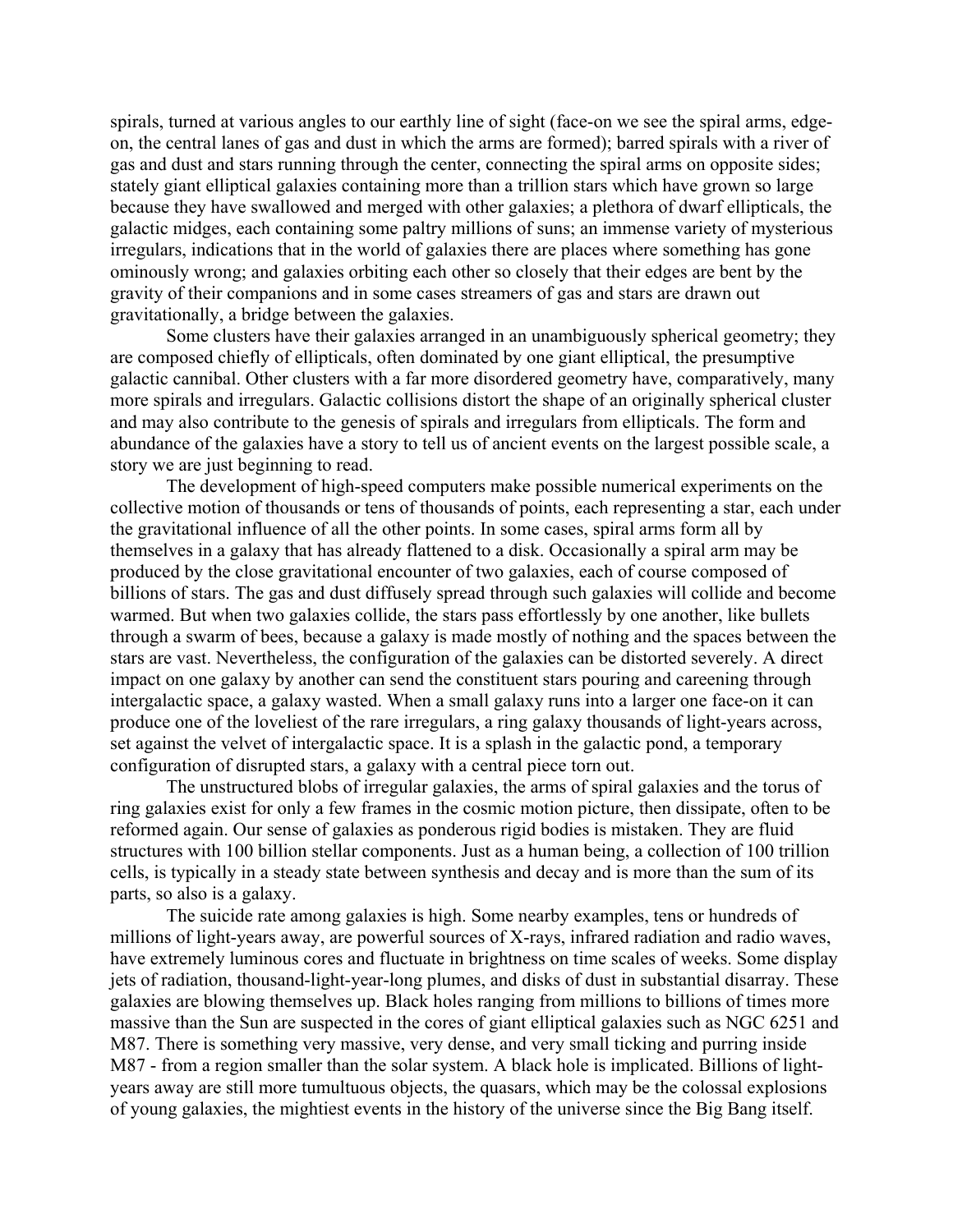The word 'quasar' is an acronym for 'quasi-stellar radio source.' After it became clear that not all of them were powerful radio sources, they were called QSO's ('quasi-stellar objects'). Because they are starlike in appearance, they were naturally thought to be stars within our own galaxy. But spectroscopic observations of their red shift (see below) show them likely to be immense distances away. They seem to partake vigorously in the expansion of the universe, some receding from us at more than 90 percent the speed of light. If they are very far, they must be intrinsically extremely bright to be visible over such distances; some are as bright as a thousand supernovae exploding at once. Just as for Cyg X-1, their rapid fluctuations show their enormous brightness to be confined to a very small volume, in this case less than the size of the solar system. Some remarkable process must be responsible for the vast outpouring of energy in a quasar. Among the proposed explanations are: (1) quasars are monster versions of pulsars, with a rapidly rotating, supermassive core connected to a strong magnetic field; (2) quasars are due to multiple collisions of millions of stars densely packed into the galactic core, tearing away the outer layers and exposing to full view the billion-degree temperatures of the interiors of massive stars; (3), a related idea, quasars are galaxies in which the stars are so densely packed that a supernova explosion in one will rip away the outer layers of another and make it a supernova, producing a stellar chain reaction; (4) quasars are powered by the violent mutual annihilation of matter and antimatter, somehow preserved in the quasar until now; (5) a quasar is the energy released when gas and dust and stars fall into an immense black hole in the core of such a galaxy, perhaps itself the product of ages of collision and coalescence of smaller black holes; and (6) quasars are 'white holes,' the other side of black holes, a funneling and eventual emergence into view of matter pouring into a multitude of black holes in other parts of the universe, or even in other universes.

In considering the quasars, we confront profound mysteries. Whatever the cause of a quasar explosion, one thing seems clear: such a violent event must produce untold havoc. In every quasar explosion millions of worlds - some with life and the intelligence to understand what is happening - may be utterly destroyed. The study of the galaxies reveals a universal order and beauty. It also shows us chaotic violence on a scale hitherto undreamed of. That we live in a universe which permits life is remarkable. That we live in one which destroys galaxies and stars and worlds is also remarkable. The universe seems neither benign nor hostile, merely indifferent to the concerns of such puny creatures as we.

Even a galaxy so seemingly well-mannered as the Milky Way has its stirrings and its dances. Radio observations show two enormous clouds of hydrogen gas, enough to make millions of suns, plummeting out from the galactic core, as if a mild explosion happened there every now and then. A high-energy astronomical observatory in Earth orbit has found the galactic core to be a strong source of a particular gamma ray spectral line, consistent with the idea that a massive black hole is hidden there. Galaxies like the Milky Way may represent the staid middle age in a continuous evolutionary sequence, which encompasses, in their violent adolescence, quasars, and exploding galaxies: because the quasars are so distant, we see them in their youth, as they were billions of years ago.

The stars of the Milky Way move with systematic grace. Globular clusters plunge through the galactic plane and out the other side, where they slow, reverse and hurtle back again. If we could follow the motion of individual stars bobbing about the galactic plane, they would resemble a froth of popcorn. We have never seen a galaxy change its form significantly only because it takes so long to move. The Milky Way rotates once every quarter billion years. If we were to speed the rotation, we would see that the Galaxy is a dynamic, almost organic entity, in some ways resembling a multi-cellular organism. Any astronomical photograph of a galaxy is merely a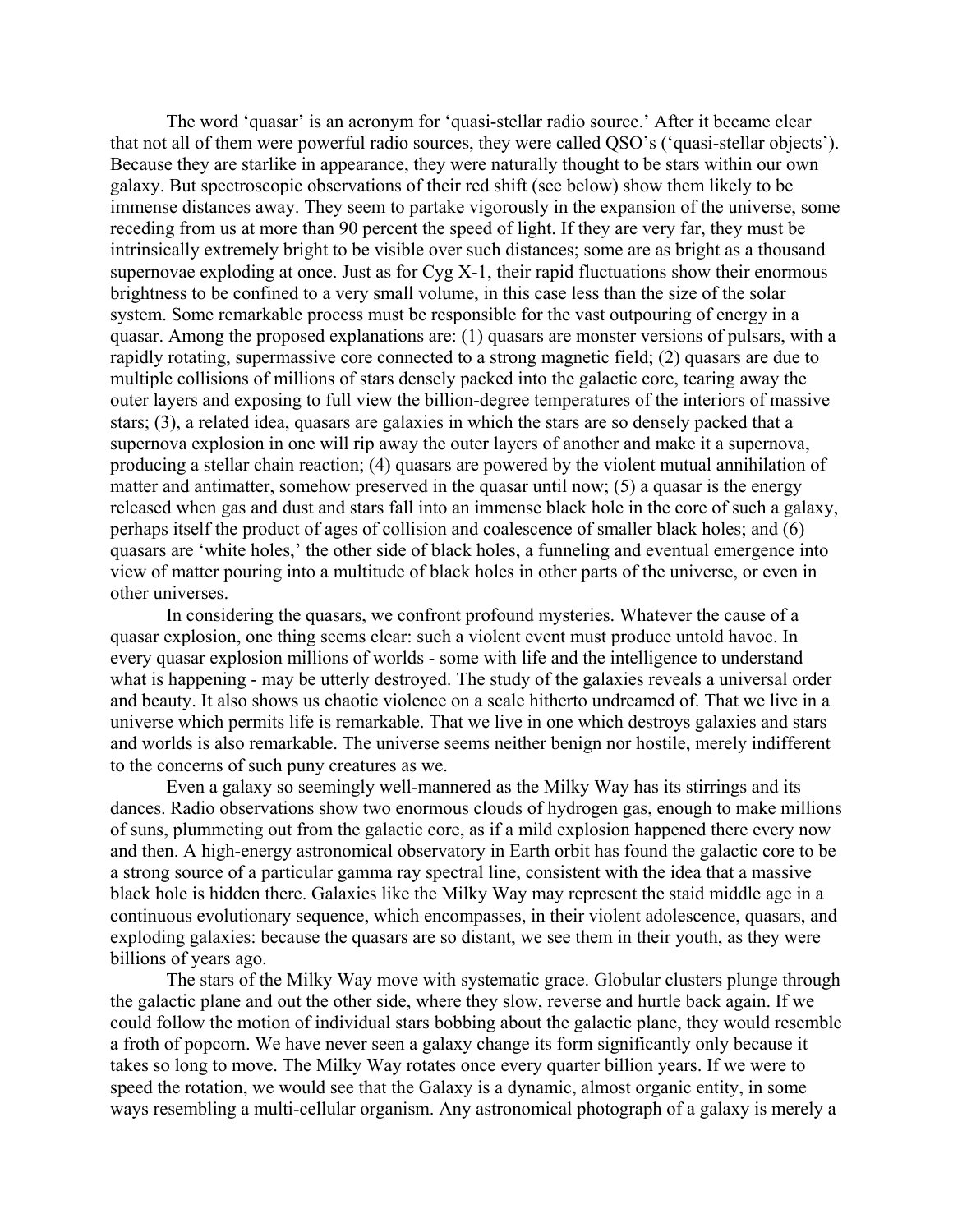snapshot of one stage in its ponderous motion and evolution.\* The inner region of a galaxy rotates as a solid body. But, beyond that, like the planets around the Sun following Kepler's third law, the outer provinces rotate progressively more slowly. The arms have a tendency to wind up around the core in an ever-tightening spiral, and gas and dust accumulate in spiral patterns of greater density, which are in turn the locales for the formation of young, hot, bright stars, the stars that outline the spiral arms. These stars shine for ten million years or so, a period corresponding to only 5 percent of a galactic rotation. But as the stars that outline a spiral arm burn out, new stars and their associated nebulae are formed just behind them, and the spiral pattern persists. The stars that outline the arms do not survive even a single galactic rotation; only the spiral pattern remains.

\* This is not quite true. The near side of a galaxy is tens of thousands of light-years closer to us than the far side; thus we see the front as it was tens of thousands of years before the back. But typical events in galactic dynamics occupy tens of millions of years, so the error in thinking of an image of a galaxy as frozen in one moment of time is small.

The speed of any given star around the center of the Galaxy is generally not the same as that of the spiral pattern. The Sun has been in and out of spiral arms often in the twenty times it has gone around the Milky Way at 200 kilometers per second (roughly half a million miles per hour). On the average, the Sun and the planets spend forty million years in a spiral arm, eighty million outside, another forty million in, and so on. Spiral arms outline the region where the latest crop of newly hatched stars is being formed, but not necessarily where such middle-aged stars as the Sun happen to be. In this epoch, we live between spiral arms.

The periodic passage of the solar system through spiral arms may conceivably have had important consequences for us. About ten million years ago, the Sun emerged from the Gould Belt complex of the Orion Spiral Arm, which is now a little less than a thousand light-years away. (Interior to the Orion arm is the Sagittarius arm; beyond the Orion arm is the Perseus arm.) When the Sun passes through a spiral arm it is more likely than it is at present to enter into gaseous nebulae and interstellar dust clouds and to encounter objects of substellar mass. It has been suggested that the major ice ages on our planet, which recur every hundred million years or so, may be due to the interposition of interstellar matter between the Sun and the Earth. W. Napier and S. Clube have proposed that a number of the moons, asteroids, comets and circumplanetary rings in the solar system once freely wandered in interstellar space until they were captured as the Sun plunged through the Orion spiral arm. This is an intriguing idea, although perhaps not very likely. But it is testable. All we need do is procure a sample of, say, Phobos or a comet and examine its magnesium isotopes. The relative abundance of magnesium isotopes (all sharing the same number of protons, but having differing numbers of neutrons) depends on the precise sequence of stellar nucleosynthetic events, including the timing of nearby supernova explosions, that produced any particular sample of magnesium. In a different corner of the Galaxy, a different sequence of events should have occurred and a different ratio of magnesium isotopes should prevail.

The discovery of the Big Bang and the recession of the galaxies came from a commonplace of nature called the Doppler effect. We are used to it in the physics of sound. An automobile driver speeding by us blows his horn. Inside the car, the driver hears a steady blare at a fixed pitch. But outside the car, we hear a characteristic change in pitch. To us, the sound of the horn elides from high frequencies to low. A racing car traveling at 200 kilometers per hour (120) miles her hour) is going almost one-fifth the speed of sound. Sound is a succession of waves in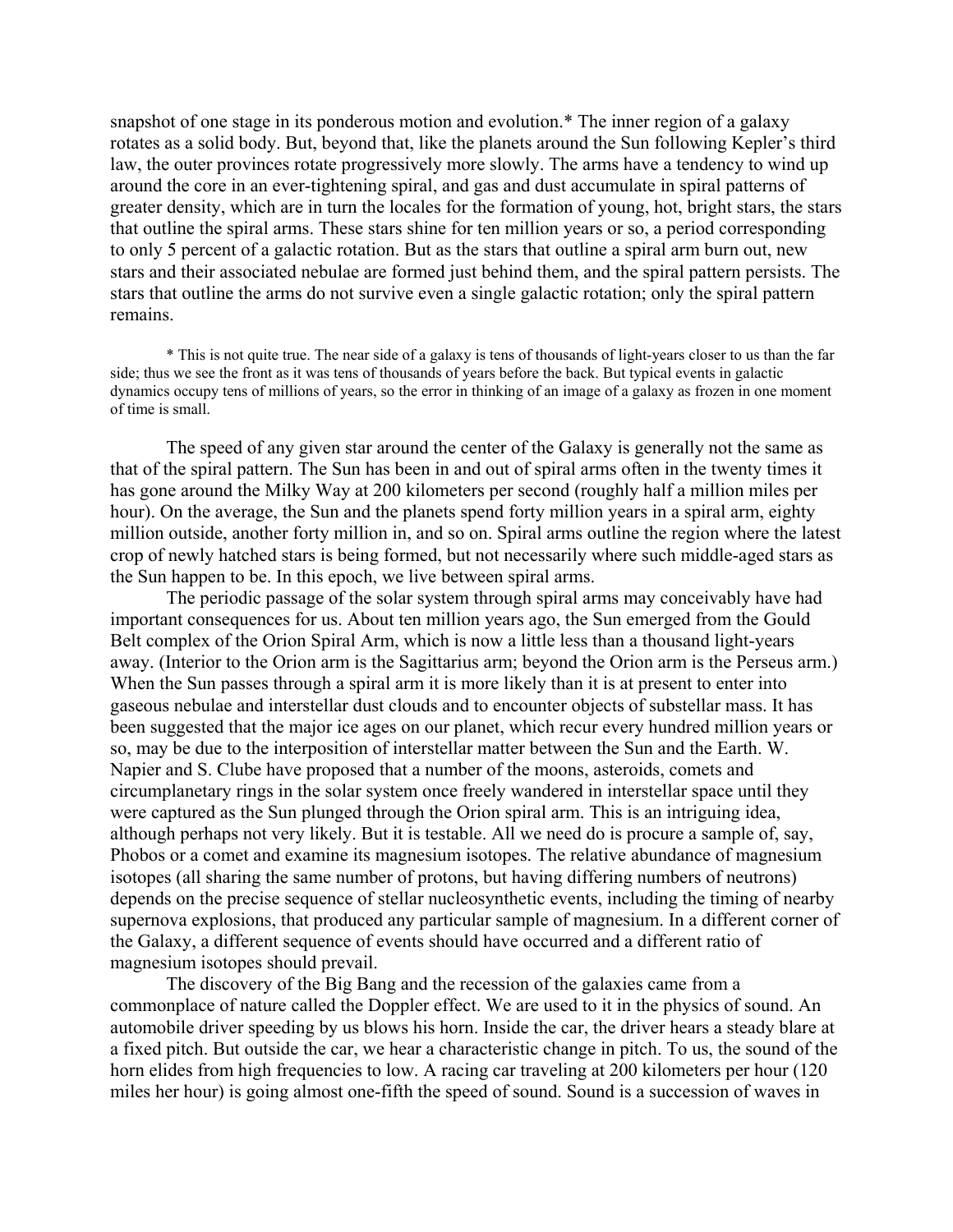air, a crest and a trough, a crest and a trough. The closer together the waves are, the higher the frequency or pitch; the farther apart the waves are, the lower the pitch. If the car is racing away from us, it stretches out the sound waves, moving them, from our point of view, to a lower pitch and producing the characteristic sound with which we are all familiar. If the car were racing toward us, the sound waves would be squashed together, the frequency would be increased, and we would hear a high-pitched wail. If we knew what the ordinary pitch of the horn was when the car was at rest, we could deduce its speed blindfolded, from the change in pitch.

Light is also a wave. Unlike sound, it travels perfectly well through a vacuum. The Doppler effect works here as well. If instead of sound the automobile were for some reason emitting, front and back, a beam of pure yellow light, the frequency of the light would increase slightly as the car approached and decrease slightly as the car receded. At ordinary speeds the effect would be imperceptible. If, however, the car were somehow traveling at a good fraction of the speed of light, we would be able to observe the color of the light changing toward higher frequency, that is, toward blue, as the car approached us; and toward lower frequencies, that is, toward red, as the car receded from us. An object approaching us at very high velocities is perceived to have the color of its spectral lines blue-shifted. An object receding from us at very high velocities has its spectral lines red-shifted.\* This red shift, observed in the spectral lines of distant galaxies and interpreted as a Doppler effect, is the key to cosmology.

\* The object itself might be any color, even blue. The red shift means only that each spectral line appears at longer wavelengths than when the object is at rest; the amount of the red shift is proportional both to the velocity and to the wavelength of the spectral line when the object is at rest.

During the early years of this century, the world's largest telescope, destined to discover the red shift of remote galaxies, was being built on Mount Wilson, overlooking what were then the clear skies of Los Angeles. Large pieces of the telescope had to be hauled to the top of the mountain, a job for mule teams. A young mule skinner named Milton Humason helped to transport mechanical and optical equipment, scientists, engineers and dignitaries up the mountain. Humason would lead the column of mules on horseback, his white terrier standing just behind the saddle, its front paws on Humason's shoulders. He was a tobacco-chewing roustabout, a superb gambler and pool player and what was then called a ladies' man. In his formal education, he had never gone beyond the eighth grade. But he was bright and curious and naturally inquisitive about the equipment he had laboriously carted to the heights. Humason was keeping company with the daughter of one of the observatory engineers, a man who harbored reservations about his daughter seeing a young man who had no higher ambition than to be a mule skinner. So Humason took odd jobs at the observatory - electrician's assistant, janitor, swabbing the floors of the telescope he had helped to build. One evening, so the story goes, the night telescope assistant fell ill and Humason was asked if he might fill in. He displayed such skill and care with the instruments that he soon became a permanent telescope operator and observing aide.

After World War I, there came to Mount Wilson the soon-to-be famous Edwin Hubble brilliant, polished, gregarious outside the astronomical community, with an English accent acquired during a single year as Rhodes scholar at Oxford. It was Hubble who provided the final demonstration that the spiral nebulae were in fact 'island universes,' distant aggregations of enormous numbers of stars, like our own Milky Way Galaxy; he had figured out the stellar standard candle required to measure the distances to the galaxies. Hubble and Humason hit it off splendidly, a perhaps unlikely pair who worked together at the telescope harmoniously. Following a lead by the astronomer V. M. Slipher at Lowell Observatory, they began measuring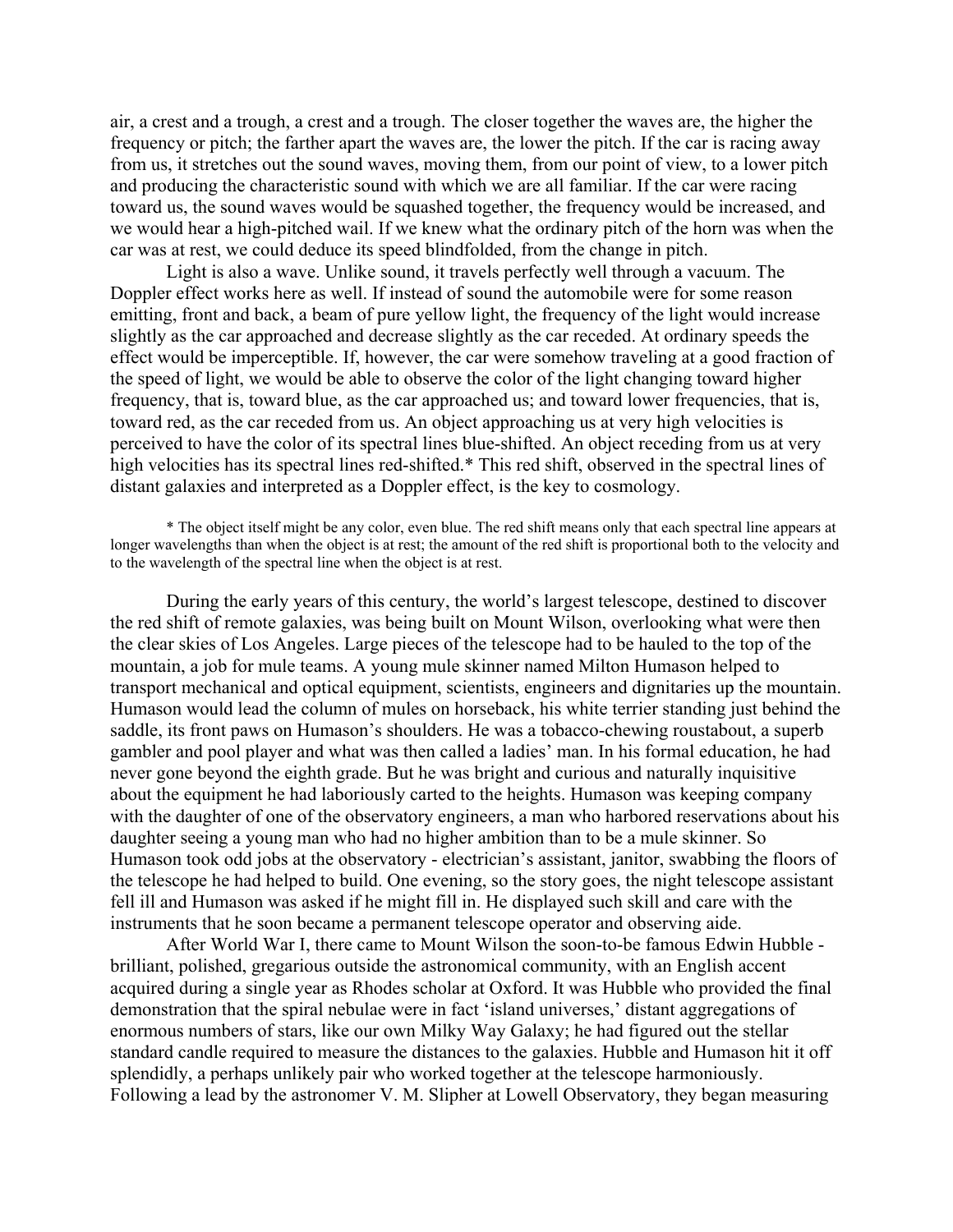the spectra of distant galaxies. It soon became clear that Humason was better able to obtain highquality spectra of distant galaxies than any professional astronomer in the world. He became a full staff member of the Mount Wilson Observatory, learned many of the scientific underpinnings of his work and died rich in the respect of the astronomical community.

The light from a galaxy is the sum of the light emitted by the billions of stars within it. As the light leaves these stars, certain frequencies or colors are absorbed by the atoms in the stars' outermost layers. The resulting lines permit us to tell that stars millions of light-years away contain the same chemical elements as our Sun and the nearby stars. Humason and Hubble found, to their amazement, that the spectra of all the distant galaxies are red-shifted and, still more startling, that the more distant the galaxy was, the more red-shifted were its spectral lines.

The most obvious explanation of the red shift was in terms of the Doppler effect: the galaxies were receding from us; the more distant the galaxy the greater its speed of recession. But why should the galaxies be fleeing *us*? Could there be something special about our location in the universe, as if the Milky Way had performed some inadvertent but offensive act in the social life of galaxies? It seemed much more likely that the universe itself was expanding, carrying the galaxies with it. Humason and Hubble, it gradually became clear, had discovered the Big Bang if not the origin of the universe then at least its most recent incarnation.

Almost all of modern cosmology - and especially the idea of an expanding universe and a Big Bang - is based on the idea that the red shift of distant galaxies is a Doppler effect and arises from their speed of recession. But there are other kinds of red shifts in nature. There is, for example, the gravitational red shift, in which the light leaving an intense gravitational field has to do so much work to escape that it loses energy during the journey, the process perceived by a distant observer as a shift of the escaping light to longer wavelengths and redder colors. Since we think there may be massive black holes at the centers of some galaxies, this is a conceivable explanation of their red shifts. However, the particular spectral lines observed are often characteristic of very thin, diffuse gas, and not the astonishingly high density that must prevail near black holes. Or the red shift might be a Doppler effect due not to the general expansion of the universe but rather to a more modest and local galactic explosion. But then we should expect as many explosion fragments traveling toward us as away from us, as many blue shifts as red shifts. What we actually see, however, is almost exclusively red shifts no matter what distant objects beyond the Local Group we point our telescopes to.

There is nevertheless a nagging suspicion among some astronomers that all may not be right with the deduction, from the red shifts of galaxies via the Doppler effect, that the universe is expanding. The astronomer Halton Arp has found enigmatic and disturbing cases where a galaxy and a quasar, or a pair of galaxies, that are in apparent physical association have very different red shifts. Occasionally there seems to be a bridge of gas and dust and stars connecting them. If the red shift is due to the expansion of the universe, very different red shifts imply very different distances. But two galaxies that are physically connected can hardly also be greatly separated from each other - in some cases by a billion light-years. Skeptics say that the association is purely statistical: that, for example, a nearby bright galaxy and a much more distant quasar, each having very different red shifts and very different speeds of recession, are merely accidentally aligned along the line of sight; that they have no real physical association. Such statistical alignments must happen by chance every now and then. The debate centers on whether the number of coincidences is more than would be expected by chance. Arp points to other cases in which a galaxy with a small red shift is flanked by two quasars of large and almost identical red shift. He believes the quasars are not at cosmological distances but instead are being ejected, left and right, by the 'foreground' galaxy; and that the red shifts are the result of some as-yet-unfathomed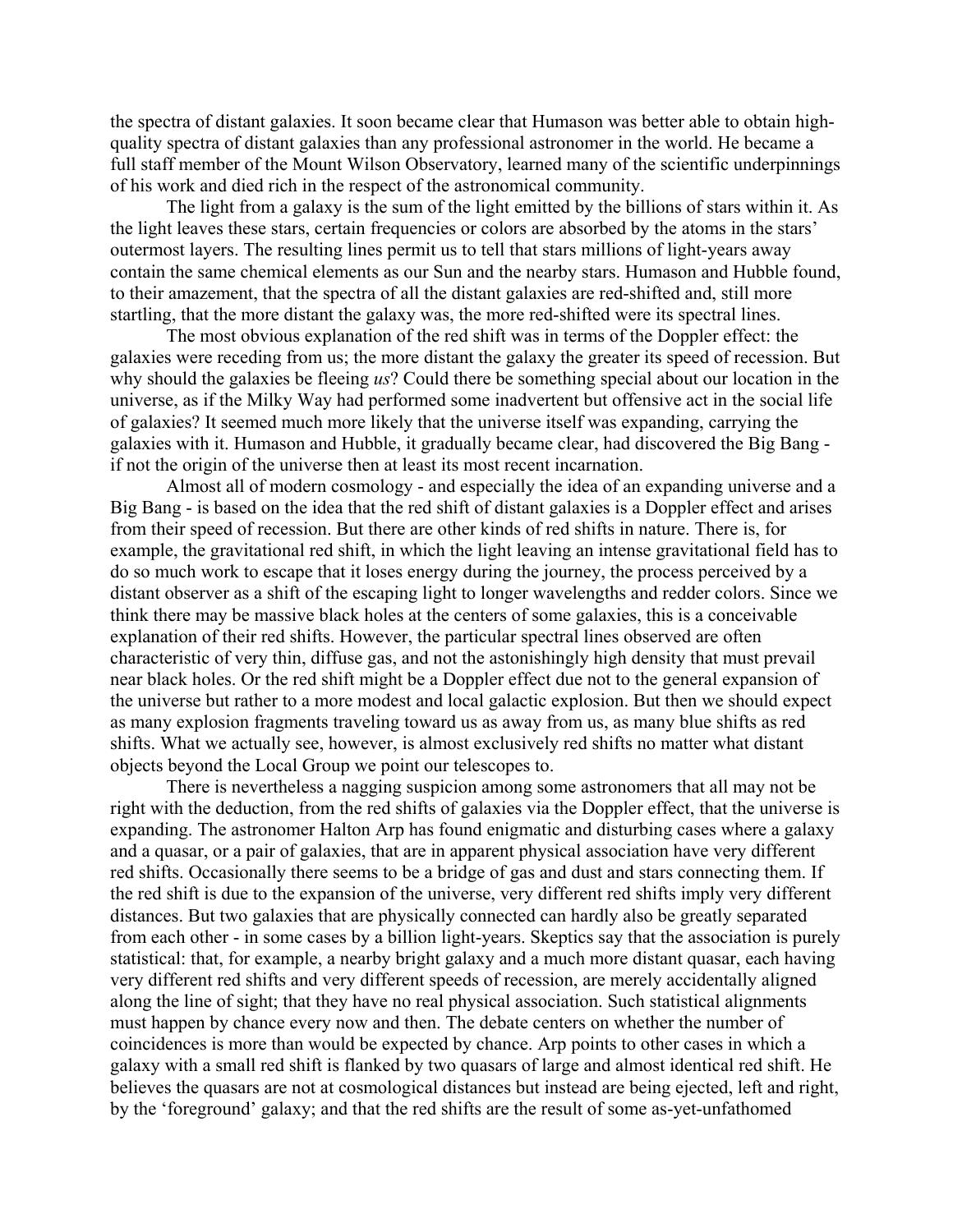mechanism. Skeptics argue coincidental alignment and the conventional Hubble-Humason interpretation of the red shift. If Arp is right, the exotic mechanisms proposed to explain the energy source of distant quasars - supernova chain reactions, supermassive black holes and the like - would prove unnecessary. Quasars need not then be very distant. But some other exotic mechanism will be required to explain the red shift. In either case, something very strange is going on in the depths of space.

The apparent recession of the galaxies, with the red shift interpreted through the Doppler effect, is not the only evidence for the Big Bang. Independent and quite persuasive evidence derives from the cosmic black body background radiation, the faint static of radio waves coming quite uniformly from all directions in the Cosmos at just the intensity expected in our epoch from the now substantially cooled radiation of the Big Bang. But here also there is something puzzling. Observations with a sensitive radio antenna carried near the top of the Earth's atmosphere in a U-2 aircraft have shown that the background radiation is, to first approximation, just as intense in all directions - as if the fireball of the Big Bang expanded quite uniformly, an origin of the universe with a very precise symmetry. But the background radiation, when examined to finer precision, proves to be imperfectly symmetrical. There is a small systematic effect that could be understood if the entire Milky Way Galaxy (and presumably other members of the Local Group) were streaking toward the Virgo cluster of galaxies at more than a million miles an hour (600 kilometers per second). At such a rate, we will reach it in ten billion years, and extragalactic astronomy will then be a great deal easier. The Virgo cluster is already the richest collection of galaxies known, replete with spirals and ellipticals and irregulars, a jewel box in the sky. But why should we be rushing toward it? George Smoot and his colleagues, who made these high-altitude observations, suggest that the Milky Way is being gravitationally dragged toward the center of the Virgo cluster; that the cluster has many more galaxies than have been detected heretofore; and, most startling, that the cluster is of immense proportions, stretching across one or two billion light-years of space.

The observable universe itself is only a few tens of billions of light-years across and, if there is a vast supercluster in the Virgo group, perhaps there are other such superclusters at much greater distances, which are correspondingly more difficult to detect. In the lifetime of the universe there has apparently not been enough time for an initial gravitational nonuniformity to collect the amount of mass that seems to reside in the Virgo supercluster. Thus Smoot is tempted to conclude that the Big Bang was much less uniform than his other observations suggest, that the original distribution of matter in the universe was very lumpy. (Some little lumpiness is to be expected, and indeed even needed to understand the condensation of galaxies; but a lumpiness on this scale is a surprise.) Perhaps the paradox can be resolved by imagining two or more nearly simultaneous Big Bangs.

If the general picture of an expanding universe and a Big Bang is correct, we must then confront still more difficult questions. What were conditions like at the time of the Big Bang? What happened before that? Was there a tiny universe, devoid of all matter, and then the matter suddenly created from nothing? How does *that* happen? In many cultures it is customary to answer that God created the universe out of nothing. But this is mere temporizing. If we wish courageously to pursue the question, we must, of course ask next where God comes from. And if we decide this to be unanswerable, why not save a step and decide that the origin of the universe is an unanswerable question? Or, if we say that God has always existed, why not save a step and conclude that the universe has always existed?

Every culture has a myth of the world before creation, and of the creation of the world, often by the mating of the gods or the hatching of a cosmic egg. Commonly, the universe is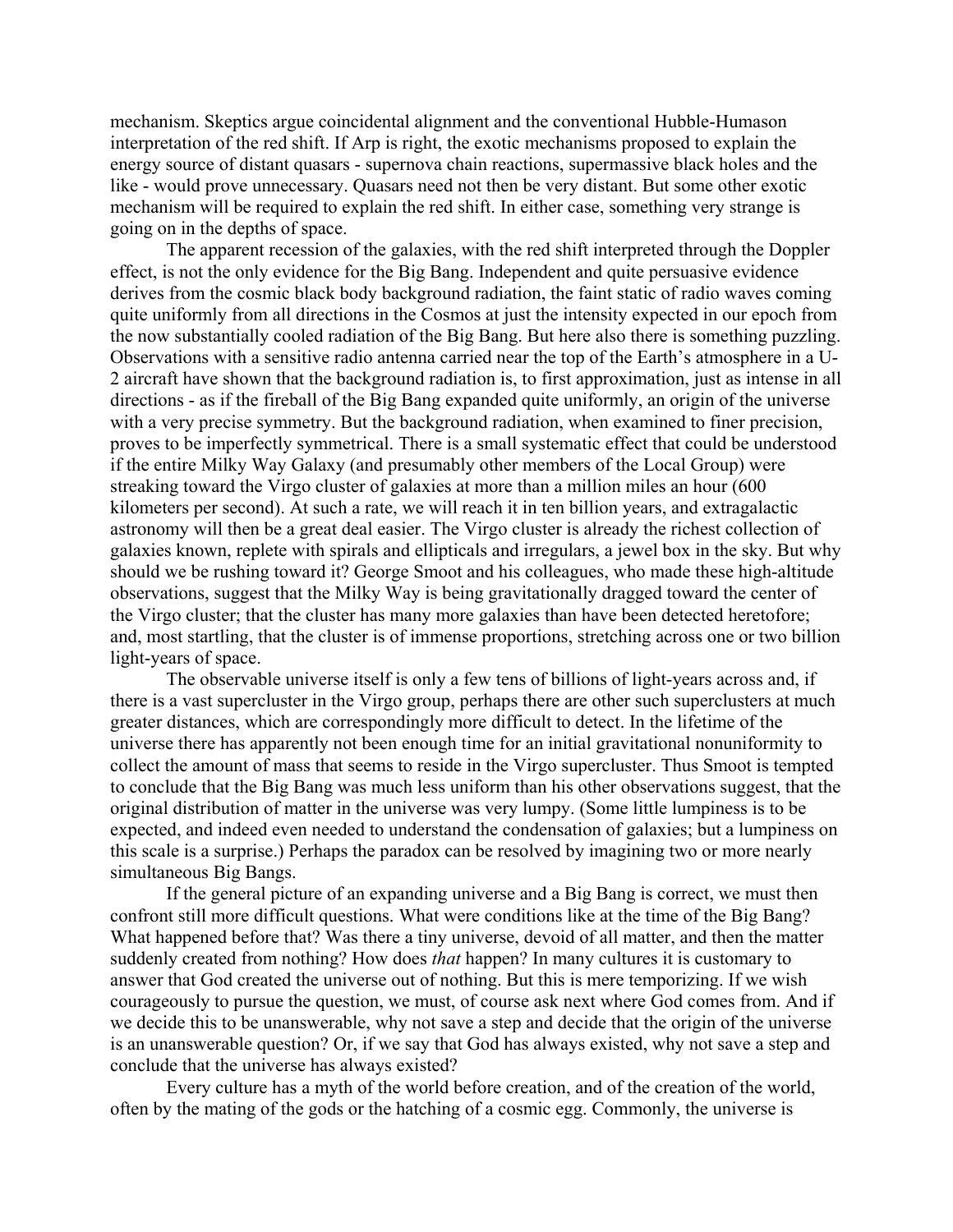naively imagined to follow human or animal precedent. Here, for example, are five small extracts from such myths, at different levels of sophistication, from the Pacific Basin:

In the very beginning everything was resting in perpetual darkness: night oppressed everything like an impenetrable thicket.

- The Great Father myth of the Aranda people of Central Australia

All was in suspense, all calm, all in silence; all motionless and still; and the expanse of the sky was empty.

- The Popol Vuh of the Quiché Maya

Na Arean sat alone in space as a cloud that floats in nothingness. He slept not, for there was no sleep; he hungered not, for as yet there was no hunger. So he remained for a great while, until a thought came to his mind. He said to himself, 'I will make a thing.' - A myth from Maiana, Gilbert Islands

First there was the great cosmic egg. Inside the egg was chaos, and floating in chaos was Pan Ku, the Undeveloped, the divine Embryo. And Pan Ku burst out of the egg, four times larger than any man today, with a hammer and chisel in his hand with which he fashioned the world.

- The P'an Ku Myths, China (around third century)

Before heaven and earth had taken form all was vague and amorphous . . . That which was clear and light drifted up to become heaven, while that which was heavy and turbid solidified to become earth. It was very easy for the pure, fine material to come together, but extremely difficult for the heavy, turbid material to solidify. Therefore heaven was completed first and earth assumed shape after. When heaven and earth were joined in emptiness and all was unwrought simplicity, then without having been created things came into being. This was the Great Oneness. All things issued from this Oneness but all became different

- Huai-nan Tzu, China (around first century B.C.)

These myths are tributes to human audacity. The chief difference between them and our modern scientific myth of the Big Bang is that science is self-questioning, and that we can perform experiments and observations to test our ideas. But those other creation stories are worthy of our deep respect.

Every human culture rejoices in the fact that there are cycles in nature. But how, it was thought, could such cycles come about unless the gods willed them? And if there are cycles in the years of humans, might there not be cycles in the aeons of the gods? The Hindu religion is the only one of the world's great faiths dedicated to the idea that the Cosmos itself undergoes an immense, indeed an infinite, number of deaths and rebirths. It is the only religion in which the time scales correspond, no doubt by accident, to those of modern scientific cosmology. Its cycles run from our ordinary day and night to a day and night of Brahma, 8.64 billion years long, longer than the age of the Earth or the Sun and about half the time since the Big Bang. And there are much longer time scales still.

There is the deep and appealing notion that the universe is but the dream of the god who, after a hundred Brahma years, dissolves himself into a dreamless sleep. The universe dissolves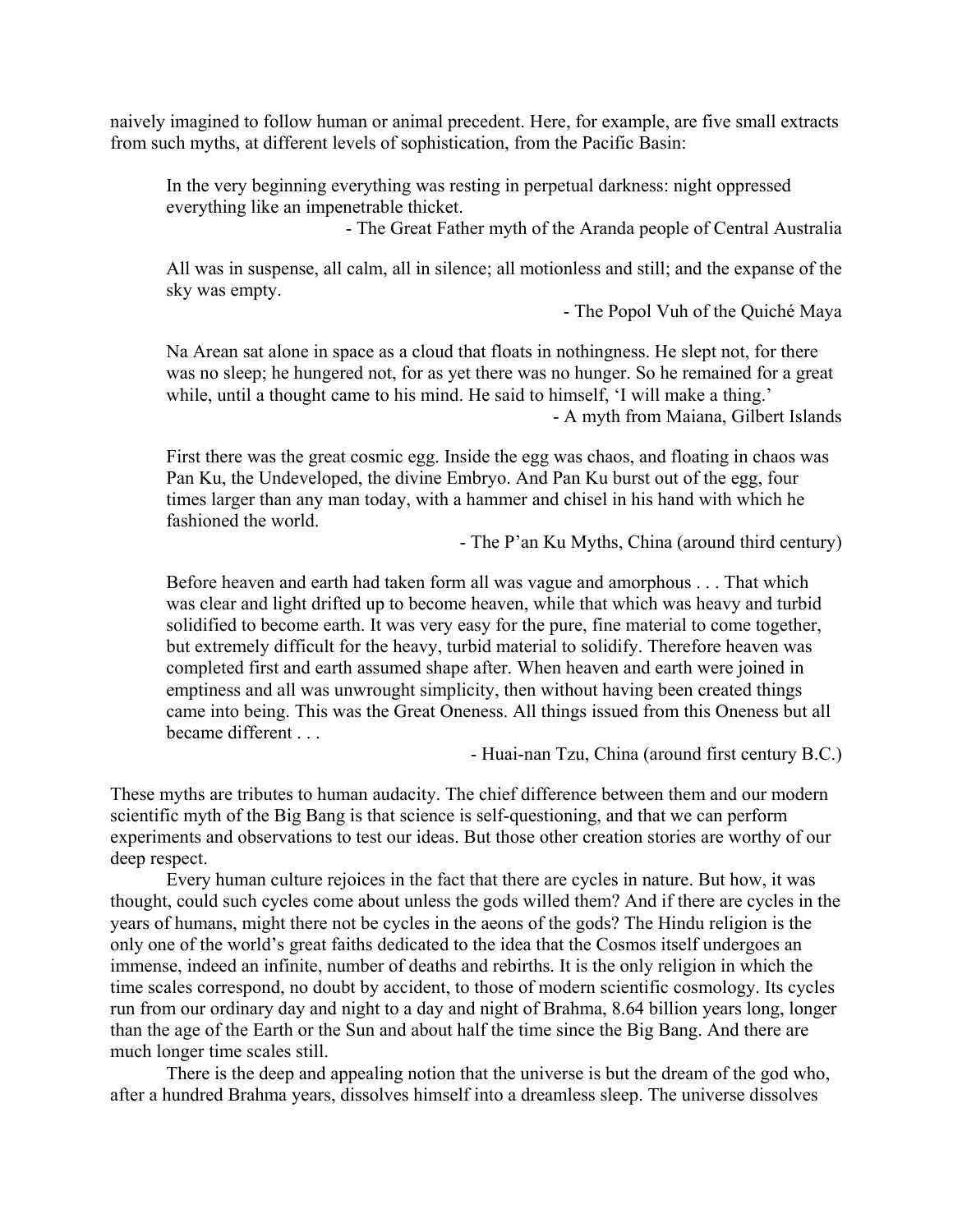with him - until, after another Brahma century, he stirs, recomposes himself and begins again to dream the great cosmic dream. Meanwhile, elsewhere, there are an infinite number of other universes, each with its own god dreaming the cosmic dream. These great ideas are tempered by another, perhaps still greater. It is said that men may not be the dreams of the gods, but rather that the gods are the dreams of men.

In India there are many gods, and each god has many manifestations. The Chola bronzes, cast in the eleventh century, include several different incarnations of the god Shiva. The most elegant and sublime of these is a representation of the creation of the universe at the beginning of each cosmic cycle, a motif known as the cosmic dance of Shiva. The god, called in this manifestation Nataraja, the Dance King, has four hands. In the upper right hand is a drum whose sound is the sound of creation. In the upper left hand is a tongue of flame, a reminder that the universe, now newly created, will billions of years from now be utterly destroyed.

These profound and lovely images are, I like to imagine, a kind of premonition of modern astronomical ideas.\* Very likely, the universe has been expanding since the Big Bang, but it is by no means clear that it will continue to expand forever. The expansion may gradually slow, stop and reverse itself. If there is less than a certain critical amount of matter in the universe, the gravitation of the receding galaxies will be insufficient to stop the expansion, and the universe will run away forever. But if there is more matter than we can see - hidden away in black holes, say, or in hot but invisible gas between the galaxies - then the universe will hold together gravitationally and partake of a very Indian succession of cycles, expansion followed by contraction, universe upon universe, Cosmos without end. If we live in such an oscillating universe, then the Big Bang is not the creation of the Cosmos but merely the end of the previous cycle, the destruction of the last incarnation of the Cosmos.

\* The dates on Mayan inscriptions also range deep into the past and occasionally far into the future. One inscription refers to a time more than a million years ago and another perhaps refers to events of 400 million years ago, although this is in some dispute among Mayan scholars. The events memorialized may be mythical, but the time scales are prodigious. A millennium before Europeans were willing to divest themselves of the Biblical idea that the world was a few thousand years old, the Mayans were thinking of millions, and the Indians of billions.

Neither of these modern cosmologies may be altogether to our liking. In one, the universe is created, somehow, ten or twenty billion years ago and expands forever, the galaxies mutually receding until the last one disappears over our cosmic horizon. Then the galactic astronomers are out of business, the stars cool and die, matter itself decays and the universe becomes a thin cold haze of elementary particles. In the other, the oscillating universe, the Cosmos has no beginning and no end, and we are in the midst of an infinite cycle of cosmic deaths and rebirths with no information trickling through the cusps of the oscillation. Nothing of the galaxies, stars, planets, life forms or civilizations evolved in the previous incarnation of the universe oozes into the cusp, flutters past the Big Bang, to be known in our present universe. The fate of the universe in either cosmology may seem a little depressing, but we may take solace in the time scales involved. These events will occupy tens of billions of years, or more. Human beings and our descendants, whoever they might be, can accomplish a great deal in tens of billions of years, before the Cosmos dies.

If the universe truly oscillates, still stranger questions arise. Some scientists think that when expansion is followed by contraction, when the spectra of distant galaxies are all blueshifted, causality will be inverted and effects will precede causes. First the ripples spread from a point on the water's surface, then I throw a stone into the pond. First the torch bursts into flame and then I light it. We cannot pretend to understand what such causality inversion means. Will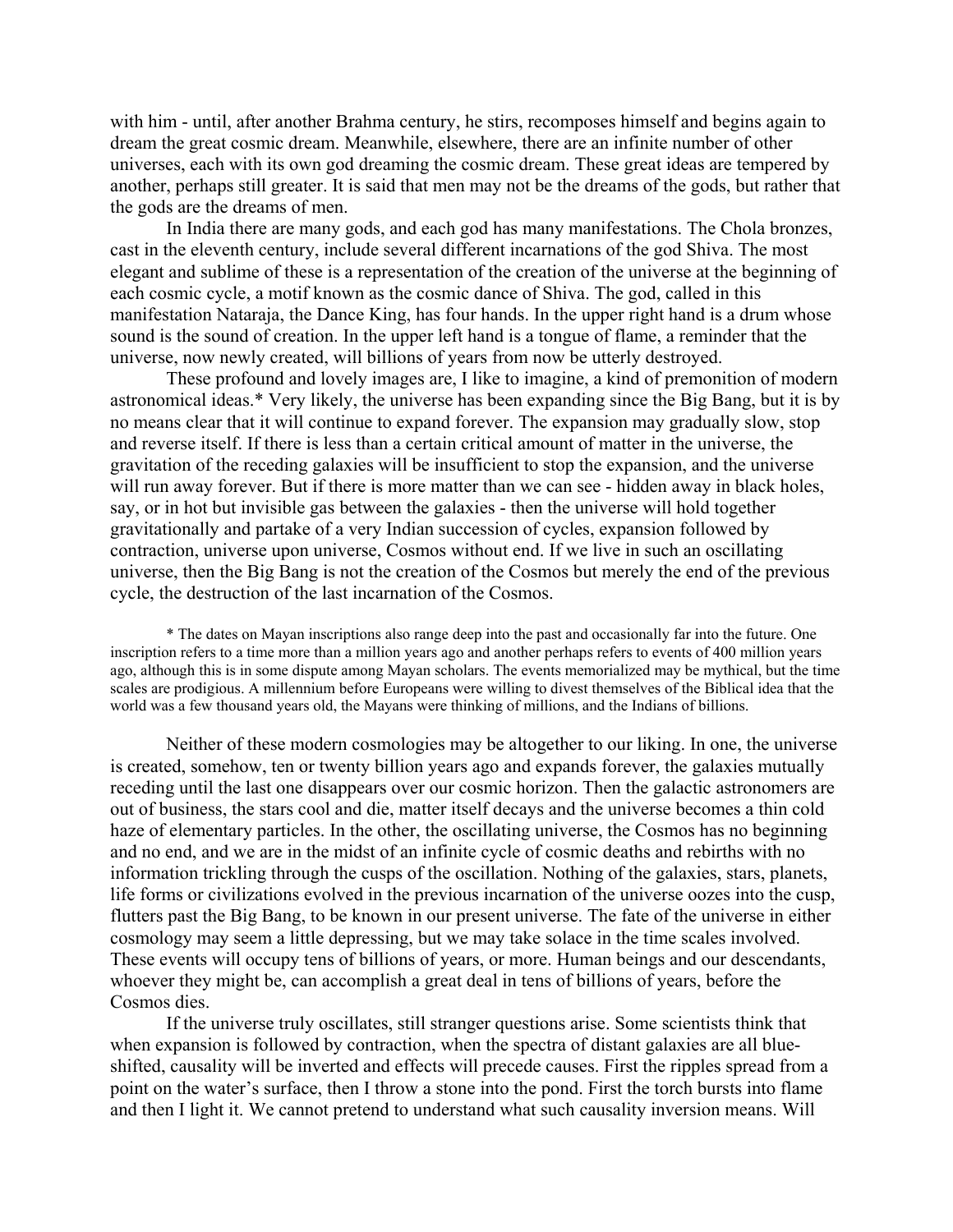people at such a time be born in the grave and die in the womb? Will time flow backwards? Do these questions have any meaning?

Scientists wonder about what happens in an oscillating universe at the cusps, at the transition from contraction to expansion. Some think that the laws of nature are then randomly reshuffled, that the kind of physics and chemistry that orders this universe represent only one of an infinite range of possible natural laws. It is easy to see that only a very restricted range of laws of nature are consistent with galaxies and stars, planets, life and intelligence. If the laws of nature are unpredictably reassorted at the cusps, then it is only by the most extraordinary coincidence that the cosmic slot machine has this time come up with a universe consistent with us.\*

\* The laws of nature cannot be *randomly* reshuffled at the cusps. If the universe has already gone through many oscillations, many possible laws of gravity would have been so weak that, for any given initial expansion, the universe would not have held together. Once the universe stumbles upon such a gravitational law, it flies apart and has no further opportunity to experience another oscillation and another cusp and another set of laws of nature. Thus we can deduce from the fact that the universe exists either a finite age, or a severe restriction on the kinds of laws of nature permitted in each oscillation. If the laws of physics are not randomly reshuffled at the cusps, there must be a regularity, a set of rules, that determines which laws are permissible and which are not. Such a set of rules would comprise a new physics standing over the existing physics. Our language is impoverished; there seems to be no suitable name for such a new physics. Both 'paraphysics' and 'metaphysics' have been preempted by other rather different and, quite possibly, wholly irrelevant activities. Perhaps 'transphysics' would do.

Do we live in a universe that expands forever or in one in which there is an infinite set of cycles? There are ways to find out: by making an accurate census of the total amount of matter in the universe, or by seeing to the edge of the Cosmos.

Radio telescopes can detect very faint, very distant objects. As we look deep into space we also look far back into time. The nearest quasar is perhaps half a billion light-years away. The farthest may be ten or twelve or more billions. But if we see an object twelve billion light-years away, we are seeing it as it was twelve billion years ago in time. By looking far out into space we are also looking far back into time, back toward the horizon of the universe, back toward the epoch of the Big Bang.

The Very Large Array (VLA) is a collection of twenty-seven separate radio telescopes in a remote region of New Mexico. It is a phased array, the individual telescopes electronically connected, as if it were a single telescope of the same size as its remotest elements, as if it were a radio telescope tens of kilometers across. The VLA is able to resolve or discriminate fine detail in the radio regions of the spectrum comparable to what the largest ground-based telescopes can do in the optical region of the spectrum.

Sometimes such radio telescopes are connected with telescopes on the other side of the Earth, forming a baseline comparable to the Earth's diameter - in a certain sense, a telescope as large as the planet. In the future we may have telescopes in the Earth's orbit, around toward the other side of the Sun, in effect a radio telescope as large as the inner solar system. Such telescopes may reveal the internal structure and nature of quasars. Perhaps a quasar standard candle will be found, and the distances to the quasars determined independent of their red shifts. By understanding the structure and the red shift of the most distant quasars it may be possible to see whether the expansion of the universe was faster billions of years ago, whether the expansion is slowing down, whether the universe will one day collapse.

Modern radio telescopes are exquisitely sensitive; a distant quasar is so faint that its detected radiation amounts perhaps to a quadrillionth of a watt. The total amount of energy from outside the solar system ever received by all the radio telescopes on the planet Earth is less than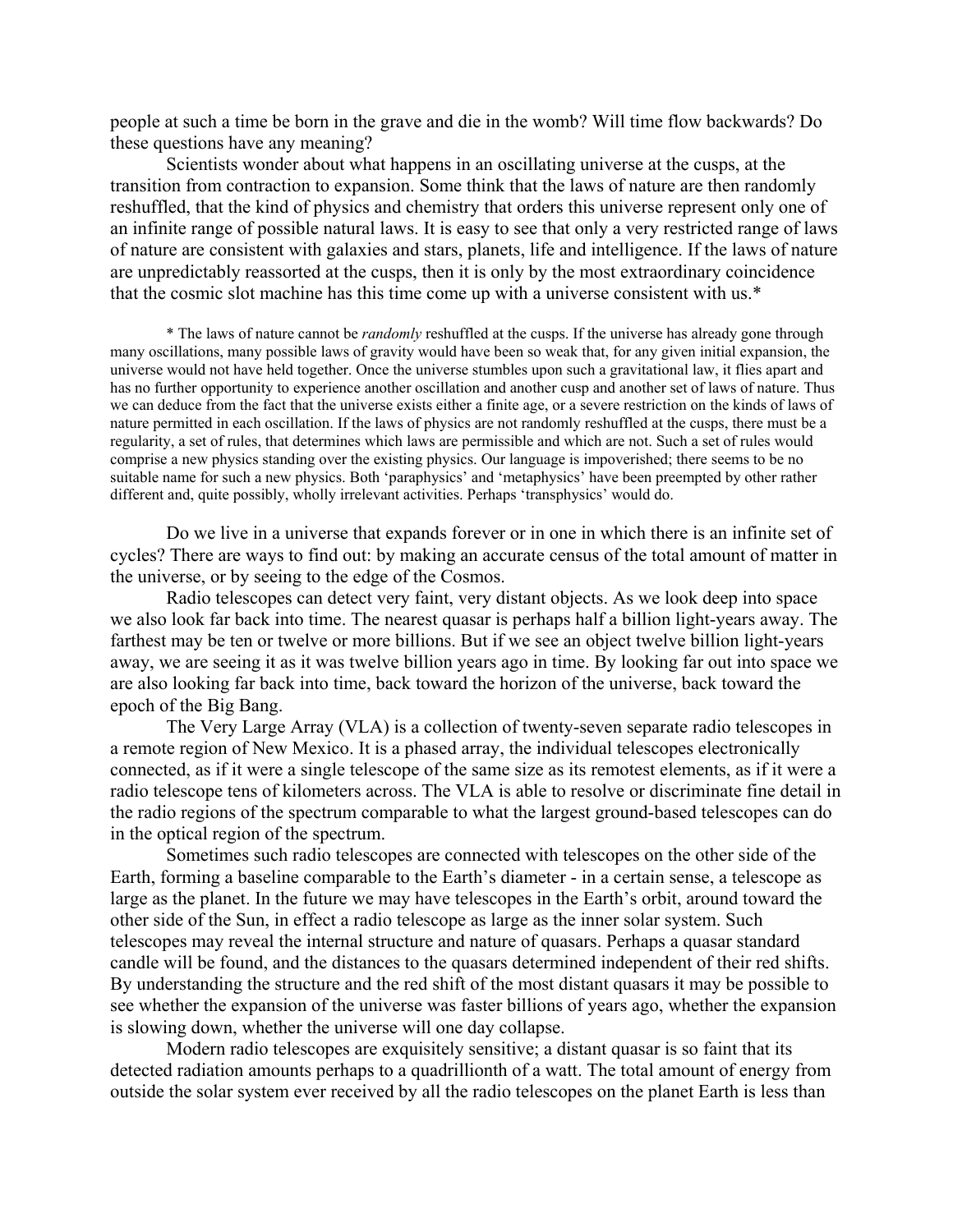the energy of a single snowflake striking the ground. In detecting the cosmic background radiation, in counting quasars, in searching for intelligent signals from space, radio astronomers are dealing with amounts of energy that are barely there at all.

Some matter, particularly the matter in the stars, glows in visible light and is easy to see. Other matter, gas and dust in the outskirts of galaxies, for example, is not so readily detected. It does not give off visible light, although it seems to give off radio waves. This is one reason that the unlocking of the cosmological mysteries requires us to use exotic instruments and frequencies different from the visible light to which our eyes are sensitive. Observatories in Earth orbit have found an intense X-ray glow between the galaxies. It was first thought to be hot intergalactic hydrogen, an immense amount of it never before seen, perhaps enough to close the Cosmos and to guarantee that we are trapped in an oscillating universe. But more recent observations by Ricardo Giacconi may have resolved the X-ray glow into individual points, perhaps an immense horde of distant quasars. They contribute previously unknown mass to the universe as well. When the cosmic inventory is completed, and the mass of all the galaxies, quasars, black holes, intergalactic hydrogen, gravitational waves and still more exotic denizens of space is summed up, we will know what kind of universe we inhabit.

In discussing the large-scale structure of the Cosmos, astronomers are fond of saying that space is curved, or that there is no center to the Cosmos, or that the universe is finite but unbounded. Whatever are they talking about? Let us imagine we inhabit a strange country where everyone is perfectly flat. Following Edwin Abbott, a Shakespearean scholar who lived in Victorian England, we call it Flatland. Some of us are squares; some are triangles; some have more complex shapes. We scurry about, in and out of our flat buildings, occupied with our flat businesses and dalliances. Everyone in Flatland has width and length, but no height whatever. We know about left-right and forward-back, but have no hint, not a trace of comprehension, about up-down - except for flat mathematicians. They say, 'Listen, it's really very easy. Imagine leftright. Imagine forward-back. Okay, so far? Now imagine another dimension, at right angles to the other two.' And we say, 'What are you talking about? "At right angles to the other two!" There *are* only two dimensions. Point to that third dimension. Where is it?' So the mathematicians, disheartened, amble off. Nobody listens to mathematicians.

Every square creature in Flatland sees another square as merely a short line segment, the side of the square nearest to him. He can see the other side of the square only by taking a short walk. But the *inside* of a square is forever mysterious, unless some terrible accident or autopsy breaches the sides and exposes the interior parts.

One day a three-dimensional creature - shaped like an apple, say - comes upon Flatland, hovering above it. Observing a particularly attractive and congenial-looking square entering its flat house, the apple decides, in a gesture of interdimensional amity, to say hello. 'How are you?' asks the visitor from the third dimension. 'I am a visitor from the third dimension.' The wretched square looks about his closed house and sees no one. What is worse, to him it appears that the greeting, entering from above, is emanating from his own flat body, a voice from within. A little insanity, he perhaps reminds himself gamely, runs in the family.

Exasperated at being judged a psychological aberration, the apple descends into Flatland. Now a three-dimensional creature can exist, in Flatland, only partially; only a cross section can be seen, only the points of contact with the plane surface of Flatland. An apple slithering through Flatland would appear first as a point and then as progressively larger, roughly circular slices. The square sees a point appearing in a closed room in his two-dimensional world and slowly growing into a near circle. A creature of strange and changing shape has appeared from nowhere.

Rebuffed, unhappy at the obtuseness of the very flat, the apple bumps the square and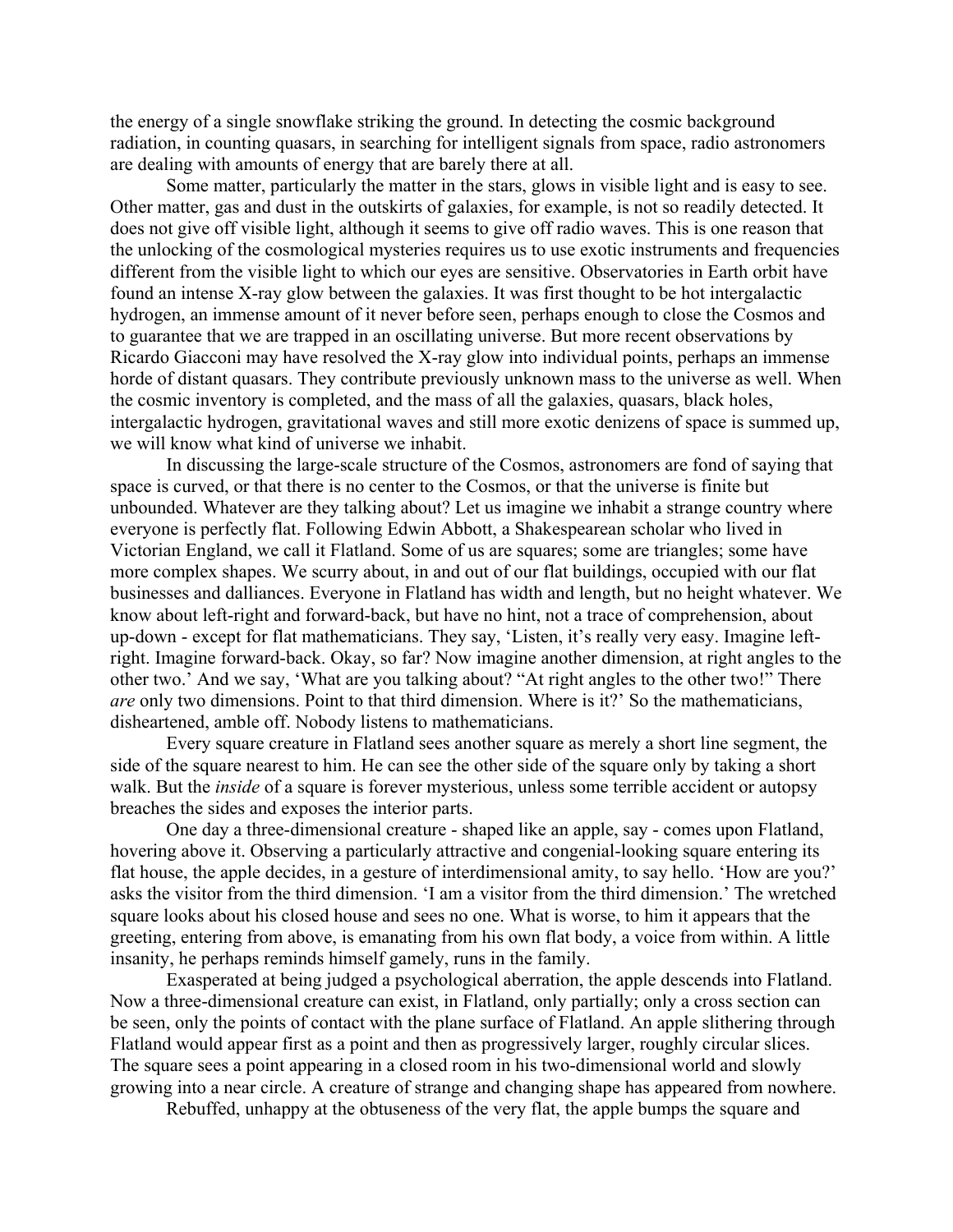sends him aloft, fluttering and spinning into that mysterious third dimension. At first the square can make no sense of what is happening; it is utterly outside his experience. But eventually he realizes that he is viewing Flatland from a peculiar vantage point: 'above'. He can see into closed rooms. He can see into his flat fellows. He is viewing his universe from a unique and devastating perspective. Traveling through another dimension provides, as an incidental benefit, a kind of Xray vision. Eventually, like a falling leaf, our square slowly descends to the surface. From the point of view of his fellow Flatlanders, he has unaccountably disappeared from a closed room and then distressingly materialized from nowhere. 'For heaven's sake,' they say, 'what's happened to you?' 'I think,' he finds himself replying, 'I was "up." ' They pat him on his sides and comfort him. Delusions always ran in his family.

In such interdimensional contemplations, we need not be restricted to two dimensions. We can, following Abbott, imagine a world of one dimension, where everyone is a line segment, or even the magical world of zero-dimensional beasts, the points. But perhaps more interesting is the question of higher dimensions. Could there be a fourth physical dimension?\*

\* If a fourth-dimensional creature existed it could, in our three-dimensional universe, appear and dematerialize at will, change shape remarkably, pluck us out of locked rooms and make us appear from nowhere. It could also turn us inside out. There are several ways in which we can be turned inside out: the least pleasant would result in our viscera and internal organs being on the outside and the entire Cosmos - glowing intergalactic gas, galaxies, planets, everything - on the inside. I am not sure I like the idea.

We can imagine generating a cube in the following way: Take a line segment of a certain length and move it an equal length at right angles to itself. That makes a square. Move the square an equal length at right angles to itself, and we have a cube. We understand this cube to cast a shadow, which we usually draw as two squares with their vertices connected. If we examine the shadow of a cube in two dimensions, we notice that not all the lines appear equal, and not all the angles are right angles. The three-dimensional object has not been perfectly represented in its transfiguration into two dimensions. This is the cost of losing a dimension in the geometrical projection. Now let us take our three-dimensional cube and carry it, at right angles to itself, through a fourth physical dimension: not left-right, not forward-back, not up-down, but simultaneously at right angles to all those directions. I cannot show you what direction that is, but I can imagine it to exist. In such a case, we would have generated a four-dimensional hypercube, also called a tesseract. I cannot show you a tesseract, because we are trapped in three dimensions. But what I can show you is the shadow in three dimensions of a tesseract. It resembles two nested cubes, all the vertices connected by lines. But for a real tesseract, in four dimensions, all the lines would be of equal length and all the angles would be right angles.

Imagine a universe just like Flatland, except that unbeknownst to the inhabitants, their two-dimensional universe is curved through a third physical dimension. When the Flatlanders take short excursions, their universe looks flat enough. But if one of them takes a long enough walk along what seems to be a perfectly straight line, he uncovers a great mystery: although he has not reached a barrier and has never turned around, he has somehow come back to the place from which he started. His two-dimensional universe must have been warped, bent or curved through a mysterious third dimension. He cannot imagine that third dimension, but he can deduce it. Increase all dimensions in this story by one, and you have a situation that may apply to us.

Where is the center of the Cosmos? Is there an edge to the universe? What lies beyond that? In a two-dimensional universe, curved through a third dimension, there *is* no center - at least not on the surface of the sphere. The center of such a universe is not *in* that universe; it lies, inaccessible, in the third dimension, *inside* the sphere. While there is only so much area on the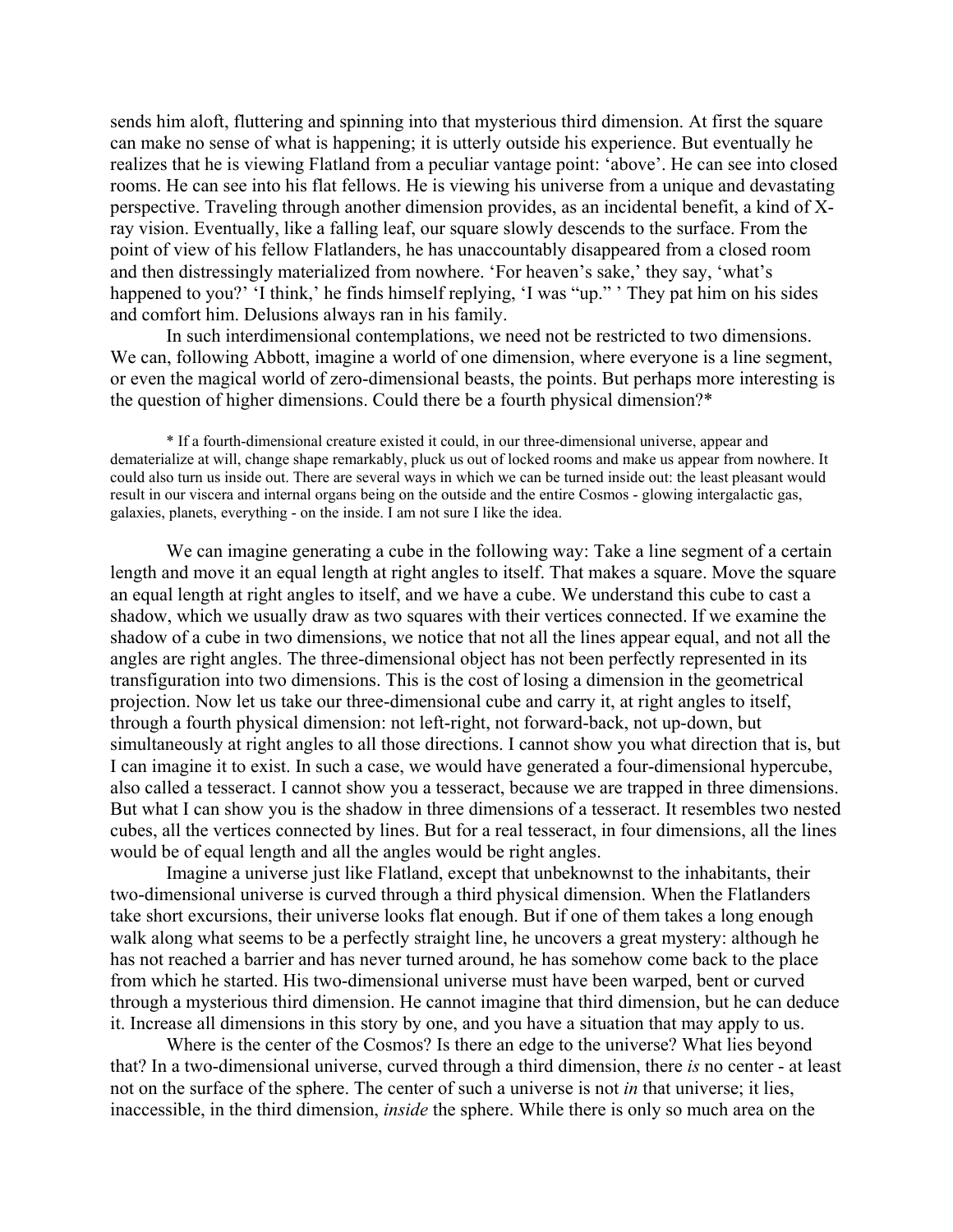surface of the sphere, there is no edge to this universe - it is finite but unbounded. And the question of what lies beyond is meaningless. Flat creatures cannot, on their own, escape their two dimensions.

Increase all dimensions by one, and you have the situation that may apply to us: the universe as a four-dimensional hypersphere with no center and no edge, and nothing beyond. Why do all the galaxies seem to be running away from *us*? The hypersphere is expanding from a point, like a four-dimensional balloon being inflated, creating in every instant more space in the universe. Sometime after the expansion begins, galaxies condense and are carried outward on the surface of the hypersphere. There are astronomers in each galaxy, and the light they see is also trapped on the curved surface of the hypersphere. As the sphere expands, an astronomer in any galaxy will think all the other galaxies are running away from him. There are no privileged reference frames.\* The farther away the galaxy, the faster its recession. The galaxies are embedded in, attached to space, and the fabric of space is expanding. And to the question, Where in the present universe did the Big Bang occur? the answer is clearly, everywhere.

\* The view that the universe looks by and large the same no matter from where we happen to view it was first proposed, so far as we know, by Giordano Bruno.

If there is insufficient matter to prevent the universe from expanding forever, it must have an open shape, curved like a saddle with a surface extending to infinity in our three-dimensional analogy. If there is enough matter, then it has a closed shape, curved like a sphere in our threedimensional analogy. If the universe is closed, light is trapped within it. In the 1920's, in a direction opposite to M31, observers found a distant pair of spiral galaxies. Was it possible, they wondered, that they were seeing the Milky Way and M31 from the other direction - like seeing the back of your head with light that has circumnavigated the universe? We now know that the universe is much larger than they imagined in the 1920's. It would take more than the age of the universe for light to circumnavigate it. And the galaxies are younger than the universe. But if the Cosmos is closed and light cannot escape from it, then it may be perfectly correct to describe the universe as a black hole. If you wish to know what it is like inside a black hole, look around you.

We have previously mentioned the possibility of wormholes to get from one place in the universe to another without covering the intervening distance - through a black hole. We can imagine these wormholes as tubes running through a fourth physical dimension. We do not know that such wormholes exist. But if they do, must they always hook up with another place in our universe? Or is it just possible that wormholes connect with other universes, places that would otherwise be forever inaccessible to us? For all we know, there may be many other universes. Perhaps they are, in some sense, nested within one another.

There is an idea - strange, haunting, evocative - one of the most exquisite conjectures in science or religion. It is entirely undemonstrated; it may never be proved. But it stirs the blood. There is, we are told, an infinite hierarchy of universes, so that an elementary particle, such as an electron, in our universe would, if penetrated, reveal itself to be an entire closed universe. Within it, organized into the local equivalent of galaxies and smaller structures, are an immense number of other, much tinier elementary particles, which are themselves universe at the next level, and so on forever - an infinite downward regression, universes within universes, endlessly. And upward as well. Our familiar universe of galaxies and stars, planets and people, would be a single elementary particle in the next universe up, the first step of another infinite regress.

This is the only religious idea I know that surpasses the endless number of infinitely old cycling universes in Hindu cosmology. What would those other universes be like? Would they be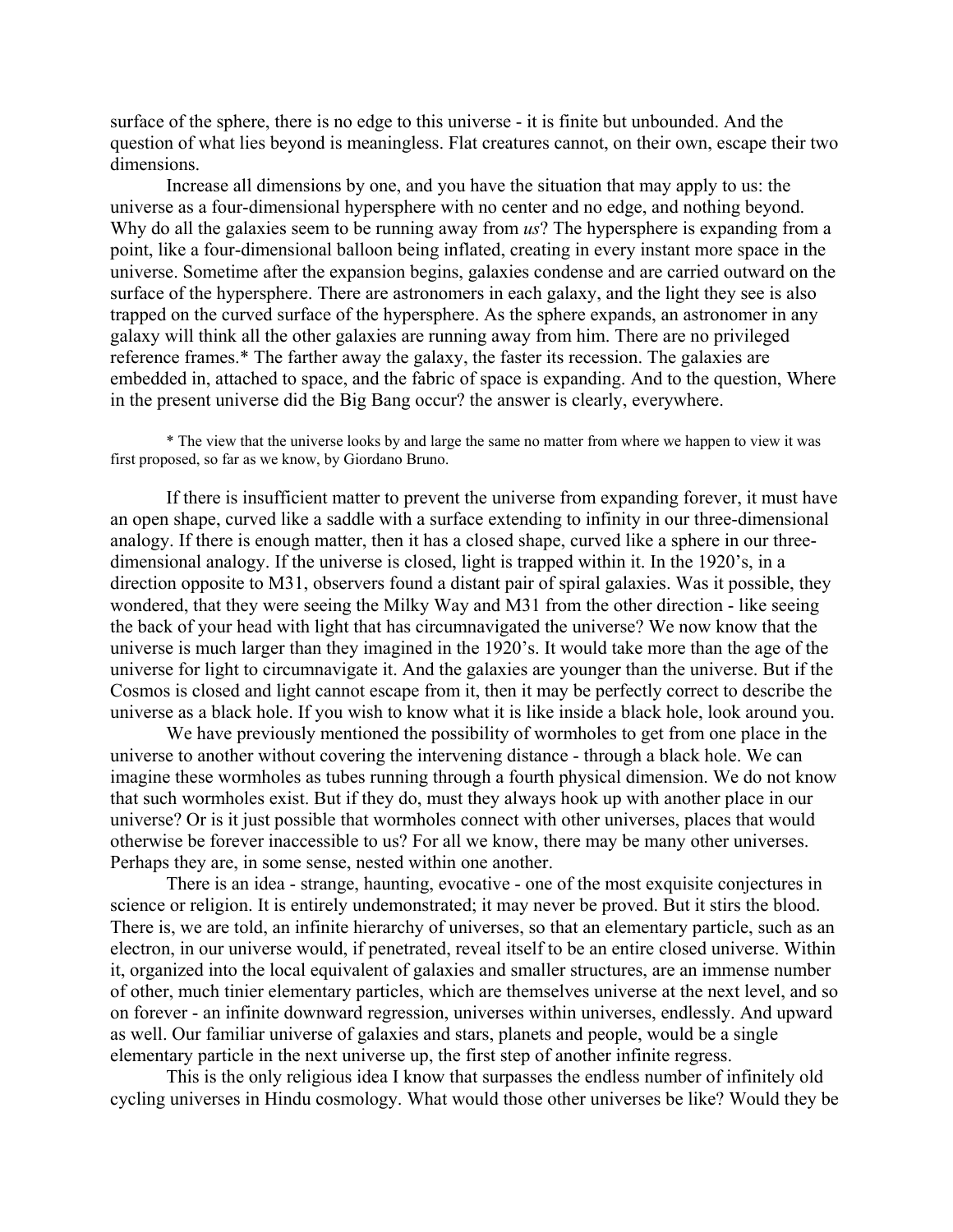built on different laws of physics? Would they have stars and galaxies and worlds, or something quite different? Might they be compatible with some unimaginably different form of life? To enter them, we would somehow have to penetrate a fourth physical dimension - not an easy undertaking, surely but perhaps a black hole would provide a way. There may be small black holes in the solar neighborhood. Poised at the edge of forever, we would jump off.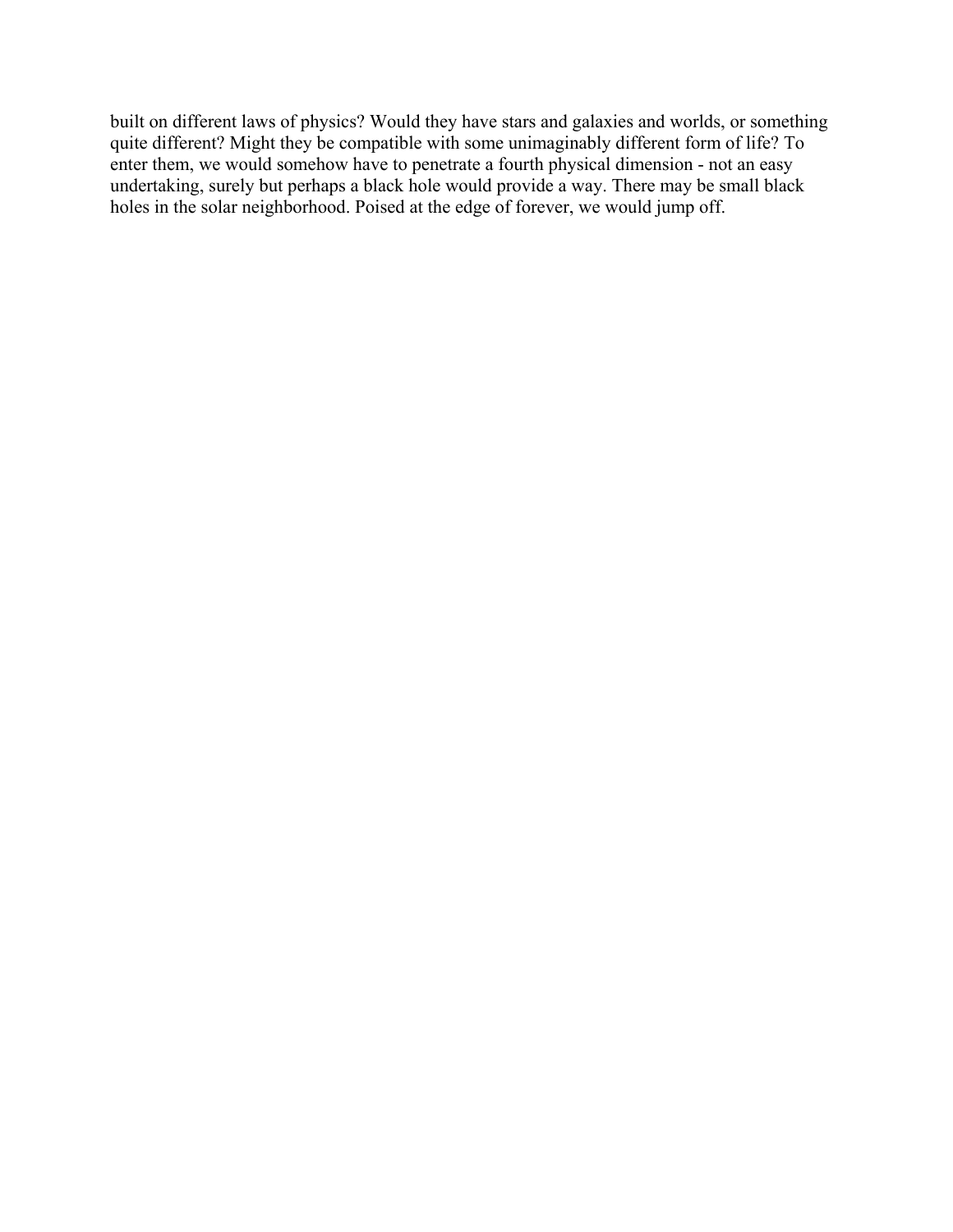# CHAPTER XI

#### *The Persistence of Memory*

Now that the destinies of Heaven and Earth have been fixed; Trench and canal have been given their proper course; The banks of the Tigris and the Euphrates have been established; What else shall we do? What else shall we create? Oh Anunaki, you great gods of the sky, what else shall we do? - The Assyrian account of the creation of Man, 800 B.C.

When he, whoever of the gods it was, had thus arranged in order and resolved that chaotic mass, and reduced it, thus resolved, to cosmic parts, he first moulded the Earth into the form of a mighty ball so that it might be of like form on every side . . . And, that no region might be without its own forms of animate life, the stars and divine forms occupied the floor of heaven, the sea fell to the shining fishes for their home, Earth received the beasts, and the mobile air the birds . . . Then Man was born: . . . though all other animals are prone, and fix their gaze upon the earth, he gave to Man an uplifted face and bade him stand erect and turn his eyes to heaven.

- Ovid, *Metamorphoses*, first century

In the great cosmic dark there are countless stars and planets both younger and older than our solar system. Although we cannot yet be certain, the same processes that led on Earth to the evolution of life and intelligence should have been operating throughout the Cosmos. There may be a million worlds in the Milky Way Galaxy alone that at this moment are inhabited by beings who are very different from us, and far more advanced. Knowing a great deal is not the same as being smart; intelligence is not information alone but also judgment, the manner in which information is coordinated and used. Still, the amount of information to which we have access is one index of our intelligence. The measuring rod, the unit of information, is something called a bit (for binary digit). It is an answer - either yes or no - to an unambiguous question. To specify whether a lamp is on or off requires a single bit of information. To designate one letter out of the twenty-six in the Latin alphabet takes five bits  $(2^5 = 2 \times 2 \times 2 \times 2 \times 2 = 32)$ , which is more than 26). The verbal information content of this book is a little less than ten million bits,  $10<sup>7</sup>$ . The total number of bits that characterizes an hour-long television program is about  $10^{12}$ . The information in the words and pictures of different books in all the libraries on the Earth is something like  $10^{16}$ or  $10^{17}$  bits.\* Of course much of it is redundant. Such a number calibrates crudely what humans know. But elsewhere, on older worlds, where life has evolved billions of years earlier than on Earth, perhaps they know  $10^{20}$  bits or  $10^{30}$  - not just more information but significantly different information.

\* Thus all of the books in the world contain no more information than is broadcast as video in a single large American city in a single year. Not all bits have equal value.

Of those million worlds inhabited by advanced intelligencies, consider a rare planet, the only one in its system with a surface ocean of liquid water. In this rich aquatic environment, many relatively intelligent creatures live - some with eight appendages for grasping; others that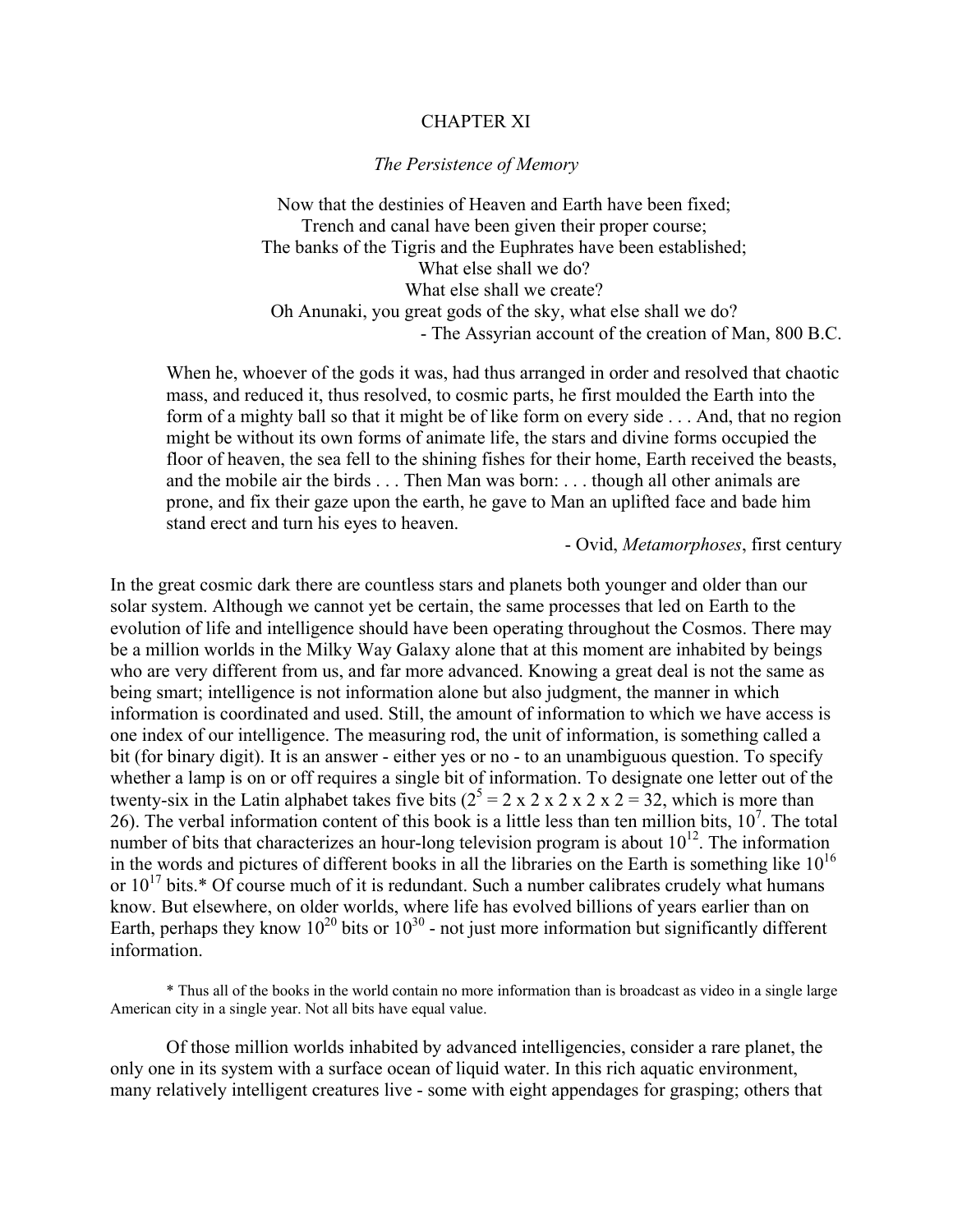communicate among themselves by changing an intricate pattern of bright and dark mottling on their bodies; even clever little creatures from the land who make brief forays into the ocean in vessels of wood or metal. But we seek the dominant intelligences, the grandest creatures on the planet, the sentient and graceful masters of the deep ocean, the great whales.

They are the largest animals\* ever to evolve on the planet Earth, larger by far than the dinosaurs. An adult blue whale can be thirty meters long and weigh 150 tons. Many, especially the baleen whales, are placid browsers, straining through vast volumes of ocean for the small animals on which they graze; others eat fish and krill. The whales are recent arrivals in the ocean. Only seventy million years ago their ancestors were carnivorous mammals who migrated in slow steps from the land into the ocean. Among the whales, mothers suckle and care tenderly for their offspring. There is a long childhood in which the adults teach the young. Play is a typical pastime. These are all mammalian characteristics, all important for the development of intelligent beings.

\* Some sequoia trees are both larger and more massive than any whale.

The sea is murky. Sight and smell, which work well for mammals on the land, are not of much use in the depths of the ocean. Those ancestors of the whales who relied on these senses to locate a mate or a baby or a predator did not leave many offspring. So another method was perfected by evolution; it works superbly well and is central to any understanding of the whales: the sense of sound. Some whale sounds are called songs, but we are still ignorant of their true nature and meaning. They range over a broad band of frequencies, down to well below the lowest sound the human ear can detect. A typical whale song lasts for perhaps fifteen minutes; the longest, about an hour. Often it is repeated, identically, beat for beat, measure for measure, note for note. Occasionally a group of whales will leave their winter waters in the midst of a song and six months later return to continue at precisely the right note, as if there had been no interruption. Whales are very good at remembering. More often, on their return, the vocalizations have changed. New songs appear on the cetacean hit parade.

Very often the members of the group will sing the same song together. By some mutual consensus, some collaborative songwriting, the piece changes month by month, slowly and predictably. These vocalizations are complex. If the songs of the humpback whale are enunciated as a tonal language, the total information content, the number of bits of information in such songs, is some 10<sup>6</sup> bits, about the same as the information content of the *Iliad* or the *Odyssey*. We do not know what whales or their cousins the dolphins have to talk or sing about. They have no manipulative organs, they make no engineering constructs, but they are social creatures. They hunt, swim, fish, browse, frolic, mate, play, run from predators. There may be a great deal to talk about.

The primary danger to the whales is a newcomer, an upstart animal, only recently, through technology, become competent in the oceans, a creature that calls itself human. For 99.99 percent of the history of the whales, there were no humans in or on the deep oceans. During this period the whales evolved their extraordinary audio communication system. The finbacks, for example, emit extremely loud sounds at a frequency of twenty Hertz, down near the lowest octave on the piano keyboard.. (A Hertz is a unit of sound frequency that represents one sound wave, one crest and one trough, entering your ear every second.) Such low-frequency sounds are scarcely absorbed in the ocean. The American biologist Roger Payne has calculated that using the deep ocean sound channel, two whales could communicate with each other at twenty Hertz essentially anywhere in the world. One might be off the Ross Ice Shelf in Antarctica and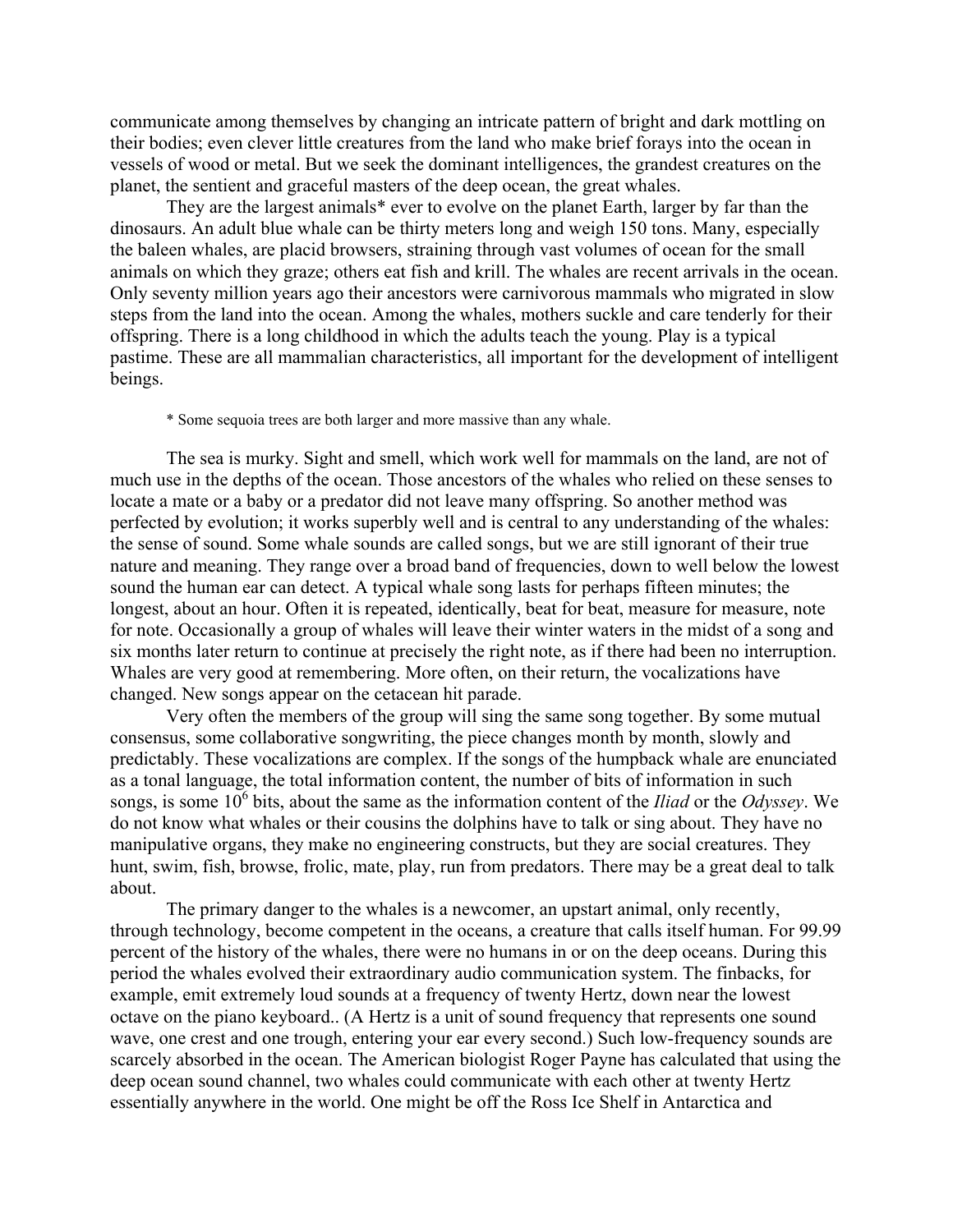communicate with another in the Aleutians. For most of their history, the whales may have established a global communications network. Perhaps when separated by 15,000 kilometers, their vocalizations are love songs, cast hopefully into the vastness of the deep.

For tens of millions of years these enormous, intelligent, communicative creatures evolved with essentially no natural enemies. Then the development of the steamship in the nineteenth century introduced an ominous source of noise pollution. As commercial and military vessels became more abundant, the noise background in the oceans, especially at a frequency of twenty Hertz, became noticeable. Whales communicating across the oceans must have experienced increasingly greater difficulties. The distance over which they could communicate must have decreased steadily. Two hundred years ago, a typical distance across which finbacks could communicate was perhaps 10,000 kilometers. Today, the corresponding number is perhaps a few hundred kilometers. Do whales know each other's names? Can they recognize each other as individuals by sounds alone? We have cut the whales off from themselves. Creatures that communicated for tens of millions of years have now effectively been silenced.\*

\* There is a curious counterpoint to this story. The preferred radio channel for interstellar communication with other technical civilizations is near a frequency of 1.42 billion Hertz, marked by a radio spectral line of hydrogen, the most abundant atom in the Universe. We are just beginning to listen here for signals of intelligent origin. But the frequency band is being increasingly encroached upon by civilian and military communications traffic on Earth, and not only by the major powers. We are jamming the interstellar channel. Uncontrolled growth of terrestrial radio technology may prevent us from ready communication with intelligent beings on distant worlds. Their songs may go unanswered because we have not the will to control our radio-frequency pollution and listen.

And we have done worse than that, because there persists to this day a traffic in the dead bodies of whales. There are humans who hunt and slaughter whales and market the products for lipstick or industrial lubricant. Many nations understand that the systematic murder of such intelligent creatures is monstrous, but the traffic continues, promoted chiefly by Japan, Norway and the Soviet Union. We humans, as a species, are interested in communication with extraterrestrial intelligence. Would not a good beginning be improved communication with terrestrial intelligence, with other human beings of different cultures and languages, with the great apes, with the dolphins, but particularly with those intelligent masters of the deep, the, great whales?

For a whale to live there are many things it must know how to do. This knowledge is stored in its genes and in its brain. The genetic information includes how to convert plankton into blubber; or how to hold your breath on a dive one kilometer below the surface. The information in the brain, the learned information, includes such things as who your mother is, or the meaning of the song you are hearing just now. The whale, like all the other animals on the Earth, has a gene library and a brain library.

The genetic material of the whale, like the genetic material of human beings, is made of nucleic acids, those extraordinary molecules capable of reproducing themselves from the chemical building blocks that surround them, and of turning hereditary information into action. For example, one whale enzyme, identical to one you have in every cell of your body, is called hexokinase, the first of more than two dozen enzyme-mediated steps required to convert a molecule of sugar obtained from the plankton in the whale's diet into a little energy - perhaps a contribution to a single low-frequency note in the music of the whale.

The information stored in the DNA double helix of a whale or a human or any other beast or vegetable on Earth is written in a language of four letters - the four different kinds of nucleotides, the molecular components that make up DNA. How many bits of information are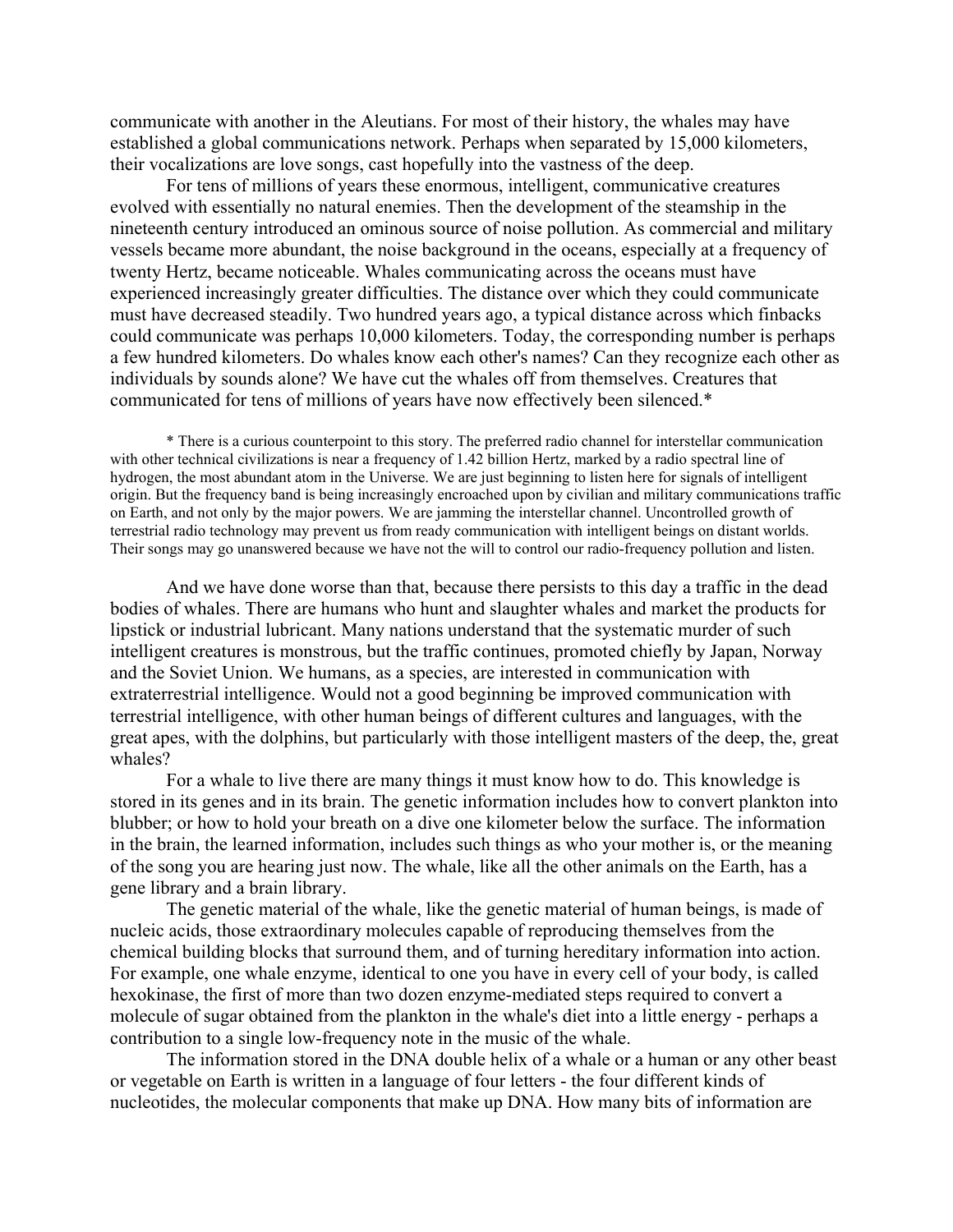contained in the hereditary material of various life forms? How many yes/no answers to the various biological questions are written in the language of life? A virus needs about 10,000 bits roughly equivalent to the amount of information on this page. But the viral information is simple, exceedingly compact, extraordinarily efficient. Reading it requires very close attention. These are the instructions it needs to infect some other organism and to reproduce itself - the only things that viruses are any good at. A bacterium uses roughly a million bits of information - which is about 100 printed pages. Bacteria have a lot more to do than viruses. Unlike the viruses, they are not thoroughgoing parasites. Bacteria have to make a living. And a free-swimming one-celled amoeba is much more sophisticated; with about four hundred million bits in its DNA, it would require some eighty 500-page volumes to make another amoeba.

A whale or a human being needs something like five billion bits. The  $5 \times 10^9$  bits of information in our encyclopaedia of life - in the nucleus of each of our cells - if written out in, say, English, would fill a thousand volumes. Every one of your hundred trillion cells contains a complete library of instructions on how to make every part of you. Every cell in your body arises by successive cell divisions from a single cell, a fertilized egg generated by your parents. Every time that cell divided, in the many embryological steps that went into making you, the original set of genetic instructions was duplicated with great fidelity. So your liver cells have some unemployed knowledge about how to make your bone cells, and vice versa. The genetic library contains everything your body knows how to do on its own. The ancient information is written in exhaustive, careful, redundant detail - how to laugh, how to sneeze, how to walk, how to recognize patterns, how to reproduce, how to digest an apple.

Eating an apple is an immensely complicated process. In fact, if I had to synthesize my own enzymes, if I *consciously* had to remember and direct all the chemical steps required to get energy out of food, I would probably starve. But even bacteria do anaerobic glycolysis, which is why apples rot: lunchtime for the microbes. They and we and all creatures in between possess many similar genetic instructions. Our separate gene libraries have many pages in common, another reminder of our common evolutionary heritage. Our technology can duplicate only a tiny fraction of the intricate biochemistry that our bodies effortlessly perform: we have only just begun to study these processes. Evolution, however, has had billions of years of practice. DNA knows.

But suppose what you had to do was so complicated that even several billion bits was insufficient. Suppose the environment was changing so fast that the precoded genetic encyclopaedia, which served perfectly well before, was no longer entirely adequate. Then even a gene library of 1,000 volumes would not be enough. That is why we have brains.

Like all our organs, the brain has evolved, increasing in complexity and information content, over millions of years. Its structure reflects all the stages through which it has passed. The brain evolved from the inside out. Deep inside is the oldest part, the brainstem, which conducts the basic biological functions, including the rhythms of life - heartbeat and respiration. According to a provocative insight by Paul MacLean, the higher functions of the brain evolved in three successive stages. Capping the brainstem is the R-complex, the seat of aggression, ritual, territoriality and social hierarchy, which evolved hundreds of millions of years ago in our reptilian ancestors. Deep inside the skull of every one of us there is something like the brain of a crocodile. Surrounding the R-complex is the limbic system or mammalian brain, which evolved tens of millions of years ago in ancestors who were mammals but not yet primates. It is a major source of our moods and emotions, of our concern and care for the young.

And finally, on the outside, living in uneasy truce with the more primitive brains beneath, is the cerebral cortex, which evolved millions of years ago in our primate ancestors. The cerebral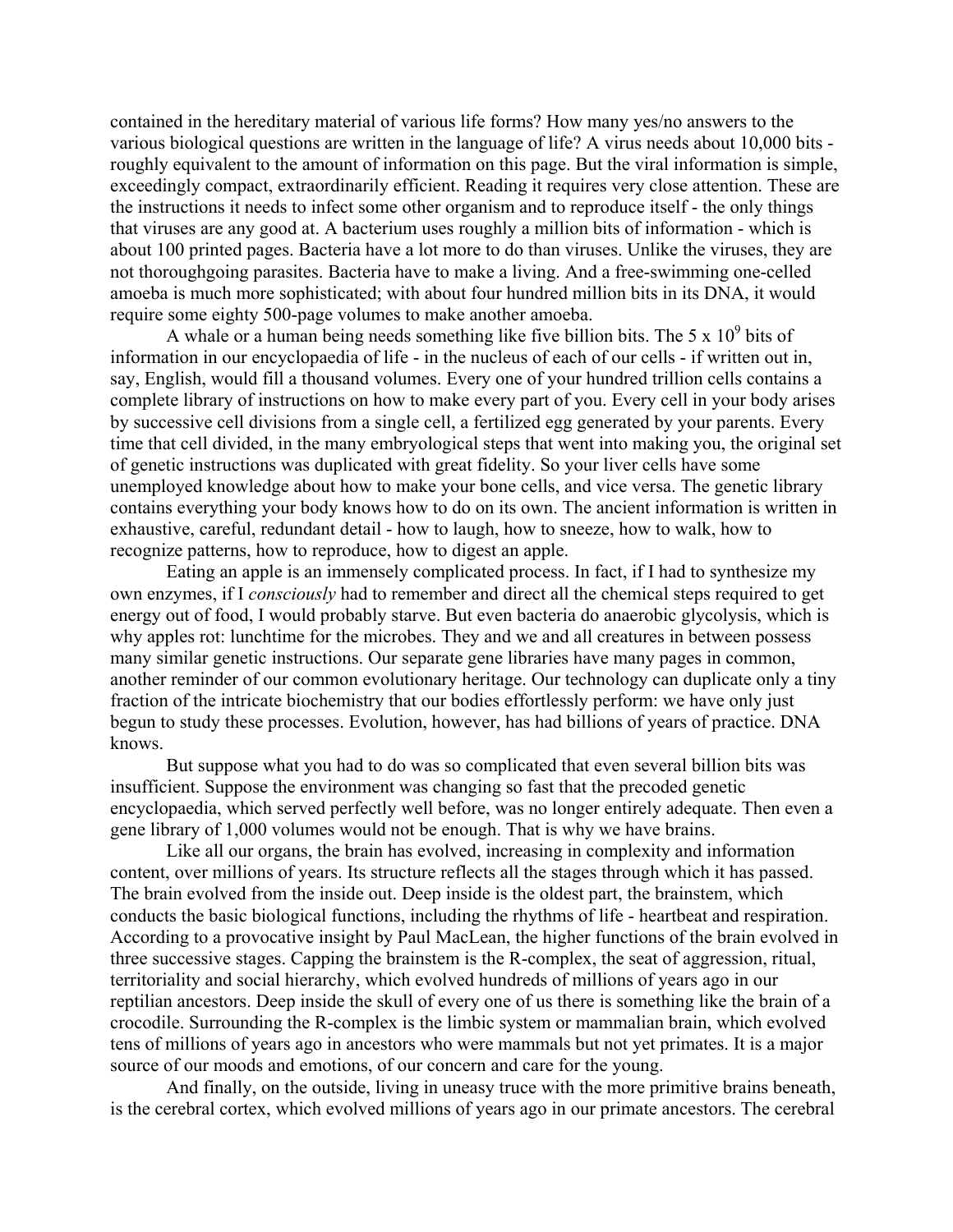cortex, where matter is transformed into consciousness, is the point of embarkation for all our cosmic voyages. Comprising more than two-thirds of the brain mass, it is the realm of both intuition and critical analysis. It is here that we have ideas and inspirations, here that we read and write, here that we do mathematics and compose music. The cortex regulates our conscious lives. It is the distinction of our species, the seat of our humanity. Civilization is a product of the cerebral cortex.

The language of the brain is not the DNA language of the genes. Rather, what we know is encoded in cells called neurons - microscopic electrochemical switching elements, typically a few hundredths of a millimeter across. Each of us has perhaps a hundred billion neurons, comparable to the number of stars in the Milky Way Galaxy. Many neurons have thousands of connections with their neighbors. There are something like a hundred trillion,  $10^{14}$ , such connections in the human cerebral cortex.

Charles Sherrington imagined the activities in the cerebral cortex upon awakening:

[The cortex] becomes now a sparkling field of rhythmic flashing points with trains of traveling sparks hurrying hither and thither. The brain is waking and with it the mind is returning. It is as if the Milky Way entered upon some cosmic dance. Swiftly the [cortex] becomes an enchanted loom where millions of flashing shuttles weave a dissolving pattern, always a meaningful pattern though never an abiding one; a shifting harmony of sub-patterns. Now as the waking body rouses, sub-patterns of this great harmony of activity stretch down into the unlit tracks of the [lower brain]. Strings of flashing and traveling sparks engage the links of it. This means that the body is up and rises to meet its waking day.

Even in sleep, the brain is pulsing, throbbing and flashing with the complex business of human life - dreaming, remembering, figuring things out. Our thoughts, visions and fantasies have a physical reality. A thought is made of hundreds of electrochemical impulses. If we were shrunk to the level of the neurons, we might witness elaborate, intricate, evanescent patterns. One might be the spark of a memory of the smell of lilacs on a country road in childhood. Another might be part of an anxious all-points bulletin: 'Where did I leave the keys?'

There are many valleys in the mountains of the mind, convolutions that greatly increase the surface area available in the cerebral cortex for information storage in a skull of limited size. The neurochemistry of the brain is astonishingly busy, the circuitry of a machine more wonderful than any devised by humans. But there is no evidence that its functioning is due to anything more than the  $10^{14}$  neural connections that build an elegant architecture of consciousness. The world of thought is divided roughly into two hemispheres. The right hemisphere of the cerebral cortex is mainly responsible for pattern recognition, intuition, sensitivity, creative insights. The left hemisphere presides over rational, analytical and critical thinking. These are the dual strengths, the essential opposites, that characterize human thinking. Together, they provide the means both for generating ideas and for testing their validity. A continuous dialogue is going on between the two hemispheres, channeled through an immense bundle of nerves, the corpus callosum, the bridge between creativity and analysis, both of which are necessary to understand the world.

The information content of the human brain expressed in bits is probably comparable to the total number of connections among the neurons - about a hundred trillion,  $10^{14}$ , bits. If written out in English, say, that information would fill some twenty million volumes, as many as in the world's largest libraries. The equivalent of twenty million books is inside the heads of every one us. The brain is a very big place in a very small space. Most of the books in the brain are in the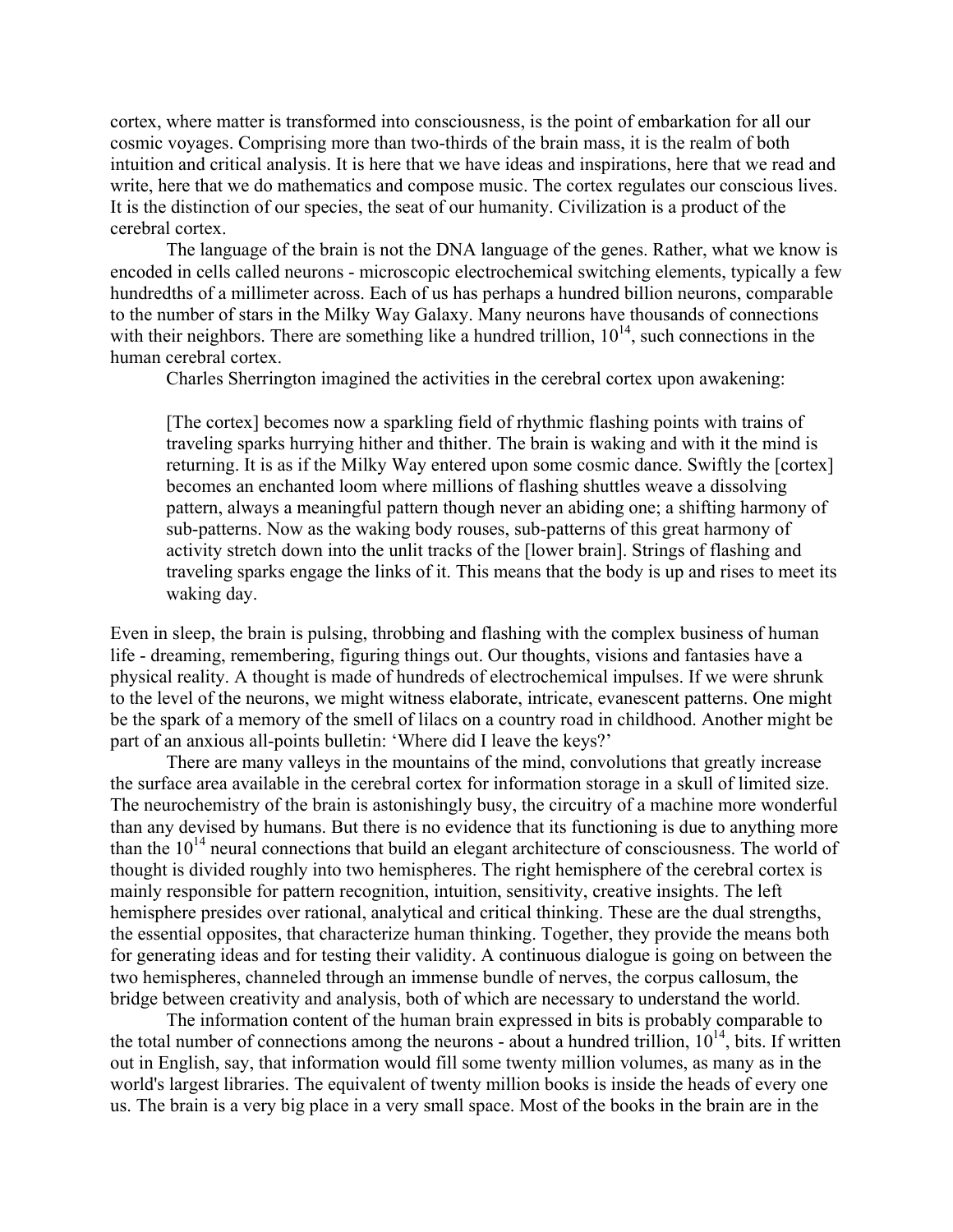cerebral cortex. Down in the basement are the functions our remote ancestors mainly depended on - aggression, child-rearing, fear, sex, the willingness to follow leaders blindly. Of the higher brain functions, some - reading, writing, speaking - seem to be localized in particular places in the cerebral cortex. Memories, on the other hand, are stored redundantly in many locales. If such a thing as telepathy existed, one of its glories would be the opportunity for each of us to read the books in the cerebral cortices of our loved ones. But there is no compelling evidence for telepathy, and the communication of such information remains the task of artists and writers.

The brain does much more than recollect. It compares, synthesizes, analyzes, generates abstractions. We must figure out much more than our genes can know. That is why the brain library is some ten thousand times larger than the gene library. Our passion for learning, evident in the behavior of every toddler, is the tool for our survival. Emotions and ritualized behavior patterns are built deeply into us. They are part of our humanity. But they are not *characteristically* human. Many other animals have feelings. What distinguishes our species is thought. The cerebral cortex is a liberation. We need no longer be trapped in the genetically inherited behavior patterns of lizards and baboons. We are, each of us, largely responsible for what gets put into our brains, for what, as adults, we wind up caring for and knowing about. No longer at the mercy of the reptile brain, we can change ourselves.

Most of the world's great cities have grown haphazardly, little by little, in response to the needs of the moment; very rarely is a city planned for the remote future. The evolution of a city is like the evolution of the brain: it develops from a small center and slowly grows and changes, leaving many old parts still functioning. There is no way for evolution to rip out the ancient interior of the brain because of its imperfections and replace it with something of more modern manufacture. The brain must function during the renovation. That is why the brainstem is surrounded by the R-complex, then the limbic system and finally the cerebral cortex. The old parts are in charge of too many fundamental functions for them to be replaced altogether. So they wheeze along, out-of-date and sometimes counterproductive, but a necessary consequence of our evolution.

In New York City, the arrangement of many of the major streets dates to the seventeenth century, the stock exchange to the eighteenth century, the waterworks to the nineteenth, the electrical power system to the twentieth. The arrangement might be more efficient if all civic systems were constructed in parallel and replaced periodically (which is why disastrous fires - the great conflagrations of London and Chicago, for example - are sometimes an aid in city planning). But the slow accretion of new functions permits the city to work more or less continuously through the centuries. In the seventeenth century you traveled between Brooklyn and Manhattan across the East River by ferry. In the nineteenth century, the technology became available to construct a suspension bridge across the river. It was built precisely at the site of the ferry terminal, both because the city owned the land and because major thoroughfares were already converging on the pre-existing ferry service. Later when it was possible to construct a tunnel under the river, it too was built in the same place for the same reasons, and also because small abandoned precursors of tunnels, called caissons, had already been emplaced during the construction of the bridge. This use and restructuring of previous systems for new purposes is very much like the pattern of biological evolution.

When our genes could not store all the information necessary for survival, we slowly invented brains. But then the time came, perhaps ten thousand years ago, when we needed to know more than could conveniently be contained in brains. So we learned to stockpile enormous quantities of information outside our bodies. We are the only species on the planet, so far as we know, to have invented a communal memory stored neither in our genes nor in our brains. The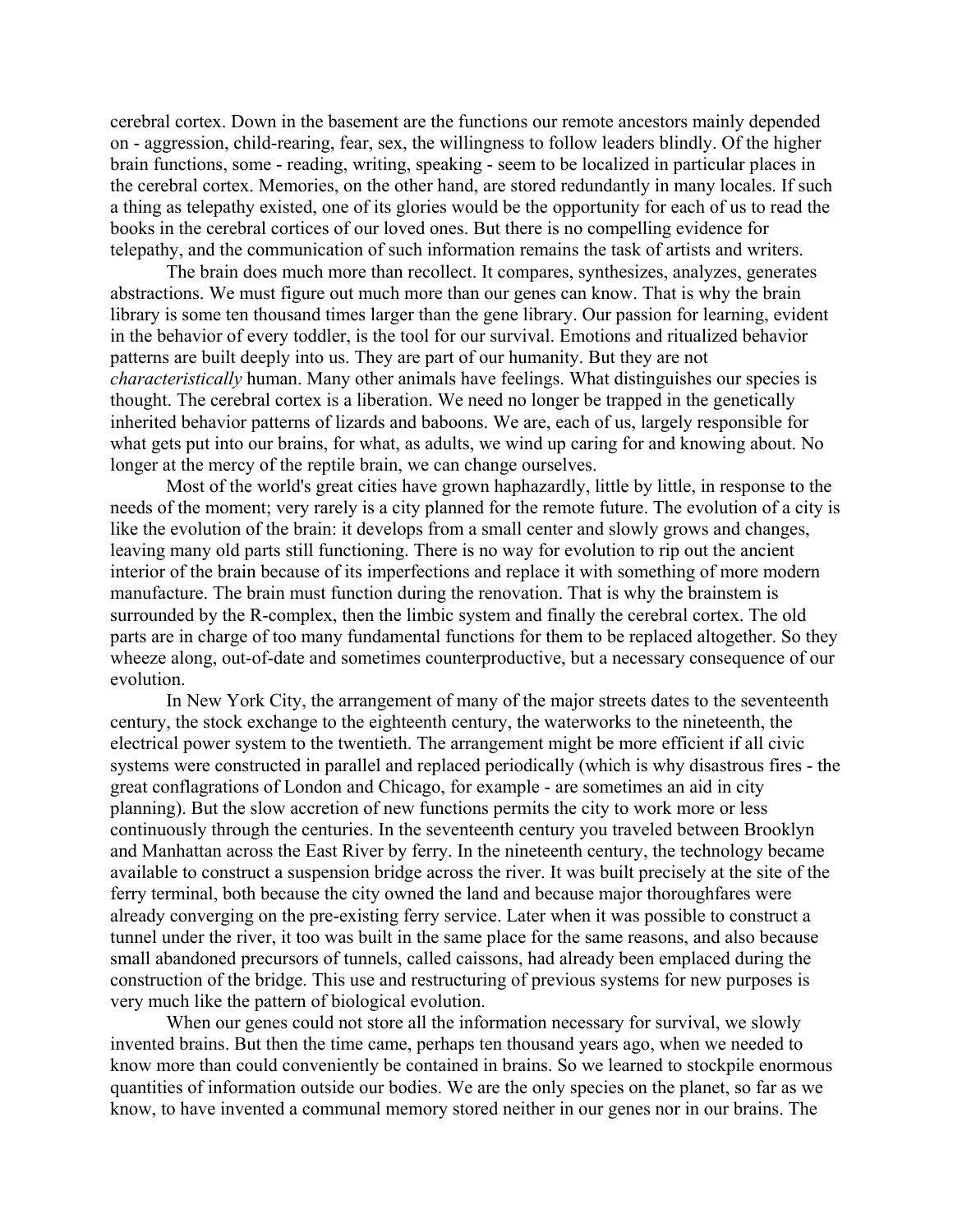warehouse of that memory is called the library.

A book is made from a tree. It is an assemblage of flat, flexible parts (still called 'leaves') imprinted with dark pigmented squiggles. One glance at it and you hear the voice of another person - perhaps someone dead for thousands of years. Across the millennia, the author is speaking, clearly and silently, inside your head, directly to you. Writing is perhaps the greatest of human inventions, binding together people, citizens of distant epochs, who never knew one another. Books break the shackles of time, proof that humans can work magic.

Some of the earliest authors wrote on clay. Cuneiform writing, the remote ancestor of the Western alphabet, was invented in the Near East about 5,000 years ago. Its purpose was to keep records: the purchase of grain, the sale of land, the triumphs of the king, the statutes of the priests, the positions of the stars, the prayers to the gods. For thousands of years, writing was chiseled into clay and stone, scratched onto wax or bark or leather; painted on bamboo or papyrus or silk - but always one copy at a time and, except for the inscriptions on monuments, always for a tiny readership. Then in China between the second and sixth centuries, paper, ink and printing with carved wooden blocks were all invented, permitting many copies of a work to be made and distributed. It took a thousand years for the idea to catch on in remote and backward Europe. Then, suddenly, books were being printed all over the world. Just before the invention of movable type, around 1450, there were no more than a few tens of thousands of books in all of Europe, all handwritten; about as many as in China in 100 B.C., and a tenth as many as in the Great Library of Alexandria. Fifty years later, around 1500, there were ten million printed books. Learning had become available to anyone who could read. Magic was everywhere.

More recently, books, especially paperbacks, have been printed in massive and inexpensive editions. For the price of a modest meal you can ponder the decline and fall of the Roman Empire, the origin of species, the interpretation of dreams, the nature of things. Books are like seeds. They can lie dormant for centuries and then flower in the most unpromising soil.

The great libraries of the world contain millions of volumes, the equivalent of about  $10^{14}$ bits of information in words, and perhaps  $10^{15}$  bits in pictures. This is ten thousand times more information than in our genes, and about ten times more than in our brains. If I finish a book a week, I will read only a few thousand books in my lifetime, about a tenth of a percent of the contents of the greatest libraries of our time. The trick is to know which books to read. The information in books is not preprogrammed at birth but constantly changed, amended by events, adapted to the world. It is now twenty-three centuries since the founding of the Alexandrian Library. If there were no books, no written records, think how prodigious a time twenty-three centuries would be. With four generations per century, twenty-three centuries occupies almost a hundred generations of human beings. If information could be passed on merely by word of mouth, how little we should know of our past, how slow would be our progress! Everything would depend on what ancient findings we had accidentally been told about, and how accurate the account was. Past information might be revered, but in successive retellings it would become progressively more muddled and eventually lost. Books permit us to voyage through time, to tap the wisdom of our ancestors. The library connects us with the insights and knowledge, painfully extracted from Nature, of the greatest minds that ever were, with the best teachers, drawn from the entire planet and from all of our history, to instruct us without tiring, and to inspire us to make our own contribution to the collective knowledge of the human species. Public libraries depend on voluntary contributions. I think the health of our civilization, the depth of our awareness about the underpinnings of our culture and our concern for the future can all be tested by how well we support our libraries.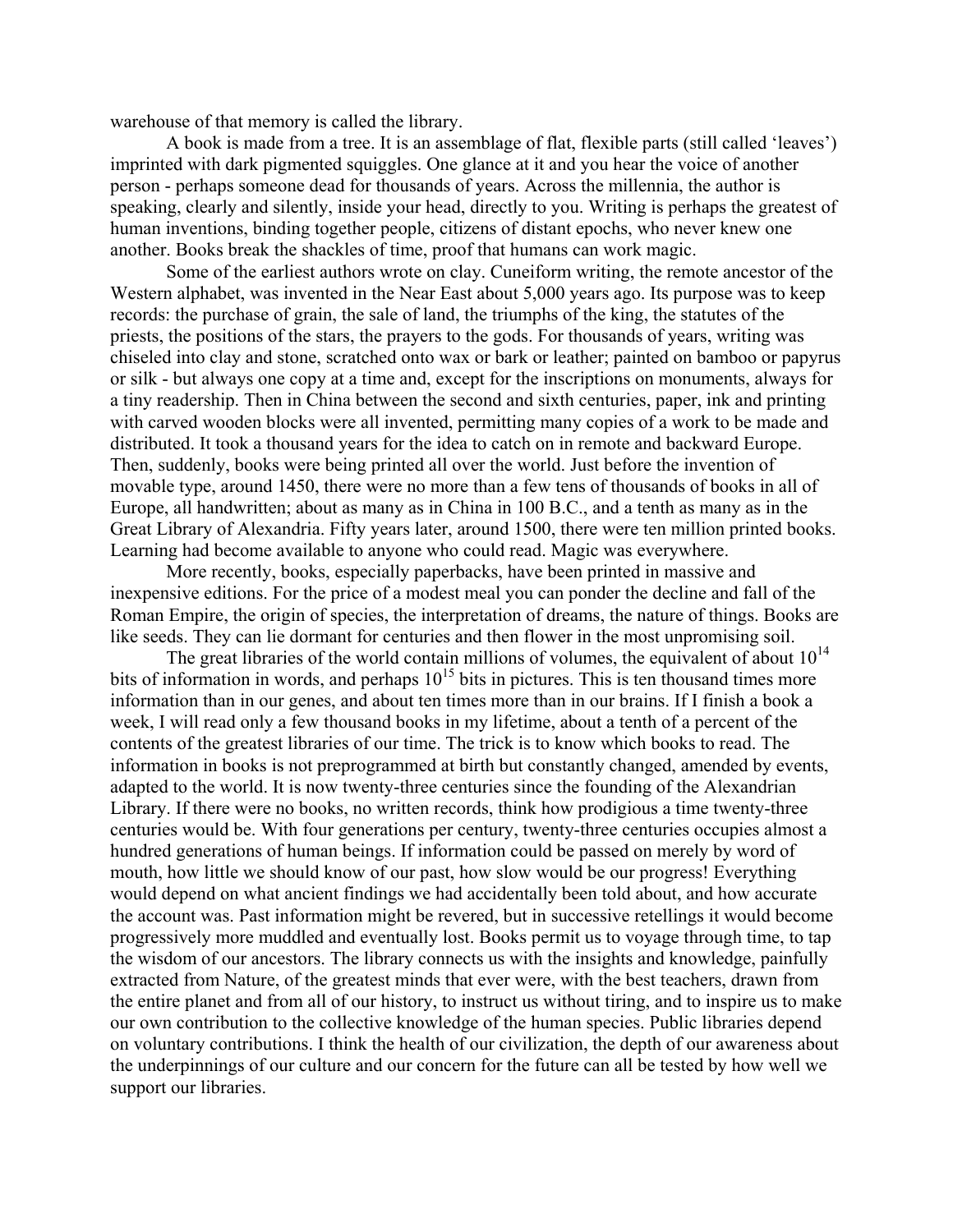Were the Earth to be started over again with all its physical features identical, it is extremely unlikely that anything closely resembling a human being would ever again emerge. There is a powerful random character to the evolutionary process. A cosmic ray striking a different gene, producing a different mutation, can have small consequences early but profound consequences late. Happenstance may play a powerful role in biology, as it does in history. The farther back the critical events occur, the more powerfully can they influence the present.

For example, consider our hands. We have five fingers, including one opposable thumb. They serve us quite well. But I think we would be served equally well with six fingers including a thumb, or four fingers including a thumb, or maybe five fingers and two thumbs. There is nothing intrinsically best about our particular configuration of fingers, which we ordinarily think of as so natural and inevitable. We have five fingers because we have descended from a Devonian fish that had five phalanges or bones in its fins. Had we descended from a fish with four or six phalanges, we would have four or six fingers on each hand and would think them perfectly natural. We use base ten arithmetic only because we have ten fingers on our hands.\* Had the arrangement been otherwise, we would use base eight or base twelve arithmetic and relegate base ten to the New Math. The same point applies, I believe, to many more essential aspects of our being - our hereditary material, our internal biochemistry, our form, stature, organ systems, loves and hates, passions and despairs, tenderness and aggression, even our analytical processes - all of these are, at least in part, the result of apparently minor accidents in our immensely long evolutionary history. Perhaps if one less dragonfly had drowned in the Carboniferous swamps, the intelligent organisms on our planet today would have feathers and teach their young in rookeries. The pattern of evolutionary causality is a web of astonishing complexity; the incompleteness of our understanding humbles us.

\* The arithmetic based on the number 5 or 10 seems so obvious that the ancient Greek equivalent of 'to count' literally means 'to five.'

Just sixty-five million years ago our ancestors were the most unprepossessing of mammals - creatures with the size and intelligence of moles or tree shrews. It would have take a very audacious biologist to guess that such animals would eventually produce the line that dominates the Earth today. The Earth then was full of awesome, nightmarish lizards - the dinosaurs, immensely successful creatures, which filled virtually every ecological niche. There were swimming reptiles, flying reptiles, and reptiles - some as tall as a six-story building thundering across the face of the Earth. Some of them had rather large brains, an upright posture and two little front legs very much like hands, which they used to catch small, speedy mammals probably including our distant ancestors - for dinner. If such dinosaurs had survived, perhaps the dominant intelligent species on our planet today would be four meters tall with green skin and sharp teeth, and the human form would be considered a lurid fantasy of saurian science fiction. But the dinosaurs did not survive. In one catastrophic event all of them and many, perhaps most, of the other species on the Earth, were destroyed.\* But not the tree shrews. Not the mammals. They survived.

\* A recent analysis suggests that 96 per cent of all the species in the oceans may have died at this time. With such an enormous extinction rate, the organisms of today can have evolved from only a small and unrepresentative sampling of the organisms that lived in late Mesozoic times.

No one knows what wiped out the dinosaurs. One evocative idea is that it was a cosmic catastrophe, the explosion of a nearby star - a supernova like the one that produced the Crab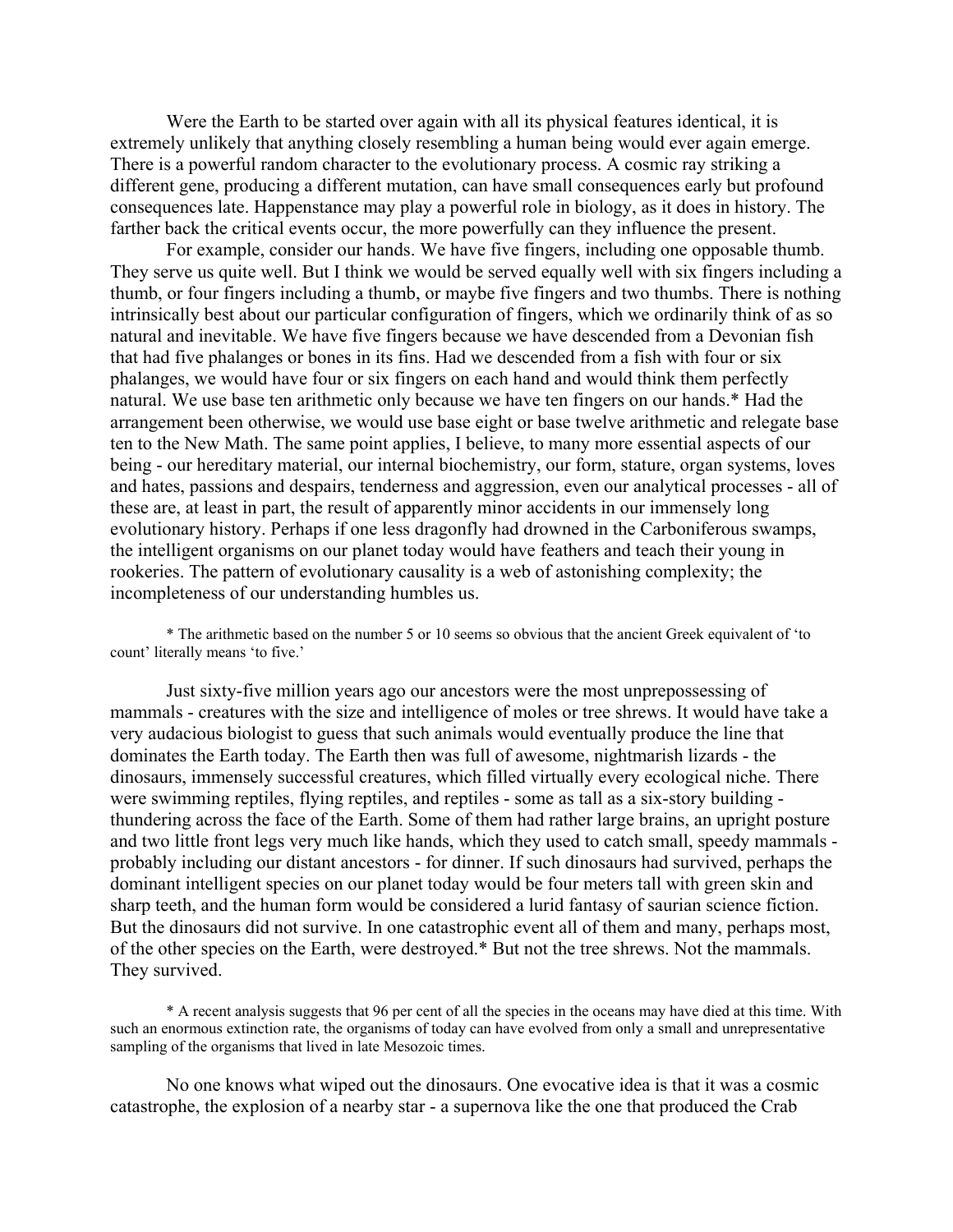Nebula. If there were by chance a supernova within ten or twenty light-years of the solar system some sixty-five million years ago, it would have sprayed an intense flux of cosmic rays into space, and some of these, entering the Earth's envelope of air, would have burned the atmospheric nitrogen. The oxides of nitrogen thus generated would have removed the protective layer of ozone from the atmosphere, increasing the flux of solar ultraviolet radiation at the surface and frying and mutating the many organisms imperfectly protected against intense ultraviolet light. Some of those organisms may have been staples of the dinosaur diet.

The disaster, whatever it was, that cleared the dinosaurs from the world stage removed the pressure on the mammals. Our ancestors no longer had to live in the shadow of voracious reptiles. We diversified exuberantly and flourished. Twenty million years ago, our immediate ancestors probably still lived in the trees, later descending because the forests receded during a major ice age and were replaced by grassy savannahs. It is not much good to be supremely adapted to life in the trees if there are very few trees. Many arboreal primates must have vanished with the forests. A few eked out a precarious existence on the ground and survived. And one of those lines evolved to become us. No one knows the cause of that climatic change. It may have been a small variation in the intrinsic luminosity of the Sun or in the orbit of the Earth; or massive volcanic eruptions injecting fine dust into the stratosphere, reflecting more sunlight back into space and cooling the Earth. It may have been due to changes in the general circulation of the oceans. Or perhaps the passage of the Sun through a galactic dust cloud. Whatever the cause, we see again how tied our existence is to random astronomical and geological events.

After we came down from the trees, we evolved an upright posture; our hands were free; we possessed excellent binocular vision - we had acquired many of the preconditions for making tools. There was now a real advantage in possessing a large brain and in communicating complex thoughts. Other things being equal, it is better to be smart than to be stupid. Intelligent beings can solve problems better, live longer and leave more offspring; until the invention of nuclear weapons, intelligence powerfully aided survival. In our history it was some horde of furry little mammals who hid from the dinosaurs, colonized the treetops and later scampered down to domesticate fire, invent writing, construct observatories and launch space vehicles. If things had been a little different, it might have been some other creature whose intelligence and manipulative ability would have led to comparable accomplishments. Perhaps the smart bipedal dinosaurs, or the raccoons, or the otters, or the squid. It would be nice to know how different other intelligences can be; so we study the whales and the great apes. To learn a little about what other kinds of civilizations are possible, we can study history and cultural anthropology. But we are all of us - us whales, us apes, us people - too closely related. As long as our inquiries are limited to one or two evolutionary lines on a single planet, we will remain forever ignorant of the possible range and brilliance of other intelligences and other civilizations.

On another planet, with a different sequence of random processes to make hereditary diversity and a different environment to select particular combinations of genes, the chances of finding beings who are physically very similar to us is, I believe, near zero. The chances of finding another form of intelligence is not. Their brains may well have evolved from the inside out. They may have switching elements analogous to our neurons. But the neurons may be very different; perhaps superconductors that work at very low temperatures rather than organic devices that work at room temperature, in which case their speed of thought will be  $10<sup>7</sup>$  times faster than ours. Or perhaps the equivalent of neurons elsewhere would not be in direct physical contact but in radio communication so that a single intelligent being could be distributed among many different organisms, or even many different planets, each with a part of the intelligence of the whole, each contributing by radio to an intelligence much greater than itself.<sup>\*</sup> There may be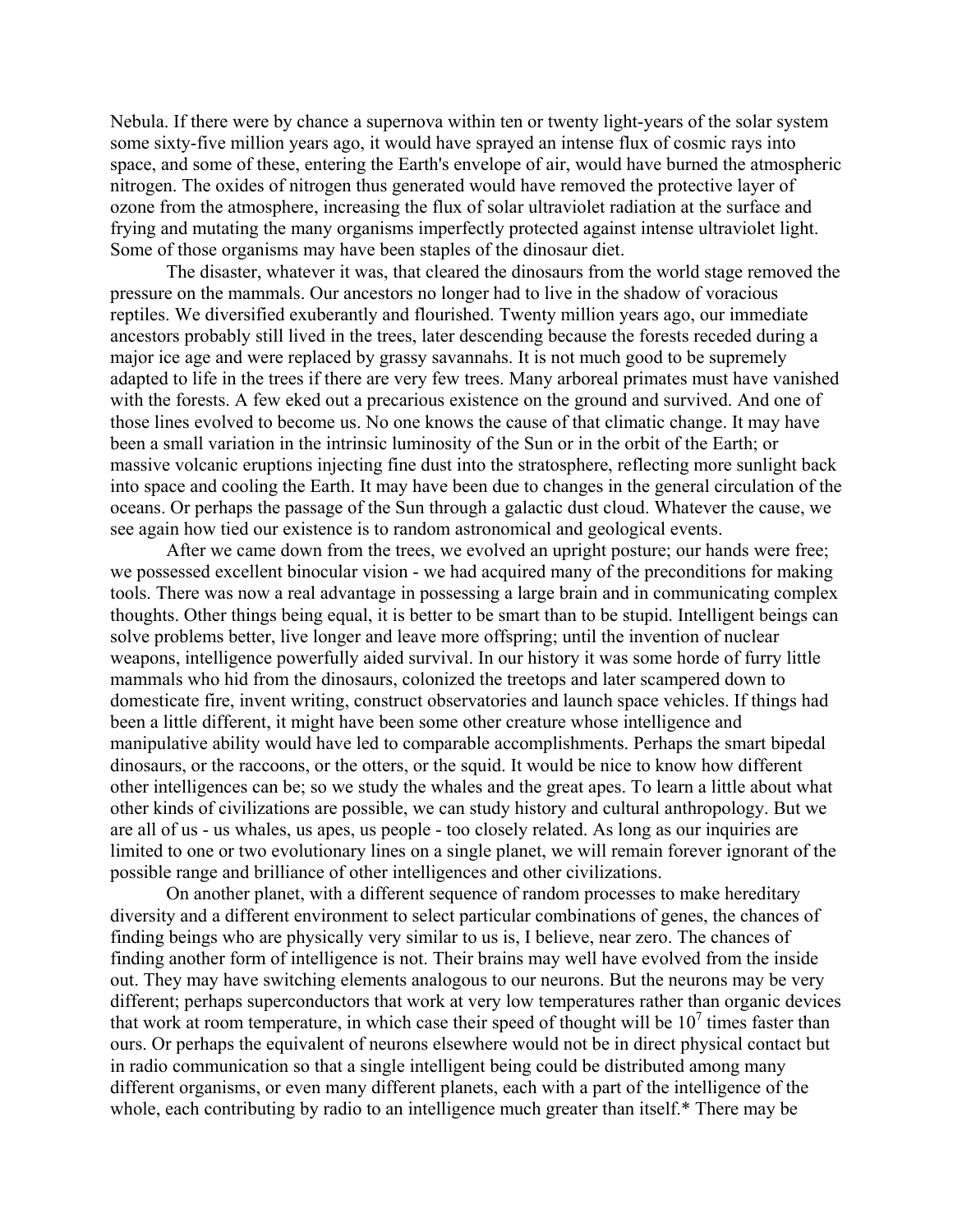planets where the intelligent beings have about  $10^{14}$  neural connections, as we do. But there may be places where the number is  $10^{24}$  or  $10^{34}$ . I wonder what they would know. Because we inhabit the same universe as they, we and they must share some substantial information in common. If we could make contact, there is much in their brains that would be of great interest to ours. But the opposite is also true. I think extraterrestrial intelligence - even beings substantially further evolved than we - will be interested in us, in what we know, how we think, what our brains are like, the course of our evolution, the prospects for our future.

\* In some sense such a radio integration of separate individuals is already beginning to happen on the planet Earth.

If there are intelligent beings on the planets of fairly nearby stars, could they know about us? Might they somehow have an inkling of the long evolutionary progression from genes to brains to libraries that has occurred on the obscure planet Earth? If the extraterrestrials stay at home, there are at least two ways in which they might find out about us. One way would be to listen with large radio telescopes. For billions of years they would have heard only weak and intermittent radio static caused by lightning and the trapped electrons and protons whistling within the Earth's magnetic field. Then, less than a century ago, the radio waves leaving the Earth would become stronger, louder, less like noise and more like signals. The inhabitants of Earth had finally stumbled upon radio communication. Today there is a vast international radio, television and radar communications traffic. At some radio frequencies the Earth has become by far the brightest object, the most powerful radio source, in the solar system - brighter than Jupiter, brighter than the Sun. An extraterrestrial civilization monitoring the radio emission from Earth and receiving such signals could not fail to conclude that something interesting had been happening here lately.

As the Earth rotates, our more powerful radio transmitters slowly sweep the sky. A radio astronomer on a planet of another star would be able to calculate the length of the day on Earth from the times of appearance and disappearance of our signals. Some of our most powerful sources are radar transmitters; a few are used for radar astronomy, to probe with radio fingers the surfaces of the nearby planets. The size of the radar beam projected against the sky is much larger than the size of the planets, and much of the signal wafts on, out of the solar system into the depths of interstellar space to any sensitive receivers that may be listening. Most radar transmissions are for military purposes; they scan the skies in constant fear of a massive launch of missiles with nuclear warheads, an augury fifteen minutes early of the end of human civilization. The information content of these pulses is negligible: a succession of simple numerical patterns coded into beeps.

Overall, the most pervasive and noticeable source of radio transmissions from the Earth is our television programming. Because the Earth is turning, some television stations will appear at one horizon of the Earth while others disappear over the other. There will be a confused jumble of programs. Even these might be sorted out and pieced together by an advanced civilization on a planet of a nearby star. The most frequently repeated messages will be station call signals and appeals to purchase detergents, deodorants, headache tablets, and automobile and petroleum products. The most noticeable messages will be those broadcast simultaneously by many transmitters in many time zones - for example, speeches in times of international crisis by the President of the United States or the Premier of the Soviet Union. The mindless contents of commercial television and the integuments of international crisis and internecine warfare within the human family are the principal messages about life on Earth that we choose to broadcast to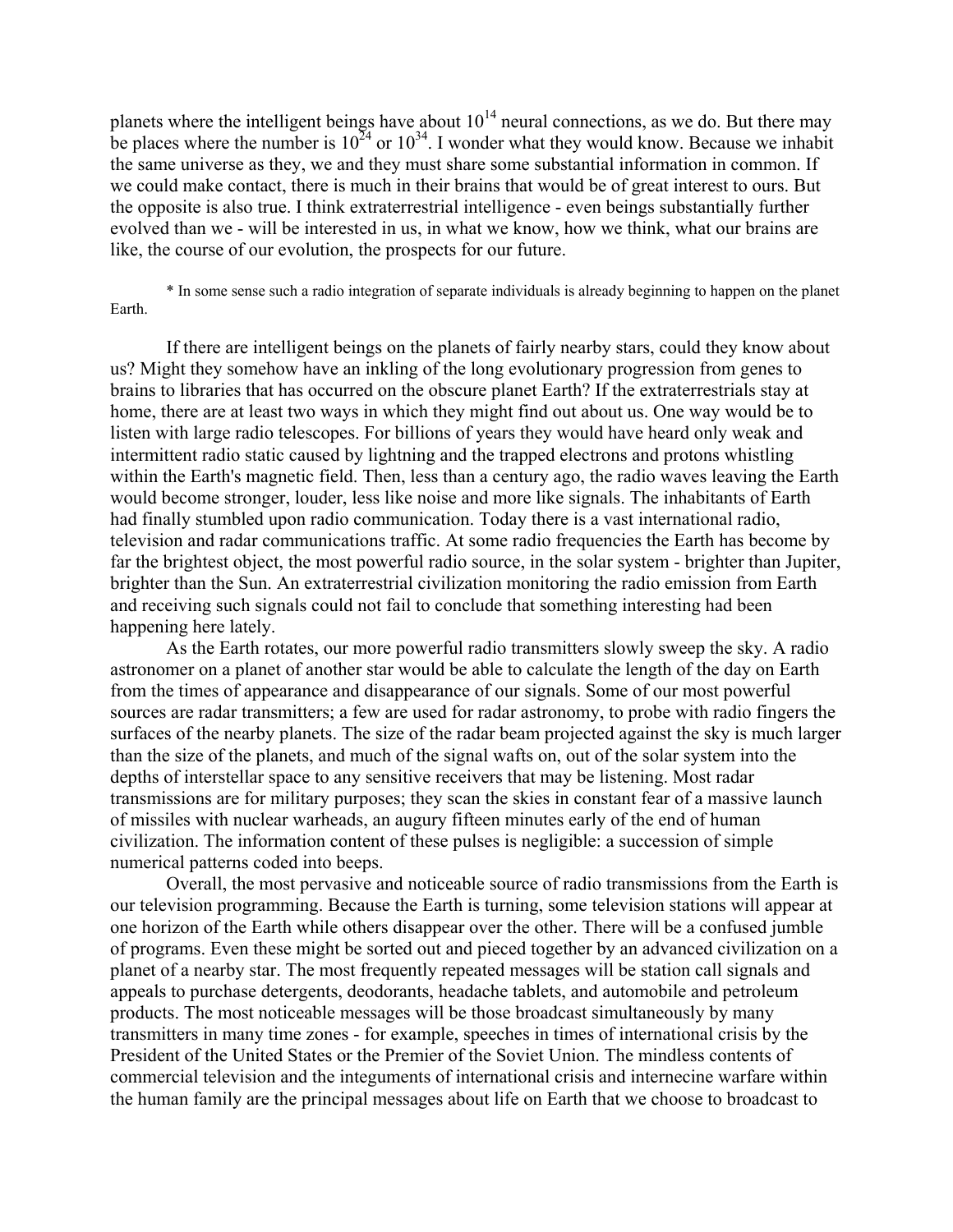the Cosmos. What must they think of us?

There is no calling those television programs back. There is no way of sending a faster message to overtake them and revise the previous transmission. Nothing can travel faster than light. Large-scale television transmission on the planet Earth began only in the late 1940's. Thus, there is a spherical wave front centered on the Earth expanding at the speed of light and containing Howdy Doody, the 'Checkers' speech of then Vice-President Richard M. Nixon and the televised inquisitions by Senator Joseph McCarthy. Because these transmissions were broadcast a few decades ago, they are only a few tens of light-years away from the Earth. If the nearest civilization is farther away than that, then we can continue to breathe easy for a while. In any case, we can hope that they will find these programs incomprehensible.

The two Voyager spacecraft are bound for the stars. Affixed to each is a gold-plated copper phonograph record with a cartridge and stylus and, on the aluminum record jacket, instructions for use. We sent something about our genes, something about our brains, and something about our libraries to other beings who might sail the sea of interstellar space. But we did not want to send primarily scientific information. Any civilization able to intercept Voyager in the depths of interstellar space, its transmitters long dead, would know far more science than we do. Instead, we wanted to tell those other beings something about what seems unique about ourselves. The interests of the cerebral cortex and limbic system are well represented; the Rcomplex less so. Although the recipients may not know any languages of the Earth, we included greetings in sixty human tongues, as well as the hellos of the humpback whales. We sent photographs of humans from all over the world caring for one another, learning, fabricating tools and art and responding to challenges. There is an hour and a half of exquisite music from many cultures, some of it expressing our sense of cosmic loneliness, our wish to end our isolation, our longing to make contact with other beings in the Cosmos. And we have sent recordings of the sounds that would have been heard on our planet from the earliest days before the origin of life to the evolution of the human species and our most recent burgeoning technology. It is, as much as the sounds of any baleen whale, a love song cast upon the vastness of the deep. Many, perhaps most, of our messages will be indecipherable. But we have sent them because it is important to try.

In this spirit we included on the Voyager spacecraft the thoughts and feelings of one person, the electrical activity of her brain, heart, eyes and muscles, which were recorded for an hour, transcribed into sound, compressed in time and incorporated into the record. In one sense we have launched into the Cosmos a direct transcription of the thoughts and feelings of a single human being in the month of June in the year 1977 on the planet Earth. Perhaps the recipients will make nothing of it, or think it is a recording of a pulsar, which in some superficial sense it resembles. Or perhaps a civilization unimaginably more advanced than ours will be able to decipher such recorded thoughts and feelings and appreciate our efforts to share ourselves with them.

The information in our genes is very old - most of it more than millions of years old, some of it billions of years old. In contrast, the information in our books is at most thousands of years old, and that in our brains is only decades old. The long-lived information is not the characteristically human information. Because of erosion on the Earth, our monuments and artifacts will not, in the natural course of things, survive to the distant future. But the Voyager record is on its way out of the solar system. The erosion in interstellar space - chiefly cosmic rays and impacting dust grains - is so slow that the information on the record will last a billion years. Genes and brains and books encode information differently and persist through time at different rates. But the persistence of the memory of the human species will be far longer in the impressed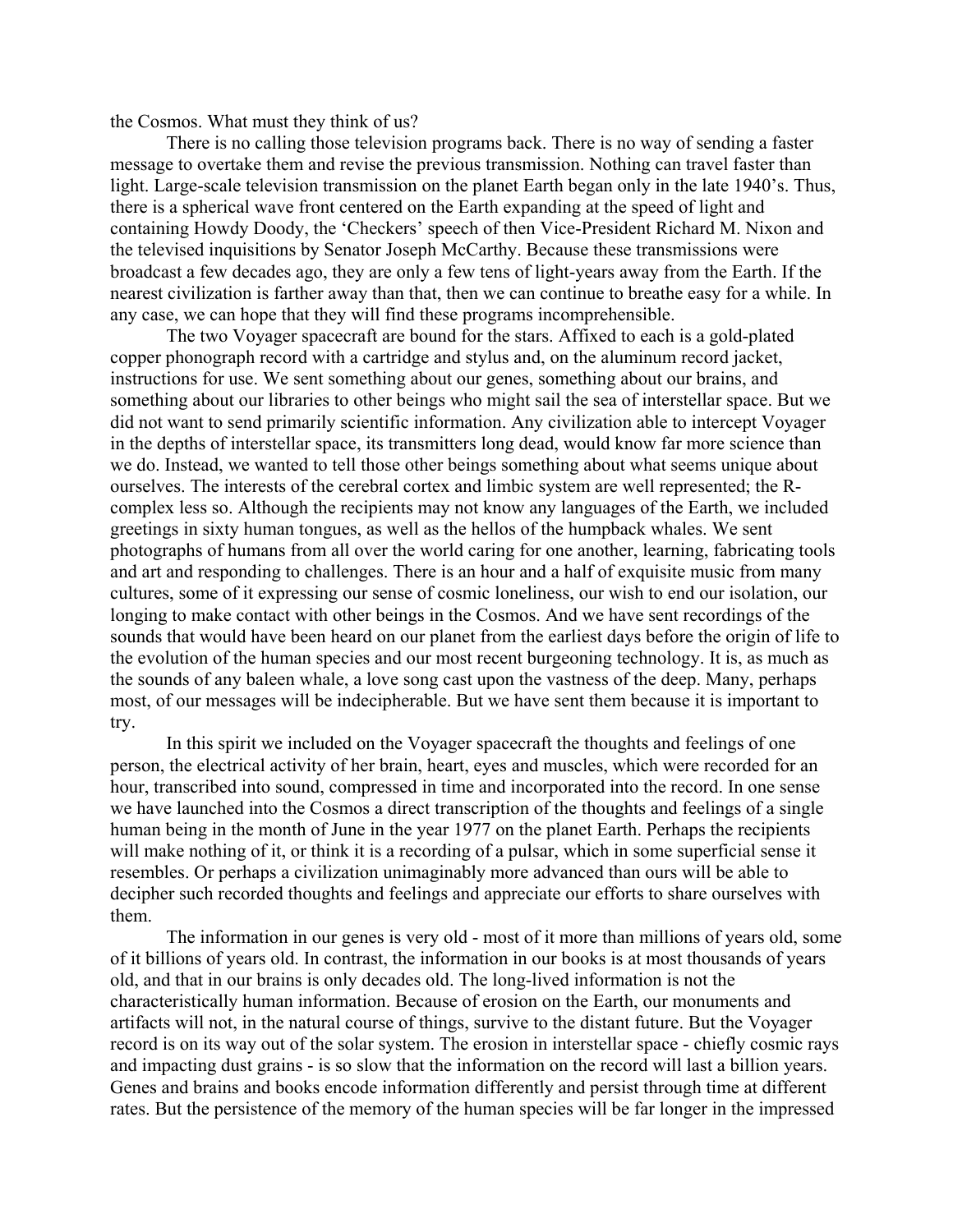metal grooves on the Voyager interstellar record.

The Voyager message is traveling with agonizing slowness. The fastest object ever launched by the human species, it will still take tens of thousands of years to go the distance to the nearest star. Any television program will traverse in hours the distance that Voyager has covered in years. A television transmission that has just finished being aired will, in only a few hours, overtake the Voyager spacecraft in the region of Saturn and beyond and speed outward to the stars. If it is headed that way, the signal will reach Alpha Centauri in a little more than four years. If, some decades or centuries hence, anyone out there in space hears our television broadcasts, I hope they will think well of us, a product of fifteen billion years of cosmic evolution, the local transmogrification of matter into consciousness. Our intelligence has recently provided us with awesome powers. It is not yet clear that we have the wisdom to avoid our own self-destruction. But many of us are trying very hard. We hope that very soon in the perspective of cosmic time we will have unified our planet peacefully into an organization cherishing the life of every living creature on it and will be ready to take that next great step, to become part of a galactic society of communicating civilizations.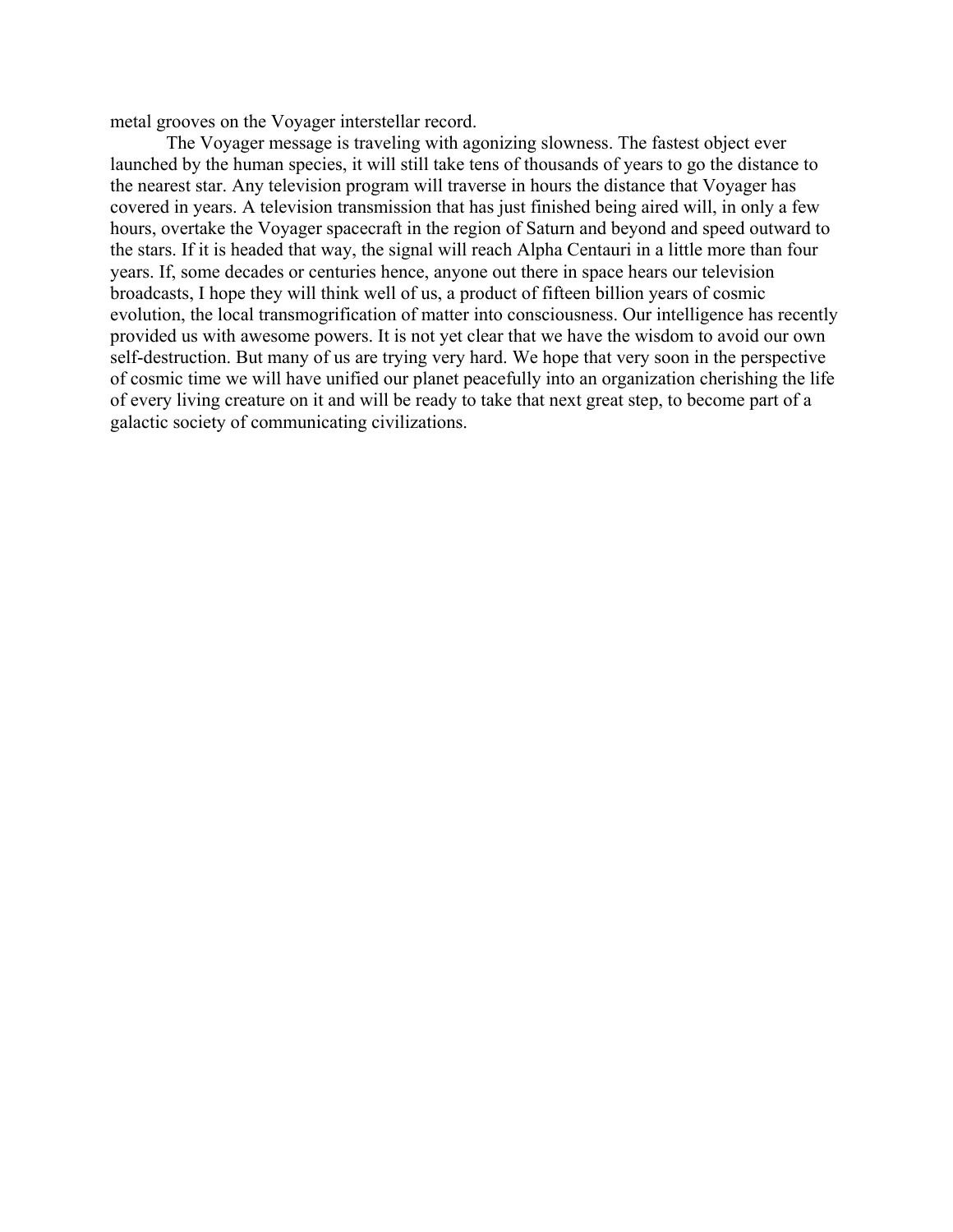## CHAPTER XII

## *Encyclopaedia Galactica*

'What are you? From where did you come? I have never seen anything like you.' The Creator Raven looked at Man and was . . . surprised to find that this strange new being was so much like himself.

- An Eskimo creation myth

Heaven is founded, Earth is founded, Who now shall be alive, oh gods?

- The Aztec chronicle, *The History of the Kingdoms*

I know some will say, we are a little too bold in these Assertions of the Planets, and that we mounted hither by many Probabilities, one of which, if it chanced to be false, and contrary to our Supposition, would, like a bad Foundation, ruin the whole Building, and make it fall to the ground. But . . . supposing the Earth, as we did, one of the Planets of equal dignity and honor with the rest, who would venture to say, that nowhere else were to be found any that enjoy'd the glorious sight of Nature's Opera? Or if there were any Fellow-Spectators, yet we were the only ones that had dived deep to the secrets and knowledge of it?

- Christiaan Huygens in *New Conjectures Concerning the Planetary Worlds, Their Inhabitants and Productions*, c. 1690

The author of Nature . . . has made it impossible for us to have any communication from this earth with the other great bodies of the universe, in our present state; and it is highly possible that he has likewise cut off all communication betwixt the other planets, and betwixt the different systems . . . We observe, in all of them, enough to raise our curiosity, but not to satisfy it . . . It does not appear to be suitable to the wisdom that shines throughout all nature, to suppose that we should see so far, and have our curiosity so much raised . . . only to be disappointed at the end . . . This, therefore, naturally leads us to consider our present state as only the dawn or beginning of our existence, and as a state of preparation or probation for farther advancement . . .

- Colin Maclaurin, 1748

There cannot be a language more universal and more simple, more free from errors and obscurities . . . more worthy to express the invariable relations of natural things [than mathematics]. It interprets [all phenomena] by the same language, as if to attest the unity and simplicity of the plan of the universe, and to make still more evident that unchangeable order which presides over all natural causes.

- Joseph Fourier, *Analytic Theory of Heat*, 1822

We have launched four ships to the stars, Pioneers 10 and 11 and Voyagers 1 and 2. They are backward and primitive craft, moving, compared to the immense interstellar distances, with the slowness of a race in a dream. But in the future we will do better. Our ships will travel faster. There will be designated interstellar objectives, and sooner or later our spacecraft will have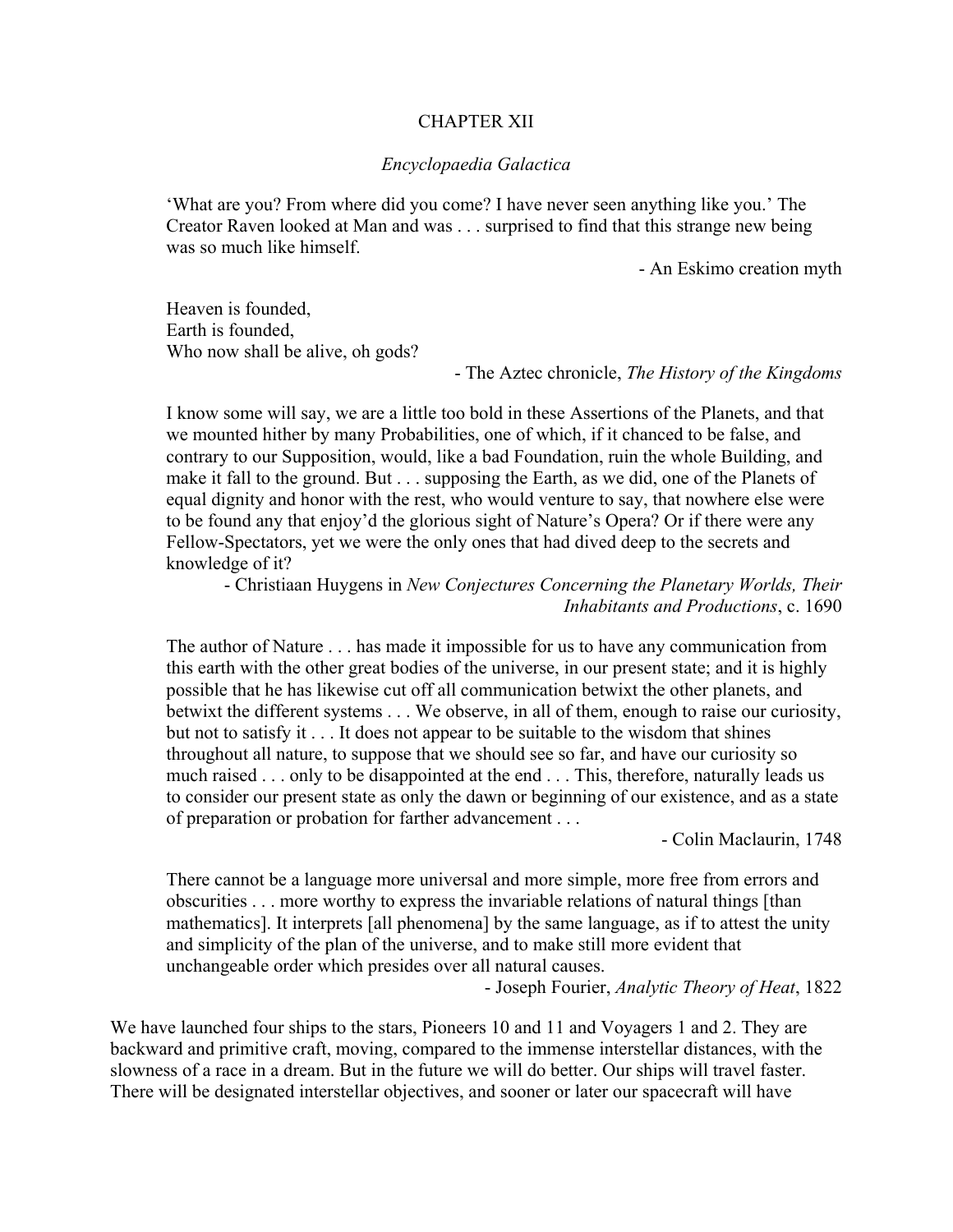human crews. In the Milky Way Galaxy there must be many planets millions of years older than Earth, and some that are billions of years older. Should we not have been visited? In all the billions of years since the origin of our planet, has there not been even once a strange craft from a distant civilization surveying our world from above, and slowly settling down to the surface to be observed by iridescent dragonflies, incurious reptiles, screeching primates or wondering humans? The idea is natural enough. It has occurred to everyone who has contemplated, even casually, the question of intelligent life in the universe. But has it happened in fact? The critical issue is the quality of the purported evidence, rigorously and skeptically scrutinized - not what sounds plausible, not the unsubstantiated testimony of one or two self-professed eyewitnesses. By this standard there are no compelling cases of extraterrestrial visitation, despite all the claims about UFOs and ancient astronauts which sometimes make it seem that our planet is awash in uninvited guests. I wish it were otherwise. There is something irresistible about the discovery of even a token, perhaps a complex inscription, but, best by far, a key to the understanding of an alien and exotic civilization. It is an appeal we humans have felt before.

In 1801 a physicist named Joseph Fourier\* was the prefect of a *departement* of France called Isère. While inspecting the schools in his province, Fourier discovered an eleven-year-old boy whose remarkable intellect and flair for oriental languages had already earned him the admiring attention of scholars. Fourier invited him home for a chat. The boy was fascinated by Fourier's collection of Egyptian artifacts, collected during the Napoleonic expedition where he had been responsible for cataloging the astronomical monuments of that ancient civilization. The hieroglyphic inscriptions roused the boy's sense of wonder. 'But what do they mean?' he asked. 'Nobody knows,' was the reply. The boy's name was Jean François Champollion. Fired by the mystery of language no one could read, he became a superb linguist and passionately immersed himself in ancient Egyptian writing. France at that time was flooded with Egyptian artifacts, stolen by Napoleon and later made available to Western scholars. The description of the expedition was published, and devoured by the young Champollion. As an adult, Champollion succeeded; fulfilling his childhood ambition, he provided a brilliant decipherment of the ancient Egyptian hieroglyphics. But it was not until 1828, twenty-seven years after his meeting with Fourier, that Champollion first set foot in Egypt, the land of his dreams, and sailed upstream from Cairo, following the course of the Nile, paying homage to the culture he had worked so hard to understand. It was an expedition in time, a visit to an alien civilization:

The evening of the 16th we finally arrived at Dendera. There was magnificent moonlight and we were only an hour away from the Temples: Could we resist the temptation? I ask the coldest of you mortals! To dine and leave immediately were the orders of the moment: alone and without guides, but armed to the teeth we crossed the fields . . . the Temple appeared to us at last . . . One could well measure it but to give an idea of it would be impossible. It is the union of grace and majesty in the highest degree. We stayed there two hours in ecstasy, running through the huge rooms . . . and trying to read the exterior inscriptions in the moonlight. We did not return to the boat until three in the morning, only to return to the Temple at seven . . . What had been magnificent in the moonlight was still so when the sunlight revealed to us all the details . . . We in Europe are only dwarfs and no nation, ancient or modern, has conceived the art of architecture on such a sublime, great, and imposing style, as the ancient Egyptians. They ordered everything to be done for people who are a hundred feet high.

\* Fourier is now famous for his study of the propagation of heat in solids, used today to understand the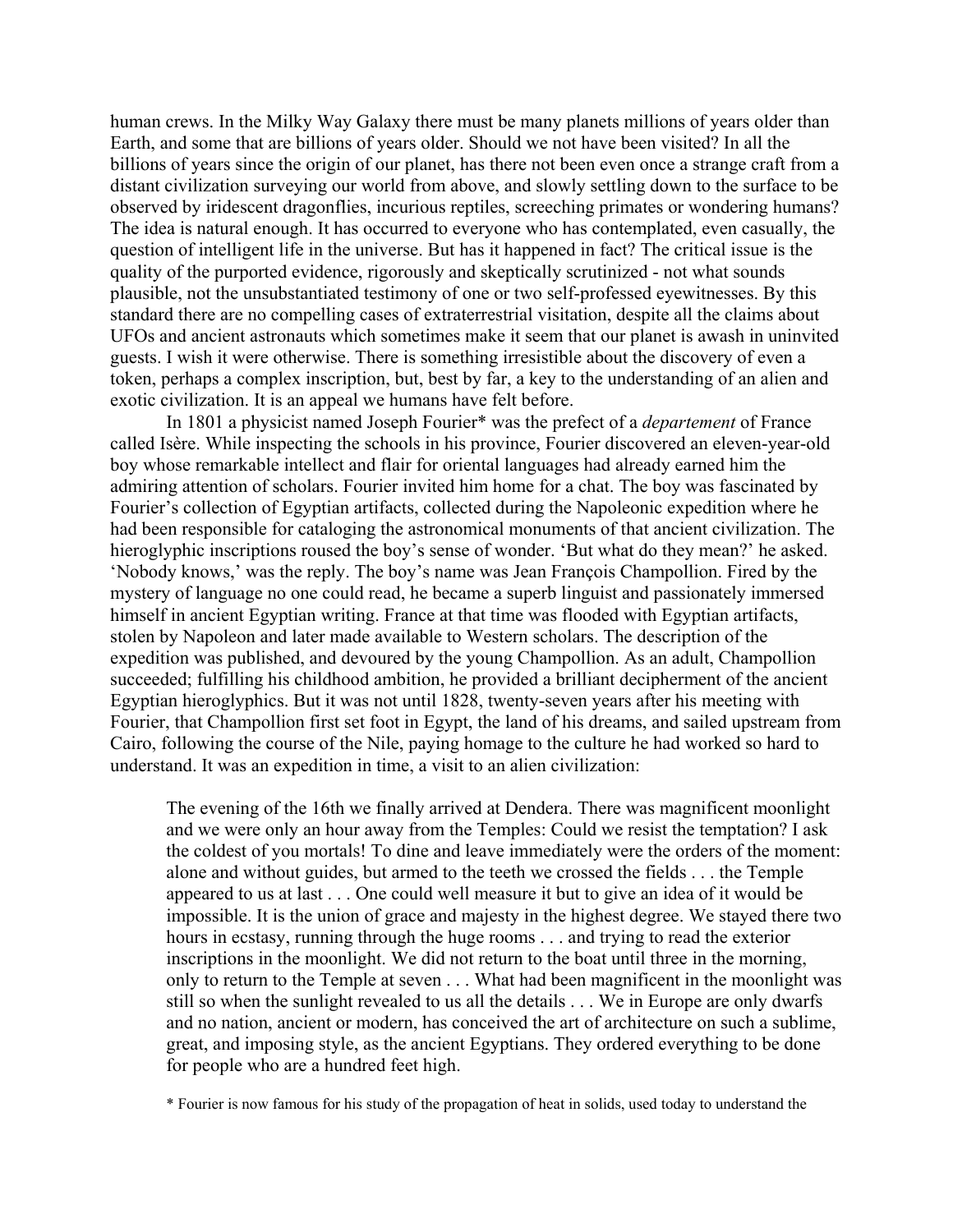surface properties of the planets, and for his investigation of waves and other periodic motion - a branch of mathematics known as Fourier analysis.

On the walls and columns of Karnak, at Dendera, everywhere in Egypt, Champollion delighted to find that he could read the inscriptions almost effortlessly. Many before him had tried and failed to decipher the lovely hieroglyphics, a word that means 'sacred carvings.' Some scholars had believed them to be a kind of picture code, rich in murky metaphor, mostly about eyeballs and wavy lines, beetles, bumblebees and birds - especially birds. Confusion was rampant. There were those who deduced that the Egyptians were colonists from ancient China. There were those who concluded the opposite. Enormous folio volumes of spurious translations were published. One interpreter glanced at the Rosetta stone, whose hieroglyphic inscription was then still undeciphered, and instantly announced its meaning. He said that the quick decipherment enabled him 'to avoid the systematic errors which invariably arise from prolonged reflection.' You get better results, he argued, by not thinking too much. As with the search for extraterrestrial life today, the unbridled speculation of amateurs had frightened many professionals out of the field.

Champollion resisted the idea of hieroglyphs as pictorial metaphors. Instead, with the aid of a brilliant insight by the English physicist Thomas Young, he proceeded something like this: The Rosetta stone had been uncovered in 1799 by a French soldier working on the fortifications of the Nile Delta town of Rashid, which the Europeans, largely ignorant of Arabic, called Rosetta. It was a slab from an ancient temple, displaying what seemed clearly to be the same message in three different writings: in hieroglyphics at top, in a kind of cursive hieroglyphic called demotic in the middle, and, the key to the enterprise, in Greek at the bottom. Champollion, who was fluent in ancient Greek, read that the stone had been inscribed to commemorate the coronation of Ptolemy V Epiphanes, in the spring of the year 196 B.C. On this occasion the king released political prisoners, remitted taxes, endowed temples, forgave rebels, increased military preparedness and, in short, did all the things that modern rulers do when they wish to stay in office.

The Greek text mentions Ptolemy many times. In roughly the same positions in the hieroglyphic text is a set of symbols surrounded by an oval or cartouche. This, Champollion reasoned, very probably also denotes Ptolemy. If so, the writing could not be fundamentally pictographic or metaphorical; rather, most of the symbols must stand for letters or syllables. Champollion also had the presence of mind to count up the number of Greek words and the number of individual hieroglyphs in what were presumably equivalent texts. There were many fewer of the former, again suggesting that the hieroglyphs were mainly letters and syllables. But which hieroglyphs correspond to which letters? Fortunately, Champollion had available to him an obelisk, which had been excavated at Philae, that included the hieroglyphic equivalent of the Greek name Cleopatra. Ptolemy begins with P; the first symbol in the cartouche is a square. Cleopatra has for its fifth letter a P, and in the Cleopatra cartouche in the fifth position is the same square. P it is. The fourth letter in Ptolemy is an L. It is represented by the lion. The second letter of Cleopatra is an L and, in hieroglyphics, here is a lion again. The eagle is an A, appearing twice in Cleopatra, as it should. A clear pattern is emerging. Egyptian hieroglyphics are, in significant part, a simple substitution cipher. But not every hieroglyph is a letter or syllable. Some *are* pictographs. The end of the Ptolemy cartouche means 'Ever-living, beloved of the god Ptah.' The semicircle and egg at the end of Cleopatra are a conventional ideogram for 'daughter of Isis.' This mix of letters and pictographs caused some grief for earlier interpreters.

In retrospect it sounds almost easy. But it had taken many centuries to figure out, and there was a great deal more to do, especially in the decipherment of the hieroglyphs of much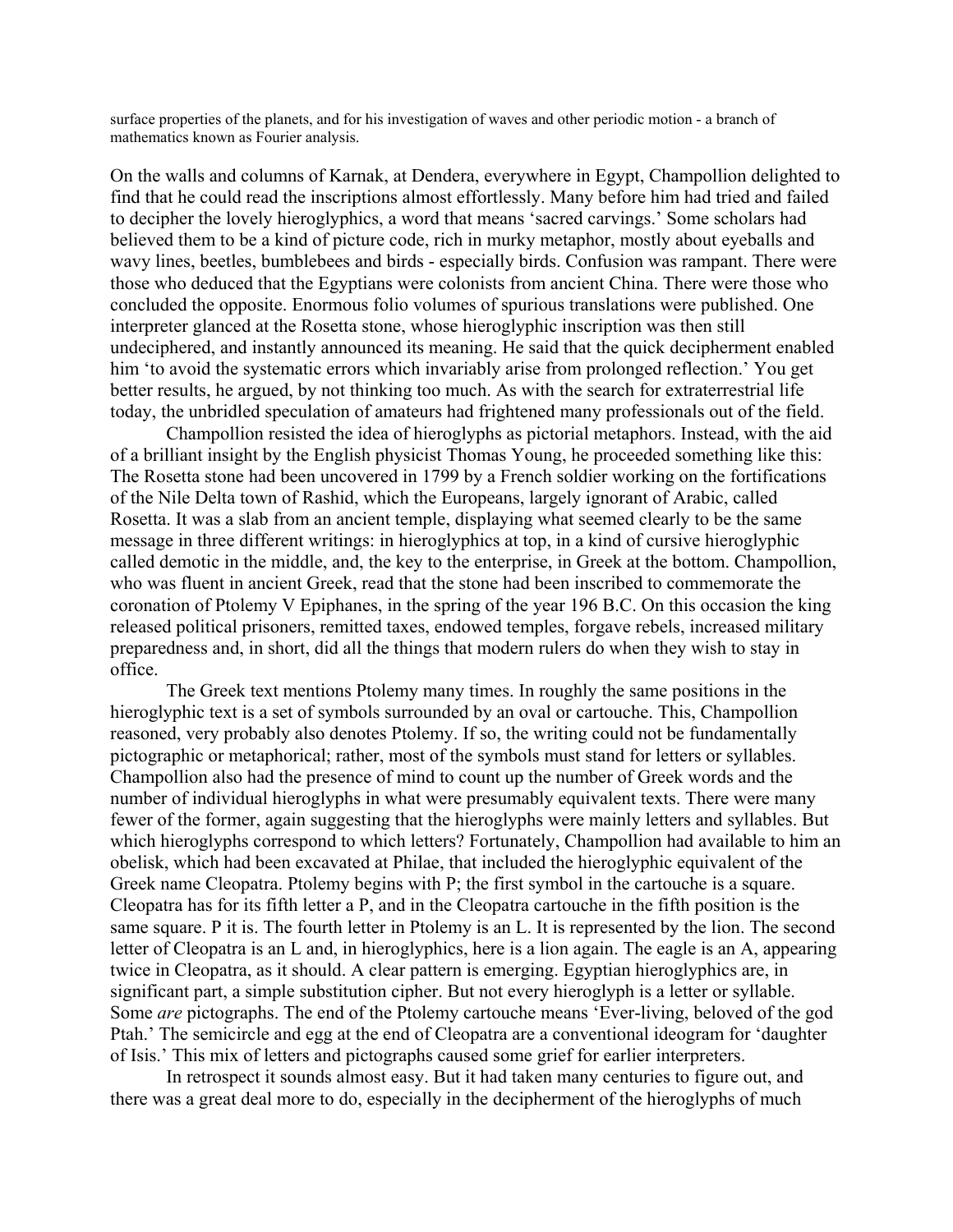earlier times. The cartouches were the key within the key, almost as if the pharaohs of Egypt had circled their own names to make the going easier for the Egyptologists two thousand years in the future. Champollion walked the Great Hypostyle Hall at Karnak and casually read the inscriptions, which had mystified everyone else, answering the question he had posed as a child to Fourier. What a joy it must have been to open this one-way communication channel with another civilization, to permit a culture that had been mute for millennia to speak of its history, magic, medicine, religion, politics and philosophy.

Today we are again seeking messages from an ancient and exotic civilization, this time hidden from us not only in time but also in space. If we should receive a radio message from an extraterrestrial civilization, how could it possibly be understood? Extraterrestrial intelligence will be elegant, complex, internally consistent and utterly alien. Extraterrestrials would, of course, wish to make a message sent to us as comprehensible as possible. But how could they? Is there in any sense an interstellar Rosetta stone? We believe there is. We believe there is a common language that all technical civilizations, no matter how different, must have. That common language is science and mathematics. The laws of Nature are the same everywhere. The patterns in the spectra of distant stars and galaxies are the same as those for the Sun or for appropriate laboratory experiments: not only do the same chemical elements exist everywhere in the universe, but also the same laws of quantum mechanics that govern the absorption and emission of radiation by atoms apply everywhere as well. Distant galaxies revolving about one another follow the same laws of gravitational physics as govern the motion of an apple falling to Earth, or Voyager on its way to the stars. The patterns of Nature are everywhere the same. An interstellar message, intended to be understood by an emerging civilization; should be easy to decode.

We do not expect an advanced technical civilization on any other planet in our solar system. If one were only a little behind us - 10,000 years, say - it would have no advanced technology at all. If it were only a little ahead of us - we who are already exploring the solar system - its representatives should by now be here. To communicate with other civilizations, we require a method adequate not merely for interplanetary distances but for interstellar distances. Ideally, the method should be inexpensive, so that a huge amount of information could be sent and received at very little cost; fast, so an interstellar dialogue is rendered possible; and obvious, so any technological civilization, no matter what its evolutionary path, will discover it early. Surprisingly, there is such a method. It is called radio astronomy.

The largest semi-steerable radio/radar observatory on the planet Earth is the Arecibo facility, which Cornell University operates for the National Science Foundation. In the remote hinterland of the island of Puerto Rico, it is 305 meters (a thousand feet) across, its reflecting surface a section of a sphere laid down in a pre-existing bowl-shaped valley. It receives radio waves from the depths of space, focusing them onto the feed arm antenna high above the dish, which is in turn electronically connected to the control room, where the signal is analyzed. Alternatively, when the telescope is used as a radar transmitter, the feed arm can broadcast a signal into the dish, which reflects it into space. The Arecibo Observatory has been used both to search for intelligent signals from civilizations in space and, just once, to broadcast a message to M13, a distant globular cluster of stars, so that our technical capability to engage in both sides of an interstellar dialogue would be clear, at least to us.

In a period of a few weeks, the Arecibo Observatory could transmit to a comparable observatory on a planet of a nearby star all of the *Encyclopaedia Britannica*. Radio waves travel at the speed of light, 10,000 times faster than a message attached to our fastest interstellar spaceship. Radio telescopes generate, in narrow frequency ranges, signals so intense they can be detected over immense interstellar distances. The Arecibo Observatory could communicate with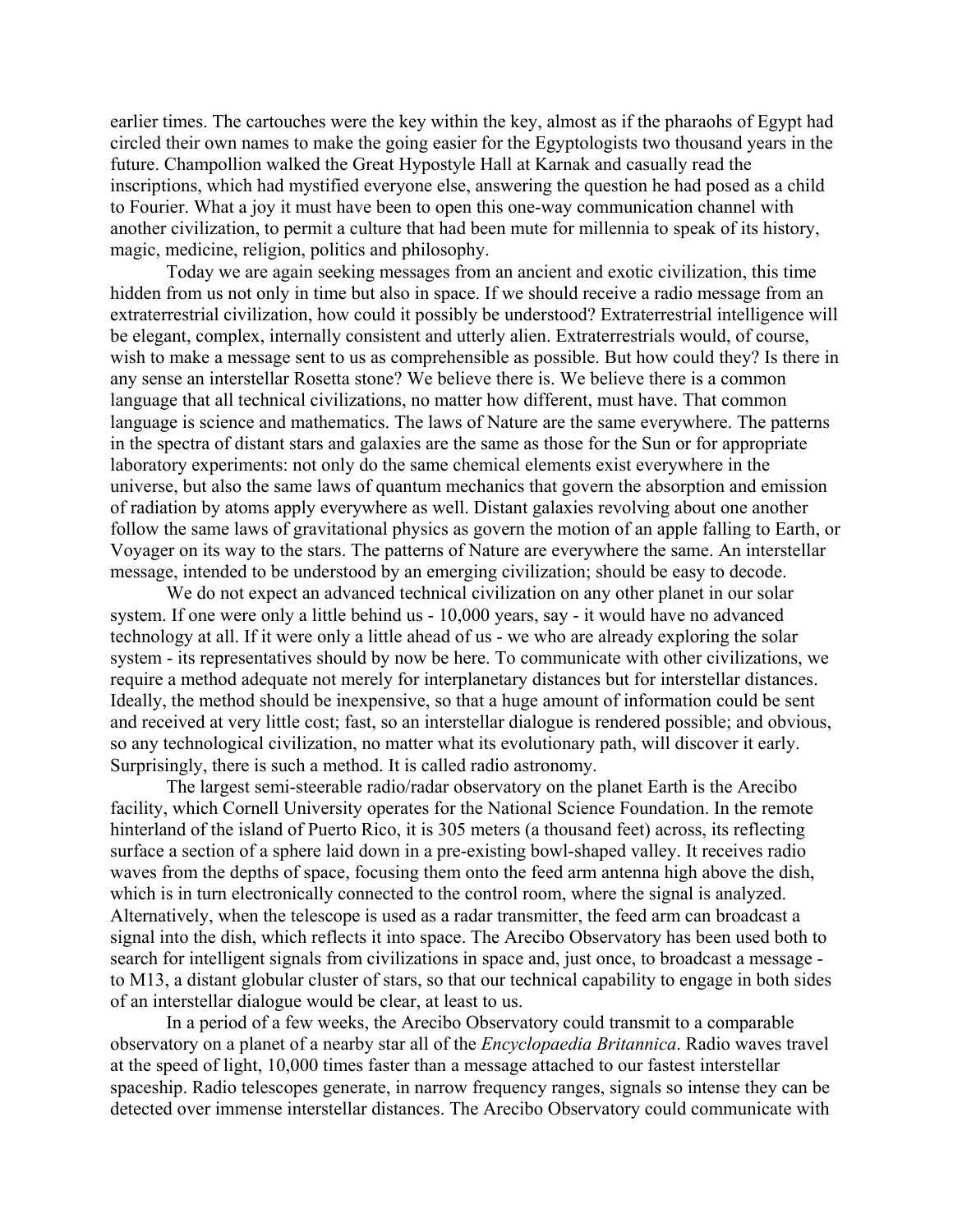an identical radio telescope on a planet 15,000 light-years away, halfway to the center of the Milky Way Galaxy, if we knew precisely where to point it. And radio astronomy is a natural technology. Virtually any planetary atmosphere, no matter what its composition, should be partially transparent to radio waves. Radio messages are not much absorbed or scattered by the gas between the stars, just as a San Francisco radio station can be heard easily in Los Angeles even when smog there has reduced the visibility at optical wavelengths to a few kilometers. There are many natural cosmic radio sources having nothing to do with intelligent life - pulsars and quasars, the radiation belts of planets and the outer atmospheres of stars; from almost any planet there are bright radio sources to discover early in the local development of radio astronomy. Moreover, radio represents a large fraction of the electromagnetic spectrum. Any technology able to detect radiation of *any* wavelength would fairly soon stumble on the radio part of the spectrum.

There may be other effective methods of communication that have substantial merit: interstellar spacecraft; optical or infrared lasers; pulsed neutrinos; modulated gravity waves; or some other kind of transmission that we will not discover for a thousand years. Advanced civilizations may have graduated far beyond radio for their own communications. But radio is powerful, cheap, fast and simple. They will know that a backward civilization like ours,, wishing to receive messages from the skies, is likely to turn first to radio technology. Perhaps they will have to wheel the radio telescopes out of the Museum of Ancient Technology. If we were to receive a radio message we would know that there would be at the very least one thing we could talk about: radio astronomy.

But is there anyone out there to talk to? With a third or half a trillion stars in our Milky Way Galaxy alone, could ours be the only one accompanied by an inhabited planet? How much more likely it is that technical civilizations are a cosmic commonplace, that the Galaxy is pulsing and humming with advanced societies, and, therefore, that the nearest such culture is not so very far away - perhaps transmitting from antennas established on a planet of a naked-eye star just next door. Perhaps when we look up at the sky at night, near one of those faint pinpoints of light is a world on which someone quite different from us is then glancing idly at a star we call the Sun and entertaining, for just a moment, an outrageous speculation.

It is very hard to be sure. There may be severe impediments to the evolution of a technical civilization. Planets may be rarer than we think. Perhaps the origin of life is not so easy as our laboratory experiments suggest. Perhaps the evolution of advanced life forms is improbable. Or it may be that complex life forms evolve readily, but intelligence and technical societies require an unlikely set of coincidences - just as the evolution of the human species depended on the demise of the dinosaurs and the ice-age recession of the forests in whose trees our ancestors screeched and dimly wondered. Or perhaps civilizations arise repeatedly, inexorably, on innumerable planets in the Milky Way, but are generally unstable; so all but a tiny fraction are unable to survive their technology and succumb to greed and ignorance, pollution and nuclear war.

It is possible to explore this great issue further and make a crude estimate of N, the number of advanced technical civilizations in the Galaxy. We define an advanced civilization as one capable of radio astronomy. This is, of course, a parochial if essential definition. There may be countless worlds on which the inhabitants are accomplished linguists or superb poets but indifferent radio astronomers. We will not hear from them. N can be written as the product or multiplication of a number of factors, each a kind of filter, every one of which must be sizable for there to be large number of civilizations:

N\*, the number of stars in the Milky Way Galaxy;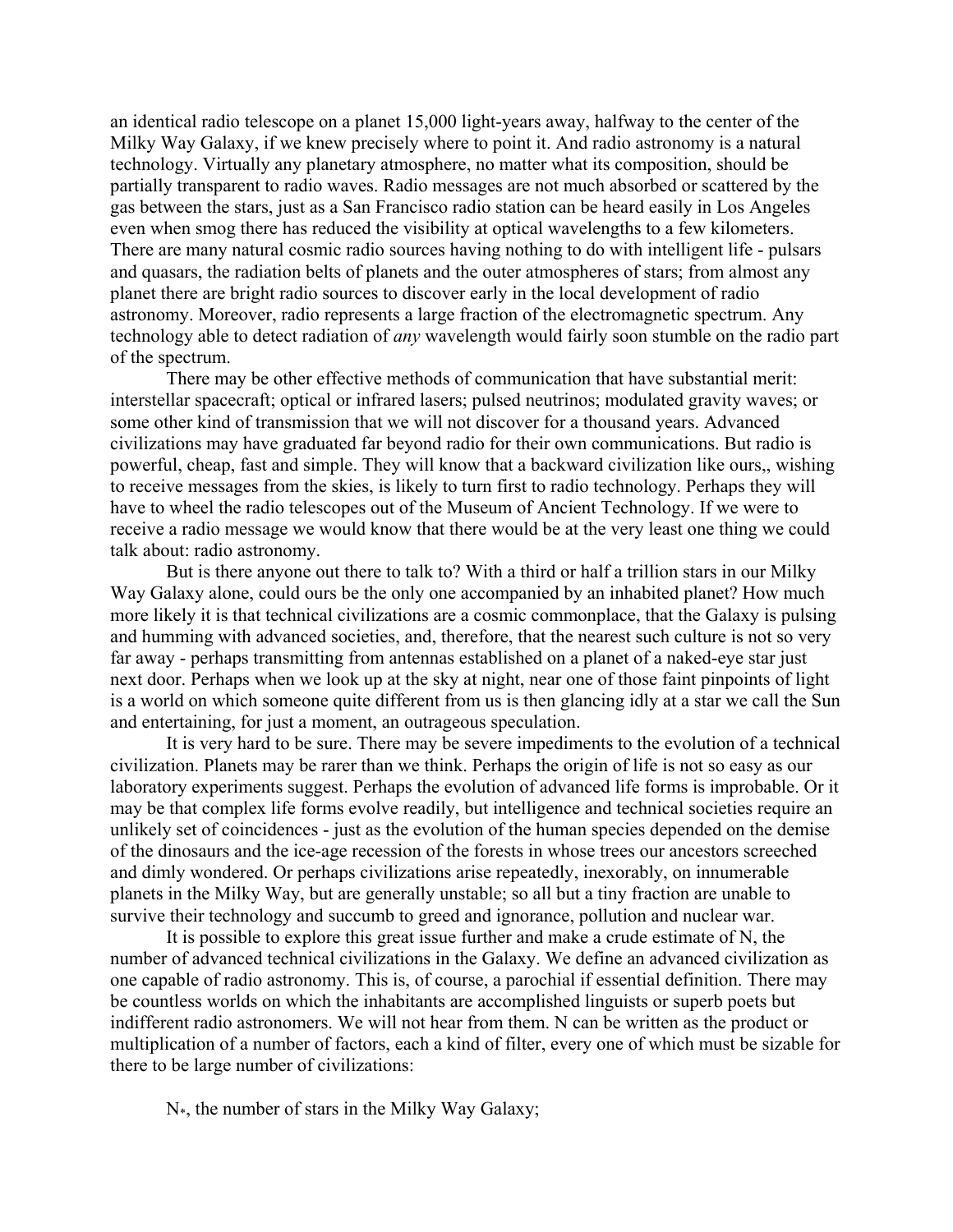$f<sub>p</sub>$ , the fraction of stars that have planetary systems;

 $n_e$ , the number of planets in a given system that are ecologically suitable for life;

 $f<sub>l</sub>$ , the fraction of otherwise suitable planets on which life actually arises;

fi, the fraction of inhabited planets on which an intelligent form of life evolves;

fc, the fraction of planets inhabited by intelligent beings on which a communicative technical civilization develops; and

 $f_L$ , the fraction of a planetary lifetime graced by a technical civilization.

Written out, the equation reads  $N = N * f_p n_e f_i f_i f_c f_L$ . All the f's are fractions, having values between 0 and 1; they will pare down the large value of  $N_{*}$ .

To derive N we must estimate each of these quantities. We know a fair amount about the early factors in the equation, the numbers of stars and planetary systems. We know very little about the later factors, concerning the evolution of intelligence or the lifetime of technical societies. In these cases our estimates will be little better than guesses. I invite you, if you disagree with my estimates below, to make your own choices and see what implications your alternative suggestions have for the number of advanced civilizations in the Galaxy. One of the great virtues of this equation, due originally to Frank Drake of Cornell, is that it involves subjects ranging from stellar and planetary astronomy to organic chemistry, evolutionary biology, history, politics and abnormal psychology. Much of the Cosmos is in the span of the Drake equation.

We know N<sup>\*</sup>, the number of stars in the Milky Way Galaxy, fairly well, by careful counts of stars in small but representative regions of the sky. It is a few hundred billion; some recent estimates place it at  $4x \times 10^{11}$ . Very few of these stars are of the massive short-lived variety that squander their reserves of thermonuclear fuel. The great majority have lifetimes of billions or more years in which they are shining stably, providing a suitable energy source for the origin and evolution of life on nearby planets.

There is evidence that planets are a frequent accompaniment of star formation: in the satellite systems of Jupiter, Saturn and Uranus, which are like miniature solar systems; in theories of the origin of the planets; in studies of double stars; in observations of accretion disks around stars; and in some preliminary investigations of gravitational perturbations of nearby stars. Many, perhaps even most, stars may have planets. We take the fraction of stars that have planets,  $f_p$ , as roughly equal to 1/3. Then the total number of planetary systems in the Galaxy would be N\*f<sub>p</sub>  $\approx$ 1.3 x  $10^{11}$  (the symbol  $\approx$  means 'approximately equal to'). If each system were to have about ten planets, as ours does, the total number of worlds in the Galaxy would be more than a trillion, a vast arena for the cosmic drama.

In our own solar system there are several bodies that may be suitable for life of some sort: the Earth certainly, and perhaps Mars, Titan and Jupiter. Once life originates, it tends to be very adaptable and tenacious. There must be many different environments suitable for life in a given planetary system. But conservatively we choose  $n_e = 2$ . Then the number of planets in the Galaxy suitable for life becomes  $N_*f_n n_e \approx 3 \times 10^{11}$ .

Experiments show that under the most common cosmic conditions the molecular basis of life is readily made, the building blocks of molecules able to make copies of themselves. We are now on less certain ground; there may, for example, be impediments in the evolution of the genetic code, although I think this unlikely over billions of years of primeval chemistry. We choose  $f_1 \approx 1/3$ , implying a total number of planets in the Milky Way on which life has arisen at least once as  $N*f<sub>n</sub>nf<sub>l</sub> \approx 1 \times 10^{11}$ , a hundred billion inhabited worlds. That in itself is a remarkable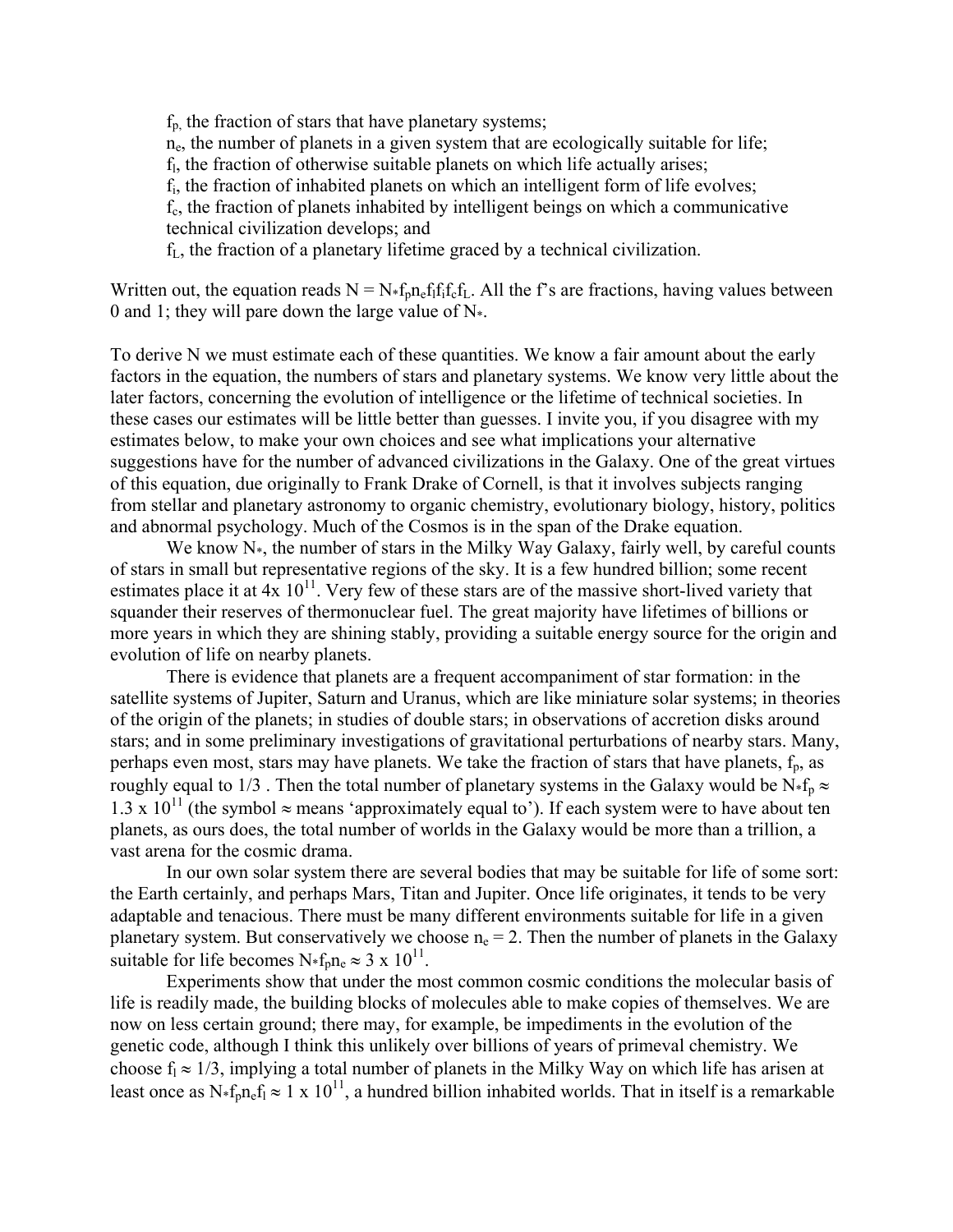conclusion. But we are not yet finished.

The choices of  $f_i$  and  $f_c$  are more difficult. On the one hand, many individually unlikely steps had to occur in biological evolution and human history for our present intelligence and technology to develop. On the other hand, there must be many quite different pathways to an advanced civilization of specified capabilities. Considering the apparent difficulty in the evolution of large organisms represented by the Cambrian explosion, let us choose  $f_i x f_c = 1/100$ , meaning that only 1 percent of planets on which life arises eventually produce a technical civilization. This estimate represents some middle ground among the varying scientific opinions. Some think that the equivalent of the step from the emergence of trilobites to the domestication of fire goes like a shot in all planetary systems; others think that, even given ten or fifteen billion years, the evolution of technical civilizations is unlikely. This is not a subject on which we can do much experimentation as long as our investigations are limited to a single planet. Multiplying these factors together, we find  $N$ \*f<sub>p</sub>n<sub>e</sub>f<sub>l</sub>f<sub>i</sub>f<sub>c</sub>  $\approx 1 \times 10^9$ , a billion planets on which technical civilizations have arisen at least once. But that is very different from saying that there are a billion planets on which technical civilizations now exist. For this, we must also estimate  $f_L$ .

What percentage of the lifetime of a planet is marked by a technical civilization? The Earth has harbored a technical civilization characterized by radio astronomy for only a few decades out of a lifetime of a few billion years. So far, then, for our planet  $f_L$ , is less than  $1/10^8$ , a millionth of a percent. And it is hardly out of the question that we might destroy ourselves tomorrow. Suppose this were to be a typical case, and the destruction so complete that no other technical civilization - of the human or any other species - were able to emerge in the five or so billion years remaining before the Sun dies. Then  $N = N * f_n n_e f_i f_i f_i f_l \approx 10$ , and at any given time there would be only a tiny smattering, a handful, a pitiful few technical civilizations in the Galaxy, the steady state number maintained as emerging societies replace those recently selfimmolated. The number N might even be as small as 1. If civilizations tend to destroy themselves soon after reaching a technological phase, there might be no one for us to talk with but ourselves. And that we do but poorly. Civilizations would take billions of years of tortuous evolution to arise, and then snuff themselves out in an instant of unforgivable neglect.

But consider the alternative, the prospect that at least some civilizations learn to live with high technology; that the contradictions posed by the vagaries of past brain evolution are consciously resolved and do not lead to self-destruction; or that, even if major disturbances do occur, they are reversed in the subsequent billions of years of biological evolution. Such societies might live to a prosperous old age, their lifetimes measured perhaps on geological or stellar evolutionary time scales. If 1 percent of civilizations can survive technological adolescence, take the proper fork at this critical historical branch point and achieve maturity, then  $f<sub>L</sub> \approx 1/100$ , N  $\approx$  $10<sup>7</sup>$ , and the number of extant civilizations in the Galaxy is in the millions. Thus, for all our concern about the possible unreliability of our estimates of the early factors in the Drake equation, which involved astronomy, organic chemistry and evolutionary biology, the principal uncertainty comes down to economics and politics and what, on Earth, we call human nature. It seems fairly clear that if self-destruction is not the overwhelmingly preponderant fate of galactic civilizations, then the sky is softly humming with messages from the stars.

These estimates are stirring. They suggest that the receipt of a message from space is, even before we decode it, a profoundly hopeful sign. It means that someone has learned to live with high technology; that it is possible to survive technological adolescence. This alone, quite apart from the contents of the message, provides a powerful justification for the search for other civilizations.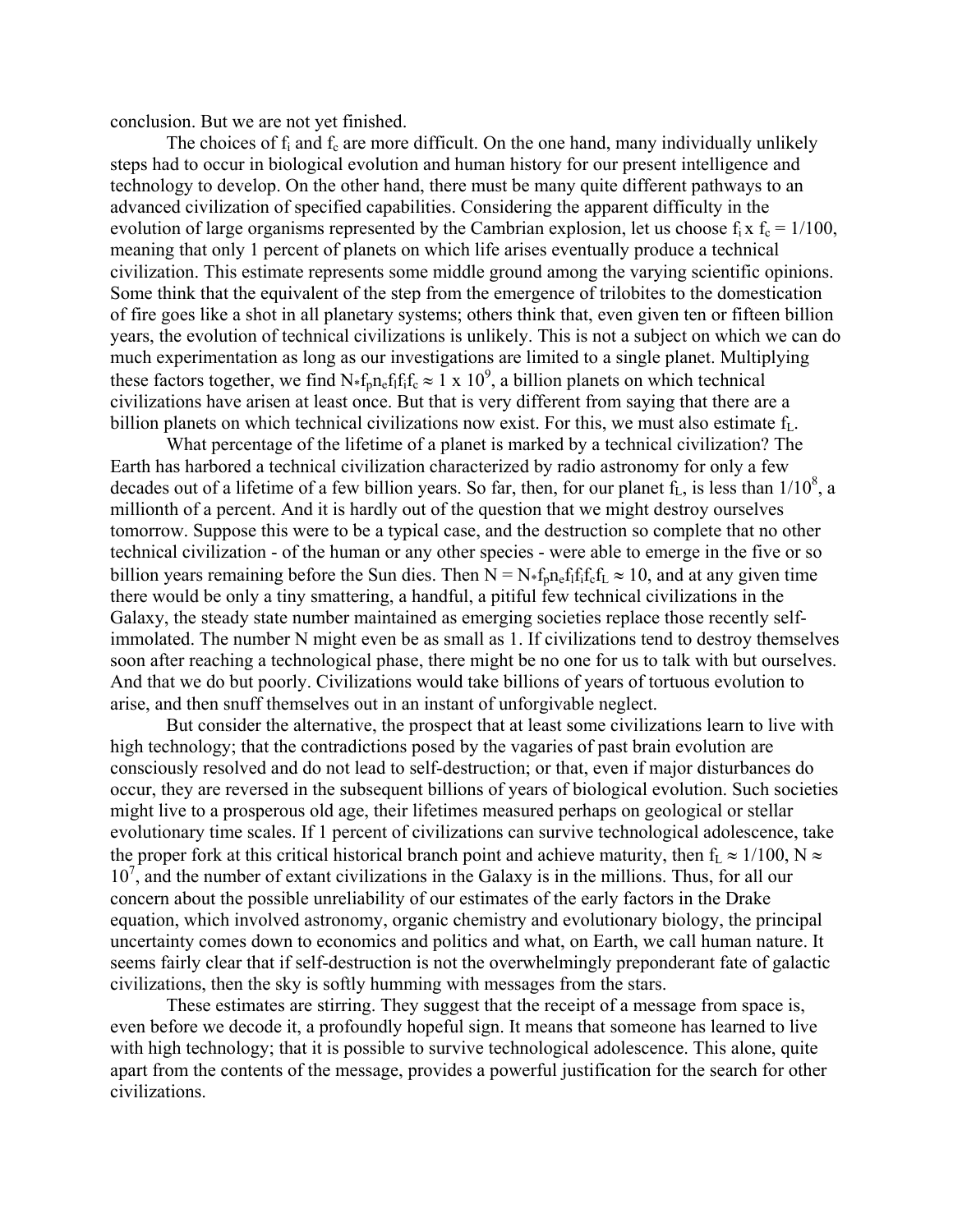If there are millions of civilizations distributed more or less randomly through the Galaxy, the distance to the nearest is about two hundred light-years. Even at the speed of light it would take two centuries for a radio message to get from there to here. If we had initiated the dialogue, it would be as if the question had been asked by Johannes Kepler and the answer received by us. Especially because we, new to radio astronomy, must be comparatively backward, and the transmitting civilization advanced, it makes more sense for us to listen than to send. For a more advanced civilization, the positions are, of course, reversed.

We are at the earliest stages of our radio search for other civilizations in space. In an optical photograph of a dense star field, there are hundreds of thousands of stars. By our more optimistic estimates, one of them is the site of an advanced civilization. But which one? Toward which stars should we point our radio telescopes? Of the millions of stars that may mark the location of advanced civilizations, we have so far examined by radio no more than thousands. We have made about one-tenth of one percent of the required effort. But a serious, rigorous, systematic search will come soon. The preparatory steps are now underway, both in the United States and in the Soviet Union. It is comparatively inexpensive: the cost of a single naval vessel of intermediate size - a modern destroyer, say - would pay for a decade-long program in the search for extraterrestrial intelligence.

Benevolent encounters have not been the rule in human history, where transcultural contacts have been direct and physical, quite different from the receipt of a radio signal, a contact as light as a kiss. Still, it is instructive to examine one or two cases from our past, if only to calibrate our expectations: Between the times of the American and the French Revolutions, Louis XVI of France outfitted an expedition to the Pacific Ocean, a voyage with scientific, geographic, economic and nationalistic objectives. The commander was the Count of La Pérouse, a noted explorer who had fought for the United States in its War of Independence. In July 1786, almost a year after setting sail, he reached the coast of Alaska, a place now called Lituya Bay. He was delighted with the harbor and wrote: 'Not a port in the universe could afford more conveniences.' In this exemplary location, La Pérouse

perceived some savages, who made signs of friendship, by displaying and waving white mantles, and different skins. Several of the canoes of these Indians were fishing in the Bay . . . [We were] continually surrounded by the canoes of the savages, who offered us fish, skins of otters and other animals, and different little articles of their dress in exchange for our iron. To our great surprise, they appeared well accustomed to traffic, and bargained with us with as much skill as any tradesman of Europe.

The Native Americans drove increasingly harder bargains. To La Pérouse's annoyance, they also resorted to pilferage, largely of iron objects, but once of the uniforms of French naval officers hidden under their pillows as they were sleeping one night surrounded by armed guards - a feat worthy of Harry Houdini. La Pérouse followed his royal orders to behave peaceably but complained that the natives 'believed our forbearance inexhaustible.' He was disdainful of their society. But no serious damage was done by either culture to the other. After reprovisioning his two ships La Pérouse sailed out of Lituya Bay, never to return. The expedition was lost in the South Pacific in 1788; La Pérouse and all but one of the members of his crew perished.\*

<sup>\*</sup> When La Pérouse was mustering the ship's company in France, there were many bright and eager young men who applied but were turned down. One of them was a Corsican artillery officer named Napoleon Bonaparte. It was an interesting branch point in the history of the world. If La Pérouse had accepted Bonaparte, the Rosetta stone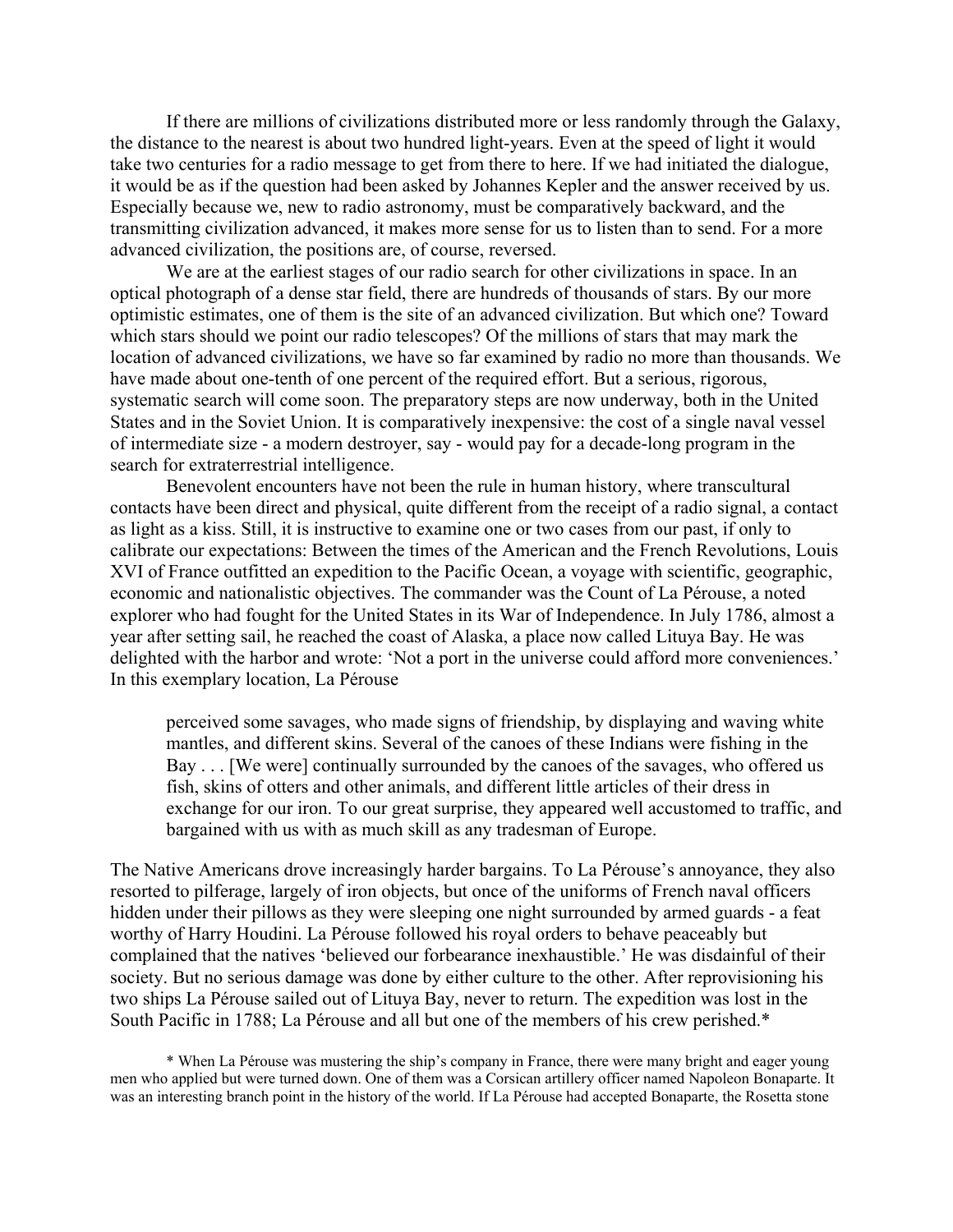might never have been found, Champollion might never have decrypted Egyptian hieroglyphics, and in many more important respects our recent history might have been changed significantly.

Exactly a century later Cowee, a chief of the Tlingit, related to the Canadian anthropologist G. T. Emmons a story of the first meeting of his ancestors with the white man, a narrative handed down by word of mouth only. The Tlingit possessed no written records, nor had Cowee ever heard of La Pérouse. This is a paraphrase of Cowee's story:

Late one spring a large party of Tlingit ventured North to Yakutat to trade for copper. Iron was even more precious, but it was unobtainable. In entering Lituya Bay four canoes were swallowed by the waves. As the survivors made camp and mourned for their lost companions two strange objects entered the Bay. No one knew what they were. They seemed to be great black birds with immense white wings. The Tlingit believed the world had been created by a great bird which often assumed the form of a raven, a bird which had freed the Sun, the Moon, and the stars from boxes in which they had been imprisoned. To look upon the Raven was to be turned to stone. In their fright, the Tlingit fled into the forest and hid. But after a while, finding that no harm had come to them, a few more enterprising souls crept out and rolled leaves of the skunk cabbage into crude telescopes, believing that this would prevent being turned to stone. Through the skunk cabbage, it seemed that the great birds were folding their wings and that flocks of small black messengers arose from their bodies and crawled upon their feathers.

Now one nearly blind old warrior gathered the people together and announced that his life was far behind him; for the common good he would determine whether the Raven would turn his children into stone. Putting on his robe of sea otter fur, he entered his canoe and was paddled seaward to the Raven. He climbed upon it and heard strange voices. With his impaired vision he could barely make out the many black forms moving before him. Perhaps they were crows. When he returned safely to his people they crowded about him, surprised to see him alive. They touched him and smelled him to see if it was really he. After much thought the old man convinced himself that it was not the god-raven that he had visited, but rather a giant Canoe made by men. The black figures were not crows but people of a different sort. He convinced the Tlingit, who then visited the ships and exchanged their furs for many strange articles, chiefly iron.

The Tlingit had preserved in oral tradition an entirely recognizable and accurate account of their first, almost fully peaceable encounter with an alien culture.\*

\* The account of Cowee, the Tlingit chief, shows that even in a preliterate culture a recognizable account of contact with an advanced civilization can be preserved for generations. If the Earth had been visited hundreds or thousands of years ago by an advanced extraterrestrial civilization, even if the contacted culture was preliterate, we might well expect to have some recognizable form of the encounter preserved. But there is not a single case in which a legend reliably dated from earlier pretechnological times can be understood only in terms of contact with an extraterrestrial civilization.

If someday we make contact with a more advanced extraterrestrial civilization, will the encounter be largely peaceable, even if lacking a certain rapport, like that of the French among the Tlingit, or will it follow some more ghastly prototype, where the society that was a little more advanced utterly destroyed the society that was technically more backward? In the early sixteenth century a high civilization flourished in central Mexico. The Aztecs had monumental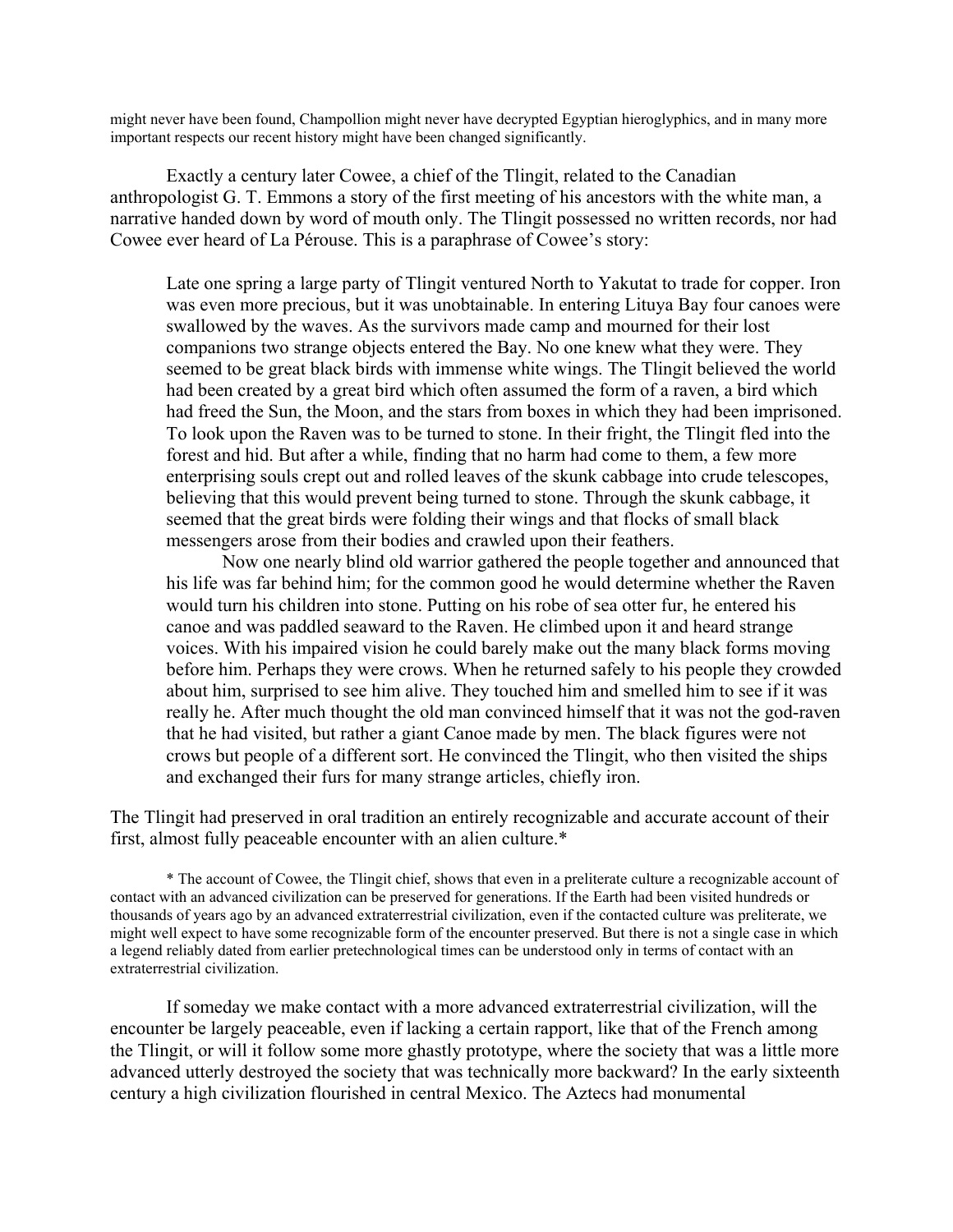architecture, elaborate record-keeping, exquisite art and an astronomical calendar superior to that of any in Europe. Upon viewing the Aztec artifacts returned by the first Mexican treasure ships, the artist Albrecht Dürer wrote in August 1520: 'I have never seen anything heretofore that has so rejoiced my heart. I have seen . . . a sun entirely of gold a whole fathom broad [in fact, the Aztec astronomical calendar]; likewise a moon entirely of silver, equally large . . . also two chambers full of all sorts of weapons, armor, and other wonderous arms, all of which is fairer to see than marvels.' Intellectuals were stunned at the Aztec books, 'which,' one of them said, 'almost resemble those of the Egyptians.' Hernán Cortés described their capital Tenochtitlán as 'one of the most beautiful cities in the world . . . The people's activities and behavior are on almost as high a level as in Spain, and as well-organized and orderly. Considering that these people are barbarous, lacking knowledge of God and communication with other civilized nations, it is remarkable to see all that they have.' Two years after writing these words, Cortés utterly destroyed Tenochtitlán along with the rest of the Aztec civilization. Here is an Aztec account:

Moctezuma [the Aztec Emperor] was shocked, terrified by what he heard. He was much puzzled by their food, but what made him almost faint away was the telling of how the great Lombard gun, at the Spaniards' command, expelled the shot which thundered as it went off. The noise weakened one, dizzied one. Something like a stone came out of it in a shower of fire and sparks. The smoke was foul; it had a sickening, fetid smell. And the shot, which struck a mountain, knocked it to bits - dissolved it. It reduced a tree to sawdust - the tree disappeared as if they had blown it away . . . When Moctezuma was told all this, he was terror-struck. He felt faint. His heart failed him.

Reports continued to arrive: 'We, are not as strong as they,' Moctezuma was told. 'We are nothing compared to them: The Spaniards began to be called 'the Gods come from the Heavens.' Nevertheless, the Aztecs had no illusions about the Spaniards, whom they described in these words:

They seized upon the gold as if they were monkeys, their faces gleaming. For clearly their thirst for gold was insatiable; they starved for it; they lusted for it; they wanted to stuff themselves with it as if they were pigs. So they went about fingering, taking up the streamers of gold, moving them back and forth, grabbing them to themselves, babbling, talking gibberish among themselves.

But their insight into the Spanish character did not help them defend themselves. In 1517 a great comet had been seen in Mexico. Moctezuma, captured by the legend of the return of the Aztec god Quetzalcoatl as a white-skinned man arriving across the Eastern sea, promptly executed his astrologers. They had not predicted the comet, and they had not explained it. Certain of forthcoming disaster, Moctezuma became distant and gloomy. Aided by the superstition of the Aztecs and their own superior technology, an armed party of 400 Europeans and their native allies in the year 1521 entirely vanquished and utterly destroyed a high civilization of a million people. The Aztecs had never seen a horse; there were none in the New World. They had not applied iron metallurgy to warfare. They had not invented firearms. Yet the technological gap between them and the Spaniards was not very great, perhaps a few centuries.

We must be the most backward technical society in the Galaxy. Any society still more backward would not have radio astronomy at all. If the doleful experience of cultural conflict on Earth were the galactic standard, it seems we would already have been destroyed, perhaps with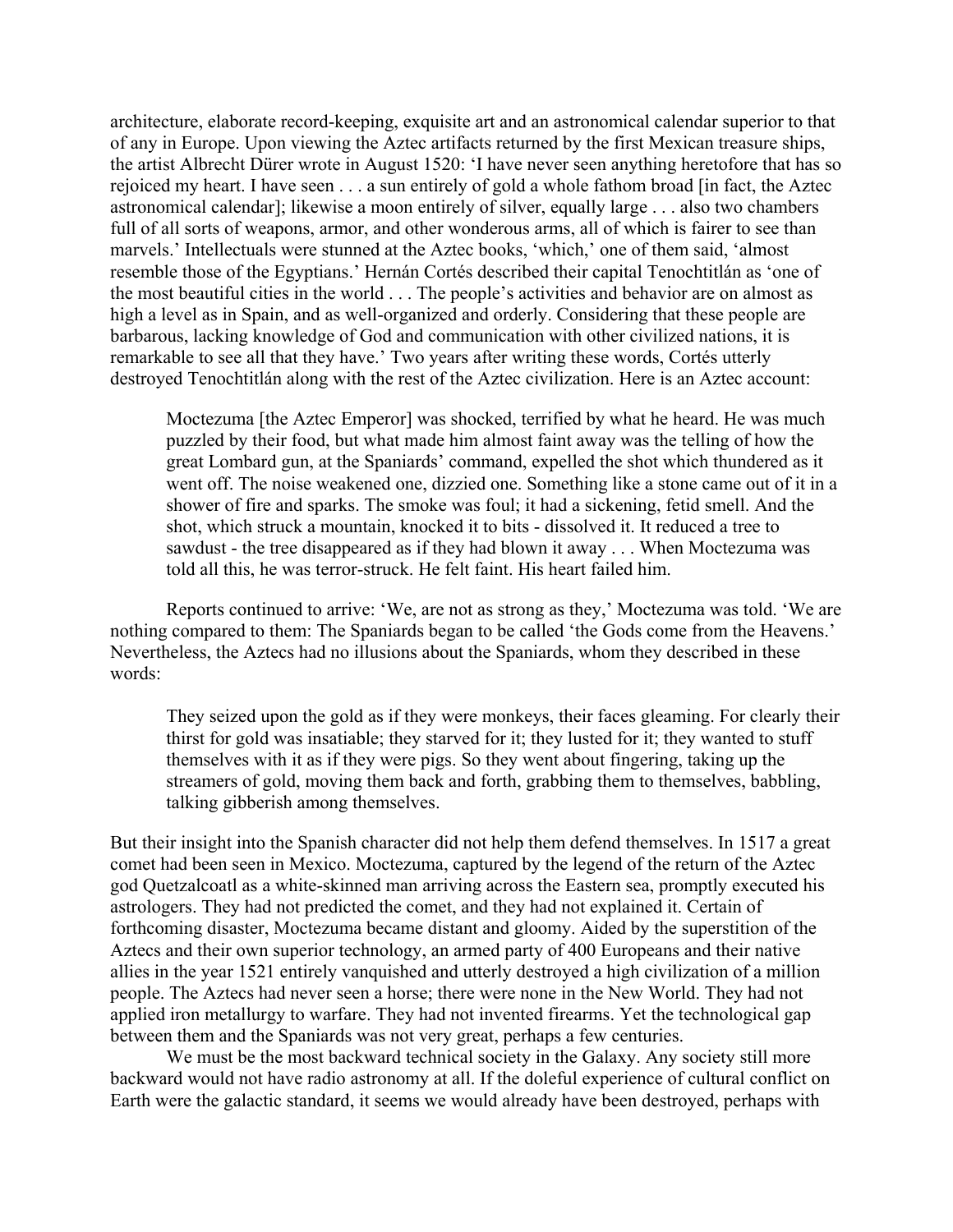some passing admiration expressed for Shakespeare, Bach and Vermeer. But this has not happened. Perhaps alien intentions are uncompromisingly benign, more like La Pérouse than Cortés. Or might it be, despite all the pretensions about UFOs and ancient astronauts, that our civilization has not yet been discovered?

On the one hand, we have argued that if even a small fraction of technical civilizations learn to live with themselves and with weapons of mass destruction, there should now be an enormous number of advanced civilizations in the Galaxy. We already have slow interstellar flight, and think fast interstellar flight a possible goal for the human species. On the other hand, we maintain that there is no credible evidence for the Earth being visited, now or ever. Is this not a contradiction? If the nearest civilization is, say, 200 light-years away, it takes only 200 years to get from there to here at close to the speed of light. Even at 1 percent or a tenth of a percent of the speed of light, beings from nearby civilizations could have come during the tenure of humanity on Earth. Why are they not here? There are many possible answers. Although it runs contrary to the heritage of Aristarchus and Copernicus, perhaps we are the first. Some technical civilization must be the first to emerge in the history of the Galaxy. Perhaps we are mistaken in our belief that at least occasional civilizations avoid self-destruction. Perhaps there is some unforeseen problem to interstellar spaceflight - although, at speeds much less than the velocity of light it is difficult to see what such an impediment might be. Or perhaps they are here, but in hiding because of some *Lex Galactica*, some ethic of noninterference with emerging civilizations. We can imagine them, curious and dispassionate, observing us, as we would watch a bacterial culture in a dish of agar, to determine whether, this year again, we manage to avoid self-destruction.

But there is another explanation that is consistent with everything we know. If a great many years ago an advanced interstellar spacefaring civilization emerged 200 light-years away, it would have no reason to think there was something special about the Earth unless it had been here already. No artifact of human technology, not even our radio transmissions, has had time, even traveling at the speed of light, to go 200 light-years. From their point of view, all nearby star systems are more or less equally attractive for exploration or colonization.\*

\* There may be many motivations to go to the stars. If our Sun or a nearby star were about to go supernova, a major program of interstellar spaceflight might suddenly become attractive. If we were very advanced, the discovery that the galactic core was imminently to explode might even generate serious interest in transgalactic or intergalactic spaceflight. Such cosmic violence occurs sufficiently often that nomadic spacefaring civilizations may not be uncommon. Even so, their arrival here remains unlikely.

An emerging technical civilization, after exploring its home planetary system and developing interstellar spaceflight, would slowly and tentatively begin exploring the nearby stars. Some stars would have no suitable planets - perhaps they would all be giant gas worlds, or tiny asteroids. Others would carry an entourage of suitable planets, but some would be already inhabited, or the atmosphere would be poisonous or the climate uncomfortable. In many cases the colonists might have to change - or as we would parochially say, terraform - a world to make it adequately clement. The reengineering of a planet will take time. Occasionally, an already suitable world would be found and colonized. The utilization of planetary resources so that new interstellar spacecraft could be constructed locally would be a slow process. Eventually a secondgeneration mission of exploration and colonization would take off toward stars where no one had yet been. And in this way a civilization might slowly wend its way like a vine among the worlds.

It is possible that at some later time with third and higher orders of colonies developing new worlds, another independent expanding civilization would be discovered. Very likely mutual contact would already have been made by radio or other remote means. The new arrivals might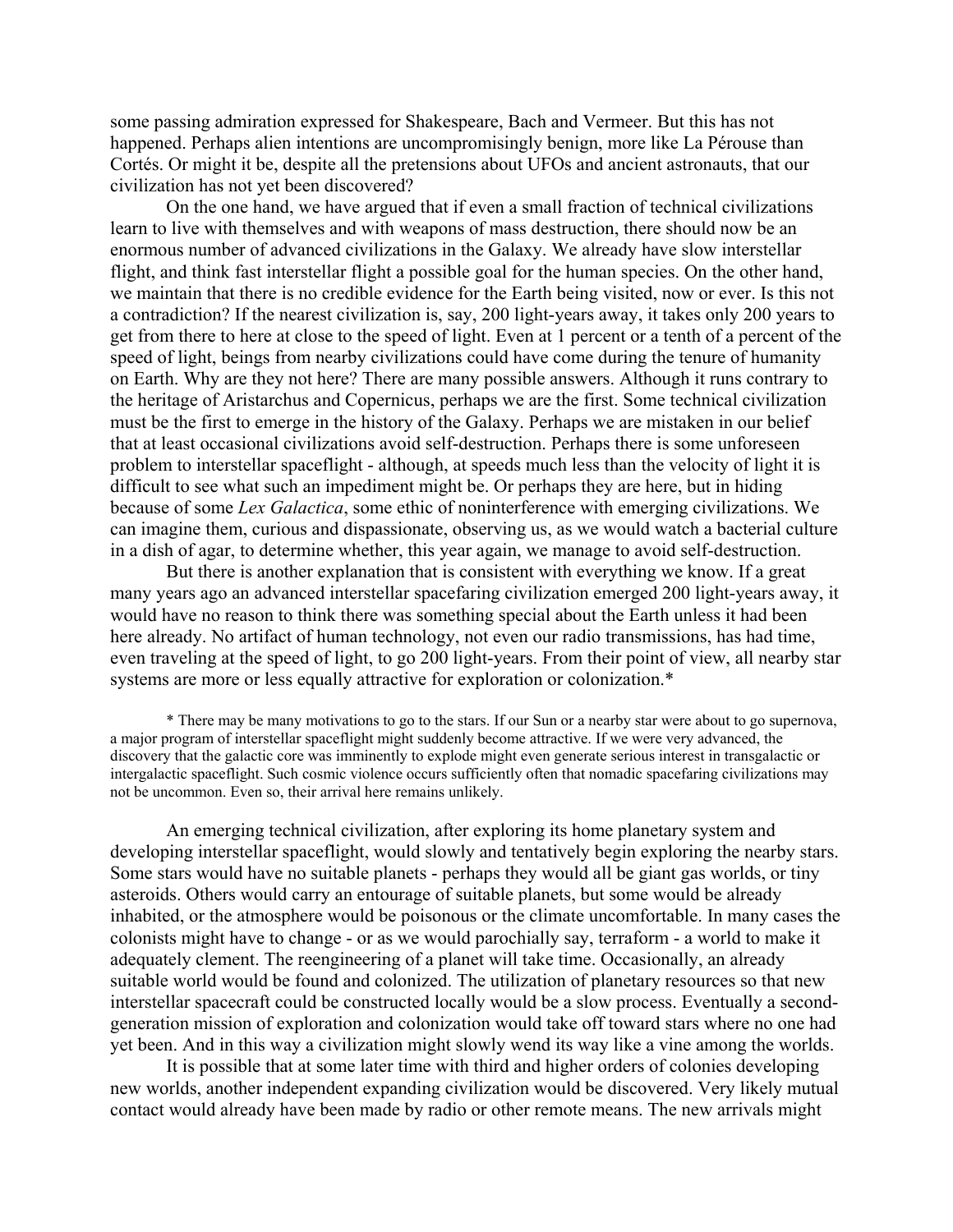be a different sort of colonial society. Conceivably two expanding civilizations with different planetary requirements would ignore each other, their filigree patterns of expansion intertwining, but not conflicting. They might cooperate in the exploration of a province of the Galaxy. Even nearby civilizations could spend millions of years in such separate or joint colonial ventures without ever stumbling upon our obscure solar system.

No civilization can possibly survive to an interstellar spacefaring phase unless it limits its numbers. Any society with a marked population explosion will be forced to devote all its energies and technological skills to feeding and caring for the population on its home planet. This is a very powerful conclusion and is in no way based on the idiosyncrasies of a particular civilization. On any planet, no matter what its biology or social system, an exponential increase in population will swallow every resource. Conversely, any civilization that engages in serious interstellar exploration and colonization must have exercised zero population growth or something very close to it for many generations. But a civilization with a low population growth rate will take a long time to colonize many worlds, even if the strictures on rapid population growth are eased after reaching some lush Eden.

My colleague William Newman and I have calculated that if a million years ago a spacefaring civilization with a low population growth rate emerged two hundred light-years away and spread outward, colonizing suitable worlds along the way, their survey starships would be entering our solar system only about now. But a million years is a very long period of time. If the nearest civilization is younger than this, they would not have reached us yet. A sphere two hundred light-years in radius contains 200,000 suns and perhaps a comparable number of worlds suitable for colonization. It is only after 200,000 other worlds have been colonized that, in the usual course of things, our solar system would be accidentally discovered to harbor an indigenous civilization.

What does it mean for a civilization to be a million years old? We have had radio telescopes and spaceships for a few decades; our technical civilization is a few hundred years old, scientific ideas of a modern cast a few thousand, civilization in general a few tens of thousands of years; human beings evolved on this planet only a few million years ago. At anything like our present rate of technical progress, an advanced civilization millions of years old is as much beyond us as we are beyond a bush baby or a macaque. Would we even recognize its presence? Would a society a million years in advance of us be interested in colonization or interstellar spaceflight? People have a finite lifespan for a reason. Enormous progress in the biological and medical sciences might uncover that reason and lead to suitable remedies. Could it be that we are so interested in spaceflight because it is a way of perpetuating ourselves beyond our own lifetimes? Might a civilization composed of essentially immortal beings consider interstellar exploration fundamentally childish? It may be that we have not been visited because the stars are strewn abundantly in the expanse of space, so that before a nearby civilization arrives, it has altered its exploratory motivations or evolved into forms indetectable to us.

A standard motif in science fiction and UFO literature assumes extraterrestrials roughly as capable as we. Perhaps they have a different sort of spaceship or ray gun, but in battle - and science fiction loves to portray battles between civilizations - they and we are rather evenly matched. In fact, there is almost no chance that two galactic civilizations will interact at the same level. In any confrontation, one will always utterly dominate the other. A million years is a great many. If an advanced civilization were to arrive in our solar system, there would be nothing whatever we could do about it. Their science and technology would be far beyond ours. It is pointless to worry about the possible malevolent intentions of an advanced civilization with whom we might make contact. It is more likely that the mere fact they have survived so long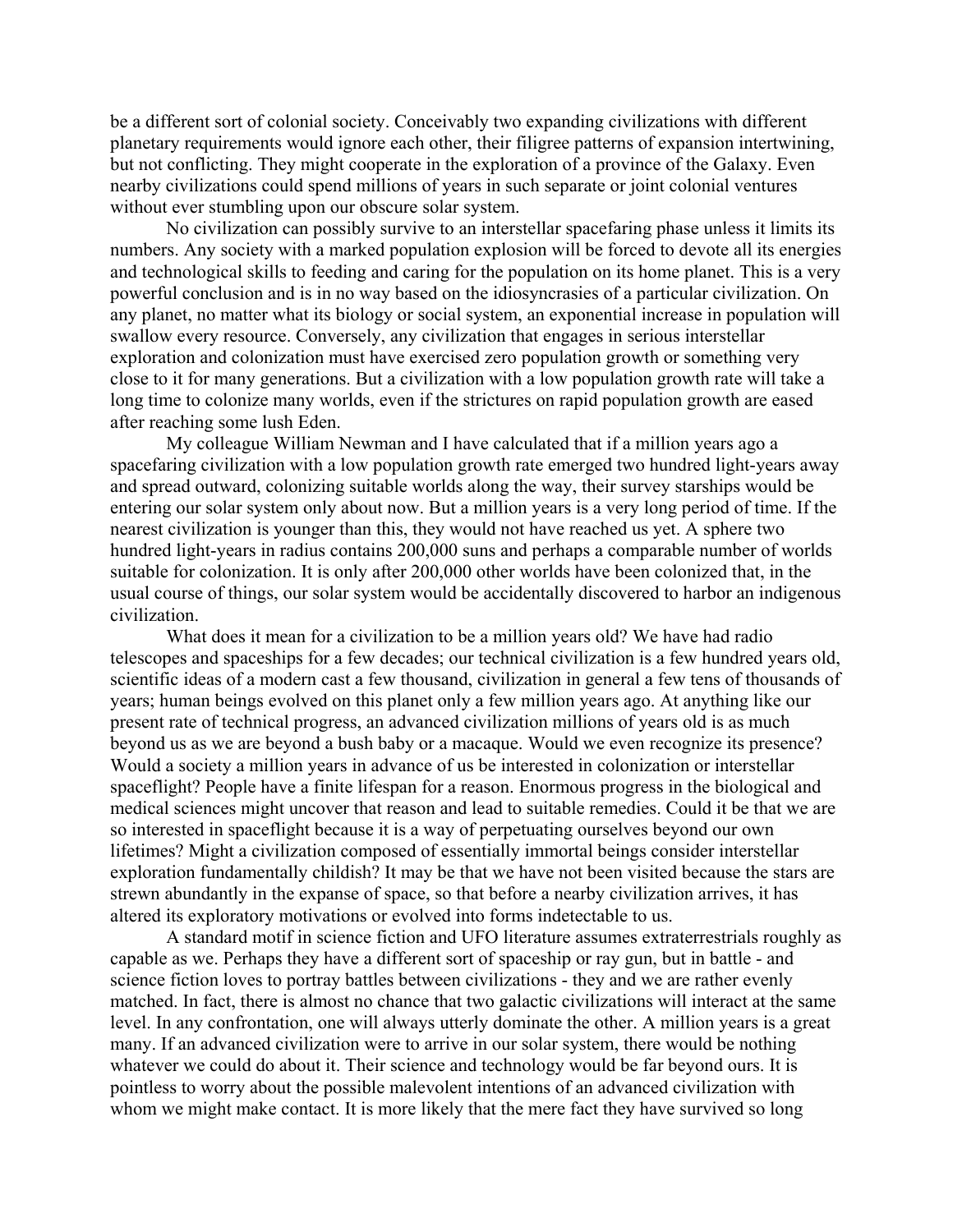means they have learned to live with themselves and others. Perhaps our fears about extraterrestrial contact are merely a projection of our own backwardness, an expression of our guilty conscience about our past history: the ravages that have been visited on civilizations only slightly more backward than we. We remember Columbus and the Arawaks, Cortés and the Aztecs, even the fate of the Tlingit in the generations after La Pérouse. We remember and we worry. But if an interstellar armada appears in our skies, I predict we will be very accommodating.

A very different kind of contact is much more likely - the case we have already discussed in which we receive a rich, complex message, probably by radio, from another civilization in space, but do not make, at least for a while, physical contact with them. In this case there is no way for the transmitting civilization to know whether we have received the message. If we find the contents offensive or frightening, we are not obliged to reply. But if the message contains valuable information, the consequences for our own civilization will be stunning - insights on alien science and technology, art, music, politics, ethics, philosophy and religion, and most of all, a profound deprovincialization of the human condition. We will know what else is possible.

Because we will share scientific and mathematical insights with any other civilization, I believe that understanding the interstellar message will be the easiest part of the problem. Convincing the U.S. Congress and the Council of Ministers of the U.S.S.R. to fund a search for extraterrestrial intelligence is the hard part.\* In fact, it may be that civilizations can be divided into two great categories: one in which the scientists are unable to convince nonscientists to authorize a search for extraplanetary intelligence, in which energies are directed exclusively inward, in which conventional perceptions remain unchallenged and society falters and retreats from the stars; and another category in which the grand vision of contact with other civilizations is shared widely, and a major search is undertaken.

\* Or other national organs. Consider this pronouncement from a British Defence Department spokesman as reported in the London *Observer* for February 26, 1978: 'Any messages transmitted from outer space are the responsibility of the BBC and the Post Office. It is their responsibility to track down illegal broadcasts.'

This is one of the few human endeavors where even a failure is a success. If we were to carry out a rigorous search for extraterrestrial radio signals encompassing millions of stars and heard nothing, we would conclude that galactic civilizations were at best extremely rare, a calibration of our place in the universe. It would speak eloquently of how rare are the living things of our planet, and would underscore, as nothing else in human history has, the individual worth of every human being. If we were to succeed, the history of our species and our planet would be changed forever.

It would be easy for extraterrestrials to make an unambiguously artificial interstellar message. For example, the first ten prime numbers - numbers divisible only by themselves and by one - are 1, 2, 3, 5, 7, 11, 13, 17, 19, 23. It is extremely unlikely that any natural physical process could transmit radio messages containing prime numbers only. If we received such a message we would deduce a civilization out there that was at least fond of prime numbers. But the most likely case is that interstellar communication will be a kind of palimpsest, like the palimpsests of ancient writers short of papyrus or stone who superimposed their messages on top of preexisting messages. Perhaps at an adjacent frequency or a faster timing, there would be another message, which would turn out to be a primer, an introduction to the language of interstellar discourse. The primer would be repeated again and again because the transmitting civilization would have no way to know when we turned in on the message. And then, deeper in the palimpsest, underneath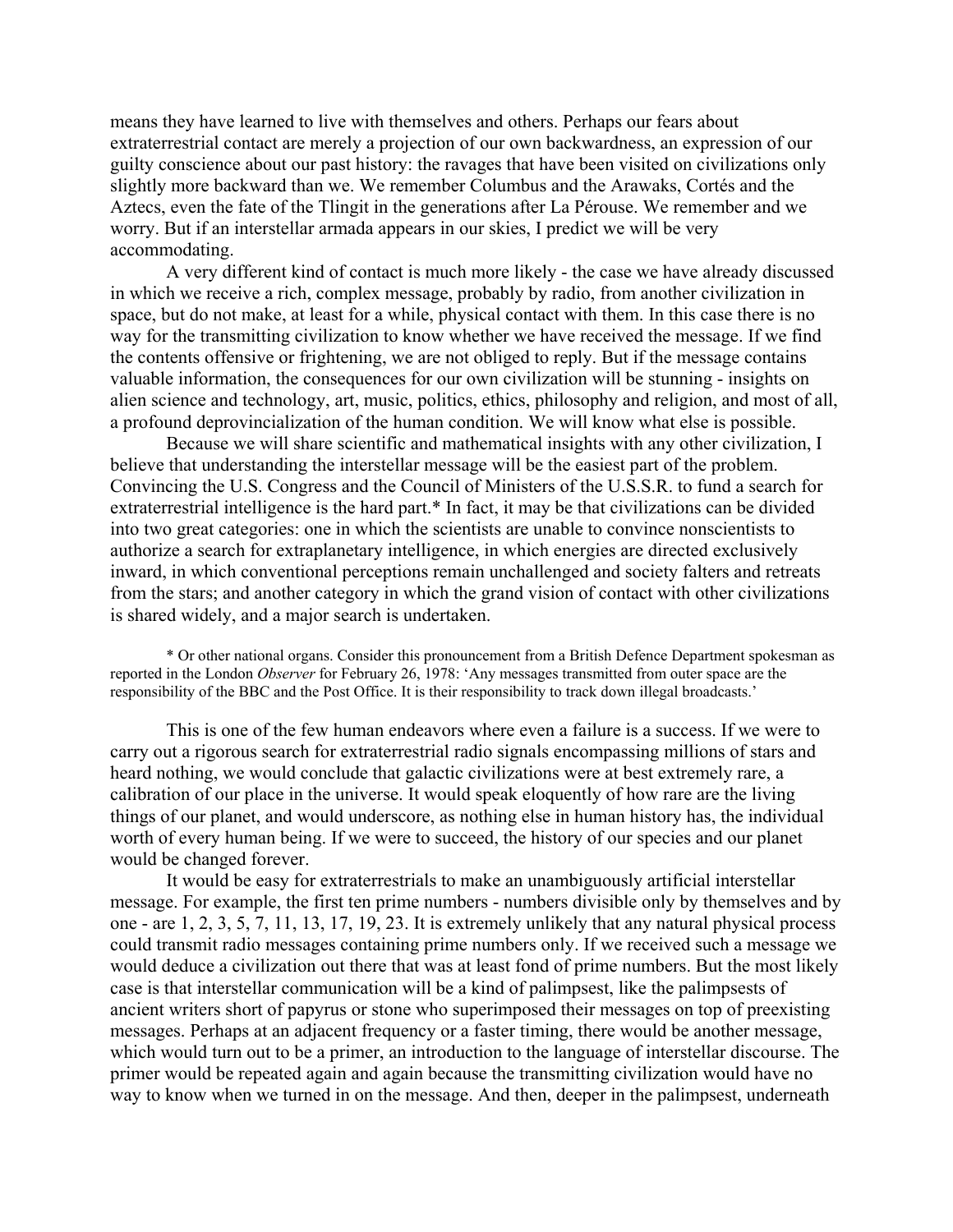the announcement signal and the primer, would be the real message. Radio technology permits that message to be inconceivably rich. Perhaps when we tuned in, we would find ourselves in the midst of Volume 3,267 of the *Encyclopaedia Galactica*.

We would discover the nature of other civilizations. There would be many of them, each composed of organisms astonishingly different from anything on this planet. They would view the universe somewhat differently. They would have different arts and social functions. They would be interested in things we never thought of. By comparing our knowledge with theirs, we would grow immeasurably. And with our newly acquired information sorted into a computer memory, we would be able to see which sort of civilization lived where in the Galaxy. Imagine a huge galactic computer, a repository, more or less up-to-date, of information on the nature and activities of all the civilizations in the Milky Way Galaxy, a great library of life in the Cosmos. Perhaps among the contents of the *Encyclopaedia Galactica* will be a set of summaries of such civilizations, the information enigmatic, tantalizing, evocative - even after we succeed in translating it.

Eventually, taking as much time as we wished, we would decide to reply. We would transmit some information about ourselves - just the basics at first - as the start of a long interstellar dialogue which we would begin but which, because of the vast distances of interstellar space and the finite velocity of light, would be continued by our remote descendants. And someday, on a planet of some far distant star, a being very different from any of us would request a printout from the latest edition of the *Encyclopaedia Galactica* and acquire a little information about the newest society to join the community of galactic civilizations.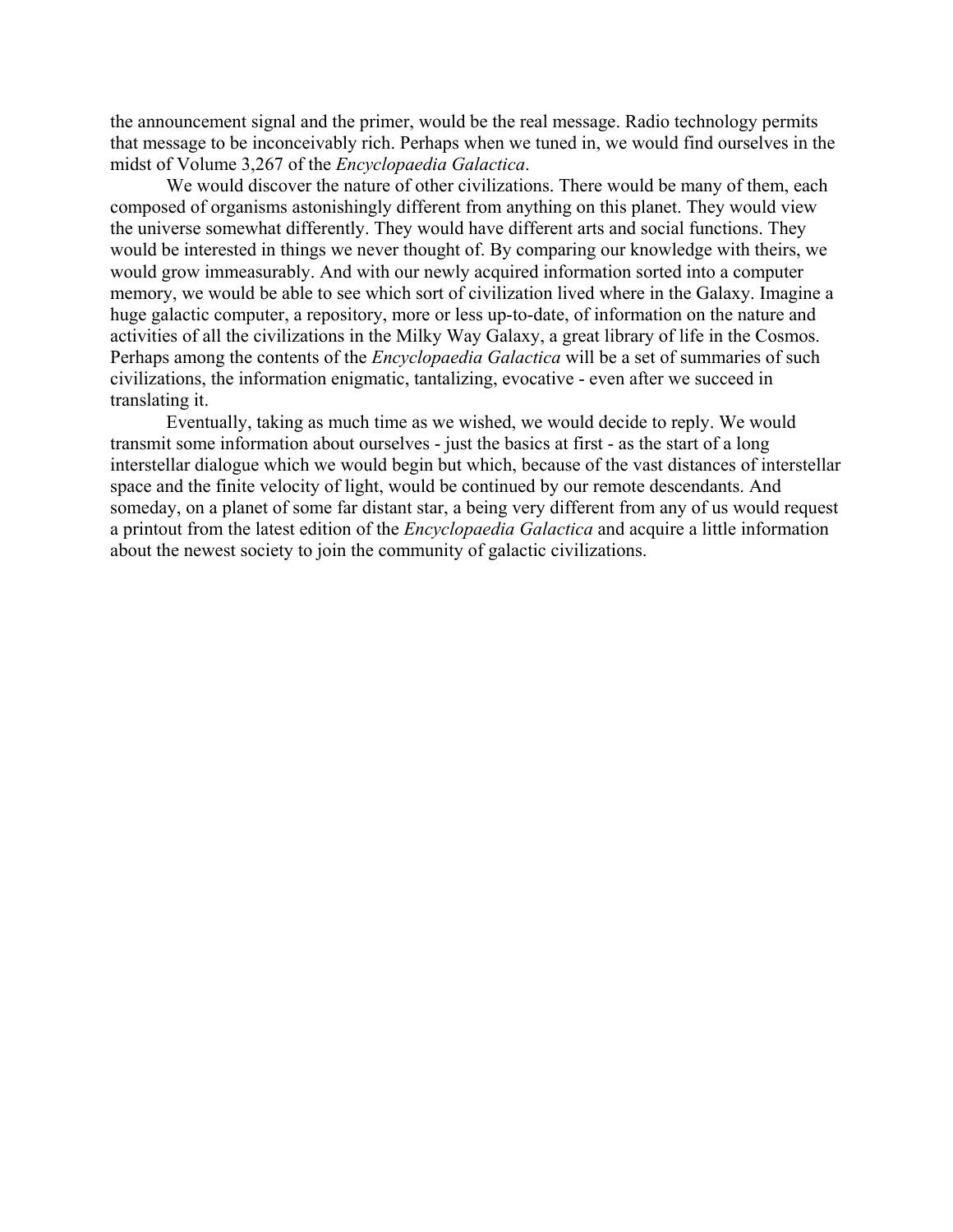## CHAPTER XIII

#### *Who Speaks for Earth?*

To what purpose should I trouble myself in searching out the secrets of the stars, having death or slavery continually before my eyes?

- A question put to Pythagoras by Anaximenes (c. 600 B.C.), according to Montaigne

How vast those Orbs must be, and how inconsiderable this Earth, the Theatre upon which all our mighty Designs, all our Navigations, and all our Wars are transacted, is when compared to them. A very fit consideration, and matter of Reflection, for those Kings and Princes who sacrifice the Lives of so many People, only to flatter their Ambition in being Masters of some pitiful corner of this small Spot.

> - Christiaan Huygens, *New Conjectures Concerning the Planetary Worlds, Their Inhabitants and Productions*, c. 1690

'To the entire world,' added our Father the Sun, 'I give my light and my radiance; I give men warmth when they are cold; I cause their fields to fructify and their cattle to multiply; each day that passes I go around the world to secure a better knowledge of men's needs and to satisfy those needs. *Follow my example*.'

- An Inca myth recorded in 'The Royal Commentaries' of Garcilaso de la Vega, 1556

We look back through countless millions of years and see the great will to live struggling out of the intertidal slime, struggling from shape to shape and from power to power, crawling and then walking confidently upon the land, struggling generation after generation to master the air, creeping down into the darkness of the deep; we see it turn upon itself in rage and hunger and reshape itself anew, we watch it draw nearer and more akin to us, expanding, elaborating itself, pursuing its relentless inconceivable purpose, until at last it reaches us and its being beats through our brains and arteries . . . It is possible to believe that all the past is but the beginning of a beginning, and that all that is and has been is but the twilight of the dawn. It is possible to believe that all that the human mind has ever accomplished is but the dream before the awakening . . . Out of our . . . lineage, minds will spring, that will reach back to us in our littleness to know us better than we know ourselves. A day will come, one day in the unending succession of days, when beings, beings who are now latent in our thoughts and hidden in our loins, shall stand upon this earth as one stands upon a footstool, and shall laugh and reach out their hands amidst the stars.

- H. G. Wells, 'The Discovery of the Future,' *Nature 65*, 326 (1902)

The Cosmos was discovered only yesterday. For a million years it was clear to everyone that there were no other places than the Earth. Then in the last tenth of a percent of the lifetime of our species, in the instant between Aristarchus and ourselves, we reluctantly noticed that we were not the center and purpose of the Universe, but rather lived on a tiny and fragile world lost in immensity and eternity, drifting in a great cosmic ocean dotted here and there with a hundred billion galaxies and a billion trillion stars. We have bravely tested the waters and have found the ocean to our liking, resonant with our nature. Something in us recognizes the Cosmos as home. We are made of stellar ash. Our origin and evolution have been tied to distant cosmic events. The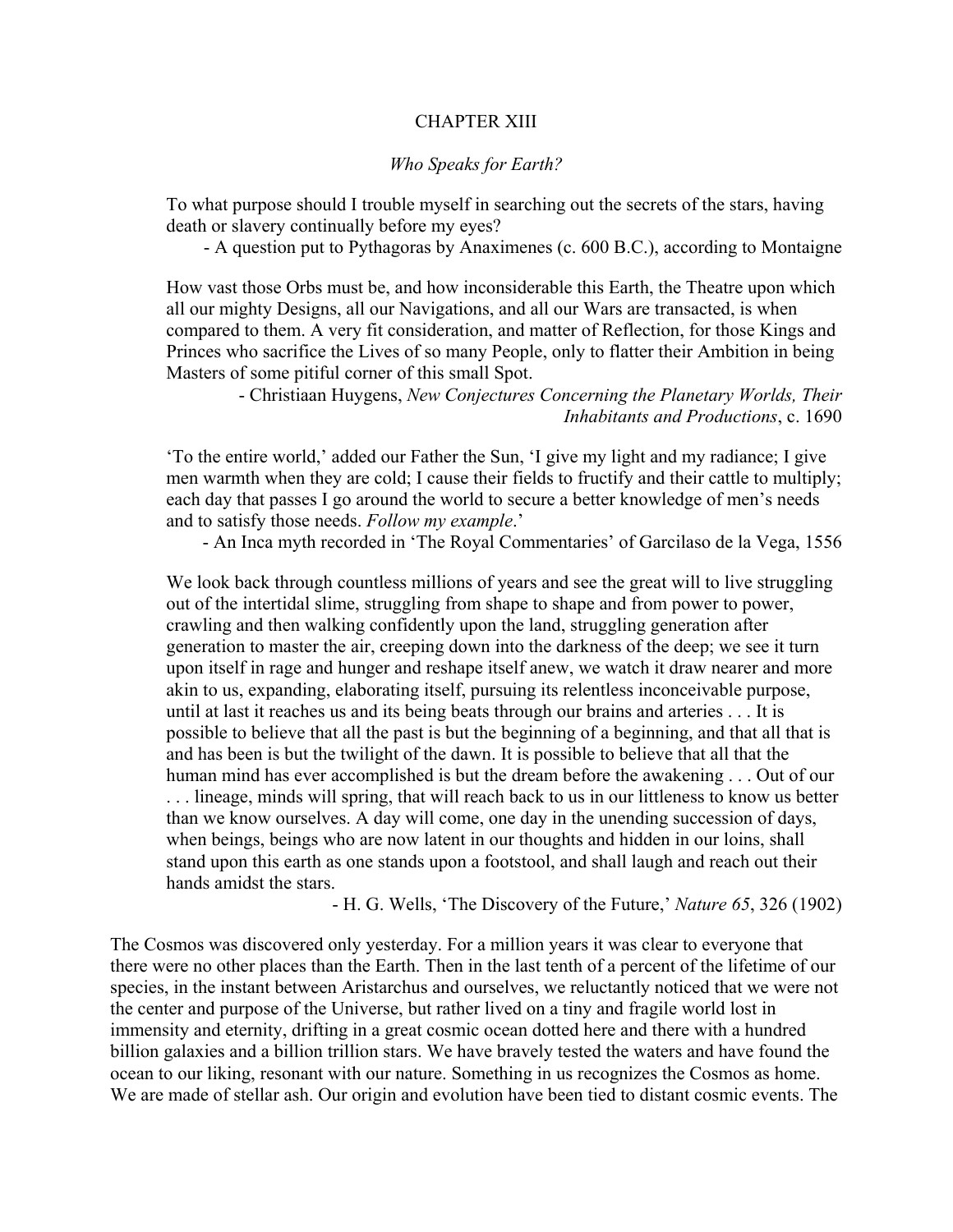exploration of the Cosmos is a voyage of self-discovery.

As the ancient mythmakers knew, we are the children equally of the sky and the Earth. In our tenure on this planet we have accumulated dangerous evolutionary baggage, hereditary propensities for aggression and ritual, submission to leaders and hostility to outsiders, which place our survival in some question. But we have also acquired compassion for others, love for our children and our children's children, a desire to learn from history, and a great soaring passionate intelligence - the clear tools for our continued survival and prosperity. Which aspects of our nature will prevail is uncertain, particularly when our vision and understanding and prospects are bound exclusively to the Earth - or, worse, to one small part of it. But up there in the immensity of the Cosmos, an inescapable perspective awaits us. There are not yet any obvious signs of extraterrestrial intelligence and this makes us wonder whether civilizations like ours always rush implacably, headlong, toward self-destruction. National boundaries are not evident when we view the Earth from space. Fanatical ethnic or religious or national chauvinisms are a little difficult to maintain when we see our planet as a fragile blue crescent fading to become an inconspicuous point of light against the bastion and citadel of the stars. Travel is broadening.

There are worlds on which life has never arisen. There are worlds that have been charred and ruined by cosmic catastrophes. We are fortunate: we are alive; we are powerful; the welfare of our civilization and our species is in our hands. If we do not speak for Earth, who will? If we are not committed to our own survival, who will be?

The human species is now undertaking a great venture that if successful will be as important as the colonization of the land or the descent from the trees. We are haltingly, tentatively breaking the shackles of Earth - metaphorically, in confronting and taming the admonitions of those more primitive brains within us; physically, in voyaging to the planets and listening for the messages from the stars. These two enterprises are linked indissolubly. Each, I believe, is a necessary condition for the other. But our energies are directed far more toward war. Hypnotized by mutual mistrust, almost never concerned for the species or the planet, the nations prepare for death. And because what we are doing is so horrifying, we tend not to think of it much. But what we do not consider we are unlikely to put right.

Every thinking person fears nuclear war, and every technological state plans for it. Everyone knows it is madness, and every nation has an excuse. There is a dreary chain of causality: The Germans were working on the bomb at the beginning of World War II; so the Americans had to make one first: If the Americans had one, the Soviets had to have one, and then the British, the French, the Chinese, the Indians, the Pakistanis. . . By the end of the twentieth century many nations had collected nuclear weapons. They were easy to devise. Fissionable material could be stolen from nuclear reactors. Nuclear weapons became almost a home handicraft industry.

The conventional bombs of World War II were called blockbusters. Filled with twenty tons of TNT, they could destroy a city block. All the bombs dropped on all the cities in World War II amounted to some two million tons, two megatons, of TNT - Coventry and Rotterdam, Dresden and Tokyo, all the death that rained from the skies between 1939 and 1945: a hundred thousand blockbusters, two megatons. By the late twentieth century, two megatons was the energy released in the explosion of a single more or less humdrum thermonuclear bomb: one bomb with the destructive force of the Second World War. But there are tens of thousands of nuclear weapons. By the ninth decade of the twentieth century the strategic missile and bomber forces of the Soviet Union and the United States were aiming warheads at over 15,000 designated targets. No place on the planet was safe. The energy contained in these weapons, genies of death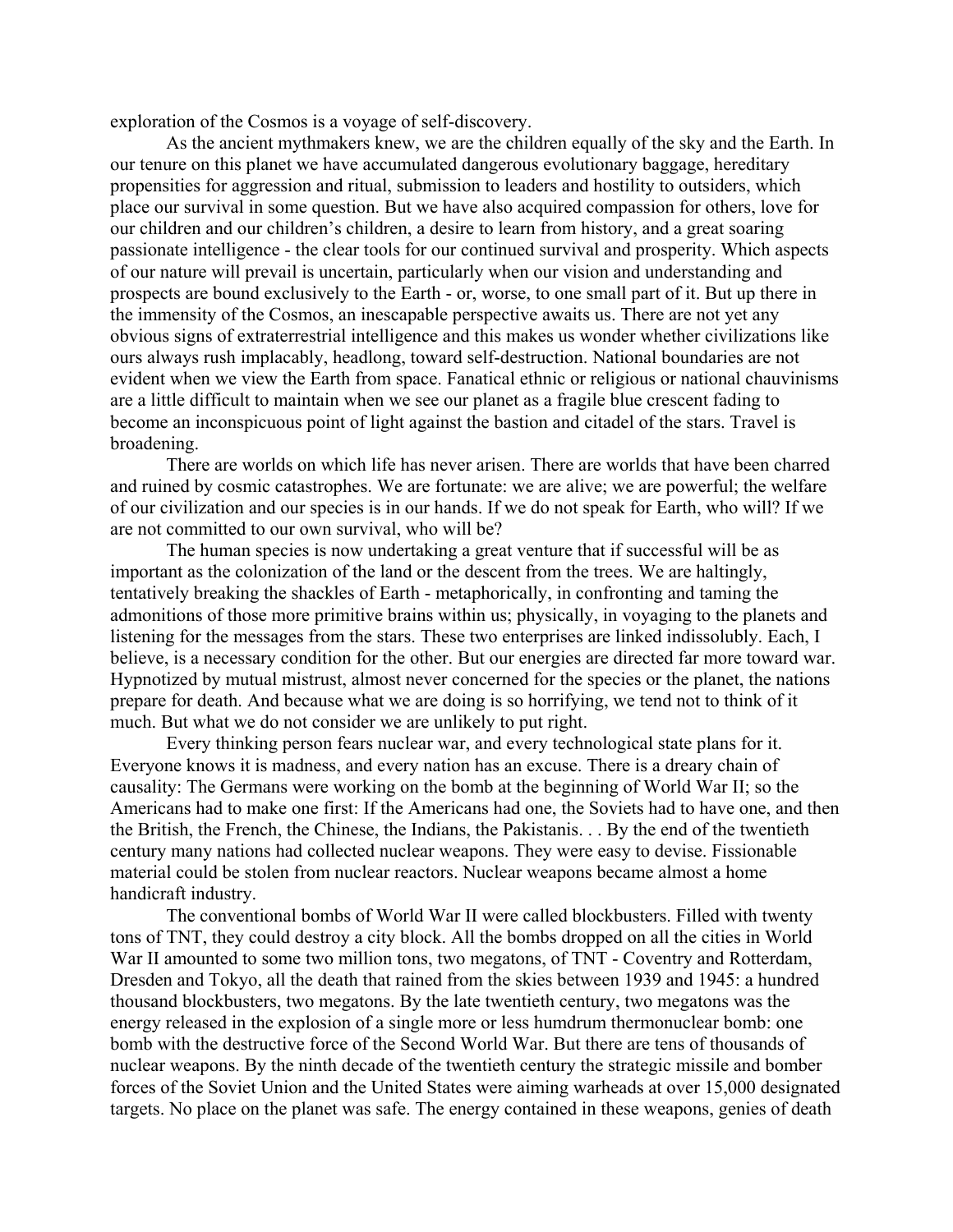patiently awaiting the rubbing of the lamps, was far more than 10,000 megatons - but with the destruction concentrated efficiently, not over six years but over a few hours, a blockbuster for every family on the planet, a World War II every second for the length of a lazy afternoon.

The immediate causes of death from nuclear attack are the blast wave, which can flatten heavily reinforced buildings many kilometers away, the firestorm, the gamma rays and the neutrons, which effectively fry the insides of passersby. A school girl who survived the American nuclear attack on Hiroshima, the event that ended the Second World War, wrote this first-hand account:

Through a darkness like the bottom of hell, I could hear the voices of the other students calling for their mothers. And at the base of the bridge, inside a big cistern that had been dug out there, was a mother weeping, holding above her head a naked baby that was burned red all over its body. And another mother was crying and sobbing as she gave her burned breast to her baby. In the cistern the students stood with only their heads above the water, and their two hands, which they clasped as they imploringly cried and screamed, calling for their parents. But every single person who passed was wounded, all of them, and there was no one, there was no one to turn to for help. And the singed hair on the heads of the people was frizzled and whitish and covered with dust. They did not appear to be human, not creatures of this world.

The Hiroshima explosion, unlike the subsequent Nagasaki explosion, was an air burst high above the surface, so the fallout was insignificant. But on March 1, 1954, a thermonuclear weapons test at Bikini in the Marshall Islands detonated at higher yield than expected. A great radioactive cloud was deposited on the tiny atoll of Rongalap, 150 kilometers away, where the inhabitants likened the explosion to the Sun rising in the West. A few hours later, radioactive ash fell on Rongalap like snow. The average dose received was only about 175 rads, a little less than half the dose needed to kill an average person. Being far from the explosion, not many people died. Of course, the radioactive strontium they ate was concentrated in their bones, and the radioactive iodine was concentrated in their thyroids. Two-thirds of the children and one-third of the adults later developed thyroid abnormalities, growth retardation or malignant tumors. In compensation, the Marshall Islanders received expert medical care.

The yield of the Hiroshima bomb was only thirteen kilotons, the equivalent of thirteen thousand tons of TNT. The Bikini test yield was fifteen megatons. In a full nuclear exchange, in the paroxysm of thermonuclear war, the equivalent of a million Hiroshima bombs would be dropped all over the world. At the Hiroshima death rate of some hundred thousand people killed per equivalent thirteen-kiloton weapon, this would be enough to kill a hundred billion people. But there were less than five billion people on the planet in the late twentieth century. Of course, in such an exchange, not everyone would be killed by the blast and the firestorm, the radiation and the fallout - although fallout does last for a longish time: 90 percent of the strontium 90 will decay in 96 *years*; 90 percent of the cesium 137, in 100 *years*; 90 percent of the iodine 131 in *only a month*.

The survivors would witness more subtle consequences of the war. A full nuclear exchange would burn the nitrogen in the upper air, converting it to oxides of nitrogen, which would in turn destroy a significant amount of the ozone in the high atmosphere, admitting an intense dose of solar ultraviolet radiation.\* The increased ultraviolet flux would last for years. It would produce skin cancer preferentially in light-skinned people. Much more important, it would affect the ecology of our planet in an unknown way. Ultraviolet light destroys crops. Many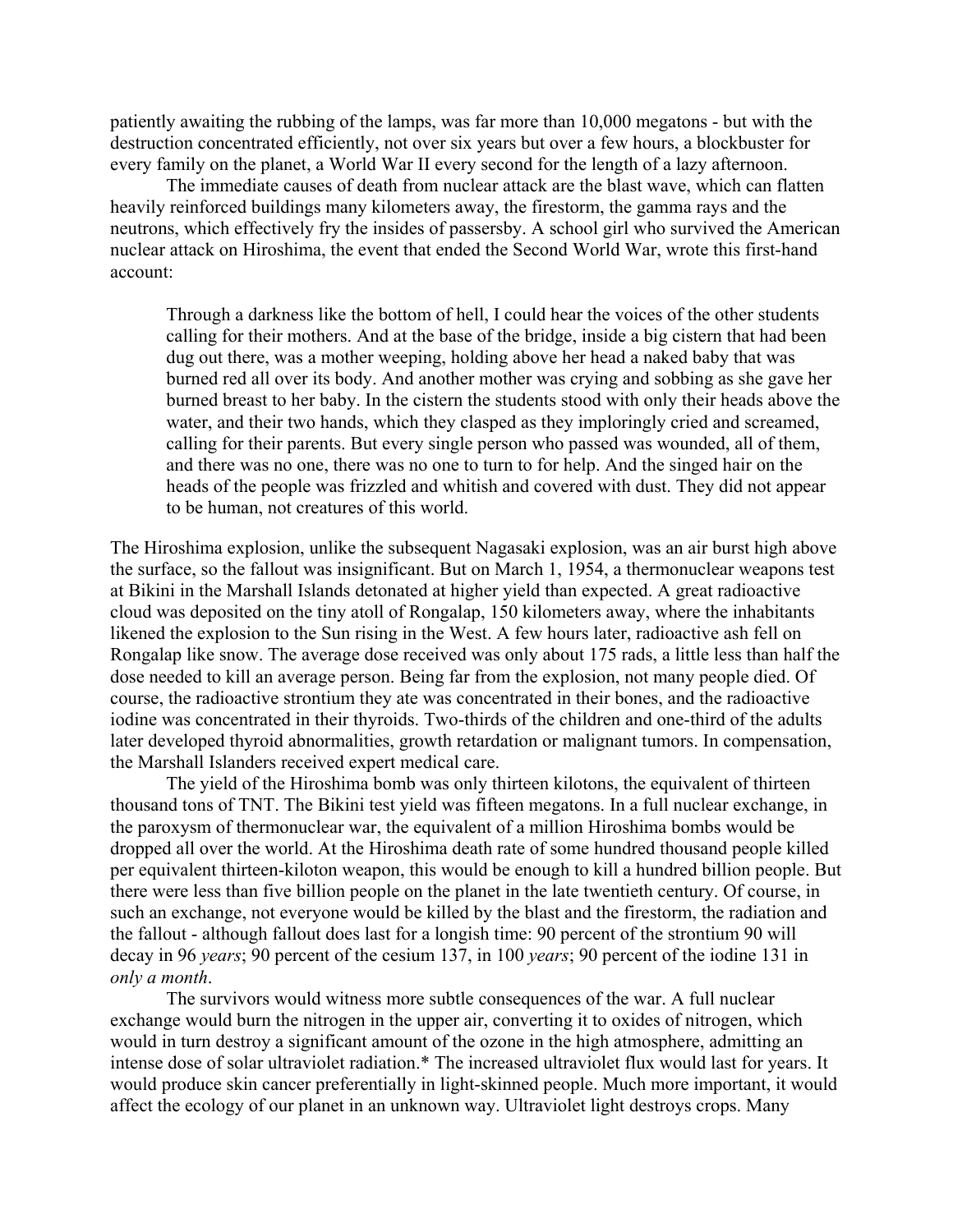microorganisms would be killed; we do not know which ones or how many, or what the consequences might be. The organisms killed might, for all we know, be at the base of a vast ecological pyramid at the top of which totter we.

\* The process is similar to, but much more dangerous than, the destruction of the ozone layer by the fluorocarbon propellants in aerosol spray cans, which have accordingly been banned by a number of nations; and to that invoked in the explanation of the extinction of the dinosaurs by a supernova explosion a few dozen light-years away.

The dust put into the air in a full nuclear exchange would reflect sunlight and cool the Earth a little. Even a little cooling can have disastrous agricultural consequences. Birds are more easily killed by radiation than insects. Plagues of insects and consequent further agricultural disorders are a likely consequence of nuclear war. There is also another kind of plague to worry about: the plague bacillus is endemic all over the Earth. In the late twentieth century humans did not much die of plague - not because it was absent, but because resistance was high. However, the radiation produced in a nuclear war, among its many other effects, debilitates the body's immunological system, causing a deterioration of our ability to resist disease. In the longer term, there are mutations, new varieties of microbes and insects, that might cause still further problems for any human survivors of a nuclear holocaust; and perhaps after a while, when there has been enough time for the recessive mutations to recombine and be expressed, new and horrifying varieties of humans. Most of these mutations, when expressed, would be lethal. A few would not. And then there would be other agonies: the loss of loved ones; the legions of the burned, the blind and the mutilated; disease, plague, long-lived radioactive poisons in the air and water; the threat of tumors and stillbirths and malformed children; the absence of medical care; the hopeless sense of a civilization destroyed for nothing; the knowledge that we could have prevented it and did not.

L. F. Richardson was a British meteorologist interested in war. He wished to understand its causes. There are intellectual parallels between war and weather. Both are complex. Both exhibit regularities, implying that they are not implacable forces but natural systems that can be understood and controlled. To understand the global weather you must first collect a great body of meteorological data; you must discover how the weather actually behaves. Our approach must be the same, Richardson decided, if we are to understand warfare. So, for the years between 1820 and 1945, he collected data on the hundreds of wars that had then been fought on our poor planet.

Richardson's results were published posthumously in a book called *The Statistics of Deadly Quarrels*. Because he was interested in how long you had to wait for a war that would claim a specified number of victims, he defined an index, M, the magnitude of a war, a measure of the number of immediate deaths it causes. A war of magnitude  $M = 3$  might be merely a skirmish, killing only a thousand people  $(10^3)$ . M = 5 or M = 6 denote more serious wars, where a hundred thousand ( $10^5$ ) or a million ( $10^6$ ) people are killed. World Wars I and II had larger magnitudes. He found that the more people killed in a war, the less likely it was to occur, and the longer before you would witness it, just as violent storms occur less frequently than cloudbursts. From his data we can construct a graph which shows how long on the average during the past century and a half you would have to wait to witness the war of magnitude M.

Richardson proposed that if you continue the curve to very small values of M, all the way to  $M = 0$ , it roughly predicts the worldwide incidence of murder; somewhere in the world someone is murdered every five minutes. Individual killings and wars on the largest scale are, he said, two ends of a continuum, an unbroken curve. It follows, not only in a trivial sense but also I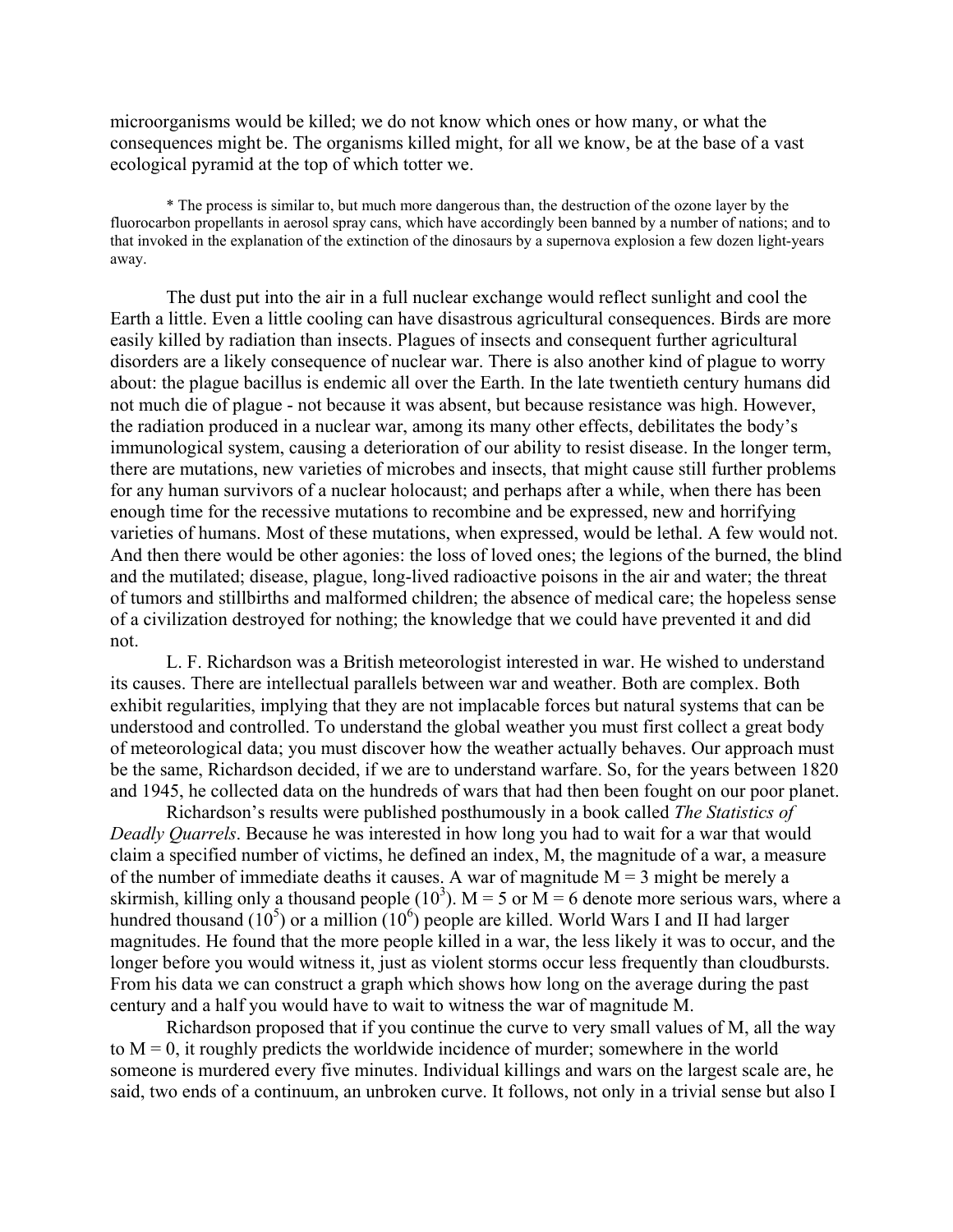believe in a very deep psychological sense, that war is murder writ large. When our well-being is threatened, when our illusions about ourselves are challenged, we tend - some of us at least - to fly into murderous rages. And when the same provocations are applied to nation states, they, too, sometimes fly into murderous rages, egged on often enough by those seeking personal power or profit. But as the technology of murder improves and the penalties of war increase, a great many people must be made to fly into murderous rages simultaneously for a major war to be mustered. Because the organs of mass communication are often in the hands of the state, this can commonly be arranged. (Nuclear war is the exception. It can be triggered by a very small number of people.)

We see here a conflict between our passions and what is sometimes called our better natures; between the deep, ancient reptilian part of the brain, the R-complex, in charge of murderous rages, and the more recently evolved mammalian and human parts of the brain, the limbic system and the cerebral cortex. When humans lived in small groups, when our weapons were comparatively paltry, even an enraged warrior could kill only a few. As our technology improved, the means of war also improved. In the same brief interval, *we* also have improved. We have tempered our anger, frustration and despair with reason. We have ameliorated on a planetary scale injustices that only recently were global and endemic. But our weapons can now kill billions. Have we improved fast enough? Are we teaching reason as effectively as we can? Have we courageously studied the causes of war?

What is often called the strategy of nuclear deterrence is remarkable for its reliance on the behavior of our nonhuman ancestors. Henry Kissinger, a contemporary politician, wrote: 'Deterrence depends, above all, on psychological criteria. For purposes of deterrence, a bluff taken seriously is more useful than a serious threat interpreted as a bluff.' Truly effective nuclear bluffing, however, includes occasional postures of irrationality, a distancing from the horrors of nuclear war. Then the potential enemy is tempted to submit on points of dispute rather than unleash a global confrontation, which the aura of irrationality has made plausible. The chief danger of adopting a credible pose of irrationality is that to succeed in the pretense you have to be very good. After a while, you get used to it. It becomes pretense no longer.

The global balance of terror, pioneered by the United States and the Soviet Union, holds hostage the citizens of the Earth. Each side draws limits on the permissible behavior of the other. The potential enemy is assured that if the limit is transgressed, nuclear war will follow. However, the definition of the limit changes from time to time. Each side must be quite confident that the other understands the new limits. Each side is tempted to increase its military advantage, but not in so striking a way as seriously to alarm the other. Each side continually explores the limits of the other's tolerance, as in flights of nuclear bombers over the Arctic wastes; the Cuban missile crisis; the testing of anti-satellite weapons; the Vietnam and Afghanistan wars - a few entries from a long and dolorous list. The global balance of terror is a very delicate balance. It depends on things not going wrong, on mistakes not being made, on the reptilian passions not being seriously aroused.

And so we return to Richardson. In his diagram a solid line is the waiting time for a war of magnitude M - that is, the average time we would have to wait to witness a war that kills  $10^M$ people (where M represents the number of zeroes after the one in our usual exponential arithmetic). Also shown, as a vertical bar at the right of the diagram, is the world population in recent years, which reached one billion people ( $M = 9$ ) around 1835 and is now about 4.5 billion people  $(M = 9.7)$ . When the Richardson curve crosses the vertical bar we have specified the waiting time to Doomsday: how many years until the population of the Earth is destroyed in some great war. With Richardson's curve and the simplest extrapolation for the future growth of the human population, the two curves do not intersect until the thirtieth century or so, and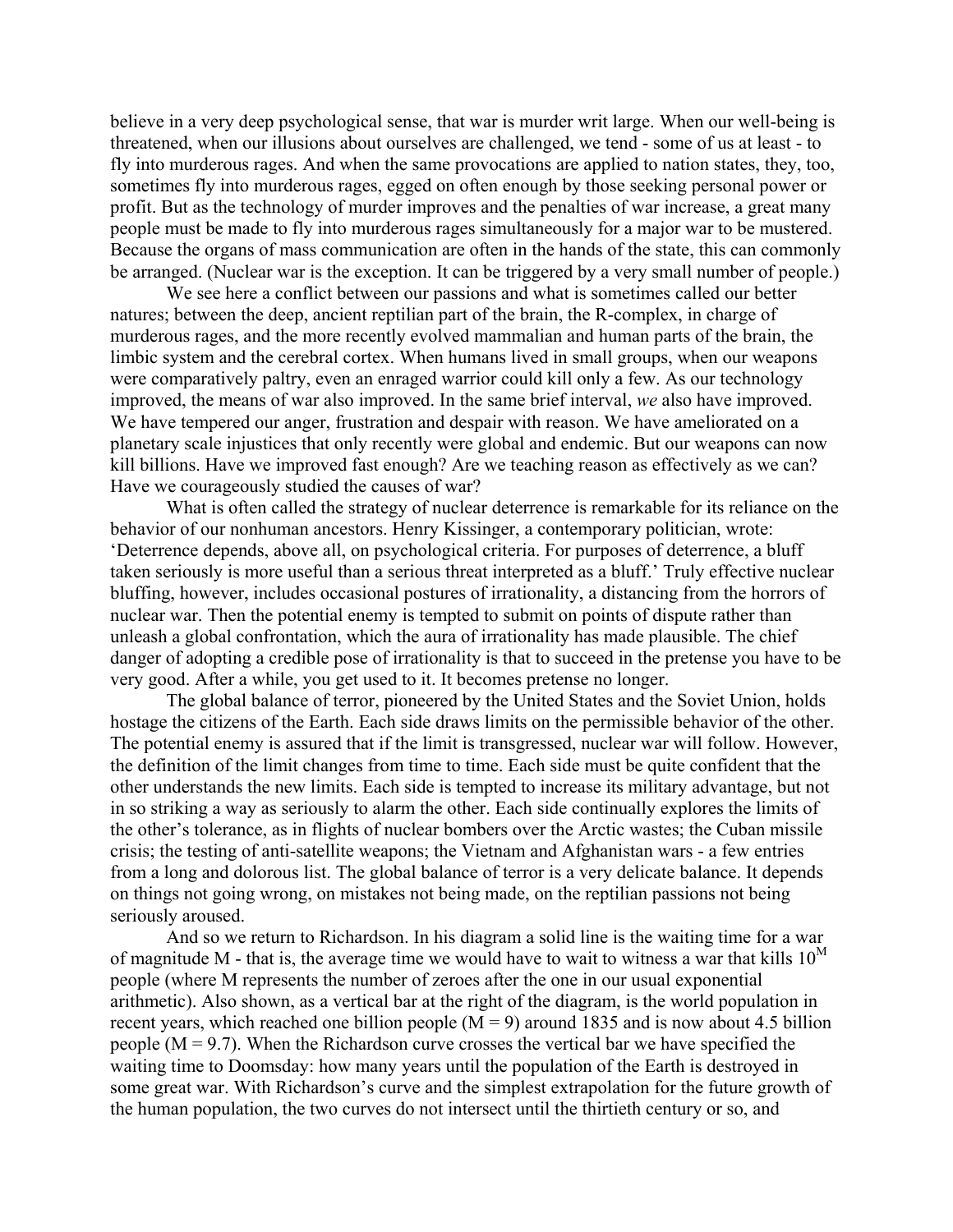Doomsday is deferred.

But World War II was of magnitude 7.7: some fifty million military personnel and noncombatants were killed. The technology of death advanced ominously. Nuclear weapons were used for the first time. There is little indication that the motivations and propensities for warfare have diminished since, and both conventional and nuclear weaponry has become far more deadly. Thus, the top of the Richardson curve is shifting downward by an unknown amount. If its new position is somewhere in the shaded region of the figure, we may have only another few decades until Doomsday. A more detailed comparison of the incidence of wars before and after 1945 might help to clarify this question. It is of more than passing concern.

This is merely another way of saying what we have known for decades: the development of nuclear weapons and their delivery systems will, sooner or later, lead to global disaster. Many of the American and European émigré scientists who developed the first nuclear weapons were profoundly distressed about the demon they had let loose on the world. They pleaded for the global abolition of nuclear weapons. But their pleas went unheeded; the prospect of a national strategic advantage galvanized both the U.S.S.R. and the United States, and the nuclear arms race began.

In the same period, there was a burgeoning international trade in the devastating nonnuclear weapons coyly called 'conventional'. In the past twenty-five years, in dollars corrected for inflation, the annual international arms trade has gone from \$300 million to much more than \$20 billion. In the years between 1950 and 1968, for which good statistics seem to be available, there were, on the average, worldwide several accidents involving nuclear weapons per year, although perhaps no more than one or two accidental nuclear explosions. The weapons establishments in the Soviet Union, the United States and other nations are large and powerful. In the United States they include major corporations famous for their homey domestic manufactures. According to one estimate, the corporate profits in military weapons procurement are 30 to 50 percent higher than in an equally technological but competitive civilian market. Cost overruns in military weapons systems are permitted on a scale that would be considered unacceptable in the civilian sphere. In the Soviet Union the resources, quality, attention and care given to military production is in striking contrast to the little left for consumer goods. According to some estimates, almost half the scientists and high technologists on Earth are employed full- or part-time on military matters. Those engaged in the development and manufacture of weapons of mass destruction are given salaries, perquisites of power and, where possible, public honors at the highest levels available in their respective societies. The secrecy of weapons development, carried to especially extravagant lengths in the Soviet Union, implies that individuals so employed need almost never accept responsibility for their actions. They are protected and anonymous. Military secrecy makes the military the most difficult sector of any society for the citizens to monitor. If we do not know what they do, it is very hard for us to stop them. And with the rewards so substantial, with the hostile military establishments beholden to each other in some ghastly mutual embrace, the world discovers itself drifting toward the ultimate undoing of the human enterprise.

Every major power has some widely publicized justification for its procurement and stockpiling of weapons of mass destruction, often including a reptilian reminder of the presumed character and cultural defects of potential enemies (as opposed to us stout fellows), or of the intentions of others, but never ourselves, to conquer the world. Every nation seems to have its set of forbidden possibilities, which its citizenry and adherents must not at any cost be permitted to think seriously about. In the Soviet Union these include capitalism, God, and the surrender of national sovereignty; in the United States, socialism, atheism, and the surrender of national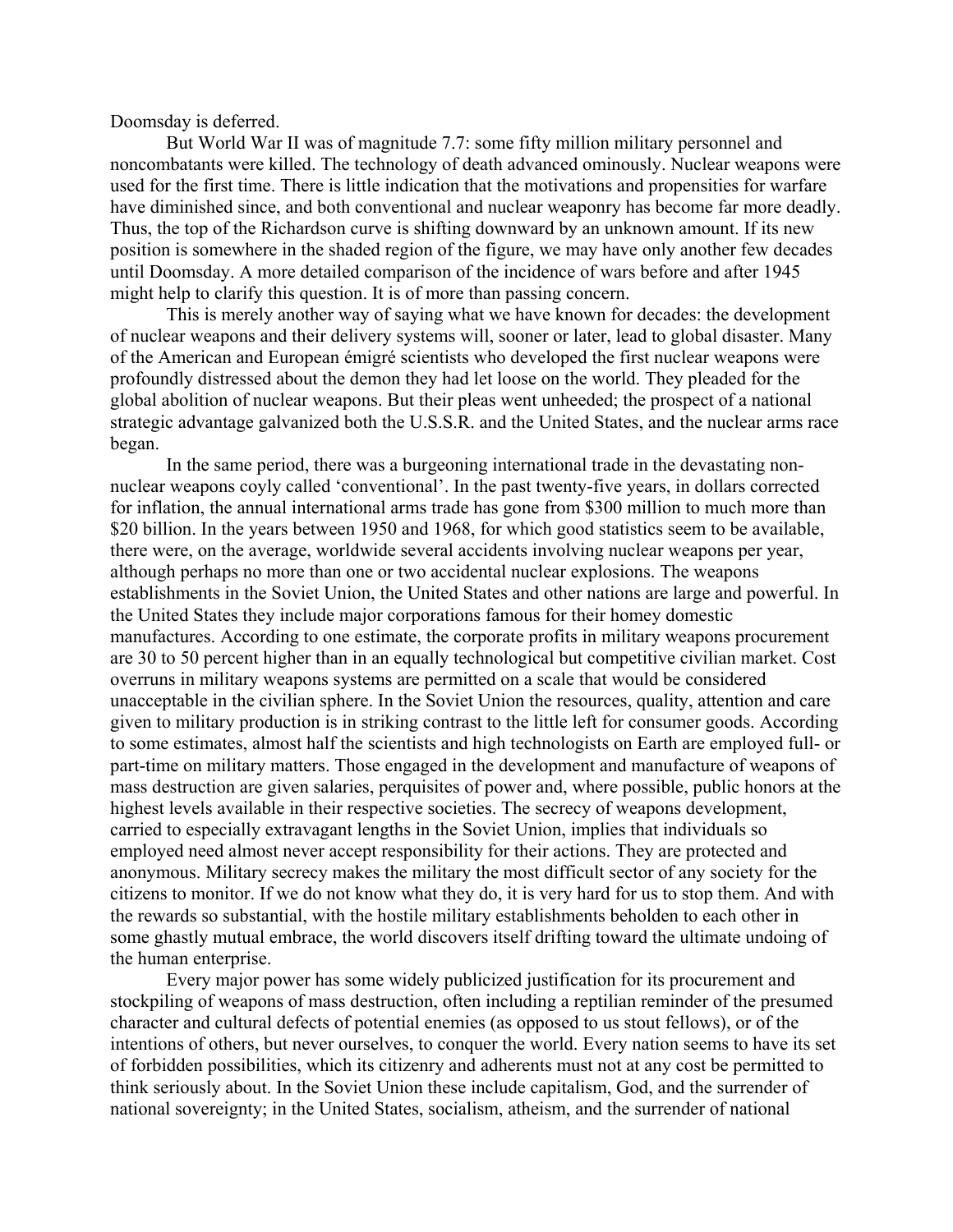sovereignty. It is the same all over the world.

How would we explain the global arms race to a dispassionate extraterrestrial observer? How would we justify the most recent destabilizing developments of killer-satellites, particle beam weapons, lasers, neutron bombs, cruise missiles, and the proposed conversion of areas the size of modest countries to the enterprise of hiding each intercontinental ballistic missile among hundreds of decoys? Would we argue that ten thousand targeted nuclear warheads are likely to enhance the prospects for our survival? What account would we give of our stewardship of the planet Earth? We have heard the rationales offered by the nuclear superpowers. We know who speaks for the nations. But who speaks for the human species? Who speaks for Earth?

About two-thirds of the mass of the human brain is in the cerebral cortex, devoted to intuition and reason. Humans have evolved gregariously. We delight in each other's company; we care for one another. We cooperate. Altruism is built into us. We have brilliantly deciphered some of the patterns of Nature. We have sufficient motivation to work together and the ability to figure out how to do it. If we are willing to contemplate nuclear war and the wholesale destruction of our emerging global society, should we not also be willing to contemplate a wholesale restructuring of our societies? From an extraterrestrial perspective, our global civilization is clearly on the edge of failure in the most important task it faces: to preserve the lives and well-being of the citizens of the planet. Should we not then be willing to explore vigorously, in every nation, major changes in the traditional ways of doing things, a fundamental redesign of economic, political, social and religious institutions?

Faced with so disquieting an alternative, we are always tempted to minimize the seriousness of the problem, to argue that those who worry about doomsdays are alarmists; to hold that fundamental changes in our institutions are impractical or contrary to 'human nature', as if nuclear war were practical, or as if there were only one human nature. Full-scale nuclear war has never happened. Somehow this it taken to imply that it never will. But we can experience it only once. By then it will be too late to reformulate the statistics.

The United States is one of the few governments that actually supports an agency devoted to reversing the arms race. But the comparative budgets of the Department of Defense (153 billion dollars per year in 1980) and of the Arms Control and Disarmament Agency (0.018 billion dollars per year) remind us of the relative importance we have assigned to the two activities. Would not a rational society spend more on understanding and preventing, than on preparing for, the next war? It is possible to study the causes of war. At present our understanding is meager probably because disarmament budgets have, since the time of Sargon of Akkad, been somewhere between ineffective and nonexistent. Microbiologists and physicians study diseases mainly to cure people. Rarely are they rooting for the pathogen. Let us study war as if it were, as Einstein aptly called it, an illness of childhood. We have reached the point where proliferation of nuclear arms and resistance to nuclear disarmament threaten every person on the planet. There are no more special interests or special cases. Our survival depends on committing our intelligence and resources on a massive scale to take charge of our own destiny, to guarantee that Richardson's curve does not veer to the right.

We, the nuclear hostages - all the peoples of the Earth - must educate ourselves about conventional and nuclear warfare. Then we must educate our governments. We must learn the science and technology that provide the only conceivable tools for our survival. We must be willing to challenge courageously the conventional social, political, economic and religious wisdom. We must make every effort to understand that our fellow humans, all over the world, *are* human. Of course, such steps are difficult. But as Einstein many times replied when his suggestions were rejected as impractical or as inconsistent with 'human nature': What is the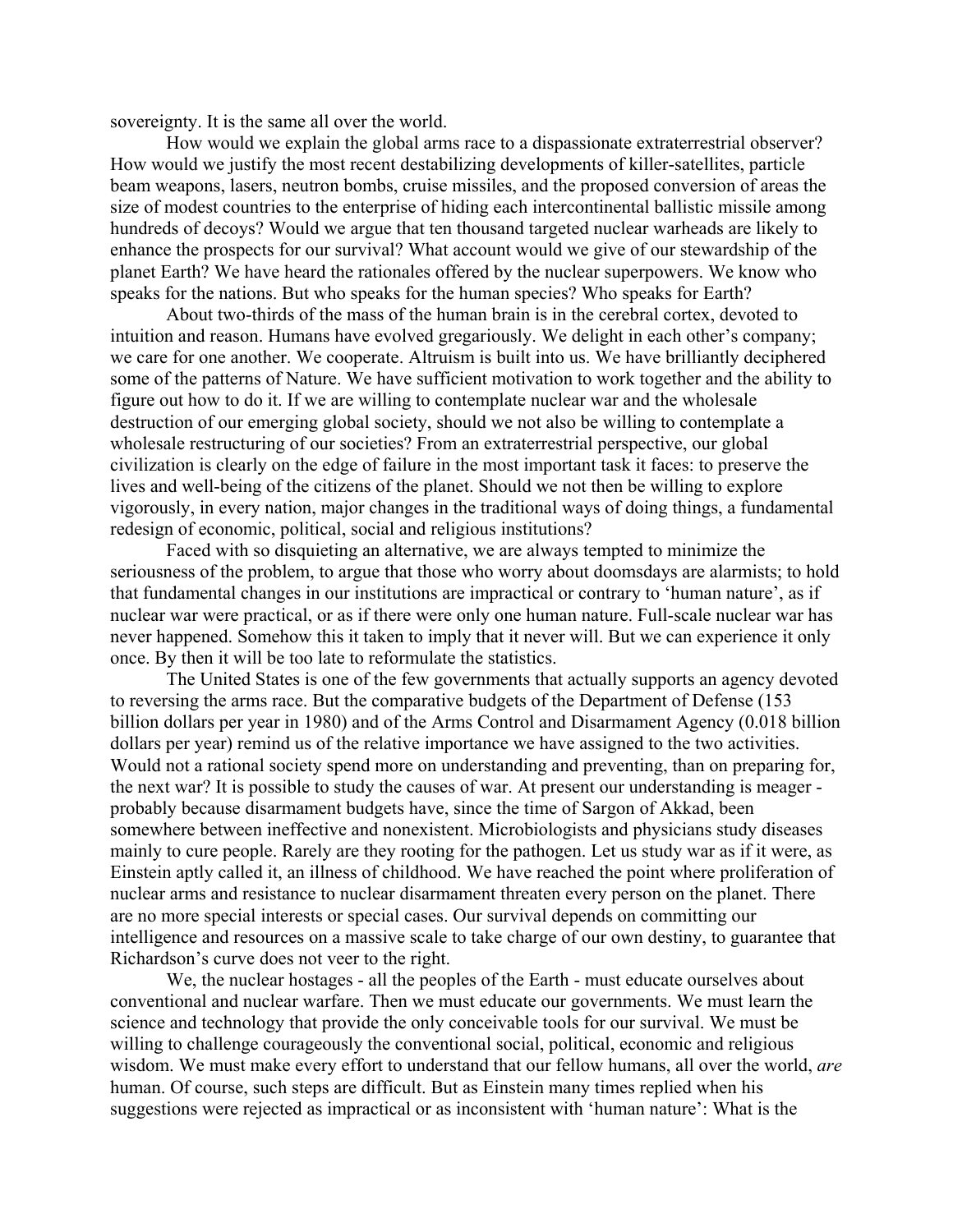### alternative?

Mammals characteristically nuzzle, fondle, hug, caress, pet, groom and love their young, behavior essentially unknown among the reptiles. If it is really true that the R-complex and limbic systems live in an uneasy truce within our skulls and still partake of their ancient predilections, we might expect affectionate parental indulgence to encourage our mammalian natures, and the absence of physical affection to prod reptilian behavior. There is some evidence that this is the case. In laboratory experiments, Harry and Margaret Harlow found that monkeys raised in cages and physically isolated - even though they could see, hear and smell their simian fellows - developed a range of morose, withdrawn, self-destructive and otherwise abnormal characteristics. In humans the same is observed for children raised without physical affection usually in institutions - where they are clearly in great pain.

The neuropsychologist James W. Prescott has performed a startling cross-cultural statistical analysis of 400 preindustrial societies and found that cultures that lavish physical affection on infants tend to be disinclined to violence. Even societies without notable fondling of infants develop nonviolent adults, provided sexual activity in adolescents is not repressed. Prescott believes that cultures with a predisposition for violence are composed of individuals who have been deprived - during at least one of two critical stages in life, infancy and adolescence - of the pleasures of the body. Where physical affection is encouraged, theft, organized religion and invidious displays of wealth are inconspicuous; where infants are physically punished, there tends to be slavery, frequent killing, torturing and mutilation of enemies, a devotion to the inferiority of women, and a belief in one or more supernatural beings who intervene in daily life.

We do not understand human behavior well enough to be sure of the mechanisms underlying these relationships, although we can conjecture. But the correlations are significant. Prescott writes: 'The percent likelihood of a society becoming physically violent if it is physically affectionate toward its infants *and* tolerant of premarital sexual behavior is 2 percent. The probability of this relationship occurring by chance is 125,000 to one. I am not aware of any other developmental variable that has such a high degree of predictive validity.' Infants hunger for physical affection; adolescents are strongly driven to sexual activity. If youngsters had their way, societies might develop in which adults have little tolerance for aggression, territoriality, ritual and social hierarchy (although in the course of growing up the children might well experience these reptilian behaviors). If Prescott is right, in an age of nuclear weapons and effective contraceptives, child abuse and severe sexual repression are crimes against humanity. More work on this provocative thesis is clearly needed. Meanwhile, we can each make a personal and noncontroversial contribution to the future of the world by hugging our infants tenderly.

If the inclinations toward slavery and racism, misogyny and violence are connected - as individual character and human history, as well as cross-cultural studies, suggest - then there is room for some optimism. We are surrounded by recent fundamental changes in society. In the last two centuries, abject slavery, with us for thousands of years or more, has been almost eliminated in a stirring planet-wide revolution. Women, patronized for millennia, traditionally denied real political and economic power, are gradually becoming, even in the most backward societies, equal partners with men. For the first time in modern history, major wars of aggression were stopped partly because of the revulsion felt by the citizens of the aggressor nations. The old exhortations to nationalist fervor and jingoist pride have begun to lose their appeal. Perhaps because of rising standards of living, children are being treated better worldwide. In only a few decades, sweeping global changes have begun to move in precisely the directions needed for human survival. A new consciousness is developing which recognizes that we are one species.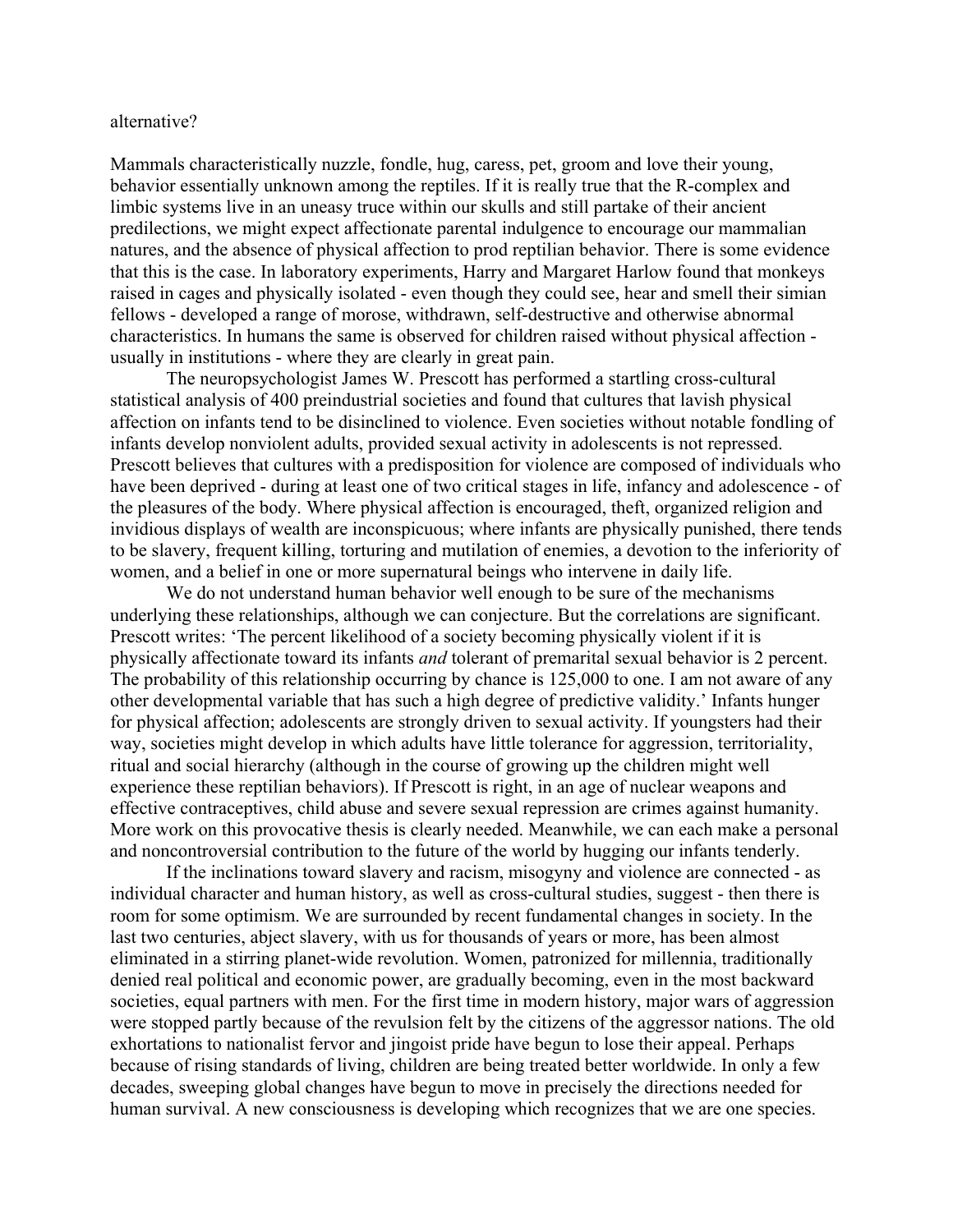'Superstition [is] cowardice in the face of the Divine,' wrote Theophrastus, who lived during the founding of the Library of Alexandria. We inhabit a universe where atoms are made in the centers of stars; where each second a thousand suns are born; where life is sparked by sunlight and lightning in the airs and waters of youthful planets; where the raw material for biological evolution is sometimes made by the explosion of a star halfway across the Milky Way; where a thing as beautiful as a galaxy is formed a hundred billion times - a Cosmos of quasars and quarks, snowflakes and fireflies, where there may be black holes and other universes and extraterrestrial civilizations whose radio messages are at this moment reaching the Earth. How pallid by comparison are the pretensions of superstition and pseudoscience; how important it is for us to pursue and understand science, that characteristically human endeavor.

Every aspect of Nature reveals a deep mystery and touches our sense of wonder and awe. Theophrastus was right. Those afraid of the universe as it really is, those who pretend to nonexistent knowledge and envision a Cosmos centered on human beings will prefer the fleeting comforts of superstition. They avoid rather than confront the world. But those with the courage to explore the weave and structure of the Cosmos, even where it differs profoundly from their wishes and prejudices, will penetrate its deepest mysteries.

There is no other species on Earth that does science. It is, so far, entirely a human invention, evolved by natural selection in the cerebral cortex for one simple reason: it works. It is not perfect. It can be misused. It is only a tool. But it is by far the best tool we have, selfcorrecting, ongoing, applicable to everything. It has two rules. First: there are no sacred truths; all assumptions must be critically examined; arguments from authority are worthless. Second: whatever is inconsistent with the facts must be discarded or revised. We must understand the Cosmos as it is and not confuse how it is with how we wish it to be. The obvious is sometimes false; the unexpected is sometimes true. Humans everywhere share the same goals when the context is large enough. And the study of the Cosmos provides the largest possible context. Present global culture is a kind of arrogant newcomer. It arrives on the planetary stage following four and a half billion years of other acts, and after looking about for a few thousand years declares itself in possession of eternal truths. But in a world that is changing as fast as ours, this is a prescription for disaster. No nation, no religion, no economic system, no body of knowledge, is likely to have all the answers for our survival. There must be many social systems that would work far better than any now in existence. In the scientific tradition, our task is to find them.

Only once before in our history was there the promise of a brilliant scientific civilization. Beneficiary of the Ionian Awakening, it had its citadel at the Library of Alexandria, where 2,000 years ago the best minds of antiquity established the foundations for the systematic study of mathematics, physics, biology, astronomy, literature, geography and medicine: We build on those foundations still. The Library was constructed and supported by the Ptolemys, the Greek kings who inherited the Egyptian portion of the empire of Alexander the Great. From the time of its creation in the third century B.C. until its destruction seven centuries later, it was the brain and heart of the ancient world.

Alexandria was the publishing capital of the planet. Of course, there were no printing presses then. Books were expensive; every one of them was copied by hand. The Library was the repository of the most accurate copies in the world. The art of critical editing was invented there. The Old Testament comes down to us mainly from the Greek translations made in the Alexandrian Library. The Ptolemys devoted much of their enormous wealth to the acquisition of every Greek book, as well as works from Africa, Persia, India, Israel and other parts of the world.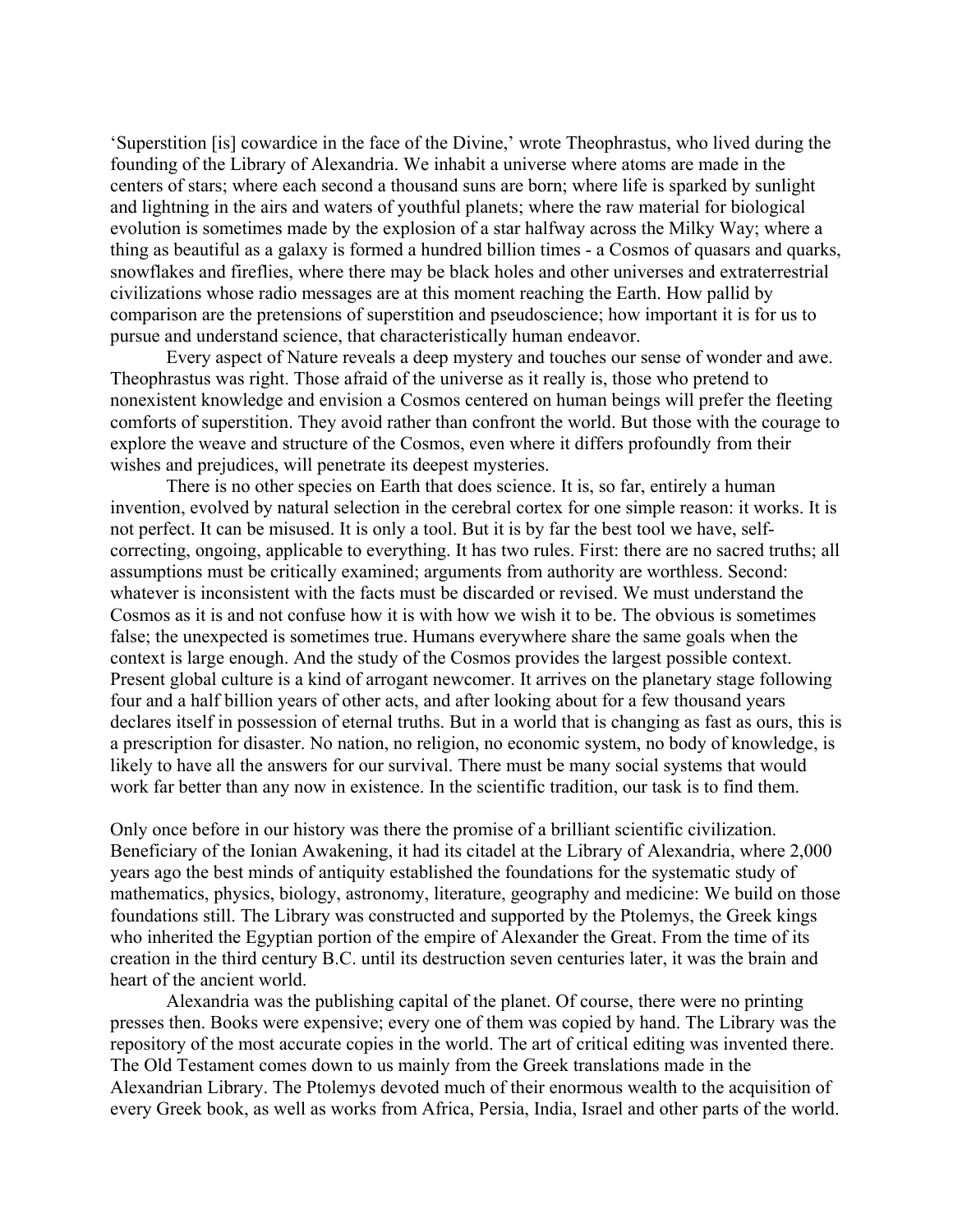Ptolemy III Euergetes wished to borrow from Athens the original manuscripts or official state copies of the great ancient tragedies of Sophocles, Aeschylus and Euripides. To the Athenians, these were a kind of cultural patrimony - something like the original handwritten copies and first folios of Shakespeare might be in England. They were reluctant to let the manuscripts out of their hands even for a moment. Only after Ptolemy guaranteed their return with an enormous cash deposit did they agree to lend the plays. But Ptolemy valued those scrolls more than gold or silver. He forfeited the deposit gladly and enshrined, as well he might, the originals in the Library. The outraged Athenians had to content themselves with the copies that Ptolemy, only a little shamefacedly, presented to them. Rarely has a state so avidly supported the pursuit of knowledge.

The Ptolemys did not merely collect established knowledge; they encouraged and financed scientific research and so generated new knowledge. The results were amazing: Eratosthenes accurately calculated the size of the Earth, mapped it, and argued that India could be reached by sailing westward from Spain. Hipparchus anticipated that stars come into being, slowly move during the course of centuries, and eventually perish; it was he who first catalogued the positions and magnitudes of the stars to detect such changes. Euclid produced a textbook on geometry from which humans learned for twenty-three centuries, a work that was to help awaken the scientific interest of Kepler, Newton and Einstein. Galen wrote basic works on healing and anatomy which dominated medicine until the Renaissance. There were, as we have noted, many others.

Alexandria was the greatest city the Western world had ever seen. People of all nations came there to live, to trade, to learn. On any given day, its harbors were thronged with merchants, scholars and tourists. This was a city where Greeks, Egyptians, Arabs, Syrians, Hebrews, Persians, Nubians, Phoenicians, Italians, Gauls and Iberians exchanged merchandise and ideas. It is probably here that the word *cosmopolitan* realized its true meaning - citizen, not just of a nation, but of the Cosmos.\* To be a citizen of the Cosmos . . .

\* The word *cosmopolitan* was first invented by Diogenes, the rationalist philosopher and critic of Plato.

Here clearly were the seeds of the modern world. What prevented them from taking root and flourishing? Why instead did the West slumber through a thousand years of darkness until Columbus and Copernicus and their contemporaries rediscovered the work done in Alexandria? I cannot give you a simple answer. But I do know this: there is no record, in the entire history of the Library, that any of its illustrious scientists and scholars ever seriously challenged the political, economic and religious assumptions of their society. The permanence of the stars was questioned; the justice of slavery was not. Science and learning in general were the preserve of a privileged few. The vast population of the city had not the vaguest notion of the great discoveries taking place within the Library. New findings were not explained or popularized. The research benefited them little. Discoveries in mechanics and steam technology were applied mainly to the perfection of weapons, the encouragement of superstition, the amusement of kings. The scientists never grasped the potential of machines to free people.\* The great intellectual achievements of antiquity had few immediate practical applications. Science never captured the imagination of the multitude. There was no counterbalance to stagnation, to pessimism, to the most abject surrenders to mysticism. When, at long last, the mob came to burn the Library down, there was nobody to stop them.

\* With the single exception of Archimedes, who during his stay at the Alexandrian Library invented the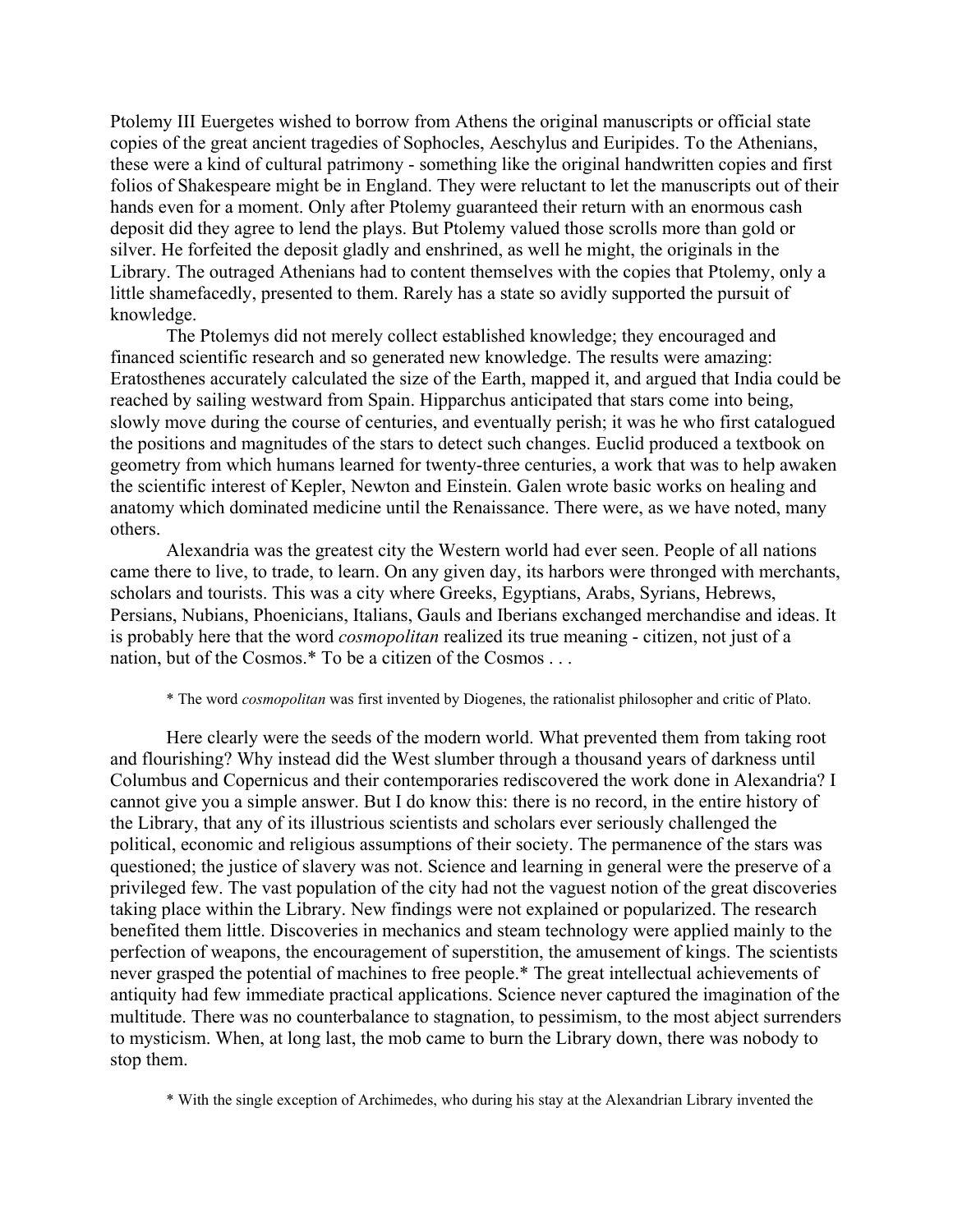water screw, which is used in Egypt to this day for the irrigation of cultivated fields. But even he considered such mechanical contrivances far beneath the dignity of science.

The last scientist who worked in the Library was a mathematician, astronomer, physicist and the head of the Neoplatonic school of philosophy - an extraordinary range of accomplishments for any individual in any age. Her name was Hypatia. She was born in Alexandria in 370. At a time when women had few options and were treated as property, Hypatia moved freely and unselfconsciously through traditional male domains. By all accounts she was a great beauty. She had many suitors but rejected all offers of marriage. The Alexandria of Hypatia's time - by then long under Roman rule - was a city under grave strain. Slavery had sapped classical civilization of its vitality. The growing Christian Church was consolidating its power and attempting to eradicate pagan influence and culture. Hypatia stood at the epicenter of these mighty social forces. Cyril, the Archbishop of Alexandria, despised her because of her close friendship with the Roman governor, and because she was a symbol of learning and science, which were largely identified by the early Church with paganism. In great personal danger, she continued to teach and publish, until, in the year 415, on her way to work she was set upon by a fanatical mob of Cyril's parishioners. They dragged her from her chariot, tore off her clothes, and, armed with abalone shells, flayed her flesh from her bones. Her remains were burned, her works obliterated, her name forgotten. Cyril was made a saint.

The glory of the Alexandrian Library is a dim memory. Its last remnants were destroyed soon after Hypatia's death. It was as if the entire civilization had undergone some self-inflicted brain surgery, and most of its memories, discoveries, ideas and passions were extinguished irrevocably. The loss was incalculable. In some cases, we know only the tantalizing titles of the works that were destroyed. In most cases, we know neither the titles nor the authors. We do know that of the 123 plays of Sophocles in the Library, only seven survived. One of those seven is *Oedipus Rex*. Similar numbers apply to the works of Aeschylus and Euripides. It is a little as if the only surviving works of a man named William Shakespeare were *Coriolanus* and *A Winter's Tale*, but we had heard that he had written certain other plays, unknown to us but apparently prized in his time, works entitled *Hamlet*, *Macbeth*, *Julius Caesar*, *King Lear*, *Romeo and Juliet*.

Of the physical contents of that glorious Library not a single scroll remains. In modern Alexandria few people have a keen appreciation, much less a detailed knowledge, of the Alexandrian Library or of the great Egyptian civilization that preceded it for thousands of years. More recent events, other cultural imperatives have taken precedence. The same is true all over the world. We have only the most tenuous contact with our past. And yet just a stone's throw from the remains of the Serapaeum are reminders of many civilizations: enigmatic sphinxes from pharaonic Egypt; a great column erected to the Roman Emperor Diocletian by a provincial flunky for not altogether permitting the citizens of Alexandria to starve to death; a Christian church; many minarets; and the hallmarks of modern industrial civilization - apartment houses, automobiles, streetcars, urban slums, a microwave relay tower. There are a million threads from the past intertwined to make the ropes and cables of the modern world.

Our achievements rest on the accomplishments of 40,000 generations of our human predecessors, all but a tiny fraction of whom are nameless and forgotten. Every now and then we stumble on a major civilization, such as the ancient culture of Ebla, which flourished only a few millennia ago and about which we knew nothing. How ignorant we are of our own past! Inscriptions, papyruses, books time-bind the human species and permit us to hear those few voices and faint cries of our brothers and sisters, our ancestors. And what a joy of recognition when we realize how like us they were!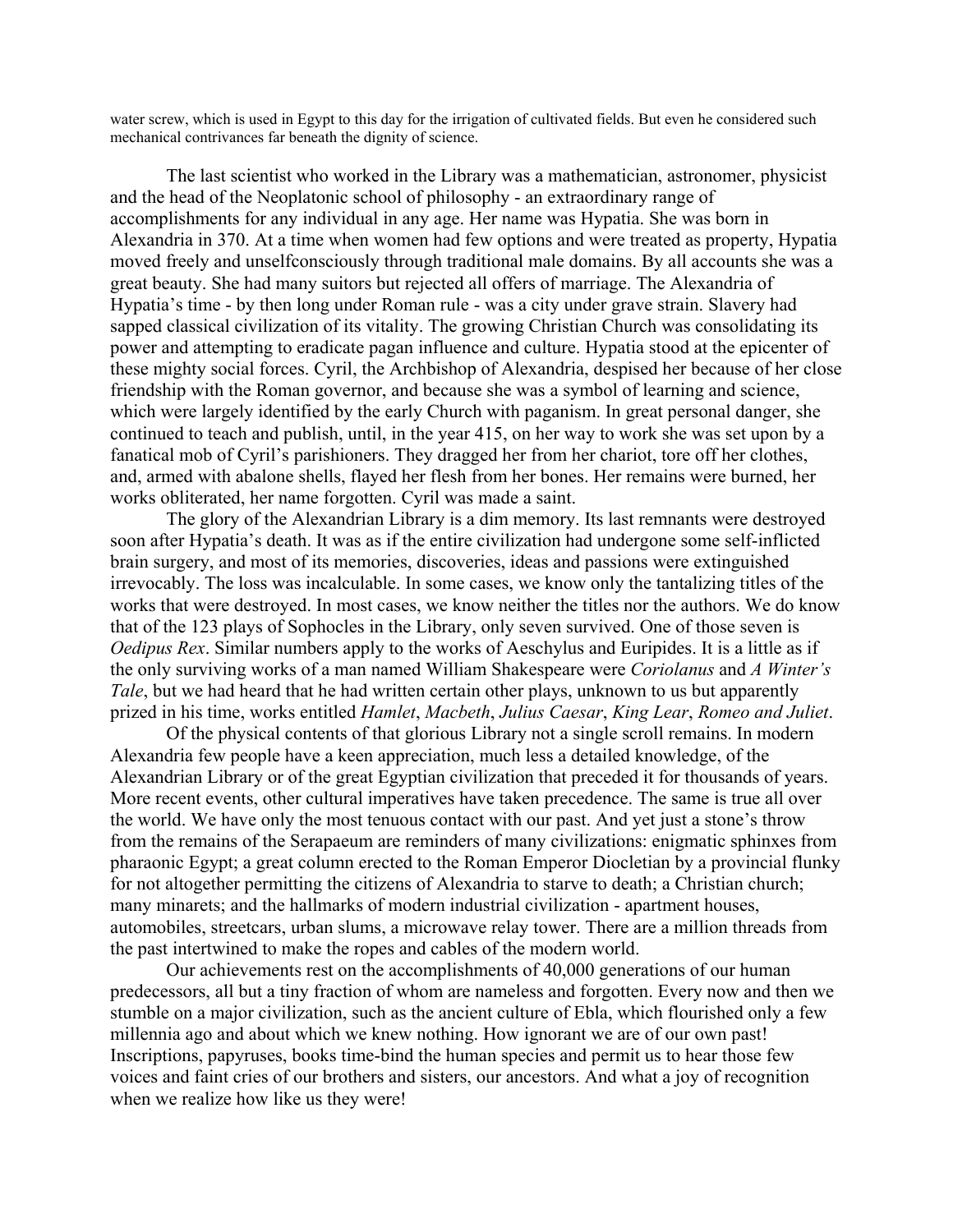We have in this book devoted attention to some of our ancestors whose names have not been lost: Eratosthenes, Democritus, Aristarchus, Hypatia, Leonardo, Kepler, Newton, Huygens, Champollion, Humason, Goddard, Einstein - all from Western culture because the emerging scientific civilization on our planet is mainly a Western civilization; but every culture - China, India, West Africa, Mesoamerica - has made its major contributions to our global society and had its seminal thinkers. Through technological advances in communication our planet is in the final stages of being bound up at breakneck pace into a single global society. If we can accomplish the integration of the Earth without obliterating cultural differences or destroying ourselves, we will have accomplished a great thing.

Near the site of the Alexandrian Library there is today a headless sphinx sculpted in the time of the pharaoh Horemheb, in the Eighteenth Dynasty, a millennium before Alexander. Within easy view of that leonine body is a modern microwave relay tower. Between them runs an unbroken thread in the history of the human species. From sphinx to tower is an instant of cosmic time - a moment in the fifteen or so billion years that have elapsed since the Big Bang. Almost all record of the passage of the universe from then to now has been scattered by the winds of time. The evidence of cosmic evolution has been more thoroughly ravaged than all the papyrus scrolls in the Alexandrian Library. And yet through daring and intelligence we have stolen a few glimpses of that winding path along which our ancestors and we have traveled.

For unknown ages after the explosive outpouring of matter and energy of the Big Bang, the Cosmos was without form. There were no galaxies, no planets, no life. Deep, impenetrable darkness was everywhere, hydrogen atoms in the void. Here and there denser accumulations of gas were imperceptibly growing, globes of matter were condensing - hydrogen raindrops more massive than suns. Within these globes of gas was first kindled the nuclear fire latent in matter. A first generation of stars was born, flooding the Cosmos with light. There were in those times not yet any planets to receive the light, no living creatures to admire the radiance of the heavens. Deep in the stellar furnaces the alchemy of nuclear fusion created heavy elements, the ashes of hydrogen burning, the atomic building materials of future planets and lifeforms. Massive stars soon exhausted their stores of nuclear fuel. Rocked by colossal explosions, they returned most of their substance back into the thin gas from which they had once condensed. Here in the dark lush clouds between the stars, new raindrops made of many elements were forming, later generations of stars being born. Nearby, smaller raindrops grew, bodies far too little to ignite the nuclear fire, droplets in the interstellar mist on their way to form the planets. Among them was a small world of stone and iron, the early Earth.

Congealing and warming, the Earth released the methane, ammonia, water and hydrogen gases that had been trapped within, forming the primitive atmosphere and the first oceans. Starlight from the Sun bathed and warmed the primeval Earth, drove storms, generated lightning and thunder. Volcanoes overflowed with lava. These processes disrupted molecules of the primitive atmosphere; the fragments fell back together again into more and more complex forms, which dissolved in the early oceans. After a time the seas achieved the consistency of a warm, dilute soup. Molecules were organized, and complex chemical reactions driven, on the surface of clays. And one day a molecule arose that quite by accident was able to make crude copies of itself out of the other molecules in the broth. As time passed, more elaborate and more accurate self-replicating molecules arose. Those combinations best suited to further replication were favored by the sieve of natural selection. Those that copied better produced more copies. And the primitive oceanic broth gradually grew thin as it was consumed by and transformed into complex condensations of self-replicating organic molecules. Gradually, imperceptibly, life had begun.

Single-celled plants evolved, and life began to generate its own food. Photosynthesis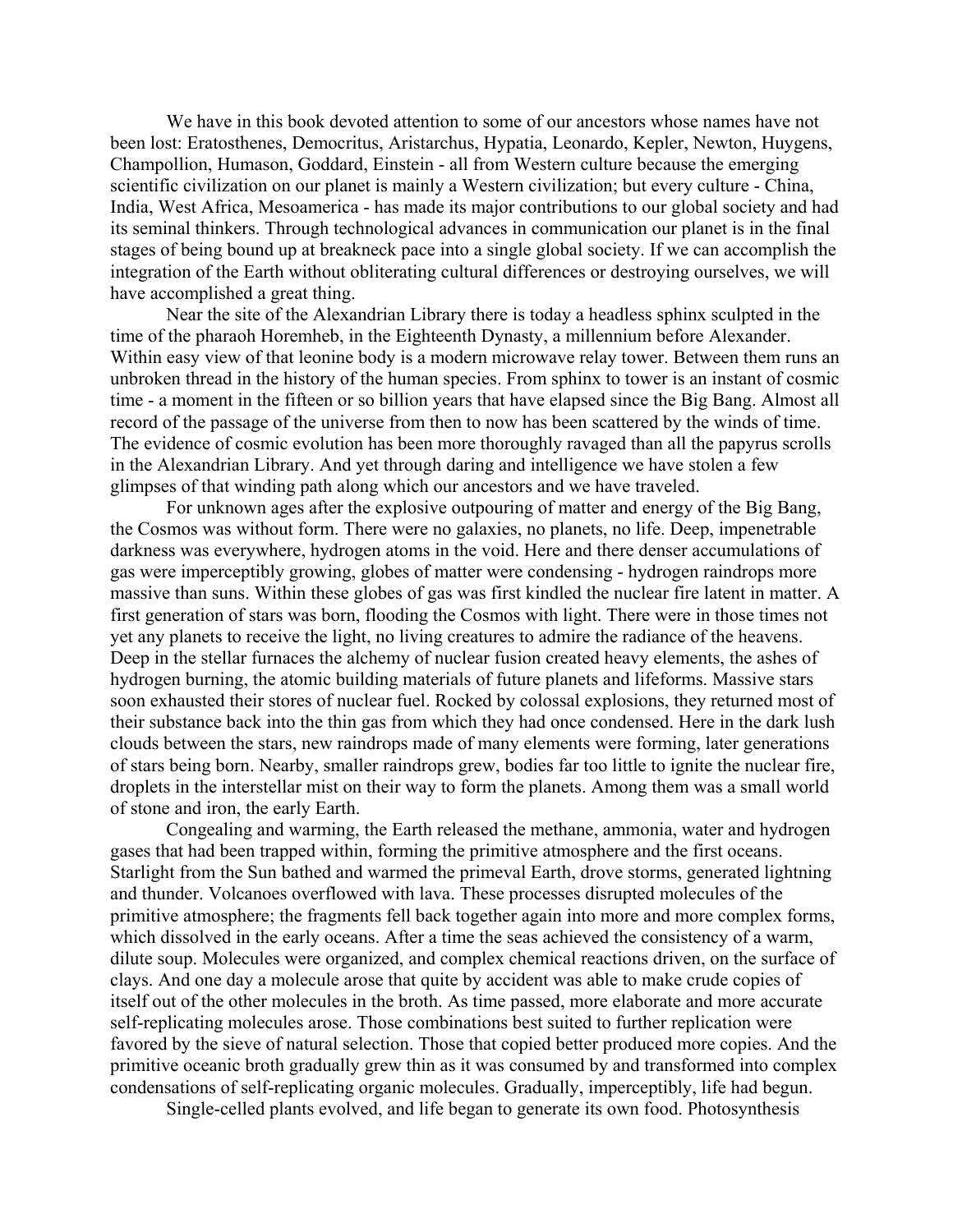transformed the atmosphere. Sex was invented. Once free-living forms banded together to make a complex cell with specialized functions. Chemical receptors evolved, and the Cosmos could taste and smell. One-celled organisms evolved into multicellular colonies, elaborating their various parts into specialized organ systems. Eyes and ears evolved, and now the Cosmos could see and hear. Plants and animals discovered that the land could support life. Organisms buzzed, crawled, scuttled, lumbered, glided, flapped, shimmied, climbed and soared. Colossal beasts thundered through the steaming jungles. Small creatures emerged, born live instead of in hard-shelled containers, with a fluid like the early oceans coursing through their veins. They survived by swiftness and cunning. And then, only a moment ago, some small arboreal animals scampered down from the trees. They became upright and taught themselves the use of tools, domesticated other animals, plants and fire, and devised language. The ash of stellar alchemy was now emerging into consciousness. At an ever-accelerating pace, it invented writing, cities, art and science, and sent spaceships to the planets and the stars. These are some of the things that hydrogen atoms do, given fifteen billion years of cosmic evolution.

It has the sound of epic myth, and rightly. But it is simply a description of cosmic evolution as revealed by the science of our time. We are difficult to come by and a danger to ourselves. But any account of cosmic evolution makes it clear that all the creatures of the Earth, the latest manufactures of the galactic hydrogen industry, are beings to be cherished. Elsewhere there may be other equally astonishing transmutations of matter, so wistfully we listen for a humming in the sky.

We have held the peculiar notion that a person or society that is a little different from us, whoever we are, is somehow strange or bizarre, to be distrusted or loathed. Think of the negative connotations of words like *alien* or *outlandish*. And yet the monuments and cultures of each of our civilizations merely represent different ways of being human. An extraterrestrial visitor, looking at the differences among human beings and their societies, would find those differences trivial compared to the similarities. The Cosmos may be densely populated with intelligent beings. But the Darwinian lesson is clear: There will be no humans elsewhere. Only here. Only on this small planet. We are a rare as well as an endangered species. Every one of us is, in the cosmic perspective, precious. If a human disagrees with you, let him live. In a hundred billion galaxies, you will not find another.

Human history can be viewed as a slowly dawning awareness that we are members of a larger group. Initially our loyalties were to ourselves and our immediate family, next, to bands of wandering hunter-gatherers, then to tribes, small settlements, city-states, nations. We have broadened the circle of those we love. We have now organized what are modestly described as superpowers, which include groups of people from divergent ethnic and cultural backgrounds working in some sense together - surely a humanizing and character-building experience. If we are to survive, our loyalties must be broadened further, to include the whole human community, the entire planet Earth. Many of those who run the nations will find this idea unpleasant. They will fear the loss of power. We will hear much about treason and disloyalty. Rich nation-states will have to share their wealth with poor ones. But the choice, as H. G. Wells once said in a different context, is clearly the universe or nothing.

A few million years ago there were no humans. Who will be here a few million years hence? In all the 4.6-billion-year history of our planet, nothing much ever left it. But now, tiny unmanned exploratory spacecraft from Earth are moving, glistening and elegant, through the solar system. We have made a preliminary reconnaissance of twenty worlds, among them all the planets visible to the naked eye, all those wandering nocturnal lights that stirred our ancestors toward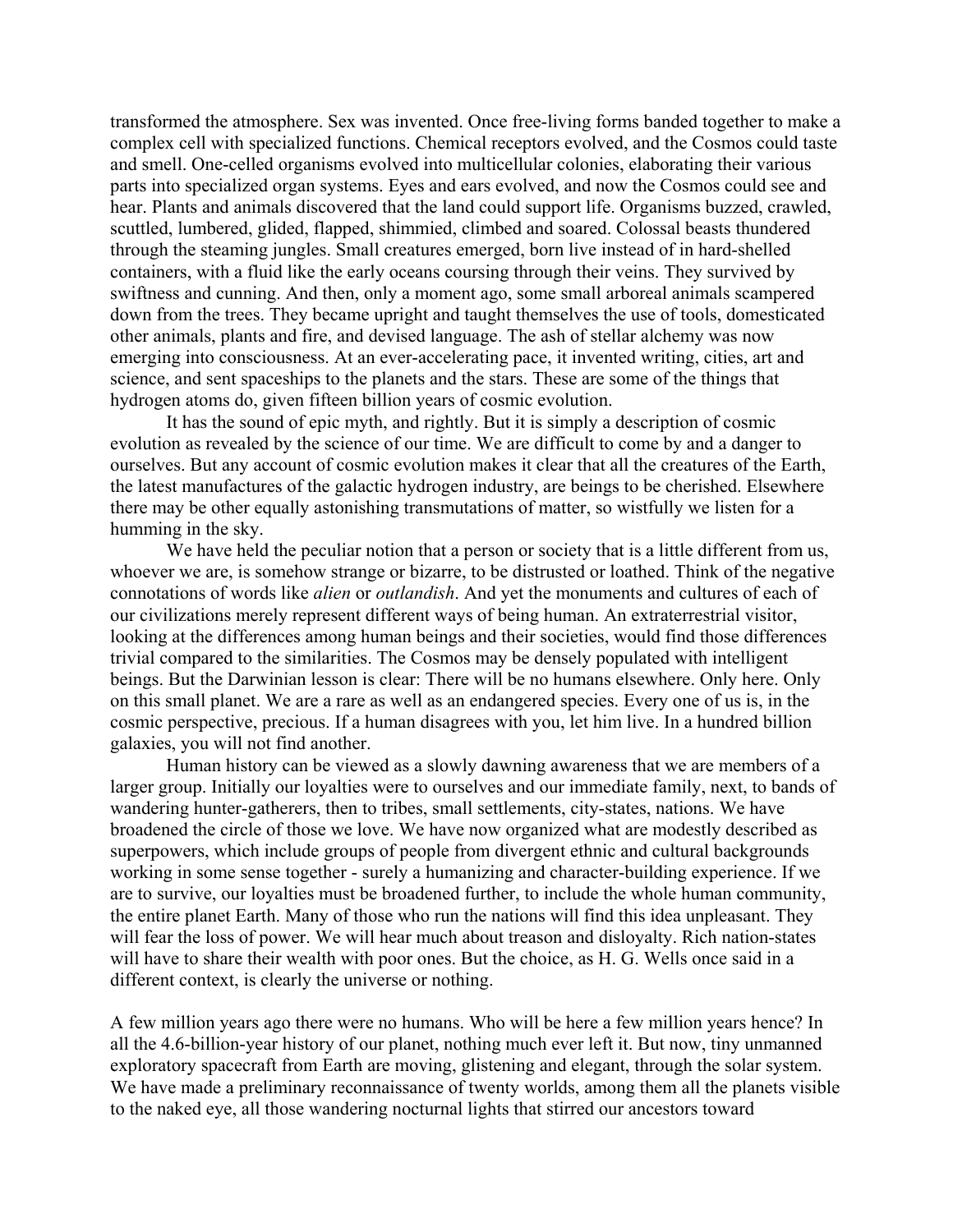understanding and ecstasy. If we survive, our time will be famous for two reasons: that at this dangerous moment of technological adolescence we managed to avoid self-destruction; and because this is the epoch in which we began our journey to the stars.

The choice is stark and ironic. The same rocket boosters used to launch probes to the planets are poised to send nuclear warheads to the nations. The radioactive power sources on Viking and Voyager derive from the same technology that makes nuclear weapons. The radio and radar techniques employed to track and guide ballistic missiles and defend against attack are also used to monitor and command the spacecraft on the planets and to listen for signals from civilizations near other stars. If we use these technologies to destroy ourselves, we surely will venture no more to the planets and the stars. But the converse is also true. If we continue to the planets and the stars, our chauvinisms will be shaken further. We will gain a cosmic perspective. We will recognize that our explorations can be carried out only on behalf of all the people of the planet Earth. We will invest our energies in an enterprise devoted not to death but to life: the expansion of our understanding of the Earth and its inhabitants and the search for life elsewhere. Space exploration - unmanned and manned - uses many of the same technological and organizational skills and demands the same commitment to valor and daring as does the enterprise of war. Should a time of real disarmament arrive before nuclear war, such exploration would enable the military-industrial establishments of the major powers to engage at long last in an untainted enterprise. Interests vested in preparations for war can relatively easily be reinvested in the exploration of the Cosmos.

A reasonable - even an ambitious - program of unmanned exploration of the planets is inexpensive. The budget for space sciences in the United States is enormous. Comparable expenditures in the Soviet Union are a few times larger. Together these sums represent the equivalent of two or three nuclear submarines per decade, or the cost overruns on one of the many weapon systems in a single year. In the last quarter of 1979, the program cost of the U.S. F/A-18 aircraft increased by \$5.1 billion, and the F-16 by \$3.4 billion. Since their inceptions, significantly less has been spent on the unmanned planetary programs of both the United States and the Soviet Union than has been wasted shamefully - for example, between 1970 and 1975, in the U.S. bombing of Cambodia, an application of national policy that cost \$7 billion. The total cost of a mission such as Viking to Mars, or Voyager to the outer solar system, is less than that of the 1979-80 Soviet invasion of Afghanistan. Through technical employment and the stimulation of high technology, money spent on space exploration has an economic multiplier effect. One study suggests that for every dollar spent on the planets, seven dollars are returned to the national economy. And yet there are many important and entirely feasible missions that have not been attempted because of lack of funds - including roving vehicles to wander across the surface of Mars, a comet rendezvous, Titan entry probes and a full-scale search for radio signals from other civilizations in space.

The cost of major ventures into space - permanent bases on the Moon or human exploration of Mars, say - is so large that they will not, I think, be mustered in the very near future unless we make dramatic progress in nuclear and 'conventional' disarmament. Even then there are probably more pressing needs here on Earth. But I have no doubt that, if we avoid selfdestruction, we will sooner or later perform such missions. It is almost impossible to maintain a static society. There is a kind of psychological compound interest: even a small tendency toward retrenchment, a turning away from the Cosmos, adds up over many generations to a significant decline. And conversely, even a slight commitment to ventures beyond the Earth - to what we might call, after Columbus, 'the enterprise of the stars' - builds over many generations to a significant human presence on other worlds, a rejoicing in our participation in the Cosmos.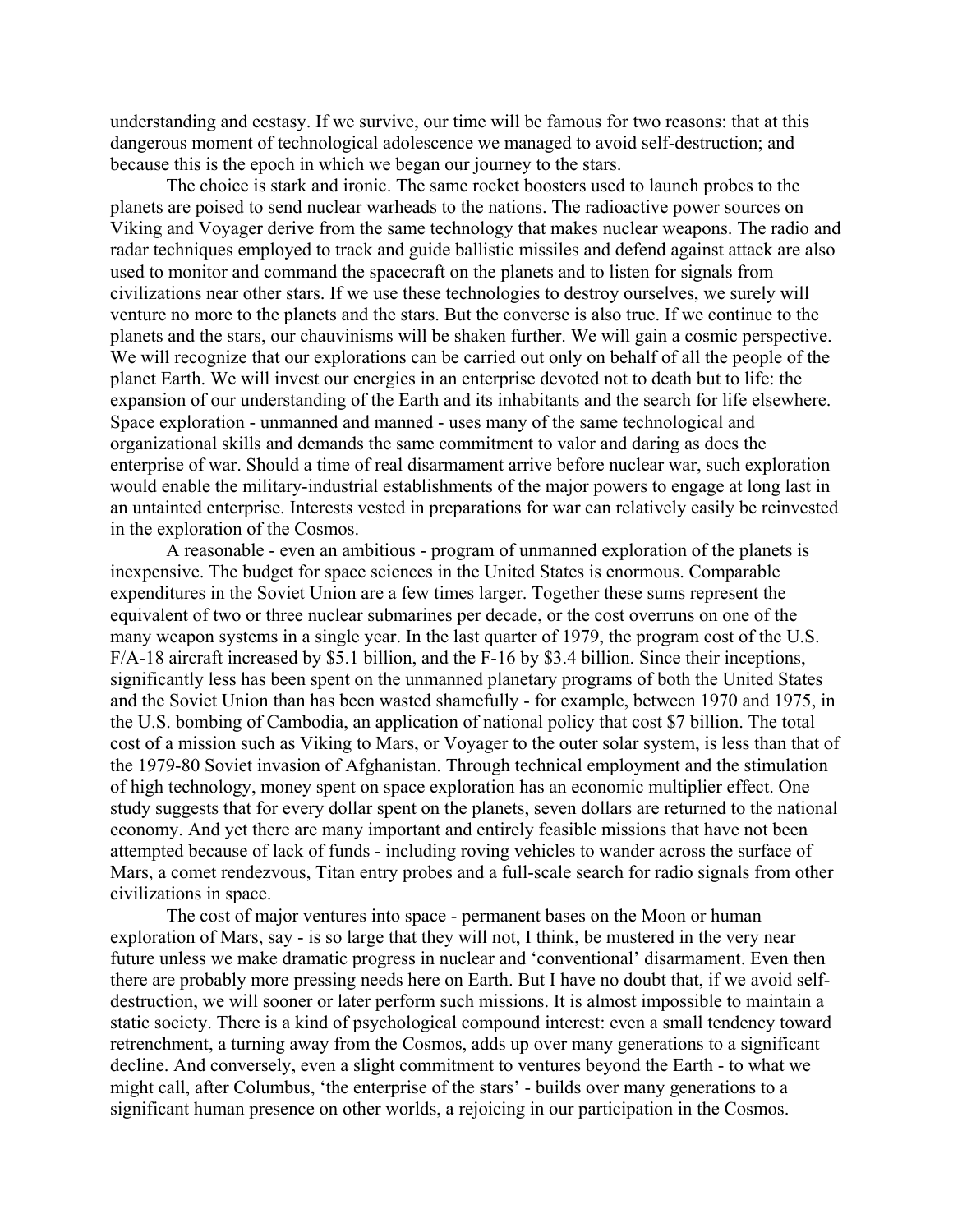Some 3.6 million years ago, in what is now northern Tanzania, a volcano erupted, the resulting cloud of ash covering the surrounding savannahs. In 1979, the paleoanthropologist Mary Leakey found in that ash footprints - the footprints, she believes, of an early hominid, perhaps an ancestor of all the people on the Earth today. And 380,000 kilometers away, in a flat dry plain that humans have in a moment of optimism called the Sea of Tranquility, there is another footprint, left by the first human to walk another world. We have come far in 3.6 million years, and in 4.6 billion and in 15 billion.

For we are the local embodiment of a Cosmos grown to self-awareness. We have begun to contemplate our origins: starstuff pondering the stars; organized assemblages of ten billion billion billion atoms considering the evolution of atoms; tracing the long journey by which, here at least, consciousness arose. Our loyalties are to the species and the planet. *We* speak for Earth. Our obligation to survive is owed not just to ourselves but also to that Cosmos, ancient and vast, from which we spring.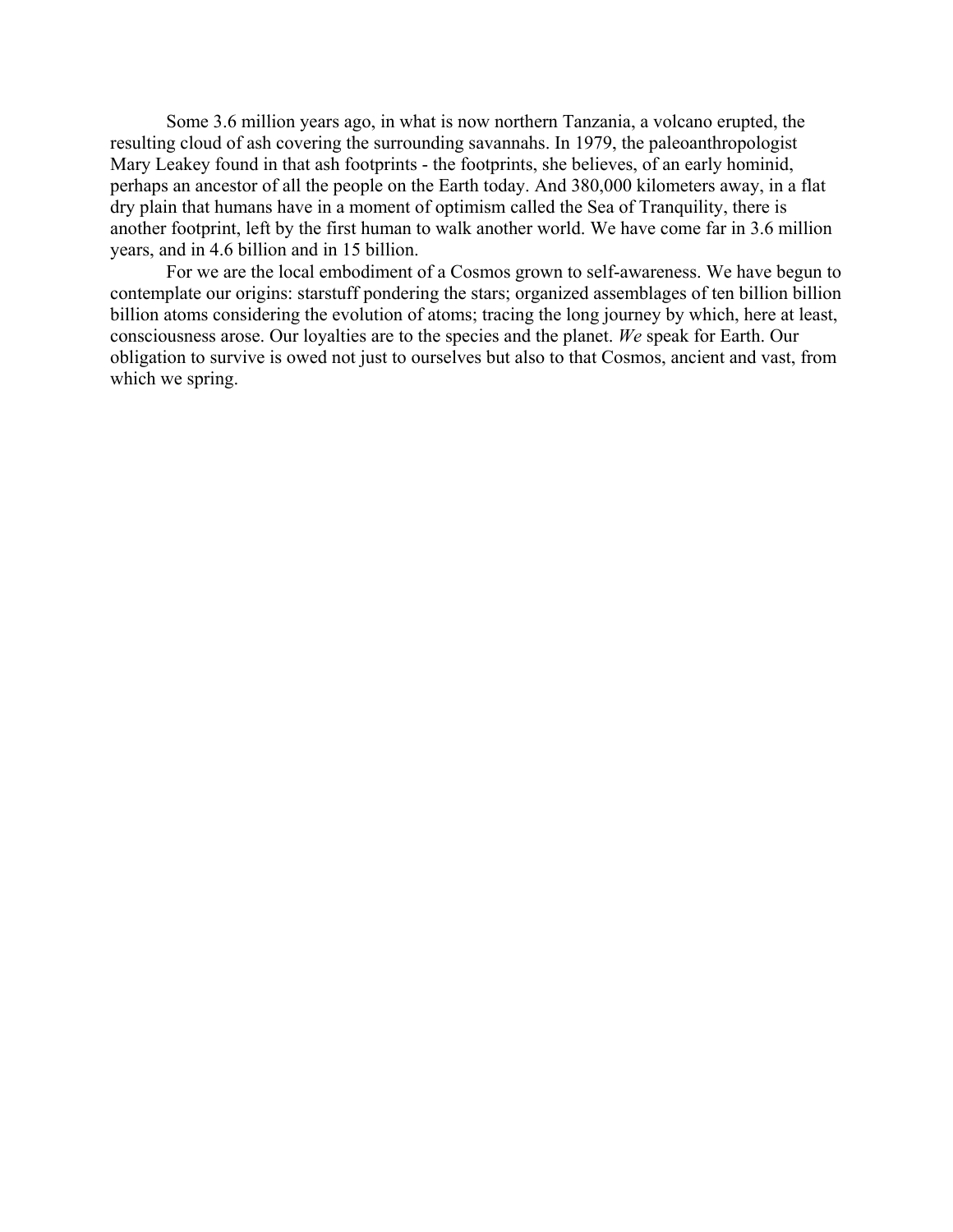### APPENDIX I

## *Reductio ad Absurdum* and the Square Root of Two

The original Pythagorean argument on the irrationality of the square root of 2 depended on a kind of argument called *reductio ad absurdum*, a reduction to absurdity: we assume the truth of a statement, follow its consequences and come upon a contradiction, thereby establishing its falsity. To take a modern example, consider the aphorism by the great twentieth-century physicist, Niels Bohr: 'The opposite of every great idea is another great idea.' If the statement were true, its consequences might be at least a little perilous. For example, consider the opposite of the Golden Rule, or proscriptions against lying or 'Thou shalt not kill.' So let us consider whether Bohr's aphorism is itself a great idea. If so, then the converse statement, 'The opposite of every great idea is not a great idea,' must also be true. Then we have reached a *reductio ad absurdum*. If the converse statement is false, the aphorism need not detain us long, since it stands self-confessed as not a great idea.

We present a modern version of the proof of the irrationality of the square root of 2 using a *reductio ad absurdum*, and simple algebra rather than the exclusively geometrical proof discovered by the Pythagoreans. The style of argument, the mode of thinking, is at least as interesting as the conclusion:



Consider a square in which the sides are 1 unit long (1 centimeter, 1 inch, 1 light-year, it does not matter). The diagonal line BC divides the square into two triangles, each containing a right angle. In such right triangles, the Pythagorean theorem holds:  $1^2+1^2=x^2$ . But  $1^2+1^2=1+1=2$ , so  $x^2=1$ 2 and we write x = the square root of 2. We *assume* the square root of 2 is a rational number: The square root of  $2 = p/q$ , where p and q are integers, whole numbers. They can be as big as we like and can stand for any integers we like. We can certainly require that they have no common factors. If we were to claim the square root of  $2 = 14/10$ , for example, we would of course cancel out the factor 2 and write  $p = 7$  and  $q = 5$ , not  $p = 14$ ,  $q = 10$ . Any common factor in numerator or denominator would be canceled out before we start. There are an infinite number of p's and q's we can choose. From the square root of  $2 = p/q$ , by squaring both sides of the equation, we find that  $2 = p^2/q^2$ , or, by multiplying both sides of the equation by  $q^2$ , we find

$$
p^2 = 2q^2.
$$
  
(Equation 1)

 $p<sup>2</sup>$  is then some number multiplied by 2. Therefore  $p<sup>2</sup>$  is an even number. But the square of any odd number is odd ( $1^2 = 1$ ,  $3^2 = 9$ ,  $5^2 = 25$ ,  $7^2 = 49$ , etc.). So p itself must be even, and we can write  $p = 2s$ , where s is some other integer. Substituting for p in Equation (1), we find

$$
p^2 = (2s)^2 = 4s^2 = 2q^2
$$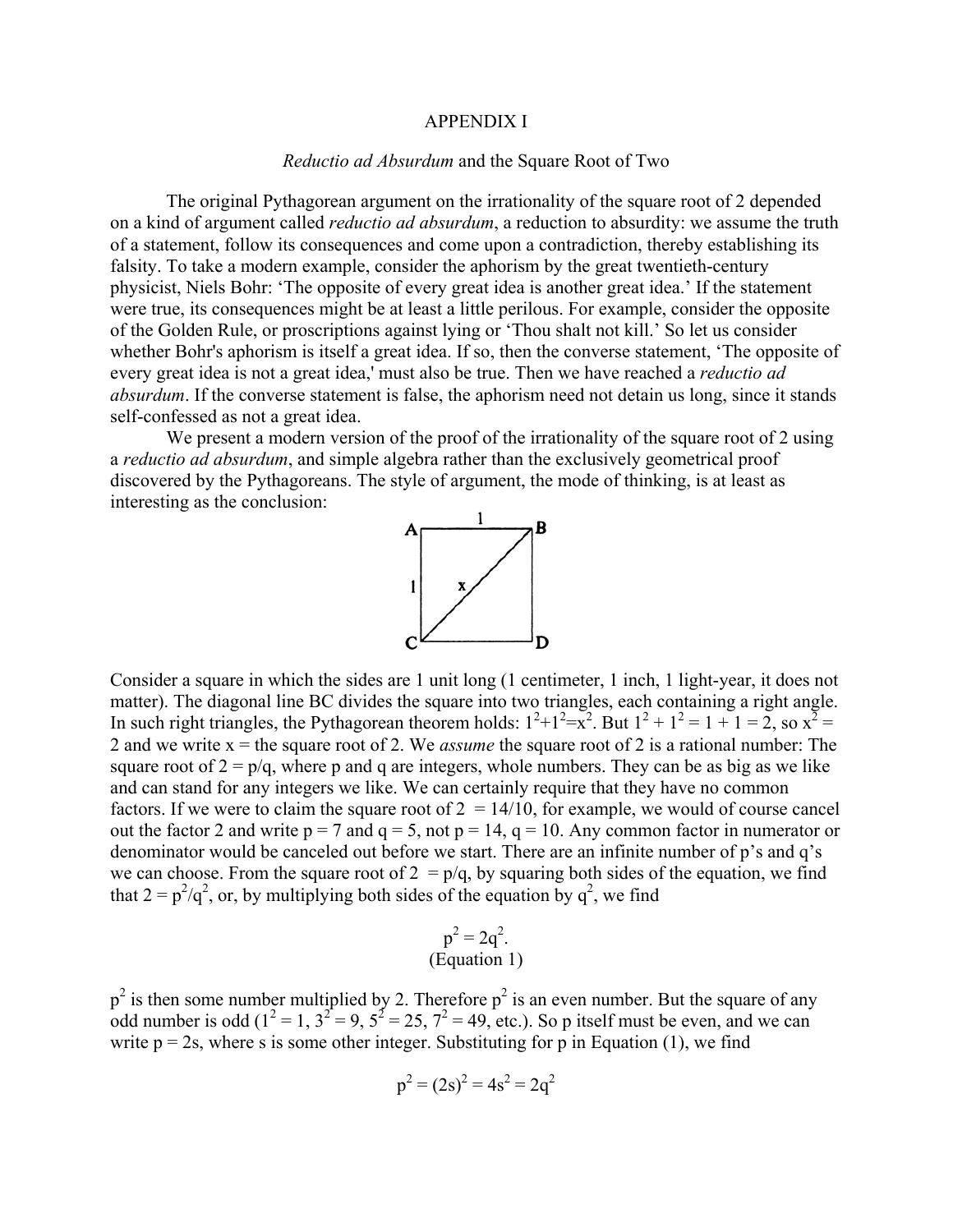Dividing both sides of the last equality by 2, we find

 $q^2 = 2S^2$ 

Therefore  $q^2$  is also an even number, and, by the same argument as we just used for p, it follows that q is even too. But if p and q are both even, both divisible by 2, then they have not been reduced to their lowest common factor, contradicting one of our assumptions. *Reductio ad absurdum*. But which assumption? The argument cannot be telling us that reduction to common factors is forbidden, that 14/10 is permitted and 7/5 is not. So the initial assumption must be wrong; p and q cannot be whole numbers; and the square root of 2 is irrational. In fact, the square root of  $2 = 1.4142135...$ 

What a stunning and unexpected conclusion! How elegant the proof! But the Pythagoreans felt compelled to suppress this great discovery.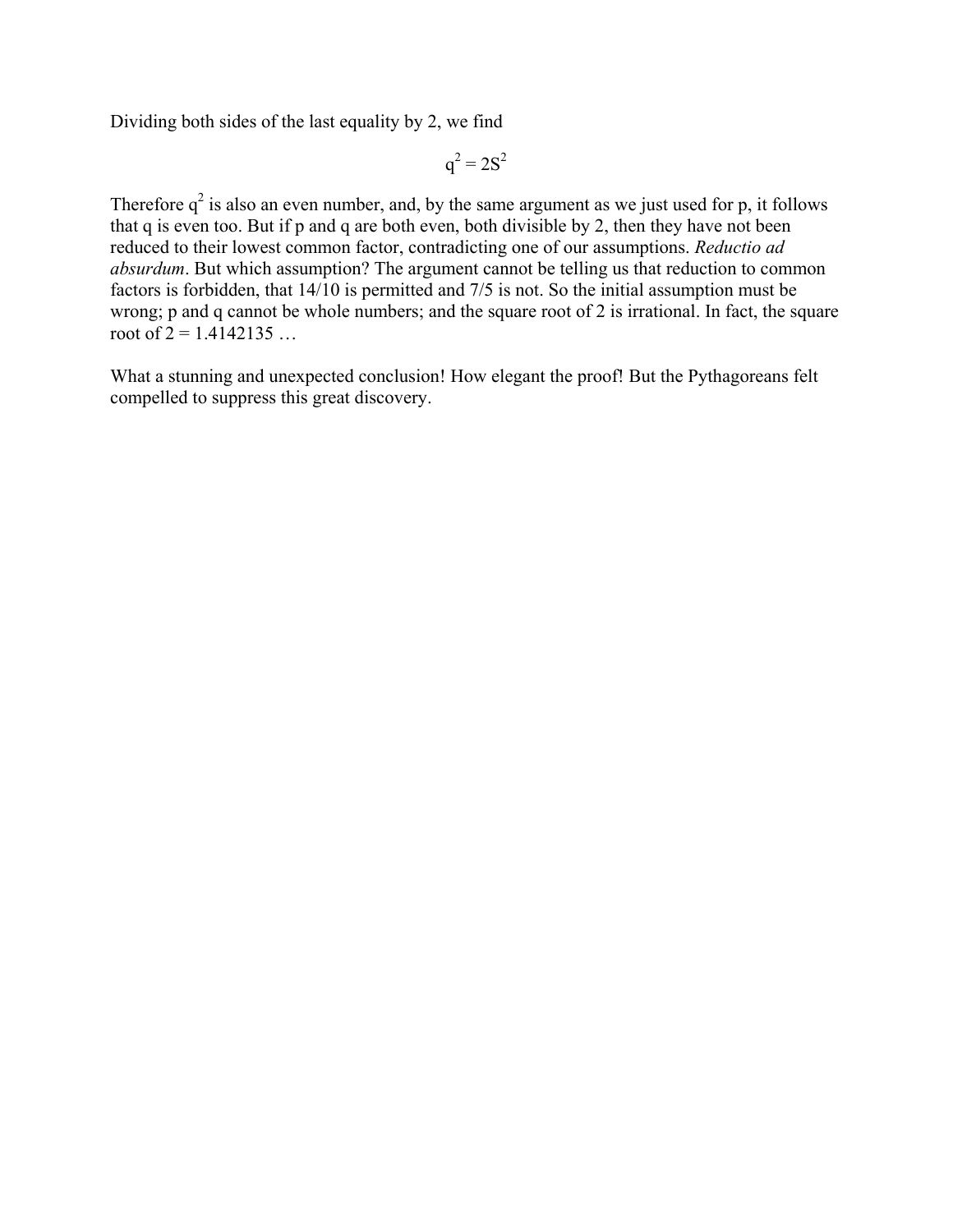### APPENDIX 2

#### The Five Pythagorean Solids

A regular polygon (Greek for 'many-angled') is a two-dimensional figure with some number, n, of equal sides. So  $n = 3$  is an equilateral triangle,  $n = 4$  is a square,  $n = 5$  is a pentagon, and so on. A polyhedron (Greek for 'many-sided' ) is a three-dimensional figure, all of whose faces are polygons: a cube, for example, with 6 squares for faces. A simple polyhedron, or regular solid, is one with no holes in it. Fundamental to the work of the Pythagoreans and of Johannes Kepler was the fact that there can be 5 and only 5 regular solids. The easiest proof comes from a relationship discovered much later by Descartes and by Leonhard Euler which relates the number of faces, F, the number of edges, E, and the number of corners or vertices V of a regular solid:

$$
V - E + F = 2
$$
  
(Equation 2)

So for a cube, there are 6 faces (F = 6) and 8 vertices (V = 8), and 8 - E + 6 = 2, 14 - E = 2, and E = 12; Equation (2) predicts that the cube has 12 edges, as it does. A simple geometric proof of Equation (2) can be found in the book by Courant and Robbins in the Bibliography. From Equation (2) we can prove that there are only five regular solids.

Every edge of a regular solid is shared by the sides of two adjacent polygons. Think again of the cube, where every edge is a boundary between two squares. If we count up all the sides of all the faces of a polyhedron, nF, we will have counted every edge twice. So

# $nF = 2E$ (Equation 3)

Let r represent how many edges meet at each vertex. For a cube,  $r = 3$ . Also, every edge connects two vertices. If we count up all the vertices, rV, we will similarly have counted every edge twice. So

> $rV = 2E$ (Equation 4)

Substituting for V and F in Equation (2) from Equations (3) and (4), we find

$$
\frac{2E}{r} - E + \frac{2E}{n} = 2
$$

If we divide both sides of this equation by 2E, we have

$$
\frac{1}{n} + \frac{1}{r} = \frac{1}{2} + \frac{1}{E}
$$
  
(Equation 5)

We know that n is 3 or more, since the simplest polygon is the triangle, with three sides. We also know that r is 3 or more, since at least 3 faces meet at a given vertex in a polyhedron. If both n and r were *simultaneously* more than 3, the left-hand side of Equation (5) would be less than 2/3